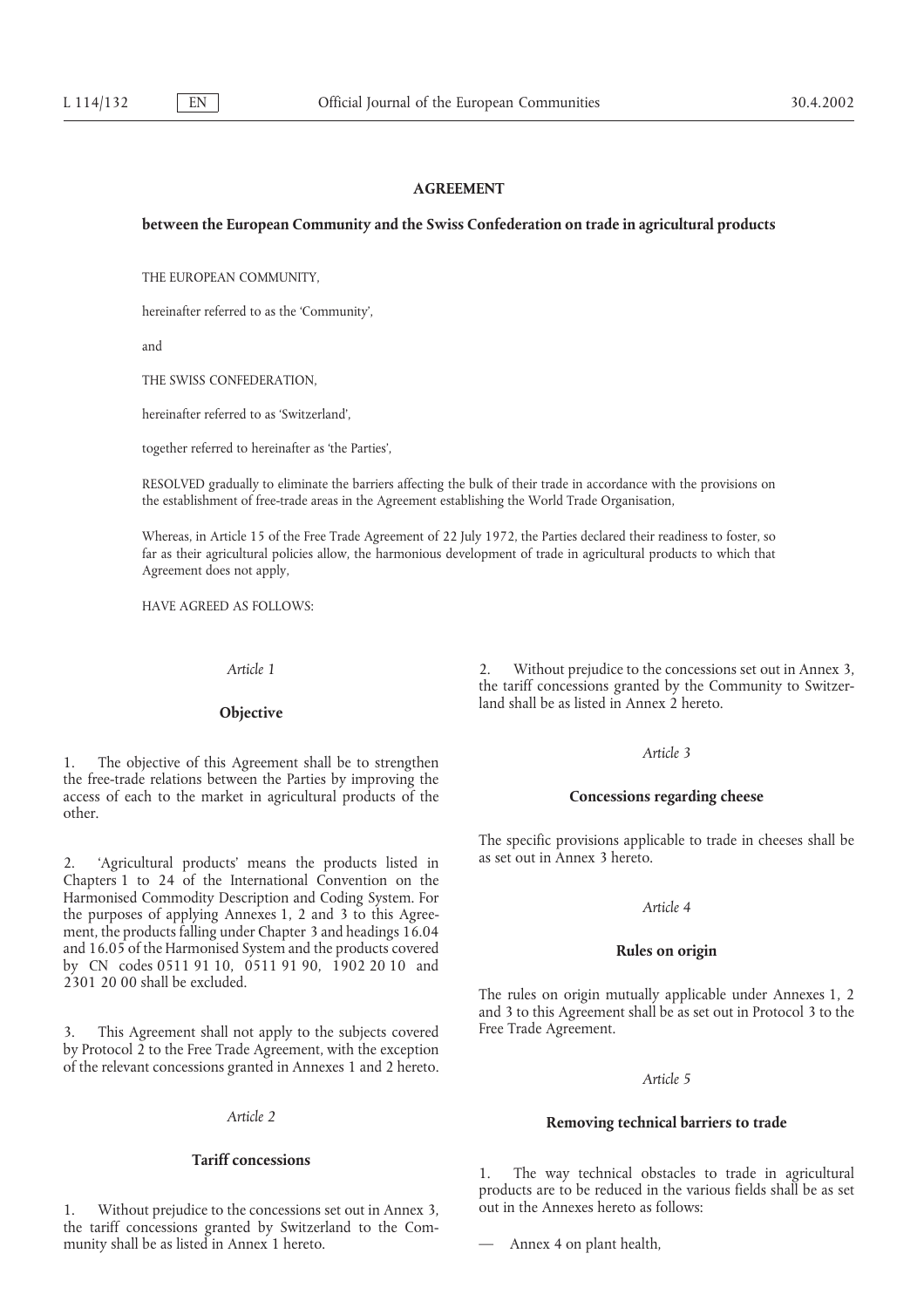- Annex 5 on animal feed, *Article 7*
- 
- 
- 
- and foodstuffs, and foodstuffs,  $\frac{1}{2}$  and foodstuffs,  $\frac{1}{2}$  and foodstuffs,  $\frac{1}{2}$  and foodstuffs,  $\frac{1}{2}$  and foodstuffs,  $\frac{1}{2}$  and foodstuffs,  $\frac{1}{2}$  and  $\frac{1}{2}$  and  $\frac{1}{2}$  and  $\frac{1}{2}$  and  $\frac{$
- Annex 10 on recognition of conformity checks for fruit *Article 8* and vegetables subject to marketing standards,
- Annex 11 on animal health and zootechnical measures applicable to trade in live animals and animal products. 1. The Parties shall exchange all relevant information

2. Article 1(2) and (3) and Articles 6, 7, 8, and 10 to 13 of this Agreement shall not apply to Annex 11.

# **Joint Committee on Agriculture** *Article 9*

1. A Joint Committee (hereinafter referred to as 'the Com- **Confidentiality** mittee') made up of representatives of the Parties shall be set up. Representatives, experts and other agents of the Parties shall

tration of this Agreement and shall ensure its good functioning.

3. The Committee shall be empowered to adopt decisions **Safeguard measures** as provided for in this Agreement and the Annexes hereto. Such decisions shall be implemented by the Parties in accordance with their own rules. 1. Where, in connection with the application of Annexes 1,

5. The Committee shall act by mutual agreement. any measures it deems necessary.

the request of either Party. (a) the following procedures shall apply in the absence of

The Committee shall set up the working groups needed — where either Party intends to implement safeguard to administer the Annexes to this Agreement. Its Rules of measures with respect to part or all of the territory<br>Procedure shall specify, in particular, the membership of such of the other, it shall inform the latter in adv Procedure shall specify, in particular, the membership of such working groups and the way they are to operate. Stating its reasons,

# — Annex 6 on seeds, **Settlement of disputes**

Annex 7 on trade in wine-sector products, Either Party may bring a matter under dispute which concerns the interpretation or application of this Agreement to the Annex 8 on the mutual recognition and protection of<br>
names of spirit drinks and aromatised wine-based drinks,<br>
in-depth examination of the situation with a view to finding<br>
in-depth examination of the situation with a view an acceptable solution shall be supplied to the Committee. To Annex 9 on organically produced agricultural products this end, the Committee shall examine all possibilities to

# **Exchange of information**

regarding the implementation and application of this Agreement.

2. Each Party shall inform the other of any changes it intends to make to laws, regulations and administrative Article 6 *Article 6 Provisions within the scope of this Agreement and shall notify the other Party of any new provisions as soon as possible.* 

be required, even after their duties have ceased, not to disclose information, obtained in the framework of this Agreement, 2. The Committee shall be responsible for the adminis- which is covered by the obligation of professional secrecy.

# *Article 10*

2 and 3 to this Agreement and having regard to the special 4. The Committee shall establish its own Rules of Pro-<br>cedure.<br>cedure. shall immediately hold consultations to seek a suitable solution. Pending such a solution, the Party concerned may take

2. Where safeguard measures as provided for in para- 6. To ensure the proper implementation of this Agreement, graph 1 or in the other Annexes hereto are taken: the Parties shall hold consultations within the Committee at

- specific provisions:
	-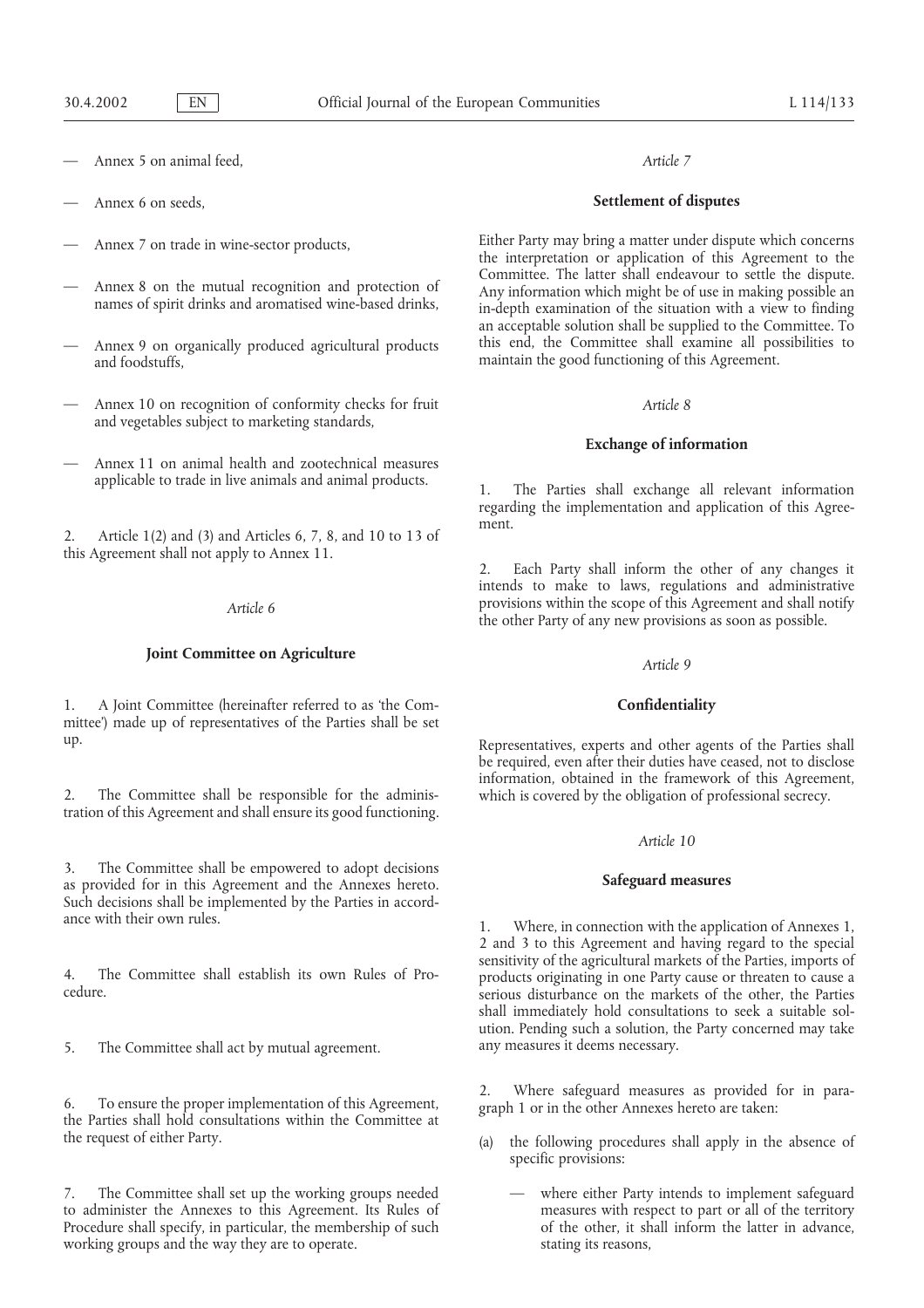- 
- planned measures into force immediately, consul-
- another Member State or a third country, the Community shall duly inform Switzerland as soon *Article 14* as possible;
- **Implementation of the Agreement** (b) measures which least disrupt the way this Agreement operates must be given priority. 1. The Parties shall take all steps, whether general or

The Committee may decide to amend Annexes 1 and 2 and the Appendices to the other Annexes hereto. *Article 15*

# **Annexes** *Article 12*

1. Where either Party seeks a review of this Agreement, it *Article 16* shall submit a reasoned request to the other.

2. The Parties may entrust the Committee with the task of<br>considering any such request and, where appropriate, of<br>putting forward recommendations, in particular with a view<br>to which the Treaty establishing the European Com

3. Any agreements resulting from negotiations as provided *Article 17* for in paragraph 2 shall be submitted for ratification or approval by the Parties in accordance with their respective procedures. **Entry into force and duration**

1. The Parties hereby undertake to continue to work Agreement on Trade in Agricultural Products towards achieving gradually greater liberalisation of trade between them in agricultural products. Agreement on the Free Movement of Persons

2. To that end, the Parties shall regularly review within the Committee the conditions governing trade between them in Agreement on the Carriage of Goods and Passengers by Road agricultural products. The contract of the contract of the contract of Rail and Rail

where either Party takes safeguard measures in 3. In the light of the outcome of such considerations and respect of part or all of its own territory or that of a of their respective agricultural policies and taking account of third country, it shall inform the other as soon as the sensitivity of the agricultural markets, the Parties may enter possible, into negotiations under this Agreement with a view to further reducing obstacles to trade in agricultural products on a basis without prejudice to the possibility of putting the of reciprocal and mutually advantageous preferences.

tations shall be held between the two Parties as soon 4. Any agreements resulting from negotiations as provided as possible with a view to finding suitable solutions, for in paragraph 3 shall be submitted for ratification approval by the Parties in accordance with their respective — where safeguard measures are taken by a Member procedures. State of the Community with respect to Switzerland,

specific, to ensure the performance of the obligations arising *Article 11* from this Agreement.

**Amendments** 2. They shall abstain from any measure which is liable to jeopardise the attainment of the objectives of this Agreement.

The Annexes to this Agreement, including the Appendices **Review** thereto, shall form an integral part thereof.

### **Territorial scope**

Article 13 **Article 13** 2 **Parties in accordance with their respective procedures**. It shall enter into force on the first day of the second month following **Evolutionary clause** the final notification of the deposit of the instruments of ratification or approval of all the following seven Agreements:

Agreement on Air Transport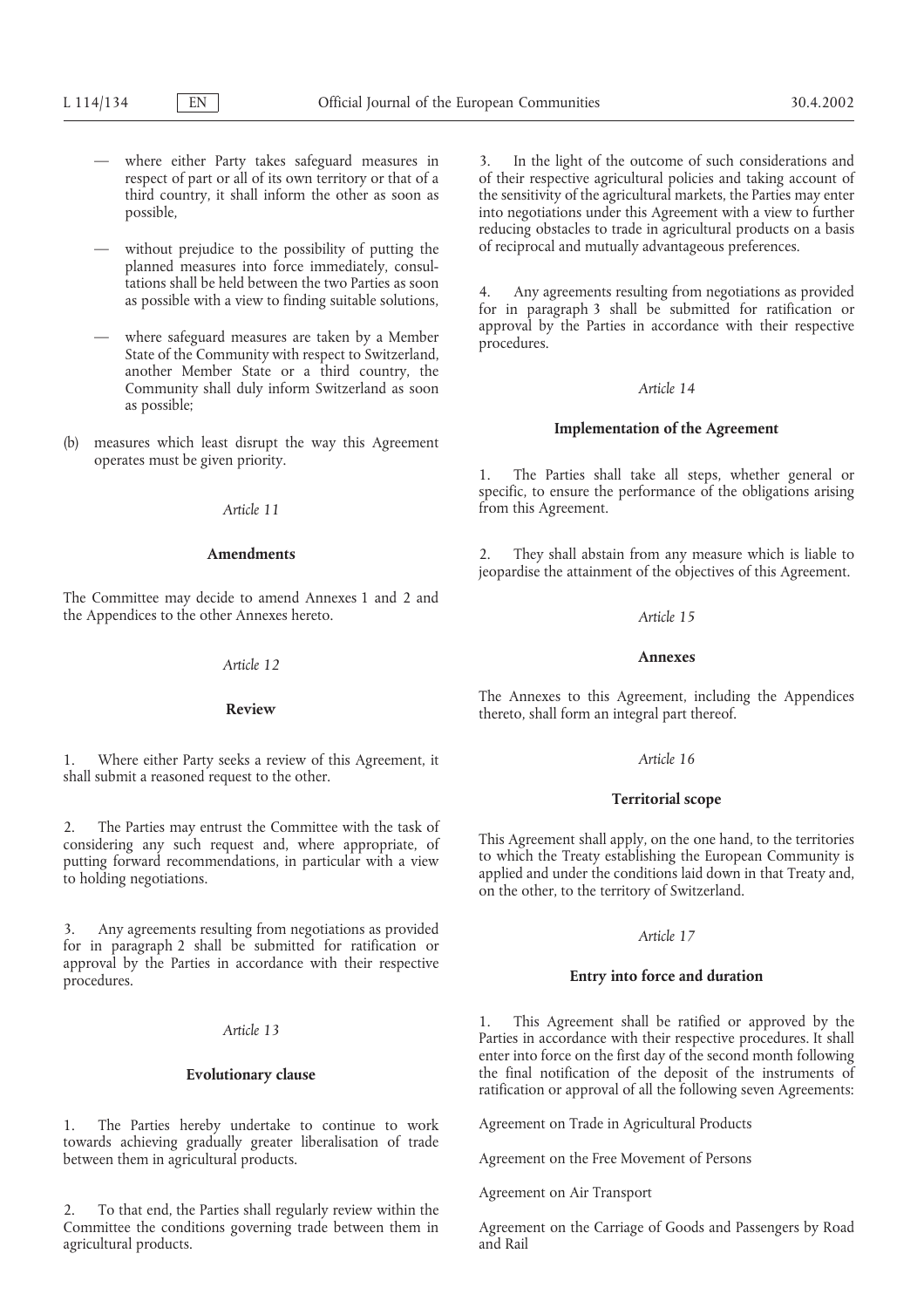Assessment **provisions of paragraph 4 shall apply.** 

years. It shall be renewed indefinitely unless the Community or renewal referred to in paragraph 2 or termination referred to Switzerland notifies the other Party to the contrary before the in paragraph 3.

Agreement on Mutual Recognition in Relation to Conformity initial period expires. In the event of such notification, the

Agreement on Certain Aspects of Government Procurement 3. Either the Community or Switzerland may terminate this Agreement by notifying the other Party of its decision. In the Agreement on Scientific and Technological Cooperation. event of such notification, the provisions of paragraph 4 shall apply.

4. The seven Agreements referred to in paragraph 1 shall 2. This Agreement is concluded for an initial period of seven cease to apply six months after receipt of notification of non-

Hecho en Luxemburgo, el veintiuno de junio de mil novecientos noventa y nueve, en dos ejemplares en las lenguas alemana, danesa, española, finesa, francesa, griega, inglesa, italiana, neerlandesa, portuguesa y sueca, siendo cada uno de estos textos igualmente auténtico.

Udfærdiget i Luxembourg, den enogtyvende juni nitten hundrede og nioghalvfems i to eksemplarer på dansk, engelsk, finsk, fransk, græsk, italiensk, nederlandsk, portugisisk, spansk, svensk og tysk, idet hver af disse tekster har samme gyldighed.

Geschehen zu Luxemburg am einundzwanzigsten Juni neunzehnhundertneunundneunzig in zweifacher Ausfertigung in dänischer, deutscher, englischer, finnischer, französischer, griechischer, italienischer, niederländischer, portugiesischer, spanischer und schwedischer Sprache, wobei jeder dieser Wortlaute gleichermaßen verbindlich ist.

'Έγινε στο Λουξεμβούργο, στις είκοσι μία Ιουνίου χίλια εννιακόσια ενενήντα εννέα, σε δύο ατνίτυπα στην αγγλική, γαλλική, γερμανική, δανική, ελληνική, ισπανική, ιταλική, ολλανδική, πορτογαλική, σουηδική και φινλανδική γλώσσα, όλα δε τα κείμενα αυτά είναι εξίσου αυθεντικά.

Done at Luxembourg on the twenty-first day of June in the year one thousand nine hundred and ninety-nine, in duplicate in the Spanish, Danish, German, Greek, English, French, Italian, Dutch, Portuguese, Finnish and Swedish languages, each text being equally authentic.

Fait à Luxembourg, le vingt-et-un juin mil neuf cent quatre-vingt dix-neuf, en double exemplaire, en langues allemande, anglaise, danoise, espagnole, finnoise, française, grecque, italienne, néerlandaise, portugaise et suédoise, chacun de ces textes faisant également foi.

Fatto a Lussemburgo, addı` ventuno giugno millenovecentonovantanove, in duplice esemplare, in lingua danese, finnica, francese, greca, inglese, italiana, olandese, portoghese, spagnola, svedese e tedesca. Ciascuna delle versioni linguistiche fa parimenti fede.

Gedaan te Luxemburg, de eenentwintigste juni negentienhonderd negenennegentig, in twevoud, in de Deense, de Duitse, de Engelse, de Finse, de Franse, de Griekse, de Italiaanse, de Nederlandse, de Portugese, de Spaanse en de Zweedse taal, zijnde alle talen gelijkelijk authentiek.

Feito no Luxemburgo, em vinte e um de Junho de mil novecentos e noventa e nove, em dois exemplares, nas línguas alemã, dinamarquesa, espanhola, finlandesa, francesa, grega, inglesa, italiana, neerlandesa, portuguesa e sueca, fazendo igualmente fé qualquer dos textos.

Tehty Luxemburgissa kahdentenakymmenentenäensimmäisenä päivänä kesäkuuta vuonna tuhatyhdeksänsataayhdeksänkymmentäyhdeksän kahtena kappaleena englannin, espanjan, hollannin, italian, kreikan, portugalin, ranskan, ruotsin, saksan, suomen ja tanskan kielellä, ja jokainen teksti on yhtä todistusvoimainen.

Utfärdat i Luxemburg den tjugoförsta juni nittonhundranittionio i två exemplar på det danska, engelska, finska, franska, grekiska, italienska, nederländska, portugisiska, spanska, svenska och tyska språket, vilka samtliga texter är giltiga.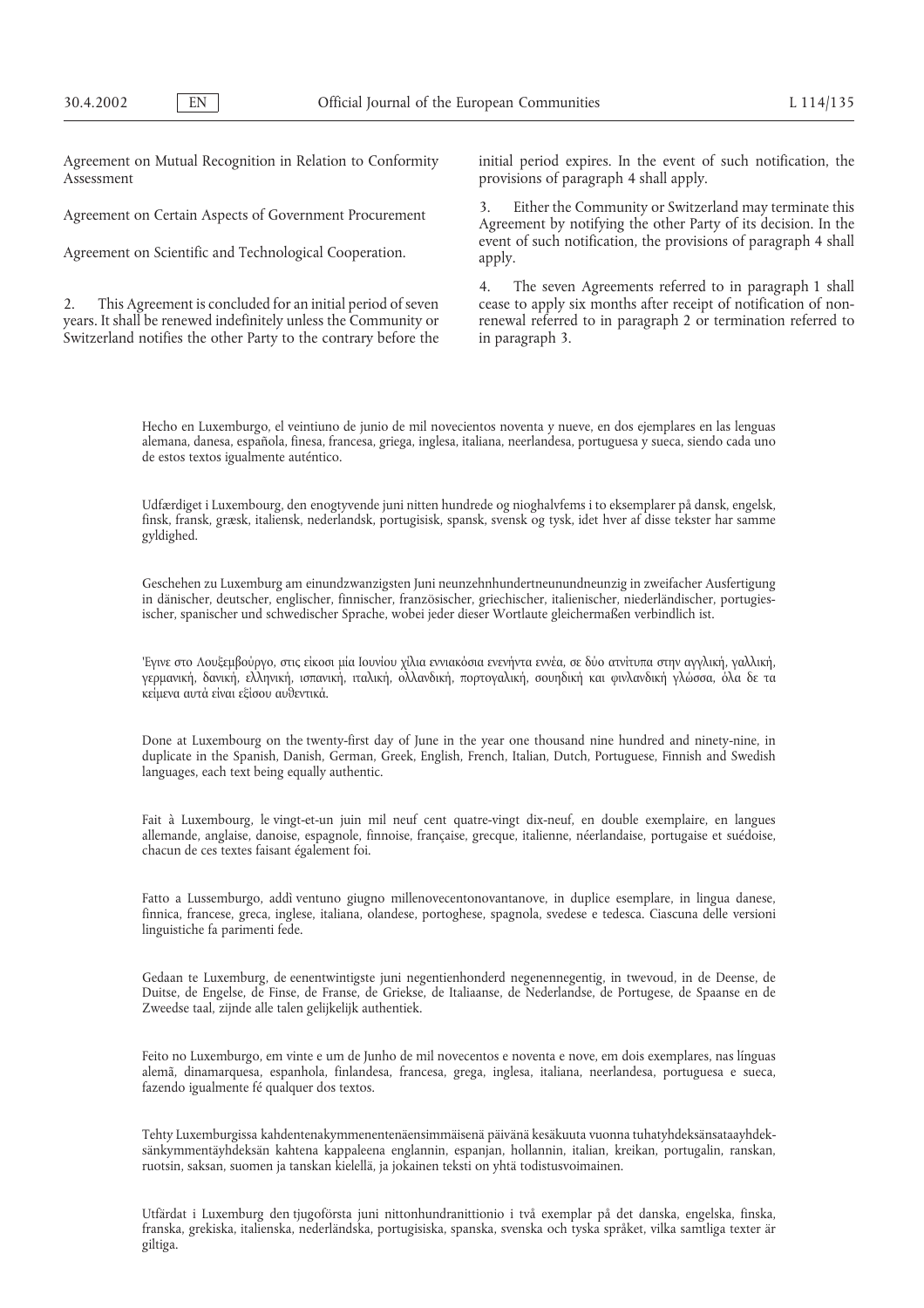Por la Comunidad Europea For Det Europæiske Fællesskab Für die Europäische Gemeinschaft Για την Ευρωπαϊκή Κοινότητα For the European Community Pour la Communauté européenne Per la Comunità europea Voor de Europese Gemeenschap Pela Comunidade Europeia Euroopan yhteisön puolesta På Europeiska gemenskapens vägnar

Por la Confederación Suiza For Det Schweiziske Edsforbund Für der Schweizerischen Eidgenossenschaft Για την Ελβετική Συνομοσπονδία For the Swiss Confederation Pour la Confédération suisse Per la Confederazione svizzera Voor de Zwitserse Bondsstaat Pela Confederação Suíça Sveitsin valaliiton puolesta På Schweiziska Edsförbundets vägnar

M. Landgrin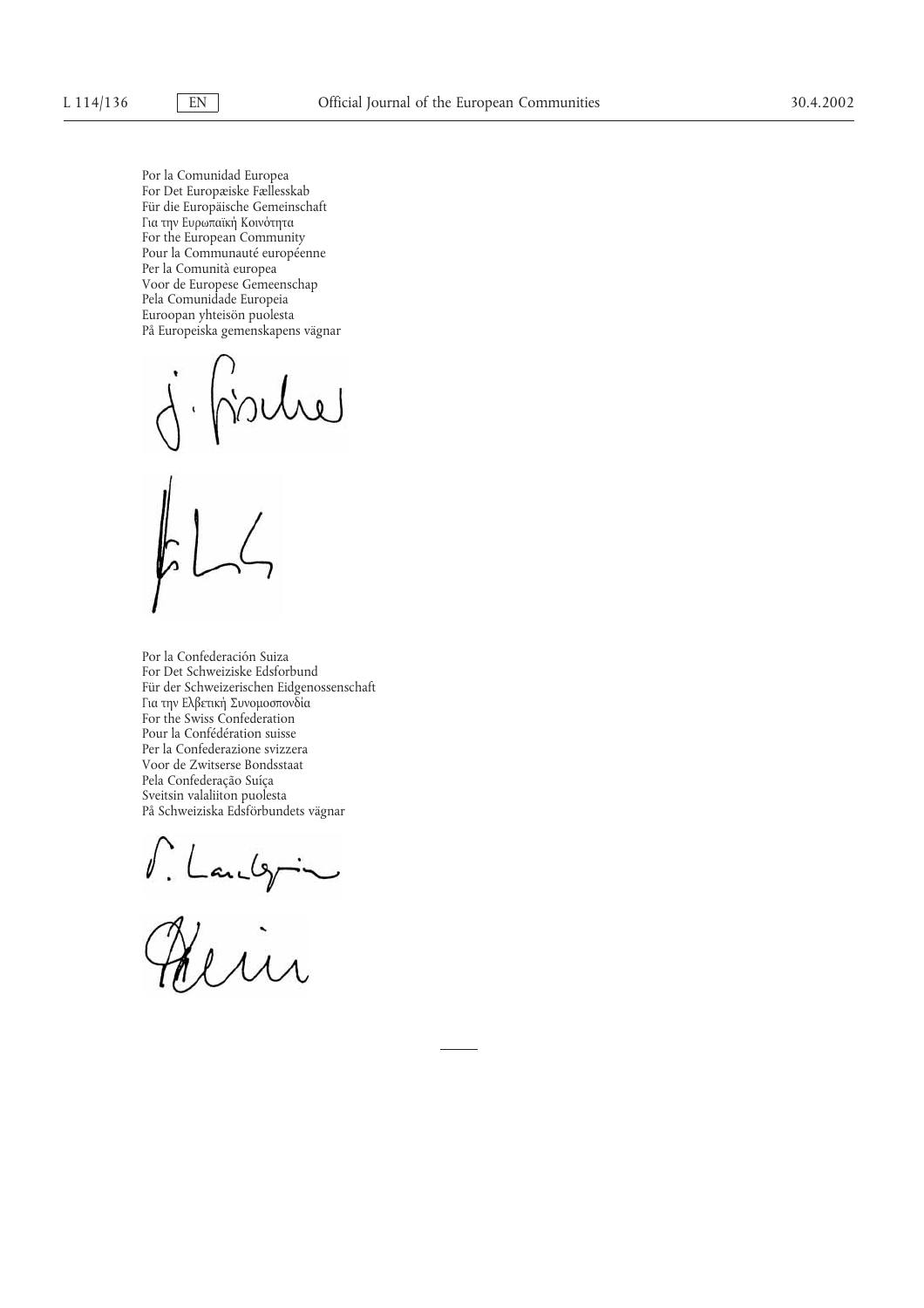# **CONTENTS**

| <b>ANNEX 1:</b>          |                                      | Concessions granted by Switzerland                                                           |  |
|--------------------------|--------------------------------------|----------------------------------------------------------------------------------------------|--|
| <b>ANNEX 2:</b>          | Concessions granted by the Community |                                                                                              |  |
| <b>ANNEX 3:</b>          | Concessions regarding cheeses        |                                                                                              |  |
|                          | Appendix 1:                          | Concessions granted by the Community                                                         |  |
|                          | Appendix 2:                          | Concessions granted by Switzerland                                                           |  |
|                          | Appendix 3:                          | List of names of 'Italico' cheese which can be imported into Switzerland                     |  |
|                          | Appendix 4:                          | Cheese descriptions                                                                          |  |
| <b>ANNEX 4</b>           | on plant health                      |                                                                                              |  |
|                          |                                      | (Appendices 1 to 4 to be drawn up)                                                           |  |
|                          | Appendix 5:                          | Exchange of information                                                                      |  |
| <b>ANNEX 5</b>           | on animal feed                       |                                                                                              |  |
|                          |                                      | (Appendix 1 to be drawn up)                                                                  |  |
|                          | Appendix 2:                          | List of legislative provisions referred to in Article 9                                      |  |
| ANNEX 6                  | on seeds                             |                                                                                              |  |
|                          | Appendix 1:                          | Legislation                                                                                  |  |
|                          | Appendix 2:                          | Seed inspection and certification bodies                                                     |  |
|                          | Appendix 3:                          | Community derogations allowed by Switzerland                                                 |  |
|                          | Appendix 4:                          | List of third countries                                                                      |  |
| $\operatorname{ANNEX}$ 7 |                                      | on trade in wine-sector products                                                             |  |
|                          | Appendix 1:                          | List of instruments referred to in Article 4 relating to wine-sector products                |  |
|                          | Appendix 2:                          | Protected names referred to in Article 6                                                     |  |
|                          | Appendix 3:                          | relating to Articles 6 and 25                                                                |  |
| <b>ANNEX 8</b>           | drinks                               | on the mutual recognition and protection of names of spirit drinks and aromatised wine-based |  |
|                          | Appendix 1:                          | Protected names of spirit drinks originating in the Community                                |  |
|                          | Appendix 2:                          | Protected names of spirit drinks originating in Switzerland                                  |  |
|                          | Appendix 3:                          | Protected names of aromatised drinks originating in the Community                            |  |
|                          | Appendix 4:                          | Protected names of aromatised drinks originating in Switzerland                              |  |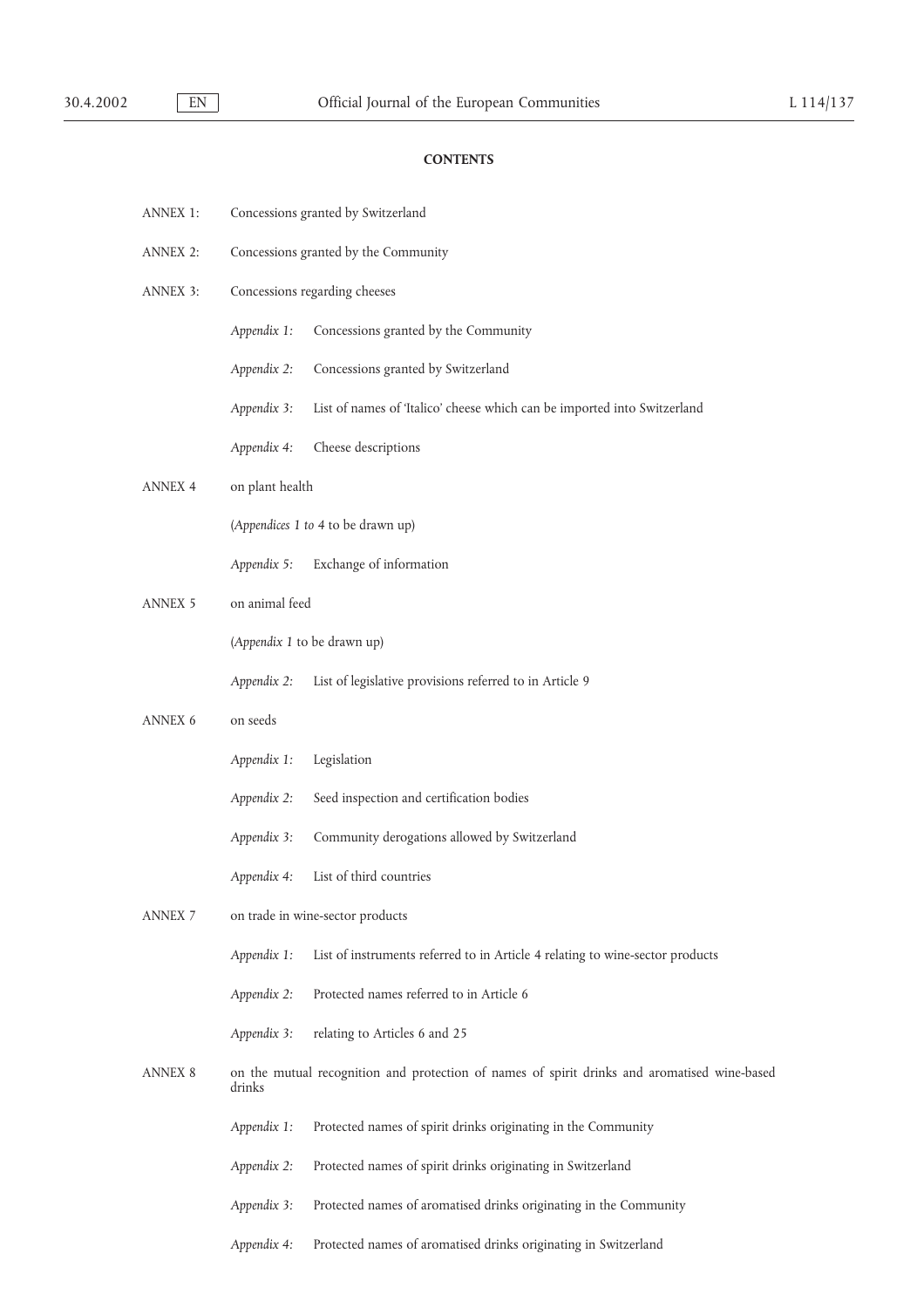- ANNEX 9 on organically produced agricultural products and foodstuffs
	- *Appendix 1:* List of regulations applicable
	- *Appendix 2:* Rules of application
- ANNEX 10 on recognition of conformity checks for fruit and vegetables subject to marketing standards
	- *Appendix:* Swiss inspection bodies authorised to issue inspection certificates as provided for in Article 3 of Annex 10
- ANNEX 11 on animal-health and zootechnical measures applicable to trade in live animals and animal products
	- *Appendix 1:* Control measures/notification of diseases
	- *Appendix 2:* Animal health: trade and placing on the market
	- *Appendix 3:* Imports of live animals and certain animal products from third countries
	- *Appendix 4:* Zootechnical provisions, including those governing imports from third countries
	- *Appendix 5:* Checks and fees
	- *Appendix 6:* Animal products
	- *Appendix 7:* Responsible authorities
	- *Appendix 8:* Adjustments to regional conditions
	- *Appendix 9:* Guidelines on procedures for conducting audits
	- *Appendix 10:* Border checks and inspection fees
	- *Appendix 11:* Contact points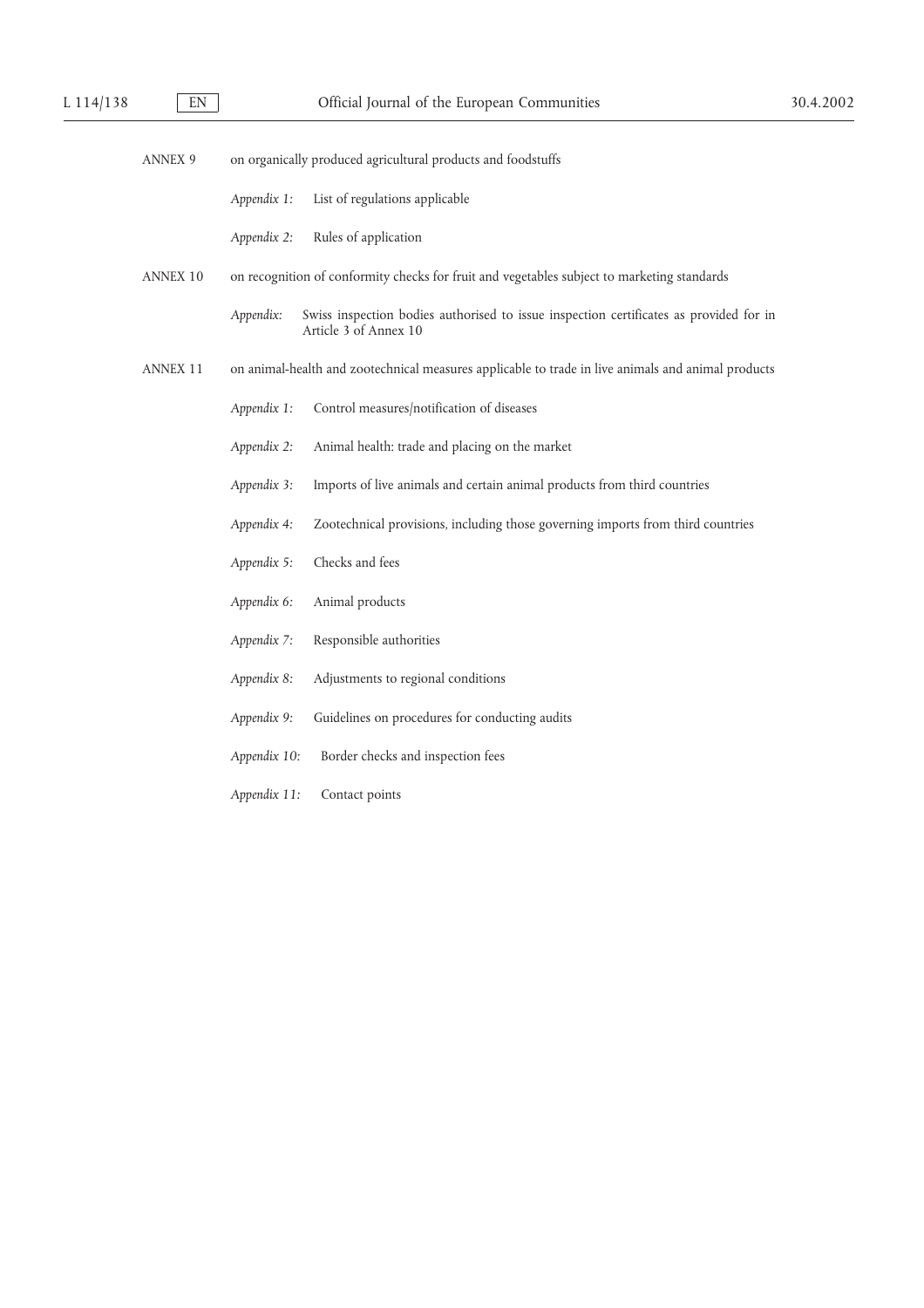# **CONCESSIONS GRANTED BY SWITZERLAND**

The tariff concessions set out below are granted by Switzerland for the following products originating in the Community and are, where applicable, subject to an annual quantity.

| Swiss tariff<br>heading | Description                                                                                                                                                       | Customs duty<br>applicable<br>$(CHF/100 \text{ kg})$<br>gross weight) | Annual<br>quantity<br>(tonnes net<br>weight) |
|-------------------------|-------------------------------------------------------------------------------------------------------------------------------------------------------------------|-----------------------------------------------------------------------|----------------------------------------------|
| ex 0210 11 91           | Hams and cuts thereof, with bone in, of swine (other than wild boar), salted or in brine,<br>dried or smoked                                                      | Free                                                                  |                                              |
| ex 0210 19 91           | Hams and cuts thereof, boneless, of swine (other than wild boar), salted or in brine, dried<br>or smoked                                                          | Free                                                                  | $1\ 000\,(1)$                                |
| 0210 20 10              | Dried meat of bovine animals                                                                                                                                      | Free                                                                  | 200(2)                                       |
| 0602 10 00              | Unrooted cuttings and slips                                                                                                                                       | Free                                                                  | Unlimited                                    |
|                         | Plants in the form of pomaceous fruit rootstock (of seedling origin or produced by<br>vegetative propagation):                                                    | Free                                                                  | $\binom{3}{ }$                               |
| 0602 20 11              | - Grafted, bare rooted                                                                                                                                            |                                                                       |                                              |
| 0602 20 19              | - Grafted, with root ball                                                                                                                                         |                                                                       |                                              |
| 0602 20 21              | - Not grafted, bare rooted                                                                                                                                        |                                                                       |                                              |
| 0602 20 29              | - Not grafted, with root ball                                                                                                                                     |                                                                       |                                              |
|                         | Plants in the form of stone fruit rootstock (of seedling origin or produced by vegetative<br>propagation):                                                        | Free                                                                  | $\binom{3}{ }$                               |
| 0602 20 31              | - Grafted, bare rooted                                                                                                                                            |                                                                       |                                              |
| 0602 20 39              | - Grafted, with root ball                                                                                                                                         |                                                                       |                                              |
| 0602 20 41              | - Not grafted, bare rooted                                                                                                                                        |                                                                       |                                              |
| 0602 20 49              | - Not grafted, with root ball                                                                                                                                     |                                                                       |                                              |
|                         | Plants in the form of pomaceous or stone fruit rootstock (of seedling origin or produced by<br>vegetative propagation), of kinds which bear edible fruit or nuts: | Free                                                                  | Unlimited                                    |
| 0602 20 51              | - Bare rooted                                                                                                                                                     |                                                                       |                                              |
| 0602 20 59              | - Other than bare rooted                                                                                                                                          |                                                                       |                                              |
|                         | Trees, shrubs and bushes, of kinds which bear edible fruit or nuts, bare rooted:                                                                                  |                                                                       |                                              |
| 0602 20 71              | - Of kinds which bear pomaceous fruit                                                                                                                             |                                                                       |                                              |
| 0602 20 72              | - Of kinds which bear stone fruit                                                                                                                                 | Free                                                                  | (3)                                          |
| 0602 20 79              | - Other than of kinds which bear pomaceous or stone fruit                                                                                                         | Free                                                                  | Unlimited                                    |
|                         | Trees, shrubs and bushes, of kinds which bear edible fruit or nuts, with root ball:                                                                               |                                                                       |                                              |
| 0602 20 81              | - Of kinds which bear pomaceous fruit                                                                                                                             |                                                                       |                                              |
| 0602 20 82              | - Of kinds which bear stone fruit                                                                                                                                 | Free                                                                  | (3)                                          |
| 0602 20 89              | - Other than of kinds which bear pomaceous or stone fruit                                                                                                         | Free                                                                  | Unlimited                                    |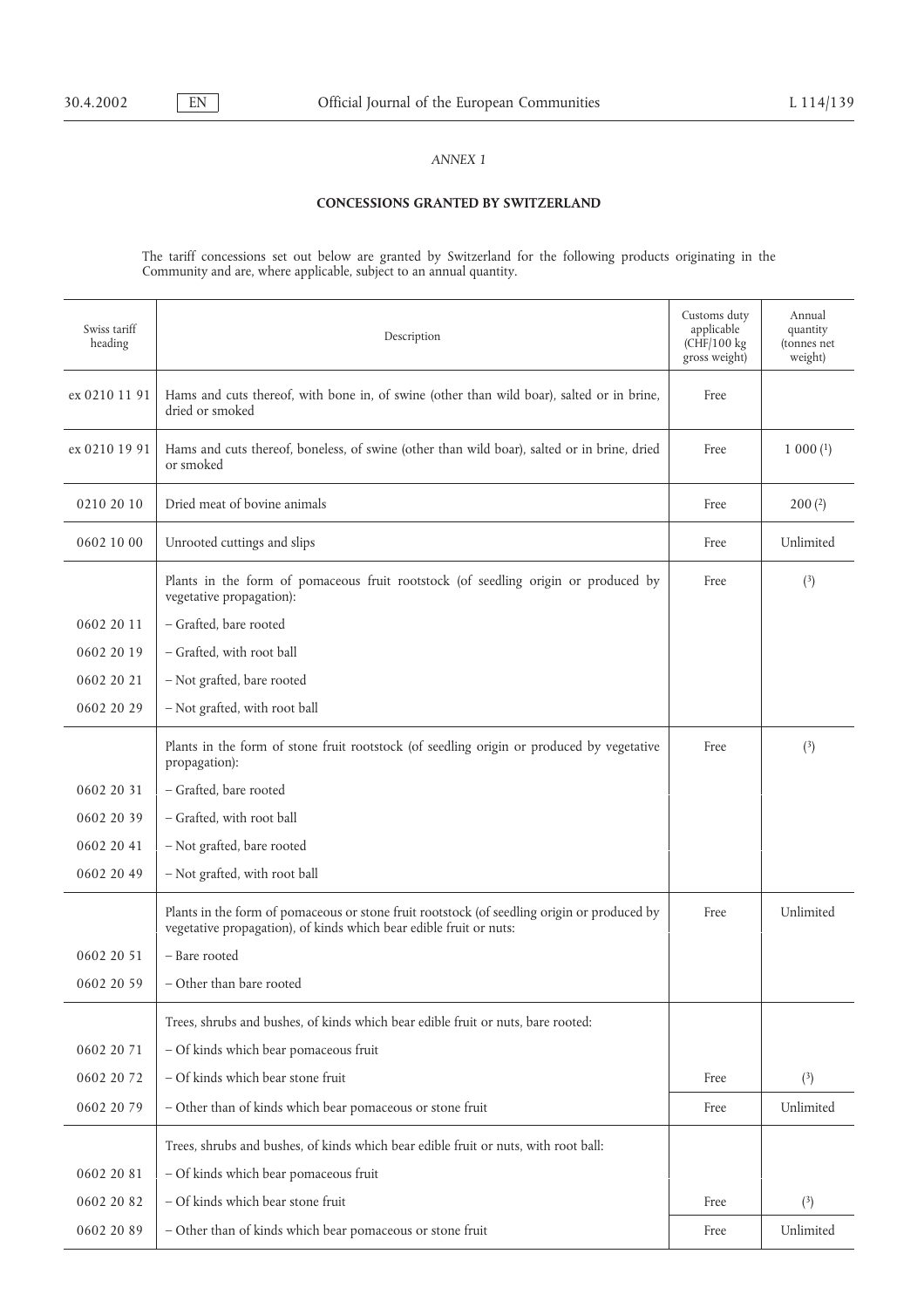| Swiss tariff<br>heading | Description                                                                                                                                                  | Customs duty<br>applicable<br>(CHF/100 kg<br>gross weight) | Annual<br>quantity<br>(tonnes net<br>weight) |
|-------------------------|--------------------------------------------------------------------------------------------------------------------------------------------------------------|------------------------------------------------------------|----------------------------------------------|
| 0602 30 00              | Rhododendrons and azaleas, grafted or not                                                                                                                    | Free                                                       | Unlimited                                    |
| 0602 40 10              | Roses, grafted or not:<br>- Wild roses and wild rose stems<br>- Other than wild roses or wild rose stems:                                                    | Free                                                       | Unlimited                                    |
| 0602 40 91              | - Bare rooted                                                                                                                                                |                                                            |                                              |
| 0602 40 99              | - Other than bare rooted, with root ball                                                                                                                     |                                                            |                                              |
|                         | Plants (of seedling origin or produced by vegetative propagation), of useful species;<br>mushroom spawn:                                                     | Free                                                       | Unlimited                                    |
| 0602 90 11              | - Seedling vegetables and turf rolls                                                                                                                         |                                                            |                                              |
| 0602 90 12              | - Mushroom spawn                                                                                                                                             |                                                            |                                              |
| 0602 90 19              | - Other than seedling vegetables, turf rolls or mushroom spawn                                                                                               |                                                            |                                              |
|                         | Other live plants (including their roots):                                                                                                                   | Free                                                       | Unlimited                                    |
| 0602 90 91              | - Bare rooted                                                                                                                                                |                                                            |                                              |
| 0602 90 99              | - Other than bare rooted, with root ball                                                                                                                     |                                                            |                                              |
| 0603 10 31              | Cut carnations of a kind suitable for bouquets or for ornamental purposes, fresh, from<br>1 May to 25 October                                                | Free                                                       | 1 0 0 0                                      |
| 0603 10 41              | Cut roses of a kind suitable for bouquets or for ornamental purposes, fresh, from 1 May to<br>25 October                                                     |                                                            |                                              |
|                         | Cut flowers and flower buds (other than carnations or roses) of a kind suitable for bouquets<br>or for ornamental purposes, fresh, from 1 May to 25 October: |                                                            |                                              |
| 0603 10 51              | - Woody                                                                                                                                                      |                                                            |                                              |
| 0603 10 59              | - Other than woody                                                                                                                                           |                                                            |                                              |
| 0603 10 71              | Cut tulips of a kind suitable for bouquets or for ornamental purposes, fresh, from<br>26 October to 30 April                                                 | Free                                                       | Unlimited                                    |
|                         | Cut flowers and flower buds (other than tulips or roses) of a kind suitable for bouquets or<br>for ornamental purposes, fresh, from 26 October to 30 April:  | Free                                                       | Unlimited                                    |
| 0603 10 91              | $-$ Woody                                                                                                                                                    |                                                            |                                              |
| 0603 10 99              | - Other than woody                                                                                                                                           |                                                            |                                              |
|                         | Tomatoes, fresh or chilled:                                                                                                                                  | Free                                                       | 10 000                                       |
|                         | - Cherry tomatoes:                                                                                                                                           |                                                            |                                              |
| 0702 00 10              | - From 21 October to 30 April                                                                                                                                |                                                            |                                              |
|                         | - Peretti tomatoes (elongated):                                                                                                                              |                                                            |                                              |
| 0702 00 20              | - From 21 October to 30 April                                                                                                                                |                                                            |                                              |
|                         | - Other tomatoes, of a diameter of 80 mm or more (beef tomatoes)                                                                                             |                                                            |                                              |
| 0702 00 30              | - From 21 October to 30 April                                                                                                                                |                                                            |                                              |
|                         | $-$ Other                                                                                                                                                    |                                                            |                                              |
| 0702 00 90              | - From 21 October to 30 April                                                                                                                                |                                                            |                                              |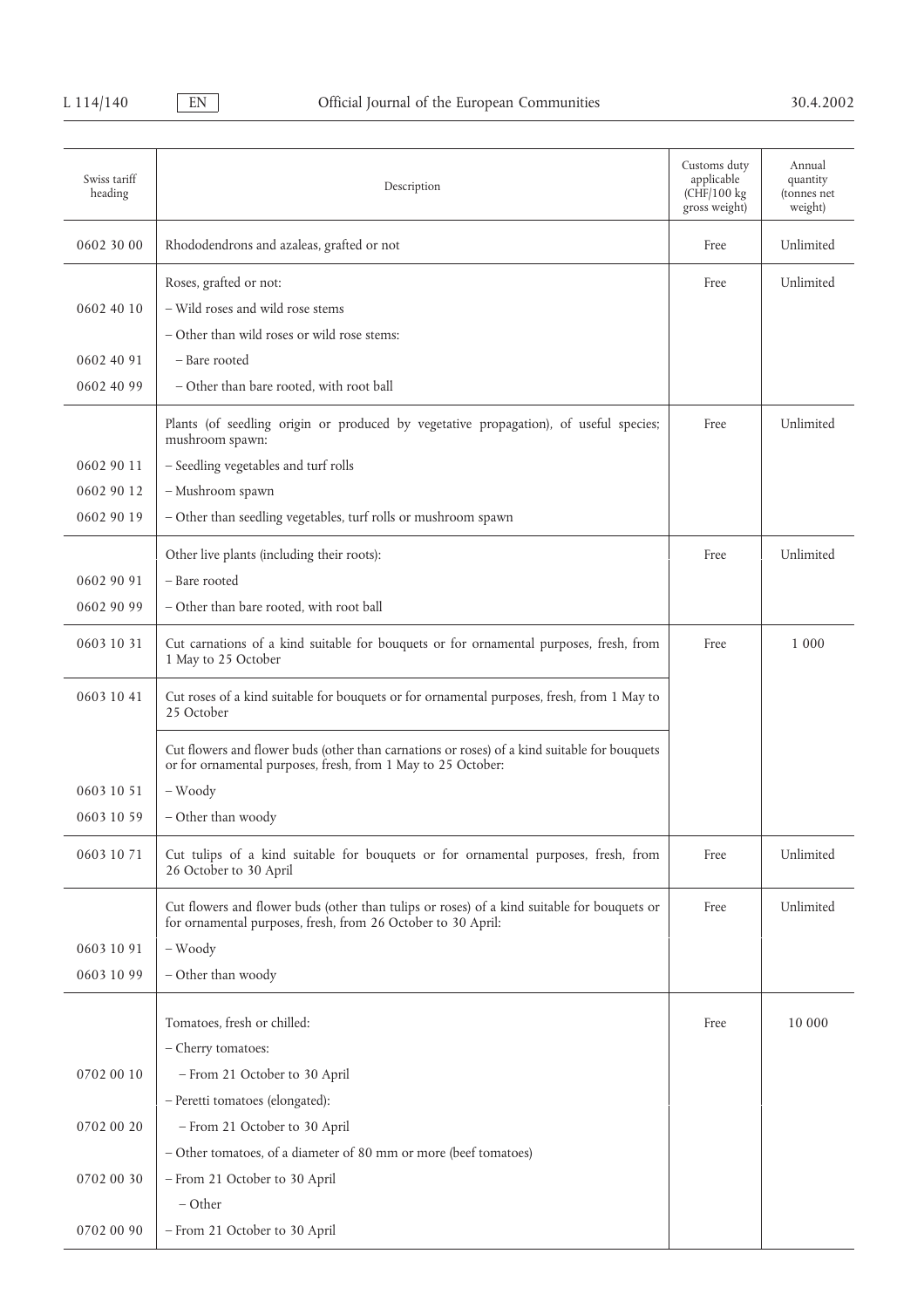| Swiss tariff<br>heading | Description                                                                                                         | Customs duty<br>applicable<br>(CHF/100 kg<br>gross weight) | Annual<br>quantity<br>(tonnes net<br>weight) |
|-------------------------|---------------------------------------------------------------------------------------------------------------------|------------------------------------------------------------|----------------------------------------------|
| 0705 11 11              | Iceberg lettuce, without outer leaf:                                                                                | Free                                                       | 2 0 0 0                                      |
|                         | - From 1 January to the end of February                                                                             |                                                            |                                              |
| 0705 21 10              |                                                                                                                     |                                                            | 2 0 0 0                                      |
|                         | Witloof chicory, fresh or chilled:<br>- From 21 May to 30 September                                                 | Free                                                       |                                              |
|                         |                                                                                                                     |                                                            |                                              |
|                         | Aubergines (egg-plants), fresh or chilled:                                                                          | Free                                                       | 1 0 0 0                                      |
| 0709 30 10              | - From 16 October to 31 May                                                                                         |                                                            |                                              |
| 0709 51 00              | Mushrooms, fresh or chilled                                                                                         | Free                                                       | Unlimited                                    |
| 0709 60 11              | Sweet peppers, fresh or chilled:                                                                                    | 2,5                                                        | Unlimited                                    |
|                         | - From 1 November to 31 March                                                                                       |                                                            |                                              |
|                         | Courgettes (including courgette flowers), fresh or chilled:                                                         | Free                                                       | 2 0 0 0                                      |
| 0709 90 50              | - From 31 October to 19 April                                                                                       |                                                            |                                              |
| ex 0710 80 90           | Mushrooms (uncooked or cooked by steaming or boiling in water), frozen                                              | Free                                                       | Unlimited                                    |
|                         | Hazelnuts or filberts (Corylus spp.), fresh or dried:                                                               | Free                                                       | Unlimited                                    |
| 0802 21 90              | - In shell, other than for use as feed or for oil extraction                                                        |                                                            |                                              |
| 0802 22 90              | - Shelled, other than for use as feed or for oil extraction                                                         |                                                            |                                              |
| ex 0802 90 90           | Pine nuts, fresh or dried                                                                                           | Free                                                       | Unlimited                                    |
| 0805 10 00              | Oranges, fresh or dried                                                                                             | Free                                                       | Unlimited                                    |
| 0805 20 00              | Mandarines (including tangerines and satsumas); clementines, wilkings and similar citrus<br>hybrids, fresh or dried | Free                                                       | Unlimited                                    |
| 0807 11 00              | Watermelons, fresh                                                                                                  | Free                                                       | Unlimited                                    |
| 0807 19 00              | Melons, fresh, other than watermelons                                                                               | Free                                                       | Unlimited                                    |
|                         | Apricots, fresh, in open packings:                                                                                  | Free                                                       | 2 0 0 0                                      |
| 0809 10 11              | - From 1 September to 30 June                                                                                       |                                                            |                                              |
|                         | in other packings                                                                                                   |                                                            |                                              |
| 0809 10 91              | - From 1 September to 30 June                                                                                       |                                                            |                                              |
| 0810 10 10              | Strawberries, fresh:                                                                                                | Free                                                       | 10 000                                       |
|                         | - From 1 September to 14 May                                                                                        |                                                            |                                              |
| 0810 50 00              | Kiwi fruit, fresh                                                                                                   | Free                                                       | Unlimited                                    |
| 0910 20 00              | Saffron                                                                                                             | Free                                                       | Unlimited                                    |
|                         |                                                                                                                     |                                                            |                                              |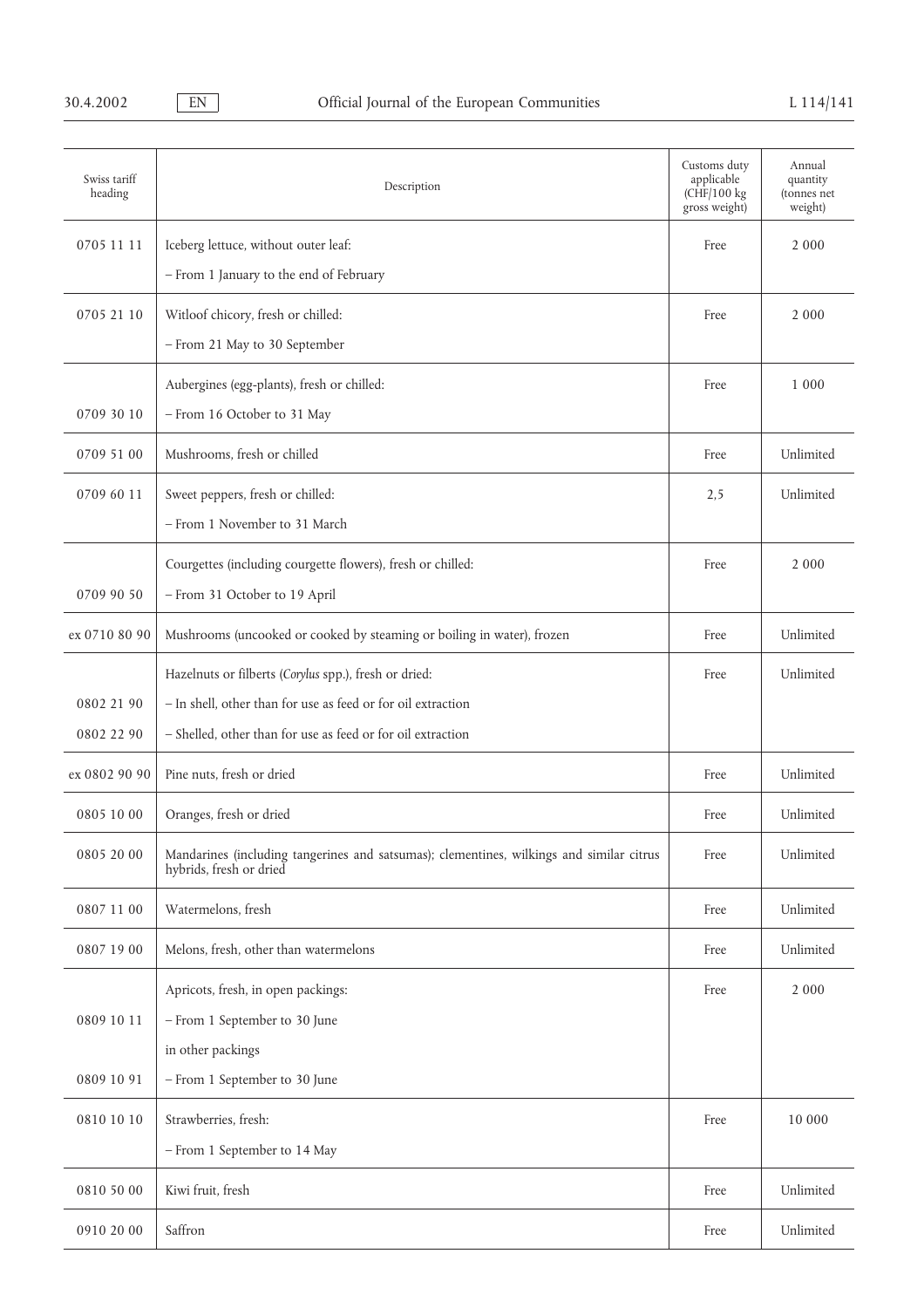| Swiss tariff<br>heading | Description                                                                                                                                                                                                                                 | Customs duty<br>applicable<br>(CHF/100 kg<br>gross weight) | Annual<br>quantity<br>(tonnes net<br>weight) |
|-------------------------|---------------------------------------------------------------------------------------------------------------------------------------------------------------------------------------------------------------------------------------------|------------------------------------------------------------|----------------------------------------------|
|                         | Virgin olive oil, other than for use as feed:                                                                                                                                                                                               |                                                            |                                              |
| 1509 10 91              | - In glass containers holding 2 litres or less                                                                                                                                                                                              | 60,60(4)                                                   | Unlimited                                    |
| 1509 10 99              | - In glass containers holding more than 2 litres or in other containers                                                                                                                                                                     | 86,70(4)                                                   | Unlimited                                    |
|                         | Olive oil and its fractions, whether or not refined, but not chemically modified, other than<br>for use as feed:                                                                                                                            |                                                            |                                              |
| 1509 90 91              | - In glass containers holding 2 litres or less                                                                                                                                                                                              | 60,60(4)                                                   | Unlimited                                    |
| 1509 90 99              | - In glass containers holding more than 2 litres or in other containers                                                                                                                                                                     | 86,70(4)                                                   | Unlimited                                    |
|                         | Tomatoes, whole or in pieces, prepared or preserved other than by vinegar or acetic acid:                                                                                                                                                   |                                                            |                                              |
| 2002 10 10              | - In containers holding more than 5 kg                                                                                                                                                                                                      | 2,50                                                       | Unlimited                                    |
| 2002 10 20              | - In containers holding 5 kg or less                                                                                                                                                                                                        | 4,50                                                       | Unlimited                                    |
| 2002 90 10              | Tomatoes, prepared or preserved other than by vinegar or acetic acid, other than whole or<br>in pieces:                                                                                                                                     | Free                                                       | Unlimited                                    |
|                         | - In containers holding more than 5 kg                                                                                                                                                                                                      |                                                            |                                              |
| 2002 90 21              | Tomato pulp, puree and concentrate, in hermetically sealed containers, with a dry matter<br>content of 25 % or more by weight, consisting of tomatoes and water and possibly salt or<br>other seasoning, in containers holding 5 kg or less | Free                                                       | Unlimited                                    |
| 2002 90 29              | Tomatoes, prepared or preserved other than by vinegar or acetic acid, other than whole or<br>in pieces, and other than tomato pulp, puree or concentrate:                                                                                   | Free                                                       | Unlimited                                    |
|                         | - In containers holding 5 kg or less                                                                                                                                                                                                        |                                                            |                                              |
|                         | Artichokes, prepared or preserved other than by vinegar or acetic acid, frozen, other than<br>products of heading No 2006:                                                                                                                  |                                                            |                                              |
| ex 2004 90 18           | - In containers holding more than 5 kg                                                                                                                                                                                                      | 17,50                                                      | Unlimited                                    |
| ex 2004 90 49           | - In containers holding 5 kg or less                                                                                                                                                                                                        | 24,50                                                      | Unlimited                                    |
|                         | Asparagus, prepared or preserved other than by vinegar or acetic acid, not frozen, other<br>than products of heading No 2006:                                                                                                               | Free                                                       | Unlimited                                    |
| 2005 60 10              | - In containers holding more than 5 kg                                                                                                                                                                                                      |                                                            |                                              |
| 2005 60 90              | - In containers holding 5 kg or less                                                                                                                                                                                                        |                                                            |                                              |
|                         |                                                                                                                                                                                                                                             |                                                            |                                              |
|                         | Olives, prepared or preserved other than by vinegar or acetic acid, not frozen, other than<br>products of heading No 2006:                                                                                                                  | Free                                                       | Unlimited                                    |
| 2005 70 10              | - In containers holding more than 5 kg                                                                                                                                                                                                      |                                                            |                                              |
| 2005 70 90              | - In containers holding 5 kg or less                                                                                                                                                                                                        |                                                            |                                              |
|                         | Capers and artichokes, prepared or preserved other than by vinegar or acetic acid, not<br>frozen, other than products of heading No 2006:                                                                                                   |                                                            |                                              |
| ex 2005 90 11           | - In containers holding more than 5 kg                                                                                                                                                                                                      | 17,5                                                       | Unlimited                                    |
| ex 2005 90 40           | - In containers holding 5 kg or less                                                                                                                                                                                                        | 24,5                                                       | Unlimited                                    |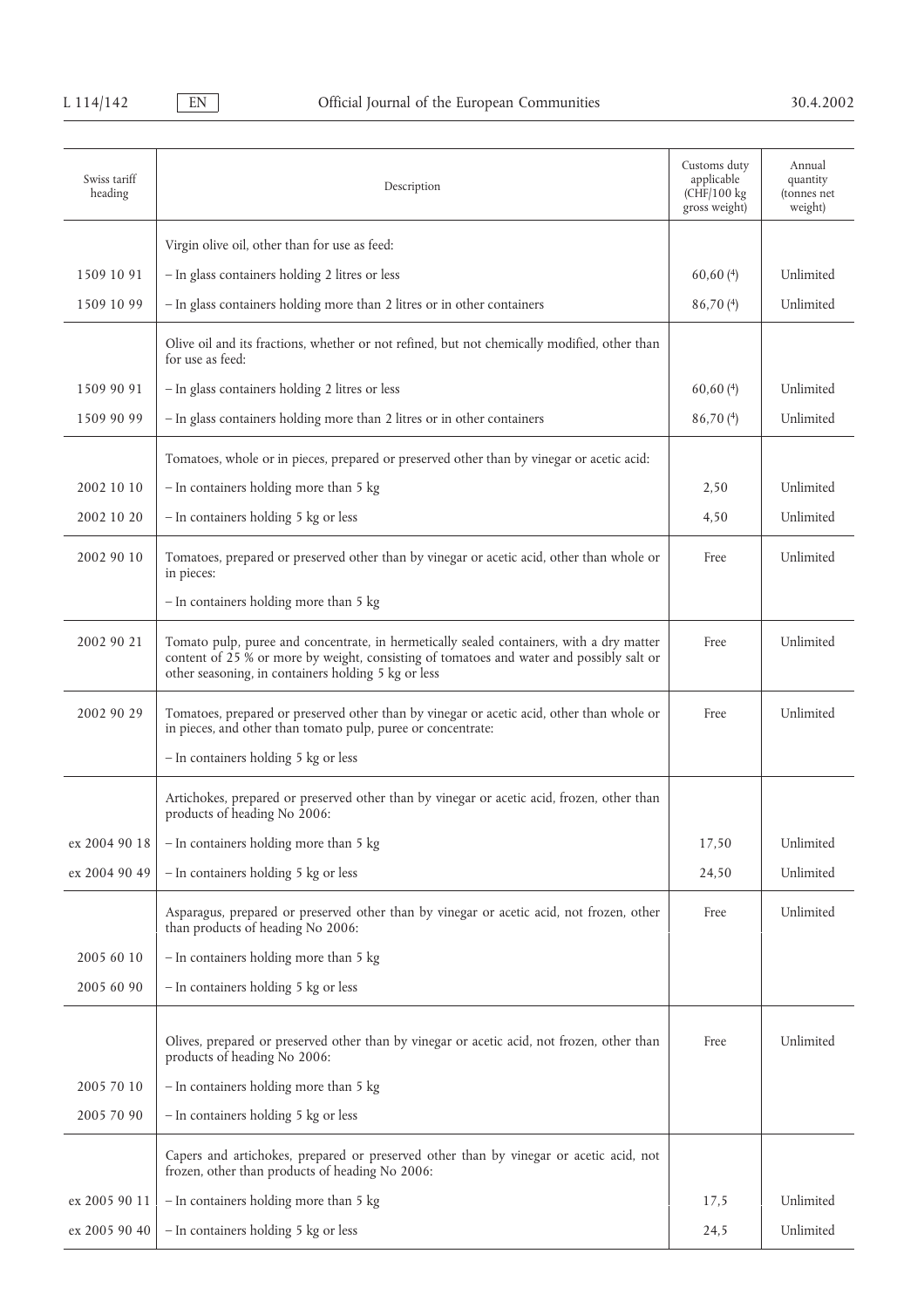| Swiss tariff<br>heading | Description                                                                                                                                                       | Customs duty<br>applicable<br>(CHF/100 kg<br>gross weight) | Annual<br>quantity<br>(tonnes net<br>weight) |
|-------------------------|-------------------------------------------------------------------------------------------------------------------------------------------------------------------|------------------------------------------------------------|----------------------------------------------|
| 2008 30 90              | Citrus fruit, otherwise prepared or preserved, whether or not containing added sugar or<br>other sweetening matter or spirit, not elsewhere specified or included | Free                                                       | Unlimited                                    |
| 2008 50 10              | Apricot pulp, otherwise prepared or preserved, whether or not containing added sugar or<br>other sweetening matter or spirit, not elsewhere specified or included | 10 <sup>1</sup>                                            | Unlimited                                    |
| 2008 50 90              | Apricots, otherwise prepared or preserved, whether or not containing added sugar or other<br>sweetening matter or spirit, not elsewhere specified or included     | 15                                                         | Unlimited                                    |
| 2008 70 10              | Peach pulp, otherwise prepared or preserved, whether or not containing added sugar or<br>other sweetening matter or spirit, not elsewhere specified or included   | Free                                                       | Unlimited                                    |
| 2008 70 90              | Peaches, otherwise prepared or preserved, whether or not containing added sugar or other<br>sweetening matter or spirit, not elsewhere specified or included      | Free                                                       | Unlimited                                    |
|                         | Juice of any other single citrus fruit other than orange, grapefruit or pomelo, unfermented,<br>not containing added spirit:                                      |                                                            |                                              |
| ex 2009 30 19           | - Not containing added sugar or other sweetening matter, concentrated                                                                                             | 6                                                          | Unlimited                                    |
| ex 2009 30 20           | - Containing added sugar or other sweetening matter, concentrated                                                                                                 | 14                                                         | Unlimited                                    |
|                         | Sweet wines, specialities and mistelles in containers:                                                                                                            |                                                            |                                              |
| 2204 21 50              | $-$ Holding 2 litres or less $(5)$                                                                                                                                | 8,5                                                        | Unlimited                                    |
| 2204 29 50              | - Holding more than 2 litres $(5)$                                                                                                                                | 8,5                                                        | Unlimited                                    |
| ex 2204 21 50           | Port, in containers holding 2 litres or less, as described (6)                                                                                                    | Free                                                       | 1 000 hl                                     |
| ex 2204 21 21           | Retsina (a Greek white wine) in containers holding 2 litres or less, as described (7)                                                                             | Free                                                       | 500 hl                                       |
|                         | Retsina (a Greek white wine) in containers holding more than 2 litres, as described (7), of an<br>alcoholic strength by volume:                                   |                                                            |                                              |
| ex 2204 29 21           | - Of more than 13 % vol.                                                                                                                                          |                                                            |                                              |
| ex 2204 29 22           | $-$ Of 13 % vol or less.                                                                                                                                          |                                                            |                                              |

(1) Including 480 t of Parma and San Daniele ham under the terms of the Exchange of Letters of 25 January 1972 between the Community and Switzerland. (2) Including 170 t of Bresaola under the terms of the Exchange of Letters of 25 January 1972 between the Community and Switzerland.

(3) Subject to an overall annual quota of 60 000 items.

(4) Including the contribution to the Guarantee Fund for compulsory storage.

(5) Covers only products specified in Annex 7 to the Agreement. (6) *Description:*'Porto' means a quality wine produced in a specified region (Oporto in Portugal) in accordance with Regulation (EEC) No 823/87.

(7) *Description:*'Retsina' means a table wine within the meaning of the Community provisions referred to in Article 17 of, and Annex I to, Regulation (EEC) No 822/87.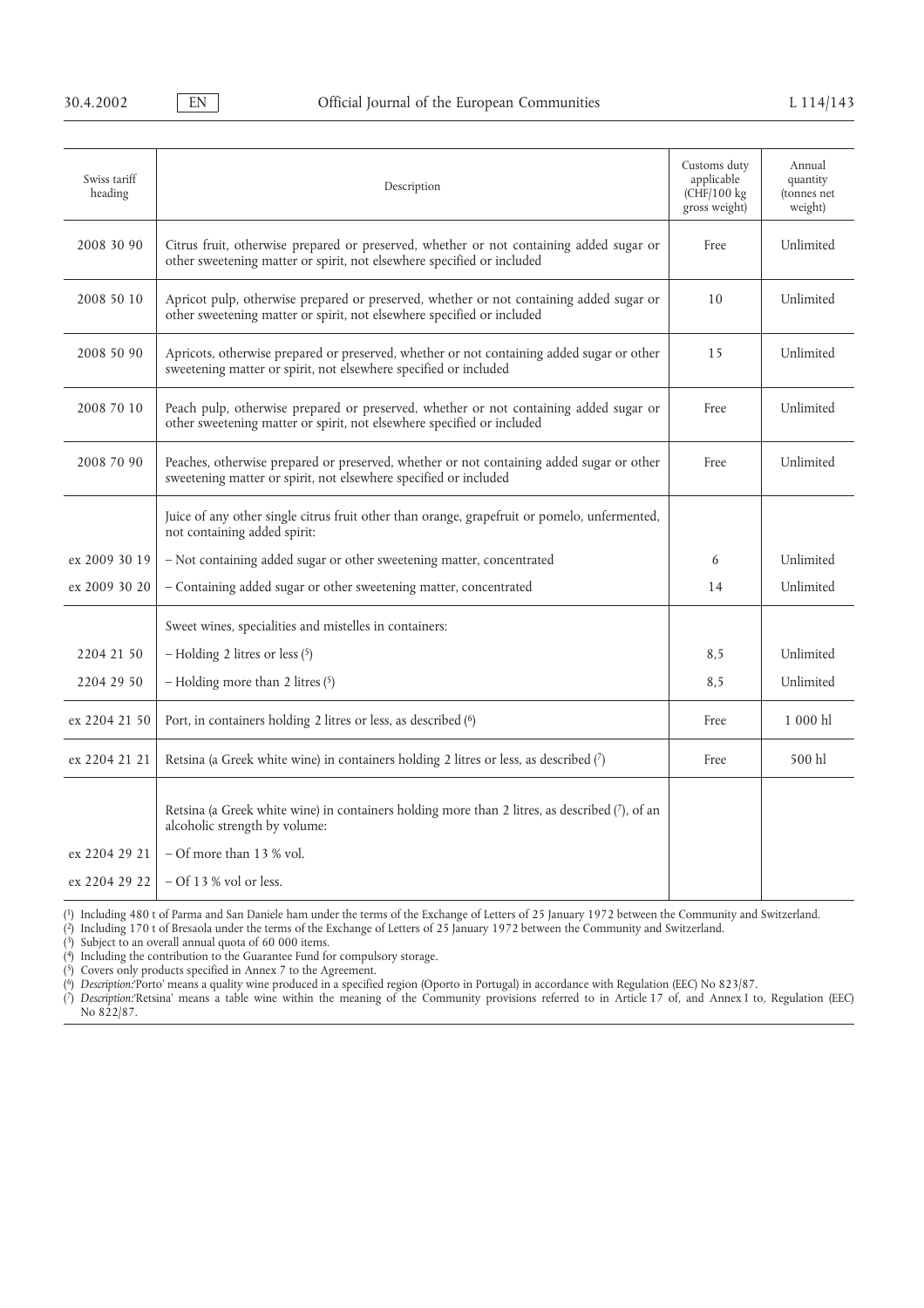# **CONCESSIONS GRANTED BY THE COMMUNITY**

The tariff concessions set out below are granted by the Community for the following products originating in Switzerland and are, where applicable, subject to an annual quantity.

| CN code                                              | Description                                                                                                                                          | Customs duty<br>applicable<br>$(EUR/100$ kg net) | Annual quantity<br>(tonnes net<br>weight) |
|------------------------------------------------------|------------------------------------------------------------------------------------------------------------------------------------------------------|--------------------------------------------------|-------------------------------------------|
| ex 0210 20 90                                        | Meat of bovine animals, boneless, dried                                                                                                              | Free                                             | 1 200                                     |
| ex 0401 30                                           | Cream of a fat content, by weight, exceeding 6 %                                                                                                     | Free                                             | 2 0 0 0                                   |
| 0403 10                                              | Yogurt                                                                                                                                               |                                                  |                                           |
| 0402 29 11<br>ex 0404 90 83                          | Special milk, for infants, in hermetically sealed containers of a net content not exceeding<br>500 g of a fat content, by weight, exceeding 10 % (1) | 43,8                                             | Unlimited                                 |
| 0602                                                 | Other live plants (including their roots), cuttings and slips; mushroom spawn                                                                        | Free                                             | Unlimited                                 |
| 0603 10                                              | Cut flowers and flower buds of a kind suitable for bouquets or for ornamental purposes,<br>fresh                                                     | Free                                             | Unlimited                                 |
| 0701 10 00                                           | Seed potatoes, fresh or chilled                                                                                                                      | Free                                             | 4 0 0 0                                   |
| 070200                                               | Tomatoes, fresh or chilled                                                                                                                           | Free $(2)$                                       | 1 0 0 0                                   |
| 0703 10 19<br>0703 90 00                             | Onions other than sets, leeks and other alliaceous vegetables, fresh or chilled                                                                      | Free                                             | 5 0 0 0                                   |
| 0704 10<br>0704 90                                   | Cabbages, cauliflowers, kohlrabi, kale and similar edible brassicas with the exception of<br>Brussels sprouts, fresh or chilled                      | Free                                             | 5 5 0 0                                   |
| 0705 11<br>0705 19 00<br>0705 29 00                  | Lettuce (Lactuca sativa) and chicory (Cichorium spp.), with the exception of Witloof chicory<br>(Chicorum intybus var. foliosum,) fresh or chilled   | Free                                             | 3 0 0 0                                   |
| 0706 10 00                                           | Carrots and turnips, fresh or chilled                                                                                                                | Free                                             | 5 0 0 0                                   |
| 0706 90 05<br>0706 90 11<br>0706 90 17<br>0706 90 90 | Salad beetroot, salsify, celeraic, radishes and similar edible roots, with the exception of<br>horseradish (Cochlearia armoracia), fresh or chilled  | Free                                             | 3 0 0 0                                   |
| 0707 00 05                                           | Cucumbers, fresh or chilled                                                                                                                          | Free $(2)$                                       | 1 0 0 0                                   |
| 0708 20                                              | Beans (Vigna, spp., Phaseolus spp.), fresh, or chilled                                                                                               | Free                                             | 1 0 0 0                                   |
| 0709 30 00                                           | Aubergines (eggplants), fresh or chilled                                                                                                             | Free                                             | 500                                       |
| 0709 40 00                                           | Celery other than celeriac, fresh or chilled                                                                                                         | Free                                             | 500                                       |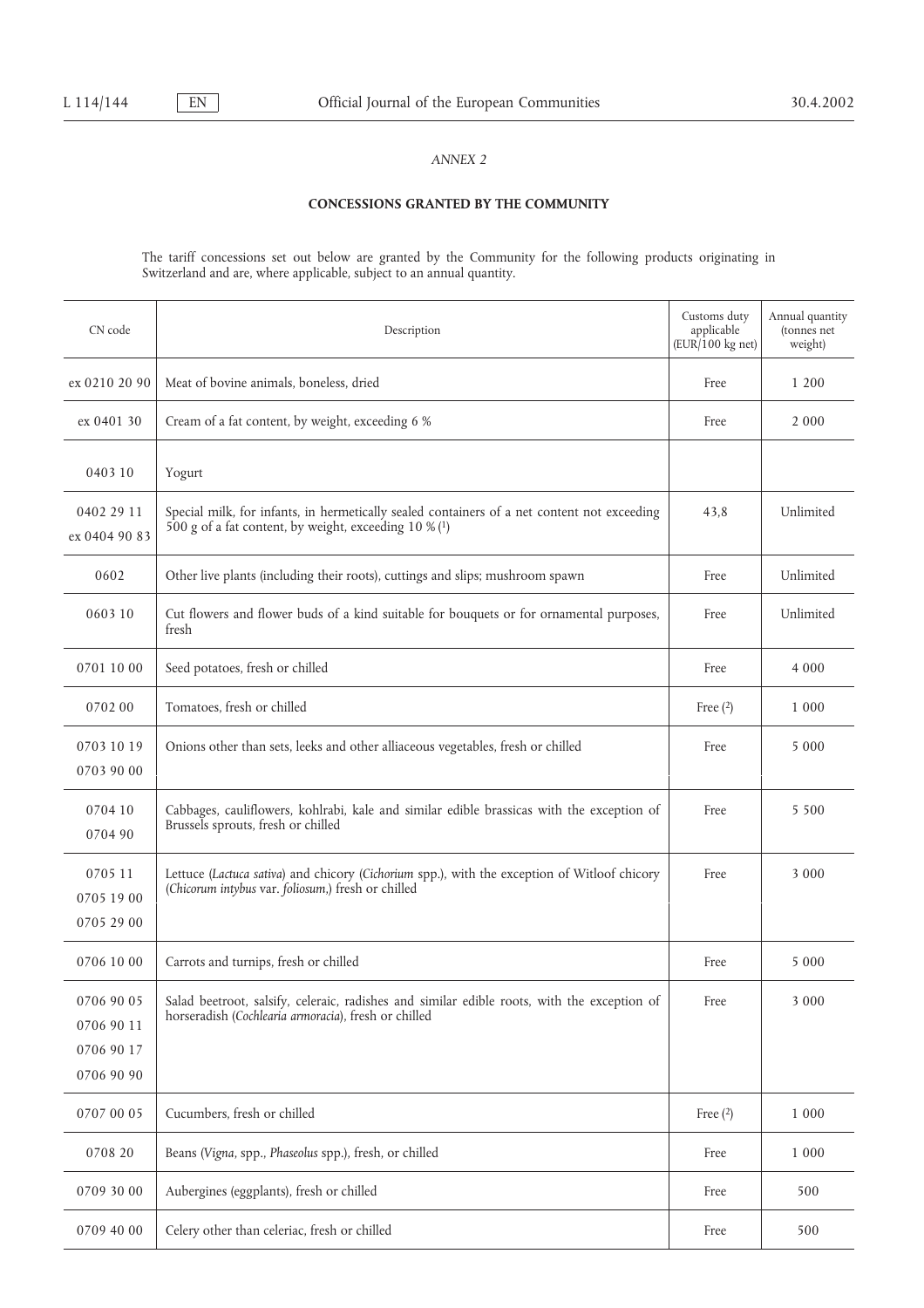| CN code                                         | Description                                                                                                                                                                                     | Customs duty<br>applicable<br>(EUR/100 kg net) | Annual quantity<br>(tonnes net<br>weight) |
|-------------------------------------------------|-------------------------------------------------------------------------------------------------------------------------------------------------------------------------------------------------|------------------------------------------------|-------------------------------------------|
| 0709 51                                         | Mushrooms, fresh or chilled                                                                                                                                                                     | Free                                           | Unlimited                                 |
| 0709 52 00                                      | Truffles, fresh or chilled                                                                                                                                                                      | Free                                           | Unlimited                                 |
| 0709 70 00                                      | Spinach, New Zealand spinach and orache spinach (garden spinach), fresh or chilled                                                                                                              | Free                                           | 1 0 0 0                                   |
| 0709 90 10                                      | Salad vegetables, other than lettuce (Lactuca sativa) and chicory (Chichorium spp.), fresh or<br>chilled                                                                                        | Free                                           | 1 0 0 0                                   |
| 0709 90 50                                      | Fennel, fresh or chilled                                                                                                                                                                        | Free                                           | 1 0 0 0                                   |
| 0709 90 70                                      | Courgettes, fresh or chilled                                                                                                                                                                    | Free $(2)$                                     | 1 0 0 0                                   |
| 0709 90 90                                      | Other vegetables, fresh or chilled                                                                                                                                                              | Free                                           | 1 0 0 0                                   |
| 0710 80 61<br>0710 80 69                        | Mushrooms (uncooked or cooked by steaming or boiling in water), frozen                                                                                                                          | Free                                           | Unlimited                                 |
| 071290                                          | Dried vegetables, whole, cut, sliced, broken or in powder, whether or not obtained from<br>cooked vegetables, but not further prepared, with the exception of onions, mushrooms and<br>truffles | Free                                           | Unlimited                                 |
| ex 0808 10 20<br>ex 0808 10 50<br>ex 0808 10 90 | Apples, other than cider apples, fresh                                                                                                                                                          | Free $(2)$                                     | 3 0 0 0                                   |
| 0808 20                                         | Pears and quinces, fresh                                                                                                                                                                        | Free $(2)$                                     | 3 0 0 0                                   |
| 0809 10 00                                      | Apricots, fresh                                                                                                                                                                                 | Free $(2)$                                     | 500                                       |
| 0809 20 95                                      | Cherries, other than sour cherries (Prunus cerasus), fresh                                                                                                                                      | Free $(2)$                                     | 1 500 $(3)$ $(4)$                         |
| 0809 40                                         | Plums and sloes, fresh                                                                                                                                                                          | Free $(2)$                                     | 1 0 0 0                                   |
| 0810 20 10                                      | Raspberries, fresh                                                                                                                                                                              | Free                                           | 100                                       |
| 0810 20 90                                      | Blackberries, mulberries and loganberries, fresh                                                                                                                                                | Free                                           | 100                                       |
| 1106 30 10                                      | Flour, meal and powder of bananas                                                                                                                                                               | Free                                           | 5                                         |
| 1106 30 90                                      | Flour, meal and powder of other fruits of Chapter 8                                                                                                                                             | Free                                           | Unlimited                                 |
| ex 2002 90 90                                   | Powdered tomatoes, whether or not containing added sugar, other sweetening matter or<br>starch $(1)$                                                                                            | Free                                           | Unlimited                                 |
| 2003 10 80                                      | Mushrooms, other than of the genus Agaricus, prepared or preserved otherwise than by<br>vinegar or acetic acid                                                                                  | Free                                           | Unlimited                                 |
| 0710 10 00                                      | Potatoes, uncooked or cooked by steaming or boiling in water, frozen                                                                                                                            | Free                                           | 3 0 0 0                                   |
| 2004 10 10<br>2004 10 99                        | Potatoes prepared or preserved otherwise than by vinegar or acetic acid, not frozen, other<br>than products of heading No 2006, with the exception of flour, meal or flakes                     |                                                |                                           |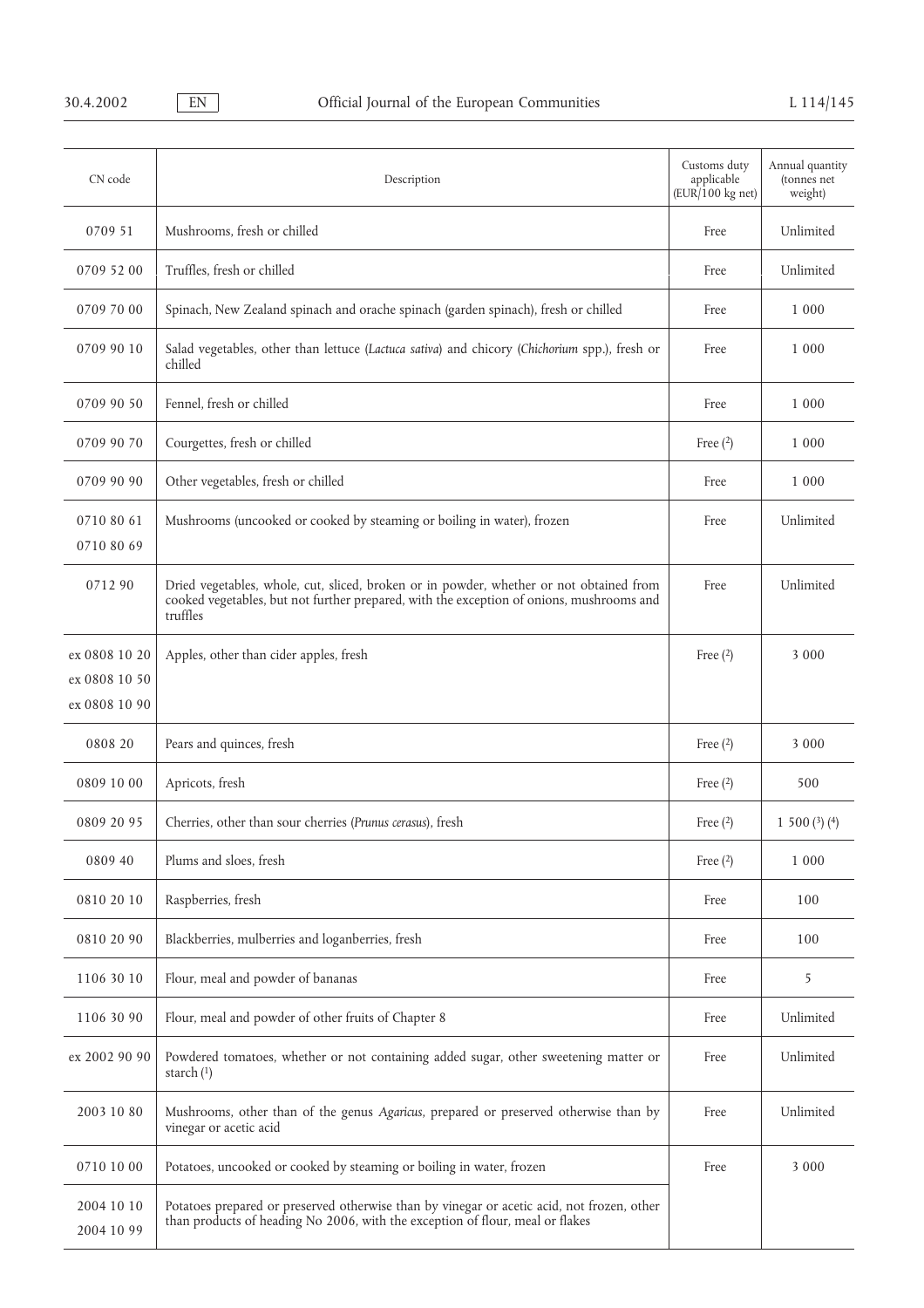| CN code                        | Description                                                                                                                                                                                                                                                                                                                             | Customs duty<br>applicable<br>(EUR/100 kg net) | Annual quantity<br>(tonnes net<br>weight) |
|--------------------------------|-----------------------------------------------------------------------------------------------------------------------------------------------------------------------------------------------------------------------------------------------------------------------------------------------------------------------------------------|------------------------------------------------|-------------------------------------------|
| 2005 20 80                     | Potatoes prepared or preserved otherwise than by vinegar or acetic acid, not frozen, other<br>than products of heading No 2006, with the exception of flour, meal or flakes and<br>preparations that are thinly sliced, fried or baked, whether or not salted or flavoured, in<br>airtight packings, suitable for immediate consumption |                                                |                                           |
| ex 2005 90                     | Powdered preparations of vegetables and mixtures of vegetables, whether or not containing<br>added sugar, other sweetening matter or starch (5)                                                                                                                                                                                         | Free                                           | Unlimited                                 |
| ex 2008 30                     | Flaked or powdered citrus fruit, whether or not containing added sugar, other sweetening<br>matter or starch $(5)$                                                                                                                                                                                                                      | Free                                           | Unlimited                                 |
| ex 2008 40                     | Flaked or powdered pears, whether or not containing added sugar, other sweetening matter<br>or starch $(5)$                                                                                                                                                                                                                             | Free                                           | Unlimited                                 |
| ex 2008 50                     | Flaked or powdered apricots, whether or not containing added sugar, other sweetening<br>matter or starch $(5)$                                                                                                                                                                                                                          | Free                                           | Unlimited                                 |
| 2008 60                        | Cherries, other prepared or preserved, whether or not containing added sugar or other<br>sweetening matter or spirit, not elsewhere specified or included                                                                                                                                                                               | Free                                           | 500                                       |
| ex 0811 90 19<br>ex 0811 90 39 | Cherries, uncooked or cooked by steaming or boiling in water, frozen, containing added<br>sugar or other sweetening matter                                                                                                                                                                                                              |                                                |                                           |
| 0811 90 80                     | Cherries, other than sour cherries (Prunus cerasus), uncooked or cooked by steaming or<br>boiling in water, frozen, not containing added sugar or other sweetening matter                                                                                                                                                               |                                                |                                           |
| ex 2008 70                     | Flaked or powdered peaches, whether or not containing added sugar, other sweetening<br>matter or starch $(5)$                                                                                                                                                                                                                           | Free                                           | Unlimited                                 |
| ex 2008 80                     | Flaked or powdered strawberries, whether or not containing added sugar, other sweetening<br>matter or starch $(5)$                                                                                                                                                                                                                      | Free                                           | Unlimited                                 |
| ex 2008 99                     | Flaked or powdered fruits, whether or not containing added sugar, other sweetening matter<br>or starch $(5)$                                                                                                                                                                                                                            | Free                                           | Unlimited                                 |
| ex 2009 19                     | Powdered orange juice, whether or not containing added sugar, other sweetening matter                                                                                                                                                                                                                                                   | Free                                           | Unlimited                                 |
| ex 2009 20                     | Powdered grapefruit juice, whether or not containing added sugar, other sweetening matter                                                                                                                                                                                                                                               | Free                                           | Unlimited                                 |
| ex 2009 30                     | Powdered juices of any other citrus fruits, whether or not containing added sugar, other<br>sweetening matter                                                                                                                                                                                                                           | Free                                           | Unlimited                                 |
| ex 2009 40                     | Powdered pineapple juice, whether or not containing added sugar, other sweetening matter                                                                                                                                                                                                                                                | Free                                           | Unlimited                                 |
| ex 2009 70                     | Powdered apple juice, whether or not containing added sugar, other sweetening matter                                                                                                                                                                                                                                                    | Free                                           | Unlimited                                 |
| ex 2009 80                     | Powdered pear juice, whether or not containing added sugar, other sweetening matter                                                                                                                                                                                                                                                     | Free                                           | Unlimited                                 |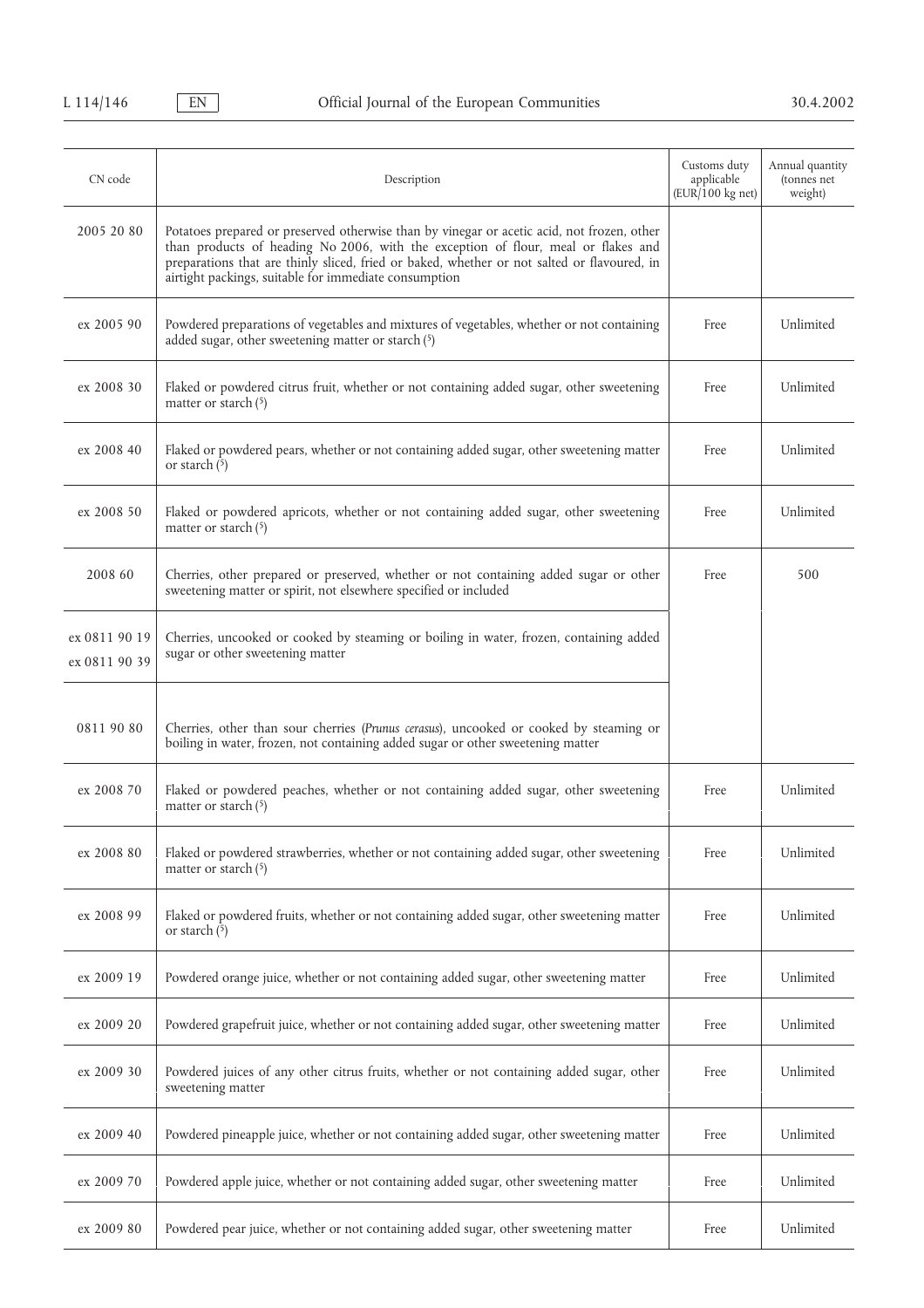| CN code    | Description                                                                                                       | Customs duty<br>applicable<br>$ EUR/100 \text{ kg net} $ | Annual quantity<br>(tonnes net)<br>weight) |
|------------|-------------------------------------------------------------------------------------------------------------------|----------------------------------------------------------|--------------------------------------------|
| ex 2009 80 | Powdered juice of any other fruit or vegetable, whether or not containing added sugar,<br>other sweetening matter | Free                                                     | Unlimited                                  |

(1) For the products of this subheading, 'special milk for infants' means products that are free of pathogenic and toxicogenic germs and which contain less than 10 000 revivifiable aerobic bacteria and less than two coliform bacteria per gram.

(2) Where relevant, a specific duty and not the minimum duty should apply.

(3) Including 1 000 t under the terms of the Exchange of Letters of 14 July 1986.

(4) Where the date of entry into force of this Agreement does not coincide with the start of the calendar year, the addition quota of 500 t will be administered *pro rata temporis*.

(5) See Joint Declaration on the tariff classification of powdered vegetables and powdered fruit.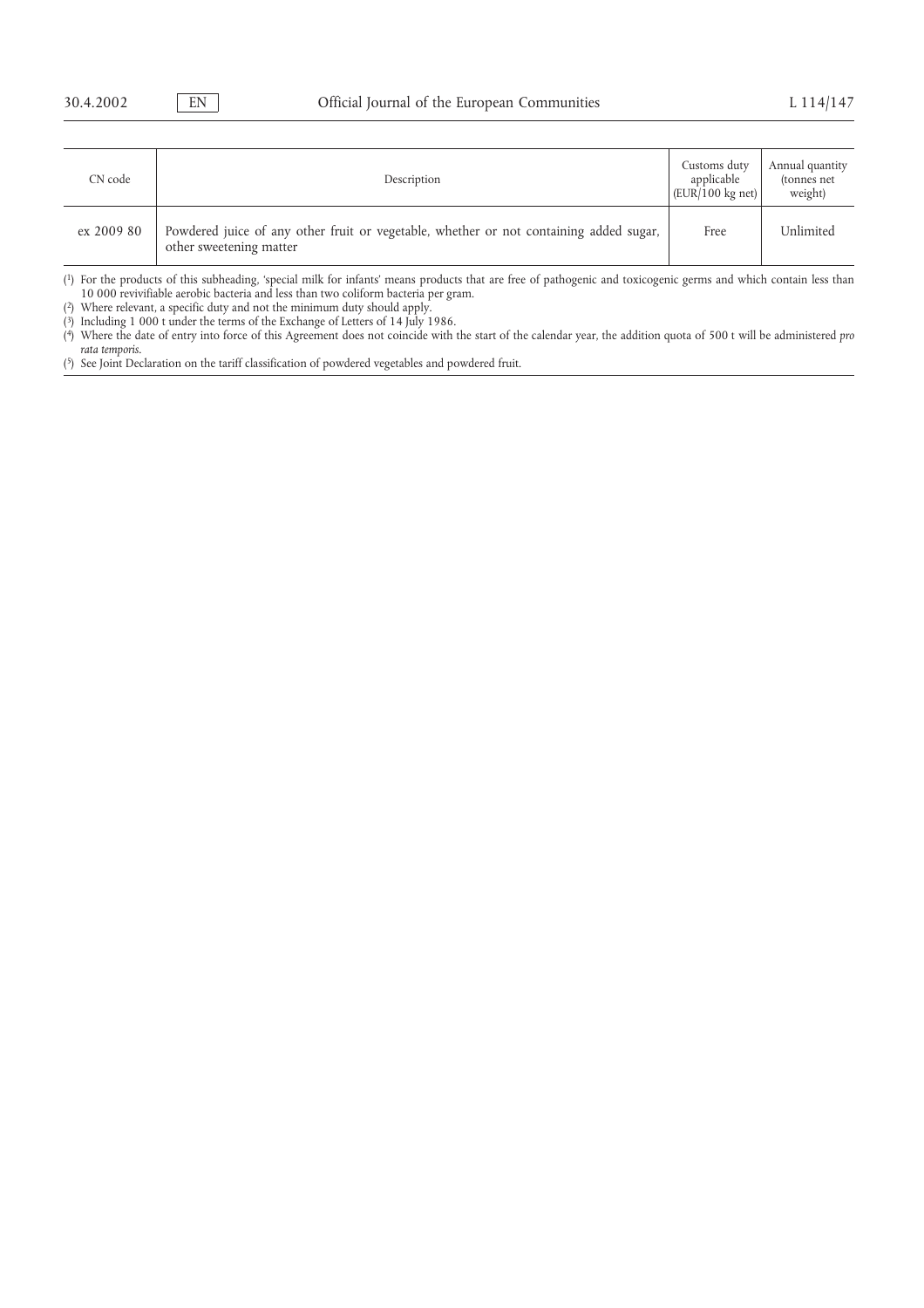## **CONCESSIONS REGARDING CHEESES**

- 1. The Community and Switzerland hereby undertake gradually to liberalise trade with each other in cheeses falling under heading 0406 of the Harmonised System over the five years following the entry into force of the Agreement.
- 2. The liberalisation process shall take place as follows:

## (a) **Imports into the Community**

In the first year following the entry into force of the Agreement, the Community shall gradually abolish or eliminate customs duties on imports of cheese originating in Switzerland, subject, where applicable, to an annual quantity. The basic customs duties and basic annual quantities for the various types of cheese shall be as set out in Appendix 1 hereto.

- (i) The Community shall reduce the basic customs duties listed in the table in Appendix 1 by 20 % per year. The first reduction shall take place one year after the entry into force of the Agreement.
- (ii) The Community shall increase the tariff quota in the table in Appendix 1 by 1 250 tonnes per year; the first increase shall take place one year after the entry into force of the Agreement. Trade shall be fully liberalised by the beginning of the sixth year.
- (iii) Switzerland shall be exempt from the requirement to comply with the free-at-frontier prices set out in the description of foods covered by CN code 0406 of the Common Customs Tariff.

### **Exports from the Community**

The Community shall not apply export refunds for exports to Switzerland of cheeses falling under heading 0406 of the Harmonised System.

### (c) **Imports into Switzerland**

In the first year following the entry into force of the Agreement, Switzerland shall gradually abolish or eliminate customs duties on imports of cheese originating in the Community, subject, where applicable, to an annual quantity. The basic customs duties and basic annual quantities for the various types of cheese shall be as set out in point (a) of Appendix 2 hereto.

- (i) Switzerland shall reduce the basic customs duties listed in the table in Appendix 2(a) by 20 % per year. The first reduction shall take place one year after the entry into force of the Agreement.
- Switzerland shall increase all the tariff quotas listed in the table in Appendix 2(a) by 2 500 tonnes per year. The first increase shall take place one year after the entry into force of the Agreement. At least four months before the beginning of each year, the Community shall determine the category or categories of cheeses to which that increase is to apply. Trade shall be fully liberalised by the beginning of the sixth year.

### (d) **Exports from Switzerland**

In the first year following the entry into force of the Agreement, Switzerland shall gradually eliminate export subsidies on consignments of cheese to the Community as follows.

- The amounts on which the elimination process is to be based  $(1)$  shall be as set out in Appendix 2(b) hereto.
- (ii) Those basic amounts shall be reduced as follows:
	- one year after entry into force of the Agreement, by 30 %,
	- two years after entry into force of the Agreement, by 55 %,

<sup>(1)</sup> The basic amounts are to be calculated by common agreement by the Parties on the basis of the difference in the institutional prices for milk likely to be in force when the Agreement enters into force, plus an additional amount for milk processed into cheese, obtained on the basis of the quantity of milk needed to manufacture the cheeses concerned, minus (except in the case of cheeses subject to quotas) the reduction of customs duty applied by the Community. Subsidies may be granted solely on cheeses manufactured from milk produced entirely in Swiss territory.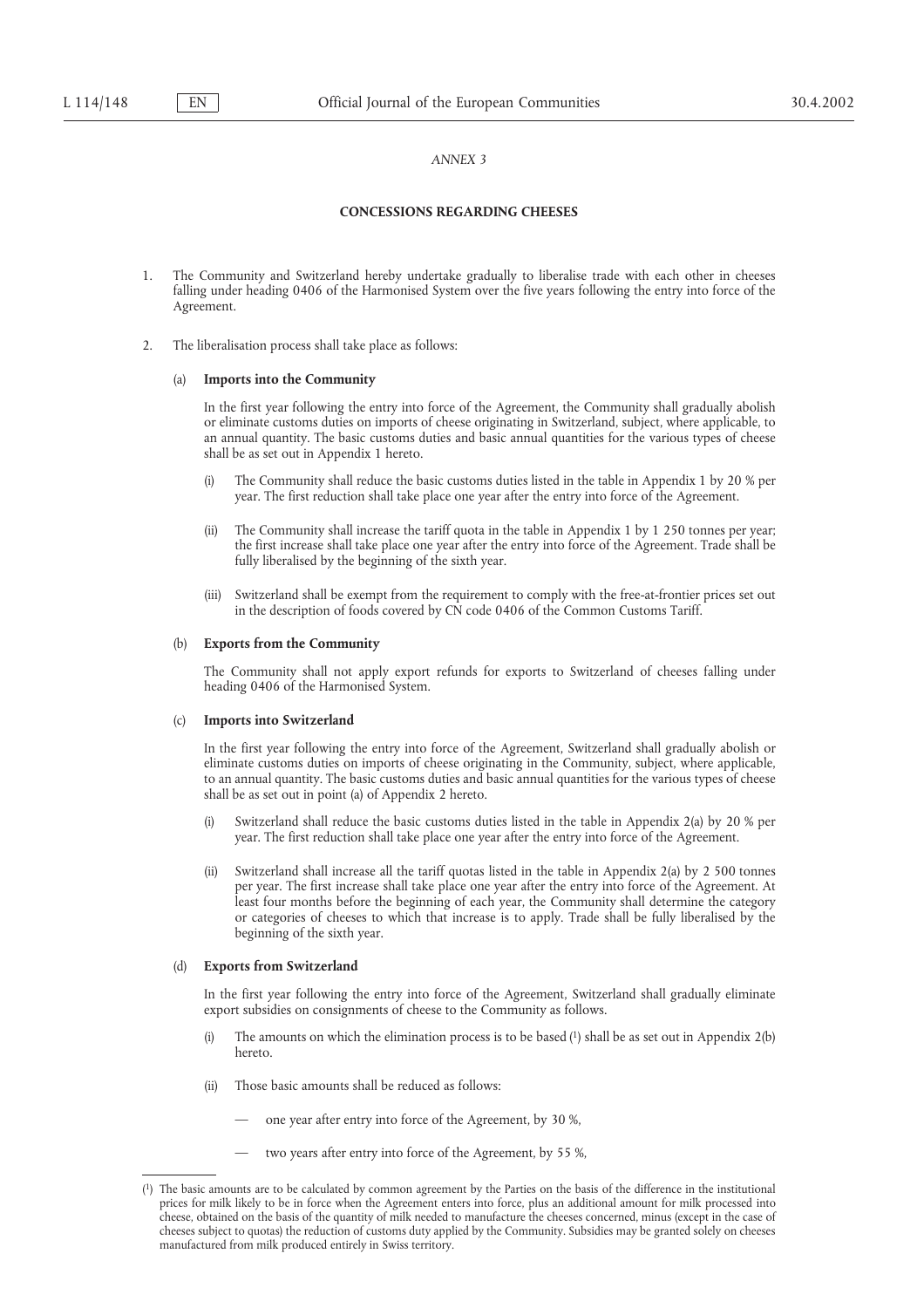- three years after entry into force of the Agreement, by 80 %,
- four years after entry into force of the Agreement, by 90 %,
- five years after entry into force of the Agreement, by 100 %.
- 3. The Community and Switzerland shall take the necessary steps to ensure that import licences are distributed in a way that ensures regular imports, taking account of market requirements.
- 4. The Community and Switzerland shall ensure that the benefits they grant each other are not undermined by other measures affecting imports and exports.
- 5. Should the development of prices and/or imports give rise to disturbance on the market of either Party, consultations shall be held as soon as possible within the Committee set up under Article 6 of the Agreement at the request of either Party with a view to finding appropriate solutions. In this connection, the Parties hereby agree periodically to exchange information on prices and any other relevant information on the market in locally produced and imported cheeses.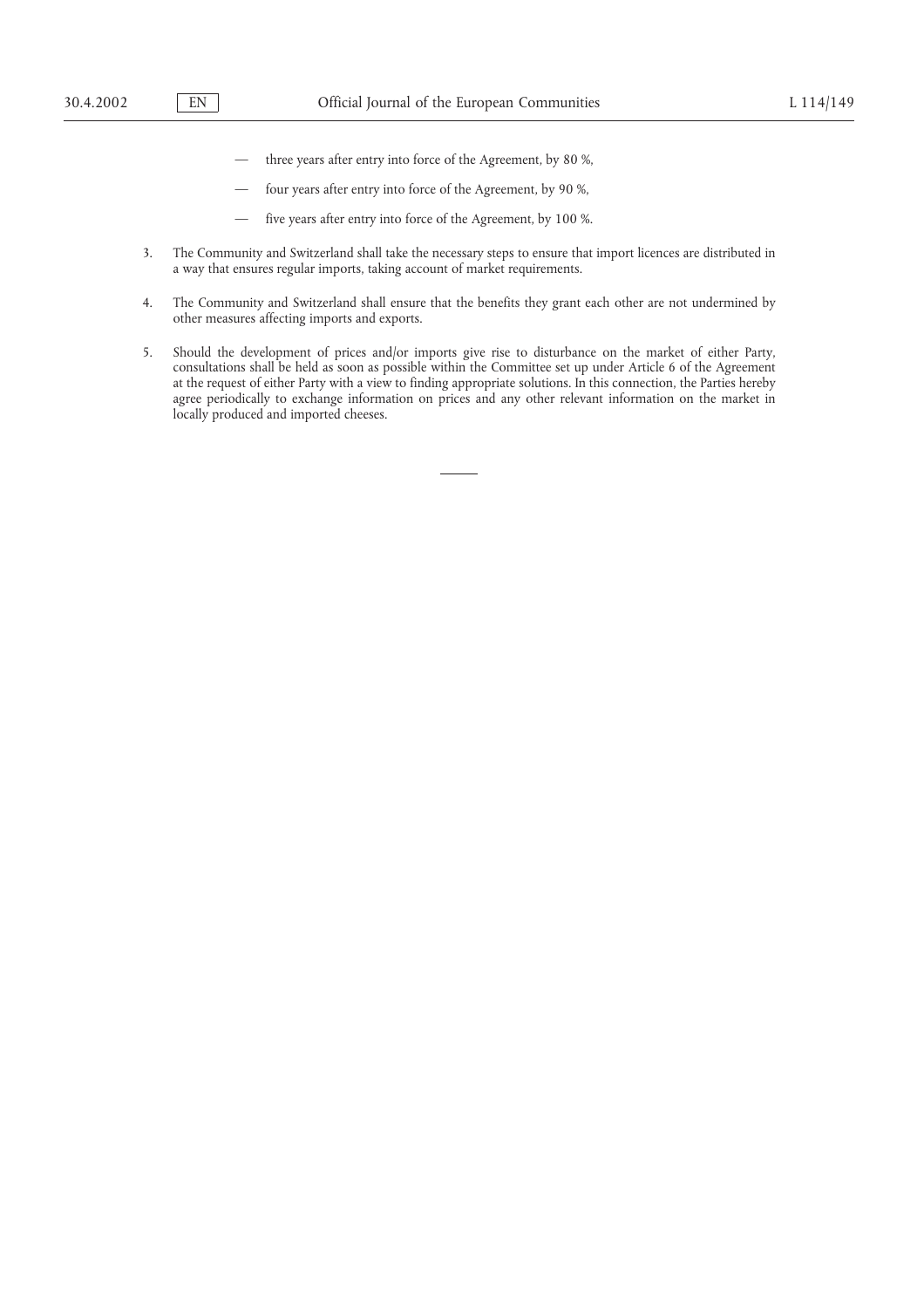# **Concessions granted by the Community**

# **Imports into the Community**

| CN code                                                                                                      | Description                                                                  | Basic<br>customs duty<br>(EUR/100 kg net) | Basic<br>annual quantity<br>(tonnes) |
|--------------------------------------------------------------------------------------------------------------|------------------------------------------------------------------------------|-------------------------------------------|--------------------------------------|
| ex 0406 20                                                                                                   | Grated or powdered cheeses, of a water content not exceeding 400 g/kg cheese | Free                                      | Unlimited                            |
| 0406 30                                                                                                      | Processed cheese                                                             | Free                                      | Unlimited                            |
| 0406 90 02<br>0406 90 03<br>0406 90 04<br>0406 90 05<br>0406 90 06<br>0406 90 13<br>0406 90 15<br>0406 90 17 | Emmentaler, Gruyere, Sbrinz, Bergkäse and Appenzell                          | 6,58                                      | Unlimited                            |
| 0406 90 18                                                                                                   | Fromage fribourgeois, Vacherin Mont d'Or and Tête de Moine                   | Free                                      | Unlimited                            |
| 0406 90 19                                                                                                   | Glarus herb cheese (known as Schabziger)                                     | Free                                      | Unlimited                            |
| ex 0406 90 87                                                                                                | Fromage des Grisons                                                          | Free                                      | Unlimited                            |
| 0406 90 25                                                                                                   | Tilsit                                                                       | Free                                      | Unlimited                            |
| ex 0406                                                                                                      | Cheeses other than those listed above                                        | Free                                      | 3 0 0 0                              |
| (1) Synonym: Vacherin fribourgeois.                                                                          |                                                                              |                                           |                                      |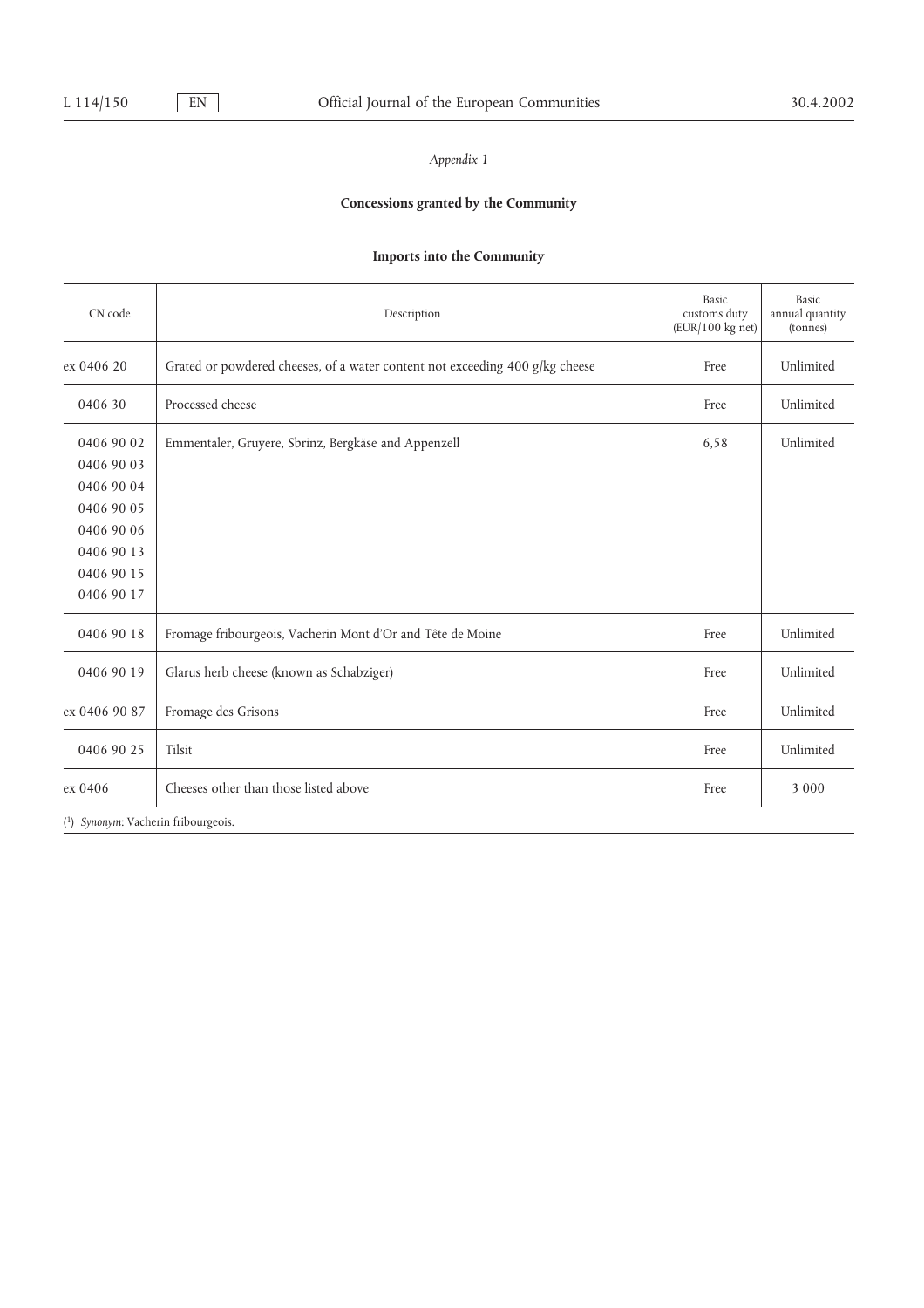# **Concessions granted by Switzerland**

# (a) **Imports into Switzerland**

| Swiss customs<br>tariff number | Description                                                                                                                                                                                                                                                          | Basic customs<br>duty<br>(CHF/100 kg<br>gross weight) | Basic annual<br>quantity<br>(tonnes) |
|--------------------------------|----------------------------------------------------------------------------------------------------------------------------------------------------------------------------------------------------------------------------------------------------------------------|-------------------------------------------------------|--------------------------------------|
| 0406 10 10                     | Mascarpone and Ricotta Romana complying with List LIX Switzerland-Liechtenstein,<br>annexed to the Marrakesh Protocol                                                                                                                                                | Free                                                  | Unlimited                            |
| ex 0406 20                     | Grated or powdered cheeses of a water content not exceeding 400 g/kg of cheese                                                                                                                                                                                       | Free                                                  | Unlimited                            |
| 0406 40                        | - Danish Blue, Gorgonzola and Roquefort complying with List LIX Switzerland-Liechten-<br>stein, annexed to the Marrakesh Protocol                                                                                                                                    | Free                                                  | Unlimited                            |
|                                | - Roquefort not complying with List LIX Switzerland-Liechtenstein, annexed to the<br>Marrakesh Protocol, with proof of origin                                                                                                                                        |                                                       |                                      |
|                                | - Blue-veined cheese other than Danish blue, Gorgonzola and Roquefort                                                                                                                                                                                                |                                                       |                                      |
| 0406 90 11                     | Brie, Camembert, Crescenza, Italico, Pont l'Evêque, Reblochon, Robbiola and Stracchino<br>complying with List LIX Switzerland-Liechtenstein, annexed to the Marrakesh Protocol                                                                                       | Free                                                  | Unlimited                            |
| ex 0406 90 19                  | Feta, as described in Appendix 4                                                                                                                                                                                                                                     | Free                                                  | Unlimited                            |
| ex 0406 90 19                  | White cheese of ewes' milk, in brine, as described in Appendix 4                                                                                                                                                                                                     | Free                                                  | Unlimited                            |
| 0406 90 21                     | Herb cheese of a water content not exceeding 65 % in the non-fatty matter                                                                                                                                                                                            | Free                                                  | Unlimited                            |
| 0406 90 31<br>0406 90 39       | Caciocavallo, Canestrato (Pecorino Siciliano), Aostaler Fontina, Parmigiano Reggiano, Grana<br>Padano, Pecorino (Pecorino Romano, Fiore Sardo, other Pecorino) and Provolone complying<br>with List LIX Switzerland-Liechtenstein, annexed to the Marrakesh Protocol | Free                                                  | Unlimited                            |
| 0406 90 51<br>0406 90 59       | - Asiago, Bitto, Brà, Fontal, Montasio, Saint-Paulin (Port Salut) and Saint-Nectaire complying<br>with List LIX Switzerland-Liechtenstein, annexed to the Marrakesh Protocol                                                                                         | Free                                                  | 5 0 0 0                              |
| ex 0406 90 91                  | - Raclette-type cheeses, as described in Appendix 4                                                                                                                                                                                                                  |                                                       |                                      |
| 0406 90 60                     | Cantal complying with List LIX Switzerland-Liechtenstein, annexed to the Marrakesh<br>Protocol                                                                                                                                                                       | Free                                                  | Unlimited                            |
| ex 0406 90 91<br>ex 0406 90 99 | Manchego, Idiazabal and Roncal, as described in Appendix 4                                                                                                                                                                                                           | Free                                                  | Unlimited                            |
| ex 0406 90 99                  | Parmigiano Reggiano and Grana Padano, pieces, with or without rind, bearing on the<br>packaging at least the name of the cheese, the fat content, the name of the packager and<br>the country of production, with a fat content of 32 % or more in the dry matter,   | Free                                                  | Unlimited                            |
|                                | Parmigiano Reggiano: water content not exceeding 32 %,                                                                                                                                                                                                               |                                                       |                                      |
|                                | Grana Padano: water content not exceeding 33,2 %                                                                                                                                                                                                                     |                                                       |                                      |
| ex 0406 10 90                  | Mozzarella type cheese, not complying with List LIX Switzerland-Liechtenstein, annexed to<br>the Marrakesh Protocol                                                                                                                                                  | Free                                                  | 500                                  |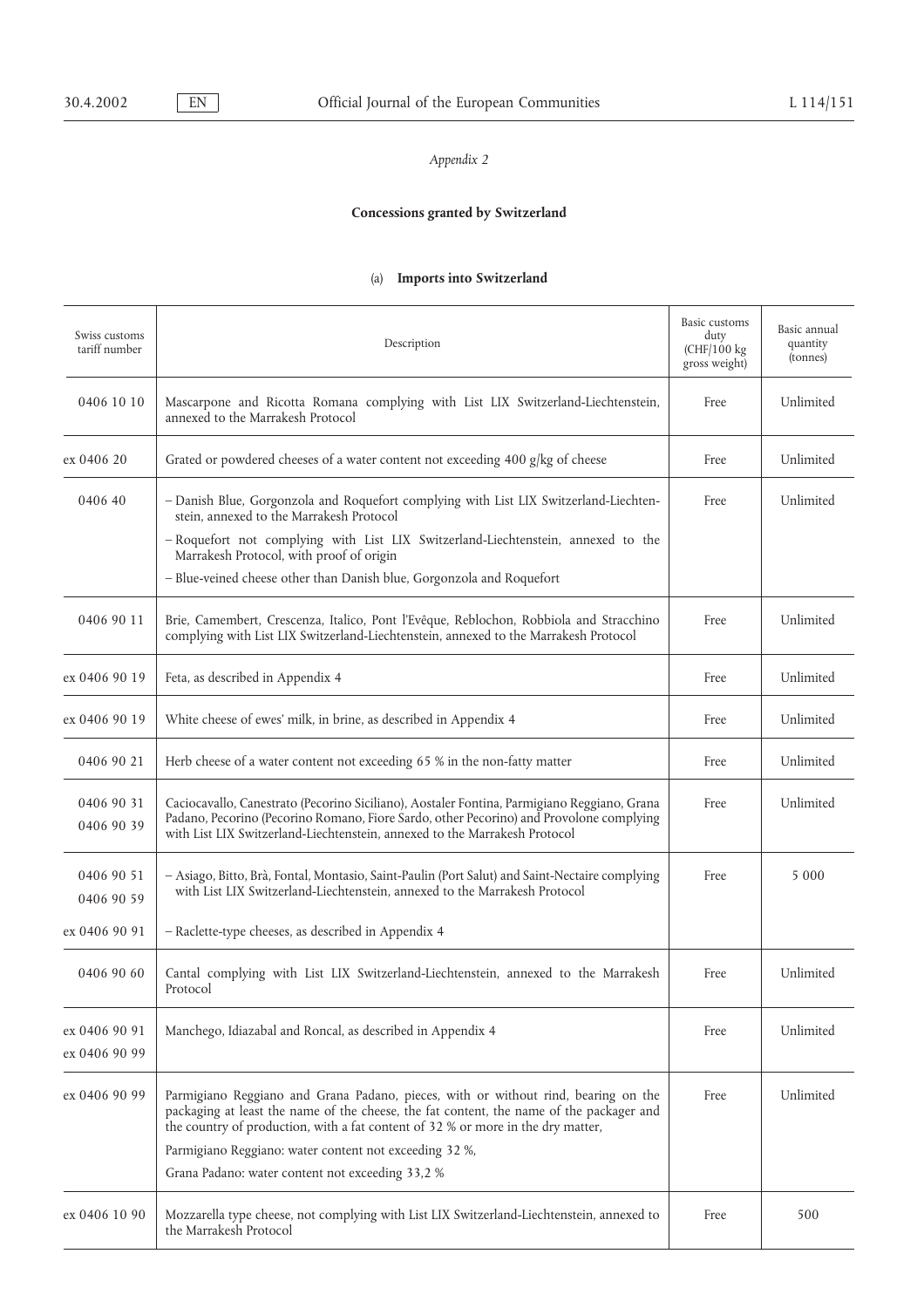| Swiss customs<br>tariff number | Description                                                                                                                                                                                        | Basic customs<br>duty<br>(CHF/100 kg<br>gross weight) | Basic annual<br>quantity<br>(tonnes) |
|--------------------------------|----------------------------------------------------------------------------------------------------------------------------------------------------------------------------------------------------|-------------------------------------------------------|--------------------------------------|
| ex 0406 90 91<br>ex 0406 90 99 | Provolone-type cheese, not complying with List LIX Switzerland-Liechtenstein, annexed to<br>the Marrakesh Protocol, of a water content not exceeding 65 % in the non-fatty matter                  | Free                                                  | 500                                  |
| ex 0406                        | Hard and medium-hard cheeses other than those listed above, of a water content not<br>exceeding 65 % in the non-fatty matter                                                                       | Free                                                  | 5 0 0 0                              |
| ex 0406                        | Cheeses other than those listed above                                                                                                                                                              | Free                                                  | 1 0 0 0                              |
| 0406 10 20                     | Mozzarella, complying with List LIX Switzerland-Liechtenstein, annexed to the Marrakesh<br>Protocol, in preserving liquid, as described in Appendix 4(2)                                           | 185                                                   | Unlimited                            |
| 0406 30                        | Processed cheese, other than grated or powdered                                                                                                                                                    | 180,55                                                | Unlimited                            |
| 0406 90 51                     | Asiago, Bitto, Fontal, Saint-Paulin (Port Salut) and Saint-Nectaire complying with List LIX<br>Switzerland-Liechtenstein, annexed to the Marrakesh Protocol, outside the annual quota of<br>5000 t | 289                                                   | Unlimited                            |
| 0406 90 91                     | Other medium-hard cheeses of a water content in the non-fatty matter of more than 54 %<br>but not exceeding 65 %                                                                                   | 315                                                   | Unlimited                            |

(1) The names of 'Italico' soft cheeses accepted for importation into Switzerland are listed in Appendix 3.

(2) In the case of mozzarella without preserving liquid, complying with List LIX Switzerland-Liechtenstein annexed to the Marrakesh Protocol, the applicable customs duty is the normal duty in List LIX.

# (b) **Exports from Switzerland**

The basic amounts referred to at point 2(d) of this Annex are fixed as follows.

| Swiss customs<br>tariff No | Description                                  | Maximum (1)<br>export aid (2)<br>(CHF/100 kg net) |
|----------------------------|----------------------------------------------|---------------------------------------------------|
| 0406 30                    | Processed cheese, not grated or powdered     | $\mathbf{0}$                                      |
| 0406 20                    | Grated or powdered cheese, of all kinds      | $\overline{0}$                                    |
| ex 0406 90 19              | Vacherin Mont d'Or                           | 204                                               |
| 0406 90 21                 | Glarus herb cheese                           | 139                                               |
| ex 0406 90 99              | Emmentaler                                   | 343                                               |
| ex 0406 90 91              | Fromage fribourgeois (Vacherin fribourgeois) | 259                                               |
| ex 0406 90 91              | Fromage des Grisons                          | 259                                               |
| ex 0406 90 91              | Tilsit                                       | 113                                               |
| ex 0406 90 91              | Tête de Moine                                | 259                                               |
| ex 0406 90 91              | Appenzell                                    | 274                                               |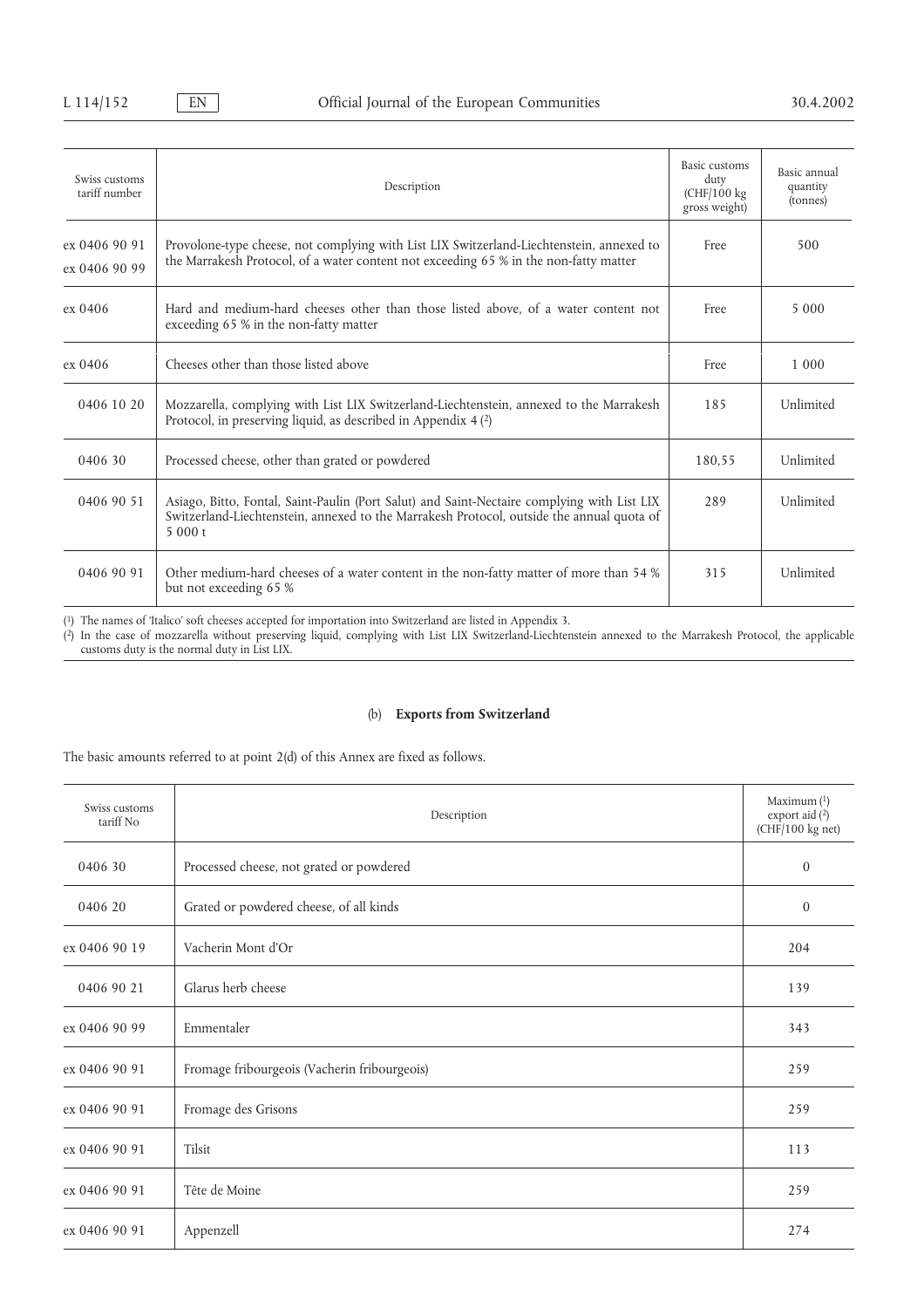| Swiss customs<br>tariff No     | Description                           | Maximum $(1)$<br>export aid (2)<br>(CHF/100 kg net) |
|--------------------------------|---------------------------------------|-----------------------------------------------------|
| ex 0406 90 91<br>ex 0406 90 99 | Bergkäse                              | 343                                                 |
| ex 0406 90 99                  | 343<br>Gruyere                        |                                                     |
| ex 0406 90 99                  | Sbrinz                                |                                                     |
| ex 0406                        | Cheeses other than those listed above |                                                     |
|                                | - Fresh cheeses and soft cheeses      | 219                                                 |
|                                | - Medium hard cheeses                 | 274                                                 |
|                                | - Hard and very hard cheeses          | 343                                                 |

(1) Until full liberalisation, not including cheese covered by CN code 0406 90 01 intended for processing and imported into the Community under the minimum access arrangements.

(2) Including amounts under all other measures having an equivalent effect.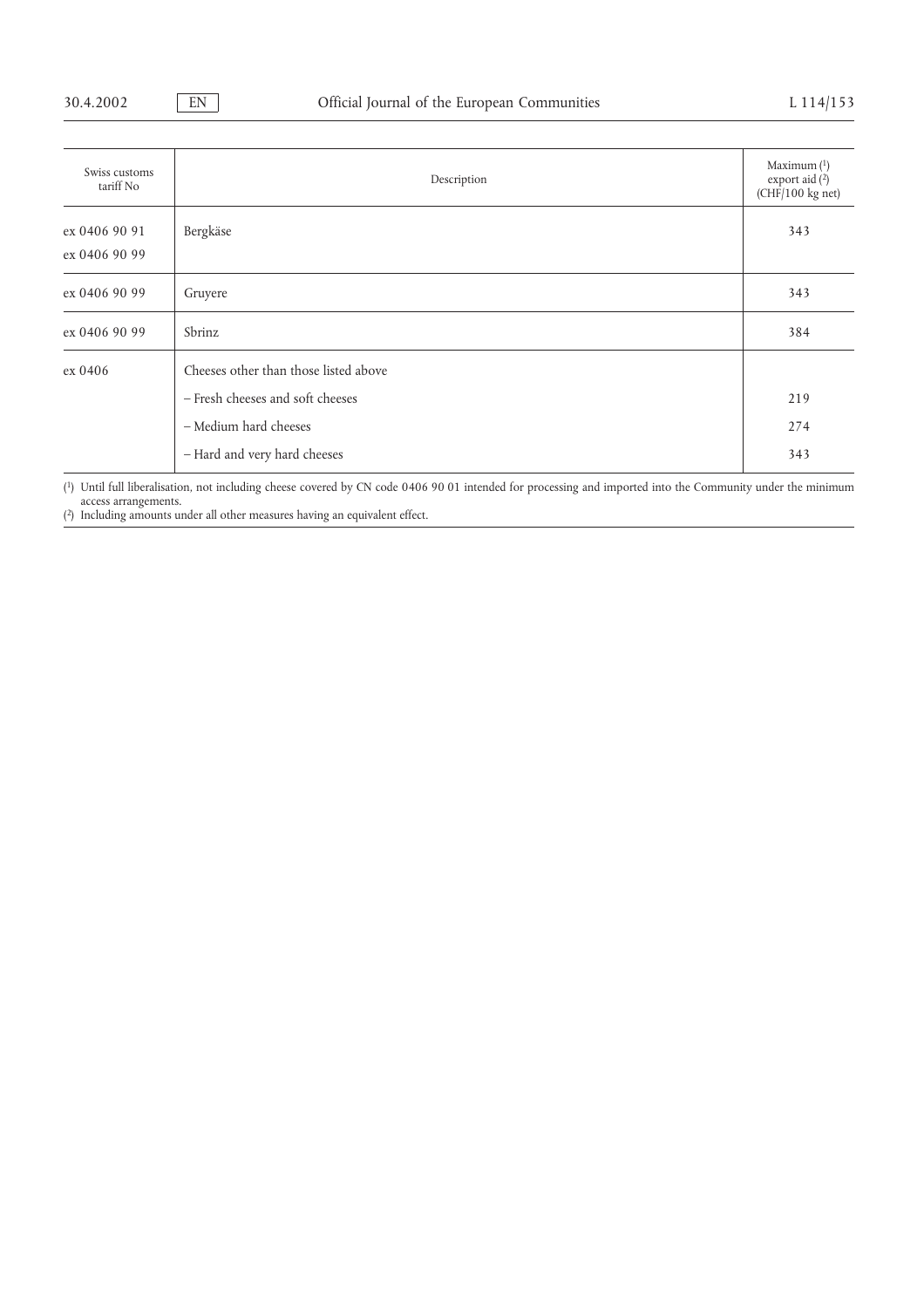# **List of names of 'Italico' cheese which can be imported into Switzerland**

Bel Piano Lombardo Stella Alpina Cerriolo Italcolombo Tre Stelle Cacio Giocondo Il Lombardo Stella d'Oro Bel Mondo Bick Pastorella Cacio Reale Valsesia Casoni Lombardi Formaggio Margherita Formaggio Bel Paese Monte Bianco Metropoli L'Insuperabile Universal Fior d'Alpe Alpestre Primavera Italico Milcosa Caciotto Milcosa Italia Reale La Lombarda Codogno Il Novarese Mondo Piccolo Bel Paesino Primula Gioconda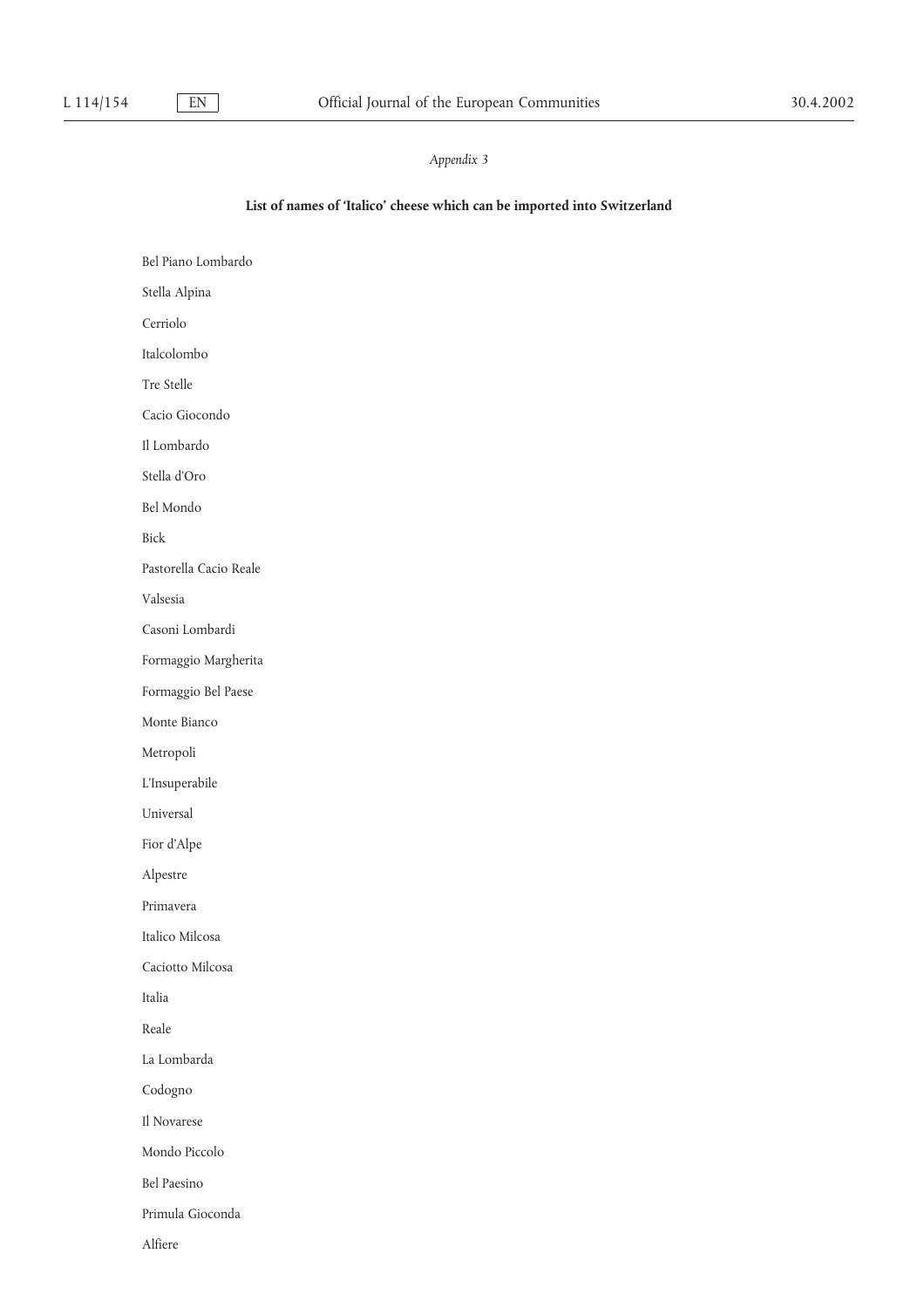| Costino                      |
|------------------------------|
| Montagnino                   |
| Lombardo                     |
| Lagoblu                      |
| Imperiale                    |
| Antica Torta Cascina S. Anna |
| Torta Campagnola             |
| Martesana                    |
| Caciotta Casalpiano          |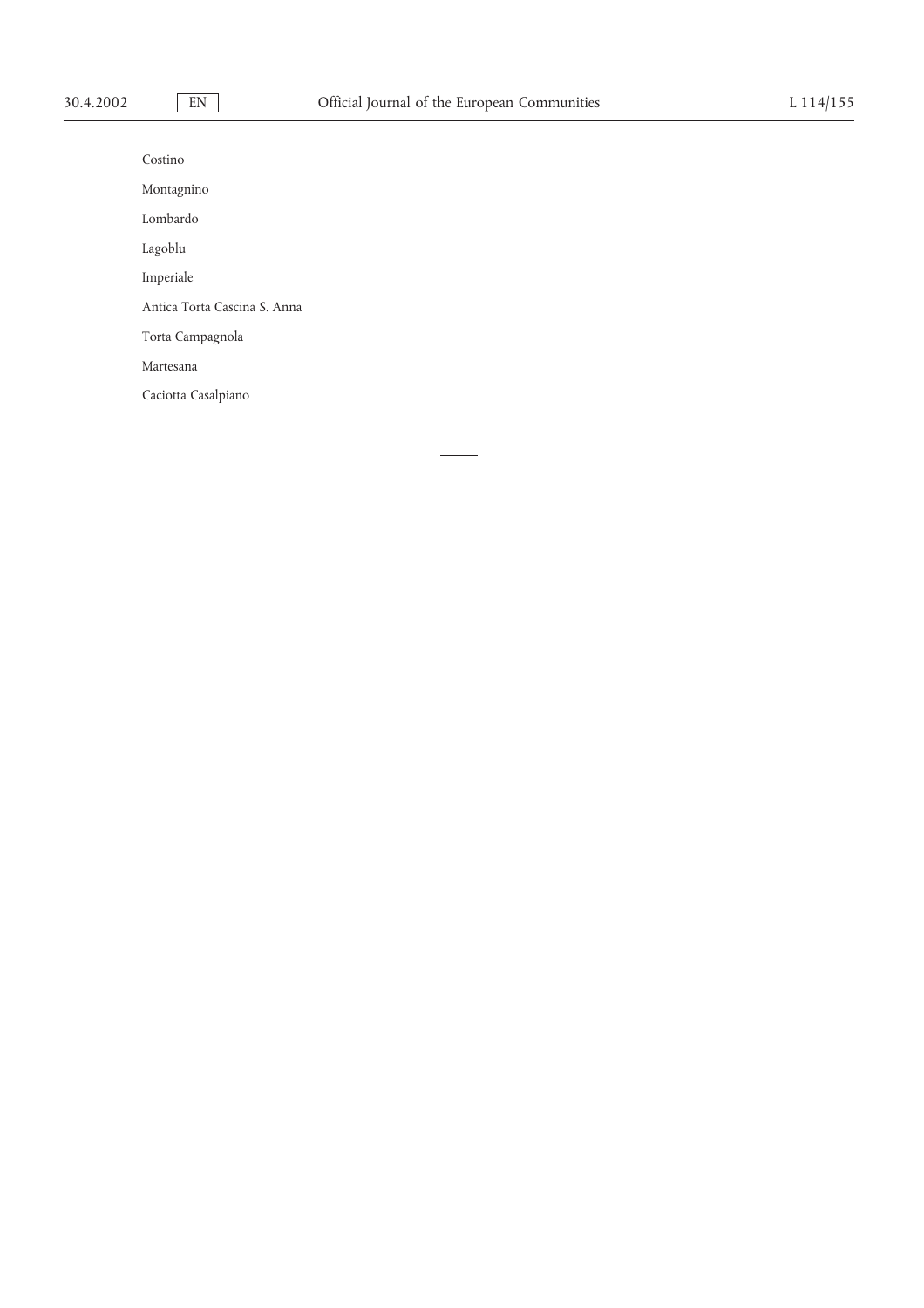# **Cheese descriptions**

The cheeses listed below are eligible for conventional customs duty only if they comply with the description given below, have the stipulated typical characteristics and are imported under the corresponding name.

| 1.<br>Feta                                           |                                                                                                                                                                                                                                                               |
|------------------------------------------------------|---------------------------------------------------------------------------------------------------------------------------------------------------------------------------------------------------------------------------------------------------------------|
| Name                                                 | Feta                                                                                                                                                                                                                                                          |
| Production areas                                     | Thrace, Macedonia, Thessaly, Epirus, Continental Greece, Peloponnese and Lesbos (Greece)                                                                                                                                                                      |
| Shape and size                                       | Cubes or orthogonal slabs of different sizes                                                                                                                                                                                                                  |
| Characteristics                                      | Rindless soft cheese; white, soft but compact and slightly crumbling consistency, with a slightly sour-<br>sharp and salty-sharp taste; manufactured exclusively from ewes' milk or with up to 30 % goats' milk<br>added, aged for at least two months        |
| Fat content in the dry matter                        | At least 43 %                                                                                                                                                                                                                                                 |
| Dry matter content                                   | At least 44 %                                                                                                                                                                                                                                                 |
| White cheese of ewes' milk, in<br>2.<br><b>brine</b> |                                                                                                                                                                                                                                                               |
| Description                                          | White cheese of ewes' milk, country of origin, in brine, manufactured exclusively from ewe's milk, or<br>White cheese of ewes' milk, country of origin, in brine, manufactured from ewes' milk and goats' milk                                                |
| Area of production                                   | Member States of the European Union                                                                                                                                                                                                                           |
| Shape and size                                       | Cubes or orthogonal slabs of different sizes                                                                                                                                                                                                                  |
| Characteristics                                      | Rindless soft cheese; white, soft but compact and slightly crumbling consistency, with a slightly sour-<br>sharp and salty-sharp taste. Cheese manufactured exclusively from ewes' milk or with up to 10 % goats'<br>milk added, aged for at least two months |
| Fat content in the dry matter                        | At least 43 %                                                                                                                                                                                                                                                 |
| Dry matter content                                   | At least 44 %                                                                                                                                                                                                                                                 |

The cheese is eligible for the conventional duty rate only if the packaging of each piece gives the full address of the producer and states that the cheese has been manufactured exclusively from ewes' milk, with the addition, where applicable, of goats' milk.

| Manchego<br>3.   |                                                                                                      |
|------------------|------------------------------------------------------------------------------------------------------|
| Name             | Manchego                                                                                             |
| Production areas | Autonomous Community of Castile-La Mancha (Provinces of Albacete, Ciudad Real, Cuenca and<br>Toledo) |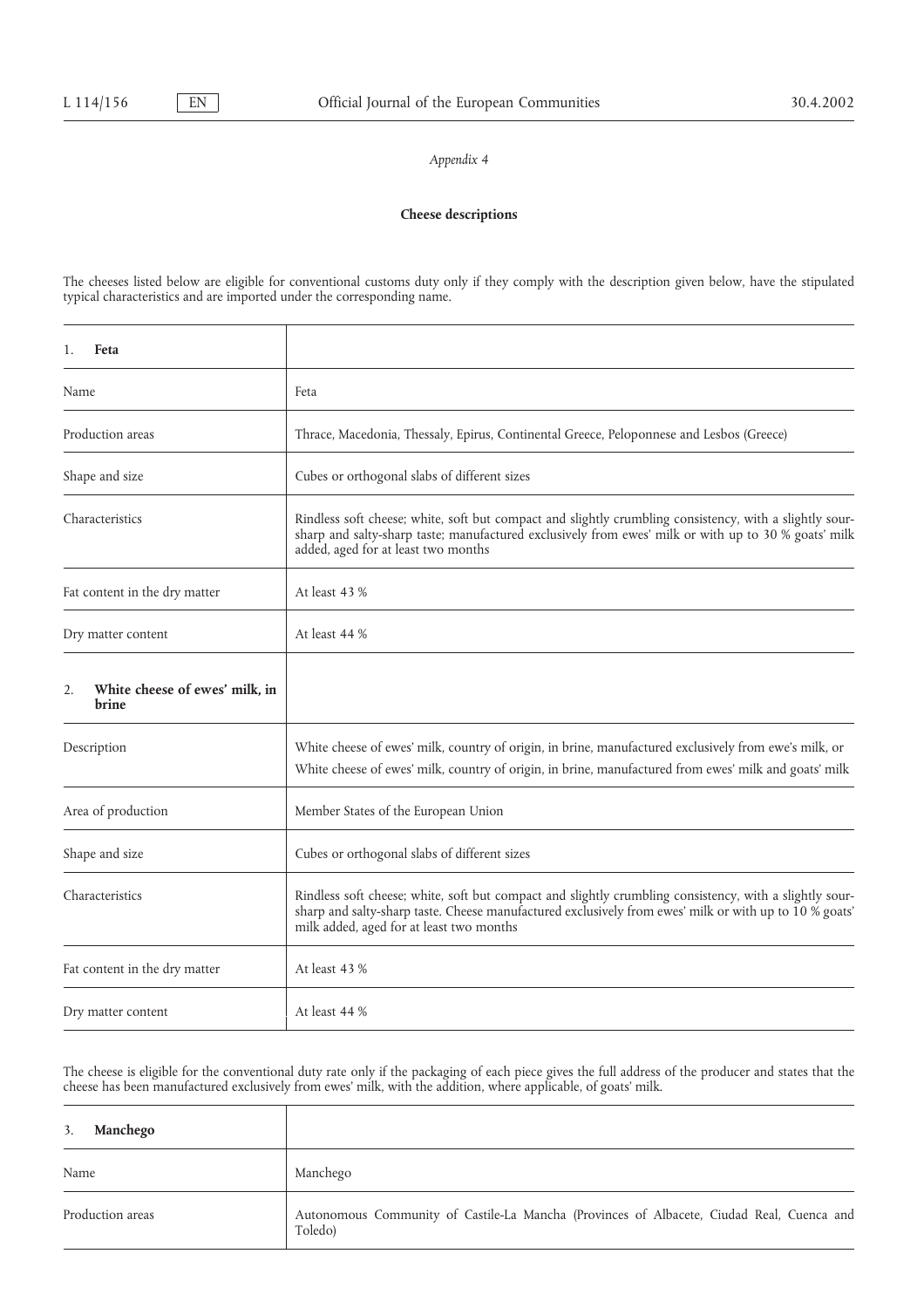| Shape, size and weight per cheese | Cylindrical cheeses with almost flat tops/bottoms. Height: 7 cm to 12 cm. Diameter: 9 cm to 22 cm.<br>Weight per cheese: 1 kg to 3,5 kg                                                                                                                                                                                                                                                                                                                                         |
|-----------------------------------|---------------------------------------------------------------------------------------------------------------------------------------------------------------------------------------------------------------------------------------------------------------------------------------------------------------------------------------------------------------------------------------------------------------------------------------------------------------------------------|
| Characteristics                   | Hard rind, pale yellow or greenish black; firm, compact consistency, white to yellowish ivory, possibly<br>with small, unevenly distributed holes; characteristic smell and taste. Hard or medium-hard cheese,<br>manufactured exclusively from the milk of ewes of the Manchega breed, whether raw or pasteurised,<br>heated at between 28 °C and 32 °C for 45 minutes to 60 minutes and set with rennin or other<br>authorised coagulating enzymes; aged for at least 60 days |
| Fat content in the dry matter     | At least 50 %                                                                                                                                                                                                                                                                                                                                                                                                                                                                   |
| Dry matter content                | At least 55 %                                                                                                                                                                                                                                                                                                                                                                                                                                                                   |
| Idiazabal<br>4.                   |                                                                                                                                                                                                                                                                                                                                                                                                                                                                                 |
| Name                              | Idiazabal                                                                                                                                                                                                                                                                                                                                                                                                                                                                       |
| Production areas                  | Provinces of Guipuzcoa, Navarre, Alava and Vizcaya                                                                                                                                                                                                                                                                                                                                                                                                                              |
| Shape, size and weight per cheese | Cylindrical cheeses with almost flat tops/bottoms. Height: 8 cm to 12 cm. Diameter: 10 cm to 30 cm.<br>Weight per cheese: 1 kg to 3 kg.                                                                                                                                                                                                                                                                                                                                         |
| Characteristics                   | Hard rind, pale yellow or dark brown where the cheese is smoked; firm, compact consistency, white to<br>yellowish ivory, possibly with small, unevenly distributed holes; characteristic smell and taste. Cheese<br>manufactured exclusively from raw milk of ewes of the Lacha and Carranzana breed, heated at between<br>28 ℃ and 32 ℃ for 20 minutes to 45 minutes and set with rennin or other authorised coagulating<br>enzymes; aged for at least 60 days                 |
| Fat content in the dry matter     | At least 45 %                                                                                                                                                                                                                                                                                                                                                                                                                                                                   |
| Dry matter content                | At least 55 %                                                                                                                                                                                                                                                                                                                                                                                                                                                                   |
| 5.<br>Roncal                      |                                                                                                                                                                                                                                                                                                                                                                                                                                                                                 |
| Name                              | Roncal                                                                                                                                                                                                                                                                                                                                                                                                                                                                          |
| Production areas                  | Roncal valley (Navarre)                                                                                                                                                                                                                                                                                                                                                                                                                                                         |
| Shape, size and weight per cheese | Cylindrical cheeses with almost flat tops/bottoms. Height: 8 cm to 12 cm. Variable diameter and weight                                                                                                                                                                                                                                                                                                                                                                          |
| Characteristics                   | Hard, grainy and fat, straw-coloured rind; firm, compact consistency, porous in appearance but without<br>holes, white to yellowish ivory; characteristic smell and taste. Hard and medium-hard cheese,<br>manufactured exclusively from ewes' milk, heated at between 32 °C and 37 °C and set with rennin or<br>other authorised coagulating enzymes                                                                                                                           |
| Fat content in the dry matter     | At least 50 %                                                                                                                                                                                                                                                                                                                                                                                                                                                                   |
| Dry matter content                | At least 60 %                                                                                                                                                                                                                                                                                                                                                                                                                                                                   |
| Raclette-type cheese<br>6.        |                                                                                                                                                                                                                                                                                                                                                                                                                                                                                 |
| Description                       | Country of origin, e.g. German raclette-type cheese or French raclette-type cheese                                                                                                                                                                                                                                                                                                                                                                                              |
| Area of production                | Member States of the European Union                                                                                                                                                                                                                                                                                                                                                                                                                                             |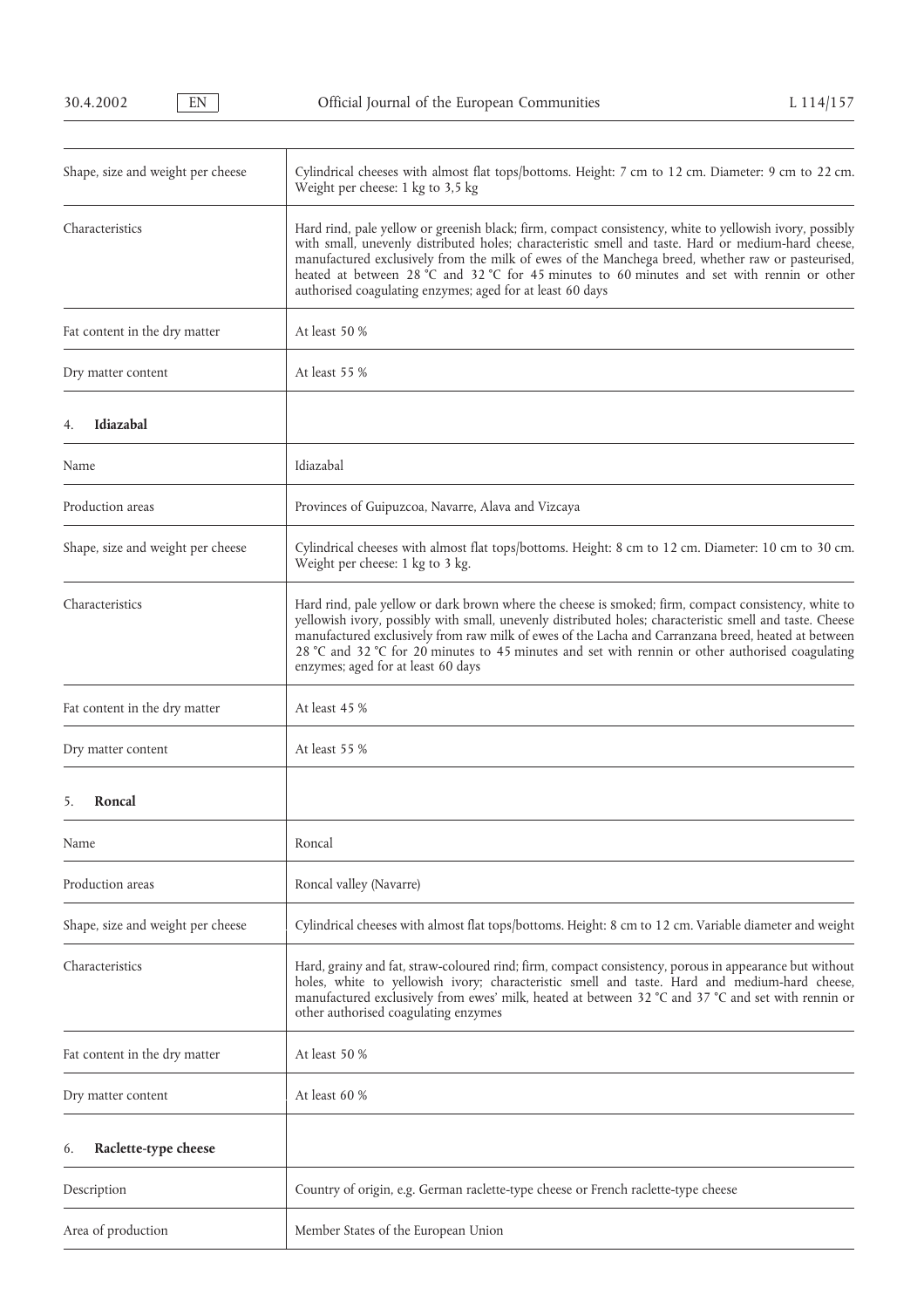| Shape, size and weight per cheese | Whole cheeses or blocks. Height: 5,5 cm to 8 cm; diameter: 28 cm to 42 cm or width: 28 cm to 36 cm.<br>Weight per cheese: 4,5 kg to 7,5 kg                                                                                                                                                                                                                                                                                                                               |
|-----------------------------------|--------------------------------------------------------------------------------------------------------------------------------------------------------------------------------------------------------------------------------------------------------------------------------------------------------------------------------------------------------------------------------------------------------------------------------------------------------------------------|
| Characteristics                   | Semi-hard cheese with a compact, golden yellow to light brown rind, which might have greyish patches;<br>mild cheese, suitable for melting, ivory or yellowish, compact, possibly with a few holes; characteristic<br>smell and taste, ranging from mild to strong; manufactured from pasteurised, heat-treated or raw cows'<br>milk, set with lactic ferments and other coagulants. The curd is pressed; the curd is generally washed.<br>Aged for at least eight weeks |
| Fat content in the dry matter     | At least 45 %                                                                                                                                                                                                                                                                                                                                                                                                                                                            |
| Dry matter content                | At least 55 %                                                                                                                                                                                                                                                                                                                                                                                                                                                            |

# 7. **Mozzarella in liquid**

The cheese is eligible for the conventional duty rate only if the cheeses or pieces are preserved in water and hermetically sealed. The water must account for at least 25 % of the total weight, including the cheeses or pieces of cheese, the solution and the immediate packing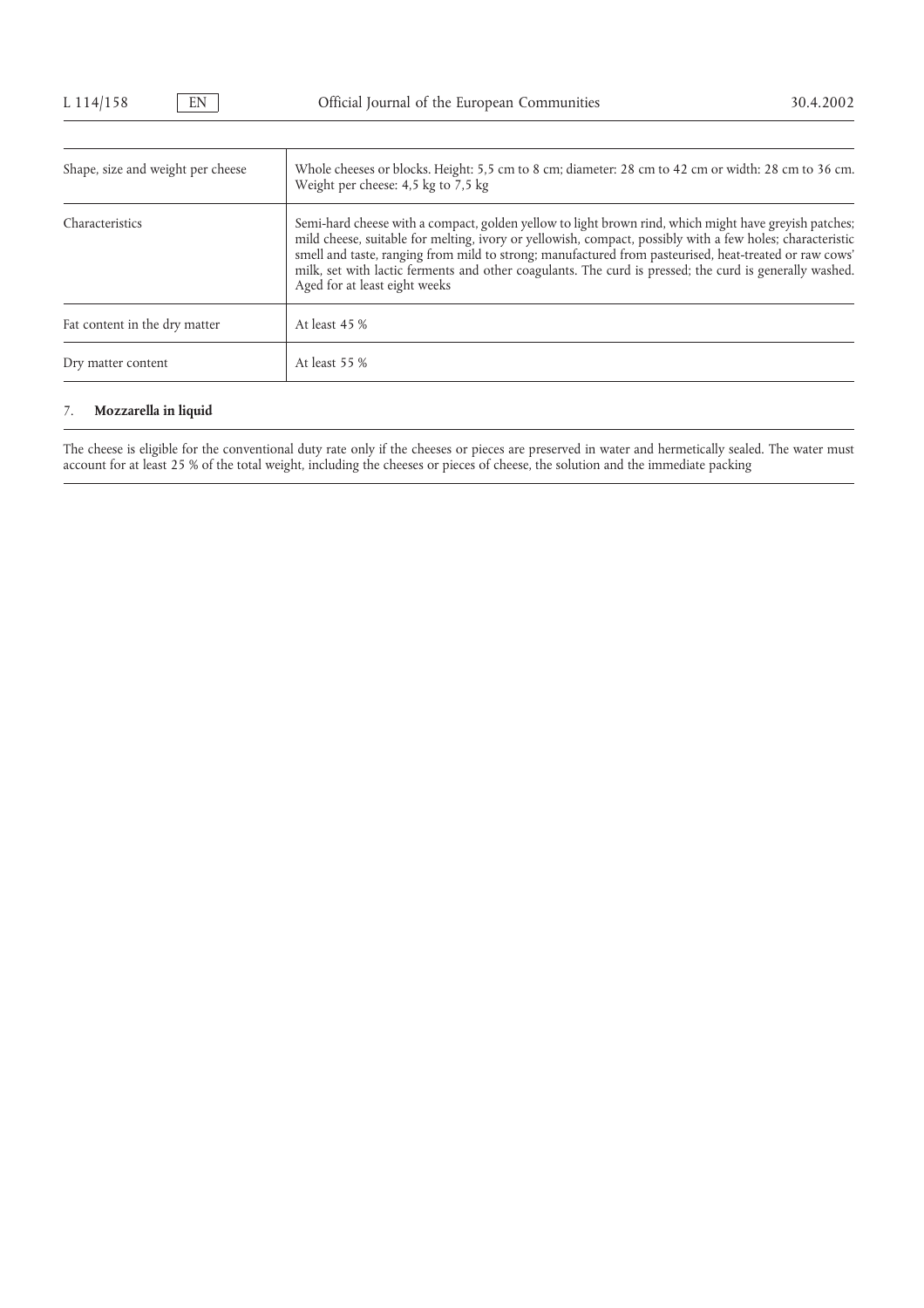### **ON PLANT HEALTH**

*Article 1 Article 3*

the Parties in plants, plant products and other objects subject to plant-health measures, originating in their respective territories or imported from third countries and listed in Appen-<br>dix I to be drawn up by the Committee in accordance with<br>Article 11 of the Agreement.<br>Article 11 of the Agreement.<br>The Agreement expected to in paragraph 1, it s

*Article 4* 1. The Parties note that they have similar legislation concerning protective measures against the introduction and propagation of harmful organisms by plants, plant products **Regional requirements** or other objects having equivalent results in terms of protection against the introduction and propagation of organisms harmful to plants or plant products listed in Appendix 1 as provided 1. Each Party may lay down, by reference to similar criteria,<br>for in Article 1. The same is also true of plant-health measures specific requirements concerning m taken in respect of plants, plant products and other objects introduced from third countries.  $\overline{\phantom{a}}$  and to zones in its territory, where warranted by the plant-

2. The legislation referred to in paragraph 1 shall be listed<br>in Appendix 4, to be drawn up by the Committee in accordance<br>with Article 11 of the Agreement, shall define<br>with Article 11 of the Agreement.<br>the zones as refer

3. The Parties mutually recognise the plant passports issued *Article 5* by the organisations listed in Appendix 3 to be drawn up by the Committee in accordance with Article 11 of the Agreement. Such passports shall attest conformity with their legis- **Checks on imports** lation as listed in Appendix 2 as provided for in paragraph 2 and shall be deemed to meet the documentary requirements<br>laid down therein for the movement on the respective Parties' laid a rate not exceeding a certain percentage of consignments<br>territories of plants, plant products an Appendix 1 as provided for in Article 1. of plants, plant products and other objects listed in Appendix 1

the two Parties' territories may be traded between the two Parties without any plant passport, without prejudice, however, to other documents required under the Parties' respective laws, 2. Pursuant to Article 10(2) of this Annex, the Committee, and in particular documents forming part of a system for acting on a proposal by the Working Group on Plant Health, tracing the origins of such plants, plant products and other may decide to reduce the rate of checks provided for in objects to origin. **paragraph 1.** 

**Objective** 1. Plants, plant products and other objects not explicitly listed in Appendix 1 as provided for in Article 1 and not subject to plant-health measures in either Party may be traded The objective of this Annex shall be to facilitate trade between between them without documentary, identity, or plant-health the Parties in plants, plant products and other objects subject checks in connection with plant-h

*Article 2* 3. Pursuant to Article 10(2), the Working Group on Plant Health shall assess the consequences for this Annex of changes in accordance with paragraph 2 with a view to proposing any **Principles** amendments to the relevant appendices.

for in Article 1. The same is also true of plant-health measures specific requirements concerning movements of plants, plant taken in respect of plants, plant products and other objects products and other objects, regardle health situation in those zones.

requirements relating thereto.

as provided for in Article 1. That percentage, to be proposed by the Working Group on Plant Health and set by the 4. Plants, plant products and other objects as listed in Committee, shall be determined by plant, plant product or other objects as listed in accordance with the plant-health risk. On the Appendix 1 as provided for in Arti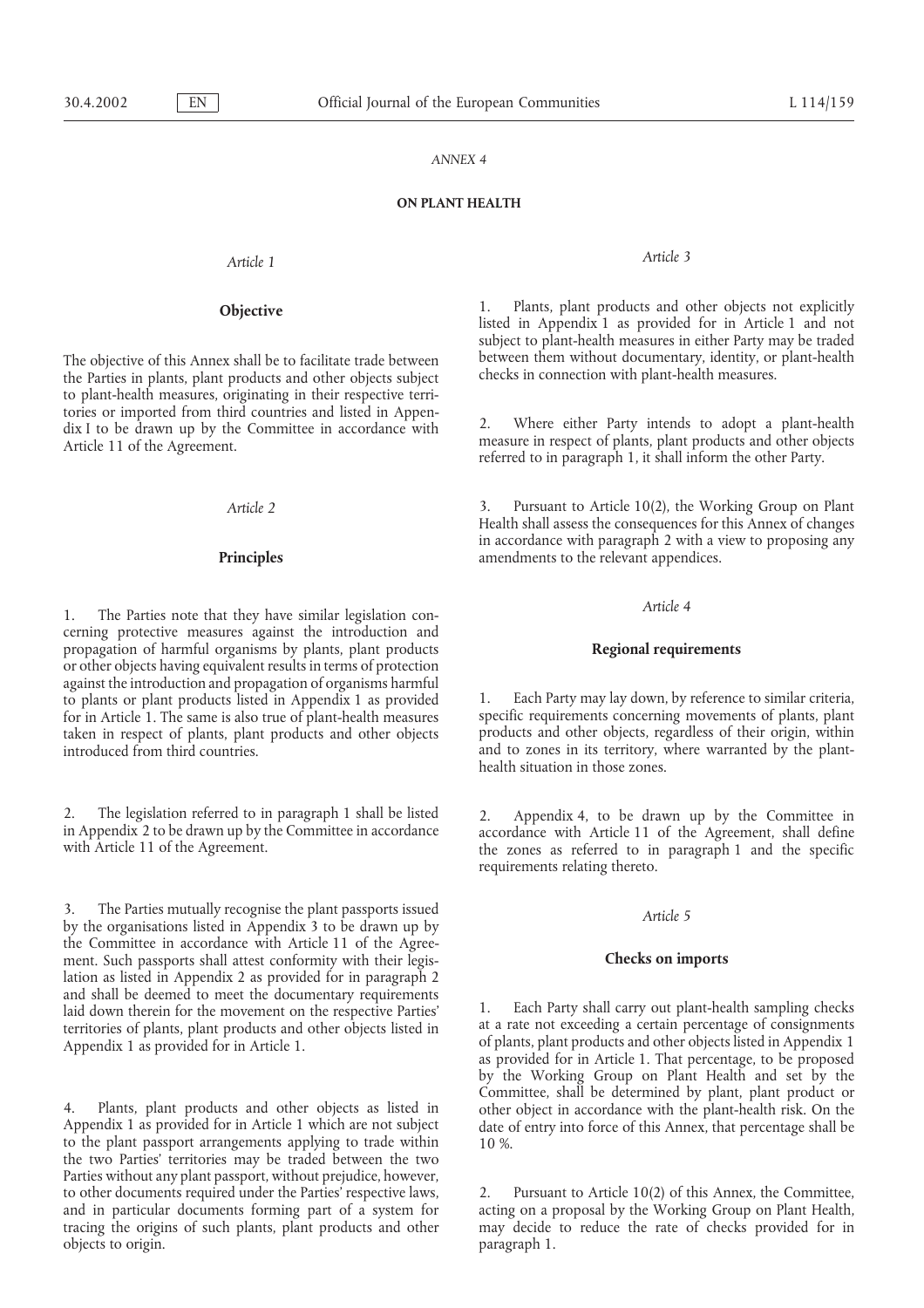checks of trade in plants, plant products and other objects to verify compliance with plant-health requirements of a between the two Parties. consignment from either Party.

4. Paragraphs 1 and 2 shall apply subject to Article 11 of 3. Such checks shall be carried out in accordance with the the Agreement and Articles 6 and 7 of this Annex.

# *Article 6*

# *Article 9* **Safeguard measures**

Safeguard measures shall be taken in accordance with the **Exchange of information** procedures provided for in Article 10(2) of the Agreement.

to in Appendix 5.<br>1. If either Party intends to apply derogations with respect to part or all of the territory of the other Party, it shall inform<br>the latter in advance, indicating its reasons. Without prejudice<br>to the possibility of bringing the planned derogations into<br>force immediately, consultati

2. If either Party applies derogations with respect to part of its territory or a third country, it shall inform the other Party *Article 10* in advance, indicating its reasons. Without prejudice to the possibility of bringing the planned derogations into force possibility of bringing the planned derogations into force **Working Group on Plant Health** immediately, consultations shall be held as soon as possible between the two Parties with a view to finding appropriate solutions. 1. The Working Group on Plant Health, referred to as 'the

# **Joint checks**

at the request of the other Party to assess the plant-health by this Annex. It may in particular put forward proposals to situation and measures having equivalent results as provided the Committee with a view to adapting and updating the for in Article 2.

3. Paragraphs 1 and 2 shall apply only to plant-health 2. 'Joint checks' means a check conducted at the border

Working Group on Plant Health.

1. Pursuant to Article 8 of the Agreement, the Parties shall<br>exchange all relevant information on the implementation<br>and application of their laws, regulations and administrative **Derogations** provisions covered by this Annex and the notifications referred

Working Group', set up under Article 6(7) of the Agreement, shall consider all matters which may arise in connection with *Article 8* this Annex and its implementation.

2. The Working Group shall periodically consider the state 1. Each Party shall agree to joint checks being carried out of the laws and regulations of the Parties in the fields covered Appendices hereto.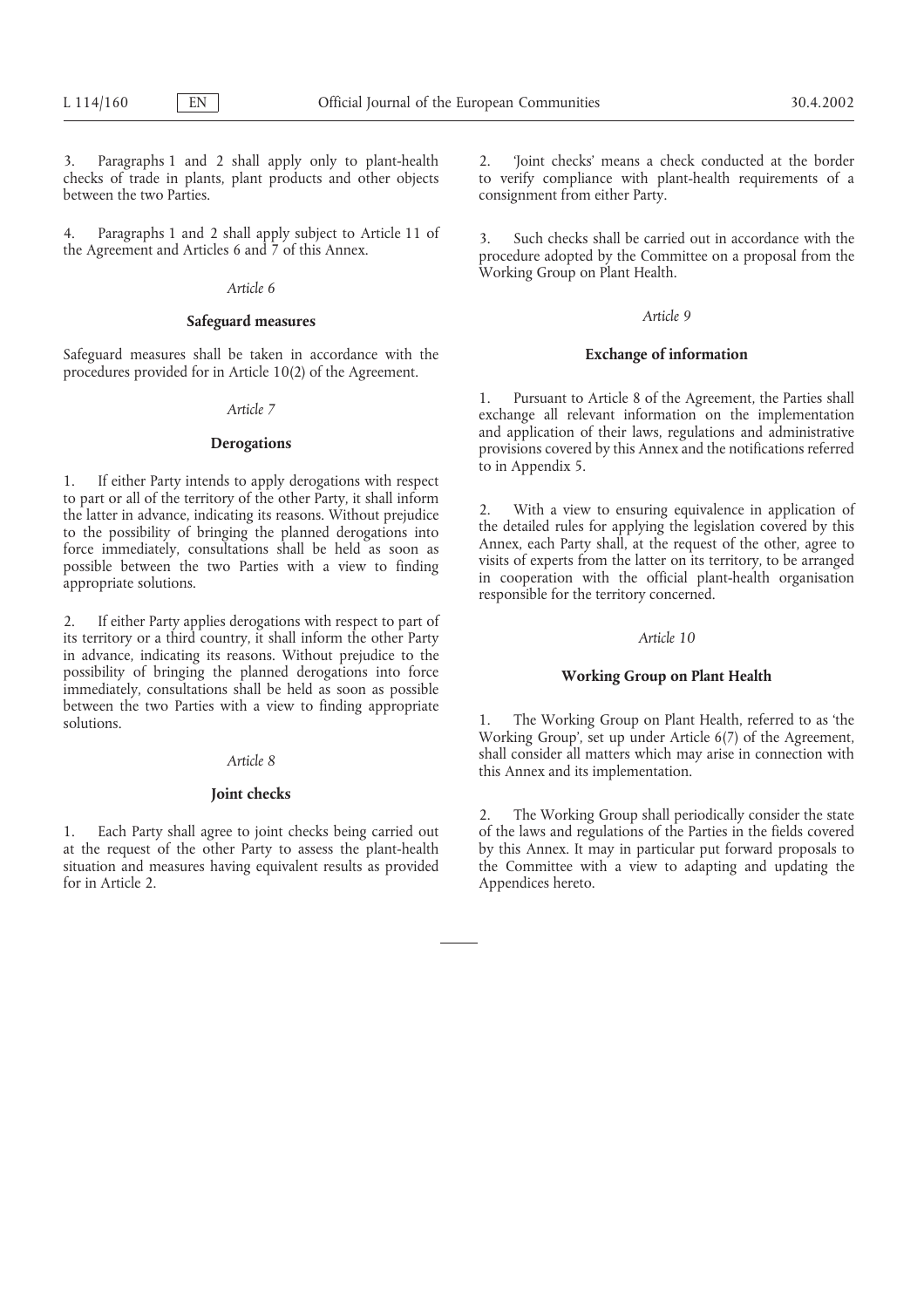# **Exchange of information**

The notifications referred to in Article 9(1) are the following:

- notifications of interception of consignments and harmful organisms from third countries or from part of the territories of the Parties and presenting an imminent plant-health danger as provided for in Directive 94/3/EEC,
- notifications as provided for in Article 15 of Directive 77/93/EEC.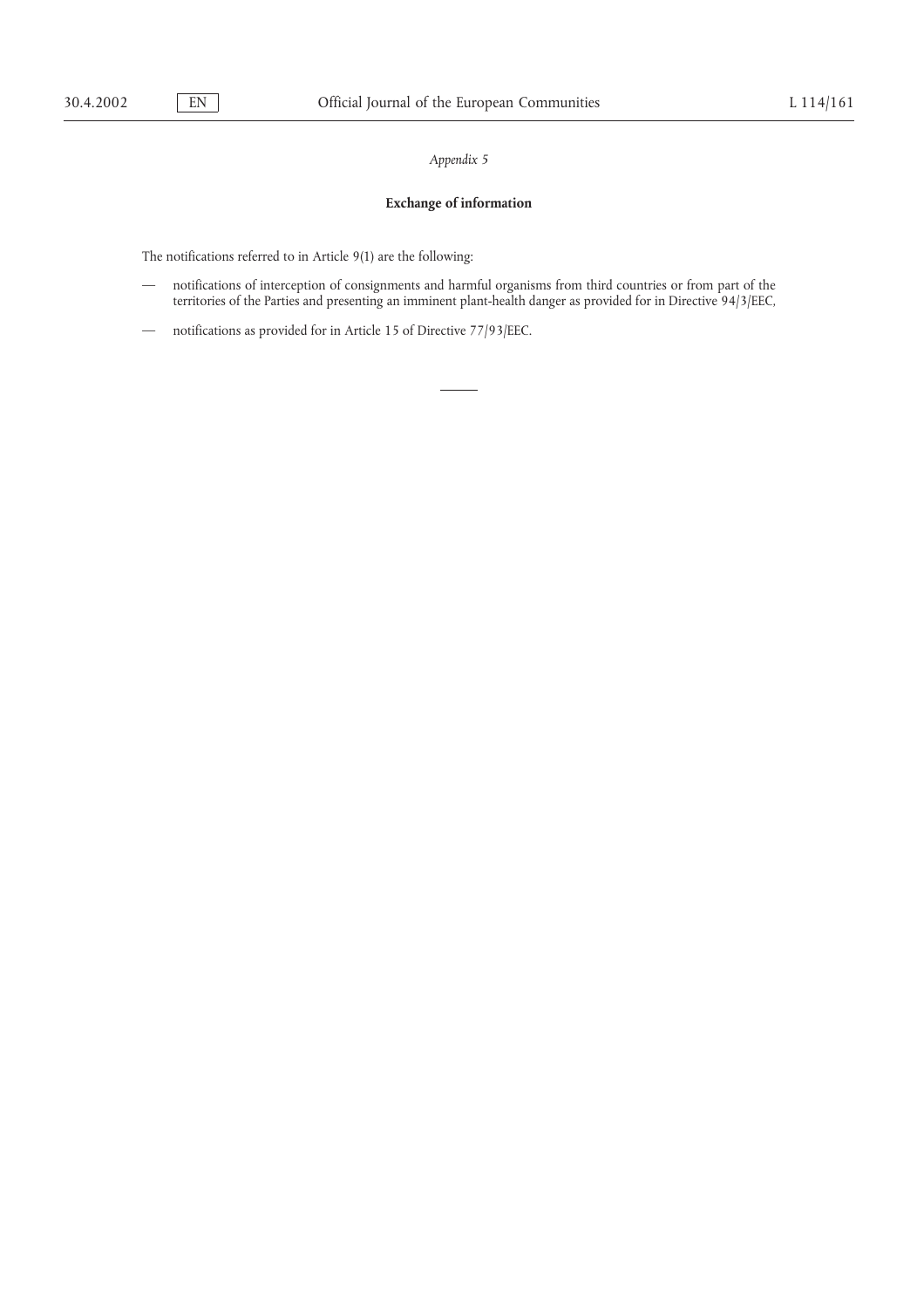### **ON ANIMAL FEED**

# **Purpose**

between them in such products. The regularly and the frequency thereof.

2. The list of products and groups of products for which *Article 4* the legislative provisions of the Parties are considered by the latter as achieving the same effects and, where applicable, the list of legislative provisions of the Parties considered by the list of legislative provisions of the Parties considered by the **General provisions on controls** latter as achieving the same effects shall be as set out in Appendix 1, to be drawn up by the Committee in accordance with Article 11 of the Agreement. The Parties shall take all steps necessary to ensure that products

paragraph 2. <br>
— are performed regularly, where non-compliance is sus-

# **Definitions**

- ing importation, and the use of products, (a) 'product' means animal feed or any substance used therein; — are conducted at the most suitable stage having regard to
- their purpose, (b) 'establishment' means any unit which produces or manufactures a product or which holds a product at an intermediate stage prior to its entry into free circulation, intermediate stage prior to its entry into free circulation, — are conducted generally without advance warning, including the processing and packaging stages, or which
- $(c)$  'competent authority' means the authority responsible in a Party for conducting official checks in the field of animal feed.

# *Article 3*

## **Exchange of information**

- referred to in Article 1 and applicable in the territory of origin. geographical jurisdiction and sphere of competence,
- a list of laboratories entrusted with conducting analyses for the purposes of controls, the controls, 2. Where there are grounds for suspecting that those
- territory for the various types of products,

*Article 1* — their programmes of controls to ensure that products comply with their legislation on animal feed.

The programmes referred to in the fourth indent must take 1. The Parties hereby undertake to approximate their account of the situations peculiar to the Parties and must in legislation on animal feed with a view to facilitating trade particular stipulate the type of controls to b particular stipulate the type of controls to be conducted

to be consigned to the other Party are checked as carefully as 3. The Parties shall abolish border checks on the products<br>and groups of products listed in Appendix 1 as referred to in

- pected, using means proportionate to the desired objec- *Article 2* tive, and particularly in the light of the risks and of experience gained,
- For the purposes of this Annex: intermediate stages of production and manufacture, the intermediate stages prior to marketing, marketing, includ-
	-
	-
	- puts the product on the market;<br>  $\frac{1}{100}$  also cover substances the use of which is prohibited in<br>  $\frac{1}{100}$  animal feed

### *Article 5*

### **Checks at origin**

Under Article 8 of the Agreement, the Parties shall send each<br>other:<br>orduct checks at establishments to ensure that they fulfil<br>their obligations and that products to be put on the market details of the competent authority or authorities, their comply with the legislative provisions listed in Appendix 1 as

requirements are not complied with, the competent authority where applicable, a list of points of entry within their shall conduct further checks and, should suspicion be con-<br>fermed shall take suitable measures.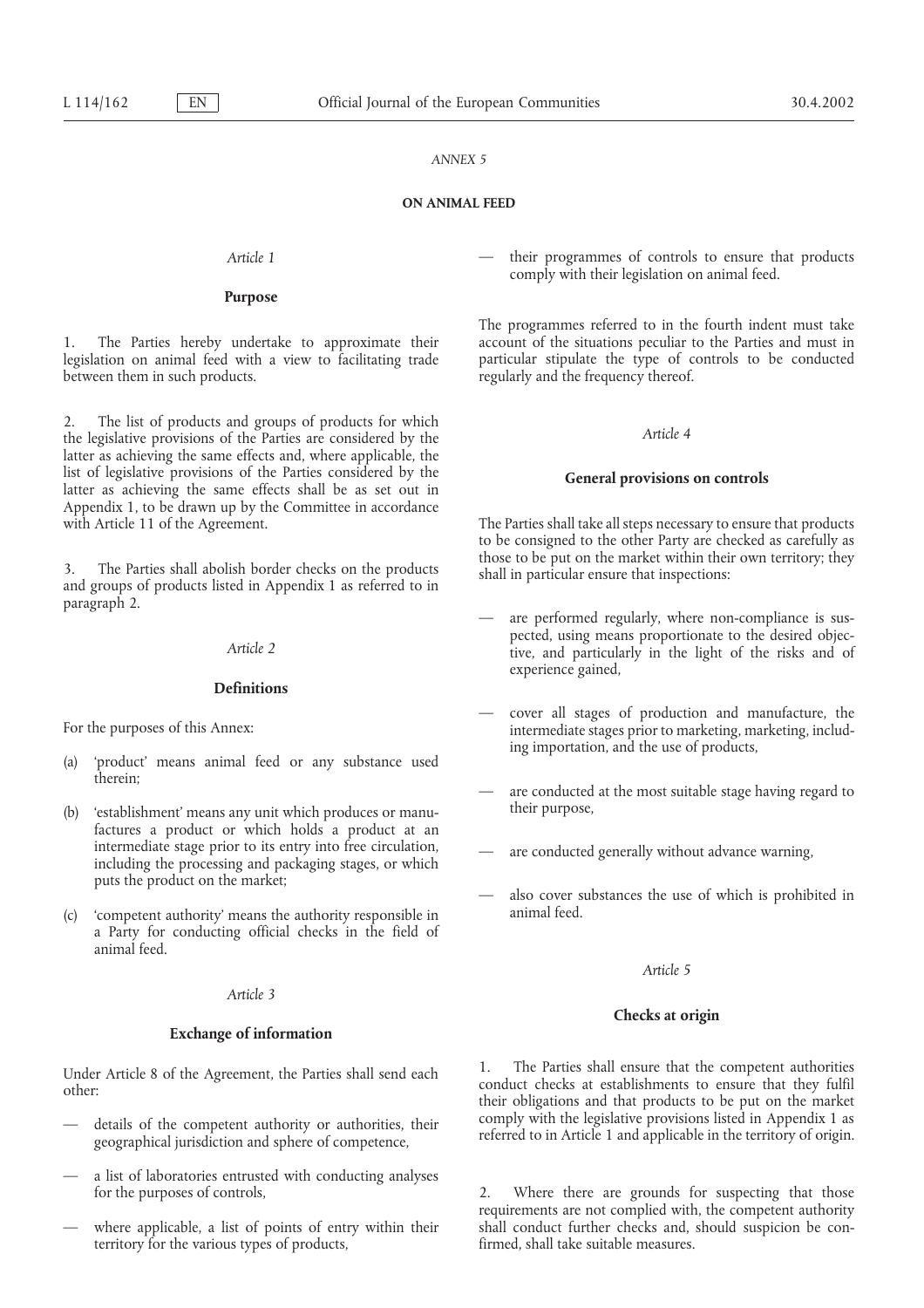## *Article 6 Article 8*

1. The competent authorities of the Party of destination<br>may check the products at destination by means of non-<br>discriminatory sampling checks to ensure they comply with<br>the provisions covered by this Annex.<br>in animal feed

breaches of those provisions. 2. However, where the competent authority of the Party of destination is in possession of information indicating an infringement, checks may also be conducted during carriage of the products within its territory. 2. Assistance as provided for in this Article shall be without

3. Where, during a check of a consignment at destination or during carriage, the competent authorities of the Party concerned note that the products do not comply with the *Article 9* provisions covered by this Annex, they shall take suitable steps and shall give notice to the consignor, the consignee or any other party concerned to: **Products subject to prior authorisation**

- bring the products into compliance within a time limit to
- decontaminate them where appropriate, or Appendix 2 are identical.
- treat them in any other suitable manner, or
- 
- send the products back to the Party of origin after notifying the latter's competent authority, or
- destroy the products.

# *Article 7*

1. Notwithstanding the first indent of Article 4, the Parties shall take all steps necessary to ensure that when products are introduced into their customs territory from territories other<br>than those defined in Article 16 of the Agreement, the the other with all information necessary for a detailed examin-<br>competent authorities conduct a document batch and sampling identity checks in order to verify their:

- 
- 
- geographical destination,  $\qquad \qquad$  of the Agreement.

with a view to determining the customs procedure applicable to them.<br> **4.** If, following the consultations provided for in para-

before they are released for free circulation. to ensure this Annex is applied.

# **Checks at destination Cooperation in the event of infringements**

mutual assistance and the detection and investigation of

prejudice to the provisions governing criminal proceedings or judicial cooperation between the Parties in criminal matters.

be determined, or 1. The Parties shall endeavour to ensure that their lists of products covered by the legislative provisions listed in

2. The Parties shall inform each other of applications use them for other purposes, or submitted for the authorisation of products as referred to in paragraph 1.

## *Article 10*

# **Consultations and safeguard measures**

1. Where either Party considers that the other has failed to **Checks of products from territories outside the Parties** fulfil an obligation under this Annex, the two Parties shall hold consultations.

— nature, 3. Safeguard measures as provided for in any legislative provisions concerning the products and product groups and origin, and isted in Appendix 1 as provided for in Article 1 shall be taken in accordance with the procedures laid down in Article 10(2)

graph 1 and in the third indent of Article 10(2)(a) of the Agreement, the Parties fail to reach agreement, the Party which 2. The Parties shall take all steps necessary to ensure the requested the consultations or took the measures referred to conformity of products by means of sampling physical checks in paragraph 3 may take suitable interim in paragraph 3 may take suitable interim protective measures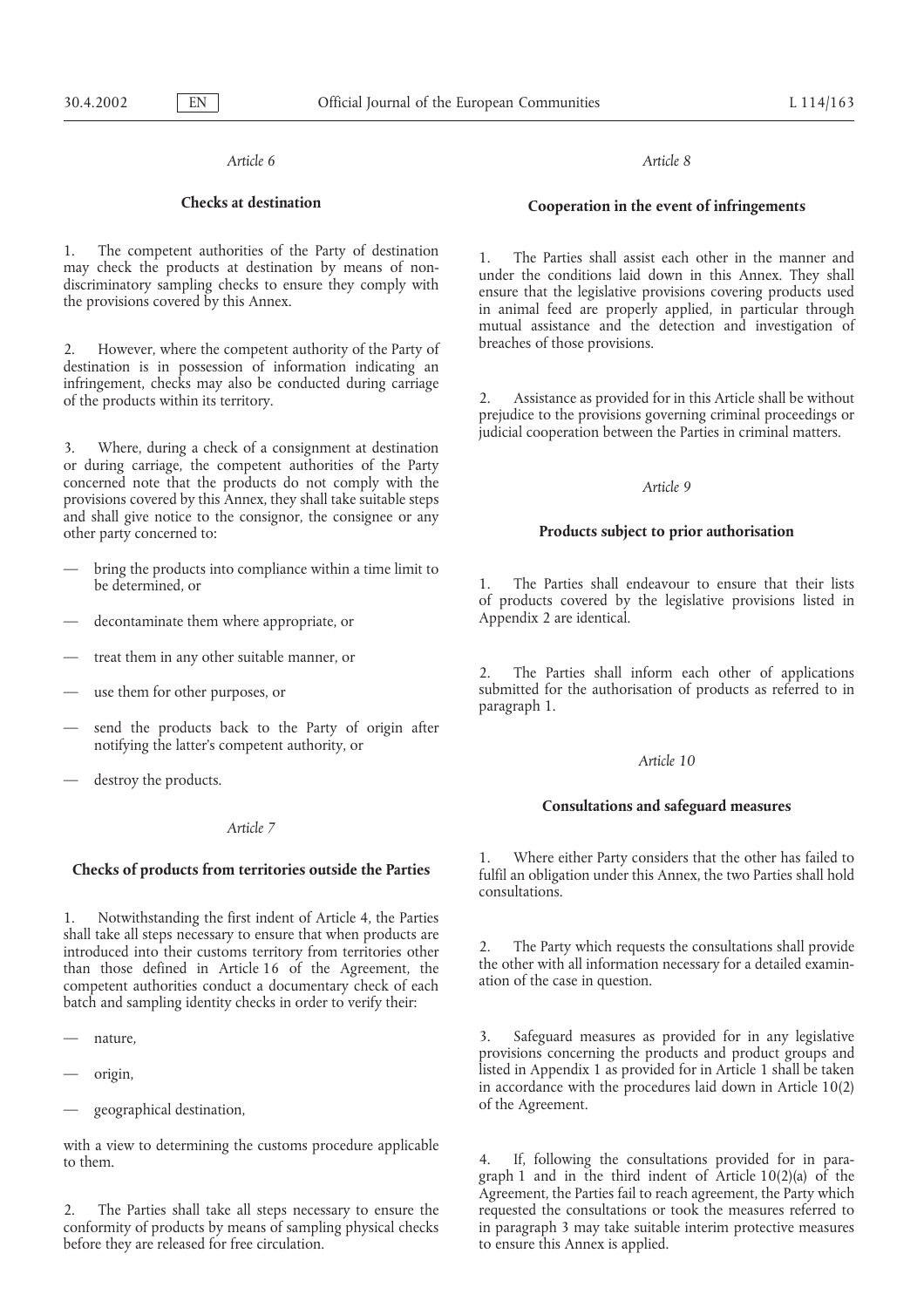# **Working Group on Animal Feed**

to as 'the Working Group', set up under Article 6(7) of the regarding the protection of industrial and commercial secrets Agreement shall consider any matter which may arise in shall be obliged to furnish information where the other Party connection with this Annex and its implementation. It shall does not take steps to comply with those stricter limits. also be responsible for the tasks provided for in this Annex.

1. Any information communicated in whatsoever form under this Annex shall be confidential. It shall be covered by 5. In their records of evidence, reports and testimonies and the obligation to maintain professional secrecy and shall enjoy in proceedings and charges brought the obligation to maintain professional secrecy and shall enjoy in proceedings and charges brought before the courts, the the protection extended to similar information under the Parties may use as evidence information obt the protection extended to similar information under the Parties may use as evidence information obtain<br>relevant laws applicable in the Party which received it. The ments consulted in accordance with this Article. relevant laws applicable in the Party which received it.

*Article 11* 2. The principle of confidentiality referred to in paragraph 1 shall not apply to information as referred to in Article 3.

3. No Party whose legislation or administrative practice 1. The Working Group on Animal Feed, hereinafter referred lays down stricter limits than those laid down in this Annex

2. The Working Group shall periodically consider the state<br>of the domestic laws of the Parties in the fields covered by this<br>Annex. It shall in particular put forward proposals to the<br>Committee with a view to updating the

*Article 12* Paragraph 1 shall not preclude the use of information in judicial or administrative proceedings instituted subsequently **Confidentiality** in respect of breaches of common criminal law, provided it was obtained through international judicial cooperation.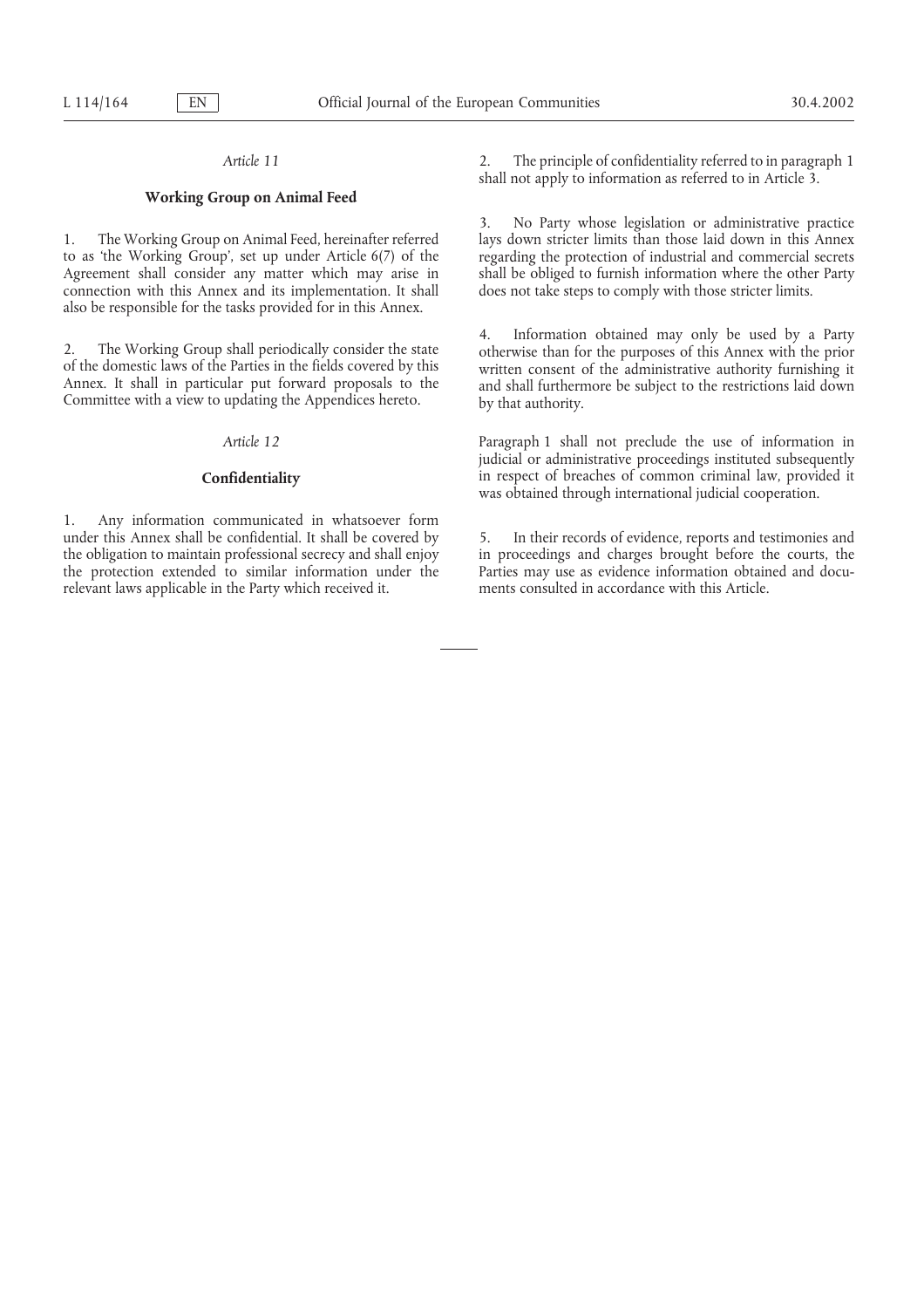### **List of legislative provisions referred to in Article 9**

### **Community provisions**

Council Directive 70/524/EEC of 23 November 1970 concerning additives in feedingstuffs (OJ L 270, 14.12.1970, p. 1), as last amended by Directive 98/19/EC (OJ L 96, 28.3.1998, p. 39)

Council Directive 82/471/EEC of 30 June 1982 concerning certain products used in animal nutrition (OJ L 213, 21.7.1982, p. 8), as last amended by Directive 96/25/EC (OJ L 125, 23.5.1996, p. 35)

### **Swiss provisions**

Ordonnance of the Conseil Fédéral of 26 January 1994 on the producing and marketing of animal feedingstuffs, as last amended on 7 December 1998 (RO 1999 312)

Ordonnance of the Département Fédéral de l'Économie Publique of 1 March 1995 on the production and marketing of animal feedingstuffs, additives intended for animal nutrition and silage additives, as last amended on 10 January 1996 (RO 1996 208)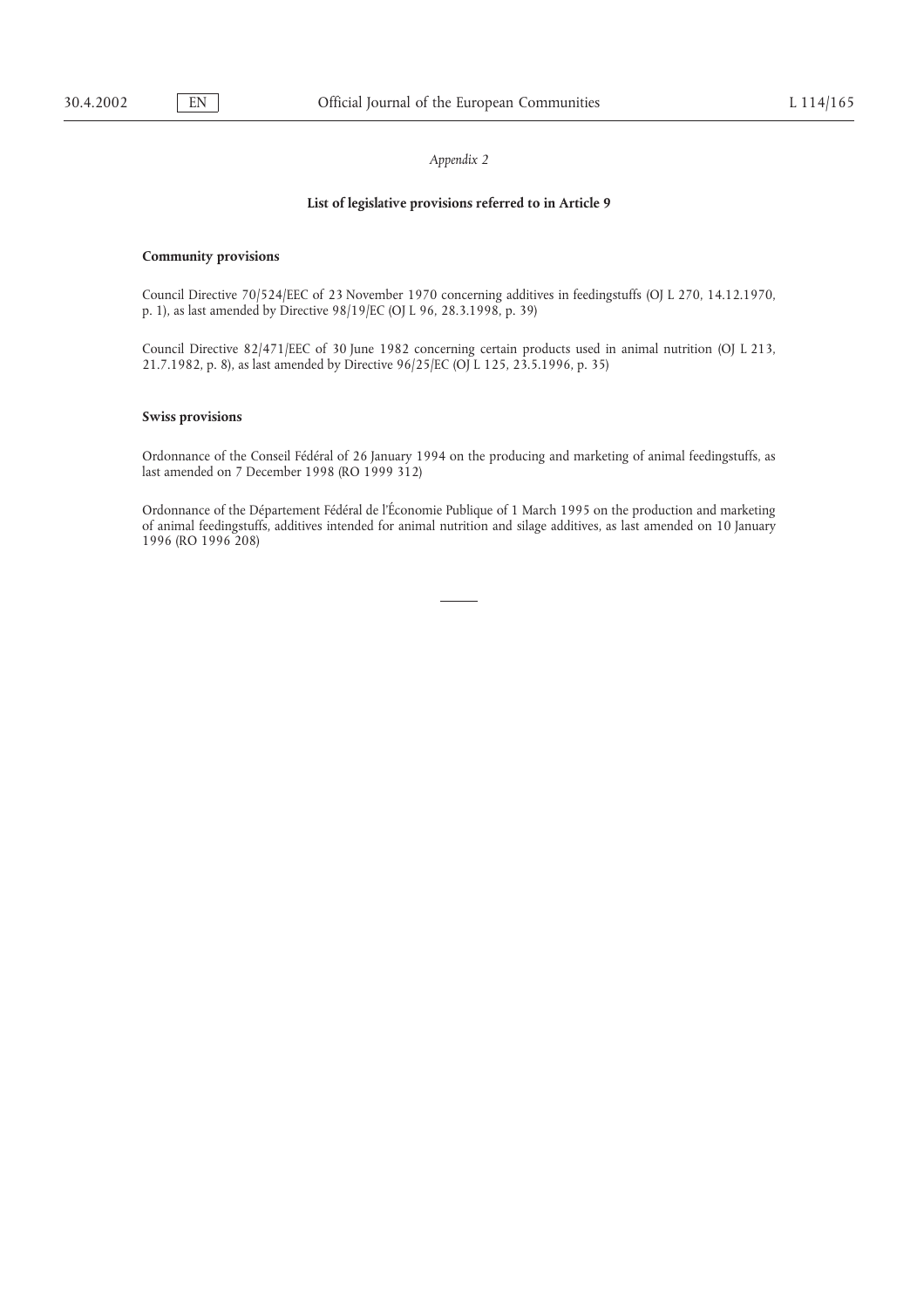### **ON SEEDS**

# *Article 1 Article 4*

2. For the purposes of this Annex, 'seeds' means all propagating material and material intended for planting. 2. Where either Party adopts new legislative provisions,

down in the legislation listed in section 1 of Appendix 1 hereto Agreement. have the same effects.

2. Seeds of the species defined in the legislation referred to **Varieties** in paragraph 1 may be traded between the two Parties and freely marketed in the territory of both Parties, without

# *Article 3*

## **Mutual recognition of certificates**

documents required under the respective laws of the Parties of genetically modified varieties, the Parties shall inform each applicable to imports of seeds as listed in section 2 of other of the results of risk assessments applicable to imports of seeds as listed in section 2 of Appendix 1. **a** a set of the environment.

# **Approximation of laws Purpose**

1. The Parties shall endeavour to approximate their laws on 1. This Annex shall cover seeds of agricultural, vegetable, the marketing of seeds of the species covered by the legislation fruit and ornamental plant species and of vines is the species that are not fruit and ornamental plant species and of vines.<br>covered by the legislation listed in sections 1 and 2 of covered by the legislation listed in sections 1 and 2 of Appendix 1.

> both Parties undertake to assess the possibility of extending the scope of this Annex to include the new sector in accordance Article 2 with the procedure laid down in Articles 11 and 12 of the *Agreement*.

**Recognition of the conformity of legislation** 3. Where either Party amends legislative provisions concerning a sector covered by this Annex, both Parties undertake to assess the consequences of such amendment in accordance 1. The Parties hereby recognise that the requirements laid with the procedure laid down in Articles 11 and 12 of the

### *Article 5*

prejudice to Articles 5 and 6. The only document required as<br>certification of compliance with the respective laws of the two<br>Parties shall be the label or any other document required for<br>marketing under the said laws.<br>iste

3. The bodies responsible for conformity checks shall be as <br>listed in Appendix 2<br>listed in Appendix 2 listed in Appendix 2. **Except** is the varieties listed in the Swiss national catalogue in the case of the species covered by the legislation catalogue in the case of the species covered by the legislation listed in section 1 of Appendix 1.

> 3. Paragraphs 1 and 2 shall not apply to genetically modified varieties.

4. The Parties shall inform each other of applications 1. Each Party shall recognise, as regards seeds of the species<br>covered by the legislation listed in section 2 of Appendix 1,<br>certificates as defined in paragraph 2 that have been drawn up<br>in accordance with the legislation Party shall keep files at the disposal of the other containing a description of each accepted variety and a clear summary of 2. For the purposes of paragraph 1, 'certificate' means the all the grounds on which such acceptance is based. In the case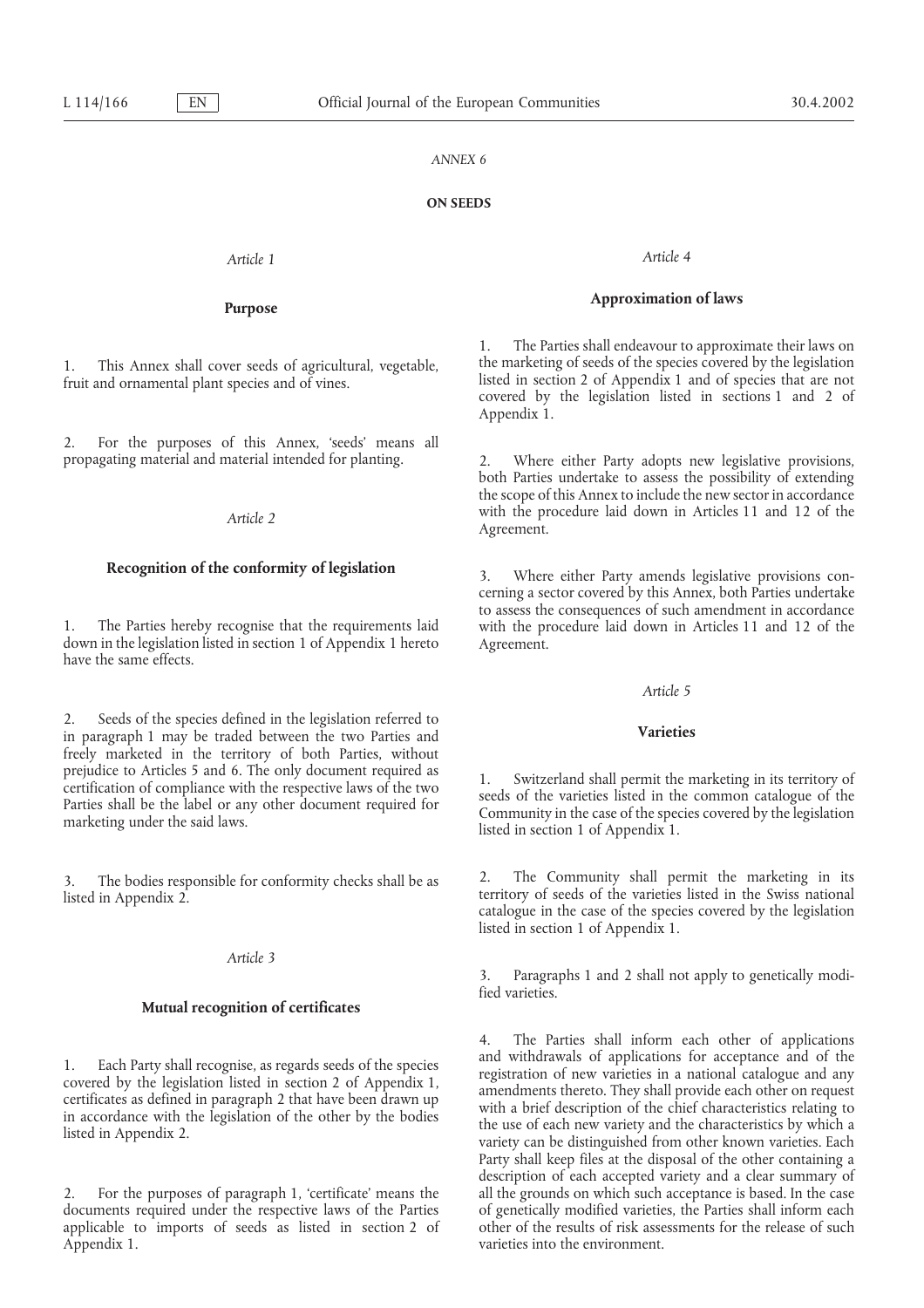5. The Parties may hold technical consultations with a view 7. Paragraph 6 shall apply by analogy to varieties of the on Seeds shall be kept informed of the results of such this Annex. consultations.

exchange systems or such systems to be developed to facilitate to assessing the implications for the exchange of information as referred to in paragraph 4. The exchange of information as referred to in paragraph 4. the exchange of information as referred to in paragraph 4.

*Article 6*

1. Derogations authorised by the Community and by Switzerland as listed in Appendix 3 shall be allowed by Switzerland and the Community respectively in trade in seeds of the species covered by the legislation listed in section 1 of *Article 7* Appendix 1.

**Third countries** 2. The Parties shall inform each other of any derogations on the marketing of seeds that they intend to implement in their territory or in part thereof. In the case of derogations of short duration or which must enter into force immediately, ex

Switzerland and recognised by both Parties. 3. Notwithstanding Article 5(1), Switzerland may decide to prohibit the marketing in its territory of seeds of accepted varieties in the common catalogue of the Community.

accepted varieties in the Swiss national catalogue.

5. Paragraphs 3 and 4 shall apply in cases provided for in the legislation of both Parties listed in section 1 of Appendix 1.

- 6. Both Parties may have recourse to paragraphs 3 and 4:
- 
- within three years following the receipt of the information referred to in Article 5(4), in the case of varieties entered national catalogue after the entry into force of this Annex. organisation of comparative trials in the Parties.

to assessing the data on which acceptance of a given variety is species covered by provisions added, pursuant to Article 4, to based in either Party. Where appropriate, the Working Group the list in section 1 of Appendix 1 after the entry into force of

6. The Parties shall use existing computerised information 8. The Parties may hold technical consultations with a view exchange systems or such systems to be developed to facilitate to assessing the implications for this A

9. Paragraph 8 shall not apply where the Member States of the Community are responsible for deciding on derogations **Derogations pursuant to the legislation listed in section 1 of Appendix 1.** Paragraph 8 shall not apply to derogations adopted by Switzerland in similar cases.

post notification shall suffice. The surface of the state of the Vithout prejudice to Article 10, this Annex shall also apply to seeds marketed in both Parties and originating in a country other than a Member State of the Community or

2. The list of third countries as referred to in paragraph 1, the species concerned and the scope of such recognition shall 4. Notwithstanding Article 5(2), the Community may be as set out in Appendix 4. decide to prohibit the marketing in its territory of seeds of

# *Article 8*

## **Comparative trials**

within three years following the entry into force of this 1. Comparative trials shall be held with a view to ex post<br>Annex, in the case of varieties listed in the common<br>catalogue of the Community or in the Swiss national

in the common catalogue of the Community or the Swiss 2. The Working Group on Seeds shall be assess the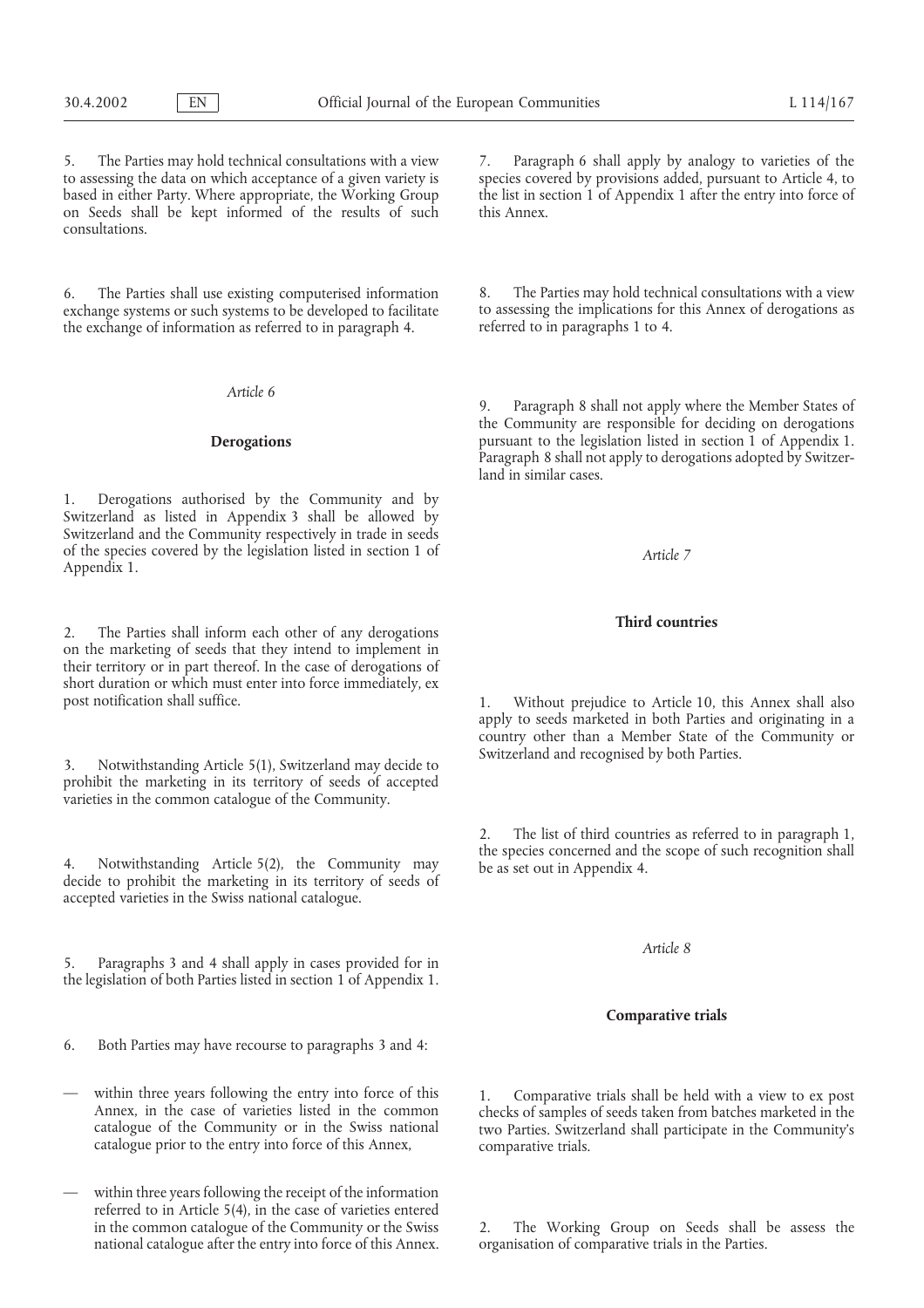# **Working Group on Seeds**

1. The Working Group on Seeds, referred to as the 'Working **Agreements with other countries** Group', set up under Article 6(7) of the Agreement, shall **Agreement Agreement** consider any matter which may arise in connection with this The Parties agree that agreements on mutual recognition Annex and its implementation. concluded by either Party with any third country may under

of the laws and regulations of the Parties in the fields covered the conformity assessment bodies of such third countries, by this Annex. It shall in particular put forward proposals to except where the Parties have agreed formally thereto.

*Article 9* the Committee with a view to the adaptation and updating of the Appendices hereto.

### *Article 10*

no circumstances give rise to any obligation on the other to 2. The Working Group shall periodically consider the state accept reports, certificates, authorisations or marks issued by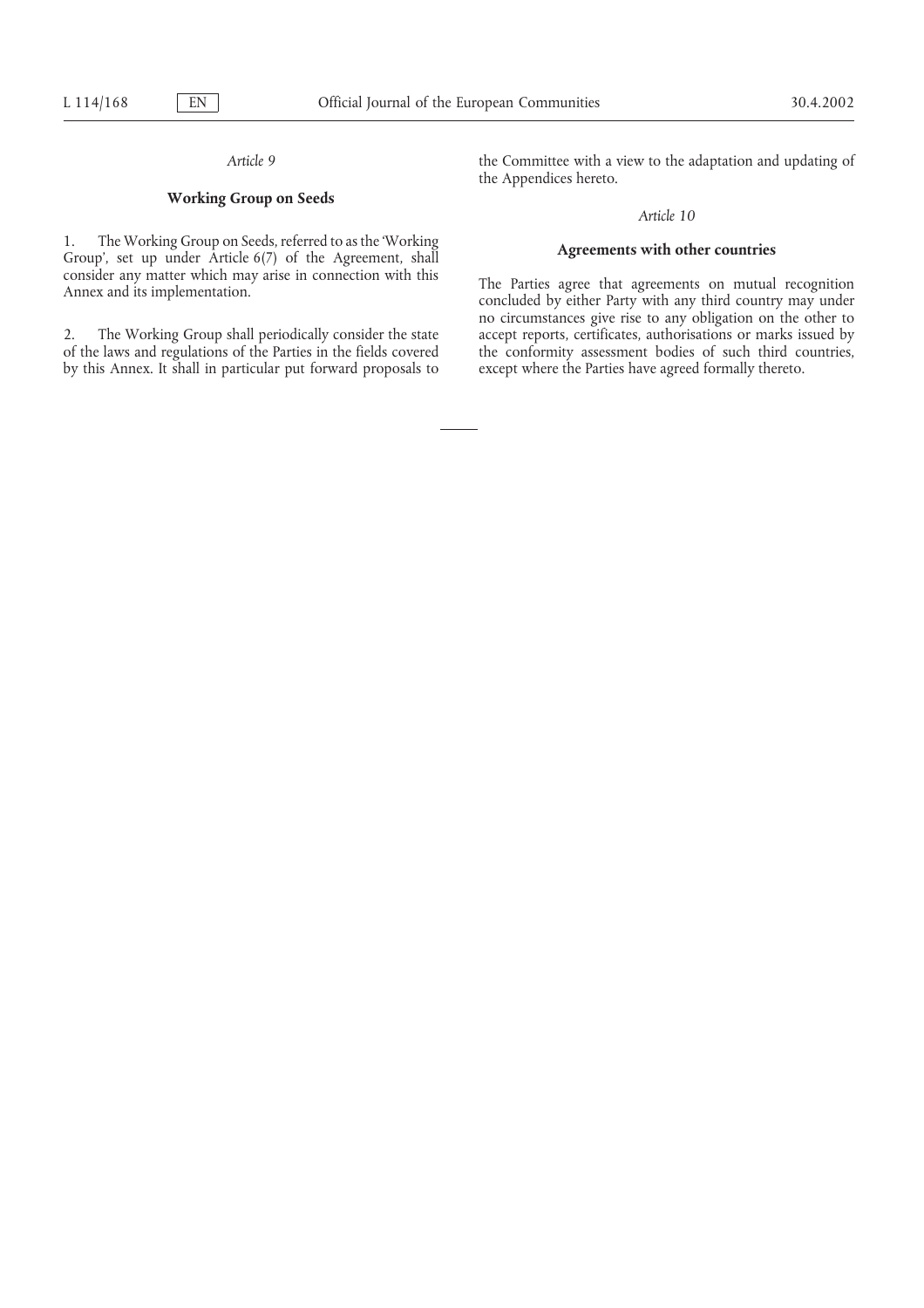### *Appendix 1*

### **Legislation**

# **Section 1 (recognition of the conformity of legislation)**

- A. COMMUNITY PROVISIONS
	- 1. *Basic legislation*
		- Council Directive 66/402/EEC of 14 June 1966 on the marketing of cereal seed (OJ 125, 11.7.1966, p. 2309/66), as last amended by Directive 96/72/EC (OJ L 304, 27.11.1996, p. 10)
		- Council Directive 66/403/EEC of 14 June 1966 on the marketing of seed potatoes (OJ 125, 11.7.1966, p. 2320/66), as last amended by Commission Decision 98/111/EC (OJ L 28, 4.2.1998, p. 42)
		- Council Directive 70/457/EEC of 29 September 1970 on the common catalogue of varieties of agricultural plant species (OJ L 225, 12.10.1970, p. 1), as last amended by the Act of Accession of  $1994$  (1).
	- 2. *Implementing provisions* (1)
		- Commission Directive 72/180/EEC of 14 April 1972 determining the characteristics and minimum conditions for examining agricultural varieties (OJ L 108, 8.5.1972, p. 8)
		- Commission Directive 74/268/EEC of 2 May 1974 laying down special conditions concerning the presence of *Avena fatua* in fodder plant and cereal seed (OJ L 141, 24.5.1974, p. 19), as last amended by Directive 78/511/EEC (OJ L 157, 15.6.1978, p. 34)
		- Commission Decision 80/755/EEC of 17 July 1980 authorising the indelible printing of prescribed information on packages of cereal seed (OJ L 207, 9.8.1980, p. 37), as last amended by Decision 81/109/EEC (OJ L 64, 11.3.1981, p. 13)
		- Commission Decision 81/675/EEC of 28 July 1981 establishing that particular sealing systems are 'non-reusable systems' within the meaning of Council Directives 66/400/EEC, 66/401/EEC, 66/402/EEC, 69/208/EEC and 70/458/EEC (OJ L 246, 29.8.1981, p. 26), as last amended by Decision 86/563/EEC (OJ L 327, 22.11.1986, p. 50)
		- Commission Decision 86/110/EEC of 27 February 1986 on the conditions under which derogations from the prohibition on the use of EEC labels for the purpose of resealing and relabelling packages of seed produced in third countries (OJ L 93, 8.4.1986, p. 23)
		- Commission Directive 93/17/EEC of 30 March 1993 determining Community grades of basic seed potatoes, together with the conditions and designations applicable to such grades (OJ L 106, 30.4.1993, p. 7)
		- Commission Decision 94/650/EC of 9 September 1994 on the organisation of a temporary experiment on the marketing of seed in bulk to the final consumer (OJ L 252, 28.9.1994, p. 15), as last amended by Decision 98/174/EC (OJ L 63, 4.3.1998, p. 31)
		- Commission Decision 98/320/EC of 27 April 1998 on the organisation of a temporary experiment on seed sampling and seed testing pursuant to Council Directives 66/400/EEC, 66/401/EEC, 66/402/EEC and 69/208/EEC (OJ L 140, 12.5.1998, p. 14).

<sup>(1)</sup> Where applicable, only with regard to cereal seed or seed potatoes.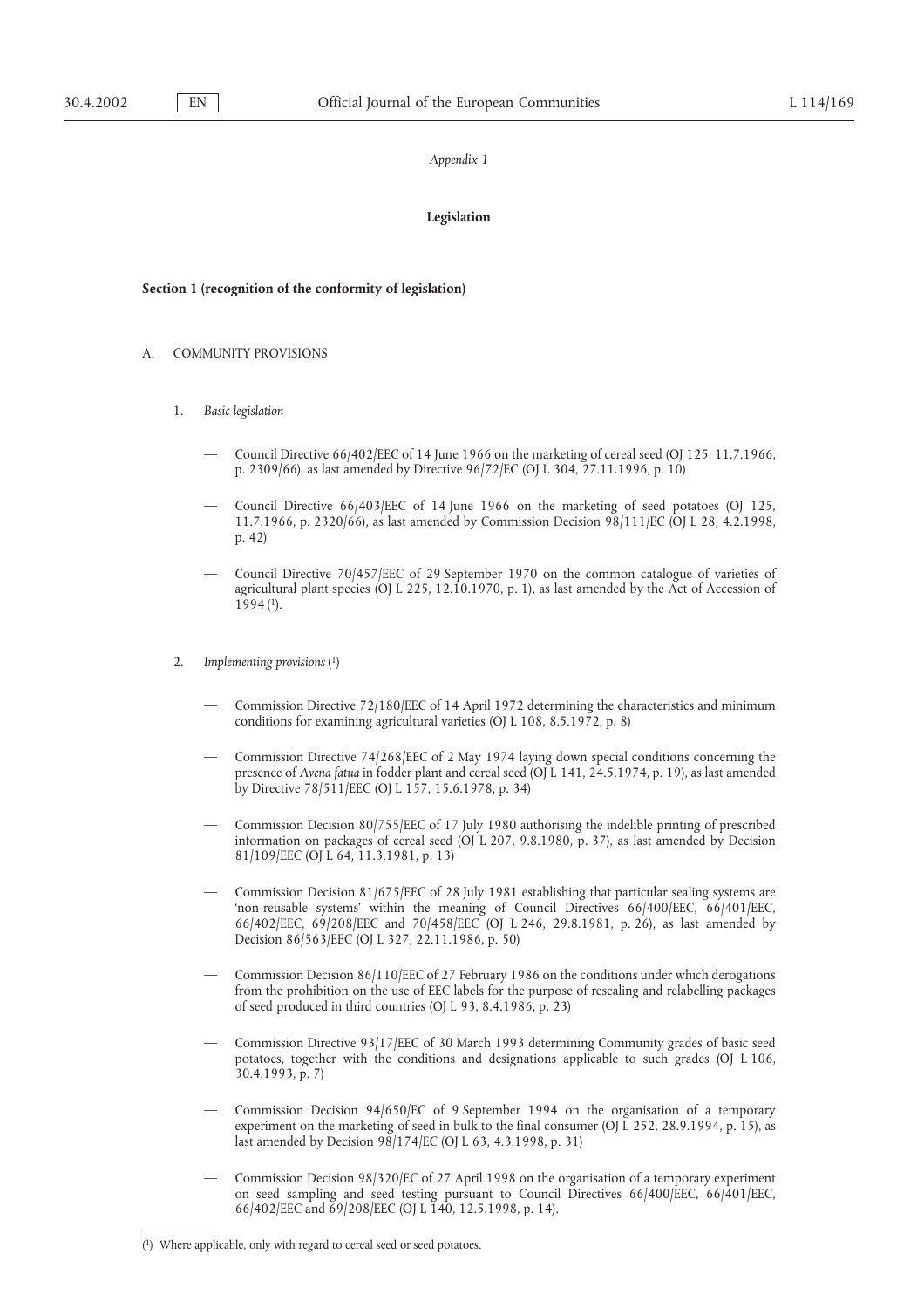- B. SWISS PROVISIONS (1)
	- Federal Law of 29 April 1998 on agriculture (RO 1998 3033)
	- Ordinance of 7 December 1998 on the production and entry into free circulation of plant propagating material (RO 1999 420)
	- DFE Ordinance of 7 December 1998 on seeds and seedlings of species of arable crops and fodder plants (RO 1999 781)
	- OFAG Ordinance on the catalogue of varieties of cereals, potatoes, fodder plants and hemp (RO 1999 429) (2).

### **Section 2 (mutual recognition of certificates)**

### A. COMMUNITY PROVISIONS

- 1. *Basic legislation*
	- Council Directive 66/400/EEC of 14 June 1966 on the marketing of beet seed (OJ 125, 11.7.1966, p. 2290/66), as last amended by Directive 96/72/EC (OJ L 304, 27.11.1996, p. 10)
	- Council Directive 66/401/EEC of 14 June 1966 on the marketing of fodder plant seed (OJ 125, 11.7.1966, p. 2298/66), as last amended by Directive 96/72/EC (OJ L 304, 27.11.1996, p. 10)
	- Council Directive 69/208/EEC of 30 June 1969 on the marketing of seed of oil and fibre plants (OJ L 169, 10.7.1969, p. 3), as last amended by Directive 96/72/EC (OJ L 304, 27.11.1996, p. 10).
- 2. *Implementing provisions* (3)
	- Commission Directive 75/502/EEC of 25 July 1975 limiting the marketing of seed of smooth-stalk meadowgrass (*Poa pratensis* L.) to seed which has been officially certified 'basic seed' or 'certified seed' (OJ L 228, 29.8.1975, p. 26)
	- Commission Decision 81/675/EEC of 28 July 1981 establishing that particular sealing systems are 'non-reusable systems' within the meaning of Council Directives 66/400/EEC, 66/401/EEC, 66/402/EEC, 69/208/EEC and 70/458/EEC (OJ L 246, 29.8.1981, p. 26), as last amended by Decision 86/563/EEC (OJ L 327, 22.11.1986, p. 50)
	- Commission Directive 86/109/EEC of 27 February 1986 limiting the marketing of seed of certain species of fodder plants and oil and fibre plants to seed which has been officially certified as 'basic seed' or 'certified seed' (OJ L 93, 8.4.1986, p. 21), as last amended by Directive 91/376/EEC (OJ L 203, 26.7.1991, p. 108)
	- Commission Decision 86/110/EEC of 27 February 1986 on the conditions under which derogations from the prohibition on the use of EEC labels for the purpose of resealing and relabelling packages of seed produced in third countries (OJ L 93, 8.4.1996, p. 23)
	- Commission Decision 87/309/EEC of 2 June 1987 authorising the indelible printing of prescribed information on packages of seed of certain fodder plant species (OJ L 155, 16.6.1987, p. 26), as last amended by Decision 97/125/CE (OJ L 48, 19.2.1997, p. 35)

<sup>(1)</sup> Local varieties authorised for marketing in Switzerland are not covered.

<sup>(</sup> Where applicable, only with regard to cereal seed or seed potatoes.

<sup>(3)</sup> Where applicable, excluding cereal seed or seed potatoes.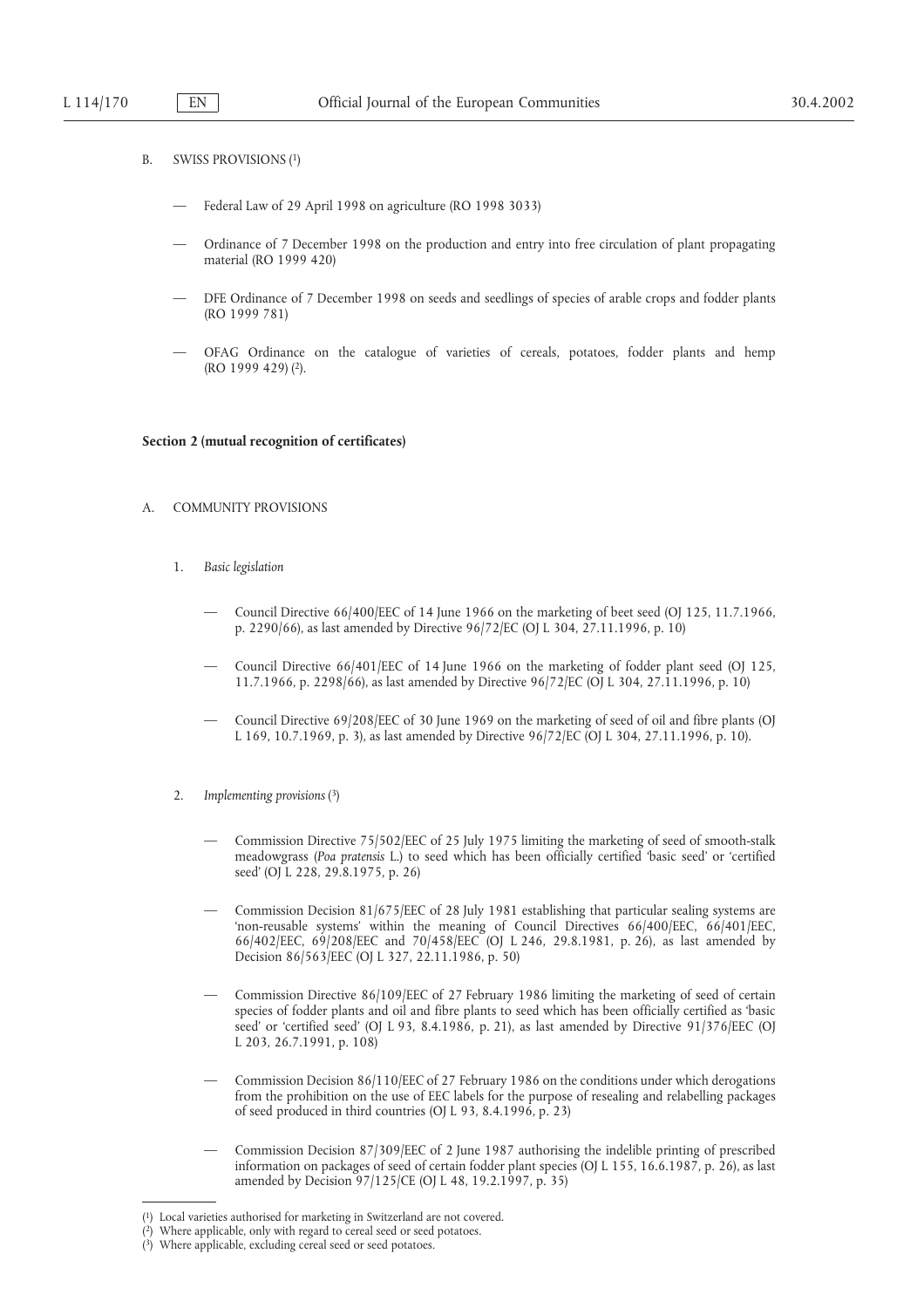- Commission Decision 92/195/EEC of 17 March 1992 on the organisation of a temporary experiment under Council Directive 66/401/EEC on the marketing of fodder plant seed with regard to increasing the maximum weight of a lot (OJ L 88, 3.4.1992, p. 59), as last amended by Decision 96/203/EC (OJ L 65, 15.3.1996, p. 41)
- Commission Decision 94/650/EC of 9 September 1994 on the organisation of a temporary experiment on the marketing of seed in bulk to the final consumer (OJ L 252, 28.9.1994, p. 15), as last amended by Decision 98/174/EC (OJ L 63, 4.3.1998, p. 3)
- Commission Decision 95/232/EC of 27 June 1995 on the organisation of a temporary experiment under Council Directive 69/208/EEC in order to establish conditions to be satisfied by the seed of hybrids and varietal associations of swede rape and turnip rape (OJ L 154, 5.7.1995, p. 22), as last amended by Decision 98/173/EC (OJ L 63, 4.3.1998, p. 30)
- Commission Decision 96/202/EC of 4 March 1996 on the organisation of a temporary experiment with regard to the maximum content of inert matter in soya bean seed (OJ L 65, 15.3.1996, p. 39)
- Commission Decision 97/125/EC of 24 January 1997 authorising the indelible printing of prescribed information on packages of seed of oil and fibre plants and amending Decision 87/309/EEC authorising the indelible printing of prescribed information on packages of certain fodder plant species (OJ L 48, 19.2.1997, p. 35)
- Commission Decision 98/320/EC of 27 April 1998 on the organisation of a temporary experiment on seed sampling and seed testing pursuant to Council Directives 66/400/EEC, 66/401/EEC, 66/402/EEC and 69/208/EEC (OJ L 140, 12.5.98, p. 14).

### B. SWISS PROVISIONS

- Federal Law of 29 April 1998 on agriculture (RO 1998 3033)
- Ordinance of 7 December 1998 on the production and entry into free circulation of plant propagating material (RO 1999 420)
- DFE Ordinance of 7 December 1998 on seeds and seedlings of species of arable crops and fodder plants (RO 1999 781)
- DFEP catalogue of seeds of 6 June 1974, as last amended on 7 December 1998 (RO 1999 408).

# C. CERTIFICATES REQUIRED FOR IMPORTS

(a) By the European Community:

documents as provided for in Council Decision 95/514/EC (OJ L 296, 9.12.1995, p. 34), as last amended by Decision 98/162/EC (OJ L 53, 24.2.1998, p. 21).

(b) By Switzerland:

official EC or OECD packaging labels issued by the bodies listed in Appendix 2 to this Annex and orange or green ISTA certificates or similar seed analysis certificates for each batch of seed.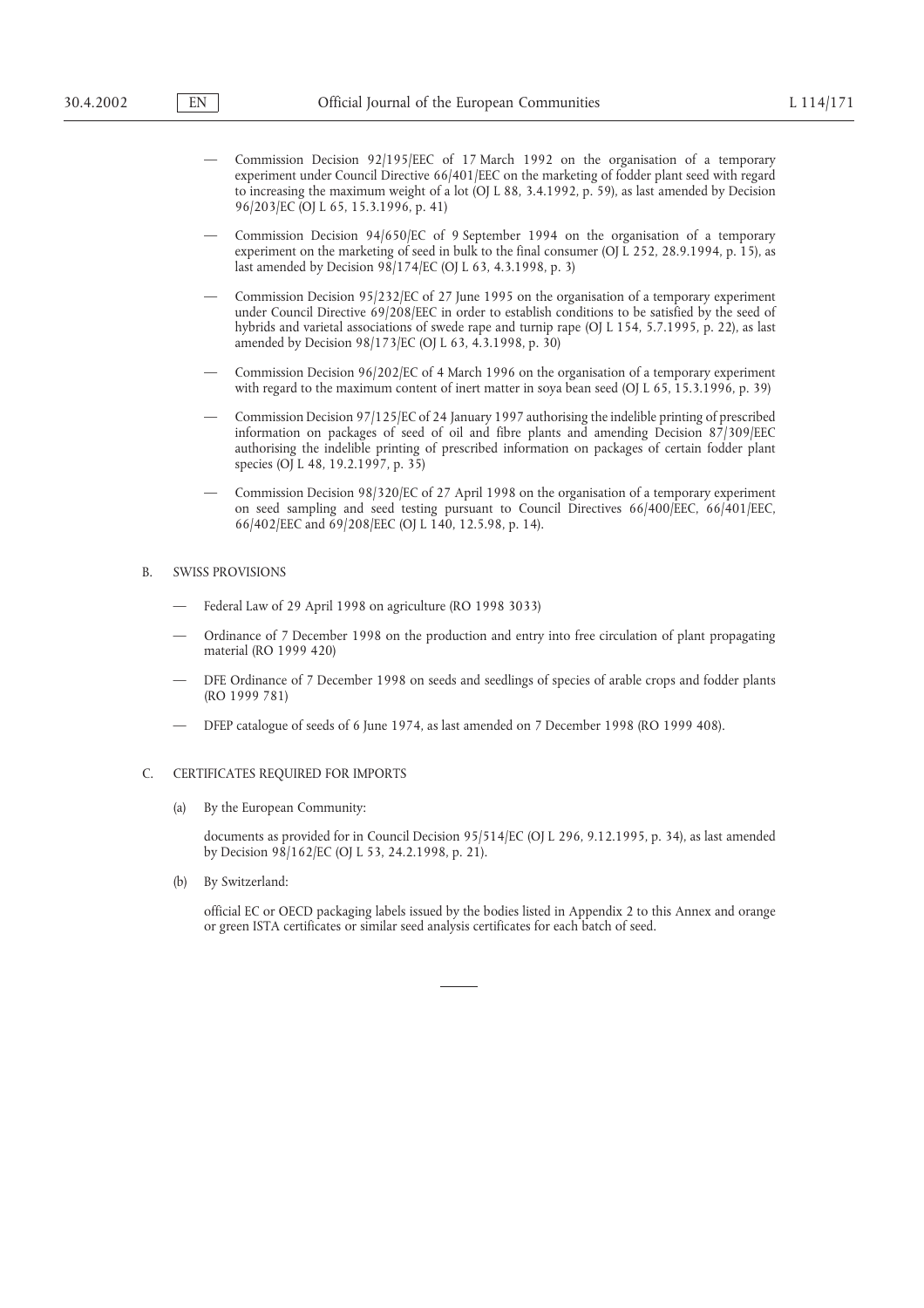# *Appendix 2*

# **Seed inspection and certification bodies**

# A. **European Community**

| Belgium | Ministère des Classes Moyennes et de l'Agriculture<br>Service Matériel de Reproduction<br><b>Brussels</b>                                                  |            |
|---------|------------------------------------------------------------------------------------------------------------------------------------------------------------|------------|
| Denmark | Ministeriet for Fødevarer, Landbrug og Fiskeri (Ministry of Food,<br>Agriculture and Fisheries)<br>Plantedirektoratet (Danish Plant Directorate)<br>Lyngby |            |
| Germany | Senatsverwaltung für Wirtschaft und Betriebe<br>Referat Ernährung und Landwirtschaft<br>— Abteilung IV E 3 —<br><b>Berlin</b>                              | B          |
|         | Der Direktor der Landwirtschaftskammer Rheinland als Landesbeauf-<br>tragter<br>Saatenanerkennungsstelle<br>Bonn                                           | BN         |
|         | Regierungspräsidium Freiburg<br>— Abt. III, Referat 34 —<br>Freiburg i. Br.                                                                                | <b>FR</b>  |
|         | Bayerische Landesanstalt für Bodenkultur und Pflanzenbau<br>Amtliche Saatenanerkennung für landwirtsch. Saatgut -<br>Freising                              | FS         |
|         | Landwirtschaftskammer Hannover<br>Referat 32<br>Hannover                                                                                                   | Н          |
|         | Regierungspräsidium Halle<br>Abteilung 5, Dezernat 51<br>Samenprüf- und Anerkennungsstelle<br>Halle                                                        | HAL        |
|         | Der Senator für Frauen, Gesundheit, Jugend, Soziales und Umwelts-<br>chutz<br>Referat 33<br><b>Bremen</b>                                                  | H B        |
|         | Wirtschaftsbehörde<br>Amt Wirtschaft u. Landwirtschaft<br>Abt. Land- und Ernährungswirtschaft<br>Hamburg                                                   | HH.        |
|         | Landesforschungsanstalt für Landwirtschaft und Fischerei Mecklen-<br>burg-Vorpommern<br>Landesanerkennungsstelle für Saat- und Pflanzgut<br>Rostock        | <b>HRO</b> |
|         | Thüringer Landesanstalt für Landwirtschaft<br>Sachgebiet 270<br>Jena                                                                                       | J          |
|         | Regierungspräsidium Karlsruhe<br>— Referat 34 —<br>Karlsruhe                                                                                               | KА         |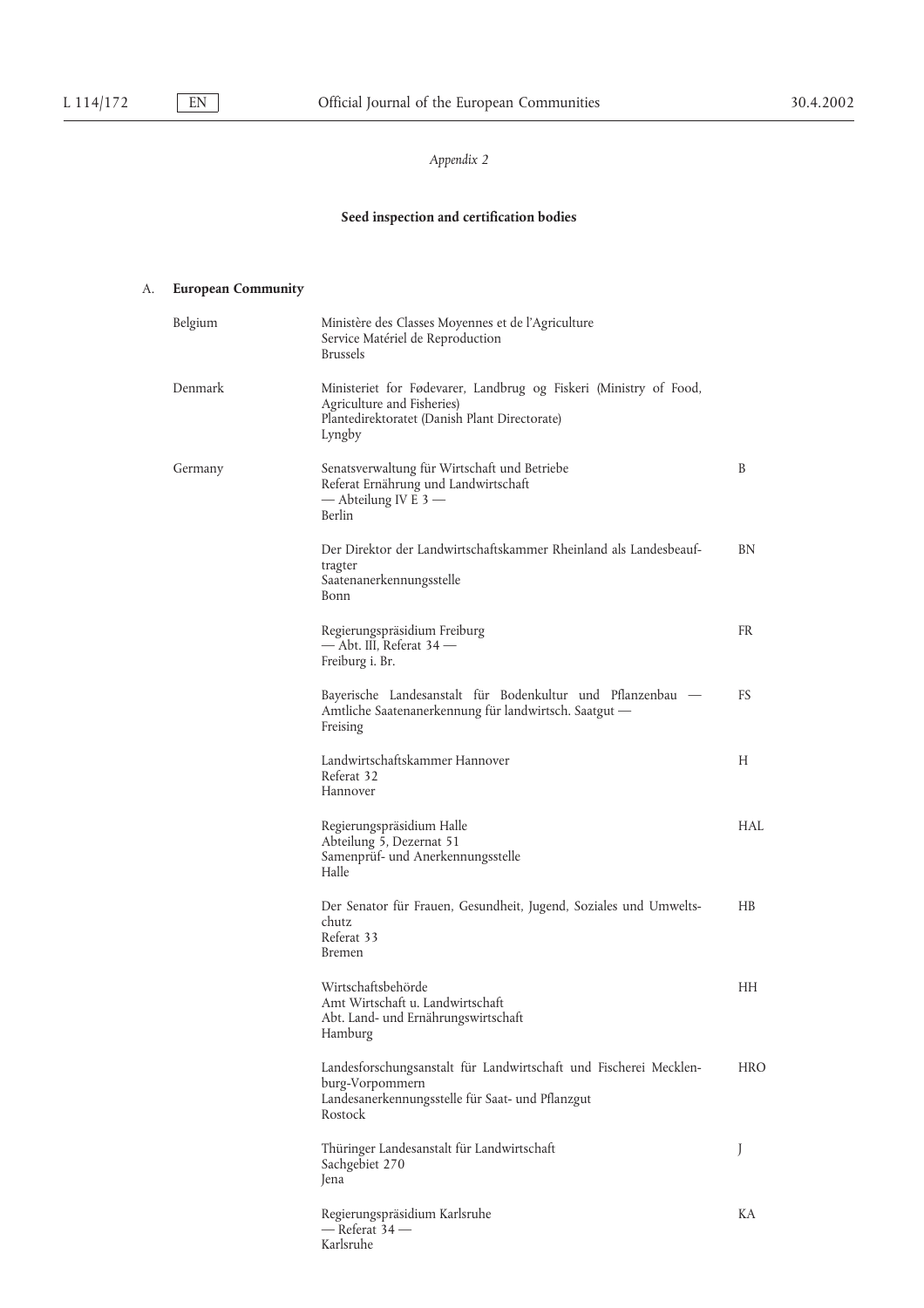Greece

|        | Landwirtschaftskammer Rheinland-Pfalz<br>- Amtliche Saatanerkennung -<br>Bad Kreuznach                                                                                     | KH  |
|--------|----------------------------------------------------------------------------------------------------------------------------------------------------------------------------|-----|
|        | Landwirtschaftskammer Schleswig-Holstein<br>LUFA-ITL<br>Kiel                                                                                                               | ΚI  |
|        | Hessisches Landesamt für Regionalentwicklung und Landwirtschaft<br>Dez. 23<br>Kassel                                                                                       | KS  |
|        | Sächsisches Landesamt für Landwirtschaft<br>Fachbereich 5, Sortenprüfung und Feldversuchswesen<br>Saatenanerkennung<br>Nossen                                              | MEI |
|        | Der Direktor der Landwirtschaftskammer Westfalen-Lippe als Landes-<br>beauftragter<br>Gruppe 31 Landbau<br>Münster                                                         | МS  |
|        | Landwirtschaftskammer Weser-Ems<br>Institut für Pflanzenbau und Pflanzenschutz<br>Referet P4<br>Oldenburg                                                                  | OL  |
|        | Landesamt für Ernährung, Landwirtschaft und Flurneuordnung<br>Saatenanerkennungsstelle Potsdam<br>Potsdam                                                                  | P   |
|        | Regierungspräsidium Stuttgart<br>Referat 34 a<br>Stuttgart                                                                                                                 | S   |
|        | Landwirtschaftskammer für das Saarland<br>Saarbrücken                                                                                                                      | SB  |
|        | Regierungspräsidium Tübingen<br>Referat 34<br>Tübingen                                                                                                                     | TÜ  |
|        | Regierung von Unterfranken<br>- Anerkennungs- und Nachkontrollstelle für Gemüsesaatgut in<br>$Bayern$ —<br>Würzburg                                                        | WÛ  |
|        | Regierung von Unterfranken<br>Abteilung Landwirtschaft<br>- Sachgebiet Weinbau<br>Würzburg                                                                                 | WÜ  |
| Greece | Ministry of Agriculture<br>Directorate of Inputs of Crop Production<br>Athens                                                                                              |     |
| Spain  | Ministerio de Agricultura Pesca y Alimentación<br>Dirección General de Producciones y Mercados Agrícolas<br>Subdireccion General de Semillas y Plantas de Vivero<br>Madrid |     |
|        | Generalidad de Cataluña<br>Departamento de Agricultura, Ganadería y Pesca<br>Barcelona                                                                                     |     |
|        | Comunidad Autónoma de País Vasco<br>Departamento de Industria, Agricultura y Pesca<br>Vitoria                                                                              |     |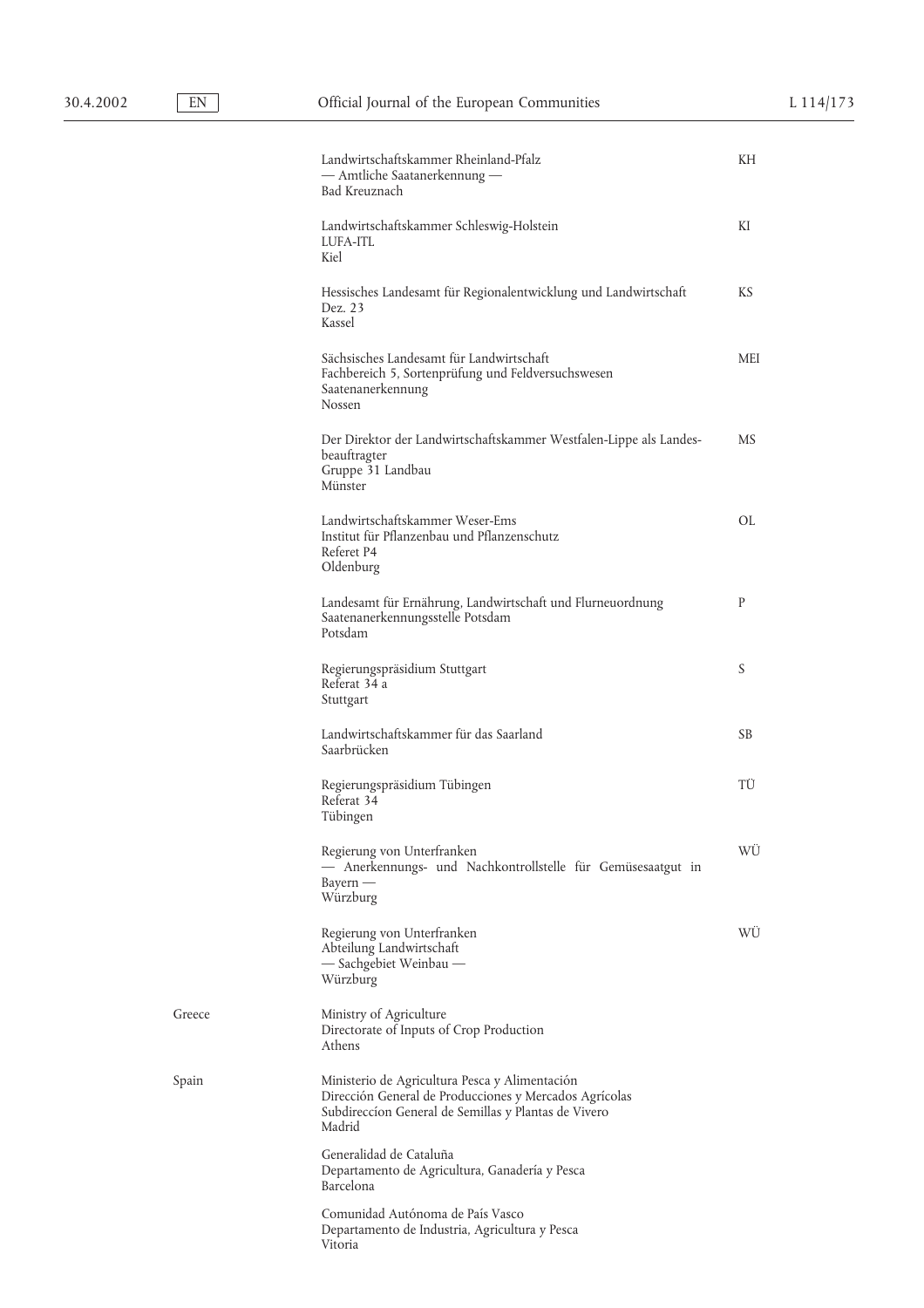Junta de Galicia Consejería de Agricultura, Ganadería y Montes Santiago de Compostela

Diputación Regional de Cantabria Consejería de Ganadería, Agricultura y Pesca Santander

Principado de Asturias Consejería de Agricultura Oviedo

Junta de Andalucía Consejería de Agricultura y Pesca Seville

Comunidad Autonoma de la Región de Murcia Consejería de Medio Ambiente, Agricultura y Pesca Murcia

Diputacion General de Aragón Consejería de Agricultura y Medio Ambiente Zaragoza

Junta de Comunidades de Castilla-La Mancha Consejería de Agricultura y Medio Ambiente Toledo

Generalidad Valenciana Consejería de Agricultura y Medio Ambiente Valencia

Comunidad Autónoma de La Rioja Consejería de Agricultura, Ganadería y Desarrollo Rural Logroño

Junta de Extremadura Consejería de Agricultura y Comercio Mérida

Comunidad Autónoma de Canarias Consejería de Agricultura, Pesca y Alimentación Santa Cruz de Tenerife

Junta de Castillay León Consejería de Agricultura y Ganadería Valladolid

Comunidad Autónoma de las Islas Baleares Consejería de Agricultura, Comercio e Industria Palma de Mallorca

Comunidad de Madrid Consejería de Economía y Empleo Madrid

Diputación Foral de Navarra Departamento de Agricultura, Ganadería y Alimentación Pamplona

France Ministère de l'Agriculture, de la Pêche et de l'Alimentation Service Officiel de Contrôle et de Certification (SOC) Paris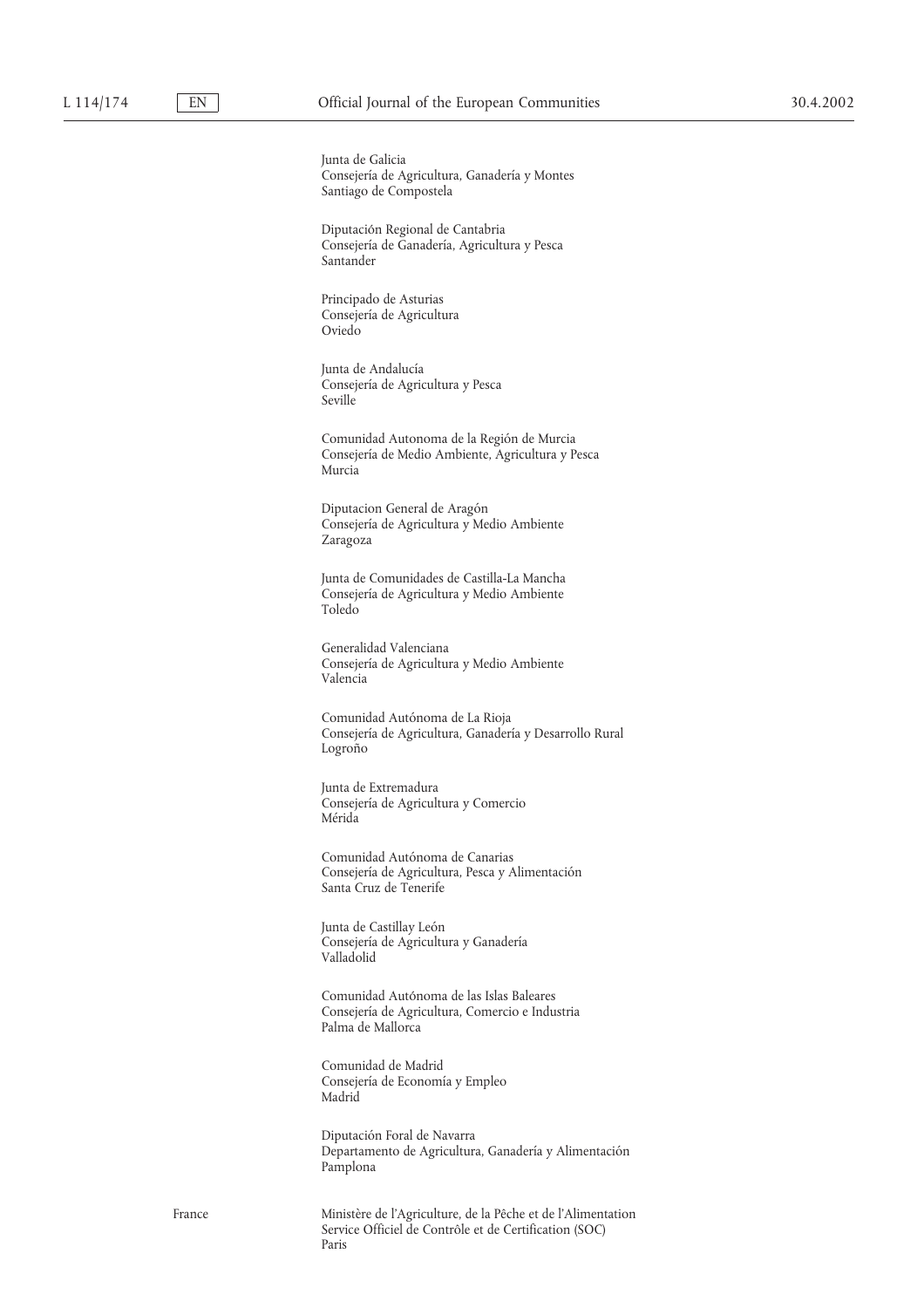| Ireland        | The Department of Agriculture, Food and Forestry<br>Agriculture House<br>Dublin                                                             |
|----------------|---------------------------------------------------------------------------------------------------------------------------------------------|
| Italy          | Ente Nazionale Sementi Elette (ENSE)<br>Milan                                                                                               |
| Luxembourg     | L'Administration des Services Techniques de l'Agriculture (ASTA)<br>Service de la Production Végétale<br>Luxembourg                         |
| Austria        | Bundesamt und Forschungszentrum für Landwirtschaft<br>Vienna                                                                                |
|                | Bundesamt für Agrarbiologie<br>Linz                                                                                                         |
| Netherlands    | Nederlandse Algemene Keuringsdienst voor zaaizaad en pootgoed van<br>landbouwgewassen (NAK)<br>Ede                                          |
| Portugal       | Ministério da Agricultura, do Desenvolvimento Rural e das Pescas<br>Direcção Geral de Protecção das Cultura<br>Lisbon                       |
| Finland        | Kasvintuotannon tarkastuskeskus (KTTK)/Kontroll-centralen<br>för<br>växtproduktion<br>Siementarkastusosasto/Frökontrollavdelingen<br>Loimaa |
| Sweden         | (a)<br>Seeds other than seed potatoes:                                                                                                      |
|                | Statens utsädeskontroll (SUK)<br>(Swedish Seed Testing and Certification Institute)<br>Svalöv                                               |
|                | Frökontrollen Mellansverige AB<br>Linköping                                                                                                 |
|                | Frökontrollen Mellansverige AB<br>Orebro                                                                                                    |
|                | Seed potatoes:<br>(b)                                                                                                                       |
|                | Statens utsädeskontroll (SUK)<br>(Swedish Seed Testing and Certification Institute)<br>Svalöv                                               |
| United Kingdom | England and Wales:                                                                                                                          |
|                | Seeds other than seed potatoes:<br>(a)                                                                                                      |
|                | Ministry of Agriculture, Fisheries and Food<br>Seeds Branch<br>Cambridge                                                                    |
|                | (b)<br>Seed potatoes:                                                                                                                       |
|                | Ministry of Agriculture, Fisheries and Food<br>Plant Health Division<br>York                                                                |
|                | Scotland:                                                                                                                                   |
|                | Scottish Office<br>Agriculture Fisheries and Environment Department<br>Edinburgh                                                            |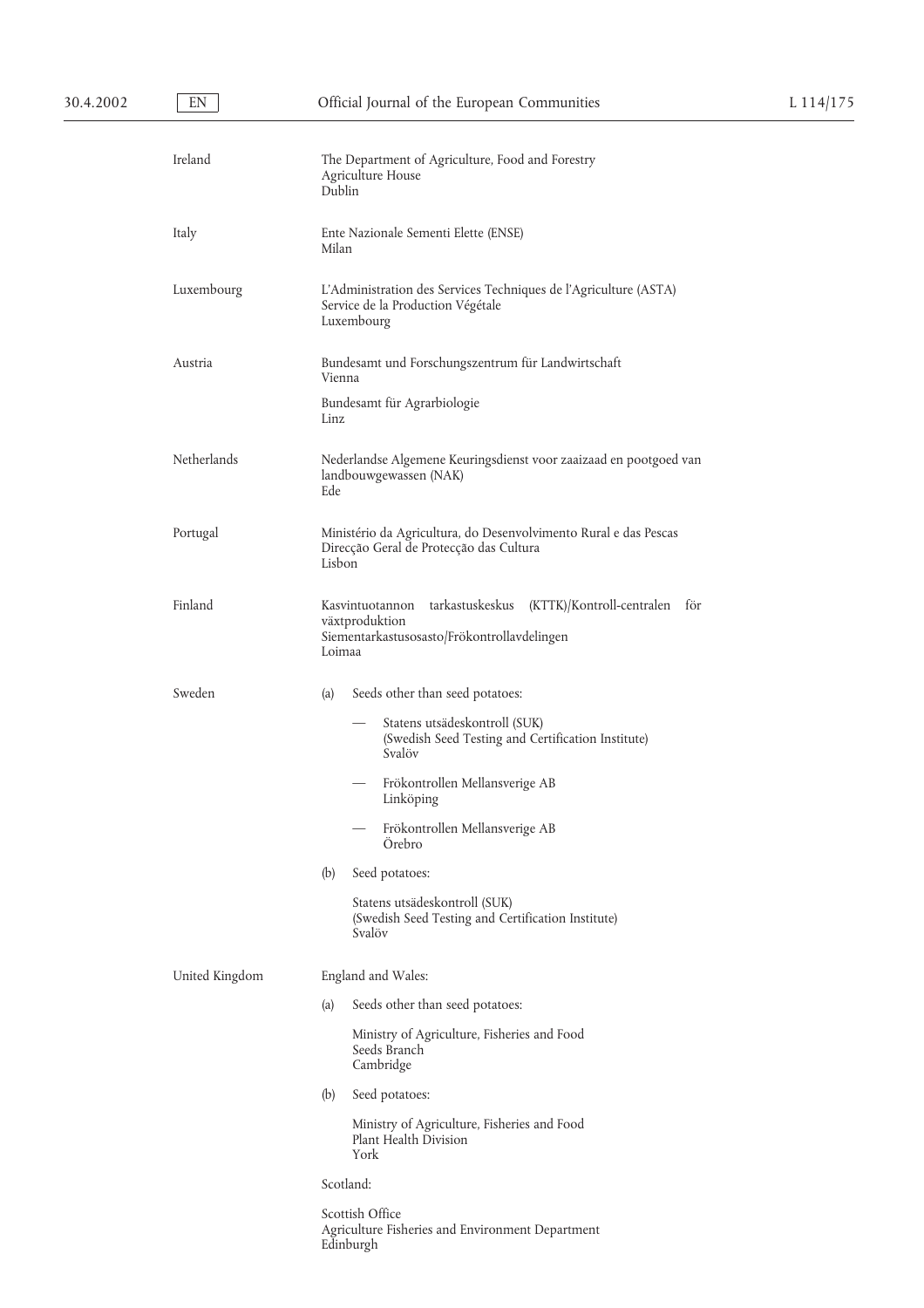### Northern Ireland:

Department of Agriculture for Northern Ireland Seeds Branch Belfast

B. **Switzerland** Service des Semences et Plants RAC Changins Nyon

> Dienst für Saat- unf Pflanzgut FAL Reckenholz Zürich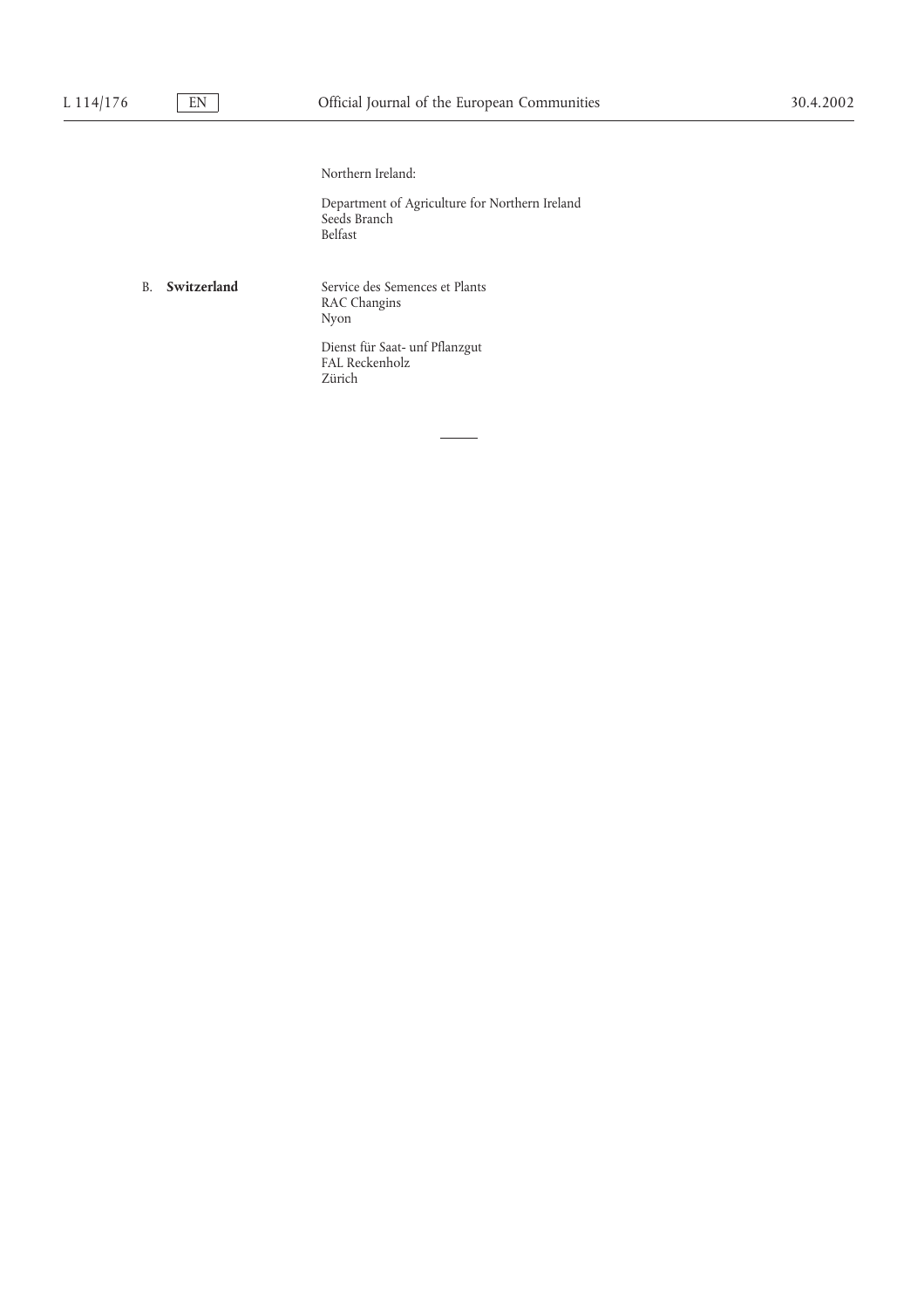### *Appendix 3*

### **Community derogations allowed by Switzerland** (1)

- (a) Dispensing certain Member States from the obligation to apply Council Directive 66/402/EEC on the marketing of cereal seed to certain species:
	- Commission Decision 69/270/EEC (OJ L 220, 1.9.1969, p. 8)
	- Commission Decision 69/271/EEC (OJ L 220, 1.9.1969, p. 9)
	- Commission Decision 69/272/EEC (OJ L 220, 1.9.1969, p. 10)
	- Commission Decision 70/47/EEC (OJ L 13, 19.1.1970, p. 26), as last amended by Decision 80/301/EEC (OJ L 68, 14.3.1980, p. 30)
	- Commission Decision 74/5/EEC (OJ L 12, 15.1.1974, p. 13)
	- Commission Decision 74/361/EEC (OJ L 196, 19.7.1974, p. 19)
	- Commission Decision 74/532/EEC (OJ L 299, 7.11.1974, p. 14)
	- Commission Decision 80/301/EEC (OJ L 68, 14.3.1980, p. 30)
	- Commission Decision 86/153/EEC (OJ L 115, 3.5.1986, p. 26)
	- Commission Decision 89/101/EEC (OJ L 38, 10.2.1989, p. 37).
- (b) Authorising certain Member States to restrict the marketing of seed of certain varieties of cereals and of seed potatoes of certain varieties (see *Common Catalogue of Varieties of Agricultural Plant Species*, 20th complete edition, column 4 (OJ C 264 A, 30.8.1997, p. 1).
- (c) Authorising certain Member States to adopt more stringent provisions concerning the presence of *Avena fatua* in cereal seed:
	- Commission Decision 74/269/EEC (OJ L 141, 24.5.1974, p. 20), as amended by Decision 78/512/EEC (OJ L 157, 15.6.1978, p. 35) (2)
	- Commission Decision 74/531/EEC (OJ L 299, 7.11.1974, p. 13)
	- Commission Decision 95/75/EC (OJ L 60, 18.3.1995, p. 30)
	- Commission Decision 96/334/EC (OJ 127, 25.5.1996, p. 39).
- (d) Authorising, in respect of the marketing of seed potatoes in all or part of the territory of certain Member States, more stringent measures against certain diseases than are provided for in Annexes I and II to Council Directive 66/403/EEC:
	- Commission Decision 93/231/EEC (OJ L 106, 30.4.1993, p. 11), as amended by Decisions:
		- 95/21/EC (OJ L 28, 7.2.1995, p. 13)
		- 95/76/EC (OJ L 60, 18.3.1995, p. 31)
		- 96/332/EC (OJ L 127, 25.5.1996, p. 31).

<sup>(</sup> Where applicable, only with regard to varieties of cereal seed or seed potatoes.

<sup>(2)</sup> Where applicable, only with regard to cereal seed or seed potatoes.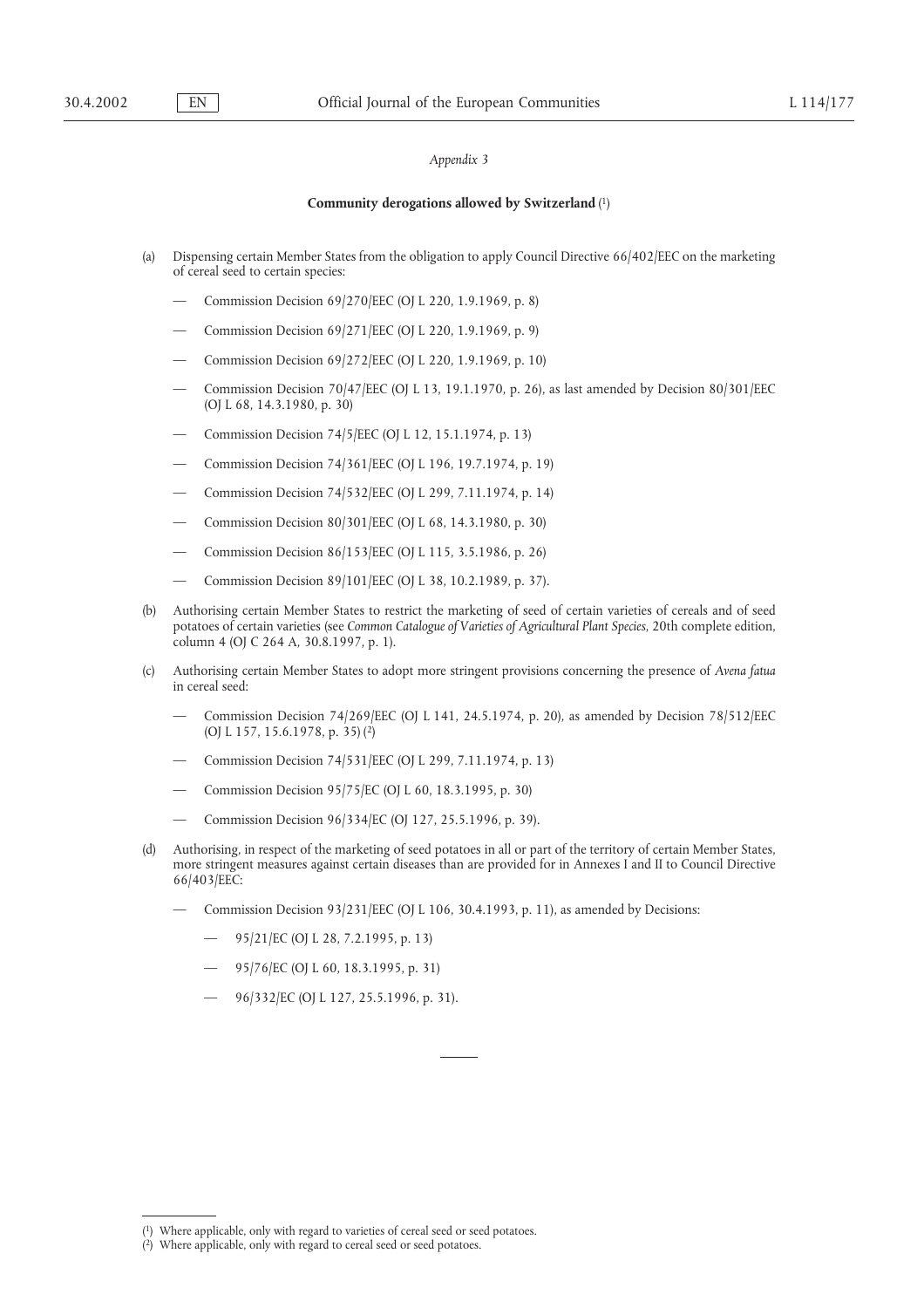### *Appendix 4*

### **List of third countries**(1)

Argentina

Australia

Bulgaria

Canada

Chile

Croatia

Czech republic

Hungary

Israel

Morocco

New Zealand

Norway

Poland

Romania

Slovakia

Slovenia

South Africa

Turkey

United States of America

Uruguay

<sup>(1)</sup> Recognition is based on Council Decision 95/514/EC (OJ L 296, 9.12.1995, p. 34), as last amended by Decision 98/162/EC (OJ L 53, 24.2.1998, p. 21) for field inspections of seed-producing crops and seeds produced, and on Council Decision 97/788/EC (OJ L 322, 25.11.1998, p. 39) for checks on practices for the maintenance of varieties. The Agreement on the European Economic Area applies in the case of Norway.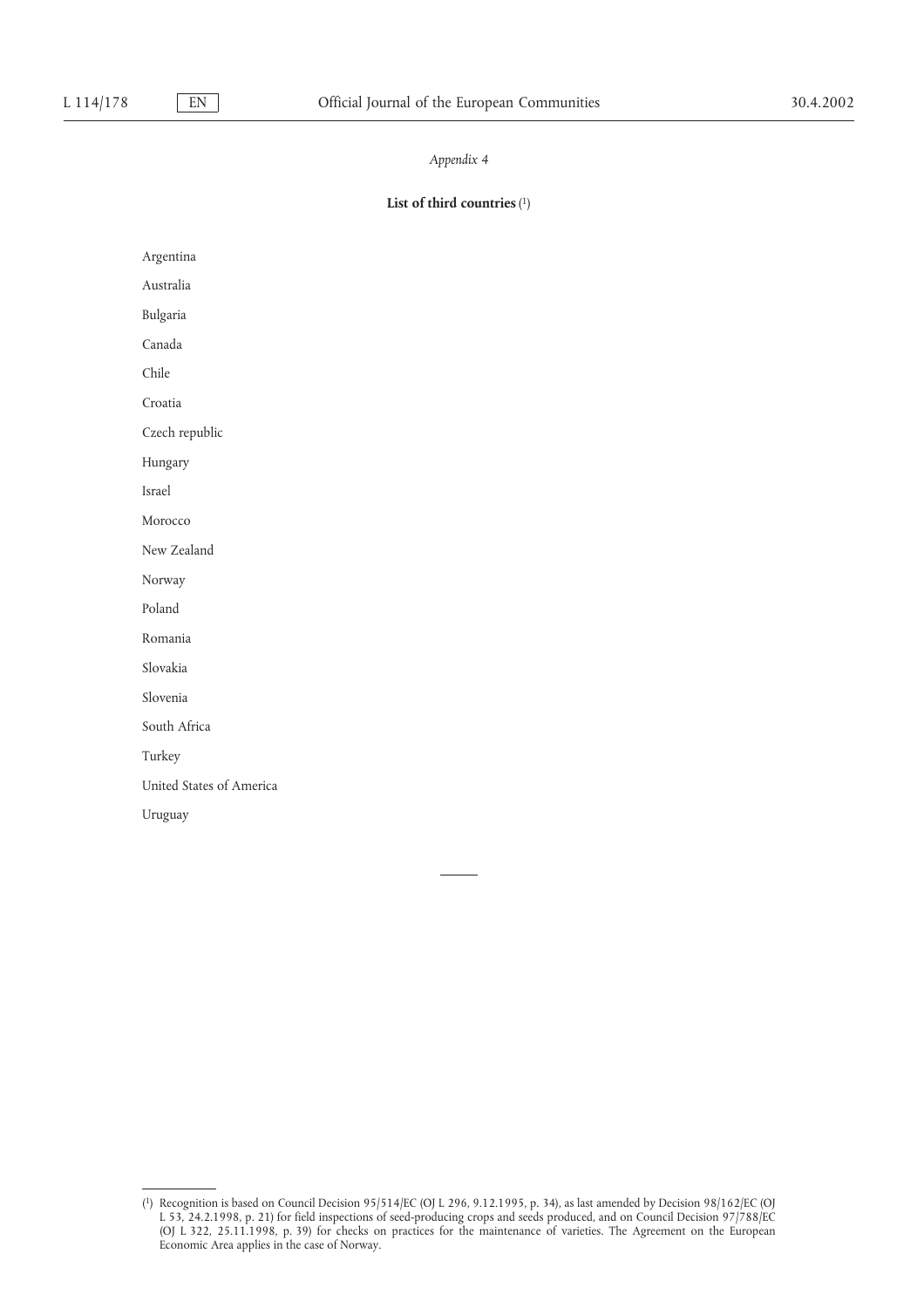### *ANNEX 7*

### **ON TRADE IN WINE-SECTOR PRODUCTS**

their territory on the conditions laid down herein.

- for the Community: in Council Regulation (EEC) No 822/87 (1), as last amended by Regulation (EC) (g) 'presentation' means the names used on containers, No 1627/98 (2), and covered by CN codes 2009 60 including closing devices, on labelling and on packaging; and 2204.
- 

### *Article 3*

For the purposes of this Annex and except where otherwise TITLE I expressly provided herein:

- (a) 'wine-sector product originating in' followed by the name **PROVISIONS APPLICABLE TO IMPORT AND SALE** of one of the Parties means a product within the meaning of Article 2, produced in the territory of the said Party from grapes entirely harvested in its territory in accord- *Article 4* ance with this Annex;
- (b) 'geographical indication' means any indication, including<br>
designations of origin, within the meaning of Article 22<br>
of the Agreement on Trade Related Aspects of Intellectual<br>
Property Rights (hereinafter referred to a
- (c) 'traditional expression' means a traditionally used name referring in particular to the method of production or the quality, colour or type of wine-sector products within the 2. The Committee may decide to extend the areas covered meaning of Article 2 that is recognised by the laws and by paragraph 1. regulations of a Party for the purpose of describing and presenting a product originating in the territory of that Party;<br>
2. The provisions of the Instruments listed in Appendix 1
- respectively that is protected under this Annex;
- *Article 1* (e) 'description' means the names used on labelling, on the documents accompanying the wine-sector product within The Parties hereby agree, in accordance with the principles of the meaning of Article 2 during transport, on commercial documents, particularly invoices and delivery notes, and trade with each other in wine-sector products
- (f) 'labelling' means all descriptions and other references, symbols, illustrations and trade marks identifying wine-<br>*Article 2* sector products within the meaning of Article 2 and appearing on the same container, including the sealing device or the tag attached thereto and the sheathing This Annex shall apply to wine-sector products as defined: device or the tag attached covering the neck of bottles;
	-
	- for Switzerland: in Chapter 36 of the Ordinance of (h) 'packaging' means protective wrappings such as paper,<br>1 March 1995 on foodstuffs, and covered by Swiss<br>customs tariff numbers 2009 60 and 2204.<br>presentation for sale t

(d) 'protected name' means a geographical indication or a relating to their entry into force or their implementation shall not apply for the purposes of this Annex. traditional expression as defined in paragraphs (b) and

This Annex shall be without prejudice to the application (1) OJ L 84, 27.3.1987, p. 1. of national or Community rules on taxation or the relevant (2) OLL 210, 28, 7.1998, p. 8.

 $(2)$  OJ L 210, 28.7.1998, p. 8.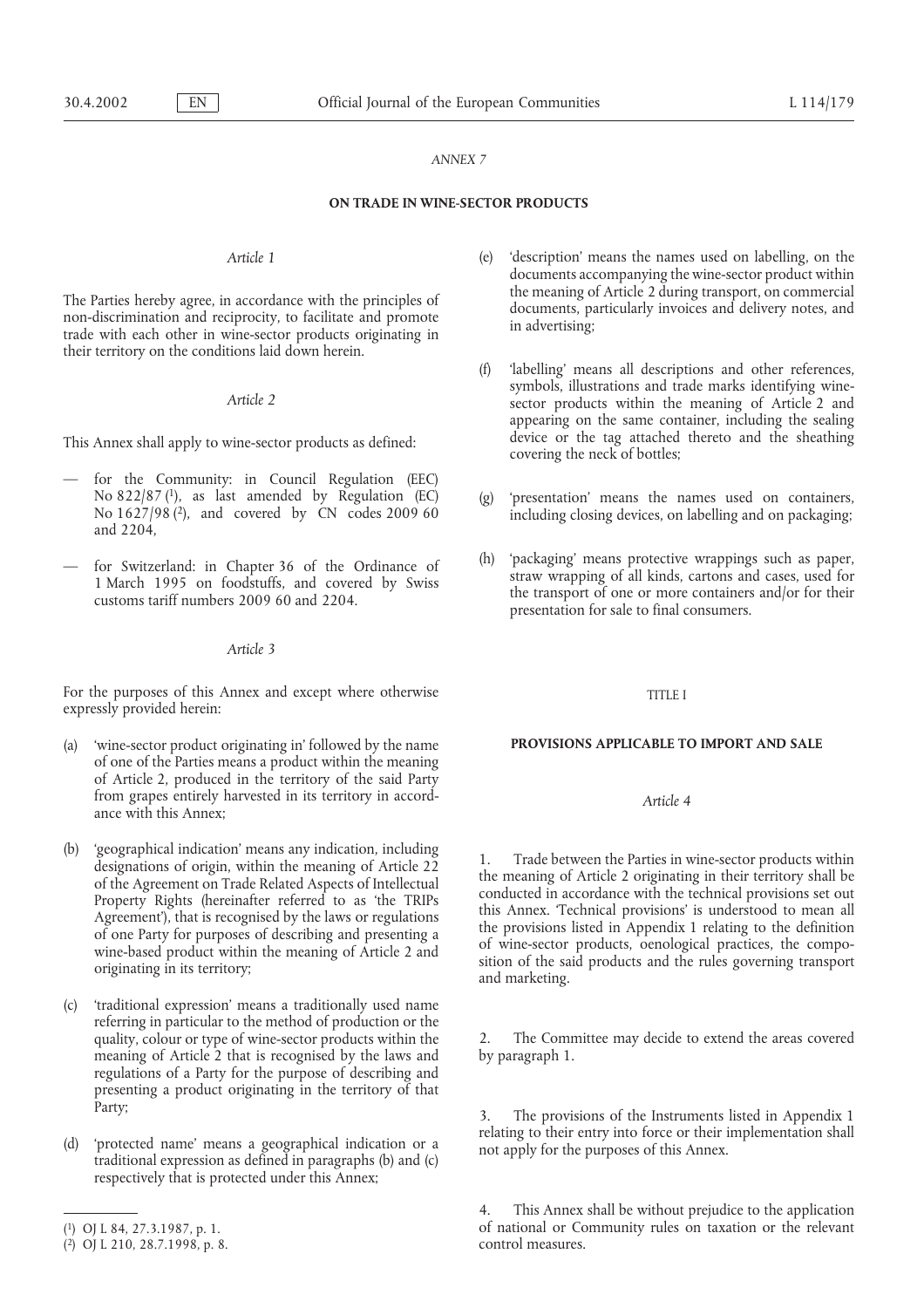1. The Parties shall take all necessary steps in accordance with this Annex to ensure mutual protection of the names referred to in Article 6 and used for the description and presentation of wine-sector products within the meaning of 6. The Committee may, where necessary, lay down practical<br>Article 2 originating in the territory of the Parties. To that end, conditions for use to enable a distin wine-sector products not covered by the indications or descrip- not misled. tions concerned.

2. The protected names of the Parties shall be reserved 7. The Parties hereby waive their right to invoke exclusively for the products originating in the Party to which the Article 24(4) to (7) of the TRIPs Agreement in or

3. Protection as referred to in paragraphs 1 and 2 shall 8. The exclusive protection provided for in paragraphs 1, 2 exclude in particular any use of protected names for wine-<br>sector products within the meaning of Article

- 
- 
- the name is accompanied by terms such as 'kind', 'type', 'style', 'imitation', 'method' or other expressions of the sort. *Article 6*
- 4. In the case of homonymous geographical indications: The following names shall be protected:
- (a) where two indications protected under this Annex are homonymous, protection shall be granted to both of (a) as regards wine-sector products originating in the Com-<br>them provided the consumer is not misled as to the munity: them, provided the consumer is not misled as to the actual origin of the wine-sector products;
- outside the territory of the Parties, the latter name may be used to describe and present a wine-sector product in <br>the geographical area to which the name refers, provided<br>it is traditionally and consistently used, its use for that<br> $\sum_{n=1}^{\infty}$  Appendix 2, purpose is regulated by the country of origin and consumers are not misled into believing that the wine consumers are not misled into believing that the wine — the geographical indications and traditional originates in the territory of the Party concerned. expressions appearing in Appendix 2;
- 
- (a) where two expressions protected under this Annex are homonymous, protection shall be granted to both of them, provided the consumer is not misled as to the — the terms 'Suisse', 'Schweiz', 'Svizzera', 'Svizra' and actual origin of the wine-sector products; any other name designating that country,

TITLE II (b) where an expression protected under this Annex is homonymous with the name used for a wine-sector **MUTUAL PROTECTION OF NAMES OF WINE-SECTOR** product not originating in the territory of the Parties, the latter name may be used to describe and present a **PRODUCTS WITHIN THE MEANING OF ARTICLE 2** wine-sector product, provided it is traditionally and consistently used, its use for that purpose is regulated by *Article 5* the country of origin and consumers are not misled into believing that the wine originates in the territory of the

conditions for use to enable a distinction to be drawn between each Party shall introduce the appropriate legal means to the homonymous indications or expressions referred to in ensure effective protection and prevent geographical indi-<br>paragraphs 4 and 5, bearing in mind the need to paragraphs 4 and 5, bearing in mind the need to treat the cations and traditional expressions from being used to describe producers concerned fairly and to ensure that consumers are

exclusive protection shall not prevent the word 'Champagne' the actual origin of the product is shown, the actual origin of the product is shown,  $\frac{1}{2}$  from being used to describe and present certain wines originating in the Swiss canton of Vaud, provided that such<br>the geographical indication in question is used in trans-<br>lation,<br>consumer is not misled as to the real origin of the wine.

- 
- (b) where an indication protected under this Annex is  $-$  terms referring to the Member State in which the homonymous with the name of a geographical area
	-
	-
- 5. In the case of homonymous traditional expressions: (b) as regards wine-sector products originating in Switzerland:
	-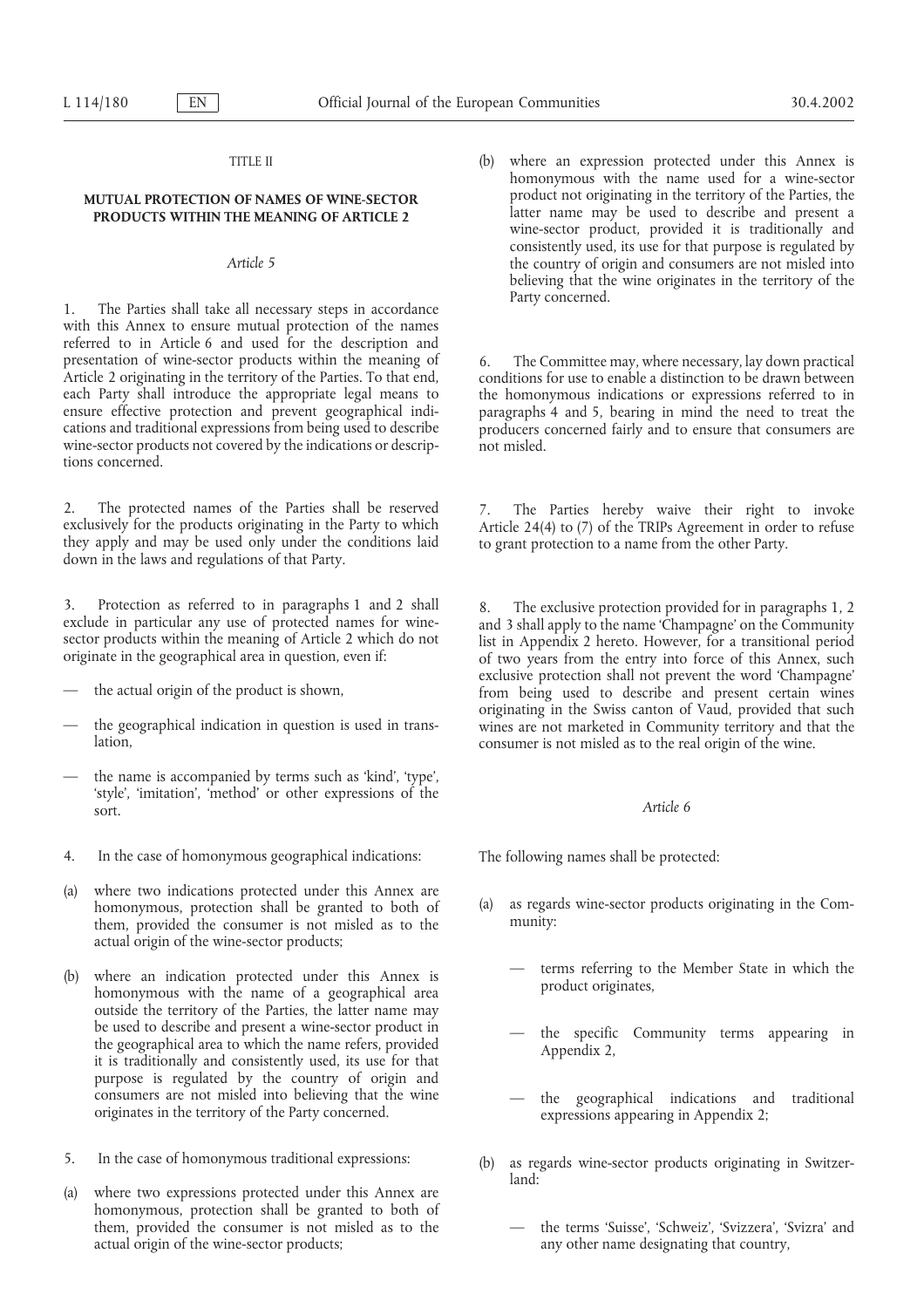- 
- 

within the meaning of Article 2 which contains or consists of a geographical indication or a traditional expression protected under this Annex shall be refused or, at the request of the party concerned, invalidated if the product in question does *Article 11* not originate in:

- 
- 

2. However, a trademark registered no later than 15 April 1995 may be used until 15 April 2005, provided it has actually been in continuous use since being registered. THE III

The Parties shall take all steps necessary to ensure that, where wine-sector products within the meaning of Article 2 originating in the Parties are exported and marketed outside originating in the Parties are exported and marketed outside Subtitle I their territory, the names of one Party protected under this Annex are not used to describe and present such products originating in the other Party. **Preliminary provisions**

In so far as the relevant legislation of the Parties permits, the protection afforded by this Annex shall extend to natural and For the purposes of this Title: legal persons, federations, associations and organisations of

1. If the description or presentation of a wine-sector products; product, in particular on the labelling, in official or commercial documents or in advertising, affects the rights arising from this Annex, the Parties shall apply the necessary administrative (c) 'contact authority' means the official body or competent measures or shall initiate legal proceedings with a view to authority designated by one Party as resp measures or shall initiate legal proceedings with a view to authority designated by one Party as responsible for<br>combating unfair competition or preventing the wrongful use liaising as appropriate with the contact authorit combating unfair competition or preventing the wrongful use liaising as a<br>of the protected name by any other means of the protected name by any other means.

(a) where the translation of descriptions sanctioned under Community or Swiss legislation into one of the languages (e) 'requested authority' means an official body or competent thus described or presented; title;

- the specific Swiss terms appearing in Appendix 2, (b) where indications, trademarks, names, references or illustrations which directly or indirectly give false or mislead the geographical indications and traditional ing information as to the provenance, origin, type<br>
or material characteristics of the product appear on or material characteristics of the product appear on containers or packaging, in advertising or in official or commercial documents relating to a product whose name Article 7 is protected under this Annex;
- 1. Registration of a brand name for a wine-sector product (c) where the containers or packaging used are misleading as within the meaning of Article 2 which contains or consists of to the origin of the product.

the place to which the geographical indication refers, or This Annex shall not preclude any more extensive protection afforded now or in the future to descriptions protected under the place where the traditional expression is used. this Annex by the Parties in accordance with their internal legislation or other international agreements.

# *Article 8* **MUTUAL ASSISTANCE BETWEEN OFFICIAL CONTROL BODIES**

# *Article 9 Article 12*

- producers, traders and consumers whose head offices are (a) 'rules concerning trade in wine-sector products' means located in the territory of the other Party. any provisions covered by this Annex;
	- *Article 10* (b) 'competent authority' means any authority or department designated by a Party as responsible for seeing to the application of the rules concerning trade in wine-sector
		-
- 2. The measures and proceedings referred to in paragraph 1 (d) 'requesting authority' means a competent authority desig-<br>shall be taken in particular in the following cases:<br>request for assistance in areas covered by this
	- of the other Party gives rise to a word which is liable to authority designated for the purpose by a Party and which be misleading as to the origin of the wine-sector product receives a request for assistance in areas covered by this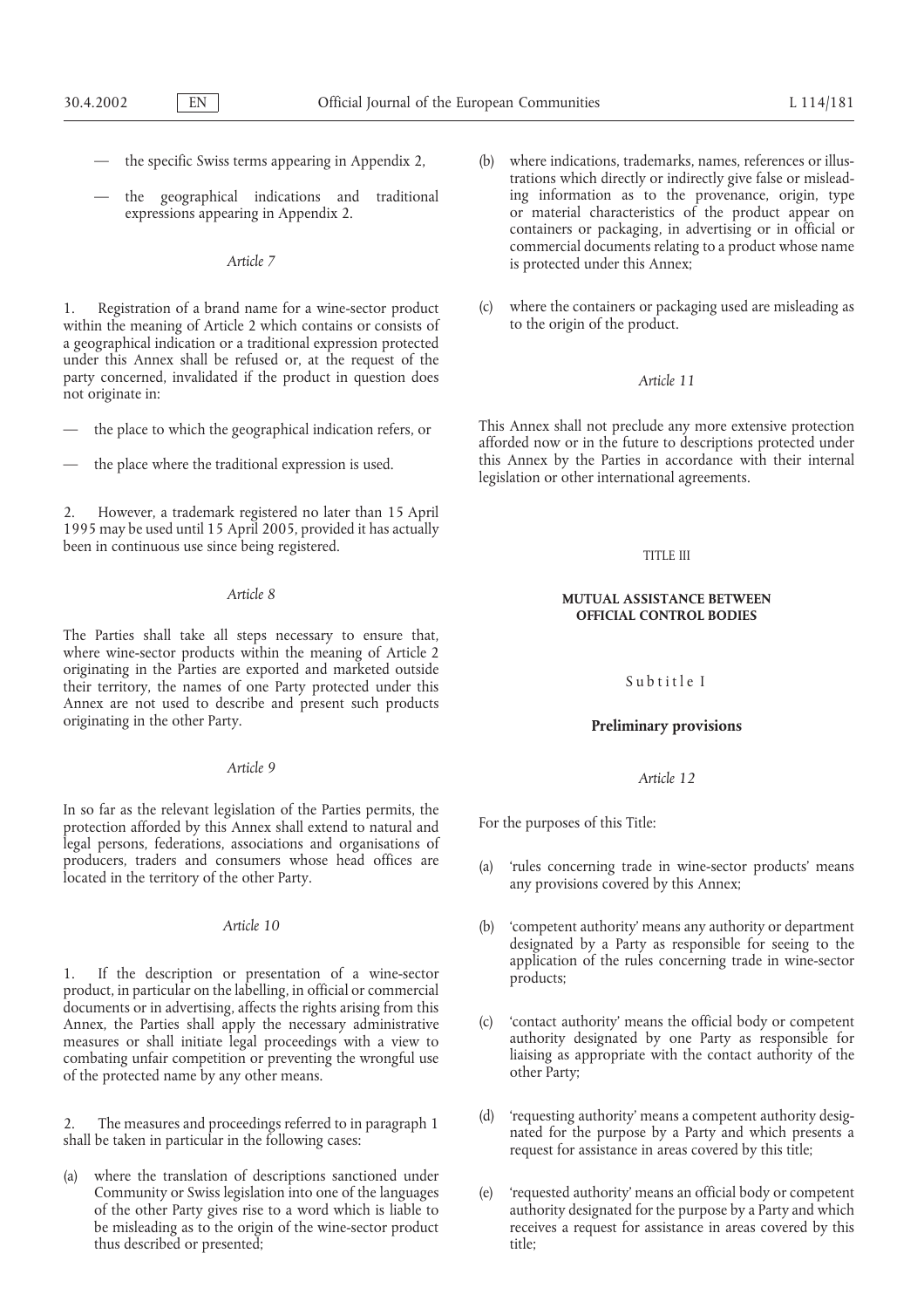(f) 'breach' means any violation or attempted violation of — can take suitable interim protective measures concerning

1. The Parties shall assist each other in accordance with and under the conditions laid down in this title. They shall ensure that the rules concerning trade in wine-sector products are properly applied, in particular by providing each other with *Article 15* assistance and detecting and investigating breaches of the legislation. 1. Where a Party designates several competent authorities,

2. Assistance as provided for in this title shall be without prejudice to the provisions governing criminal proceedings or <br>judicial assistance between Parties in criminal cases. <br>authority: <br>authority:

1. The Parties shall take the steps necessary to guarantee the assistance provided for in Article 13 by means of suitable control measures.

2. Such controls shall be carried out either systematically or by sampling checks. In the case of sampling checks, the Subtitle III Parties shall ensure that they are representative through their Subtitle III number, type and frequency.

3. The Parties shall take appropriate steps to facilitate the work of the officials of their competent authorities, in particu-<br>*Article 16 Article 16 Article 16* 

- 
- or transports wine-sector products or products that may be used in preparing them,
- 
- can take samples of wine-sector products held for sale, sold or transported,
- control procedures, and make copies or extracts thereof, request of an authority of its own country.

the rules concerning trade in wine-sector products. the production, preparation, storage, transport, description, presentation and export to the other Party and marketing of wine-sector products or of products that *Article 13* may be used in their preparation where there is a wellfounded suspicion of a grave breach of this Annex, and especially in the event of fraudulent tampering with the

it shall ensure coordination of their activities.

- shall forward requests for collaboration, for the purpose Subtitle II of applying this title, to the contact authority of the other Party,
- **Controls to be conducted by the Parties** shall receive requests of this kind from the said authority and shall forward them to the competent authority or authorities of the Party to which it belongs, *Article 14*
	- shall represent that Party vis-à-vis the other within the framework of the collaboration referred to in Subtitle III.
	- shall notify to other Party of the steps taken under Article 14.

### **Mutual assistance between supervisory authorities**

have access to the vineyards and to production, prep-<br>aration, storage and processing facilities for wine-sector<br>authority shall communicate to it any useful information aration, storage and processing facilities for wine-sector authority shall communicate to it any useful information products, and to the means of transport of such products, which may enable it to verify that the rules con which may enable it to verify that the rules concerning trade in wine-sector products are being properly applied, and have access to the sales and storage premises and to the especially information with regard to existing or planned means of transport of any person who holds for sale, sells operations which constitute, or are liable to constitute, a<br>or transports wine sector products or products that may breach of those rules.

can make an inventory of the wine-sector products and<br>of substances or products that may be used in their<br>preparation,<br>that may be used in their<br>preparation,<br>shall take the necessary measures to ensure that such super-<br>pre vision is so exercised.

3. The requested authority referred to in paragraphs 1 can study accounting data and other documents used in and 2 shall proceed as if acting on its own behalf or at the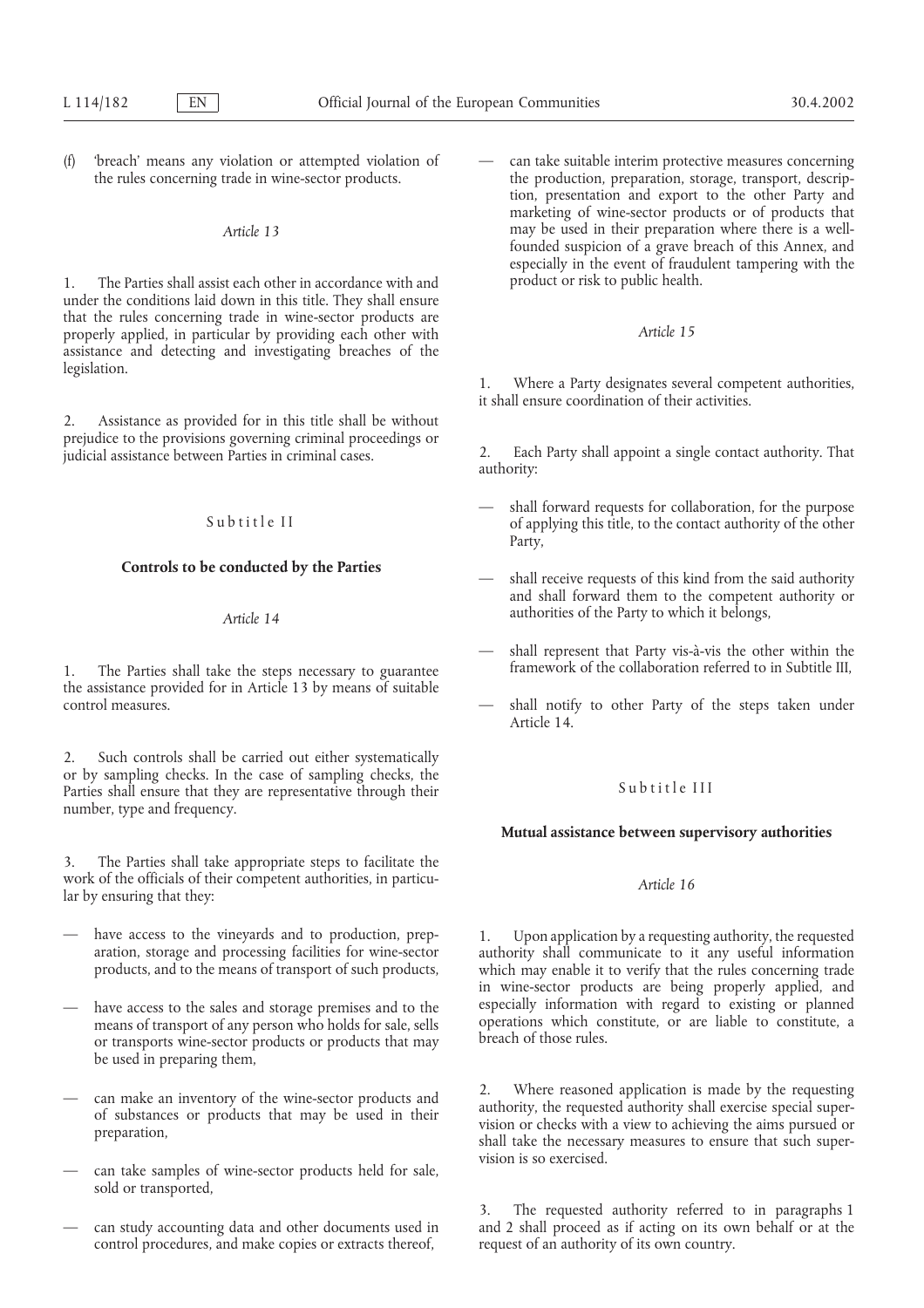4. By agreement with the requested authority, the — reply directly to reasoned requests and communications requesting authority may designate officials in its service or in from competent authorities of the other Party. the service of another competent authority of the Party which it represents to: In such cases, those competent authorities shall immediately

- the Party where the requested authority is established, information relating to the proper application of the rules concerning trade in wine-sector products or to control *Article 17* procedures, and to make copies of the transport and other documents and of entries in registers, Where a competent authority of a Party has a reasonable
- take part in the measures requested under paragraph 2. Suspicion, or becomes aware, that:

5. A requesting authority wishing to send an official designated in accordance with the first subparagraph of paragraph  $\frac{1}{2}$  such non-compliance is of special interest to a Party and paragraph  $\frac{1}{4}$  to another Party to take part in control procedures as referred to i procedures are commenced. The officials of the requested<br>authority shall remain in charge of the control procedures at<br>all times.<br>all times.

The officials of the requesting authority shall: *Article 18*

- produce a written mandate setting out their identity and official position,
- - rights of access as provided for in Article 14(3),
	- checks conducted by the officials of the requested authority under Article 14(3),
- in the course of the checks, demonstrate an attitude in line with the rules and behaviour incumbent on the line with the rules and behaviour incumbent on the — the measure requested, officials of the Party on whose territory the control

6. Reasoned applications as provided for to in this Article — the legislation, rules or other legal instruments concerned, shall be forwarded to the requested authority of the Party concerned through the contact authority of that Party. The information as accurate and as full as possible concerning the natural or legal persons under investigation,

- replies to such applications,
- communications relating to the application of paragraphs 2, 4 and 5.

Notwithstanding the first paragraph, in order to improve the languages of the Parties. efficacy and rapidity of collaboration between the Parties, the latter may, where appropriate, permit competent authorities to: 4. Where applications do not meet the formal conditions,

to competent authorities of the other Party, times.

— collect, at the premises of the competent authorities of inform the contact authority of the Party concerned.

- The copies referred to in the first indent may be made only a wine-sector product does not comply with the rules<br>with the consent of the requested authority.<br>in fraudulent action to produce or market such a product, and that
	-

1. Applications under this title shall be made in writing. enjoy, subject to the restrictions which the legislation<br>applicable to the requested authority imposes on its own<br>officials in exercising the control procedures in question:<br>firmed immediately in writing.

— right to information concerning the results of the 2. Applications pursuant to paragraph 1 shall be checks conducted by the officials of the requested accompanied by the following information:

- the name of the requesting authority,
- 
- the purpose or reason for the application,
- 
- 
- a summary of the relevant facts.

3. Applications shall be made in one of the official

the requesting authority may be asked to correct or supplement address reasoned requests and communications directly it; interim protective measures may, however, be ordered at all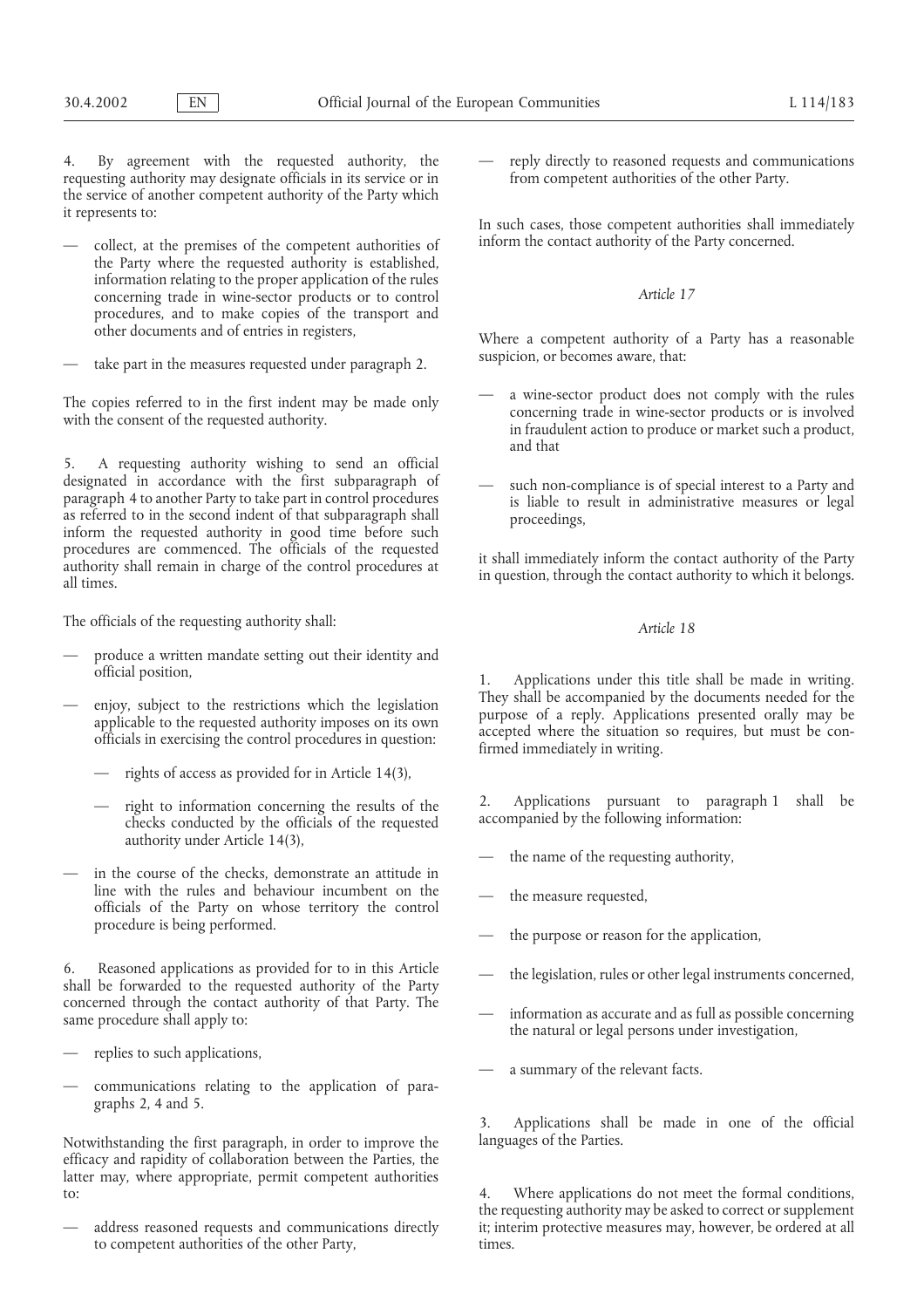1. The requested authority shall communicate the findings **General provisions** of its investigations to the requesting authority in the form of documents, certified copies, reports and the like. *Article 22* 

2. The documents referred to in paragraph 1 may be replaced by computerised information produced in any form

refuse to provide assistance under this title if such assistance pursuant to paragraph 1 and shall designate the laboratory to may adversely affect sovereignty, public order, security or which they are to be sent for testi may adversely affect sovereignty, public order, security or other vital interests of that Party. may designate another laboratory to carry out a parallel

2. Where the requesting authority seeks assistance which it authority.<br>could not itself provide if so requested, it shall draw attention to that fact in its application. It shall then be for the requested authority to decide how to reply to the application.

3. Should assistance be refused, the decision and the reasons<br>for it must be notified immediately to the requesting authority. carried out by a laboratory designated jointly.

1. The information referred to in Articles 16 and 17 shall 1. Any information communicated in whatsoever form be accompanied by the relevant documents or other evidence under this title shall be confidential. It shall be c and details of any administrative measures or legal proceedings, and shall relate specifically to:

- 
- 
- 

2. The contact authorities concerned by the matter for which the mutual assistance process provided for in Articles 16 and 17 has been initiated shall inform each other immediately

- 
- any administrative or legal proceedings consequent upon the operations in question. 4. Paragraph 1 shall not preclude the use of information in

measures provided for in Article 16(2) and (4).

provisions governing the confidentiality of judicial investi-<br>Parties may use as evidence information obtained and docugations. ments consulted in accordance with this title.

# *Article 19* Subtitle IV

replaced by computerised information produced in any form 1. For the purposes of applying Subtitles II and III, the whatsoever for the same purposes. competent authority of one Party may request a competent authority of the other to collect samples in accordance with the relevant provisions applying in that Party. *Article 20*

1. The Party to whom the requested authority belongs may 2. The requested authority shall keep the samples collected refuse to provide assistance under this title if such assistance pursuant to paragraph 1 and shall design analysis of samples. To that end, the requested authority shall forward a suitable number of samples to the requesting

> 3. In the event of disagreement between the requesting and the requested authorities concerning the results of the tests referred to in paragraph 2, an arbitration analysis shall be

# *Article 21 Article 23*

under this title shall be confidential. It shall be covered by professional secrecy and enjoy the protection granted to similar information by the laws applying in this field by the Party which receives it, or by the corresponding provisions the composition and organoleptic properties of the wine-<br>sector product in question,

— its description and presentation, 2. Where the legislation or administrative practices of a Party lay down stricter limits for the protection of industrial — compliance with the rules covering production, prep- and commercial secrets than those provided for in this title, the latter shall not oblige that Party to provide information if the requesting Party does not take steps to comply with those stricter limits.

and 1/ has been initiated shall inform each other immediately 3. The information obtained shall be used only for the purposes of this title; it may not be used for other purposes on the course of the investigations, in particular through the territory of a Party except with the prior written consent<br>reports and other documents or sources of information,<br>any case subject to the restrictions laid down b

judicial or administrative proceedings instituted subsequently 3. Travel costs incurred through the application of this title in respect of breaches of ordinary criminal law, provided it shall be borne by the Party which designated an official for the was obtained through internationa

5. In their records of evidence, reports and testimonies and 4. This Article shall be without prejudice to national in proceedings and charges brought before the courts, the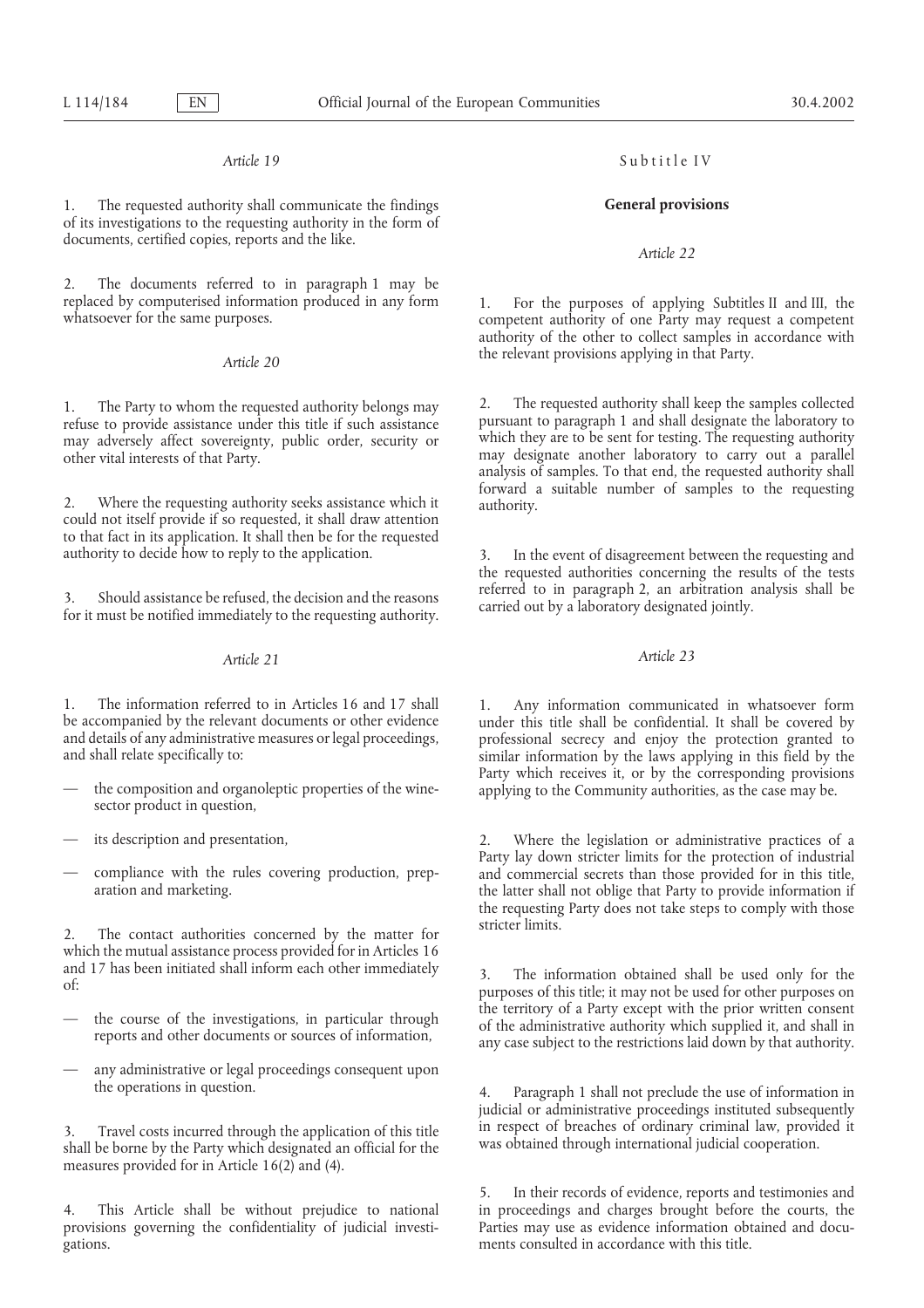Natural and legal persons and associations of such persons whose trade activities may be the subject of the controls

### TITLE IV

# *Article 28* **General provisions**

- (a) pass in transit through the territory of one of the Parties; out. or
- 

The Parties shall: *Article 29*

- (a) send each other, on the date of entry into force of this Annex: the Parties shall enter into consultations if either con-
	- their lists of authorities competent to draw up the Annex. documents accompanying the carriage of wine-
	- designation of origin of wine-sector products in the documents accompanying carriage of such products
	-
	- their lists of laboratories authorised to perform analyses in accordance with Article 22(2);
- (b) consult and inform each other of the steps taken by each<br>with regard to the application of this Annex. In particular,<br>they shall send each other their applicable provisions and<br>summaries of the administrative and judic proper application. *Article 30*

1. The Working Group on Wine-Sector Products, herein-<br>1984, shall be suspended for as long as this Annex remains in<br>1984, shall be suspended for as long as this Annex remains in after referred to as 'the Working Group', set up under Article 6(7) of the Agreement shall consider any matter force.

*Article 24* which may arise in connection with this Annex and its implementation.

whose trade activities may be the subject of the controls<br>provided for in this title may not prevent the exercise of such<br>controls<br>controls and must at all times facilitate them.<br>controls and must at all times facilitate t proposals to the Committee with a view to adapting and updating the Appendices hereto.

Article 25<br>
1. Notwithstanding Article 5(8), wine-sector products<br>
which, at the time of the entry into force of this Annex,<br>
have been produced, prepared, described and presented in Titles I and II shall not apply to wine-sector products within<br>the meaning of Article 2 which:<br>the meaning of Article 2 which:<br>but are prohibited by this Annex may be sold until stocks run

(b) originate in the territory of one of the Parties and are<br>traded between them in small quantities, under the<br>conditions and subject to the arrangements laid down in<br>Appendix 3 hereto.<br>Appendix 3 hereto. an amendment thereto may continue to be marketed until *Article 26* stocks run out.

siders that the other has failed to fulfil an obligation under this

sector products pursuant to Article  $4(1)$ ,  $\qquad \qquad$  2. The Party which requests the consultations shall provide their lists of authorities competent to certify the the other with all information necessary for a detailed examin-<br>designation of origin of wine-sector products in the the case in question.

pursuant to Article 4(1),<br>3. Where any time limit or delay carries a risk of<br>endangering human health or impairing the effectiveness of their lists of competent authorities and contact<br>authorities as referred to in Article 12 (b) and (c),<br>authorities as referred to in Article 12 (b) and (c),<br>and (c),<br>and the substantial strengthening are internal internal

*Article 27* The application of the Exchange of Letters between the Community and Switzerland on cooperation concerning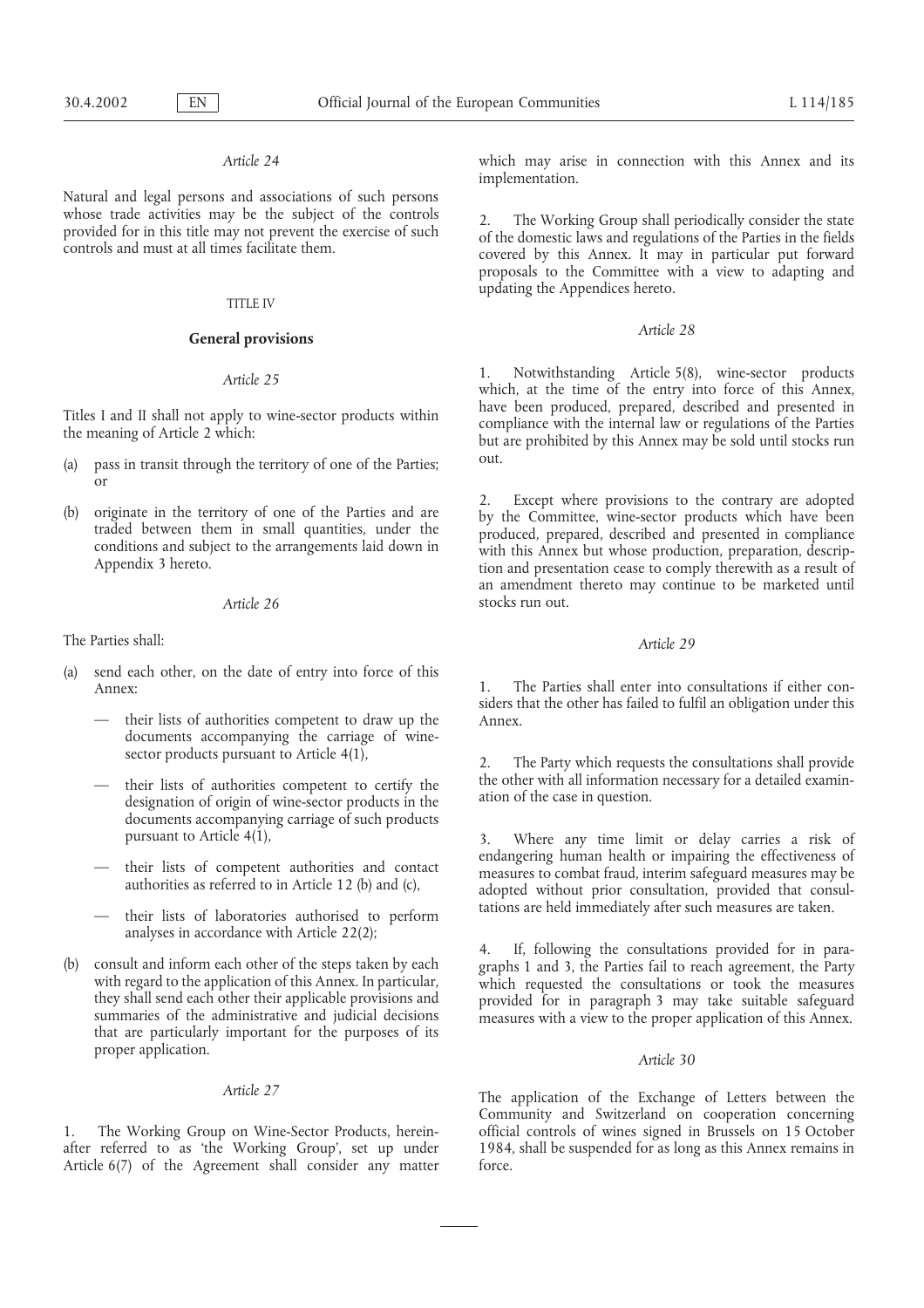### *Appendix 1*

### **List of instruments referred to in Article 4 relating to wine-sector products**

A. **Instruments applicable to the import into and marketing in Switzerland of wine-sector products originating in the Community**

### INSTRUMENTS TO WHICH REFERENCE IS MADE (\*)

- 1. 3 7 3 R 2 8 0 5 : Commission Regulation (EEC) No 2805/73 of 12 October 1973 determining a list of white quality wines, produced in specified regions and of imported white quality wines containing a certain percentage of sulphur dioxide and laying down certain transitional provisions relating to the percentage of sulphur dioxide in wines produced before 1 October 1973 (OJ L 289, 16.10.1973, p. 21), as last amended by:
	- 3 7 7 R 0 9 6 6 : Commission Regulation (EEC) No 966/77 (OJ L 115, 6.5.1977, p. 77)
- 2. 3 7 4 R 2 3 1 9 : Commission Regulation (EEC) No 2319/74 of 10 September 1974 specifying certain wine-growing areas which may produce table wines having a maximum total alcoholic strength of 17 ° (OJ L 248, 11.9.1974, p. 7)
- 3. 3 7 5 L 0 1 0 6 : Council Directive 75/106/EEC of 19 December 1974 on the approximation of the laws of the Member States relating to the making-up by volume of certain prepackaged liquids (OJ L 42, 15.2.1975, p. 1), as last amended by:

— 3 8 9 L 0 6 7 6 : Council Directive 89/676/EEC (OJ L 398, 30.12.1989, p. 18)

4. 3 7 6 L 0 8 9 5 : Council Directive 76/895/EEC of 23 November 1976 relating to the fixing of maximum levels for pesticide residues in and on fruit and vegetables (OJ L 340, 9.12.1976, p. 26), as last amended by:

— 3 9 7 L 0 0 4 1 : Council Directive 97/41/EC (OJ L 184, 12.7.1997, p. 33)

- 5. 3 7 8 R 1 9 7 2 : Commission Regulation (EEC) No 1972/78 of 16 August 1978 laying down detailed rules on oenological practices (OJ L 226, 17.8.1978, p. 11), as last amended by:
	- 3 8 0 R 0 0 4 5 : Commission Regulation (EEC) No 45/80 (OJ L 7, 11.1.1980, p. 12)
- 6. 3 7 9 L 0 7 0 0 : Commission Directive 79/700/EEC of 24 July 1979 establishing Community methods of sampling for the official control of pesticide residues in and on fruit and vegetables (OJ L 207, 15.8.1979, p. 26)
- 7. 3 8 4 R 2 3 9 4 : Commission Regulation (EEC) No 2394/84 of 20 August 1984 laying down for the 1984/85 and 1985/86 wine-growing years conditions of use of ion exchange resins and detailed implementing rules for the preparation of rectified concentrated grape must (OJ L 224, 21.8.1984, p. 8), as last amended by:

— 3 8 6 R 2 7 5 1 : Commission Regulation (EEC) No 2751/86 (OJ L 253, 5.9.1986, p. 11)

- 8. 3 8 5 R 3 8 0 4 : Council Regulation (EEC) No 3804/85 of 20 December 1985 drawing up the list of areas under vines in certain Spanish regions where table wines may have an actual alcoholic strength which is lower than Community requirements (OJ L 367, 31.12.1985, p. 37)
- 9. 3 8 6 R 0 3 0 5 : Commission Regulation (EEC) No 305/86 of 12 February 1986 on the maximum total sulphur dioxide content of wine originating in the Community produced before 1 September 1986 and, for a transitional period, imported wine (OJ L 38, 13.2.1986, p. 13)
- 10. 3 8 6 R 1 8 8 8 : Commission Regulation (EEC) No 1888/86 of 18 June 1986 on the maximum total sulphur dioxide content of certain sparkling wines originating in the Community and prepared before 1 September 1986, and, for a transitional period, of imported sparkling wines (OJ L 163, 19.6.1986, p. 19)

<sup>(\*)</sup> For Community legislation, situation as at 1 August 1998: for Swiss legislation, situation as at 1 January 1999.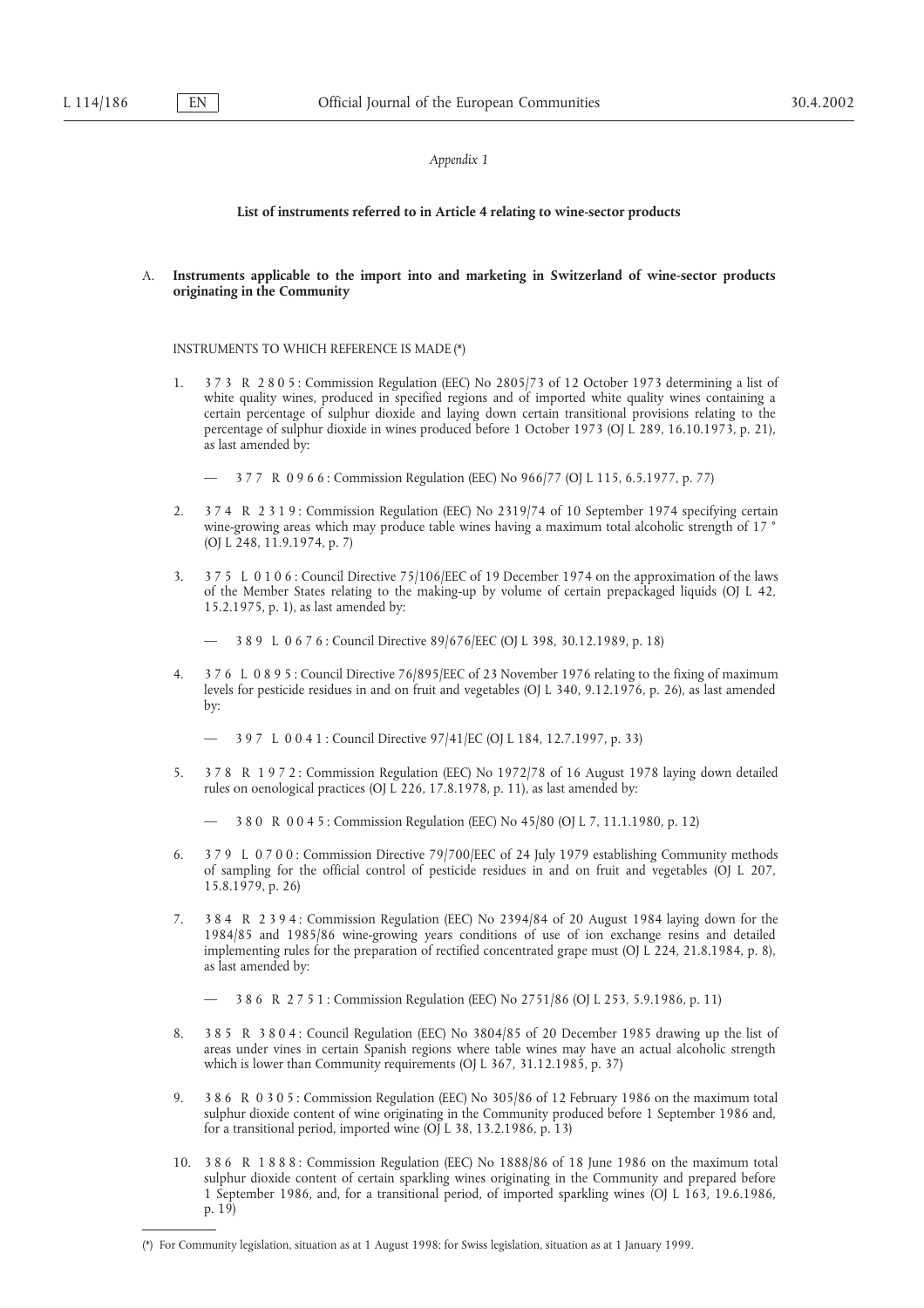- 11. 3 8 6 R 2 0 9 4 : Commission Regulation (EEC) No 2094/86 of 3 July 1986 laying down detailed rules for the use of tartaric acid for the de-acidification of specified wine products in certain regions of zone A (OJ L 180, 4.7.1986, p. 17), as amended by:
	- 386 R 2736: Commission Regulation (EEC) No 2736/86 (OJ L 252, 4.9.1986, p. 15)
- 12. 3 8 7 R 0 8 2 2 : Council Regulation (EEC) No 822/87 of 16 March 1987 on the common organisation of the market in wine (OJ L 84, 27.3.1987, p. 1), as last amended by:

— 3 9 8 R 1 6 2 7 : Council Regulation (EC) No 1627/98 (OJ L 210, 28.7.1998, p. 8)

13. 3 8 7 R 0 8 2 3 : Council Regulation (EEC) No 823/87 of 16 March 1987 laying down special provisions relating to quality wines produced in specified regions (OJ L 84, 27.3.1987, p. 59), as last amended by:

— 3 9 6 R 1 4 2 6 : Council Regulation (EC) No 1426/96 (OJ L 184, 24.7.1996, p. 1)

- 14. 3 8 8 R 3 3 7 7 : Commission Regulation (EEC) No 3377/88 of 28 October 1988 authorising the United Kingdom to permit under certain conditions an additional increase in the alcoholic strength of certain table wines (OJ L 296, 29.10.1988, p. 69)
- 15. 3 8 8 R 4 2 5 2 : Council Regulation (EEC) No 4252/88 of 21 December 1988 on the preparation and marketing of liqueur wines produced in the Community (OJ L 373, 31.12.1988, p. 59), as last amended by:

— 3 9 8 R 1 6 2 9 : Council Regulation (EC) No 1629/98 (OJ L 210, 28.7.1998, p. 11)

16. 3 8 9 L 0 1 0 7 : Council Directive 89/107/EEC of 21 December 1988 on the approximation of the laws of the Member States concerning food additives authorised for use in foodstuffs intended for human consumption (OJ L 40, 11.2.1989, p. 27), as amended by:

— 3 9 4 L 0 0 3 4 : Council Directive 94/34/EEC (OJ L 237, 10.9.1994, p. 1)

- 17. 3 8 9 L 0 1 0 9 : Council Directive 89/109/EEC of 21 December 1988 on the approximation of the laws of the Member States relating to materials and articles intended to come into contact with foodstuffs (OJ L 40, 11.2.1989, p. 38), as corrected in OJ L 347, 28.11.1989, p. 37
- 18. 3 8 9 L 0 3 9 6 : Council Directive 89/396/EEC of 14 June 1989 on indications or marks identifying the lot to which a foodstuff belongs (OJ L 186, 30.6.1989, p. 21), as last amended by:

— 3 9 2 L 0 0 1 1 : Council Directive 92/11/EEC (OJ L 65, 11.3.1992, p. 32)

- 19. 3 8 9 R 2 2 0 2 : Commission Regulation (EEC) No 2202/89 of 20 July 1989 defining the terms 'coupage', 'the turning into wine', 'bottler' and 'bottling' (OJ L 209, 21.7.1989, p. 31)
- 20. 3 8 9 R 2 3 9 2 : Council Regulation (EEC) No 2392/87 of 24 July 1989 laying down general rules for the description and presentation of wines and grape musts (OJ L 232, 9.8.1989, p. 13), as last amended by:

— 3 9 6 R 1 4 2 7 : Council Regulation (EC) No 1427/96 (OJ L 184, 24.7.1996, p. 3)

21. 3 9 0 L 0 6 4 2 : Council Directive 90/642/EEC of 27 November 1990 on the fixing of maximum levels for pesticide residues in and on certain products of plant origin, including fruit and vegetables (OJ L 350, 14.12.1990, p. 26), as last amended by:

— 3 9 7 L 0 0 7 1 : Commission Directive 97/71/EC (OJ L 347, 18.12.1997, p. 42)

22. 3 9 0 R 2 6 7 6 : Commission Regulation (EEC) No 2676/90 of 17 September 1990 determining Community methods for the analysis of wines (OJ L 272, 3.10.1990, p. 1), as last amended by:

— 3 9 7 R 0 8 2 2 : Commission Regulation (EC) No 822/97 (OJ L 117, 7.5.1997, p. 10)

23. 3 9 0 R 3 2 0 1 : Commission Regulation (EEC) No 3201/90 of 16 October 1990 laying down detailed rules for the description and presentation of wines and grape musts (OJ L 309, 8.11.1990, p. 1), as last amended by:

— 3 9 8 R 0 8 4 7 : Commission Regulation (EC) No 847/98 (OJ L 120, 23.4.1998, p. 14)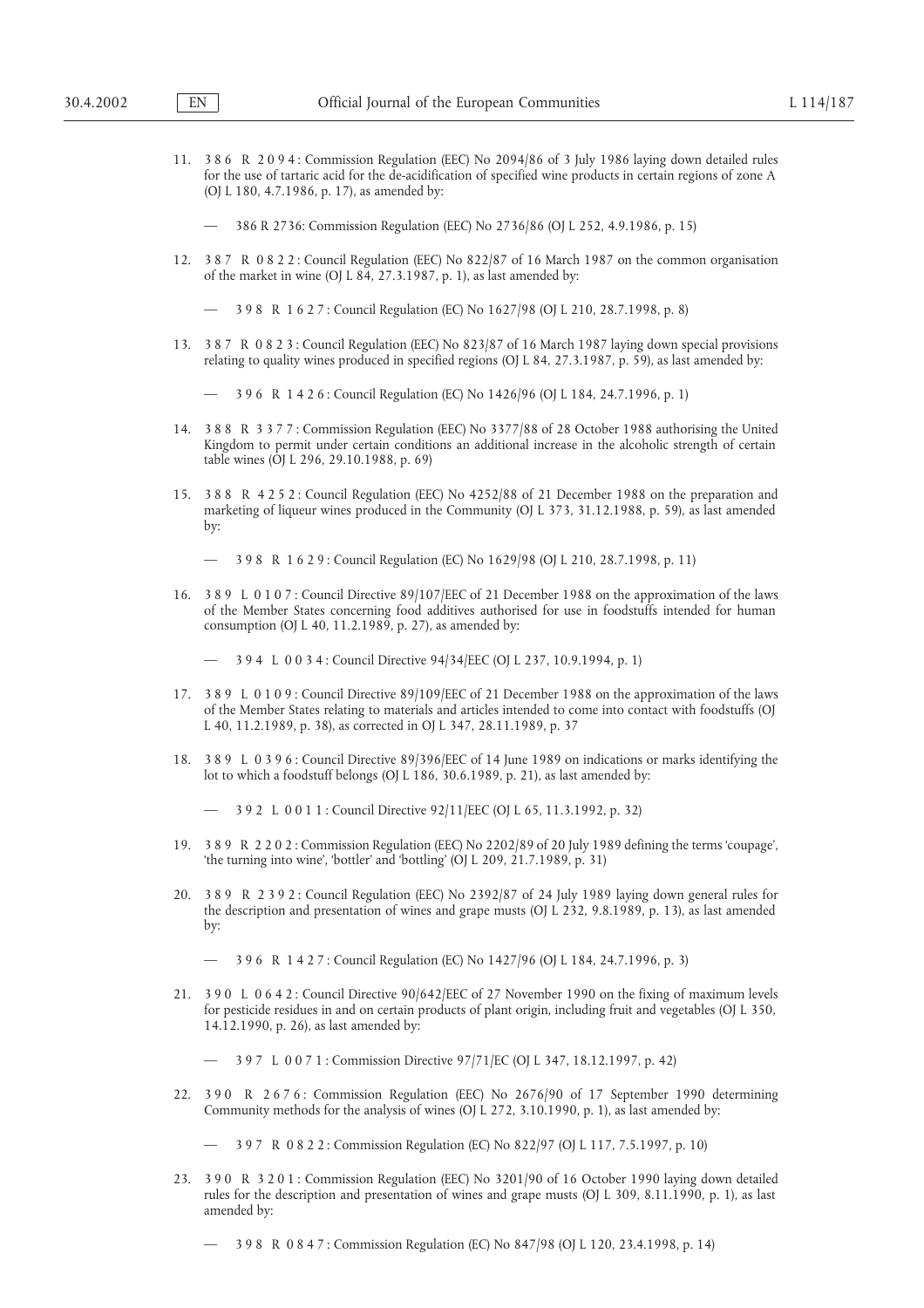### **For the purposes of this Annex, the Regulation shall be read with the following adaptations:**

the second subparagraph of Article 9(2) and Article 9(3) shall not apply.

- 24. 3 9 0 R 3 2 2 0 : Commission Regulation (EEC) No 3220/90 of 7 November 1990 laying down conditions for the use of certain oenological practices provided for in Council Regulation (EEC) No 822/87 (OJ L 308, 8.11.1990, p. 22), as last amended by:
	- 3 9 7 R 2 0 5 3 : Commission Regulation (EC) No 2053/97 (OJ L 287, 21.10.1997, p. 15)
- 25. 3 9 1 R 3 2 2 3 : Commission Regulation (EEC) No 3223/91 of 5 November 1991 authorising the United Kingdom to permit under certain conditions an additional increase in the alcoholic strength of certain table wines (OJ L 305, 6.11.1991, p. 14)
- 26. 3 9 1 R 3 8 9 5 : Council Regulation (EEC) No 3895/91 of 11 December 1991 laying down rules for the description and presentation of special wines (OJ L 368, 31.12.1991, p. 1)
- 27. 3 9 1 R 3 9 0 1 : Commission Regulation (EEC) No 3901/91 of 18 December 1991 laying down certain detailed rules on the description and presentation of special wines (OJ L 368, 31.12.1991, p. 15)
- 28. 3 9 2 R 1 2 3 8 : Commission Regulation (EEC) No 1238/92 of 8 May 1992 determining Community methods applicable in the wine sector for the analysis of neutral alcohol (OJ L 130, 15.5.1992, p. 13)
- 29. 3 9 2 R 2 3 3 2 : Council Regulation (EEC) No 2332/92 of 13 July 1992 on sparkling wines produced in the Community (OJ L 231, 13.8.1992, p. 1), as last amended by:

— 3 9 8 R 1 6 2 9 : Council Regulation (EC) No 1629/98 (OJ L 210, 28.7.1998, p. 11)

30. 3 9 2 R 2 3 3 3 : Council Regulation (EEC) No 2333/92 of 13 July 1992 laying down general rules for the description and presentation of sparkling wines and aerated sparkling wines (OJ L 231, 13.8.1992, p. 9), as last amended by:

— 3 9 6 R 1 4 2 9 : Council Regulation (EC) No 1429/96 (OJ L 184, 24.7.1996, p. 9)

- 31. 3 9 2 R 3 4 5 9 : Commission Regulation (EEC) No 3459/92 of 30 November 1992 authorising the United Kingdom to permit an additional increase in the alcoholic strength of table wines and of quality wines produced in a specified region (OJ L 350, 1.12.1992, p. 60)
- 32. 3 9 3 R 0 3 1 5 : Council Regulation (EEC) No 315/93 of 8 February 1993 laying down Community procedures for contaminants in food (OJ L 37, 13.2.1993, p. 1)
- 33. 3 9 3 R 5 8 6 : Commission Regulation (EEC) No 586/93 of 12 March 1993 providing for an exception in respect of the volatile acid content of certain wines (OJ L 61, 13.3.1993, p. 39), as last amended by:
	- 3 9 6 R 0 6 9 3 : Commission Regulation (EC) No 693/96 (OJ L 97, 18.4.1996, p. 17)
- 34. 3 9 3 R 2 2 3 8 : Commission Regulation (EEC) No 2238/93 of 26 July 1993 on the accompanying documents for the carriage of wine products and the relevant records to be kept (OJ L 200, 10.8.1993, p. 10), as corrected in OJ L 301, 8.12.1993, p. 29

### **For the purposes of this Annex, the Regulation shall be read with the following adaptations:**

- (a) where the accompanying document is regarded as attesting the designation of origin as provided for in Article 7 of the Regulation, the indications shall be validated in cases covered by the first indent of Article 7(1)(c):
	- on copies 1, 2 and 4 in the case of the document referred to in Regulation (EEC) No 2719/92, or
	- on copies 1 and 2 in the case of the document referred to in Regulation (EEC) No 3649/92;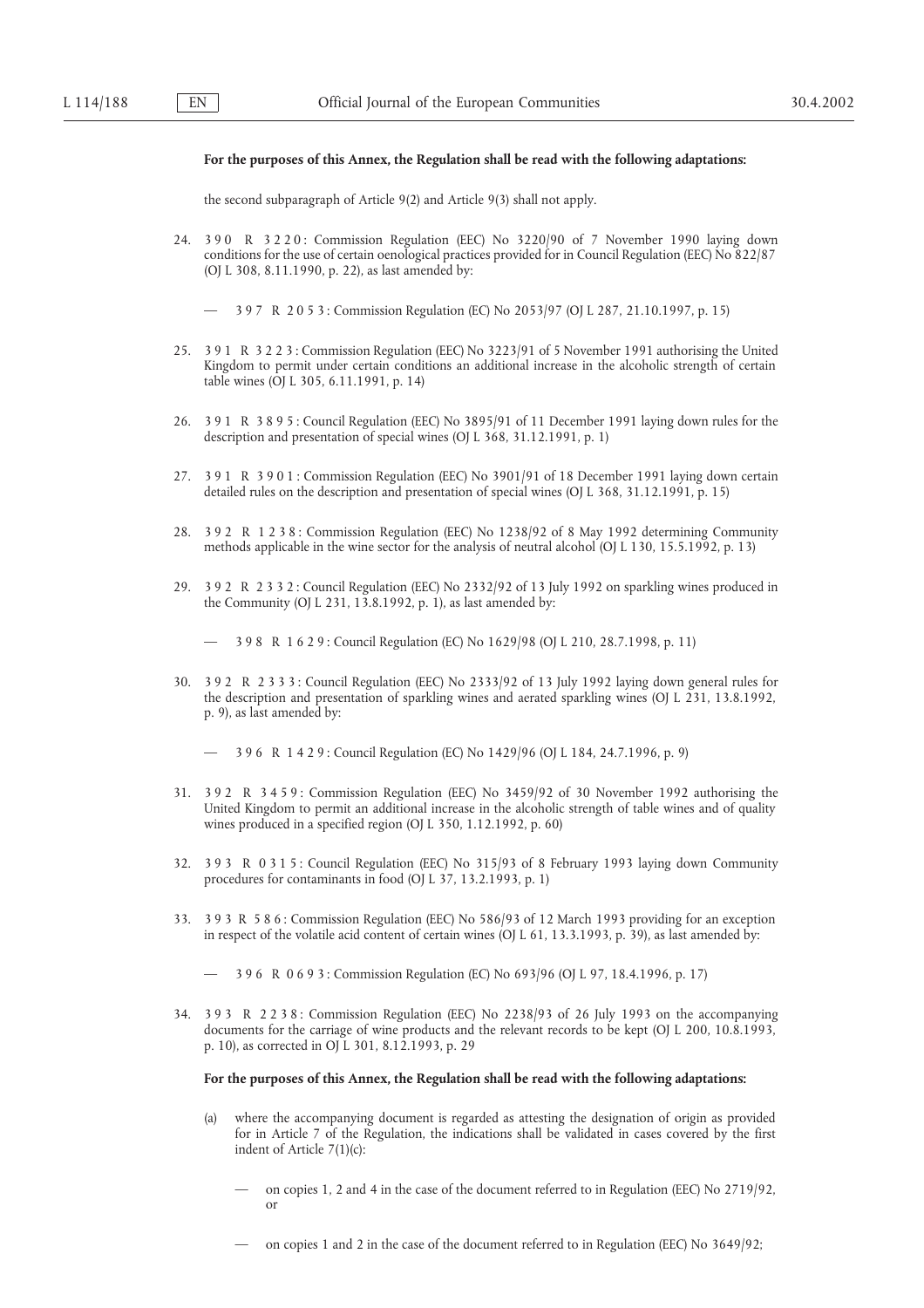- (b) for carriage operations as referred to in Article 8(2), the following rules shall apply:
	- (i) in the case of the document referred to in Regulation (EEC) No 2719/92:
		- copy 2 shall accompany the product from the place of loading to the place of unloading in Switzerland and shall be handed to the consignee or his representative,
		- copy 4 or a certified copy thereof shall be presented to the competent Swiss authorities by the consignee.
	- (ii) in the case of the document referred to in Regulation (EEC) No 3649/92:
		- copy 2 shall accompany the product from the place of loading to the place of unloading in Switzerland and shall be handed to the consignee or his representative,
		- a certified copy of copy 2 shall be presented to the competent Swiss authorities by the consignee;
- (c) in addition to the information provided for in Article 3, the document shall include details that make it possible to identify the consignment to which the wine-sector products belong, in accordance with Council Directive 89/396/EEC (OJ L 186, 30.6.1989, p. 21).
- 35. 3 9 3 R 3 1 1 1 : Commission Regulation (EC) No 3111/93 of 10 November 1993 establishing the lists of quality liqueur wines produced in specified regions referred to in Articles 3 and 12 of Regulation (EEC) No 4252/88 (OJ L 278, 11.11.1993, p. 48), as amended by:
	- 3 9 8 R 0 6 9 3 : Commission Regulation (EC) No 693/98 of 27 March 1998 (OJ L 96, 28.3.1998, p. 17)
- 36. 3 9 4 L 0 0 3 6 : Directive 94/36/EC of the European Parliament and of the Council of 30 June 1994 on colours for use in foodstuffs (OJ L 237, 10.9.1994, p. 13), as corrected in OJ L 252, 4.10.1996, p. 23
- 37. 3 9 4 R 2 7 3 3 : Commission Regulation (EC) No 2733/94 of 9 November 1994 authorising the United Kingdom to permit an additional increase in the alcoholic strength of table wines and of quality wines produced in a specified region (OJ L 289, 10.11.1994, p. 5)
- 38 3 9 4 R 3 2 9 9 : Commission Regulation (EC) No 3299/94 of 21 December 1994 on transitional measures applicable in Austria in the wine-growing sector (OJ L 341, 30.12.1994, p. 37), as amended by:

— 3 9 5 R 0 6 7 0 : Commission Regulation (EC) No 670/95 (OJ L 70, 30.3.1995)

39. 3 9 5 L 0 0 0 2 : Directive 95/2/EEC of the European Parliament and of the Council of 20 February 1995 on food additives other than colours and sweeteners (OJ L 61, 18.3.1995, p. 1), as amended by:

— 3 9 6 L 0 0 8 5 : Directive 96/85/EC of the European Parliament and of the Council (OJ L 86, 28.3.1997, p. 4)

40. 3 9 5 R 0 5 5 4 : Commission Regulation (EC) No 554/95 of 13 March 1995 laying down detailed rules for the description and presentation of sparkling and aerated sparkling wines (OJ L 56, 14.3.1995, p. 3), as amended by:

— 3 9 6 R 1 9 1 5 : Commission Regulation (EC) No 1915/96 (OJ L 252, 4.10.1996, p. 10)

- 41. 3 9 5 R 0 5 9 3 : Commission Regulation (EC) No 593/95 of 17 March 1995 laying down a transitional measure relating to coupage of table wine in Spain for 1995 (OJ L 60, 18.3.1995, p. 3)
- 42. 3 9 5 R 0 5 9 4 : Commission Regulation (EC) No 594/95 of 17 March 1995 laying down a transitional measure regarding the total acidity content of the table wine produced in Spain and Portugal and released to the markets in those Member States for 1995 (OJ L 60, 18.3.1995, p. 5)
- 43. 3 9 5 R 0 8 7 8 : Commission Regulation (EC) No 878/95 of 21 April 1995 derogating from Regulation (EEC) No 822/87 as regards the acidification of enriched wines produced in 1994/95 in the provinces of Verona and Piacenza (Italy) (OJ L 91, 22.4.1995, p. 1)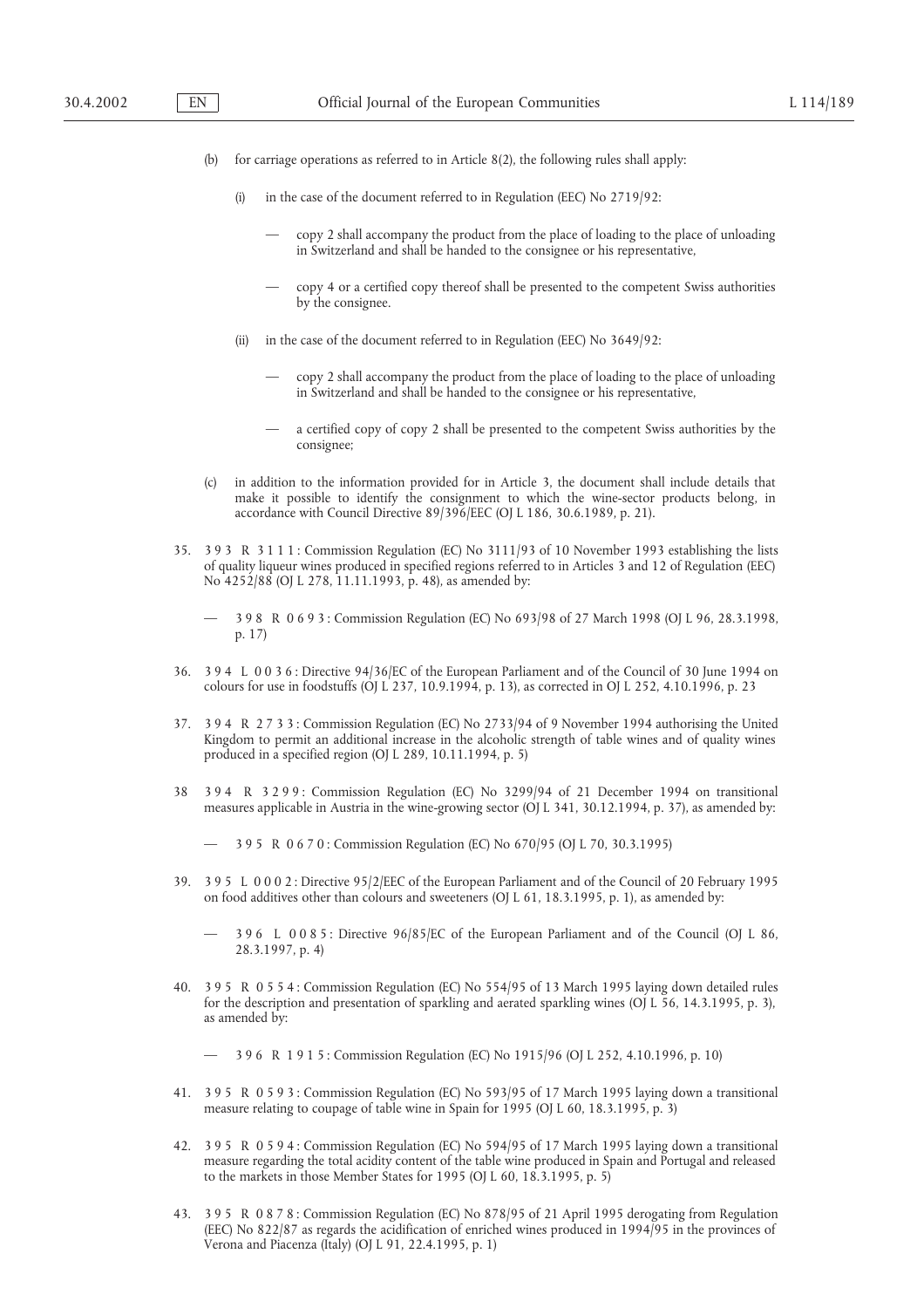- 44. 3 9 5 R 2 7 2 9 : Commission Regulation (EC) No 2729/95 of 27 November 1995 on the natural alcoholic strength by volume of 'Prosecco di Conegliano Valdobbiadene' and 'Prosecco del Montello e dei Colli Asolani' produced during the 1995/96 wine year and on the minimum total alcoholic strength by volume of the cuvées used to produce them (OJ L 284, 28.11.1995, p. 5)
- 45. 3 9 6 R 1 1 2 8 : Commission Regulation (EC) No 1128/96 of 24 June 1996 laying down detailed rules for the coupage of table wine in Spain (OJ L 150, 25.6.1996, p. 13)
- 46. 3 9 8 R 0 8 8 1 : Commission Regulation (EC) No 881/98 of 24 April 1998 laying down detailed rules for the protection of the additional traditional terms used to designate certain types of quality wine produced in specified regions (quality wine psr) (OJ L 124, 25.4.1998, p. 22)

### INSTRUMENTS OF WHICH THE PARTIES TAKE NOTE

The Parties hereby take note of the content of the following instruments:

### B. **Instruments applicable to the import into and marketing in the Community of wine-sector products originating in Switzerland**

### INSTRUMENTS TO WHICH REFERENCE IS MADE (\*)

- 1. Federal Law of 29 April 1998 on agriculture (RO 1998 3033)
- 2. Ordonnance of 7 December 1998 on wine-growing and the import of wine (RO 1999 86)
- 3. OFAG Ordonnance of 7 December 1998 on the federal assortment of vine varieties and examination of cultivars (RO 1999 535)
- 4. Federal Law of 9 October 1992 on foodstuffs and customary objects (Law on foodstuffs, LDA1), as last amended on 29 April 1998 (RO 1998 3033)
- 5. Ordonnance of 1 March 1995 on foodstuffs (ODA1), as last amended on 7 December 1998 (RO 1999 303)

### **For the purposes of this Annex, the Ordonnance shall be read with the following adaptations:**

- (a) pursuant to Articles 11 to 16, the following oenological practices and processes shall be authorised:
	- (1) aeration or bubbling using argon, nitrogen and oxygen;
	- (2) heat treatment;
	- (3) use in dry wines of quantities not exceeding 5 % of fresh lees which are sound and undiluted and contain yeasts resulting from the recent vinification of dry wine;
	- (4) centrifuging and filtration, with or without an inert filtering agent, on condition that no undesirable residue is left in the products so treated;
	- (5) use of yeasts for wine production;
	- (6) use of preparations of yeast cell wall, up to a maximum of 40 grams per hectolitre;
	- (7) use of polyvinylpolypyrrolidone up to a maximum of 80 grams per hectolitre;
	- (8) use of lactic acid bacteria in a vinous suspension;
	- (9) addition of one or more of the following substances to encourage the growth of yeasts:
		- addition of diammonium phosphate or ammonium sulphate up to 0,3 grams per litre,

<sup>(\*)</sup> For Community legislation, situation as at 1 August 1998: for Swiss legislation, situation as at 1 January 1999.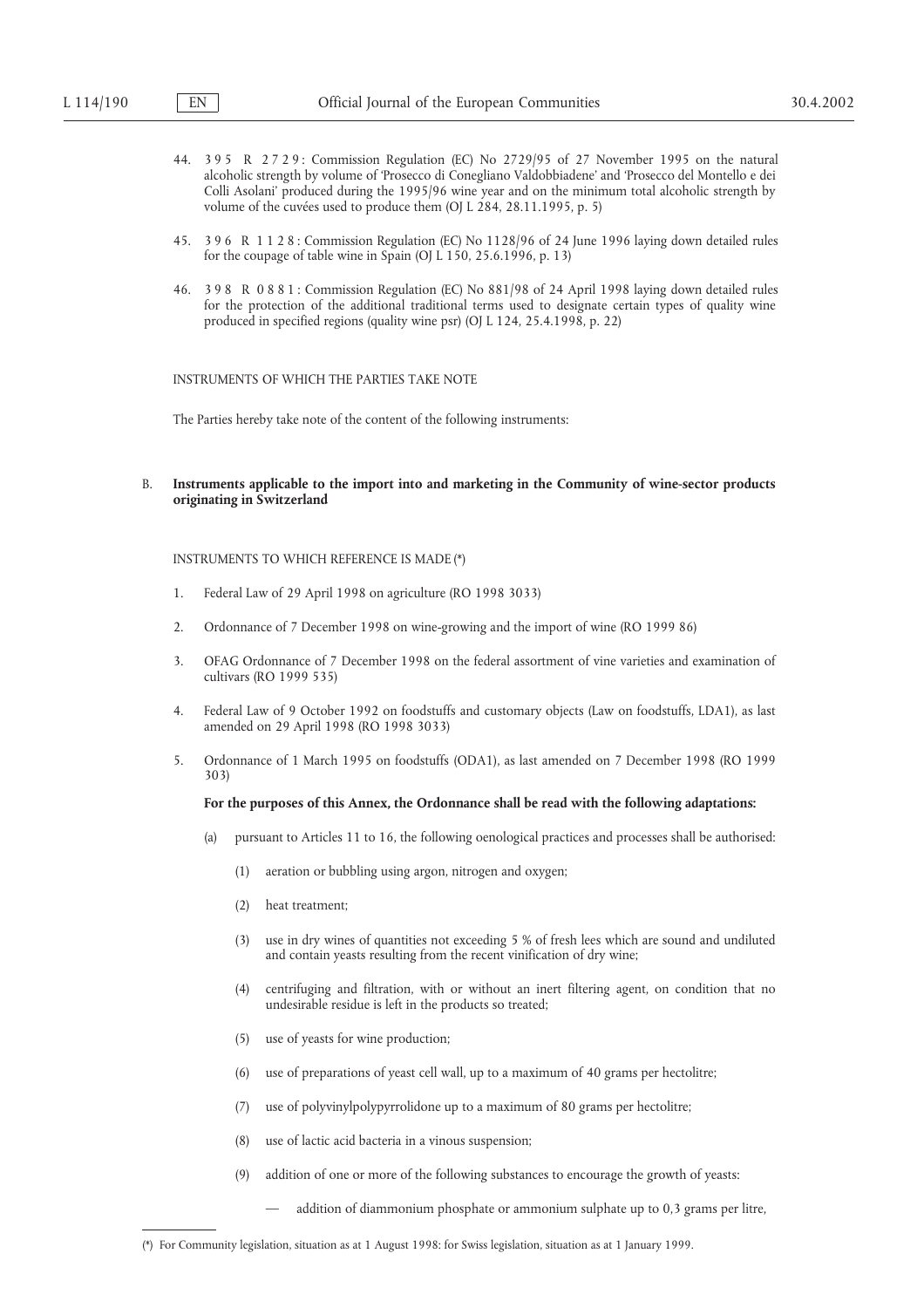- addition of ammonium sulphite or ammonium bisulphite up to 0,2 grams per litre; these products may also be used together up to a total of 0,3 grams per litre, without prejudice to the above limit of 0,2 grams per litre,
- addition of thiamin hydrochloride up to 0,6 grams per litre expressed as thiamin;
- (10) use of carbon dioxide, argon or nitrogen, alone or in combination, solely in order to create an inert atmosphere and so the product can be handled in the absence of air;
- (11) addition of carbon dioxide, provided that the carbon dioxide content of wine so treated does not exceed 2 grams per litre;
- (12) use, within the limits laid down in Swiss rules, of sulphur dioxide, potassium bisulphite or potassium metabisulphite, also called potassium disulphite or potassium pyrosulphite;
- (13) addition of sorbic acid or potassium sorbate, provided that the final sorbic acid content of the treated product on its release to the market for direct human consumption does not exceed 200 milligrams per litre;
- (14) addition of up to 150 milligrams per litre of L-ascorbic acid;
- (15) addition of citric acid for wine stabilisation purposes, provided that the final content in the treated wine does not exceed 1 gram per litre;
- (16) use of tartaric acid for acidification purposes, provided that the initial acidity content is not raised by more than 2,5 grams per litre expressed as tartaric acid;
- (17) use of one or more of the following substances for deacidification purposes:
	- neutral potassium tartrate,
	- potassium bicarbonate,
	- calcium carbonate, possibly containing small quantities of the double calcium salt of L (+) tartaric and L (-) malic acids,
	- calcium tartrate or tartaric acid,
	- a homogenous preparation of tartaric acid and calcium carbonate in equivalent proportions and finely ground;
- (18) clarification using one or more of the following substances for oenological use:
	- edible gelatine,
	- isinglass,
	- casein and potassium caseinate,
	- animal albumin,
	- bentonite,
	- silicon disoxide as a gel or in colloidal solution,
	- kaolin,
	- tannin,
	- pectolytic enzymes,
	- enzymatic preparations of betaglucanase, up to a maximum of 3 grams per hectolitre;
- (19) addition of tannin;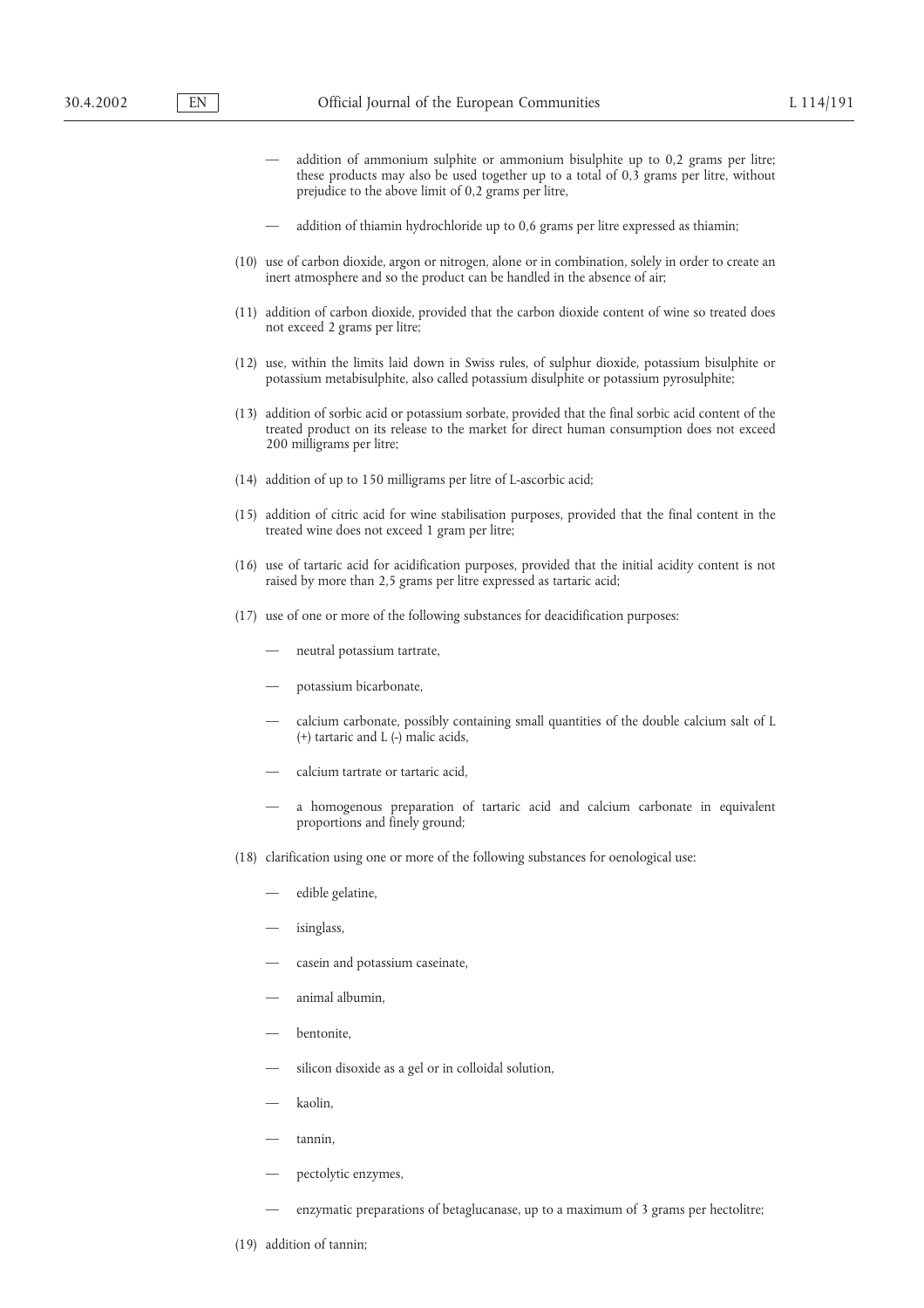- (20) treatment with charcoal for oenological use (activated carbon) up to a maximum of 100 grams of dry product per hectolitre;
- (21) treatment:
	- of white wines and rosé wines with potassium ferrocyanide,
	- of red wines with potassium ferrocyanide or with calcium phytate provided that the wine so treated contains residual iron;
- (22) addition of up to 100 milligrams per litre of metatartaric acid;
- (23) use of acacia;
- (24) use of DL-tartaric acid, also called racemic acid, or of its neutral salt of potassium for precipitating excess calcium;
- (25) use for the manufacture of sparkling wines obtained by fermentation in the bottle and with the lees separated by disgorging of:
	- calcium alginate, or
	- potassium alginate;
- (26) use of copper sulphate to eliminate defects of taste or smell in the wine, up to a maximum of 1 gram per hectolitre, provided that the copper content of the wine so treated does not exceed 1 milligram per litre;
- (27) addition of potassium bitartrate to assist the precipitation of tartar;
- (28) addition of caramel to reinforce the colour of liqueur wines;
- (29) use of calcium sulphate for the manufacture of liqueur wines, provided that the sulphate content of the wine so treated does not exceed 2 grams per litre expressed as potassium sulphate;
- (30) treatment of the wine by electrodialysis to ensure tartaric stabilisation in conditions complying with the rules accepted by the International Vine and Wine Office (IWO);
- (31) use of urease to reduce the urea content of the wine in conditions complying with the rules accepted by the International Vine and Wine Office (IWO);
- (32) addition of wine or dried grape distillate or of neutral alcohol of vinous origin for the manufacture of liqueur wines under specific conditions laid down in Swiss rules;
- (33) addition, under specific conditions laid down in Swiss rules, of sucrose, concentrated grape must or rectified concentrated grape must to increase the natural alcoholic strength of grapes, grape must or wine;
- (34) addition, under specific conditions laid down in Swiss rules, of grape must or rectified concentrated grape must for sweetening of wine.
- (b) notwithstanding Article 371 of the Ordonnance, coupage of Swiss wine with wine of different origin shall be prohibited:
	- for rosé wines and red wines in categories 1 and 2 (wines with designation of origin and indication of provenance), from 1 January of the fourth year following the entry into force of this Annex,
	- for wines in categories 1 and 2 (wines with designation of origin and indication of provenance) other than those referred to in the first indent, from the entry into force of this Annex.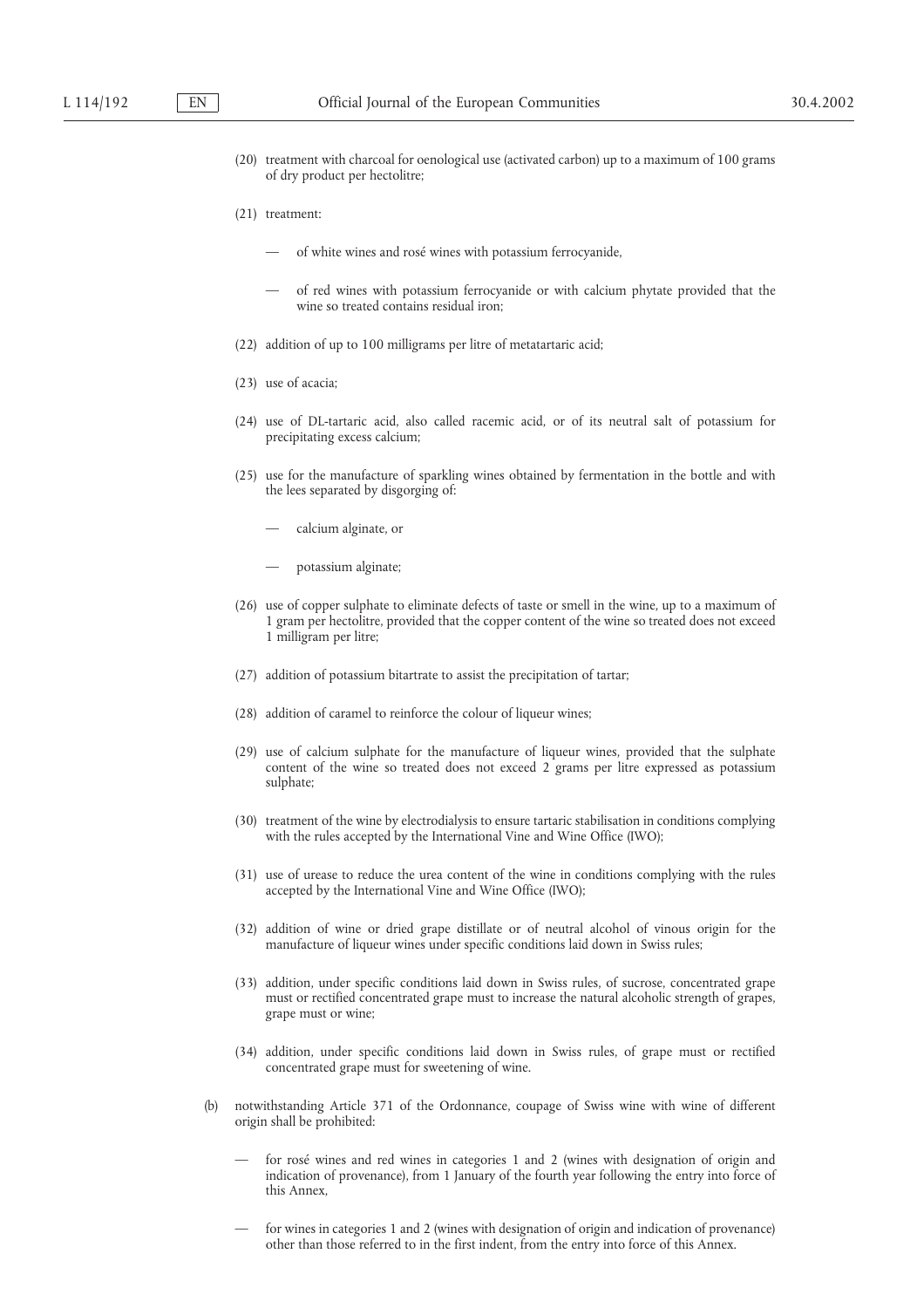- notwithstanding Article 373 of the above Ordonnance, the rules governing description and presentation shall be those referred to in the following Regulations, applicable to products imported from third countries:
	- (1) 3 8 9 R 2 3 9 2 : Council Regulation (EEC) No 2392/87 of 24 July 1989 laying down general rules for the description and presentation of wines and grape musts (OJ L 232, 9.8.1989, p. 13), as last amended by:
		- 3 9 6 R 1 4 2 7 : Council Regulation (EC) No 1427/96 (OJ L 184, 24.7.1996, p. 3)

### **For the purposes of this Annex, the Regulation shall be read with the following adaptations:**

- (aa) where the Swiss wine has been placed in containers of a nominal volume of not more than 60 litres, the name of the importer for the purposes of Articles  $25(1)(c)$  and  $26(1)(c)$ of the Regulation may be replaced by the name of the Swiss producer, cellarman, merchant or bottler;
- (bb) notwithstanding Article 2(3)(i), Article 28(1) and Article 43(1)(b) of the Regulation, the term 'table wine', with the possible addition of the words 'vin de pays' may be used for Swiss wines with an indication of provenance (category 2 wines) under the conditions laid down by Swiss rules;
- (cc) notwithstanding Article  $30(1)(b)$  of the Regulation, the name of one or more vine varieties may be used if the variety or varieties mentioned account for at least 85 % of the grapes used to make the Swiss wine. If several varieties are mentioned, they shall appear in descending order of proportion;
- (dd) notwithstanding Article 31(1)(a) of the Regulation, mention of the vintage year shall be allowed for category 1 or 2 wine if at least 85 % of the grapes used for the production of the wine were harvested in that year;
- (2) 3 9 0 R 3 2 0 1 : Commission Regulation (EEC) No 3201/90 of 16 October 1990 laying down detailed rules for the description and presentation of wines and grape musts (OJ L 309, 8.11.1990, p. 1), as last amended by:

— 3 9 8 R 0 8 4 7 : Commission Regulation (EC) No 847/98 (OJ L 120, 23.4.1998, p. 14)

### **For the purposes of this Annex the Regulation shall be read with the following adaptations:**

- (aa) notwithstanding Article 9(1) of the Regulation, the alcoholic strength may be given in 10ths of percentage unit by volume;
- (bb) notwithstanding Article 14(7), the terms 'demi-sec' and 'moelleux' may be replaced by 'légèrement doux' and 'demi-doux' respectively;
- (3) 3 9 2 R 2 3 3 3 : Council Regulation (EEC) No 2333/92 of 13 July 1992 laying down general rules for the description and presentation of sparkling wines and aerated sparkling wines (OJ L 231, 13.8.1992, p. 9), as last amended by:

— 3 9 6 R 1 4 2 9 : Council Regulation (EC) No 1429/96 (OJ L 184, 24.7.1996, p. 9)

### **For the purposes of this Annex the Regulation shall be read with the following adaptations:**

the reference to 'producer Member States' in the third subparagraph of Article 6(2) shall be deemed to extend to Switzerland;

(4) 3 9 5 R 0 5 5 4 : Commission Regulation (EC) No 554/95 of 13 March 1995 laying down detailed rules for the description and presentation of sparkling and aerated sparkling wines (OJ L 56, 14.3.1995, p. 3), as amended by:

### **For the purposes of this Annex the Regulation shall be read with the following adaptations:**

notwithstanding the first paragraph of Article 2 of the Regulation, the alcoholic strength may be given in 10ths of percentage unit by volume.

<sup>— 3 9 6</sup> R 1 9 1 5 : Commission Regulation (EC) No 1915/96 (OJ L 252, 4.10.1996, p. 10)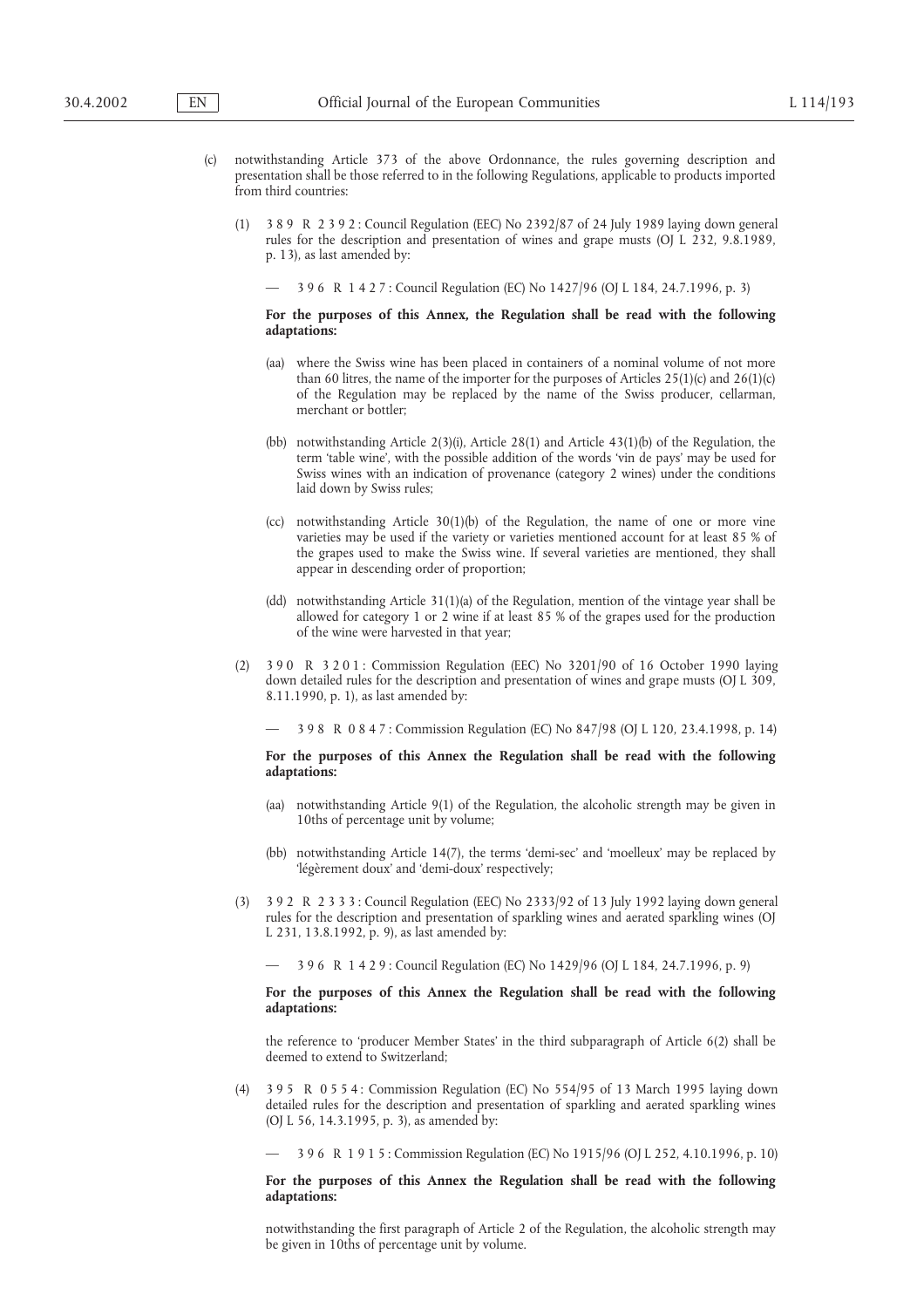- 6. Ordonnance 26 June 1995 on additives authorised in foodstuffs, as last amended on 30 January 1998 (RO 1998 530)
- 7. Ordonnance 26 June 1995 on foreign substances and components of foodstuffs, as last amended on 30 January 1998 (RO 1998 273)
- 8. 3 7 5 L 0 1 0 6 : Council Directive 75/106/EEC of 19 December 1974 on the approximation of the laws of the Member States relating to the making-up by volume of certain prepackaged liquids (OJ L 42, 15.2.1975, p. 1), as last amended by:
	- 3 8 9 L 0 6 7 6 : Council Directive 89/676/EEC (OJ L 398, 30.12.1989, p. 18)
- 9. 3 9 3 R 2 2 3 8 : Commission Regulation (EEC) No 2238/93 of 26 July 1993 on the accompanying documents for the carriage of wine products and the relevant records to be kept (OJ L 200, 10.8.1993, p. 10), as corrected in OJ L 301, 8.12.1993, p. 29

### **For the purposes of this Annex, the Regulation shall be read with the following adaptations:**

- (a) all imports into the Community of wine-sector products originating in Switzerland shall be subject to presentation of an accompanying document drawn up in accordance with the Regulation. Without prejudice to Article 4, the accompanying document must be drawn up in accordance with the model appearing in Annex III to the Regulation. In addition to the particulars provided for in Article 3, the document shall include details identifying the batch to which the wine-sector products belong;
- (b) the accompanying document referred to in point (a) shall replace the import document provided for in Commission Regulation (EEC) No 3590/85 of 18 December 1985 on the certificate and analysis report required for the importation of wine, grape juice and grape must (OJ L 343, 20.12.1985, p. 20), as last amended by Regulation (EC) No 960/98 of 7 May 1998 (OJ L 135, 8.5.1998, p. 4).
- (c) references in the Regulation to 'Member State(s)' or 'national or Community provisions' shall be deemed to extend to Switzerland and Swiss legislation.

INSTRUMENTS OF WHICH THE PARTIES TAKE NOTE

The Parties hereby take note of the content of the following instruments: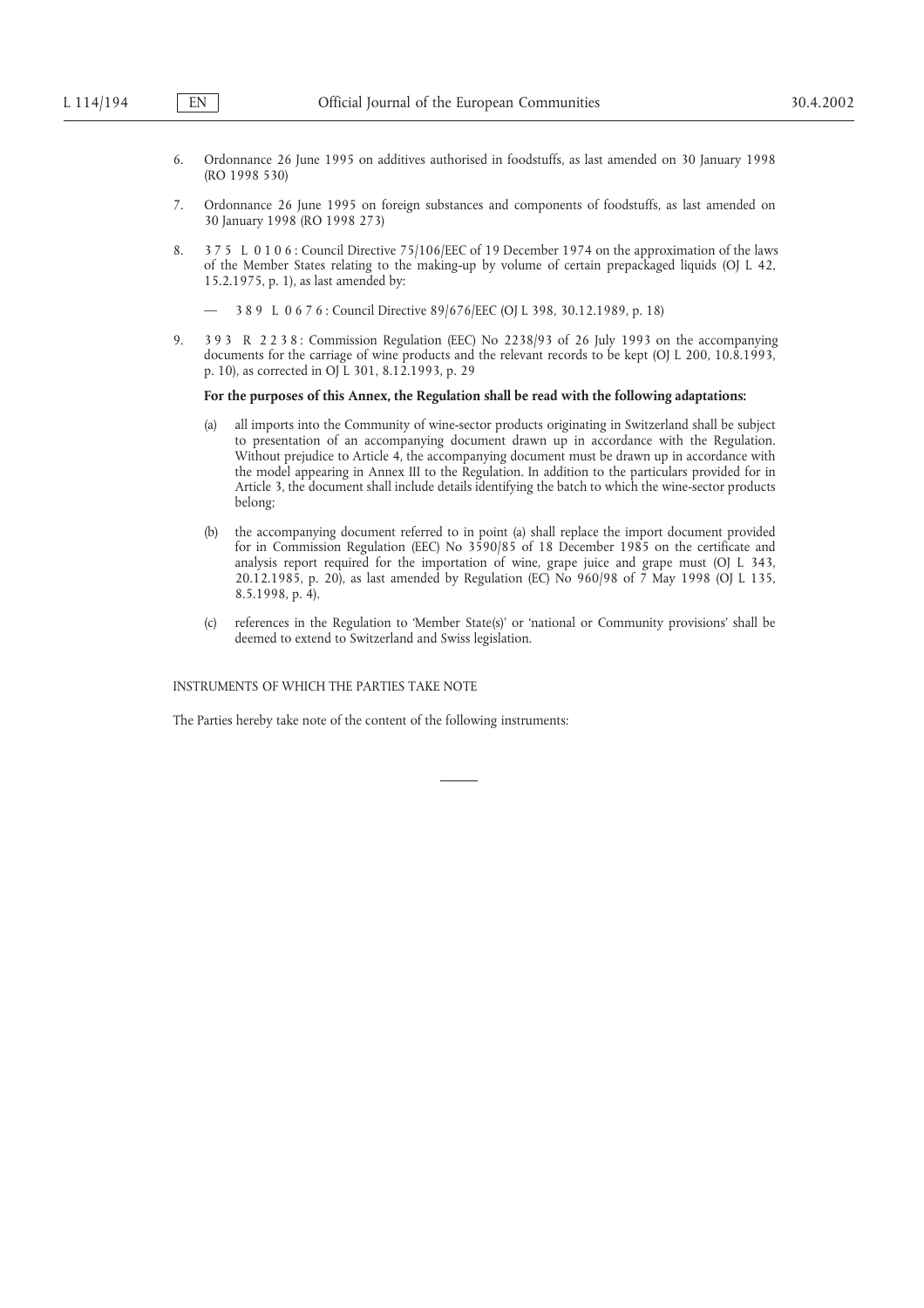### *Appendix 2*

### **Protected names referred to in article 6**

### A. **Protected names for wine-sector products originating in the Community**

### I. *Specific Community traditional terms*

- 1.1. The following terms referred to in Article 1 of Council Regulation (EEC) No 823/87 (1) of 16 March 1987 laying down provisions relating to quality wines produced in specified regions, as last amended by Regulation (EC) No 1426/96 (2):
	- (i) the terms 'quality wines produced in specified regions', 'quality wines psr' and the equivalent terms and abbreviations in the other Community languages;
	- (ii) the terms 'quality sparkling wines produced in specified regions', 'quality sparkling wines psr' and the equivalent terms and abbreviations in the other Community languages, and the terms 'Sekt bestimmter Anbaugebiete' or 'Sekt b.A.';
	- (iii) the terms 'quality semi-sparkling wines produced in specified regions', 'quality semi-sparkling wines psr' and the equivalent terms and abbreviations in the other Community languages;
	- (iv) the terms 'quality liqueur wines produced in specified regions', 'quality liqueur wines psr' and the equivalent terms and abbreviations in the other Community languages.
- 1.2. The following terms referred to in Council Regulation (EEC) No 4252/88 (3) of 21 December 1988 on the preparation and marketing of liqueur wines produced in the Community, as last amended by Regulation (EEC) No 1629/98 (4):
	- 'οι΄νος φυσικο΄ς γλυκυ΄ς' ('vin doux naturel')
	- 'vino generoso'
	- 'vino generoso de licor'
	- 'vinho generoso'
	- 'vino dulce natural'
	- 'vino dolce naturale'
	- 'vinho doce natural'
	- 'vin doux naturel'.
- 1.3. The term 'Crémant.'
	- II. *Geographical indications and traditional expressions by Member State*
- I. Wines originating in Germany
- II. Wines originating in France
- III. Wines originating in Spain
- IV. Wines originating in Greece
- (1) OJ L 84, 27.3.1987, p. 59.

( 3) OJ L 373, 31.12.1988, p. 59.

<sup>(2)</sup> OJ L 184, 24.7.1996, p. 1.

<sup>(4)</sup> OJ L 210, 28.7.1998, p. 11.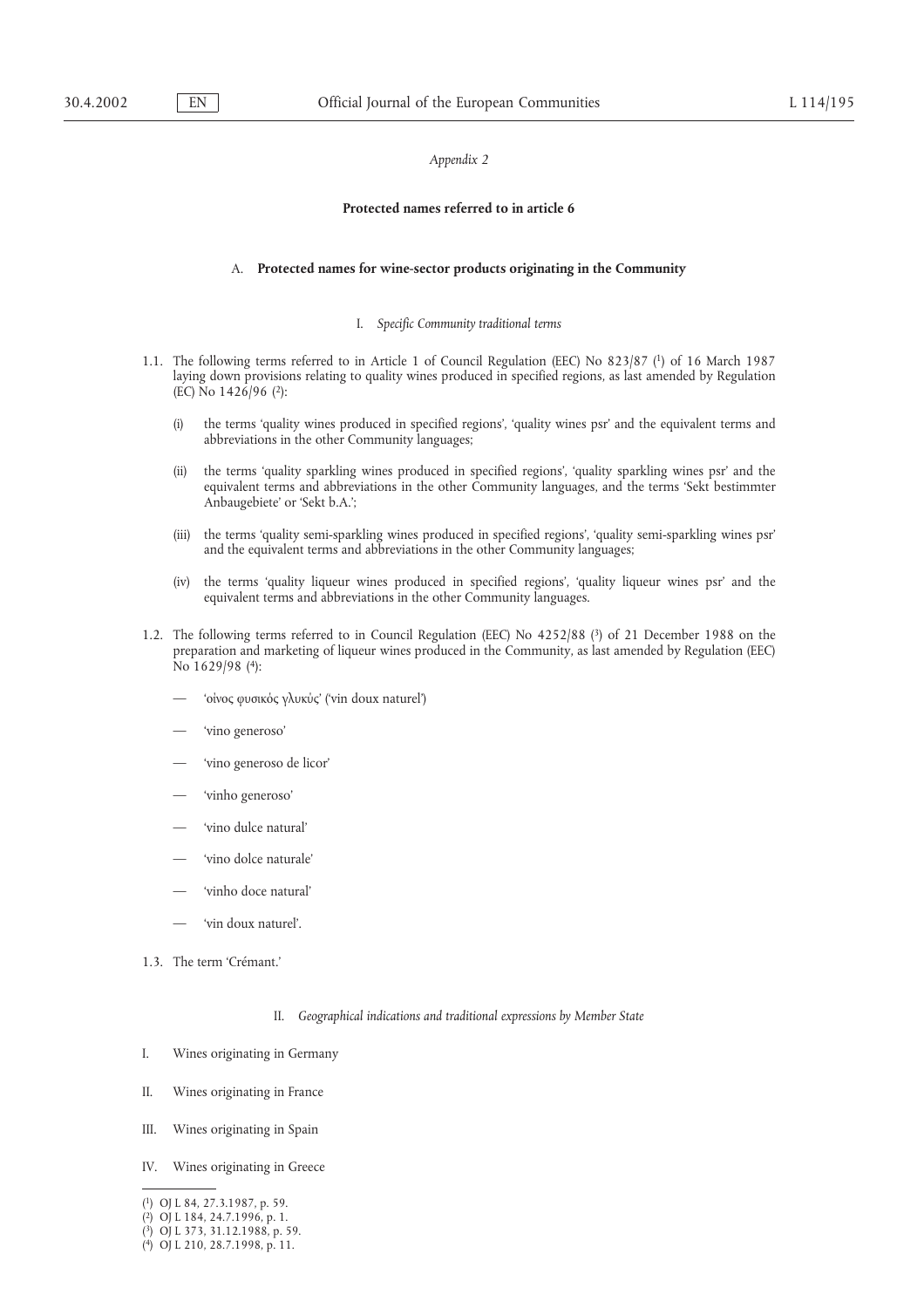- V. Wines originating in Italy
- VI. Wines originating in Luxembourg
- VII. Wines originating in Portugal
- VIII. Wines originating in the United Kingdom
- IX. Wines originating in Austria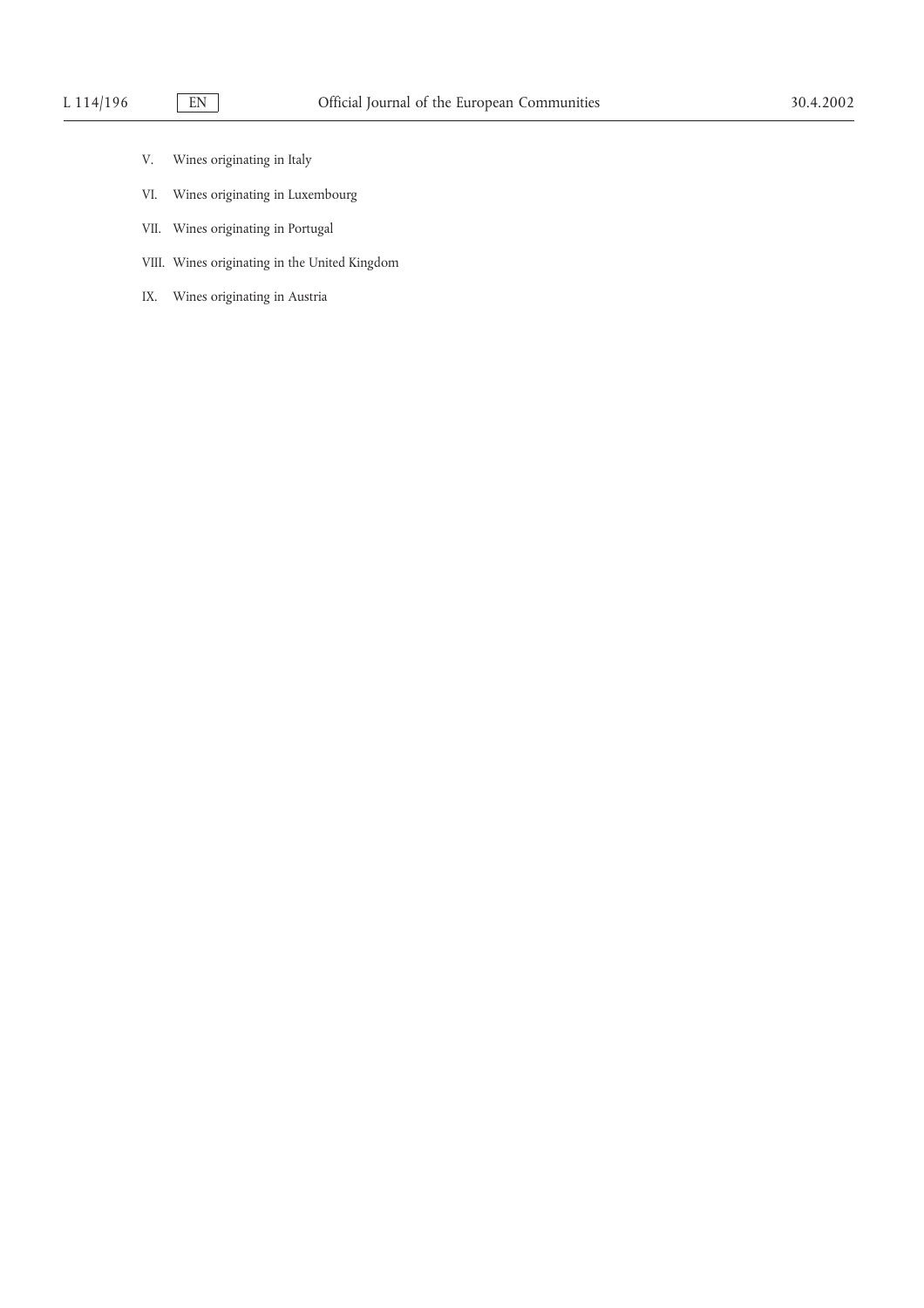## I. WINES ORIGINATING IN THE FEDERAL REPUBLIC OF GERMANY

### A. **Geographical indications**

### 1. **Quality wines produced in specified regions ('Qualitätswein bestimmter Anbaugebiete')**

### 1.1. *Names of specified regions*

- Ahr
- Baden
- Franken
- Hessische Bergstrasse
- Mittelrhein
- Mosel-Saar-Ruwer
- Nahe
- Pfalz
- Rheingau
- Rheinhessen
- Saale-Unstrut
- Sachsen
- Württemberg
- 1.2. *Names of subregions, municipalities and parts thereof*

### 1.2.1. Specified region Ahr

(a) Subregions:

Bereich Walporzheim/Ahrtal

(b) Grosslage:

Klosterberg

(c) Einzellagen:

| Blume<br>Burggarten<br>Goldkaul<br>Hardtberg | Herrenberg<br>Laacherberg<br>Mönchberg<br>Pfaffenberg | Sonnenberg<br>Steinkaul<br>Übigberg |
|----------------------------------------------|-------------------------------------------------------|-------------------------------------|
|                                              |                                                       |                                     |

(d) Municipalities and parts thereof:

Ahrbrück Ehlingen Neuenahr Ahrweiler Heimersheim Pützfeld<br>Altenahr Heppingen Rech Altenahr Heppingen Bachem Lohrsdorf Bad Neuenahr-Ahrweiler Marienthal Mays Walporzheim Mayschoss Mayschoss Mayschoss Mayschoss Mayschoss Mayschoss Mayschoss Mayschoss Mayschoss Mayschoss Mayschoss Mayschoss Mayschoss Mayschoss Mayschoss Mayschoss Mayschoss M

Mayschoss

Reimerzhoven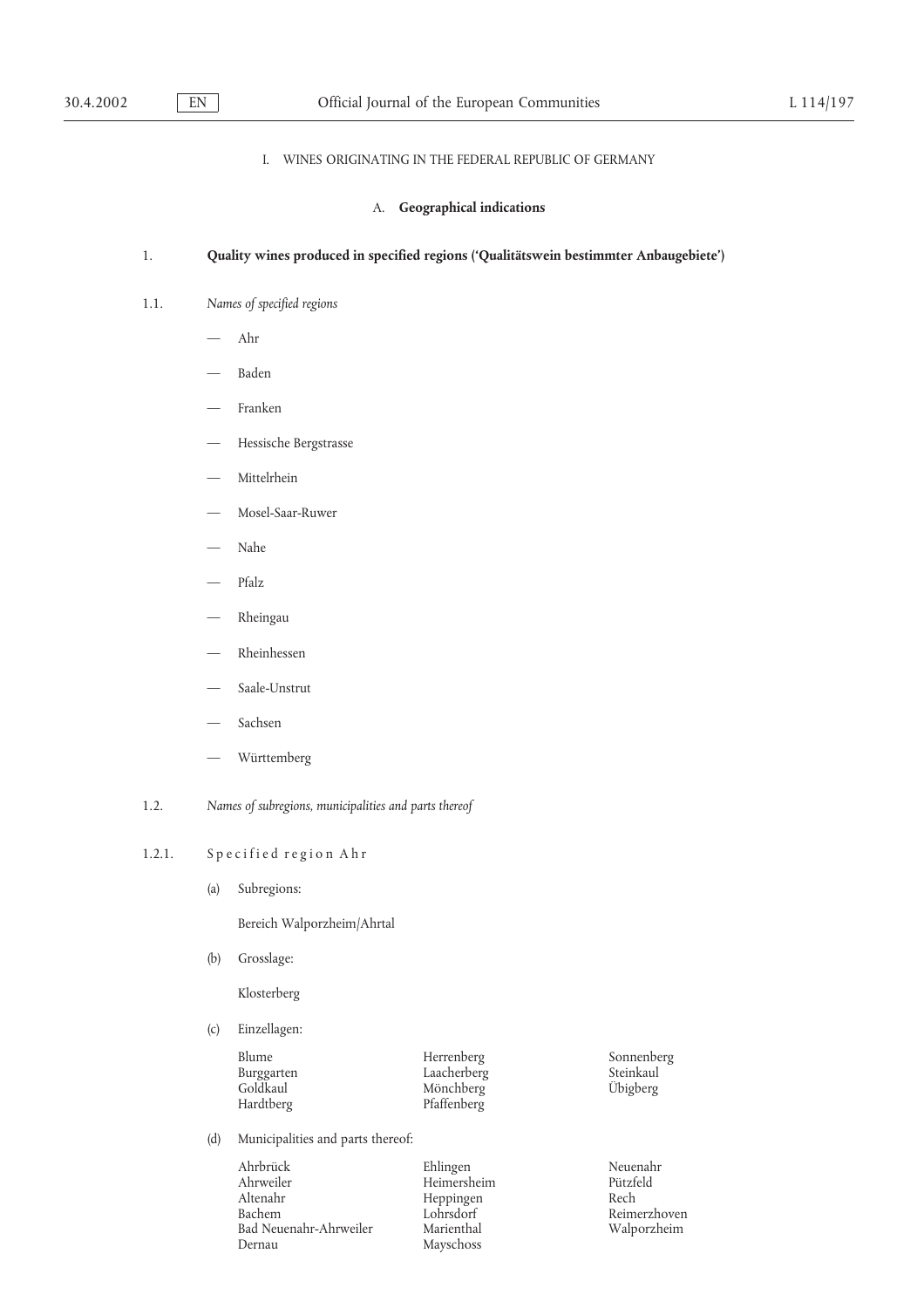### 1.2.2. Specified region Hessische Bergstrasse

(a) Subregions:

Bereich Starkenburg Bereich Umstadt

(b) Grosslagen:

Rott Schlossberg Wolfsmagen

(c) Einzellagen:

| Höllberg    |
|-------------|
| Kalkgasse   |
| Maiberg     |
| Paulus      |
| Steingeröll |
|             |

(d) Municipalities and parts thereof:

| Alsbach            | Erbach        | Klein-Umstadt |
|--------------------|---------------|---------------|
| <b>Bensheim</b>    | Gross-Umstadt | Rossdorf      |
| Bensheim-Auerbach  | Hambach       | Seeheim       |
| Bensheim-Schönberg | Heppenheim    | Zwingenberg   |
| Dietzenbach        |               |               |

# 1.2.3. Specified region Mittelrhein

(a) Subregions:

Bereich Loreley Bereich Siebengebirge

(b) Grosslagen:

Gedeonseck Marxburg Schloss Stahleck Herrenberg Petersberg

(c) Einzellagen:

Klosterberg

Brünnchen Römerberg St. Martinsberg Schloß Stahlberg Gartenlay Sonne Wolfshöhle

Burg-Hammerstein Lahntal Schloss Reichenstein Burg<br> Rheinfels Loreleyfelsen Schloss Schönburg<br> Schloss Schönburg Schloss Schönburg

Steingerück Steinkopf Stemmler Streichling

(d) Municipalities and parts thereof:

Ariendorf Ehrental Königswinter Bacharach Ems Ems Lahnstein<br>Bacharach-Steeg Engenhöll – Langscheid Bacharach-Steeg Boppard Braubach Hammerstein<br>Breitscheid Henschhauser Ehrenbreitstein

Bad Ems Erpel Leubsdorf Bad Hönningen Fachbach Leutesdorf n India<br>Bornich Manubach Hammerstein Manubach Medenscheid<br>Hammerstein Medenscheid Breitscheid Henschhausen Nassau Nassau Brev Hirzenach Neurath Neurath Neurath Neurath Neurath Neurath Neurath Neurath Neurath Neurath Neurath Neurath Neurath Neurath Neurath Neurath Neurath Neurath Neurath Neurath Neurath Hirzenach Neurath<br>
Kamp-Bornhofen Niederburg Damscheid Kamp-Bornhofen<br>Dattenberg Karthaus Dattenberg Karthaus Niederdollendorf Dausenau Kasbach-Ohlenberg<br>Dellhofen Kaub Dörscheid Kestert Nochern

Niederheimbach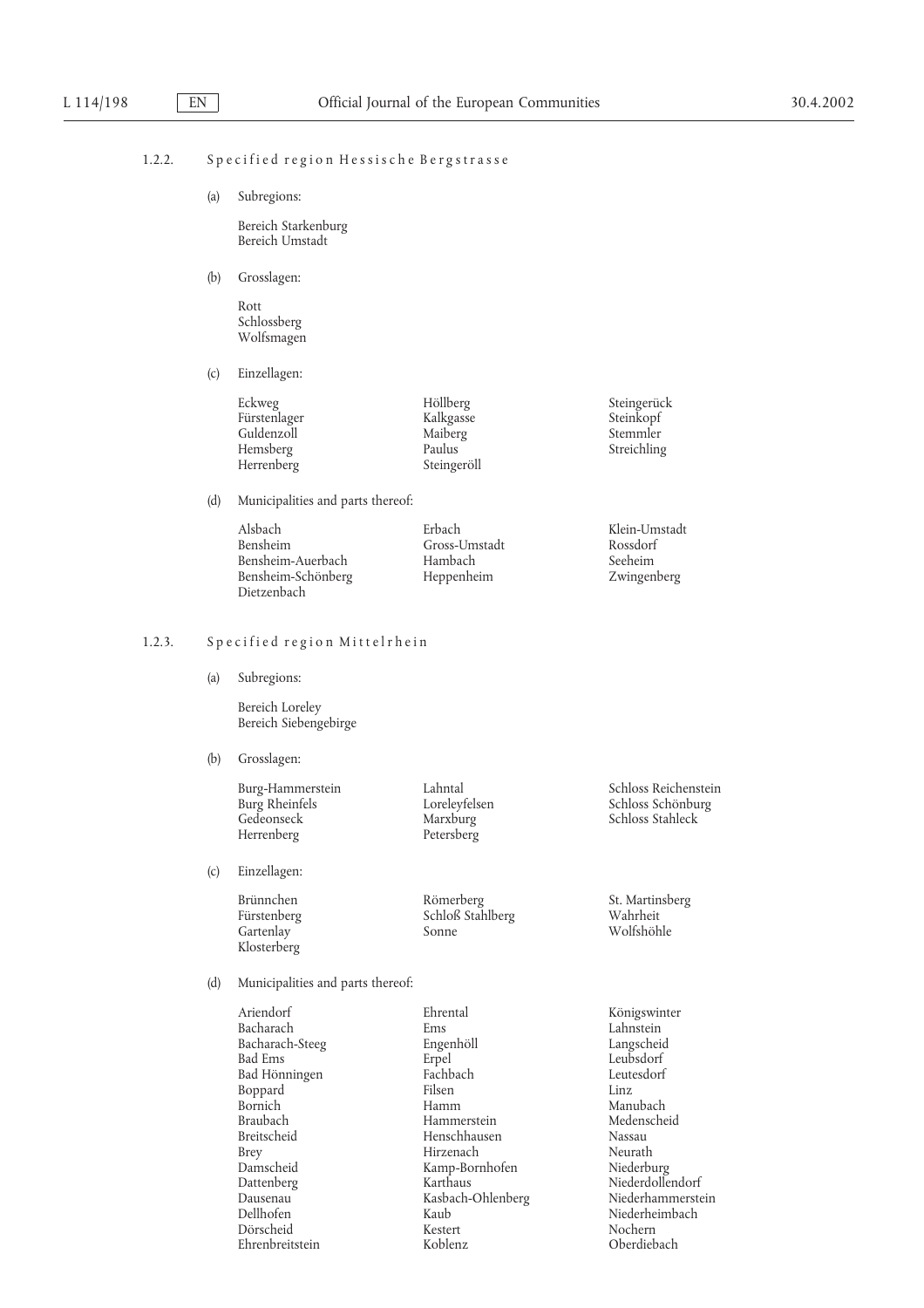Oberdollendorf Rheinbrohl Trechtingshausen Oberhammerstein Rheinbreitbach

Obernhof Rhens Urbar Urbar<br>Oberheimbach Rhöndorf Vallendar Oberheimbach Rhöndorf Vallendar Sankt-Goar Weinähr<br>
Sankt-Goarshausen Wellmich Osterspai Sankt-Goarshausen Wellmich Patersberg Schloss Fürstenberg<br>Perscheid Spay Spay Winzberg<br>Steeg

### 1.2.4. Specified region Mosel-Saar-Ruwer

(a) General:

Mosel Moseltaler Ruwer Saar

(b) Subregions:

Bereich Bernkastel Bereich Moseltor Bereich Obermosel Bereich Saar-Ruwer Bereich Zell

(c) Grosslagen:

Badstube Münzlay Scharzlay Goldbäumchen Probstberg<br>Grafschaft Römerlay

### (d) Einzellagen:

Blümchen Funkenberg<br>Bockstein Geisberg Burglay-Felsen Hahnenschrittchen<br>Burgmauer Hammerstein Busslay Hasenberg<br>Carlsfelsen Hasenläufer Domherrenberg Herrenberg<br>Edelberg Herzchen

Köningsberg Rosenhang Weinhex Sankt Michael

Abteiberg Engelströpfchen Hirtengarten Adler Euchariusberg Hitzlay Adler a Euchariusberg Hitzlay<br>Altarberg Hofberger Halkenberg Hofberger Falkenberg Altärchen Falklay Falklay Honigberg<br>Altenberg Felsenkopf Hubertusbe Altenberg Felsenkopf Hubertusberg Annaberg Fettgarten Hubertuslay<br>Apotheke Feuerberg Feuerberg Johannisbrün Feuerberg Johannisbrünnchen<br>Frauenberg Juffer – Juffer Auf der Wiltingerkupp Frauenberg Juffer Bockstein Geisberg Geisberg Kapellenberg Kapellenberg<br>Brauneberg Goldgrübchen Kardinalsberg Brauneberg Goldgrübchen Kardinalsl<br>Braunfels Goldkupp Karlsberg Goldkupp Karlsberg<br>Goldlay Kätzchen Brüderberg Goldlay Goldlay Kätzchen<br>Bruderschaft Goldtröpfchen Kehrnagel Goldtröpfchen Burg Warsberg Grafschafter Sonnenberg Kirchberg Burgberg Großer Herrgott Kirchlay Burglay Günterslay Klosterberg Burgmauer Hammerstein Klosterkammer Hasenläufer Klostersegen<br>Held Königsherg Doctor Held Königsberg Domgarten Herrenberg Kreuzlay Edelberg Herzchen Kupp Elzhofberg Himmelreich Kurfürst Engelgrube Hirschlay Hirschlay Lambertuslay

Nacktarsch Schwarzberg<br>Probstberg Schwarze Katz Vom heissem Stein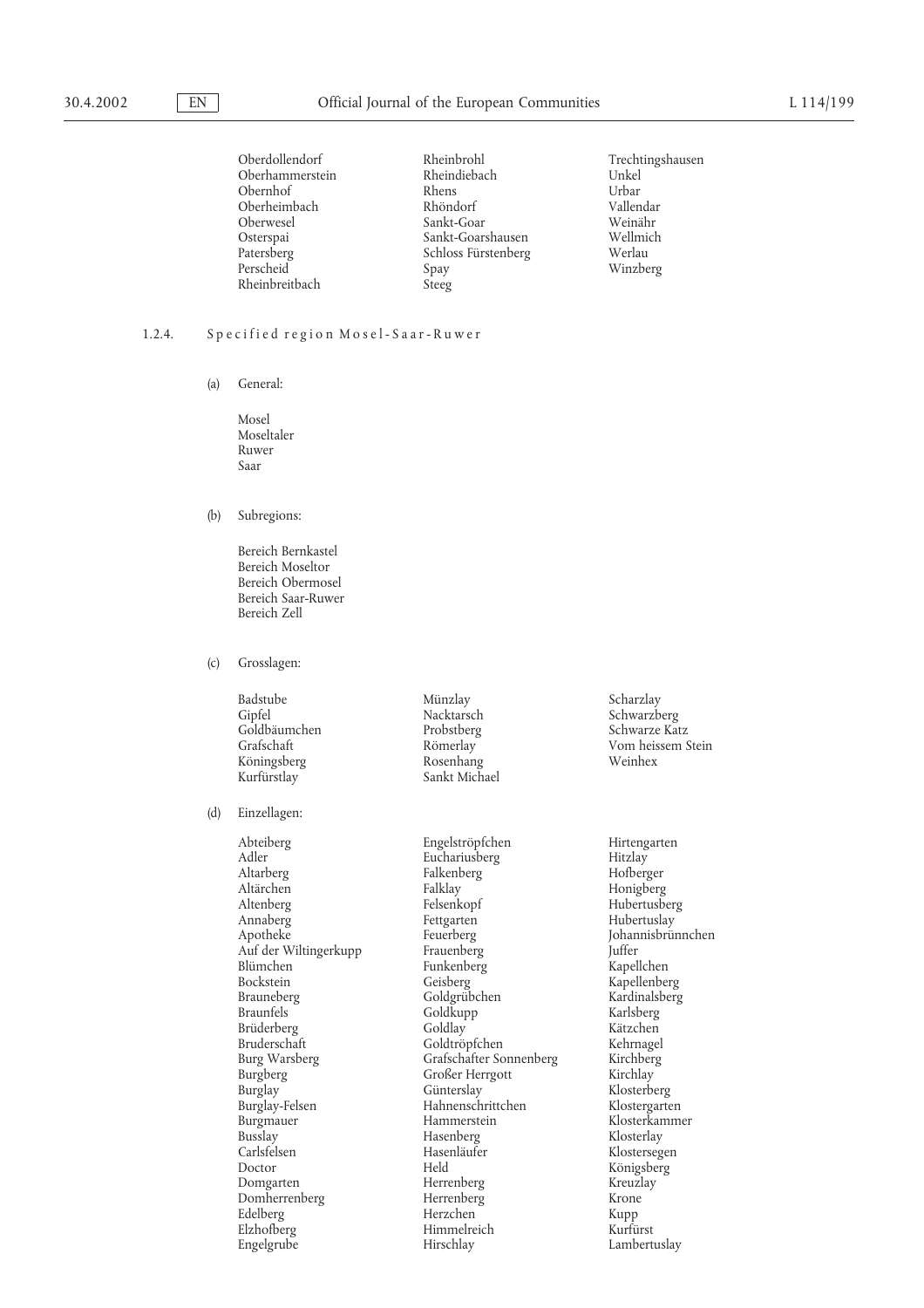Laudamusberg Paradies Schießlay Schlagengraben Lay Paulinslay Schleidberg Leiterchen Pfirsichgarten Schlemmertröpfchen Letterlay Quiriniusberg Schloß Thorner Kupp Mandelgraben Rathausberg Schloßberg Rausch Sonnenberg<br>Rochusfels Sonnenlay Marienburg Rochusfels Sonnenlay Marienburger Römerberg Sonnenuhr Marienholz Römergarten St. Georgshof Römerhang St. Martin<br>
Römerquelle St. Matheiser Maximiner Burgberg Römerquelle St. Matheiser Rosenberg Meisenberg Rosenborn Steffensberg Steffensberg<br>Monteneubel Rosengärtchen Stephansberg Rosengärtchen Stephans<br>
Rosenlay Stubener Moullay-Hofberg Rosenlay Rosenlay Stubener<br>Mühlenberg Roterd Treppchen Mühlenberg Moterd Roterd Treppchen<br>
Niederberg Sandberg Vogteiberg Vogteiberg Niederberg Sandberg Vogteiberg Niederberg-Helden Schatzgarten Weisserberg Scheidterberg Nonnengarten Schelm Zellerberg Osterlämmchen (e) Municipalities and parts thereof: Alf Filzen Lay Alken Fisch Lehmen Andel Flussbach Leiwen Avelsbach Franzenheim Liersberg Godendorf Lies<br>Gondorf Löf Bausendorf Gondorf Löf Beilstein Graach Longen Bekond Grewenich Longuich<br>Bengel Güls Güls Lorenzho Lorenzhof<br>Lörsch Bernkastel-Kues Hamm Hamm Lörsch<br>Beuren Hatzenport Lösnich Hatzenport Biebelhausen Helfant-Esingen Maring-Noviand<br>Biewer Hetzerath Maximin Grünha Maximin Grünhaus Bitzingen Hockweiler Mehring Brauneberg Hupperath Mennig<br>Bremm Igel Hupperath Menlig<br>Merl Bremm Igel Merl Briedel Irsch Mertesdorf Briedern Kaimt Kaimt Merzkirchen<br>Brodenbach Kanzem Mesenich Brodenbach Kanzem Mesenich Bruttig-Fankel<br>Bullay Bullay Kasel Metzdorf Kastel-Staadt Burgen Kattenes Minheim Cochem Kenn Kenn Monzel Cond Kernscheid Morscheid Detzem Kesten Moselkern Dhron Kinheim Moselsürsch Dieblich Kirf Moselweiss Dreis Klotten Müden Ebernach Klüsserath Mühlheim Kobern-Gondorf Neef<br>Koblenz Nehren Edingen Koblenz Nehren<br>Eitelsbach Köllig Nennig Nehren Eitelsbach Ellenz-Poltersdorf Kommlingen Neumagen-Dhron Eller Könen Niederemmel Konz<br>Korlingen Miederfell<br>Niederleuken Ensch<br>Erden Korlingen<br>Kövenich Erden Kövenich Niedermennig Ernst Köwerich Nittel Esingen Manuel (Esingen Krettnach Manuel Noviand Noviand Ralkenstein Kreuzweiler (Esimeral America)<br>Extension (Esimeral America) (Esimeral America) (Esimeral America) (Esimeral America) (Esimeral America) (Esim Falkenstein Kreuzweiler<br>Fankel Kröv Fankel Kröv Oberemmel Fastrau Krutweiler<br>Fell Kues Obermennig Fellerich Kürenz Oberperl Filsch Langsur Ockfen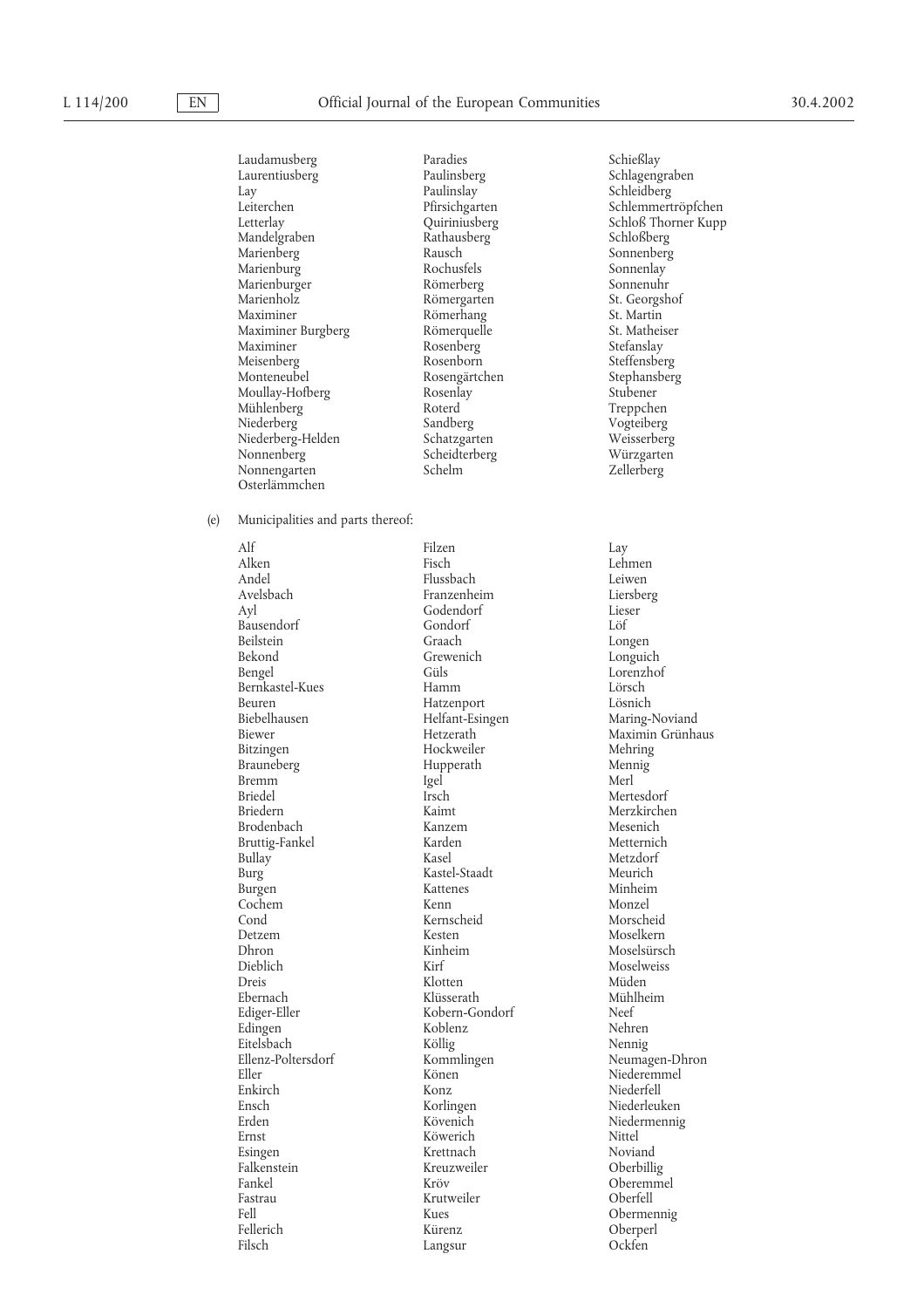Olewig Saarburg Saarburg Treis-Karden<br>Olkenbach Scharzhofberg Trier Treis-Karden Olkenbach Scharzhofberg<br>Onsdorf Schleich Schleich Trittenheim<br>
Schoden Ürzig Osann-Monzel Schoden Urzig<br>Palzem Schweich Valwig Schweich Valwig<br>
Palzem Valwig<br>
Veldenz Pellingen Sehl Sehlem Veldenz<br>Perl Sehlem Naldrach Weldenz Perl Waldrach Sehlem Waldrach Piesport Sehndorf Wasserliesch Platten Sehnhals Wawern Pölich Senheim Wehlen Wehlen<br> Pölich Serrig<br> Pölich Senheim Wehr Poltersdorf Serrig Wehr Pommern Soest Soest Wellen<br>Portz Sommerau Wiltingen Portz Sommerau Wiltingen Pünderich St. Aldegund Wincheringen Rachtig Staadt Winningen Starkenburg Wintersdorf<br>Tarforst Wintrich Rehlingen Tarforst Wintrich Reil Tawern Wittlich Riol Temmels Wolf<br>Rivenich Thörnich Zell Thörnich<br>Traben-Trarbach Riveris Traben-Trarbach Zeltingen-Rachtig

Zewen-Oberkirch

### 1.2.5. Specified region Nahe

(a) Subregions:

Bereich Kreuznach Bereich Schloss Böckelheim Bereich Nahetal

- (b) Grosslagen:
	- Burgweg Kronenberg Paradiesgarten Pfarrgarten Rosengarten Schlosskapelle Sonnenborn
- (c) Einzellagen:

Abtei Honigberg Paradies Alte Römerstraße Altenberg Johannisberg Pastorenberg Apostelberg<br>Backöfchen Becherbrunnen Berg Katzenhölle Römerhelde Bergborn Klosterberg Rosenberg Birkenberg Klostergarten Rosenteich Drachenbrunnen Königs<br>Edelberg Krone Felsenberg Kronenfels Sonnenberg Elseneck Lauerweg Sonnenberg Sonnenberg Sonnenberg Sonnenberg Sonnenberg Sonnenberg Sonnenberg Sonnenberg Sonnenberg Sonnenberg Sonnenberg Sonnenberg Sonnenberg Sonnenberg Sonnenberg Sonnen Felseneck Lauerweg Sonnenweg Forst Eiebesbrunnen Sonnnenlauf<br>Frühlingsplätzchen Löhrer Berg St. Antoniusweg Frühlingsplätzchen Löhrer Berg St. Antonius<br>Galgenberg Lump Lump St. Martin Galgenberg Lump St. Martin<br>Graukatz – Marienpforter Steinchen Graukatz Marienpforter Steinchen Herrenzehntel Mönchberg Steyerberg  $\begin{array}{ccc}\n\text{Hinkelstein} & \text{Mühlberg} & \text{Straußberg} \\
\text{Hipperich} & \text{Narrenkappe} & \text{Teufelsküche}\n\end{array}$ Hipperich Marrenkappe Teufelsküche<br>Hofgut Nonnengarten Tilgesbrunnen Hofgut Nonnengarten<br>Hölle Osterhöll Hölle Osterhöll Vogelsang Höllenpfad Palmengarten

Kapellenberg Pfaffenstein<br>
Karthäuser Ratsgrund Königsgarten Rothenberg Königsschloß<br>
Rothenberg Königsschloß<br>
Saukopf Otterberg Wildgrafenberg

Kastell Kastell Rheingrafenberg<br>
Römerberg<br>
Römerberg Schloßberg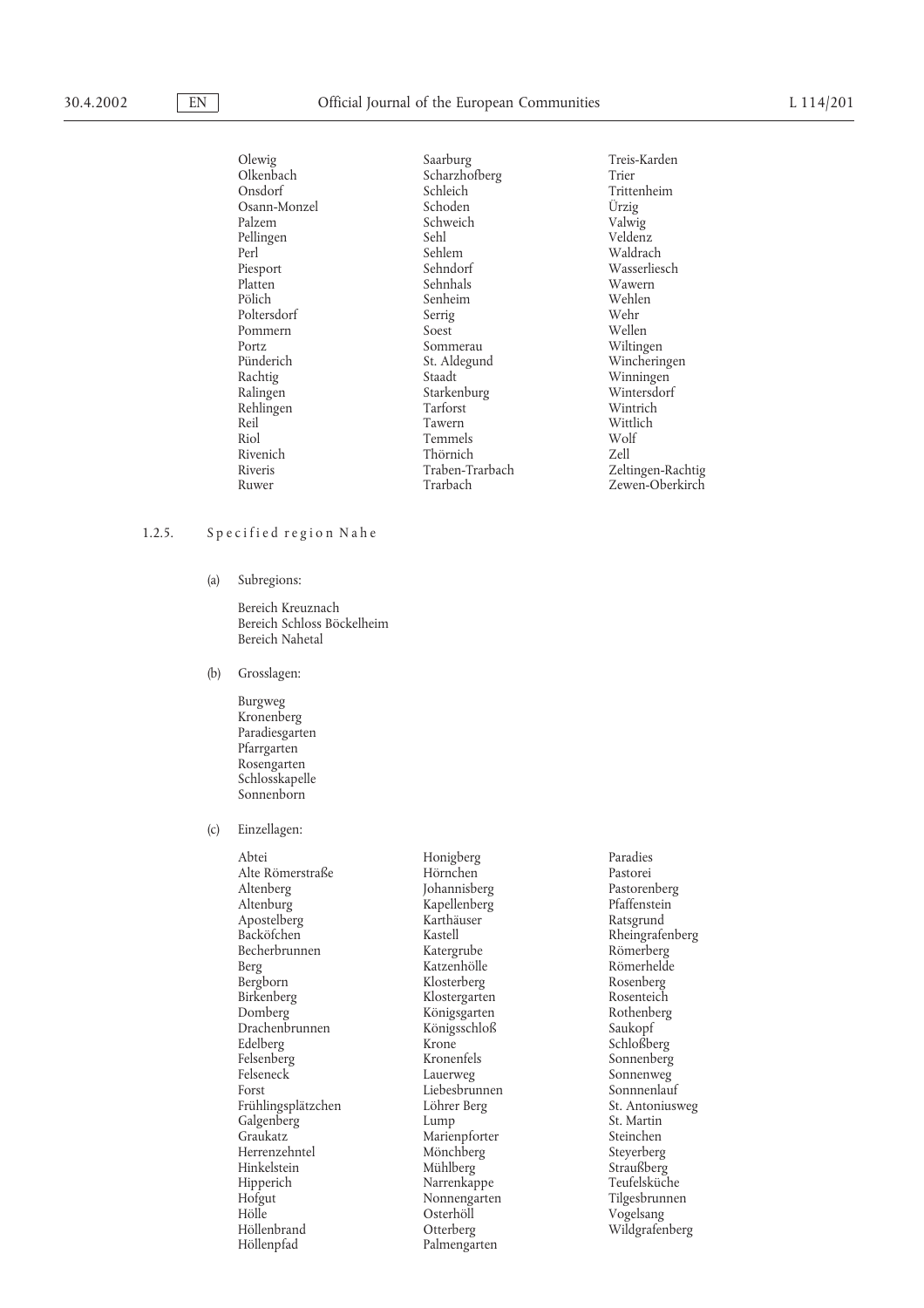(d) Municipalities and parts thereof:

| Alsenz                | Hochstätten       | Raumbach          |
|-----------------------|-------------------|-------------------|
| Altenbamberg          | Hüffelsheim       | Rehborn           |
| Auen                  | Ippesheim         | Roxheim           |
| Bad Kreuznach         | Kalkofen          | Rüdesheim         |
| Bad Münster-Ebernburg | Kirschroth        | Rümmelsheim       |
| Bayerfeld-Steckweiler | Langenlonsheim    | Schlossböckelheim |
| Bingerbrück           | Laubenheim        | Schöneberg        |
| Bockenau              | Lauschied         | Sobernheim        |
| <b>Boos</b>           | Lettweiler        | Sommerloch        |
| <b>Bosenheim</b>      | Mandel            | Spabrücken        |
| Braunweiler           | Mannweiler-Cölln  | Sponheim          |
| Bretzenheim           | Martinstein       | St. Katharinen    |
| Burg Layen            | Meddersheim       | Staudernheim      |
| Burgsponheim          | Meisenheim        | Steckweiler       |
| Cölln                 | Merxheim          | Steinhardt        |
| Dalberg               | Monzingen         | Schweppenhausen   |
| Desloch               | Münster           | Traisen           |
| Dorsheim              | Münster-Sarmsheim | Unkenbach         |
| Duchroth              | Münsterappel      | Wald Erbach       |
| Ebernburg             | Niederhausen      | Waldalgesheim     |
| Eckenroth             | Niedermoschel     | Waldböckelheim    |
| Feilbingert           | Norheim           | Waldhilbersheim   |
| Gaugrehweiler         | Nussbaum          | Waldlaubersheim   |
| Genheim               | Oberhausen        | Wallhausen        |
| Guldental             | Obermoschel       | Weiler            |
| Gutenberg             | Oberndorf         | Weinsheim         |
| Hargesheim            | Oberstreit        | Windesheim        |
| Heddesheim            | Odernheim         | Winterborn        |
| Hergenfeld            | Planig            | Winzenheim        |

### 1.2.6. Specified region Rheingau

(a) Subregion:

Bereich Johannisberg

(b) Grosslagen:

Erntebringer

(c) Einzellagen:

Fuschsberg Klosterberg Klosterberg<br>Gutenberg Königin Höllenberg Marcobrunn<br>
1988 Marcobrunn<br>
Michelmark Kapellenberg

Daubhaus Heiligenstock Steil Honigberg

Dachsberg Kilzberg Nußbrunnen Doosberg Klaus Rosengarten Edelmann Kläuserweg Sandgrub<br>Fuschsberg Klosterberg Schönhell Hasensprung Langenstück Selingmacher<br>Hendelberg Lenchen Sonnenberg Herrnberg Magdalenenkreuz St. Nikolaus Michelmark Viktoriaberg<br>Mönchspfad

(d) Municipalities and parts thereof:

Aulhausen Kiedrich Reichartshausen Böddiger Lorch Rüdesheim Eltville Lorchhausen Steinberg Erbach Mainz-Kostheim Vollrads<br>
Elörsheim Martinsthal Wicker Flörsheim Martinsthal Martinsthal Wicker<br>Frankfurt Massenheim Wiesbaden Frankfurt Massenheim<br>Geisenheim Mittelheim

Assmannshausen Johannisberg Rauenthal Hochheim Oestrich Winkel

Burgweg Gottesthal Mehrhölzchen

Schützenhaus Sonnenberg

Geisenheim Mittelheim Wiesbaden-Dotzheim Wiesbaden-Frauenstein Hattenheim Oberwalluf Wiesbaden-Schierstein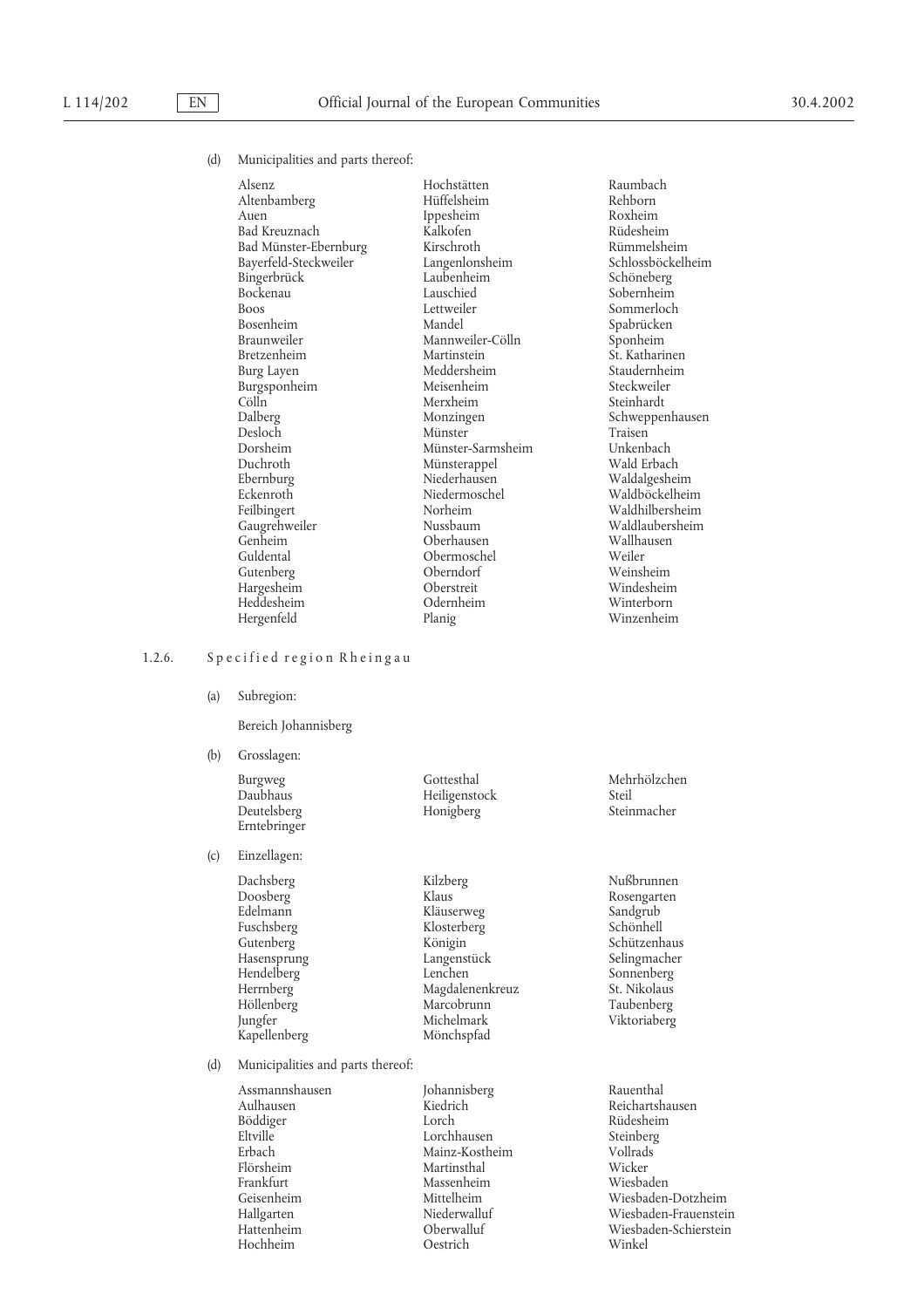### 1.2.7. Specified region Rheinhessen

(a) Subregions:

Bereich Bingen Bereich Nierstein Bereich Wonnegau

- (b) Grosslagen:
	- Abtey Güldenmorgen Rehbach Adelberg Gutes Domtal<br>Auflangen Kaiserpfalz

(c) Einzellagen:

Adelpfad Herrgottspfad Michelsberg Alte Römerstraße Himmelthal Mönchspfad Altenberg Aulenberg Hoch Morstein Aulerde Einstein († 1875)<br>18 Maart – Hockenmühle Hockenmünischen Nonnenwinger<br>18 Maart – Hockenmühle Hockenmünischen Nonnenwinger Binger Berg Hohberg O¨ lberg Blücherpfad Hölle Osterberg Blume Höllenbrand Paterberg<br>Bockshaut Homberg Paterhof Bockshaut Homberg<br>Bockstein Honigberg Bockstein Honigberg Pfaffenberg Bornpfad Horn Pfaffenhalde Bubenstück Hornberg Pfaffenkappe Bürgel Pilgerstein<br>
Example Hundskopf Pilgerstein<br>
Paubhaus Pheinberg Pheinberg Doktor Kachelberg Rheingrafenberg Edle Weingärten Kallenberg Ritterberg Eiserne Hand Kapellenberg Römerberg Engelsberg Katzebuckel<br>Eels Kehr Fels Kehr Rosenberg Felsen Kieselberg (Rosengarten Rosengarten Kieselberg (Rosengarten Rosengarten Rosengarten Rosengarten Rosengarten Rosengarten Rosengarten Rosengarten Rosengarten Rosengarten Rosengarten Rosengarten Rosengarten Rosengarten Feuerberg Kirchberg Rotenfels Findling Kirchenstück Rotenpfad<br>
Frauenberg Kirchgärtchen Rotenstein Frauenberg Kirchgärtchen Rotenstein Frühmesse Klausenberg Rothenberg Fuchsloch Kloppenberg<br>Galgenberg Klosterberg Geiersberg Klosterbruder Saukopf Gewürzgärtchen Klosterweg Schelmen<br>Geversberg Knopf Knopf Schildberg Goldberg Königsstuhl Schloß Schloß<br>Goldenes Horn Kranzberg Schloßberg Schloßberg Goldenes Horn Kranzl<br>Goldgrube Kreuz Goldstückchen Kreuzblick Schneckenberg Gottesgarten Kreuzkapelle<br>Götzenborn Kreuzweg Götzenborn Kreuzweg Schützenhütte Hähnchen Leckerberg Schwarzenberg Hasensprung Lenchen Seilgarten Haubenberg Heil University Christian Liebfrau and Christian Christian Siliusbrunnen<br>
Heiligenhaus Michael Liebfrauenberg Sioner Klosterberg Heiligenhaus Liebfrauenberg<br>Heiligenpfad Liebfrauenthal Heilighäuschen Heiligkreuz Mandelberg Sonnenhang Herrengarten Mandelbrunnen Sonnenweg

Auflangen Kaiserpfalz Rheingrafenstein Burg Rodenstein Kurfürstenstück Sankt Alban North Sankt Alban Domblick Liebfrauenmorgen Domblick Liebfrauenmorgen<br>Domherr Petersberg Gotteshilfe Pilgerpfad Vögelsgärten

> Hockenmühle Nonnenwingert<br>Hohberg Ölberg Johannisberg Kaisergarten Kirchplatte Klostergarten Kreuzberg Liebfrauenthal Sommerwende<br>
> Mandelbaum Sonnenberg

Krötenbrunnen Sankt Rochuskapelle<br>Kurfürstenstück Sankt Alban Sybillinenstein

A¨ ffchen Himmelsacker Mönchbäumchen Sankt Georgen Schildberg Goldgrube Kreuz Schloßberg-Schwätzerchen Leidhecke Schloß Hammerstein<br>
Lenchen Seilvarten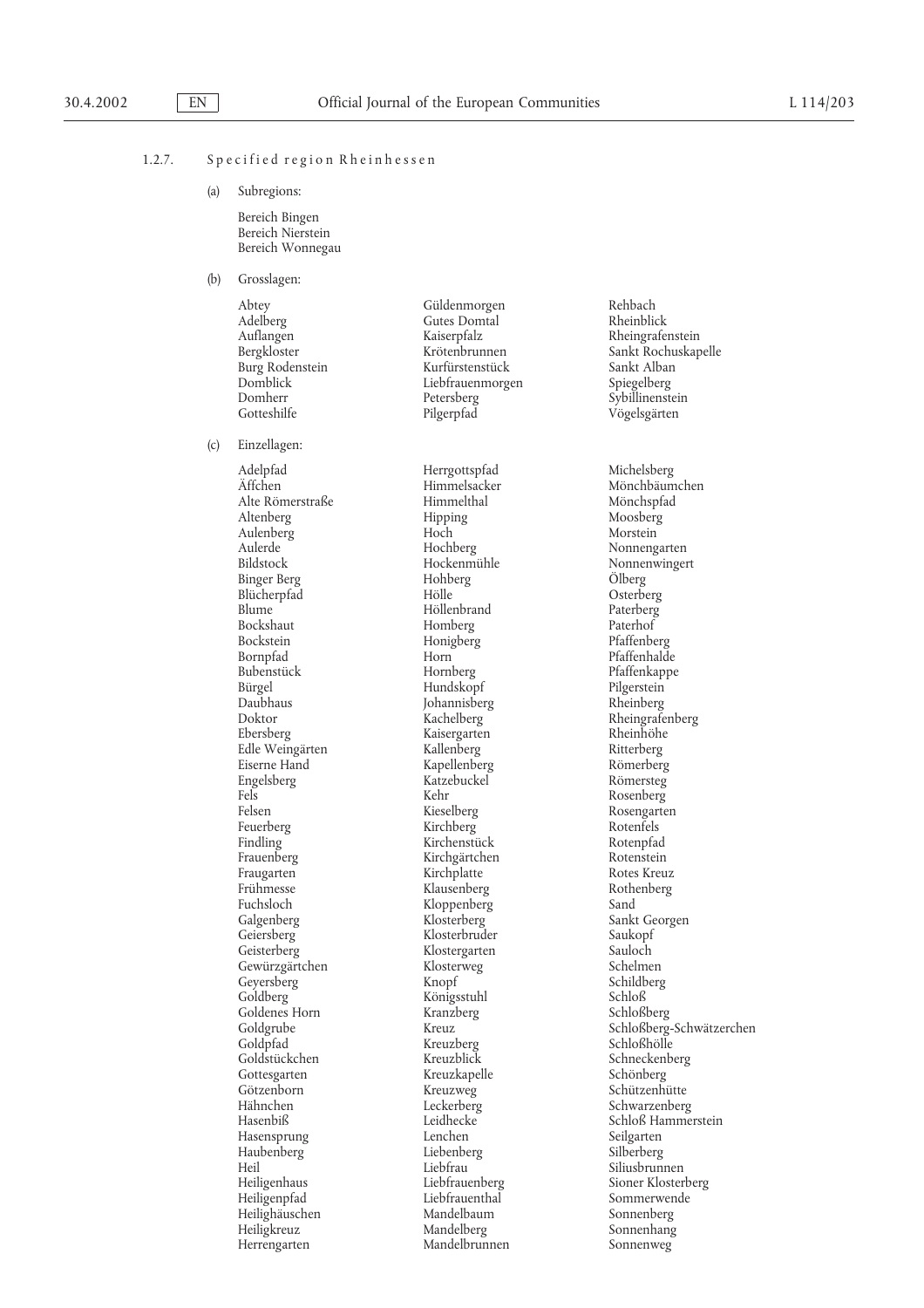Sonnheil Steig-Terassen Vogelsang<br>Spitzberg Stein Stein Wartberg Spitzberg St. Annaberg Steinberg Wingertstor St. Julianenbrunnen Steingrube Wißberg St. Georgenberg Tafelstein<br>
St. Jakobsberg Teufelspfad Steig

(d) Municipalities and parts thereof:

Abenheim Friesenheim Nack Albig Fürfeld Nackenheim Alzey Gau-Algesheim Nieder-Flörsheim Appenheim Gau-Bickelheim Nieder-Hilbersheim Gau-Bischofshei<br>Armsheim Gau-Bischofshei Nieder-Olm Armsheim Gau-Bischofshei Nieder-Olm Aspisheim Gau-Heppenheim Nieder-Saulheim Badenheim Gau-Köngernheim<br>Bechenheim Gau-Odernheim Bechenheim Gau-Odernheim Nierstein Bechtolsheim Gaulsheim Gaulsheim Ober-Hilbersheim Bermersheim Ober-Olm Bermersheim Gensingen Gensingen Ober-Olm<br>Bermersheim vor der Höhe Gimbsheim Ockenheim Bermersheim vor der Höhe Gimbsheim Großenheim Ockenheim Der Offenheim Der Offenheim Offenheim Der Offenheim Ch Biebelnheim Grolsheim Großein<br>Biebelsheim Gross-Winternheim Offstein Bingen Gumbsheim Gumbsheim Oppenheim<br>Bodenheim Gundersheim Osthofen Bornheim Gundheim Partenheim Bretzenheim Guntersblum Pfaffen-Schwabenheim Budenheim Hahnheim Sponsheim Büdesheim Mangen-Weisheim Hangen-Weisheim Dalheim Dalheim Harxheim Stadecken-Elsheim Dalsheim Hechtsheim Stein-Bockenheim Dautenheim Heidesheim Sulzheim Dexheim Heimersheim Tiefenthal Dienheim Heppenheim<br>Dietersheim Herrnsheim Dintesheim Hessloch Uffhofen Dittelsheim-Hessloch Dolgesheim Hohen-Sülzen Vendersheim Dorn-Dürkheim Horchheim<br>Drais Horrweiler Drais Horrweiler Wachenheim Dromersheim Ingelheim Wackernheim Ebersheim Jugenheim<br>Eckelsheim Kempten Eckelsheim Kempten Wallertheim Eimsheim Klein-Winterheim Weinolsheim Engelstadt Kriegsheim Weisenau Ensheim Laubenheim Welgesheim Erbes-Büdesheim Lonsheim<br>Esselborn Lörzweiler Essenheim Ludwigshöhe Wintersheim Finthen Mainz Mainz Wolfsheim<br>Flomborn Mauchenheim Wöllstein Flomborn Mauchenheim Wöllstein Flörsheim-Dalsheim Mölsheim Mölsheim Worms<br>Framersheim Mommenheim Wörrstadt Freilaubersheim Monsheim Monsheim Zornheim<br>Freimersheim Monzernheim Zotzenhei Frettenheim

Gau-Weinheim Gross-Winternheim<br>Gumbsheim Gundersheim Bubenheim Hackenheim Spiesheim Herrnsheim Uelversheim<br>Hessloch Uffhofen Kettenheim Köngernheim Leiselheim Wendelsheim Wendelsheim Westhofen Lörzweiler Wies-Oppenheim<br>
Ludwigshöhe Wintersheim Mettenheim Mommenheim Freimersheim Monzernheim Zotzenheim

St. Jakobsberg Teufelspfad Zellerweg am schwarzen Herrgott

Neu-Bamberg

# 1.2.8. Specified region Pfalz

(a) Subregions:

Bereich Mittelhaardt Deutsche Weinstrasse Bereich südliche Weinstrasse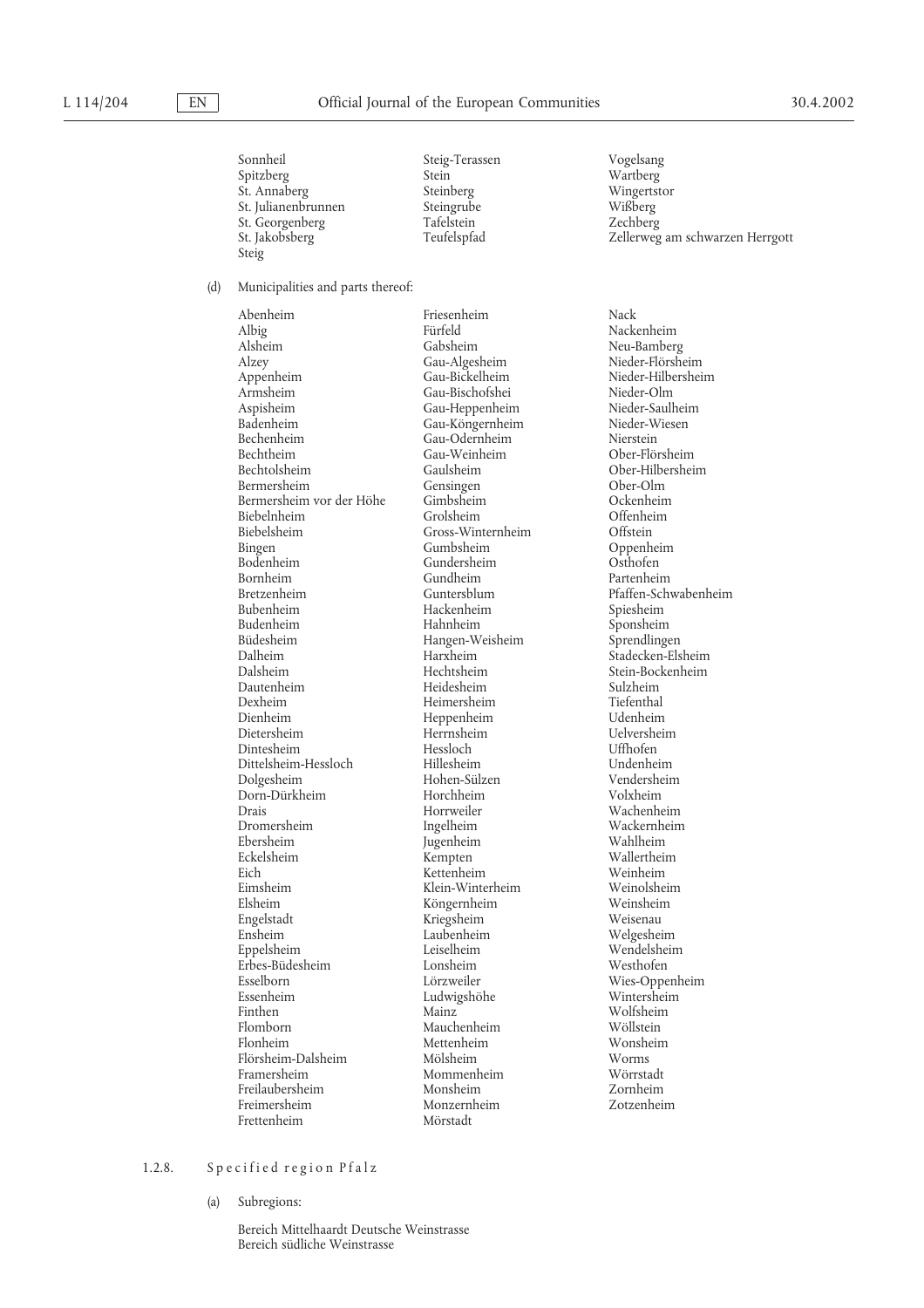(b) Grosslagen: Bischofskreuz Honigsäckel Ordensgut Feuerberg Kloster Pfaffengrund Grafenstück Liebfrauenberg<br>Guttenberg Kobnert Hofstück Mariengarten<br>Höllenpfad Meerspinne (c) Einzellagen: Abtsberg Hochbenn Neuberg Bischofsgarten Kalkofe<br>Bischofsweg Kapelle Eselsbuckel Fuchsloch Königswingert<br>Gässel Kreuz Geißkopf Kreuzberg<br>Gerümpel Heidegarten Gräfenberg Held

Altenberg Hochgericht Nonnengarten Altes Löhl Höhe Nonnenstück Hohenrain Benn Hölle Hölle Nußriegel<br>Berg Honigsack Oberschloß Honigsack Bergel Im Sonnenschein Digassel Digassel Im Sonnenschein Digassel Oschelskopf Bettelhaus Johanniskirchel Oschelsko<br>Biengarten Kaiserberg Osterberg Biengarten Kaiserberg Osterberg Kalkgrube<br>Bildberg Paradies<br>Pfaffenberg Bischofsweg Kapelle Reiterpfad Kapellenberg Rittersberg<br>
Rittersberg<br>
Römerbrunnen Burgweg Kastanienbusch Römerbrunnen Kastaniengarten Römerstraßen Römerstraßen Rücken Rücken Rücken Rücken Rücken Rücken Rücken Rücken Rücken Rücke<br>Bei Rücken Rücken Rücken Rücken Rücken Rücken Rücken Rücken Rücken Rücken Rücken Rücken Eines Eines Eines Ein Eselshaut Kirchenstück Roßberg Forst Einstein Kirchlöh Rosenberg<br>Frauenländchen Kirschgarten Rosengarte Frauenländchen Kirschgarten Rosengarten Klostergarten<br>Klosterpfad Fronhof Klosterpfad Rosenkränzel Frühmeß<br>Fuchsloch – Klosterstück Roter Berg<br>Königswingert – Sauschwänzel Gässel Kreuz Schäfergarten Gerümpel Heidegarten Schloßgarten Gottesacker Heiligenberg Seligmacher Hahnen Herrenberg Sonnenberg Sonnenberg Halde Herrenmorgen St. Stephan Hasen Herrenpfad Steinacker Herrgottsacker Steingebiß<br>Hochbenn Steinkopf Heidegarten Hochbenn Steinkopf Heilig Kreuz Hochgericht Stift Heiligenberg Martinshöhe Venusbuck<br>Held Michelsberg Vogelsang Michelsberg<br>Münzberg Herrenberg Münzberg Vogelsprung Herrenmorgen Musikantenbuckel Wolfsberg Herrenpfad Mütterle Wonneberg Herrgottsacker Narrenberg Zchpeter

Guttenberg Kobnert Schloss Ludwigshöhe Herrlich Königsgarten Schnepfenpflug vom Zellertal<br>Hochmess Mandelhöhe Schnepfenpflug an der Weins Hochmess Mandelhöhe Schnepfenpflug an der Weinstrasse Trappenberg

Schwarzes Kreuz

**Erpolzheim** 

#### (d) Municipalities and parts thereof:

Bad Bergzabern Bolanden Edesheim Battenberg Bubenheim Bellheim Burrweiler

Albersweiler Billigheim Dammheim Billigheim-Ingenheim Albsheim Birkweiler Diedesfeld Alsterweiler Bischheim Dierbach Altdorf Bissersheim Berg Dirmstein<br>Appenhofen Bobenheim am Berg Dörrenbach Appenhofen Bobenheim am Berg<br>Asselheim Böbingen Böbingen Drusweiler<br>Böchingen Duttweiler Arzheim Böchingen Duttweiler Bad Dürkheim Bockenheim Edenkoben Barbelroth Bornheim Einselthum Battenberg Bubenheim Ellerstadt Berghausen Colgenstein-Heidesheim Eschbach Biedesheim Dackenheim Essingen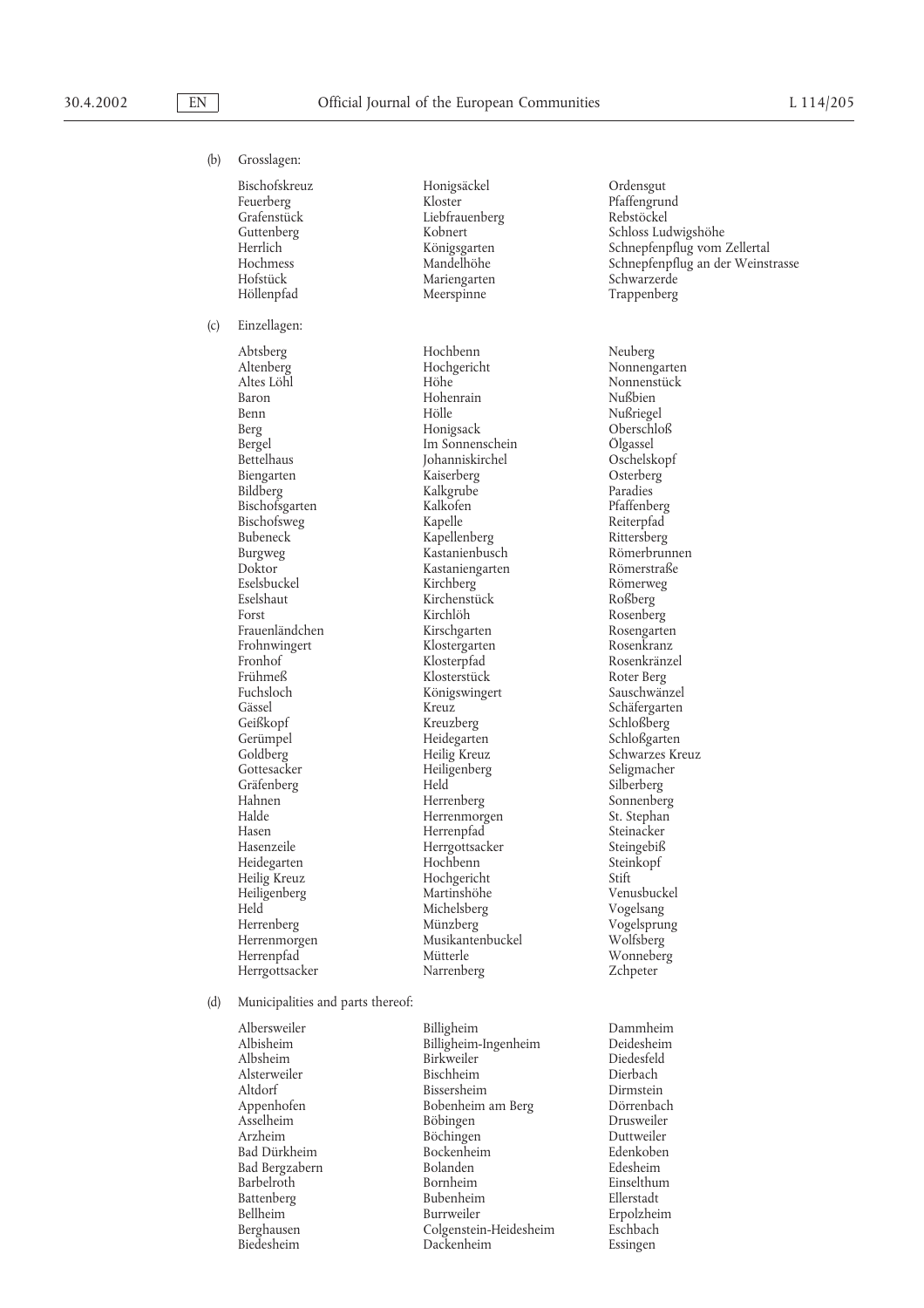# L 114/206 EN Official Journal of the European Communities 30.4.2002

Freimersheim Kapsweyer<br>Freinsheim Kindenheim Friedelsheim Kirchheimbolanden<br>Gauersheim Kirrweiler Gleiszellen-Gleishorbach Klingenmüns<br>Göcklingen Knittelsheim Gönnheim Lachen/Speyerdorf<br>Gräfenhausen Lachen Grossfischlingen Laumershein<br>Grosskarlbach Lautersheim Grossniedesheim Herxheimweyher Impflingen Ingenheim

Flemlingen Insheim Insheim Oberhausen<br>Forst Collistadt Collistadt Oberhofen Forst Example 2013 - The Multiplant Communist Collection Contract Collection Collection Collection Collection Collection Collection Collection Collection Collection Collection Collection Collection Collection Collection Co Frankenthal Kandel Oberotterbach Frankweiler Kapellen Obersülzen Freckenfeld Kapellen-Drusweiler Obrigheim Freinsheim Kindenheim Ottersheim/Zellerthal<br>Freisbach Kirchheim an der Weinstrasse Ottersheim Freisbach Kirchheim an der Weinstrasse Ottersheim Gauersheim Kirrweiler Pleisweiler-Oberhofen<br>Geinsheim Kleinfischlingen Queichheim Geinsheim Kleinfischlingen Queichheim Gerolsheim Kleinkarlbach Ranschbach Kleinniedesheim Gleisweiler Klingen Klingen Rhodt<br>Gleiszellen-Gleishorbach Klingenmünster Rittersheim Göcklingen Knittelsheim Rödersheim-Gronau Knöringen Rohrbach<br>Königsbach an der Weinstrasse Römerberg Gommersheim Königsbach an der Weinstrasse Römerberg Gronau 1983 – Landau in der Pfalz Rüssingen<br>Grossfischlingen – Laumersheim – Sausenheim Lautersheim Schwegenheim<br>Leinsweiler Schweigen Grünstadt Leistadt Leistadt Schweigen-Rechtenbach<br>
Haardt Lustadt Schweighofen Haardt Lustadt Schweighofen Hainfeld Maikammer Siebeldingen Hambach Marnheim Speyerdorf<br>Harxheim Mechtersheim St. Johann Harxheim Mechtersheim St. Johann Hassloch Meckenheim St. Martin Mertesheim Steinfeld<br>
Minfeld Steinweiler Heiligenstein Minfeld Steinweiler Mörlheim Steinweiler Steinweiler Steinweiler Steinweiler Steinweiler Steinwe<br>1989 – Stetten Mörlheim Stetten Stetten Steinweise Steinweise Steinweise Steinweise Steinweise Steinweise Stein Hergersweiler Mörlheim Stetten Herxheim am Berg Morschheim Ungstein Herxheim bei Landau Mörzheim Venningen Hessheim Mühlhofen Wachenheim Heuchelheim Mussbach an der Weinstrasse Walsheim Heuchelheim bei Frankental Neuleiningen Weingarten Heuchelheim-Klingen Neustadt an der Weinstrasse<br>Hochdorf-Assenheim Niederhorbach Hochdorf-Assenheim Niederhorbach Weyher in der Pfalz Hochstadt Niederkirchen Winden Niederotterbach Zeis<br>Niefernheim Zell Immesheim Niefernheim Zell

Ruppertsberg

## 1.2.9. Specified region Franken

(a) Subregions:

Bereich Bayerischer Bodensee Bereich Maindreieck Bereich Mainviereck Bereich Steigerwald

(b) Grosslagen:

Herrenberg Honigberg Renschberg

Burgweg Kapellenberg Rosstal Ewig Leben Kirchberg Schild Markgraf Babenberg Schlossberg<br>Ölspiel Schlosstück Hofrat Ravensburg Teufelstor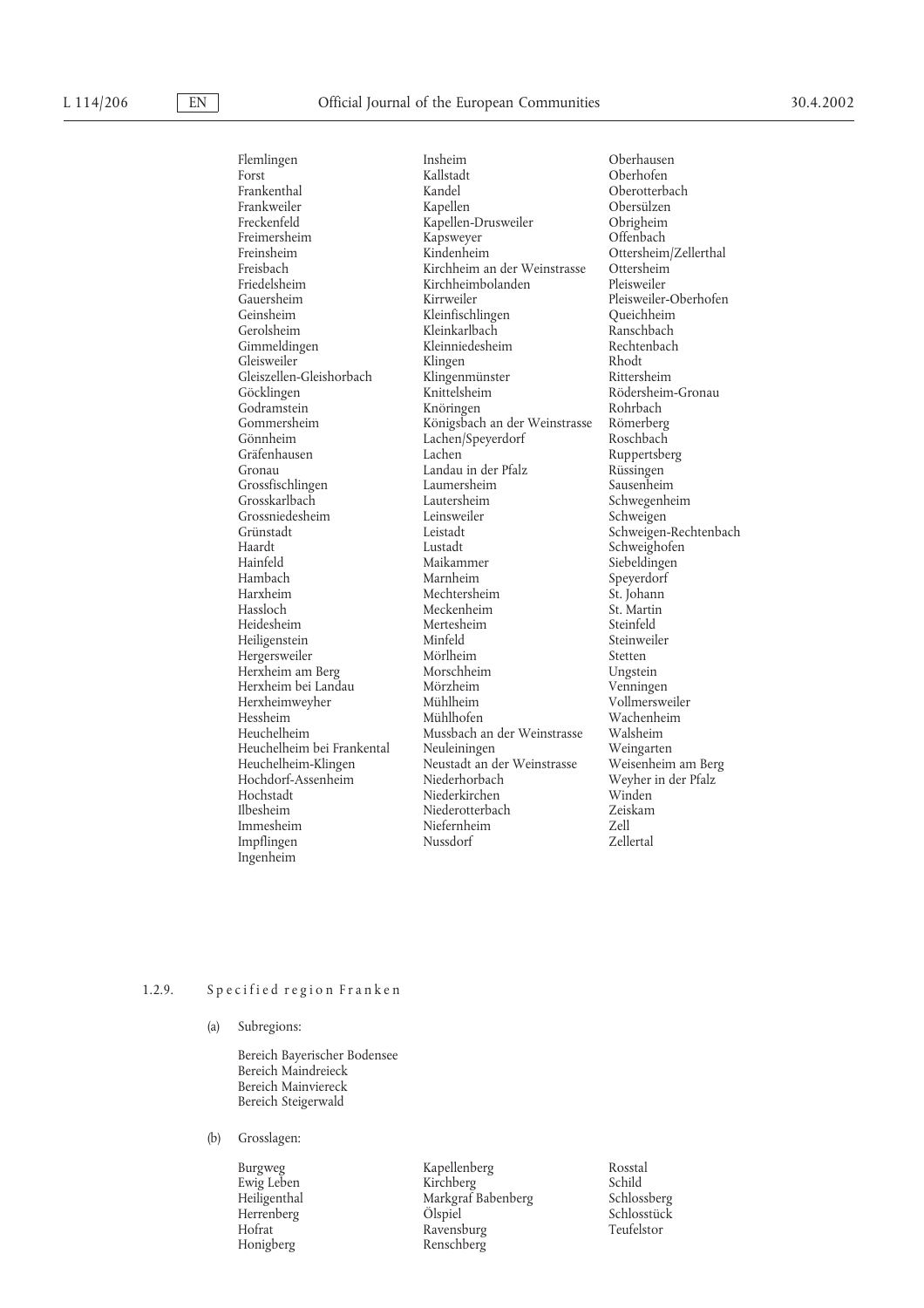## (c) Einzellagen:

Benediktusberg Dachs Katzenkopf<br> Katzenkopf<br> Kelter First Krähenschnabel<br>Fischer Kreuzberg Herrgottsweg Lump Herrschaftsberg

Abtsberg Hohenbühl Pfaffenberg Abtsleite Höll Höll Ratsherr Reifenstein<br>Altenberg Homburg Reifenstein Homburg Reifenstein<br>
Iohannisberg Rosenberg Berg Julius-Echter-Berg Scharlachberg Berg-Rondell Kaiser Karl Schloßberg Bischofsberg Kalb Schwanleite Burg Hoheneck Kalbenstein Sommertal Centgrafenberg Kallmuth Sonnenberg Kapellenberg Dabug Karthäuser Sonnenschein Domherr Kelter St. Klausen<br>
Stelsberg Kiliansberg Stein<br>
Stein Eselsberg Kiliansberg Stein Falkenberg Kirchberg Stein/Harfe Feuerstein Königin Königin Steinbach<br>First Steinbach Krähenschnabel Steinbach Kreuzberg Storchenbrünnle<br>Kronsberg Tannenberg Fürstenberg Kronsberg Tannenberg Tannenberg Tannenberg Tannenberg Tannenberg Tannenberg Tannenberg Tannenberg<br>Teufel Teufel Teufel Küchenmeister Teufel Teufel Teufel Teufel Teufel Teufel Teufel Teufel Teufel Teufel Teufe Glatzen (auch Küchenmeister Teufel Teufel (auch Küchenmeister Teufel Teufelskeller (auch Zurüchen)<br>Einerherstell (auch Teufelskeller (auch Zurüchen Teufelskeller (auch Zurüchen) (auch Zurüchen) zurüchten Zurüc Lämmerberg Heiligenberg Landsknecht Trautlestal Heroldsberg Langenberg Vögelein Herrrenberg Mainleite Wachhügel Himmelberg Maustal Wölflein<br>Hofstück Paradies – Zehntoaf

(d) Municipalities and parts thereof:

Albertshofen Alzenau Engental<br>Arnstein Ergersheim Aschaffenburg<br>Aschfeld Bad Windsheim Bieberehren Feuerthal<br>Bischwind Frankenberg Breitbach Frickenhausen<br>Brück Fuchstadt Dettelbach Gerolzhofen<br>Dietersheim Gnötzheim

Abtswind Eichenbühl Güntersleben Adelsberg Eisenheim Haidt Elfershausen Albertheim Elsenfeld Hammelburg Altmannsdorf Engelsberg Hassfurt Ergersheim Heidingsfeld<br>Erlabrunn Helmstadt Aschfeld Erlasee Hergolshausen<br>Astheim Erlenbach bei Marktheidenfeld Herlheim Astheim Erlenbach bei Marktheidenfeld Herlheim Erlenbach am Main<br>Eschau Aura an der Saale Eschau Hesslar Bamberg Euerdorf Höchberg Bergrheinfeld Eussenheim Hoheim Hoheim Bergtheim Hoheim Hoheim Hoheim Hoheim Hoheim Hoheim Hoheim Hoheim Hoheim Hoheim Hoheim Hoheim Hoheim Hoheim Hoheim Hoheim Hoheim Hoheim Hoheim Hoheim Hoheim Hoheim Hoheim Hoheim Hohei Bergtheim Fahr Fahr Hohenfeld Hohenfeld Hohenfeld Höllrich Hohenfeld Höllrich Höllrich Höllrich Höllrich Höllrich Höllrich Höllrich Höllrich Höllrich Höllrich Höllrich Höllrich Höllrich Höllrich Höllrich Höllrich Höllrich Falkenstein Höllrich<br>Feuerthal Holzkirchen Bischwind Frankenberg Holzkirchhausen Böttigheim Frankenwinheim Homburg am Main<br>Breitbach Frickenhausen Hösbach Hösbach Brück Fuchstadt Humprechtsau<br>Buchbrunn Gädheim Hundelshausen Buchbrunn Gädheim Hundelshausen Bürgstadt Gambach Ickelheim Castell Gerbrunn Gerbrunn Iffigheim<br>Dampfach Germünden Ingolstadt Dampfach Germünden Ingolstadt Gnötzheim Ippesheim Dingolshausen Gössenheim Ipsheim Donnersdorf Grettstadt Kammerforst Dorfprozelten Greussenheim Karlburg Dottenheim Greuth Karlstadt Düttingsfeld Grossheubach Karsbach Grosslangheim Eherieder Mühle Grossostheim Kemmern Eibelstadt Grosswallstadt Kirchschönbach

Zehntgaf

Hüttenheim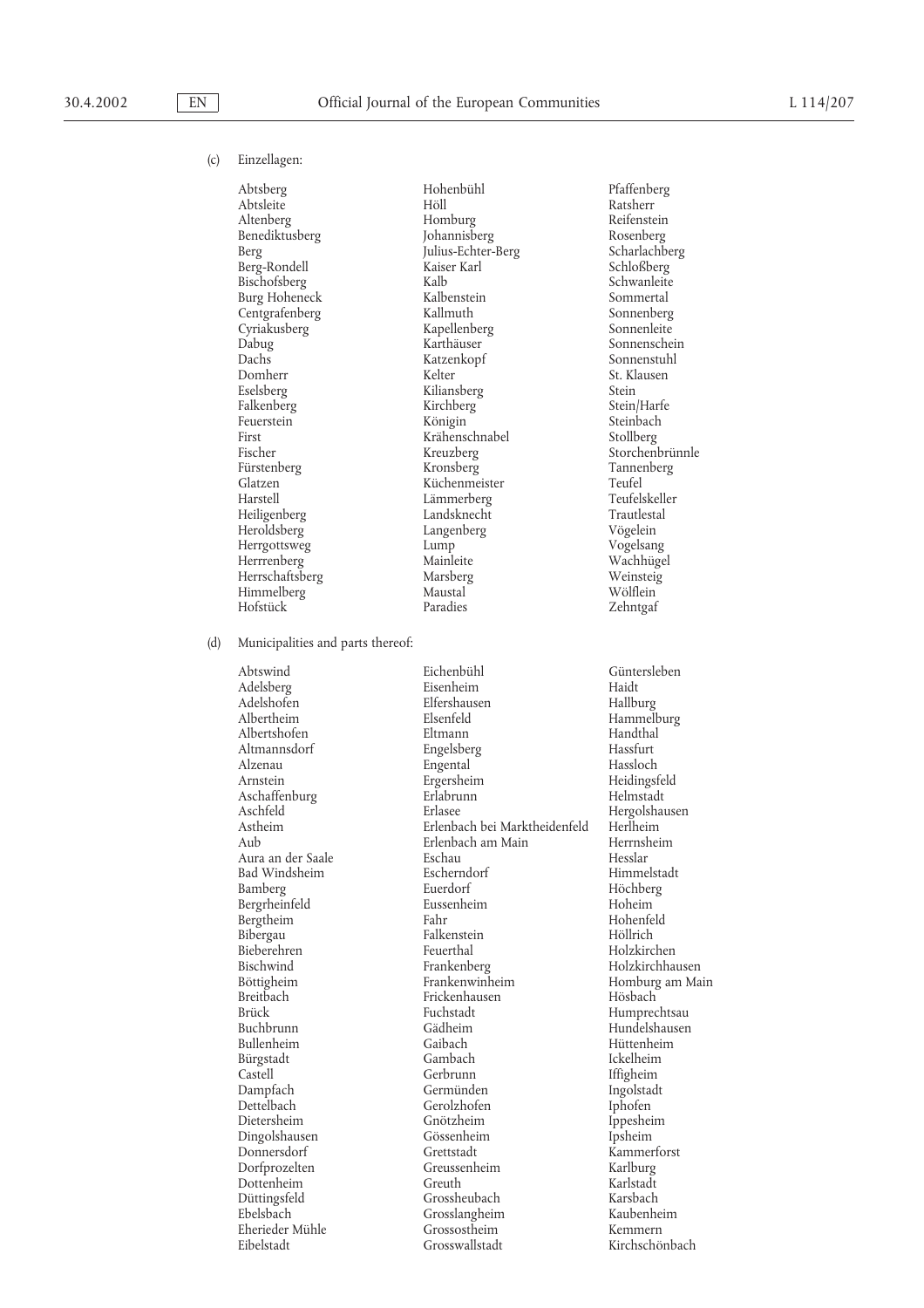Kitzingen Oberschwarzach Tauberrettersheim Kleinheubach Kleinochsenfurt Ottendorf<br>
Klingenberg Pflaumheim Machtilshausen Rottenberg<br>Mailheim Rottendorf Markt Erlbach Sand am Main<br>Marktbreit Schallfeld Michelau Schonungen<br>Michelbach Schwanfeld Mönchstockheim Oberschleichach Oberschwappach Sulzthal

Kleinlangheim Ochsenfurt Theilheim Pflaumheim Thüngersheim<br>Possenheim Tiefenstockhei Knetzgau 1988 – Knetzgau Possenheim – Tiefenstockheim Köhler – Tiefenstockheim († 1892)<br>Köhler – Prappach – Tiefenthal Köhler Prappach Tiefenthal<br>Kolitzheim Prichsenstadt Traustadt Traustadt Prichsenstadt Prichsenstadt Traustadt<br>Prosselsheim Triefenstein Königsberg in Bayern Prosselsheim Prosselsheim Triefenste<br>Krassolzheim Ramsthal Prosselsheim Trimberg Krassolzheim (Krassolzheim Ramsthal Trimberg)<br>Krautheim Randersacker (Krautheim Dettingen Randersacker Uettingen<br>Remlingen Uffenheim Kreuzwertheim Remlingen Uffenheim<br>Krum Repperndorf Ullstadt Repperndorf Külsheim Retzbach Unfinden Laudenbach Retzstadt Unterdürrbach Leinach Reusch Untereisenheim Riedenheim<br>Rimbach Lengfurt Rimbach Unterleinach Lenkersheim Rimpar Veitshöchheim Lindac Rödelsee Viereth Lindelbach Rossbrunn Vogelsburg Rothenburg ob der Tauber Vögnitz<br>Rottenberg Volkach Mainberg Röttingen Waigolsheim Mainbernheim Rück Rück Walddach:<br>Mainstockheim Rüdenhausen Wasserlos Mainstockheim Rüdenhausen Wasserlos Margetshöchheim Rüdisbronn Wässerndorf Markt Nordheim Rügshofen Weigenheim Markt Einersheim Saaleck Weiher Schallfeld Weimersheim<br>Scheinfeld Wenigumstadt Marktheidenfeld Scheinfeld Scheinfeld Wenigum<br>Marktsteft Schmachtenberg Werneck Marktsteft Schmachtenberg Werneck Martinsheim Schnepfenbach Westheim Schonengen<br>Michelau Schonungen Wiebelsberg Michelfeld Schwarzach Wiesenfeld Miltenberg Schwarzenau Wiesentheid Mühlbach Segnitz Winterhausen Mutzenroth Seinsheim Wipfeld Neubrunn Sickershausen Wirmsthal Sommerach<br>Sommerau Neuses am Berg Sommerau Wörth am Main Sommerhausen Würzburg<br>Staffelbach Wüstenfelden Nordheim am Main Staffelbach Wüstenfelden Obereisenheim Stammheim Stammheim Wüstenzell<br>Oberhaid Steigerwald Zeil am Main Steigerwald Oberleinach Steinbach Zeilitzheim Obernbreit Sugenheim Zell am Main<br>Oberntief Sulzfeld – Zellingen Zellingen Sulzfeld Zellingen<br>
Sulzheim Ziegelanger

Waigolshausen Wiesenbronn<br>Wiesenfeld Zell am Ebersberg

## 1.2.10. Specified region Württemberg

#### (a) Subregions:

Bereich Württembergischer Bodensee Bereich Kocher-Jagst-Tauber Bereich Oberer Neckar Bereich Remstal-Stuttgart Bereich Württembergisch Unterland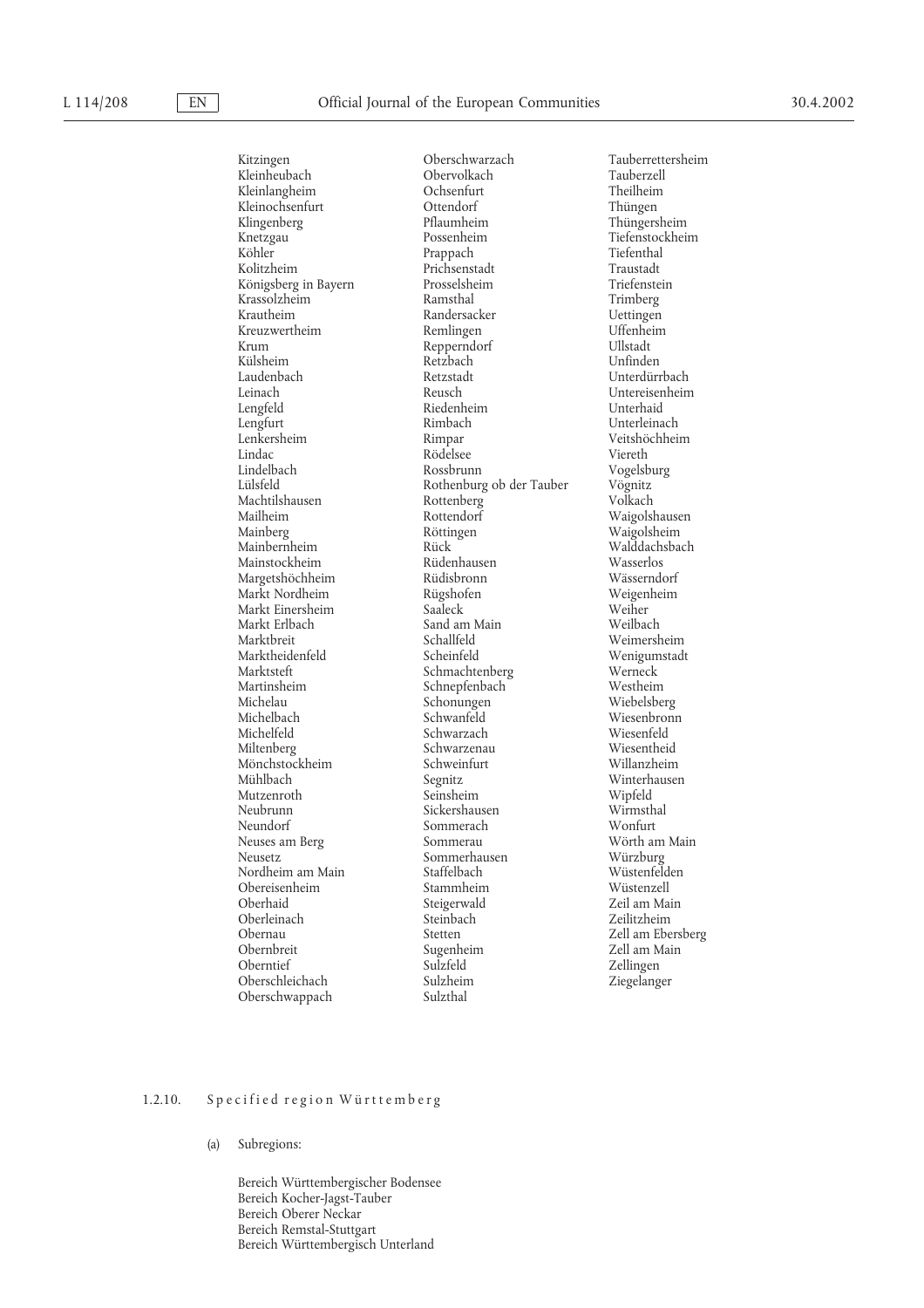(b) Grosslagen:

Heuchelberg Lindelberg Stromberg Hohenneuffen Salzberg Tauberberg Kirchenweinberg Schalkstein Wartbühl Kocherberg Schozachtal<br>
Kopf Sonnenbühl Lindauer Seegarten

(c) Einzellagen:

Berg Katzenbeißer Schafsteige Schafsteige Burgberg Katzenöhrle Schafsteige Schafsteige Schafsteige Schafsteige Burgberg Katzenöhrle<br>Burghalde Kayberg Dachsberg Kirchberg Schenkenberg Dezberg König Schloßberg Eberfürst Kupferhalde Schmecker Felsengarten Lämmler<br>Flatterberg Lichtenberg Forstberg Liebenberg Liebenberg Sommerhalde<br>
Sonnenberg Sommerhalde<br>
Sonnenberg Goldberg Margarete Sonnenberg Grafenberg Michaelsberg Sonntagsberg Halde Mönchberg Steinacker<br>Harzberg Mönchsberg Steingrube Heiligenberg Mühlbächer Stiftsberg Himmelreich Paradies Wanne Hofberg Propstberg<br>Hohenberg Ranzenberg Hohenberg Ranzenberg Wildenberg Hundsberg Reichshalde<br>
Iupiterberg Rozenberg

Sonnenbühl Wunnenstein<br>Stautenberg Wunnenstein

Altenberg Kaiserberg Sankt Johännser Kriegsberg Flatterberg Lichtenberg Sommerberg Mönchsberg Steingrube<br>Mühlbächer Stiftsberg Neckarhälde

(d) Municipalities and parts thereof:

Abstatt Burgbronn Freudenthal Adolzfurt Cleebronn Frickenhausen Affalterbach Cleversulzbach<br>Affaltrach Creglingen Affaltrach Creglingen Geddelsbach Geddelsbach<br>Aichelberg Criesbach Criesbach Gellmersbac Aichelberg Criesbach Gellmersbach Allmersbach Diefenbach Diefenbach Geradstett Aspach Geradstett Aspach Christ Asperg Dörzbach Grantschen Baach Duttenberg Grossbottwar Bad Mergentheim Eberstadt Grossgartach Grossgartach Bad Friedrichshall Eibensbach Grossheppach Bad Friedrichshall Eibensbach<br>Bad Cannstatt Eichelberg Bad Cannstatt Eichelberg Grossingersheim Beihingen Ellhofen Ellhofen Grunbach<br>Beilstein Elpersheim Güglingen Beilstein Elpersheim<br>Beinstein Endersbach Beinstein Endersbach Gündelbach Belsenberg Ensingen Gundelsheim Bensingen Enzweihingen<br>Besigheim Eppingen Besigheim Eppingen Eppingen Haberschlacht<br>Beuren Häfnerhaslacht Erdmannhausen Hafferhaslach Beutelsbach Erlenbach Hanweiler Bieringen Erligheim Harsberg Bietigheim Ernsbach Ernsbach Hausen an der Zaber<br>Bietigheim-Bisssingen Eschelbach Hebsack Hebsack Bietigheim-Bisssingen Bissingen Eschenau Eschenau Hedelfingen<br>Bodolz Esslingen Esseingen Heilbronn Bodolz Esslingen Heilbronn Bönnigheim Fellbach Hertmannsweiler Brackenheim Flein Heuholz Brettach Forchtenberg Hirschau Breuningsweiler Freiberg am Neckar Hofen

Degerloch Gemmrigheim<br>Diefenbach Geradstetten Dimbach<br>Dörzbach Dürrenzimmern Erdmannhausen Feuerbach Hessighe<br>Flein Heuholz Frauenzimmern Bürg Freudenstein Hoheneck

Burghalde Kayberg Schelmenklinge Scheuerberg Wohlfahrtsberg<br>Wurmberg Zweifelsberg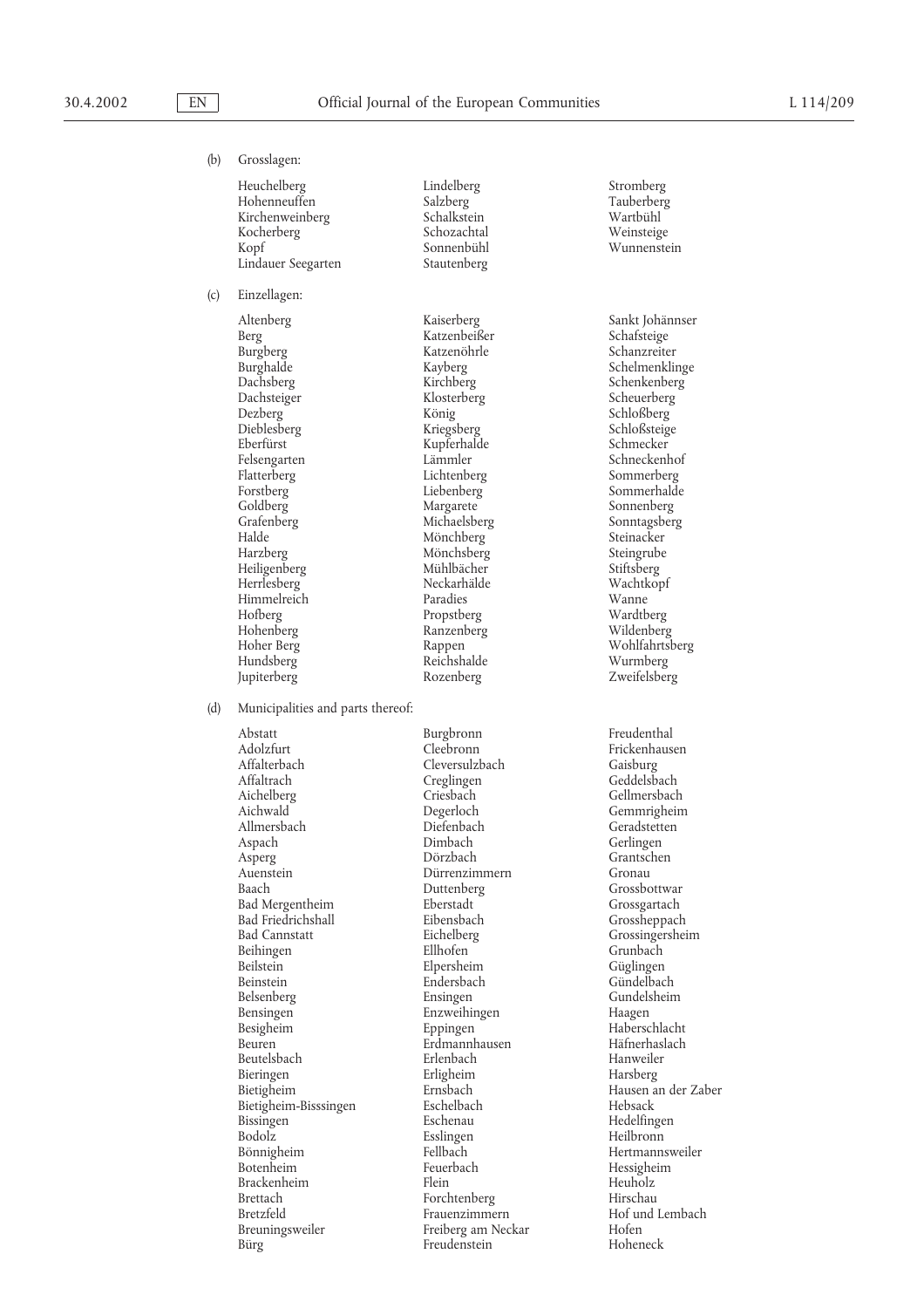## L 114/210 **EN C** Consequent European Communities 30.4.2002

Hohenhaslach Münster Schwabbach Höpfigheim Neckarsulm Siebeneich Horkheim Neckarweihingen Siglingen Horrheim Neckarwestheim Spielberg<br>Hösslinsülz Neipperg Neipperg Steinheim Hösslinsülz Neipperg Steinheim Illingen Neudenau Sternenfels Ilsfeld Neuenstadt am Kocher Ingelfingen im Remstalt am Socher Ingelfingen im Remstalt am Neuenstein im Remstalt am Neuenstein im Remstalt am Neuenstein im Remstalt am Neuenstein im Remstalt am Neuenstein im Remstalt am Ne Ingersheim Neuffen Stockheim Kappishäusern Neuhausen Neuhausen Strümpfelbach<br>Kernen Neustadt Kernen Meustadt (Stuttgart Stuttgart Stuttgart Stuttgart Stuttgart Stuttgart Stuttgart Stuttgart Stuttgart Stu<br>Kesselfeld (Stuttgart Stuttgart Stutzbach Stutzbach Stutzbach Stutzbach Stutzbach Stutzbach Stutzbach Stutzbac Kirchberg Niedernhall Taldorf Kirchheim Niederstetten Talheim Talheim Niederstetten Talheim Talheim Niederstetten Tübingen Kleinbottwar Nordhause<br>Kleingartach Nordheim Kleingartach Mordheim Untereisesheim<br>Kleinheppach Oberderdingen Untergruppenb Kleiningersheim Oberohrn Unterheimbach<br>
Kleinsachsenheim Obersöllbach Unterheinriet Kleinsachsenheim Obersöllbach<br>
Klingenberg Oberstenfeld Klingenberg Oberstenfeld Unterjesingen Knittlingen Oberstetten Untersteinbach<br>Kohlberg Obersulm Untertürkheim Korb Obertürkheim Vaihingen<br>Kressbronn/Bodensee Ochsenbach Verrenberg Kressbronn/Bodensee Ochsenbach<br>Künzelsau Ochsenburg Langenbeutingen Oedheim Waiblingen Laudenbach<br>Lauffen Lehrensteinsfeld Ötisheim<br>
Leingarten Pfaffenhofen Leingarten Pfaffenhofen Wasserburg Leonbronn Pfedelbach Weikersheim Lienzingen Poppenweiler Weiler bei Weinsberg Lindau Ravensburg Weiler an der Zaber Linsenhofen Reinsbronn<br>Löchgau Remshalden Löwenstein Reutlingen Weinstadt Ludwigsburg Rielingshausen<br>Maienfels Riet Marbach/Neckar Rietenau Wermutshausen Markelsheim Rohracker Widdern Markgröningen Rommelshausen Willsbach Massenbachhausen Rosswag<br>Maulbronn Rotenberg Maulbronn Rotenberg Windischenbach<br>
Meimsheim Rottenburg Winnenden<br>
Rottenburg Winnenden Meimsheim Rottenburg Winnenden Michelbach am Wald Schluchtern Winzerhausen Mühlacker Schöntal Wüstenrot Mühlhausen an der Enz Mülhausen Schozach Zuffenhausen

Niederhofen Nonnenhorn Tübinger<br>Nordhausen Uhlbach Oberderdingen Untergruppenbach<br>Oberohrn Unterheimbach Ochsenburg Vorbachzimmern<br>
Oedheim Waiblingen Öhringen Walheim<br>Ötisheim Wangen Remshalden Weinsberg Sachsenheim<br>Schluchtern Schützingen

Schwaigern Ingelfingen Neuenstein Stetten am Heuchelberg Untertürkheim Wendelsheim Wurmlingen

# 1.2.11. Specified region Baden

### (a) Subregions:

Bereich Badische Bergstrasse Bereich Bodensee Bereich Tuniberg Kraichgau Bereich Breisgau Bereich Markgräflerland Bereich Badisches Frankenland

- (b) Grosslagen:
	- Lorettoberg

Attilafelsen Mannaberg Tauberklinge<br>
Rittersberg Hauberklinge<br>
Tauberklinge Burg Lichteneck Rittersberg Tauberklinge Burg Neuenfels Schloss Rodeck Vogtei Rötteln Burg Zähringen Schutterlindenberg Vogtei Rötteln Stiftsberg Hohenberg Stiftsberg Vulkanfelsen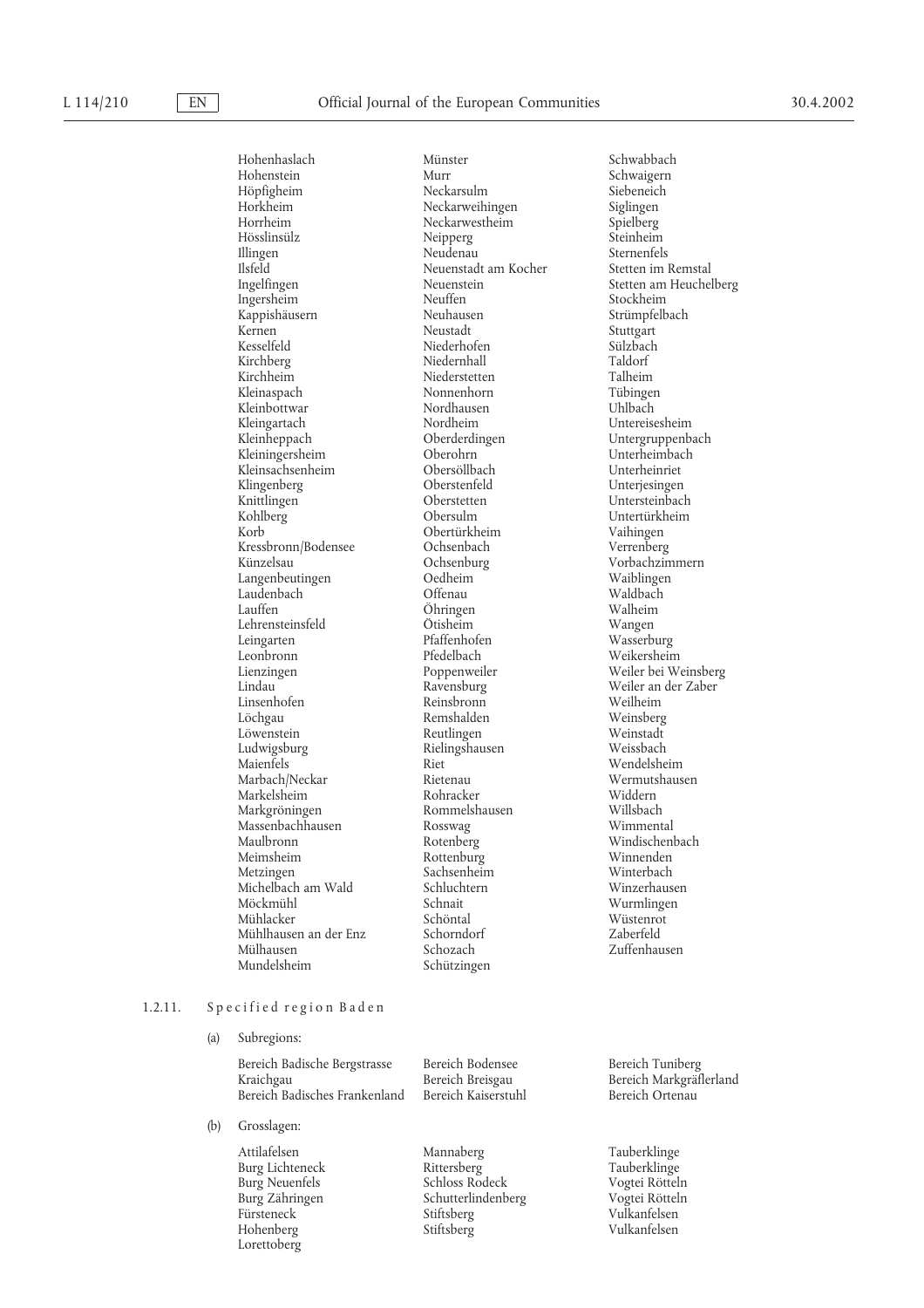## (c) Einzellagen:

Abtsberg Himmelreich Rosenberg Alte Burg Hochberg Roter Berg Altenberg Hummelberg Rotgrund Baßgeige Kapellenberg Scheibenbuck Betschgräbler Katzenberg Schloßgarten Bienenberg Kinzigtäler<br>Bühl Kirchberg Bühl Kirchberg Sommerberg Sommerberg<br>Burggraf Klepberg Sonnenberg Burgstall Kochberg Sonnenstück Burgwingert Kreuzhalde Sonnhalde Castellberg Kronenbühl Sonnhohle Eckberg Kuhberg<br>Eichberg Sonnerg Kuhberg Eichberg Lasenberg Spiegelberg Spiegelberg Spiegelberg Spiegelberg Spiegelberg St. Michaels Engelsfelsen Enselberg Maltesergarten Steingässle<br>
Enselberg Mandelberg Steingrube Fohrenberg Mühlberg Mühlberg Steinhalde<br>Gänsberg Steinmauer Oberdürrenberg Steinmauer Gestühl – Gelberg – Sternenberg – Sternenberg – Sternenberg – Sternenberg – Sternenberg – Sternenberg – Sternenberg – Sternenberg – Sternenberg – Sternenberg – Sternenberg – Sternenberg – Sternenberg – Sternenberg – Sterne Haselstaude O¨ lbaum Teufelsburg Henkenberg Pfarrberg Weingarten Herrenberg Plauelrain<br>
Herrenbuck Pulverbuck<br>
Pulverbuck<br>
Pulverbuck Herrenbuck Pulverbuck Winklerberg Herrenstück Rebtal<br>Hex von Dasenstein Renchtäler Hex von Dasenstein

Kaiserberg Schäf<br>Kapellenberg Scheibenbuck Käsleberg Schloßberg<br>
Katzenberg Schloßgarten Engelsberg St. Michaelsberg<br>Letherg Steinfelsen Mandelberg Steingrube<br>
Mühlberg Steinhalde Oberdürrenberg

(d) Municipalities and parts thereof:

Achern 1988 - Bötzingen Bötzingen Breisach en Endingen auch an Endingen auch an Breisach eine Breise Endingen<br>1989 - Breisach Breisach en Eppingen Altdorf Britzingen Erlach Erlach († 1892)<br>Altschweier – Broggingen Ersinge Amoltern Bruchsal Bruchsal Erzingen<br>Augeen Buchholz Eschbach Auggen Buchholz Buchholz Eschbach<br>Bad Bellingen Buggingen Buggingen Eschelbach Bad Bellingen Buggingen Eschelbach Bad Rappenau Bühl Bühl Ettenheim<br>Bad Krozingen Bühlertal Bühlertal Feldberg Bad Krozingen Bühlertal Feldberg Bad Mingolsheim Burkheim Fessenbach<br>Bad Mergentheim Dainbach Feuerbach Bad Mergentheim Dainbach Peuerbach Feuerbach Baden-Baden Pischingen Dattingen Fischingen Baden-Baden Dattingen Fischingen Bahlingen Dertingen Freiburg Bahnbrücken Diedesheim Friesenheim Ballrechten-Dottingen Dielheim<br>Bamlach Diersburg Bamlach Diersburg Gemmingen Bauerbach Diestelhausen<br>Beckstein Dietlingen Berghaupten Dittigheim Gissigheim Berghausen Dossenheim Glottertal Bermatingen Durbach Gochsheim Bermersbach Dürrn Gottenhei<br>Berwangen Berbach Grenzach Berwangen Bickensohl Ebringen Grossrinderfeld Biengen Efringen-Kirchen Grosssachsen<br>Bilfingen Egringen Egringen Grötzingen Binau Ehrenstetten Grunern Binzen Eichelberg Hagnau<br>Bischoffingen Eichstetten Haltinge Bischoffingen Eichstetten Haltingen Blankenhornsberg Blansingen – Eimeldingen Hassmersheim<br>Bleichheim – Eisental – Hecklingen Hecklingen Bleichheim Eisental Hecklingen<br>Bodmann Eisingen Heidelberg Bodmann Eisingen Eisingen Heidelberg<br>Bollschweil Ellmendingen Heidelsheim Bombach Elsenz Elsenz Heiligenzell Bottenau Emmendingen Heimbach

Broggingen Ersingen Denzlingen Dietlingen Gerlachsheim<br>Dittigheim Gissigheim Bilfingen Egringen Grötzingen Ellmendingen

Sonnenberg<sup>T</sup> Ulrichsberg

Eppingen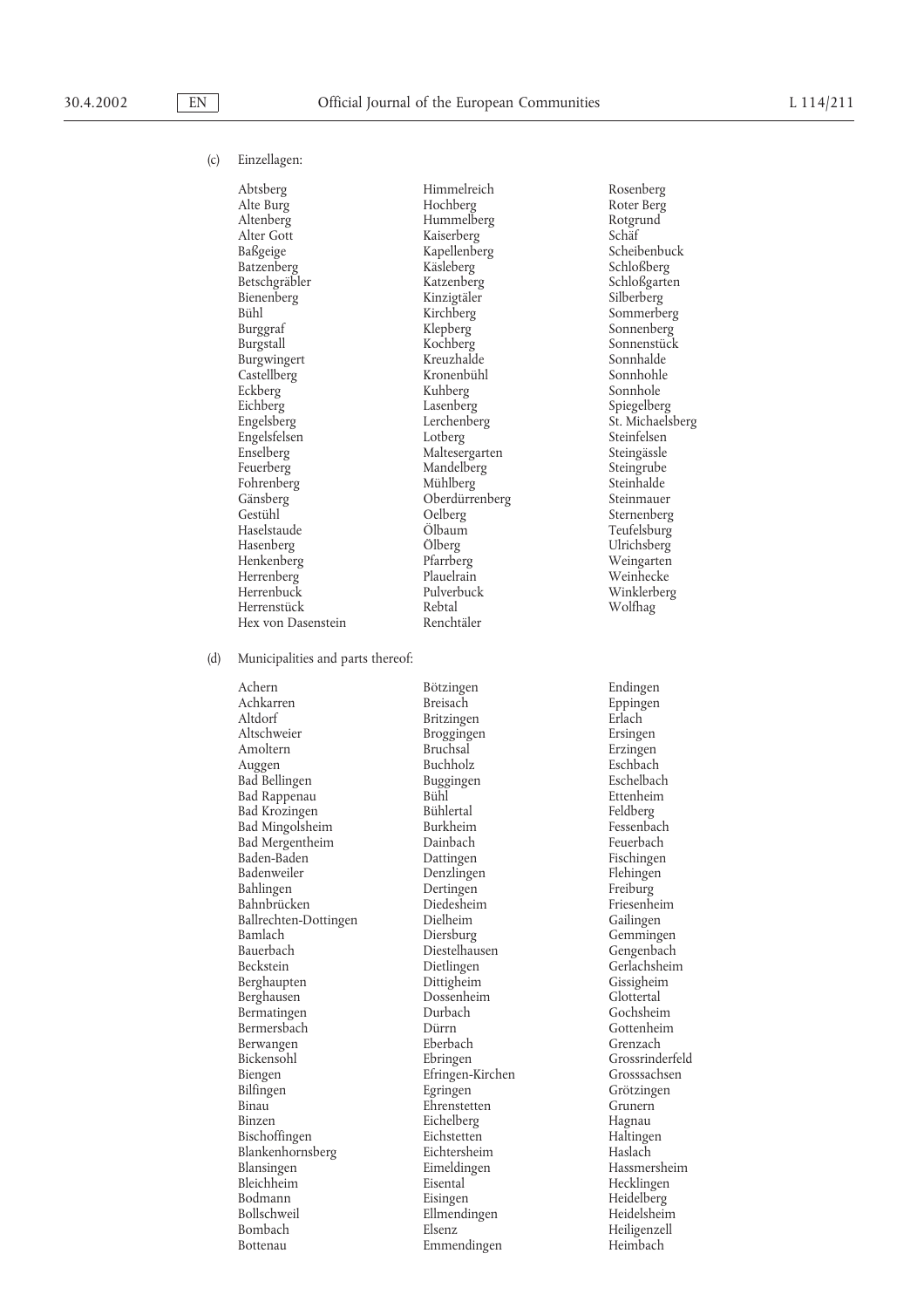Heuweiler Mühlhausen<br>Hilsbach Müllheim Hilzingen Münchweier<br>Hochburg Mundingen Jöhlingen Niederweiler<br>Kappelrodeck Nimburg Kirchardt Oberbergen<br>
Kirchberg Obereggenen Konstanz Oberschüpf<br>
Kraichtal Obertsrot Lahr Ödsbach<br>Landshausen Offenbur Langenbrücken Laudenbach Ortenberg<br>Lauf Östringen Leutershausen Lützelsachsen Rettigheim<br>Mahlberg Rheinweiler Malsch Riedlingen<br>Mauchen Riegel Mengen Ringsheim

Merdingen Helmsheim Merzhausen Rümmingen Michelfeld Sachsenflur<br>Mietersheim Salem Herbolzheim Mietersheim Salem<br>Herten Sashach Möshach Sashach Herten Mösbach Sasbach Hertingen Mühlbach Sasbachwalden<br>Heuweiler Mühlhausen Schallbach Hilsbach Müllheim Schallstadt Hochburg Mundingen Scherzingen Hofweier Münzesheim Schlatt Munzingen Hohensachsen Nack Schmieheim Hohenwettersbach Neckarmühlbach Schriesheim Neckarzimmern<br>Nesselried Horrenberg Nesselried Sexau Hügelheim Neudenau Singen Hugsweier Neuenbürg Sinsheim Neuershausen Ihringen 1988 – Neusatz Söllingen Söllingen Söllingen Söllingen Söllingen Stadelhofen Stadelhofen Stadelhofen Immenstaad Neuweier Stadelhofen<br>Impfingen Niedereggenen Staufen Impfingen 1988 Niedereggenen Staufen Staufen Staufen ist Staufen Staufen Steinbach Niederrimsingen Steinbach Steinbach Steinbach (1989) Steinbach Steinbach Steinbach Steinbach Steinbach Steinbach Steinbach Steinbach Steinb Niederrimsingen Jechtingen Niederschopfheim Steinenstadt Kappelrodeck Nimburg Stetten Karlsruhe-Durlach Nordweil Stettl<br>Kembach Norsingen Sulz Norsingen Sulz<br>Nussbach Sulzbach Kenzingen Nussbach Sulzbach Kiechlinsbergen Mussloch Nussloch Sulzburg<br>Kippenhausen Oberachern Sulzfeld Kippenhausen Oberachern Sulzfeld Kippenheim Oberacker Tairnbach Kirchberg Manuel Obereggenen Tauberbischofsheim<br>
Tiefenbach Tiefenbach Terenbach Tiefenbach Obergrombach Kleinkems Oberkirch Tiengen Klepsau Oberlauda Tiergarten Klettgau Oberöwisheim Tunsel Oberrimsingen Königheim Oberrotweil U¨ berlingen Königschaffhausen Obersasbach Ubstadt Ubstadt Ubstadt Ubstadt Ubstadt-Weiler Königshofen Oberschopfheim Ubstadt-Weiler Kraichtal Obertsrot Ulm Krautheim Oberuhldingen Untergrombach Kürnbach Odenheim Unterschüpf Landshausen Offenburg Wagenstadt Lauda Opfingen Waldulm Östringen Waltershofen<br>Ötlingen Walzbachtal Laufen Collingen Communication (University Valzbachtal<br>Lautenbach Contersweier Communication (University Valzbachtal Lautenbach Ottersweier Wasenweiler Lehen Paffenweiler Weih<br>Leimen Rammersweier Weil Rammersweier Leiselheim Rauenberg Weiler Weiler<br>1999 - Rechberg Weingarten<br>1999 - Weingarten Liel Rechberg Weinheim Lindelbach Reichenau Weisenbach Lipburg Reichenbach Weisloch Reichholzheim Welmling<br>Renchen Werbach Lottstetten Renchen Werbach Mauchen Riegel Wintersweiler Ringelbach Wittnau<br>Ringsheim Wolfenweiler

Heinsheim Menzingen Rohrbach am Gisshübel<br>Heitersheim Merdingen Rotenberg Rotenberg Unteröwisheim Wettelbrunn<br>Wildtal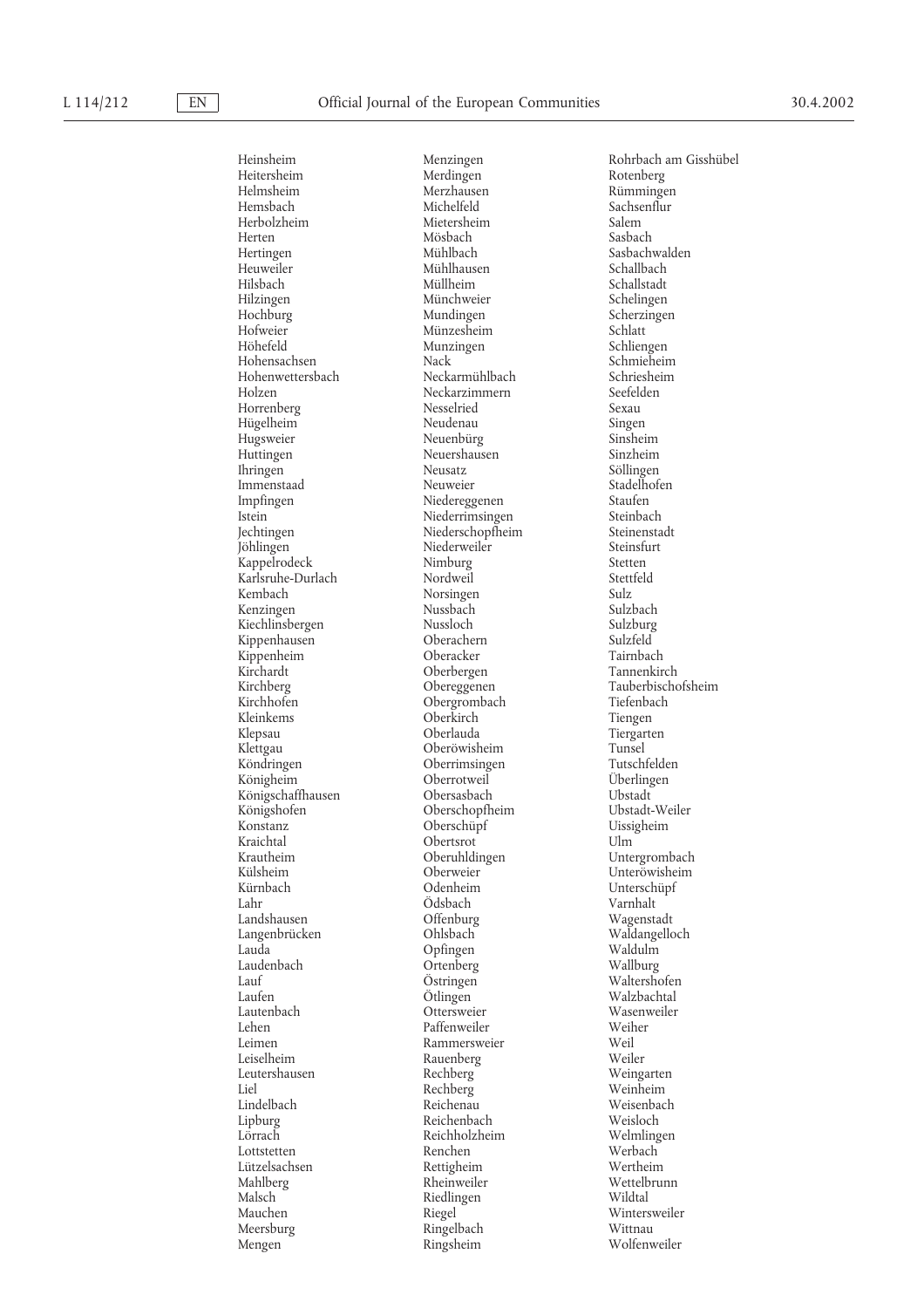Wollbach Zell-Weierbach Zungweier Zaisenhausen

Zunzingen

(e) Other:

Affental/Affentaler Badisch Rotgold Ehrentrudis

# 1.2.12. Specified region Saale-Unstrut

(a) Subregions:

Bereich Schloß Neuenburg Bereich Thüringen

(b) Grosslagen:

Blütengrund Göttersitz Kelterberg Schweigenberg

(c) Einzellagen:

Hahnenberg Mühlberg Rappental

(d) Municipalities and parts thereof:

| Bad Sulza       | Kaatschen        | Rollsdorf    |
|-----------------|------------------|--------------|
| Bad Kösen       | Kalzendorf       | Roßbach      |
| Burgscheidungen | Karsdorf         | Schleberoda  |
| Domburg         | Kirchscheidungen | Schulpforte  |
| Dorndorf        | Klosterhäseler   | Seeburg      |
| Eulau           | Langenbogen      | Spielberg    |
| Freyburg        | Laucha           | Steigra      |
| Gleina          | Löbaschütz       | Vitzenburg   |
| Goseck          | Müncheroda       | Weischütz    |
| Großheringen    | Naumburg         | Weißenfels   |
| Großjena        | Nebra            | Werder/Havel |
| Gröst           | Neugönna         | Zeuchfeld    |
| Höhnstedt       | Reinsdorf        | Zscheiplitz  |
| Jena            |                  |              |

## 1.2.13. Specified region Sachsen

(a) Subregions:

Bereich Dresden Bereich Elstertal Bereich Meißen

(b) Grosslagen:

Elbhänge Lößnitz Schloßweinberg Spaargebirge

(c) Einzellagen:

Kapitelberg Heinrichsburg

(d) Municipalities and parts thereof:

Belgern Ostritz Radebeul Jessen Desterwitz Radebeul Jessen Desterwitz Kleindröben Pillnitz Seußlitz Meißen Proschwitz Merbitz

Pesterwitz Schlieber<br>Pillnitz Seußlitz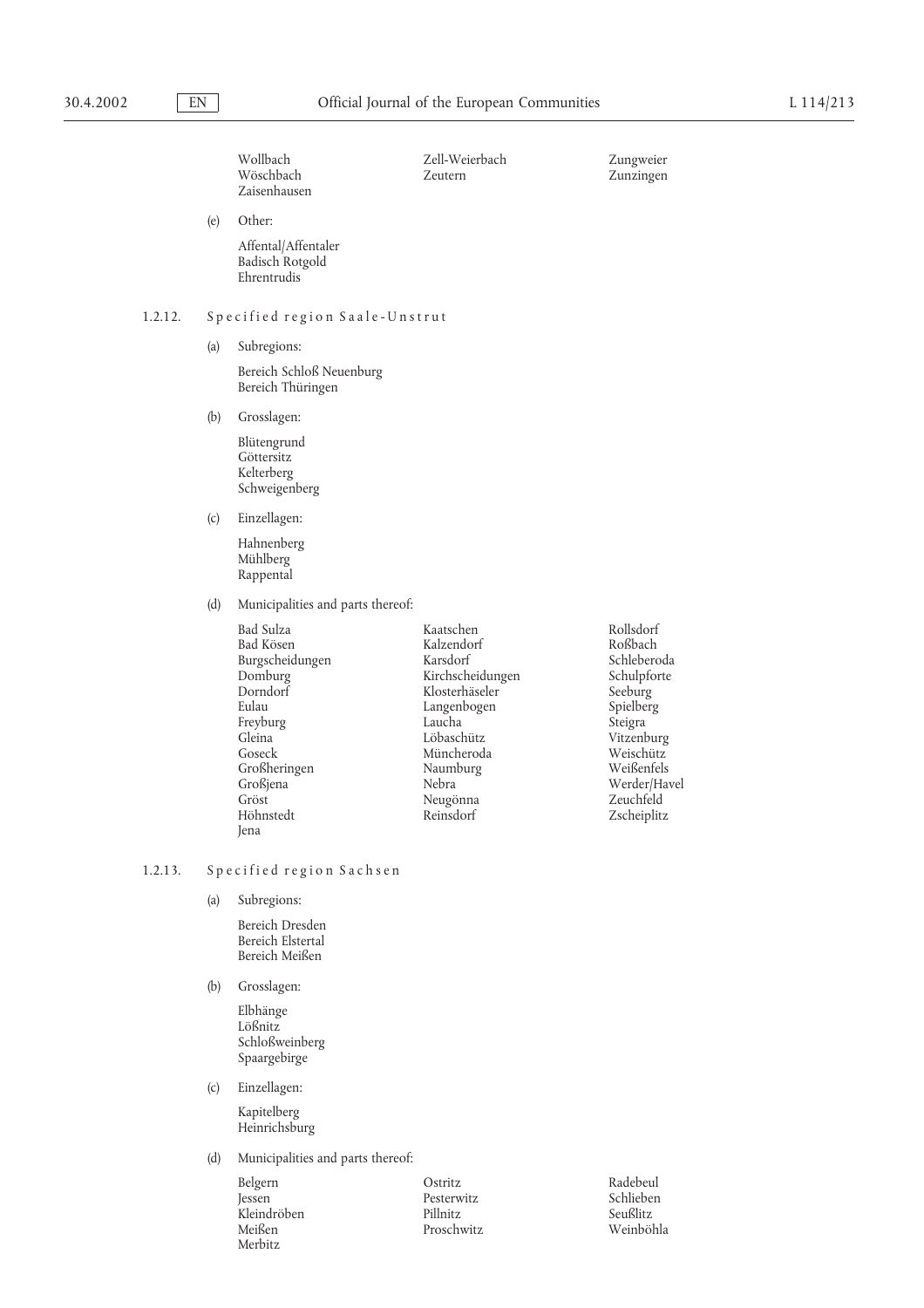## 1.2.14. Other indications

Liebfraumilch

Liebfrauenmilch

# 2. **Table wines bearing a geographical indication:**

Ahrtaler Landwein Altrheingauer Landwein Bayerischer Bodensee-Landwein Fränkischer Landwein Landwein der Ruwer Landwein der Saar Landwein der Mosel Mitteldeutscher Landwein Nahegauer Landwein Pfälzer Landwein Regensburger Landwein Rheinburgen-Landwein Rheinischer Landwein Saarländischer Landwein der Mosel Sächsischer Landwein Schwäbischer Landwein Starkenburger Landwein Südbadischer Landwein Taubertäler Landwein Unterbadischer Landwein

#### B. **Traditional expressions**

Auslese Beerenauslese Deutsches Weinsiegel Eiswein Hochgewächs Kabinett Landwein Qualitätswein garantierten Ursprungs/Q.g.U. Qualitätsschaumwein garantierten Ursprungs/Q.g.U. Qualitätswein mit Prädikat/Q.b.A.m.Pr./Prädikatswein Schillerwein Spätlese Trockenbeerenauslese Weissherbst Winzersekt

## II. WINES ORIGINATING IN THE FRENCH REPUBLIC

## A. **Geographical indications:**

## 1. **Quality wines produced in specified regions**

- 1.1. *Names of specified regions*
- 1.1.1. Alsace and other regions in east France
- 1.1.1.1. Appellations d'origine contrôlées Alsace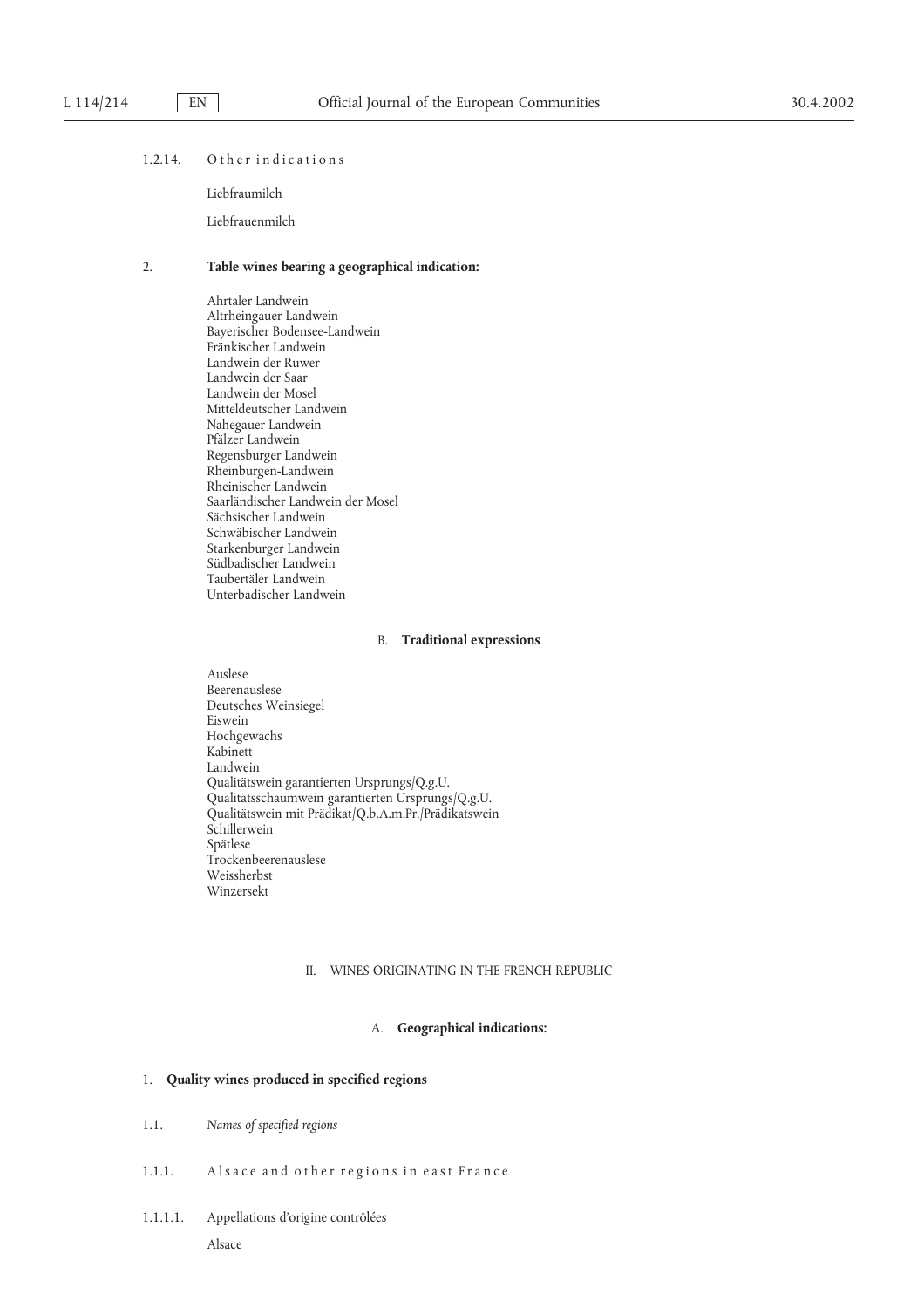Alsace, followed by the name of a locality ('lieu-dit'):

- — Altenberg de Bergbieten Moenchberg
- — Altenberg de Bergheim Muenchberg
- — Altenberg de Wolxheim Ollwiller
- 
- 
- 
- 
- 
- Frankstein<br>Froehn
- 
- Furstentum<br>— Geisberg
- 
- Gloeckelberg<br>Goldert
- 
- Hatschbourg
- — Hengst Sporen
- — Kanzlerberg Steingrubler
- Kastelberg
- 
- — Kirchberg de Barr Vorbourg
- Kirchberg de Ribeauvillé $\hskip1.6cm-\hskip.4cm$ Kitterlé
- 
- 
- — Mandelberg Zinnkoepflé
- 
- Côtes de Toul
- 1.1.1.2. Vins délimités de qualité supérieure

Moselle

- 1.1.2. Champagne region
- 1.1.2.1. Appellations d'origine contrôlées Champagne Coteaux Champenois Riceys

# 1.1.3. Burgundy region

1.1.3.1. Appellations d'origine contrôlées

Aloxe-Corton

Auxey-Duresses

- Auxey-Duresses Côte de Beaune
- Bâtard-Montrachet

Beaujolais

Beaujolais, followed by the municipality of origin:

- 
- 
- 
- 
- 
- 
- 
- 
- 
- 
- 
- 
- 
- 
- La Chapelle-de-Guinchay Saint-Vérandie Saint-Vérandie Saint-Vérandie Saint-Vérandie Saint-Vérandie Saint-Vérandie Saint-Vérandie Saint-Vérandie Saint-Vérandie Saint-Vérandie Saint-Vérandie Saint-V — — Lancié Salles
- Lantignié
- 
- — Le Perréon Vauxrenard
- 
- Leynes
- 
- 
- Osterberg
- 
- — Bruderthal Pfersigberg — — Eichberg Pfingstberg
	- Praelatenberg
- — Florimont Rangen
	-
	- Saering<br>— Schlossberg
	-
- — Geisberg Schoenenbourg
	-
	- Sonnenglanz<br>Spiegel
	-
	-
	-
	- $Kessler$   $-$  Steinklotz
		-
		-
		-
- Kitterlé Wineck-Schlossberg Wineck-Schlossberg Wineck-Schlossberg Wineck-Schlossberg Wineck-Schlossberg Wineck-Schlossberg Wineck-Schlossberg Wineck-Schlossberg Wineck-Schlossberg Wineck-Schlossberg W
	- — Mambourg Winzenberg
- Marckrain **Marckrain** Zotzenberg

- — Arbuisonnas Marchampt
- — Beaujeu Montmelas
- — Blacé Odenas
	- Cercié Pruzilly
	- Chânes Quincié<br>Charentay Regnié
	- Charentay Regnié<br>
	Chenas Rivolet
- Chenas Rivolet
	-
- Chiroubles Romanèche<br>— Denicé Saint-Amou — — Denicé Saint-Amour-Bellevue

Villié Morgon

- Saint-Etienne-des-Ouillères
- Emeringes Saint-Etienne-la-Varenne
- — Fleurie Saint-Julien
- — Juliénas Saint-Lager
	- Saint-Symphorien-d'Ancelles<br>Saint-Vérand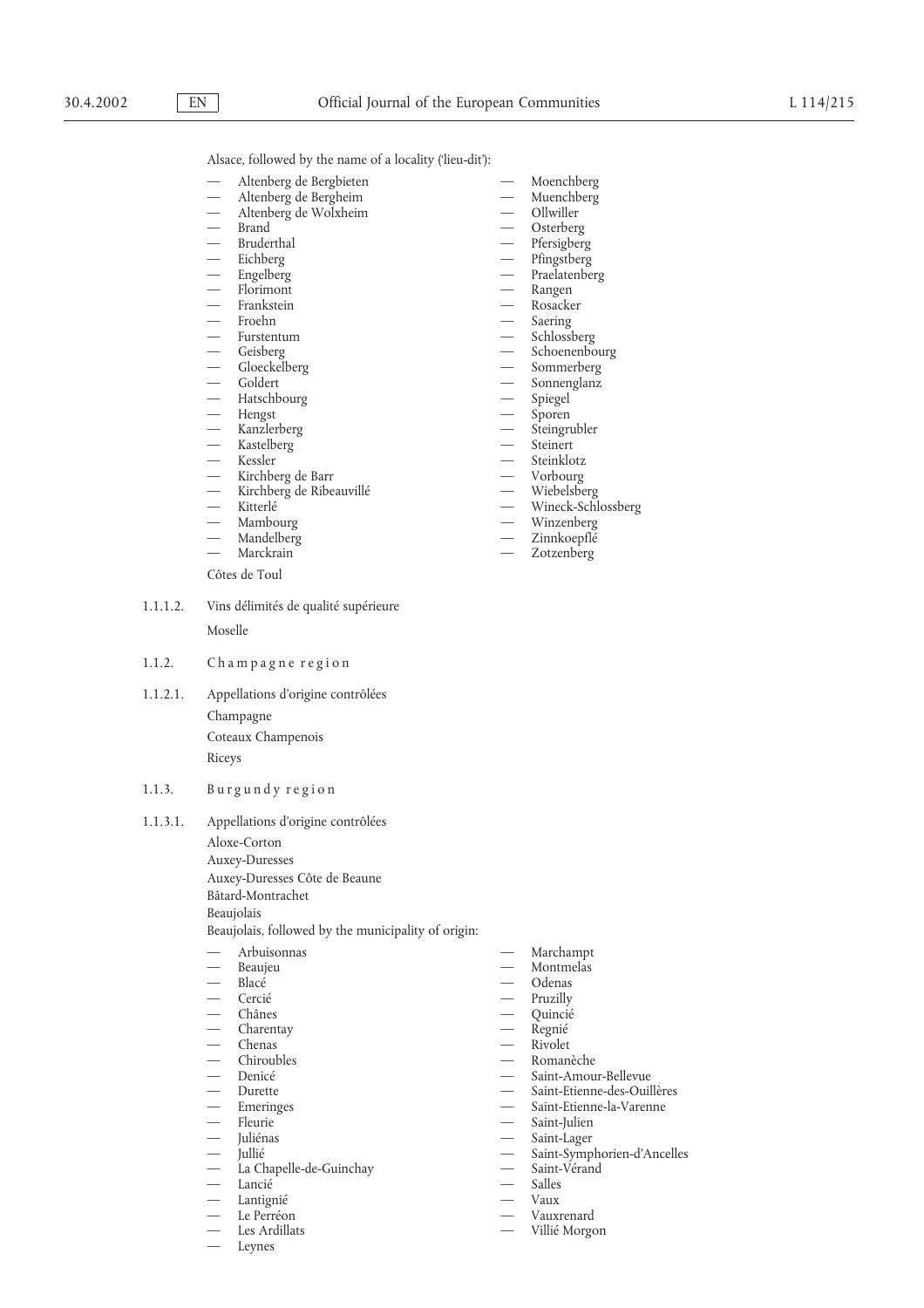|                                      | Beaujolais-Villages                                                                    |                          |                                      |
|--------------------------------------|----------------------------------------------------------------------------------------|--------------------------|--------------------------------------|
| Beaune                               |                                                                                        |                          |                                      |
|                                      | Bienvenues Bâtard-Montrachet                                                           |                          |                                      |
| Blagny                               |                                                                                        |                          |                                      |
|                                      | Blagny Côte de Beaune                                                                  |                          |                                      |
|                                      | <b>Bonnes Mares</b>                                                                    |                          |                                      |
|                                      | Bourgogne                                                                              |                          |                                      |
|                                      | Bourgogne Aligoté                                                                      |                          |                                      |
|                                      | Bourgogne or Bourgogne Clairet, whether or not followed by the sub-region:             |                          |                                      |
|                                      | Côte Chalonnaise<br>Côtes d'Auxerre<br>Hautes-Côtes de Beaune                          |                          | — Hautes-Côtes de Nuits<br>- Vézélay |
|                                      | Bourgogne or Bourgogne Clairet, whether or not followed by the municipality of origin: |                          |                                      |
|                                      | Chitry<br>Coulanges-la-Vineuse                                                         | $\overline{\phantom{0}}$ | Epineuil<br>Irancy                   |
|                                      | Bourgogne or Bourgogne Clairet, whether or not followed by:                            |                          |                                      |
|                                      | Côte Saint-Jacques                                                                     |                          | Le Chapitre                          |
| $\overline{\phantom{0}}$             | En Montre-Cul                                                                          |                          | Montrecul                            |
|                                      | La Chapelle Notre-Dame                                                                 |                          | Montre-cul                           |
|                                      | Bouzeron                                                                               |                          |                                      |
|                                      | <b>Brouilly</b>                                                                        |                          |                                      |
| Chablis                              |                                                                                        |                          |                                      |
|                                      | Chablis, whether or not followed by 'Climat d'origine':                                |                          |                                      |
|                                      | — Blanchot                                                                             |                          | — Preuses                            |
|                                      | - Bougros                                                                              |                          | - Valmur                             |
|                                      | Les Clos<br>Grenouilles                                                                |                          | — Vaudésir                           |
|                                      | Chablis, whether or not followed by the 'Climat d'origine' or one of the following:    |                          |                                      |
|                                      | Mont de Milieu                                                                         |                          | Côte de Léchet                       |
|                                      | Montée de Tonnerre                                                                     |                          | — Beauroy                            |
|                                      | — Montée d<br>— Chapelot                                                               | $\overline{\phantom{0}}$ | Troesmes                             |
|                                      | Pied d'Aloup<br>Côte de Bréchain                                                       |                          | - Côte de Savant<br>Vau Ligneau      |
|                                      | Fourchaume                                                                             |                          | Vau de Vey                           |
|                                      | Côte de Fontenay                                                                       |                          | Vaux Ragons                          |
| $\overline{\phantom{0}}$             | L'Homme mort                                                                           |                          | Vaucoupin                            |
| $\equiv$                             | Vaulorent<br>Vaillons                                                                  |                          | Vosgros                              |
| $\frac{1}{2}$                        | Chatains                                                                               |                          | Vaugiraut<br>Les Fourneaux           |
|                                      | Séchers                                                                                | $\overline{\phantom{0}}$ | Morein                               |
| $\frac{1}{2}$                        | Beugnons                                                                               | $\overline{\phantom{0}}$ | Côte des Près-Girots                 |
| $\frac{1}{2}$                        | Les Lys<br>Mélinots                                                                    | $\overline{\phantom{0}}$ | Côte de Vaubarousse<br>- Berdiot     |
| $\frac{1}{2}$                        | Roncières                                                                              |                          | - Chaume de Talvat                   |
| $\equiv$                             | Les Epinottes                                                                          |                          | - Côte de Jouan                      |
|                                      | Montmains                                                                              | $\overline{\phantom{0}}$ | Les Beauregards                      |
| $\equiv$<br>$\overline{\phantom{0}}$ | Forêts<br>Butteaux                                                                     | $\frac{1}{1}$            | Côte de Cuissy                       |
|                                      | Chambertin                                                                             |                          |                                      |
|                                      | Chambertin Clos de Bèze                                                                |                          |                                      |
|                                      | Chambolle-Musigny                                                                      |                          |                                      |
|                                      | Chapelle-Chambertin                                                                    |                          |                                      |
|                                      | Charlemagne                                                                            |                          |                                      |
|                                      | Charmes-Chambertin                                                                     |                          |                                      |
|                                      |                                                                                        |                          |                                      |
|                                      | Chassagne-Montrachet                                                                   |                          |                                      |

Chassagne-Montrachet Côte de Beaune

Chenas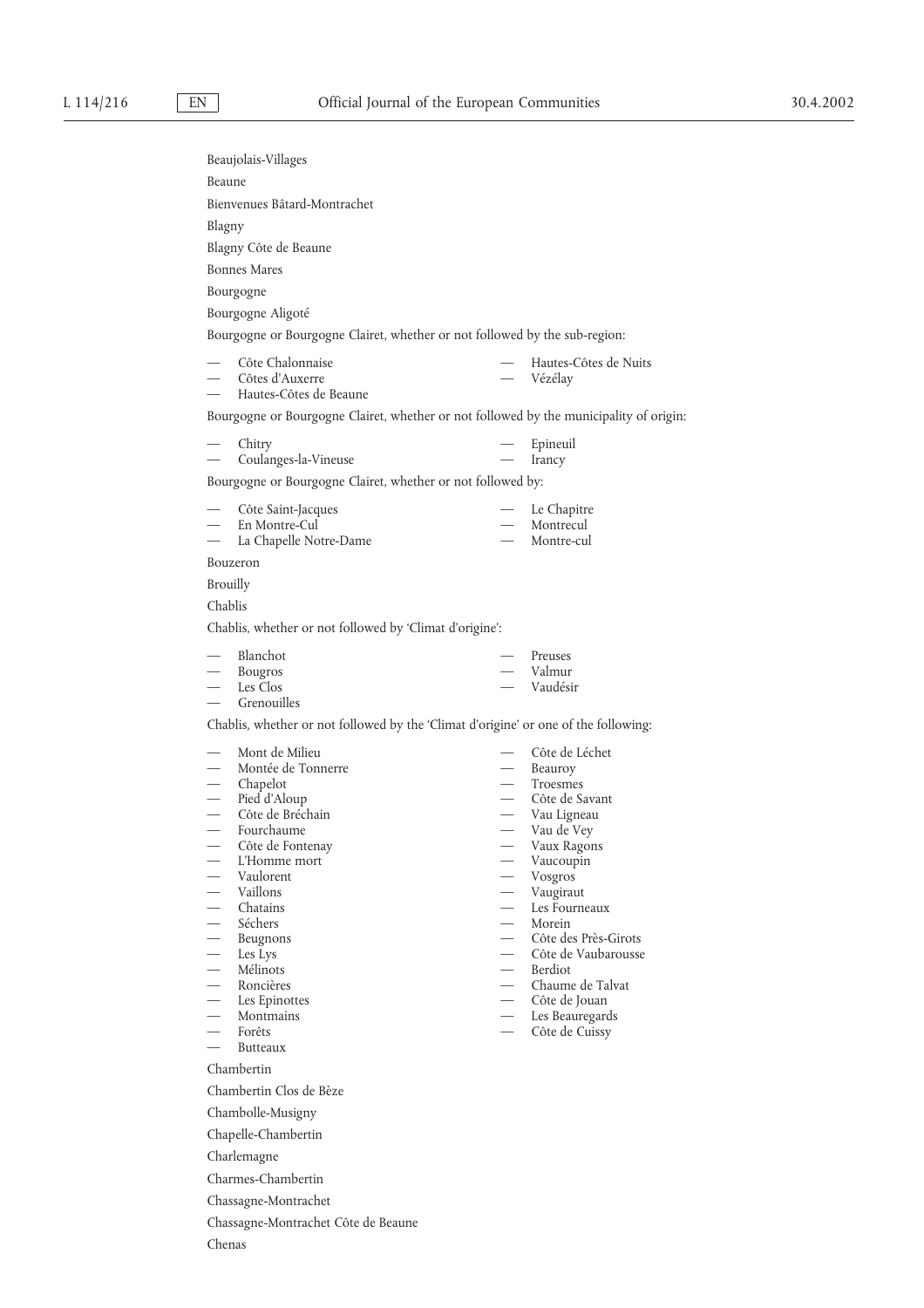Chevalier-Montrachet Chiroubles Chorey-lès-Beaune Chorey-lès-Beaune Côte de Beaune Clos de la Roche Clos des Lambrays Clos de Tart Clos de Vougeot Clos Saint-Denis Corton Corton-Charlemagne Côte de Beaune Côte de Beaune-Villages Côte de Brouilly Côte de Nuits-Villages Côte Roannaise Criots Bâtard-Montrachet Echezeaux Fixin Fleurie Gevrey-Chambertin Givry Grands Echezeaux Griotte-Chambertin Juliénas La Grande Rue Ladoix Ladoix Côte de Beaune Latricières-Chambertin Mâcon Mâcon-Villages Mâcon, followed by the municipality of origin: — — Azé Leynes Berzé-la-Ville — — Berzé-le-Chatel Lugny Bissy-la-Mâconnaise<br>Burgy

- 
- 
- 
- 
- 
- — Charnay-lès-Mâcon Romanèche-Thorins
- 
- Chevagny-lès-Chevrières<br>— Clessé
- 
- Crèches-sur-Saône Saint-Vérand
- 
- 
- — Fuissé Uchizy
- Grévilly
- Hurigny Verzé
- 
- 
- La Chapelle-de-Guinchay Viré<br>— La Roche Vineuse — La Roche Vineuse
- 

Maranges, whether or not followed by the 'Climat d'origine' or one of the following:

- 
- 
- 
- - Montbellet
- 
- Bussières Peronne<br>Chaintres Peronne<br>Pierreclo Pierreclos
- Chânes Prissé<br>Chardonnav Pruzillv<br>Pruzillv
	-
- — Chardonnay Pruzilly
	-
	- Saint-Amour-Bellevue<br>Saint-Gengoux-de-Scissé
	- Saint-Symphorien-d'Ancelles
	-
	-
- — Cruzilles Sologny Solutré-Pouilly
	-
	-
	-
	-
- Igé Vinzelles<br>— La Chanelle-de-Guinchay Vinzelles
	-
	- Clos de la Boutière  $-$  Le Clos des Loyères
	- La Croix Moines Le Clos des Rois
- La Fussière Les Clos Roussots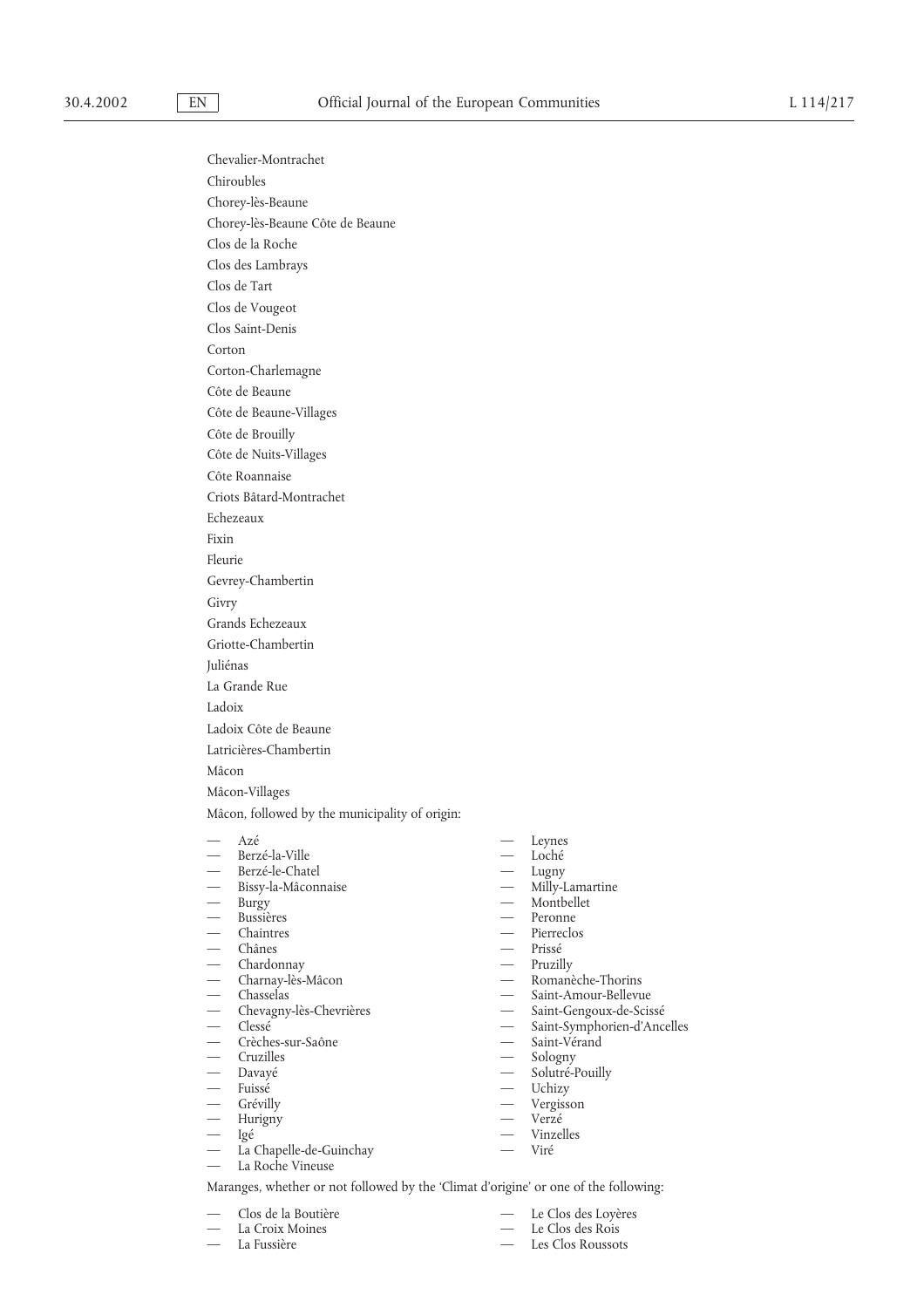|                          | Maranges Côte de Beaune                                               |                          |                                   |
|--------------------------|-----------------------------------------------------------------------|--------------------------|-----------------------------------|
|                          | Marsannay                                                             |                          |                                   |
|                          | Mazis-Chambertin                                                      |                          |                                   |
|                          | Mazoyères-Chambertin                                                  |                          |                                   |
|                          | Mercurey                                                              |                          |                                   |
|                          | Meursault                                                             |                          |                                   |
|                          | Meursault Côte de Beaune                                              |                          |                                   |
|                          | Montagny                                                              |                          |                                   |
|                          | Monthélie                                                             |                          |                                   |
|                          | Monthélie Côte de Beaune                                              |                          |                                   |
|                          | Montrachet                                                            |                          |                                   |
|                          | Morey-Saint-Denis                                                     |                          |                                   |
|                          | Morgon                                                                |                          |                                   |
|                          | Moulin-à-Vent                                                         |                          |                                   |
|                          | Musigny                                                               |                          |                                   |
| <b>Nuits</b>             |                                                                       |                          |                                   |
|                          | Nuits-Saint-Georges                                                   |                          |                                   |
|                          | Pernand-Vergelesses                                                   |                          |                                   |
|                          | Pernand-Vergelesses Côte de Beaune                                    |                          |                                   |
|                          | Petit Chablis, whether or not followed by the municipality of origin: |                          |                                   |
|                          | — Beine                                                               |                          | Fontenay                          |
|                          | — Béru                                                                |                          | Lignorelles                       |
|                          | — Chablis<br>— La Chapelle-Vaupelteigne<br>— Chemilly-sur-Serein      | $\equiv$                 | Ligny-le-Châtel<br>Maligny        |
|                          |                                                                       |                          | Poilly-sur-Serein                 |
|                          | — Chichée<br>— Collan                                                 | $\overline{\phantom{0}}$ | Préhy                             |
|                          | $-$ Courgis                                                           |                          | Saint-Cyr-les-Colons<br>$-$ Villy |
| $\overline{\phantom{0}}$ | Fleys                                                                 |                          | — Viviers                         |
|                          | Pommard                                                               |                          |                                   |
|                          | Pouilly-Fuissé                                                        |                          |                                   |
|                          | Pouilly-Loché                                                         |                          |                                   |
|                          | Pouilly-Vinzelles                                                     |                          |                                   |
|                          | Puligny-Montrachet                                                    |                          |                                   |
|                          | Puligny-Montrachet Côte de Beaune                                     |                          |                                   |
|                          | Régnié                                                                |                          |                                   |
|                          | Richebourg                                                            |                          |                                   |
|                          | Romanée (La)                                                          |                          |                                   |
|                          | Romanée Conti                                                         |                          |                                   |
|                          | Romanée Saint-Vivant                                                  |                          |                                   |
|                          | Ruchottes-Chambertin                                                  |                          |                                   |
| Rully                    |                                                                       |                          |                                   |
|                          | Saint-Amour                                                           |                          |                                   |
|                          | Saint-Aubin                                                           |                          |                                   |
|                          | Saint-Aubin Côte de Beaune                                            |                          |                                   |
|                          | Saint-Romain                                                          |                          |                                   |
|                          | Saint-Romain Côte de Beaune                                           |                          |                                   |
|                          | Saint-Véran                                                           |                          |                                   |
|                          |                                                                       |                          |                                   |
|                          | Santenay                                                              |                          |                                   |
|                          | Santenay Côte de Beaune                                               |                          |                                   |
|                          | Savigny                                                               |                          |                                   |
|                          | Savigny Côte de Beaune                                                |                          |                                   |
|                          | Savigny-lès-Beaune                                                    |                          |                                   |
|                          | Savigny-lès-Beaune Côte de Beaune                                     |                          |                                   |

Tâche (La)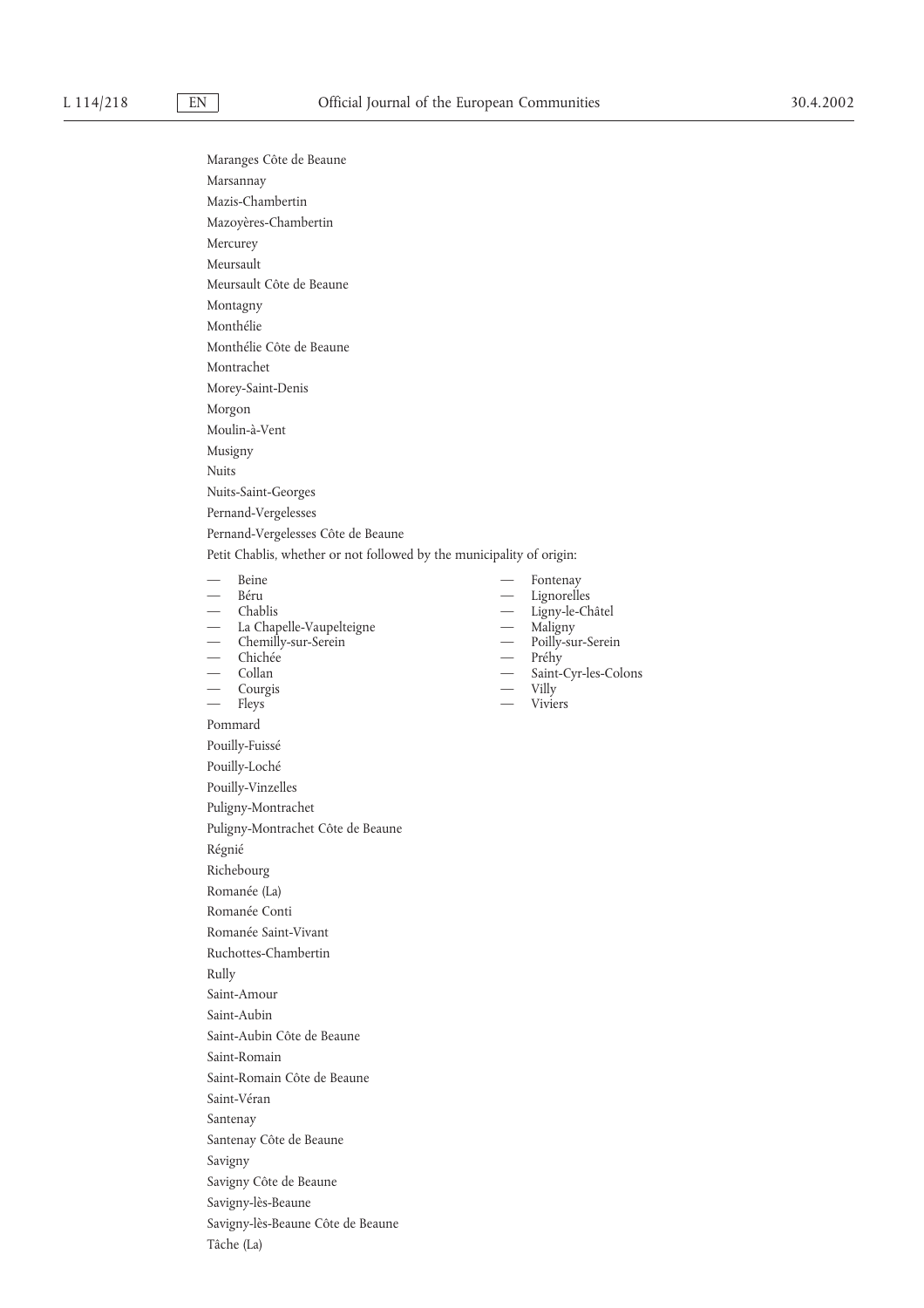|          | Vin Fin de la Côte de Nuits<br>Volnay<br>Volnay Santenots<br>Vosne-Romanée<br>Vougeot                                                                                                                                                                                                                                                                                                                                                |                                                                                                                                                               |                                                                                                                                            |
|----------|--------------------------------------------------------------------------------------------------------------------------------------------------------------------------------------------------------------------------------------------------------------------------------------------------------------------------------------------------------------------------------------------------------------------------------------|---------------------------------------------------------------------------------------------------------------------------------------------------------------|--------------------------------------------------------------------------------------------------------------------------------------------|
| 1.1.3.2. | Vins délimités de qualité supérieure<br>Côtes du Forez<br>Saint Bris                                                                                                                                                                                                                                                                                                                                                                 |                                                                                                                                                               |                                                                                                                                            |
| 1.1.4.   | Jura and Savoy regions                                                                                                                                                                                                                                                                                                                                                                                                               |                                                                                                                                                               |                                                                                                                                            |
| 1.1.4.1. | Appellations d'origine contrôlées<br>Arbois<br>Arbois Pupillin<br>Château Châlon<br>Côtes du Jura<br>Coteaux du Lyonnais<br>Crépy<br>Jura<br>L'Etoile<br>Macvin du Jura<br>Savoie, followed by:<br>Abymes<br>$\frac{1}{2}$<br>— Apremont<br>— Arbin<br>- Ayze<br>— Bergeron<br>- Chautagne<br>$-$ Chignin<br>$\overline{\phantom{0}}$<br>Chignin Bergeron<br>Cruet<br>$\overline{\phantom{0}}$<br>$\frac{1}{1}$<br>Frangy<br>Seyssel | $\overline{\phantom{0}}$<br>$\overline{\phantom{0}}$<br>$\overline{\phantom{0}}$<br>$\overline{\phantom{0}}$<br>$\overline{\phantom{0}}$<br>$\qquad \qquad -$ | Jongieux<br>Marignan<br>Marestel<br>Marin<br>Monterminod<br>Monthoux<br>Montmélian<br>Ripaille<br>St-Jean de la Porte<br>St-Jeoire Prieuré |
| 1.1.4.2. | Vins délimités de qualité supérieure                                                                                                                                                                                                                                                                                                                                                                                                 |                                                                                                                                                               |                                                                                                                                            |

## Bugey

Bugey, followed by the name of a 'cru' as follows:

| Anglefort | Manicle |  |
|-----------|---------|--|
|           |         |  |

- 
- 
- 
- Lagnieu Virieu-le-Grand
- Machuraz
- Arbignieu **Montagnieu** Montagnieu — — Cerdon Montagnieu
- Chanay Virieu-le-Grand<br>— Lagnieu Virieu-le-Grand<br>— Virieu-le-Grand
- 1.1.5. Côtes du Rhône region
- 1.5.1.1. Appellations d'origine contrôlées
	- Beaumes-de-Venise Château Grillet Châteauneuf-du-Pape Châtillon-en-Diois Condrieu Cornas Côte Rôtie Coteaux de Die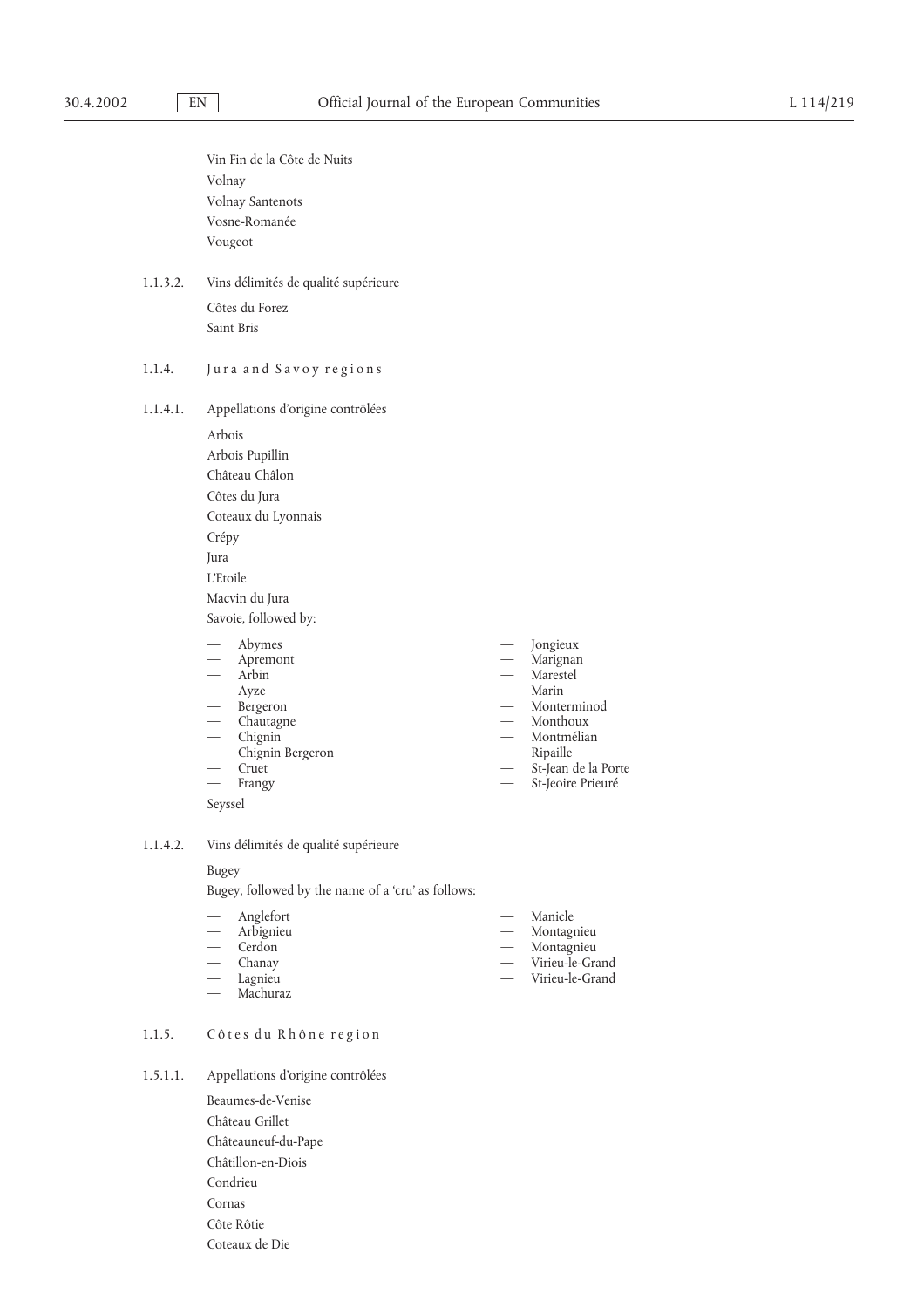- Coteaux de Pierrevert Coteaux du Tricastin Côtes du Lubéron Côtes du Rhône Côtes du Rhône Villages Côtes du Rhône Villages, followed by the municipality of origin: Beaumes de Venise  $\hspace{1cm}$  Sablet Cairanne — Saint-Gervais<br>
Chusclan — Saint-Maurice — Saint-Maurice sur Eygues Laudun **Manuel Saint-Pantaléon-les-Vignes** — — Rasteau Séguret — — Roaix Valréas — — Rochegude Vinsobres — Rousset-les-Vignes Côtes du Ventoux Crozes-Hermitage Crozes Ermitage Die Ermitage Gigondas Hermitage Lirac Rasteau Saint-Joseph Saint-Péray Tavel Vacqueyras
- 1.1.5.2. Vins délimités de qualité supérieure

Côtes du Vivarais

Côtes du Vivarais, followed by the name of a 'cru' as follows:

- Orgnac-l'Aven
- Saint-Montant
- Saint-Remèze

# 1.1.6. Provence and Corsica regions

1.1.6.1. Appellations d'origine contrôlées

Ajaccio Bandol Bellet Cap Corse Cassis Corse, whether or not followed by: — Calvi — Sartène Coteaux du Cap-Corse  $\qquad \qquad -$  Porto Vecchio — Figari Coteaux d'Aix-en-Provence Les-Baux-de-Provence Coteaux Varois Côtes de Provence Palette Patrimonio Provence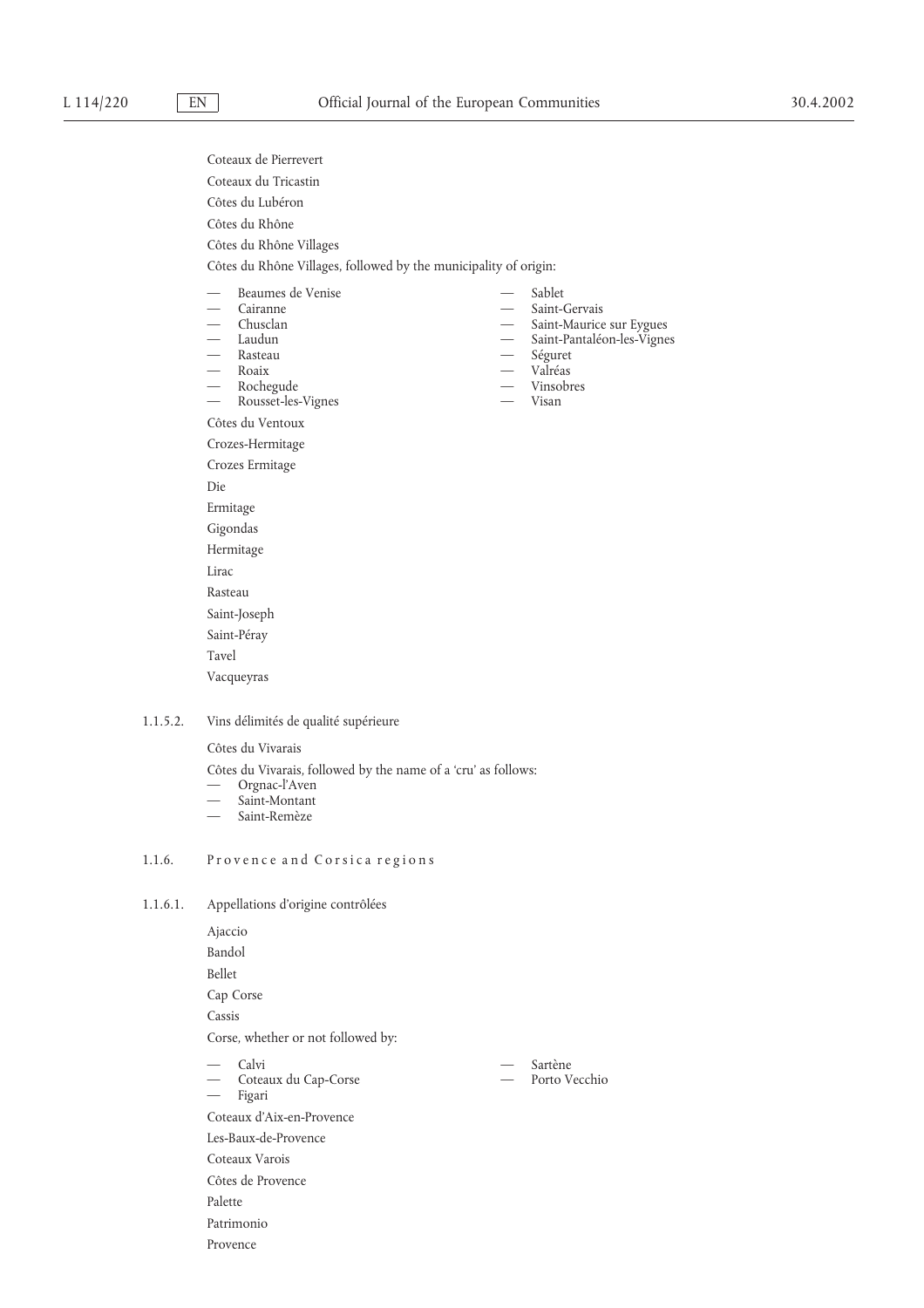## 1.1.7. Languedoc-Roussillon region

| 1.1.7.1. |  | Appellations d'origine contrôlées |
|----------|--|-----------------------------------|
|          |  |                                   |

- Banyuls
- Bellegarde
- Collioure
- Corbières
- Costières de Nîmes
- Coteaux du Languedoc
- Coteaux du Languedoc Picpoul de Pinet

Coteaux du Languedoc, whether or not accompanied by one of the following names:

- 
- 
- — Coteaux de Saint-Christol Saint-Christol
- 
- 
- 
- 
- Côtes du Roussillon

Côtes du Roussillon Villages

- Côtes du Roussillon Villages Caramany
- Côtes du Roussillon Villages Latour de France
- Côtes du Roussillon Villages Lesquerde
- Côtes du Roussillon Villages Tautavel
- Faugères
- Fitou
- Frontignan

Languedoc, whether or not followed by the municipality of origin:

- 
- Aspiran
- 
- Cabrières
- 
- Fontès
- Limoux
- Lunel

Maury

- Minervois Mireval Saint-Jean-de-Minervois
- Rivesaltes

Roussillon

- Saint-Chinian
- 1.1.7.2. Vins délimités de qualité supérieure

Cabardès Côtes du Cabardès et de l'Orbiel Côtes de la Malepère Côtes de Millau

# 1.1.8. South-west region

1.1.8.1. Appellations d'origine contrôlées Béarn Béarn-Bellocq

Cabrières — Pic-Saint-Loup — — Coteaux de La Méjanelle Quatourze — — Coteaux de Vérargues Saint-Drézéry — Saint-Georges-d'Orques La Méjanelle Saint-Saturnin — Montpeyroux — Vérargues — — Adissan Lieuran-Cabrières — — Le Bosc Paulhan Ceyras — Saint-André-de-Sangonis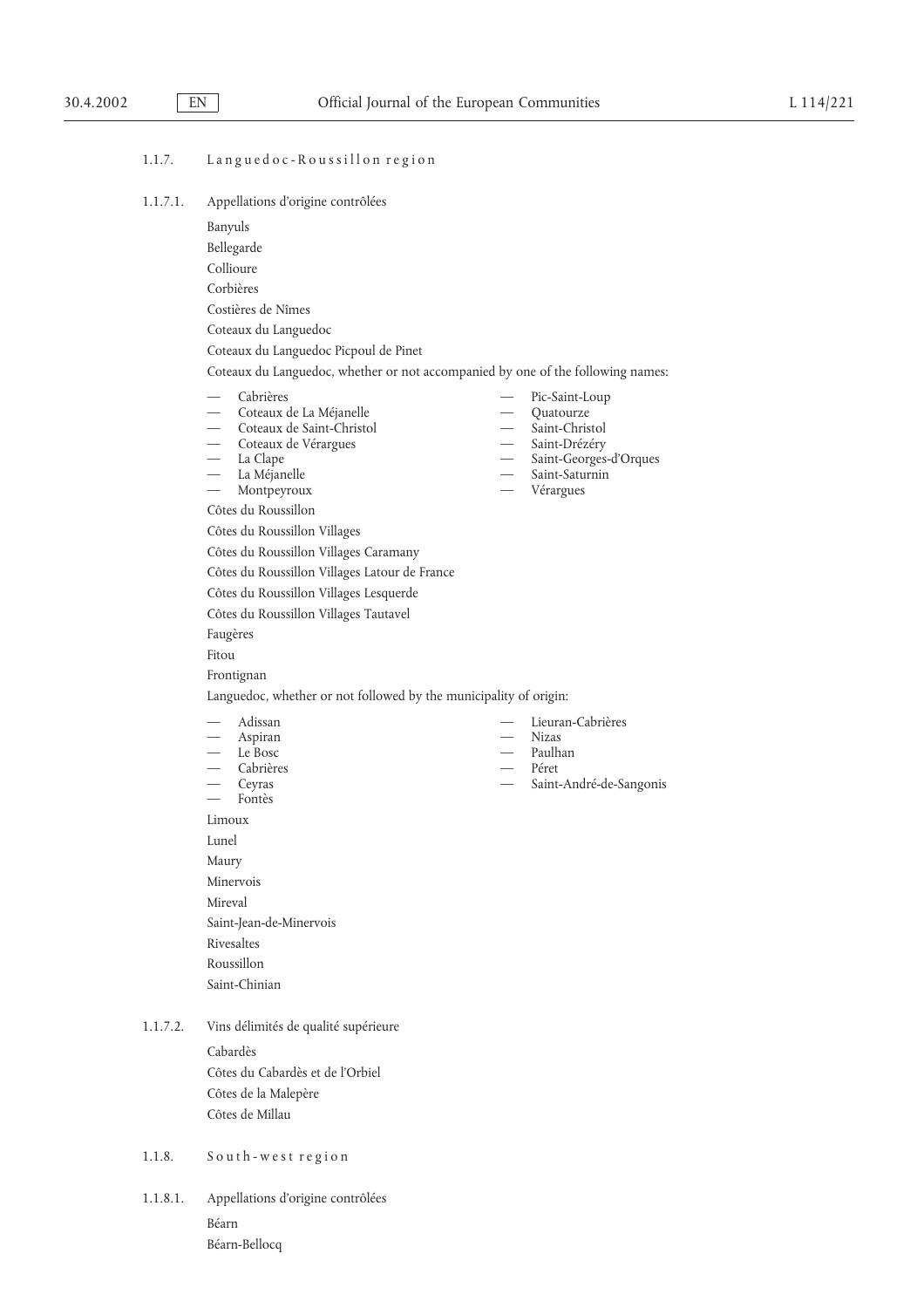Bergerac Buzet Cahors Côtes de Bergerac Côtes de Duras Côtes du Frontonnais Côtes du Frontonnais Fronton Côtes du Frontonnais Villaudric Côtes du Marmandais Côtes de Montravel Floc de Gascogne Gaillac Gaillac Premières Côtes Haut-Montravel Irouléguy Jurançon Madiran Marcillac Monbazillac Montravel Pacherenc du Vic-Bilh Pécharmant Rosette Saussignac 1.1.8.2. Vins délimités de qualité supérieure Côtes de Brulhois Côtes de Saint-Mont Tursan Entraygues Estaing Fel Lavilledieu 1.1.9. Bordeaux region 1.1.9.1. Appellations d'origine contrôlées Barsac Blaye

Bordeaux Bordeaux Clairet Bordeaux Côtes de Francs Bordeaux Haut-Benauge Bourg Bourgeais Côtes de Bourg Cadillac Cérons Côtes Canon-Fronsac Canon-Fronsac Côtes de Blaye Côtes de Bordeaux Saint-Macaire

Côtes de Castillon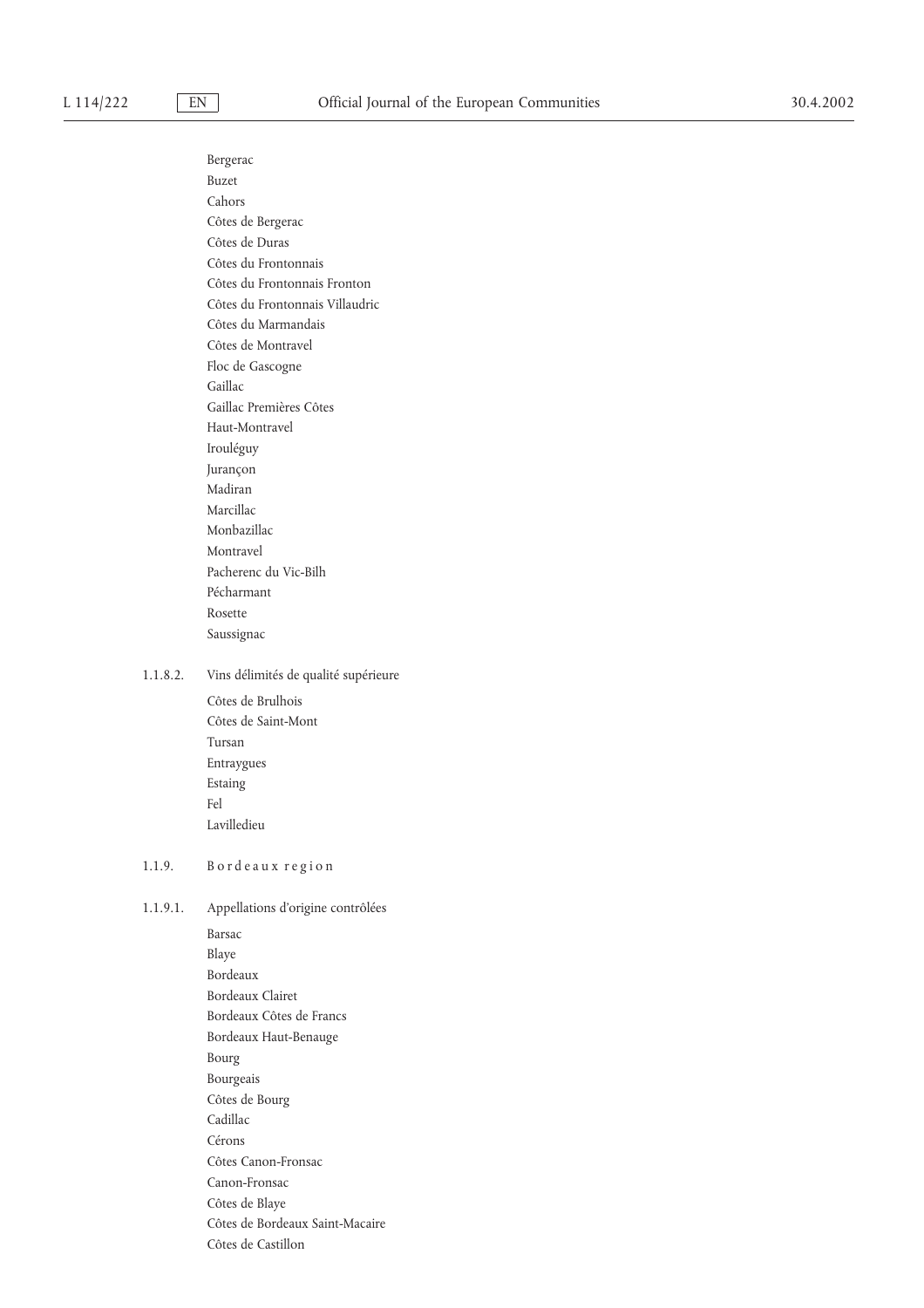Entre-Deux-Mers Entre-Deux-Mers Haut-Benauge Fronsac Graves Graves de Vayres Haut-Médoc Lalande de Pomerol Listrac-Médoc Loupiac Lussac Saint-Emilion Margaux Médoc Montagne Saint-Emilion Moulis Moulis-en-Médoc Néac Pauillac Pessac-Léognan Pomerol Premières Côtes de Blaye Premières Côtes de Bordeaux Premières Côtes de Bordeaux, followed by the municipality of origin: Bassens — Laroque — Laroque — Laroque — Le Touri

- 
- 
- 
- Bouliac<br>— Cadillac
- Cambes
- 
- 
- 
- 
- 
- 
- 
- 
- 
- Gabarnac<br>Haux
- 
- Latresne <del>Martin Carl 2002</del>
- Langoiran

Puisseguin Saint-Emilion

- Sainte-Croix-du-Mont
- Saint-Emilion
- Saint-Estèphe
- Sainte-Foy Bordeaux
- Saint-Georges Saint-Emilion
- Saint-Julien
- Sauternes
- 1.1.10. Loire region
- 1.1.10.1. Appellations d'origine contrôlées
	- Anjou Anjou Coteaux de la Loire Anjou-Villages Anjou-Villages Brissac
- 
- Le Tourne<br>Lestiac
- 
- — Béguey Lestiac
	- Monprimblanc<br>Omet
	-
- Camblanes Paillet
- — Capian Quinsac
- — Carbon blanc Rions
- Cardan **Saint-Caprais-de-Bordeaux** 
	-
- Carignan Saint-Eulalie Saint-Eulalie Saint-Eulalie Saint-Germa — — Cenac Saint-Germain-de-Graves
	- Saint-Maixant<br>Semens
- — Donzac Semens
- — Floirac Tabanac
	-
	- Villenave de Rions<br>Yvrac
	-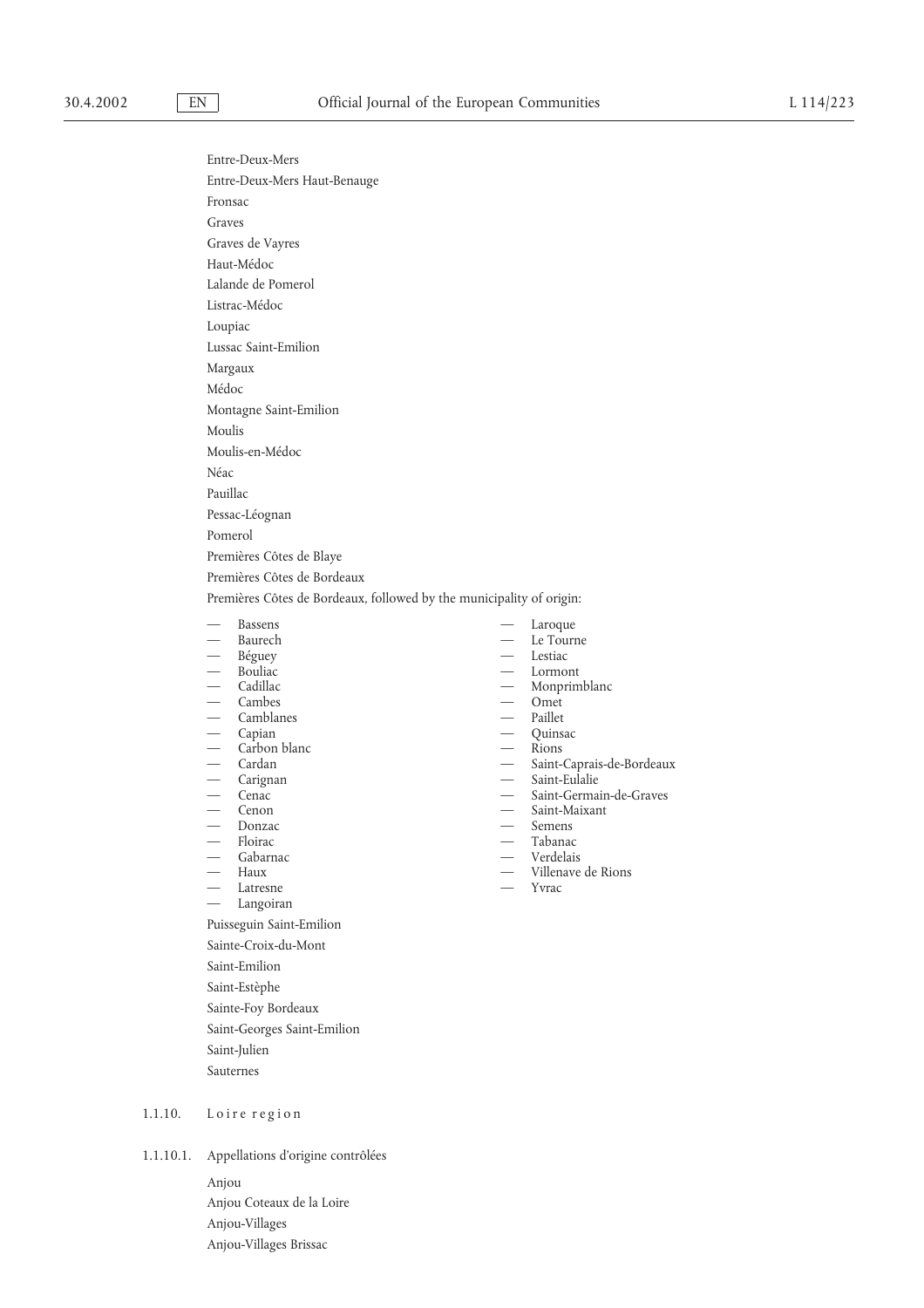|           | Blanc Fumé de Pouilly                                                    |                          |                                   |  |  |
|-----------|--------------------------------------------------------------------------|--------------------------|-----------------------------------|--|--|
|           | Bourgueil                                                                |                          |                                   |  |  |
|           | Bonnezeaux                                                               |                          |                                   |  |  |
|           | Cheverny                                                                 |                          |                                   |  |  |
|           | Chinon                                                                   |                          |                                   |  |  |
|           | Coteaux de l'Aubance                                                     |                          |                                   |  |  |
|           | Coteaux du Giennois                                                      |                          |                                   |  |  |
|           | Coteaux du Layon                                                         |                          |                                   |  |  |
|           | Coteaux du Layon, followed by the municipality of origin:                |                          |                                   |  |  |
|           | Beaulieu-sur Layon                                                       |                          | Rochefort-sur-Loire               |  |  |
|           | - Faye-d'Anjou                                                           | $\overline{\phantom{0}}$ | Saint-Aubin-de-Luigné             |  |  |
|           | Rablay-sur-Layon                                                         |                          | Saint-Lambert-du-Lattay           |  |  |
|           | Coteaux du Layon Chaume                                                  |                          |                                   |  |  |
|           | Coteaux du Loir                                                          |                          |                                   |  |  |
|           | Coteaux de Saumur                                                        |                          |                                   |  |  |
|           | Cour-Cheverny                                                            |                          |                                   |  |  |
|           | Jasnières                                                                |                          |                                   |  |  |
|           | Loire                                                                    |                          |                                   |  |  |
|           | Menetou Salon, whether or not followed by the municipality of origin:    |                          |                                   |  |  |
|           | Aubinges<br>$\overline{\phantom{0}}$                                     |                          | Quantilly                         |  |  |
|           | - Menetou-Salon                                                          |                          | Saint-Céols                       |  |  |
|           | — Morogues<br>— Parassy                                                  |                          | Soulangis<br>Vignoux-sous-les-Aix |  |  |
|           | $\overline{\phantom{0}}$<br>Pigny                                        | $\frac{1}{2}$            | Humbligny                         |  |  |
|           | Montlouis                                                                |                          |                                   |  |  |
|           | Muscadet                                                                 |                          |                                   |  |  |
|           | Muscadet Coteaux de la Loire                                             |                          |                                   |  |  |
|           | Muscadet Sèvre-et-Maine                                                  |                          |                                   |  |  |
|           | Muscadet Côtes de Grandlieu                                              |                          |                                   |  |  |
|           | Pouilly-sur-Loire                                                        |                          |                                   |  |  |
|           | Pouilly Fumé                                                             |                          |                                   |  |  |
|           | Quarts-de-Chaume                                                         |                          |                                   |  |  |
|           | Quincy                                                                   |                          |                                   |  |  |
|           | Reuilly                                                                  |                          |                                   |  |  |
|           | Sancerre                                                                 |                          |                                   |  |  |
|           | Saint-Nicolas-de-Bourgueil                                               |                          |                                   |  |  |
|           | Saumur                                                                   |                          |                                   |  |  |
|           | Saumur Champigny                                                         |                          |                                   |  |  |
|           | Savennières                                                              |                          |                                   |  |  |
|           | Savennières-Coulée-de-Serrant                                            |                          |                                   |  |  |
|           | Savennières-Roche-aux-Moines                                             |                          |                                   |  |  |
|           | Touraine                                                                 |                          |                                   |  |  |
|           | Touraine Azay-le-Rideau                                                  |                          |                                   |  |  |
|           | Touraine Amboise                                                         |                          |                                   |  |  |
|           | Touraine Mesland                                                         |                          |                                   |  |  |
|           | Val de Loire                                                             |                          |                                   |  |  |
|           | Vouvray                                                                  |                          |                                   |  |  |
| 1.1.10.2. | Vins délimités de qualité supérieure:                                    |                          |                                   |  |  |
|           | Châteaumeillant                                                          |                          |                                   |  |  |
|           | Côteaux d'Ancenis                                                        |                          |                                   |  |  |
|           | Coteaux du Vendômois                                                     |                          |                                   |  |  |
|           | Côtes d'Auvergne, whether or not followed by the municipality of origin: |                          |                                   |  |  |

— — Chanturgue Madargues

— Châteaugay

— Corent<br>— Madargues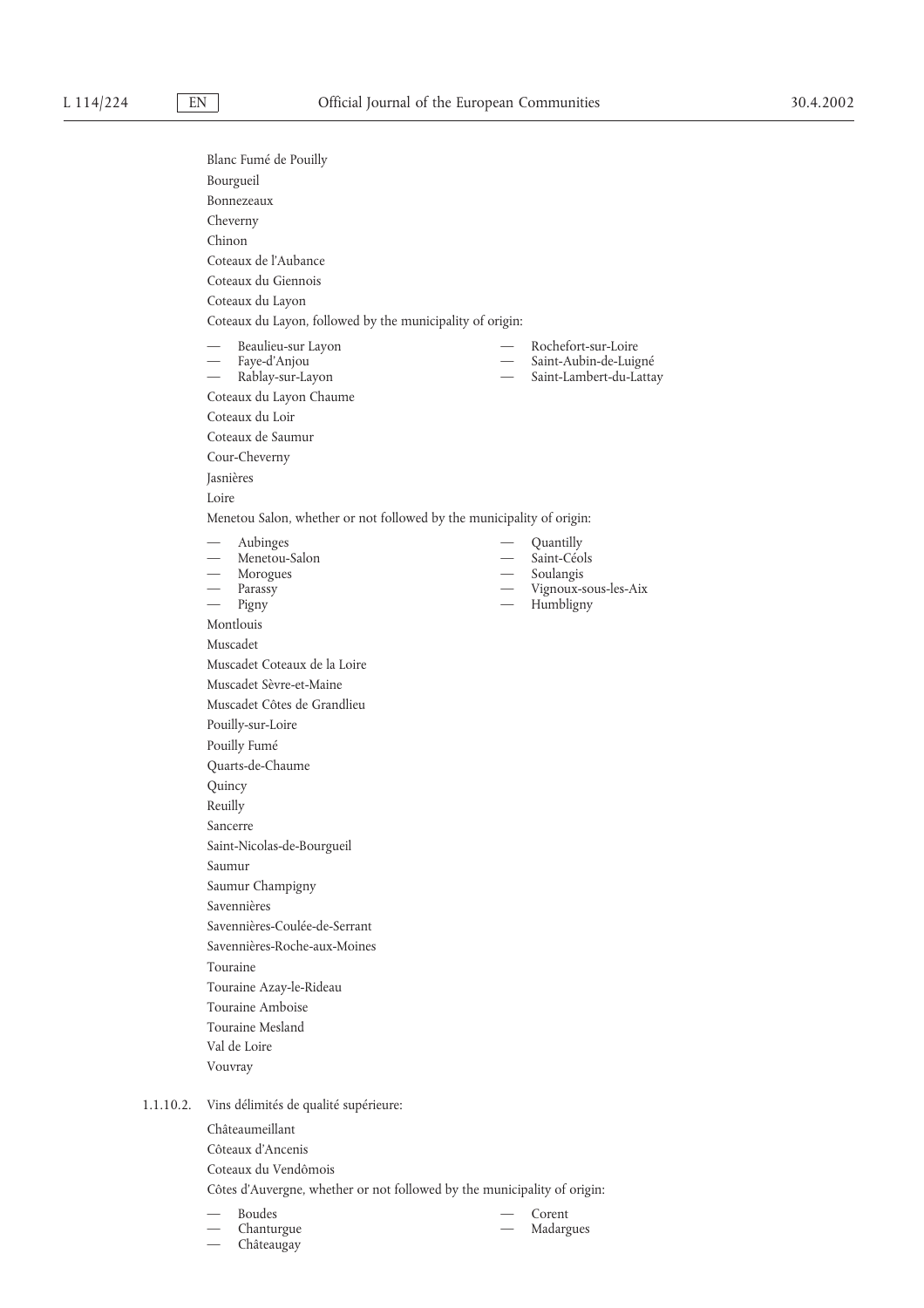Fiefs-Vendéens, followed compulsorily by one of the following names:

— Brem — Pissotte — — Mareuil Vix Gros Plant du Pays Nantais Haut Poitou Orléanais Saint-Pourçain Thouarsais Valençay

# 1.1.11. Cognac region

1.1.11.1. Appellations d'origines contrôlées

Charentes

## 2. **'Vins de pays' described by the name of a geographical unit**

Vin de pays de l'Agenais Vin de pays d'Aigues Vin de pays de l'Ain Vin de pays de l'Allier Vin de pays d'Allobrogie Vin de pays des Alpes de Haute-Provence Vin de pays des Alpes Maritimes Vin de pays de l'Ardailhou Vin de pays de l'Ardèche Vin de pays d'Argens Vin de pays de l'Ariège Vin de pays de l'Aude Vin de pays de l'Aveyron Vin de pays des Balmes dauphinoises Vin de pays de la Bénovie Vin de pays du Bérange Vin de pays de Bessan Vin de pays de Bigorre Vin de pays des Bouches du Rhône Vin de pays du Bourbonnais Vin de pays de Cassan Vin de pays Catalans Vin de pays de Caux Vin de pays de Cessenon Vin de pays des Cévennes Vin de pays des Cévennes 'Mont Bouquet' Vin de pays Charentais Vin de pays Charentais 'Ile de Ré' Vin de pays Charentais 'Saint-Sornin' Vin de pays de la Charente Vin de pays des Charentes-Maritimes Vin de pays du Cher Vin de pays de la cité de Carcassonne Vin de pays des collines de la Moure Vin de pays des collines rhodaniennes Vin de pays du comté de Grignan Vin de pays du comté tolosan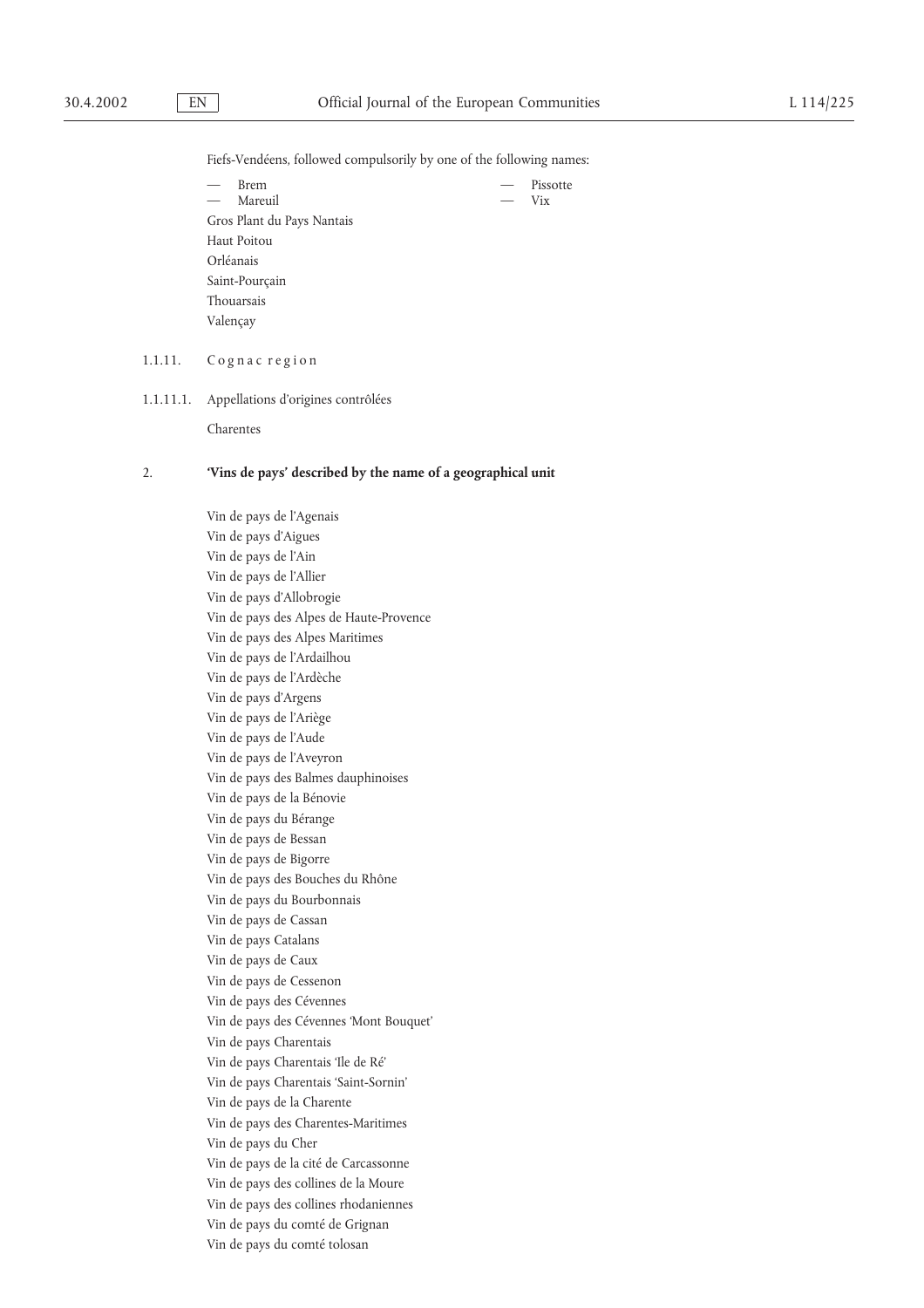Vin de pays des comtés rhodaniens Vin de pays de Corrèze Vin de pays de la Côte Vermeille Vin de pays des coteaux charitois Vin de pays des coteaux d'Enserune Vin de pays des coteaux de Besilles Vin de pays des coteaux de Cèze Vin de pays des coteaux de Coiffy Vin de pays des coteaux de Foncaude Vin de pays des coteaux de Glanes Vin de pays des coteaux de l'Ardèche Vin de pays des coteaux de l'Auxois Vin de pays des coteaux de la Cabrerisse Vin de pays des coteaux de Laurens Vin de pays des coteaux de Miramont Vin de pays des coteaux de Murviel Vin de pays des coteaux de Narbonne Vin de pays des coteaux de Peyriac Vin de pays des coteaux des Baronnies Vin de pays des coteaux des Fenouillèdes Vin de pays des coteaux du Cher et de l'Arnon Vin de pays des coteaux du Grésivaudan Vin de pays des coteaux du Libron Vin de pays des coteaux du Littoral audois Vin de pays des coteaux du Pont du Gard Vin de pays des coteaux du Quercy Vin de pays des coteaux du Salagou Vin de pays des coteaux du Verdon Vin de pays des coteaux et terrasses de Montauban Vin de pays des côtes catalanes Vin de pays des côtes de Gascogne Vin de pays des côtes de Lastours Vin de pays des côtes de Montestruc Vin de pays des côtes de Pérignan Vin de pays des côtes de Prouilhe Vin de pays des côtes de Thau Vin de pays des côtes de Thongue Vin de pays des côtes du Brian Vin de pays des côtes de Ceressou Vin de pays des côtes du Condomois Vin de pays des côtes du Tarn Vin de pays des côtes du Vidourle Vin de pays de la Creuse Vin de pays de Cucugnan Vin de pays des Deux-Sèvres Vin de pays de la Dordogne Vin de pays du Doubs Vin de pays de la Drôme Vin de pays du Duché d'Uzès Vin de pays de Franche Comté Vin de pays de Franche Comté 'Coteaux de Champlitte' Vin de pays du Gard Vin de pays du Gers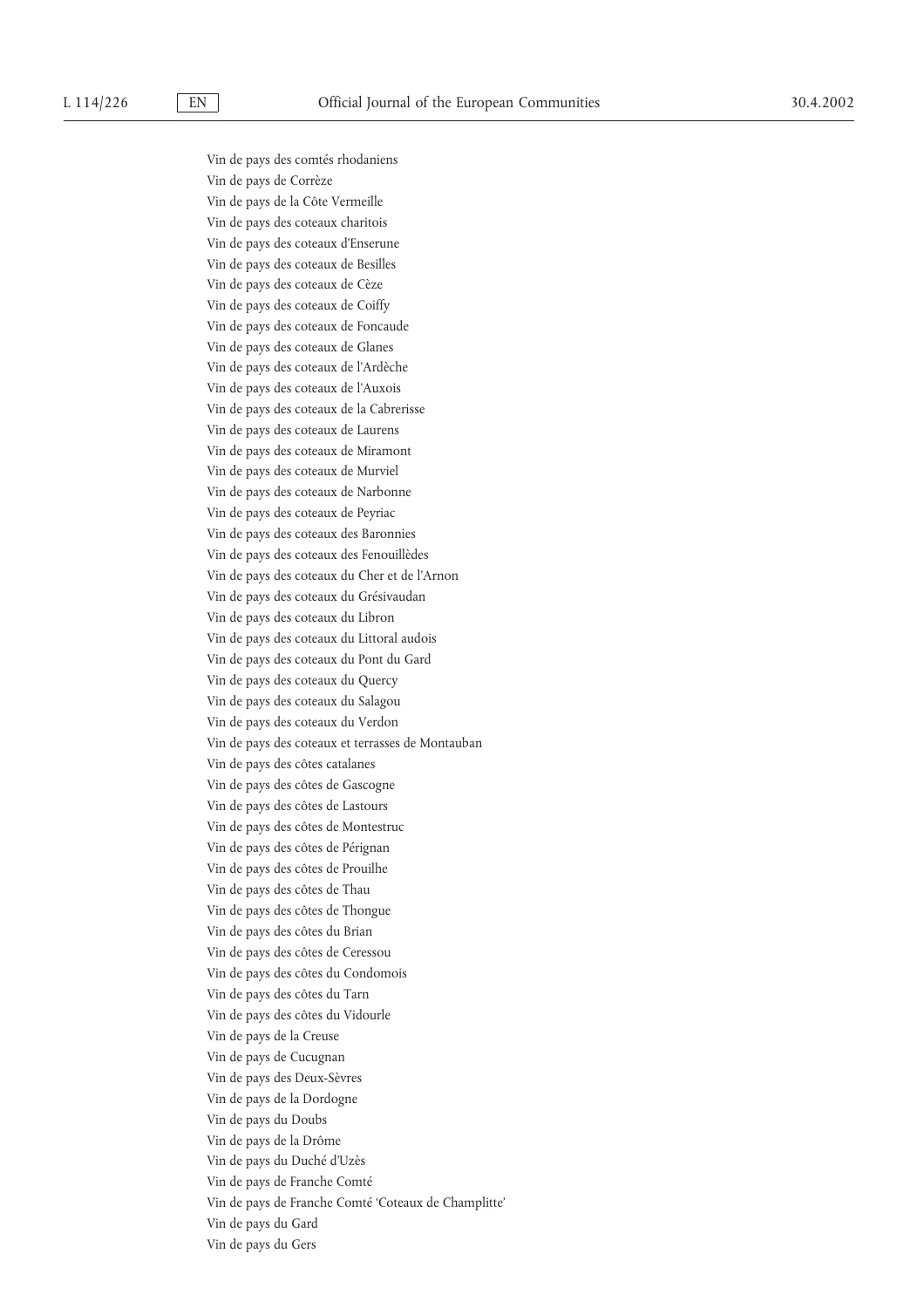Vin de pays des gorges de l'Hérault Vin de pays des Hautes-Alpes Vin de pays de la Haute-Garonne Vin de pays de la Haute-Marne Vin de pays des Hautes-Pyrénées Vin de pays d'Hauterive Vin de pays d'Hauterive 'Val d'Orbieu' Vin de pays d'Hauterive 'Coteaux du Termenès' Vin de pays d'Hauterive 'Côtes de Lézignan' Vin de pays de la Haute-Saône Vin de pays de la Haute-Vienne Vin de pays de la haute vallée de l'Aude Vin de pays de la haute vallée de l'Orb Vin de pays des hauts de Badens Vin de pays de l'Hérault Vin de pays de l'île de Beauté Vin de pays de l'Indre et Loire Vin de pays de l'Indre Vin de pays de l'Isère Vin de pays du jardin de la France Vin de pays du jardin de la France 'Marches de Bretagne' Vin de pays du jardin de la France 'Pays de Retz' Vin de pays des Landes Vin de pays de Loire-Atlantique Vin de pays du Loir et Cher Vin de pays du Loiret Vin de pays du Lot Vin de pays du Lot et Garonne Vin de pays des Maures Vin de pays de Maine et Loire Vin de pays de la Meuse Vin de pays du Mont Baudile Vin de pays du Mont Caumes Vin de pays des Monts de la Grage Vin de pays de la Nièvre Vin de pays d'Oc Vin de pays du Périgord Vin de pays de la Petite Crau Vin de pays de Pézenas Vin de pays de la principauté d'Orange Vin de pays du Puy de Dôme Vin de pays des Pyrénées-Atlantiques Vin de pays des Pyrénées-Orientales Vin de pays des Sables du golfe du Lion Vin de pays de Saint-Sardos Vin de pays de Sainte Marie la Blanche Vin de pays de Saône et Loire Vin de pays de la Sarthe Vin de pays de Seine et Marne Vin de pays du Tarn Vin de pays du Tarn et Garonne Vin de pays des Terroirs landais

Vin de pays des Terroirs landais 'Coteaux de Chalosse'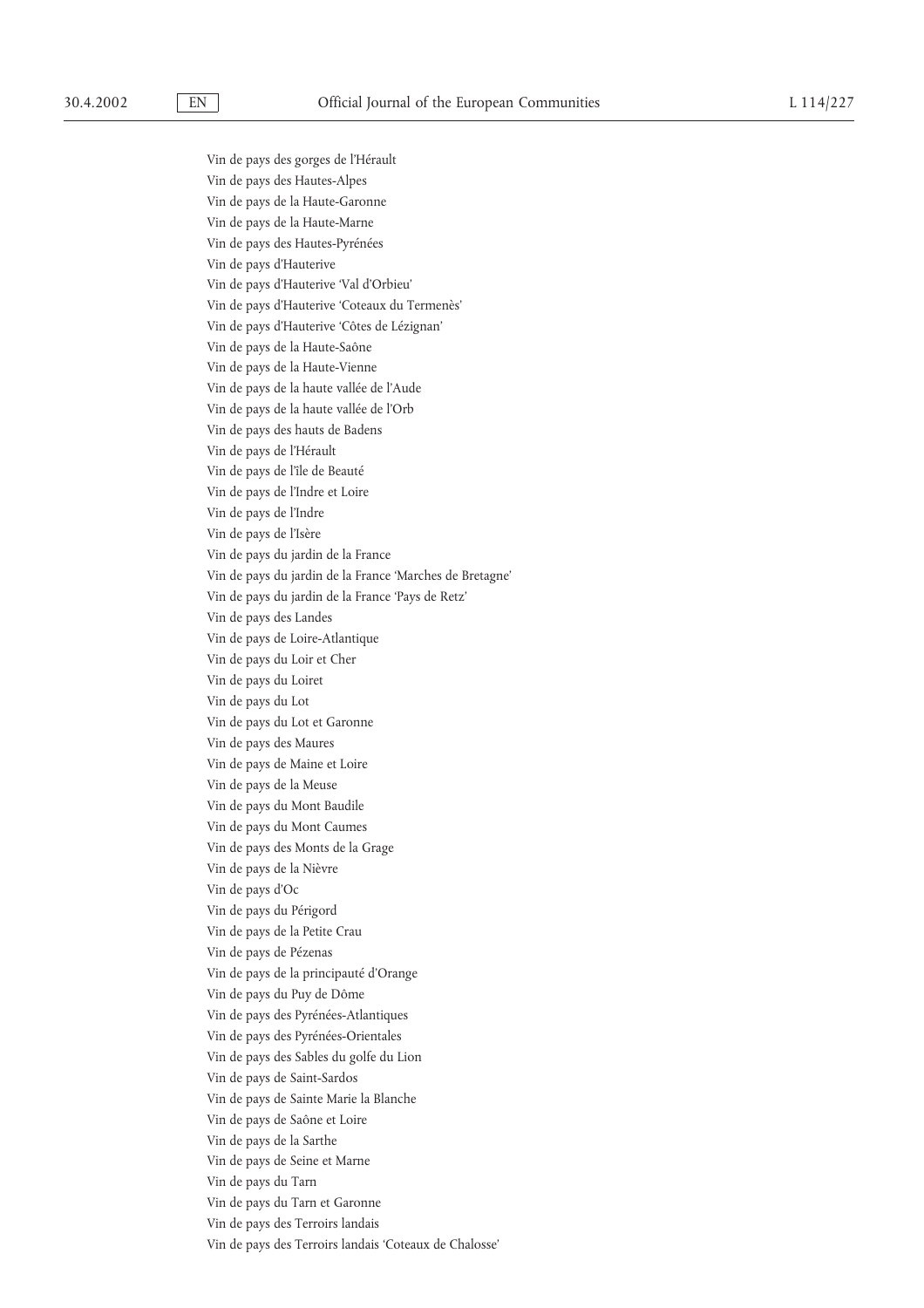Vin de pays des Terroirs landais 'Côtes de l'Adour' Vin de pays des Terroirs landais 'sables fauves' Vin de pays des Terroirs landais 'sables de l'océan' Vin de pays de Thézac-Perricard Vin de pays du Torgan Vin de pays d'Urfé Vin de pays du Val de Cesse Vin de pays du Val de Dagne Vin de pays du Val de Montferrand Vin de pays de la vallée du Paradis Vin de pays des vals d'Agly Vin de pays du Var Vin de pays du Vaucluse Vin de pays de la Vaunage Vin de pays de la Vendée Vin de pays de la Vicomté d'Aumelas Vin de pays de la Vienne Vin de pays de la Vistrenque Vin de pays de l'Yonne

# B. **Traditional expressions**

1er cru Premier cru 1er cru classé Premier cru classé 1er grand cru classé Premier grand cru classé 2e cru classé Deuxième cru classé Appellation contrôlée/AC Appellation d'origine/AO Appellation d'origine contrôlée/AOC Clos  $C_{T11}$ Cru artisan Cru bourgeois Cru classé Edelzwicker Grand cru Grand cru classé Schillerwein Sélection de grains nobles Vendange tardive Vin de paille Vin de pays Vin délimité de qualité supérieure/VDQS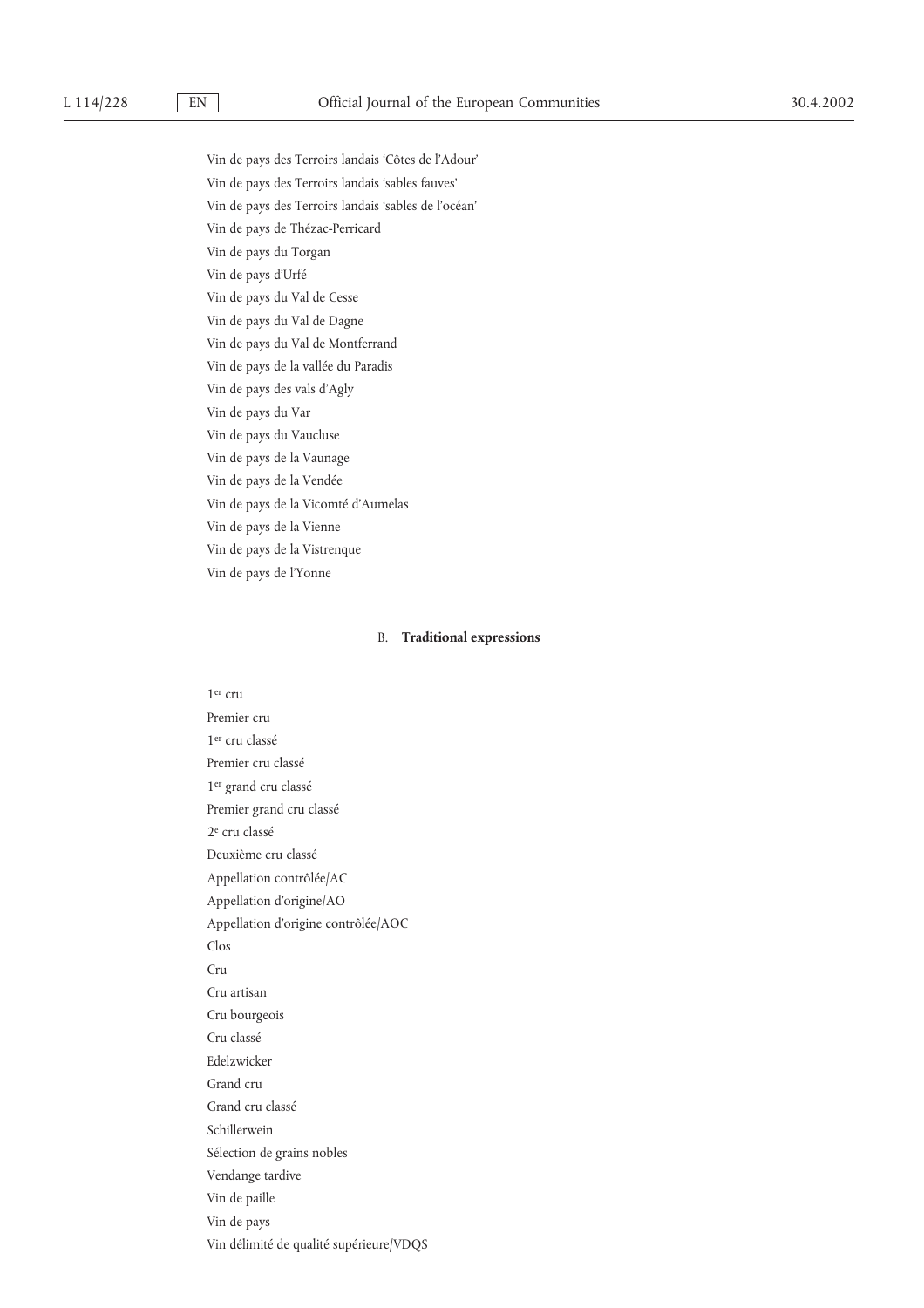# III. WINES ORIGINATING IN THE KINGDOM OF SPAIN

# A. **Geographical indications**

# 1. **Quality wines produced in specified regions ('Vino de calidad producido en región determinada')**

## 1.1. *Names of specified regions*

| Abona                                  | Monteri  |
|----------------------------------------|----------|
| Alella                                 | Montilla |
| Alicante                               | Navarra  |
| Almansa                                | Palma    |
| Ampurdán-Costa Brava                   | Penedés  |
| Bierzo                                 | Priorato |
| Binissalem-Mallorca                    | Rias Bai |
| <b>Bullas</b>                          | Ribeiro  |
| Calatayud                              | Ribera c |
| Campo de Borja                         | Rioja (D |
| Cariñena                               | Rueda    |
| Cava                                   | Somont   |
| Chacolí de Bizkaia-Bizkaiko txakolina  | Tacoror  |
| Chacoli de Getaria-Getariako Txakolina | Tarrago  |
| Cigales                                | Terra A  |
| Conca de Barbera                       | Toro     |
| Condado de Huelva                      | Utiel-Re |
| Costers del Segre                      | Valdeor  |
| Hierro                                 | Valdepe  |
| Jerez / Xérès / Sherry                 | Valencia |
| Jumilla                                | Valle de |
| Lanzarote                              | Valle de |
| Madrid                                 | Ycoden-  |
| Malaga                                 | Yecla    |
| Mancha                                 |          |
| Manzanilla-Sanlúcar de Barrameda       |          |
| Méntrida                               |          |

Monterrei Montilla-Moriles<br>Navarra Penedés Priorato Rias Baixas<br>Ribeiro Ribera del Duero Rioja (DO Ca) Rueda Somontano Tacoronte-Acentejo Tarragona Terra Alta Utiel-Requena Valdeorras Valdepeñas Valencia Valle de Güímar Valle de la Orotava Ycoden-Daute-Isora<br>Yecla

# 1.2. *Names of subregions and communes*

## 1.2.1. Specified region Abona

Adeje Granadilla de Abona Vilaflor Villa de Arico Arona **Fasnia** San Miguel de Abona

# 1.2.2. Specified region Alella

Alella Premià de Mar Argentona Roca del vallès Cabrils de l'allès Cabrils de l'allès San Fost de Car<br/>  $\,$ Masnou Teia Mongat<br>Montornés del Vallès<br>Montornés del Vallès Montornés del Vallès<br>Orrius Orrius Vilassar de Dalt

Cabrils (Cabrils San Fost de Campcentelles (Cabrils San Fost de Campcentelles )<br>Santa Maria de Martorelles Santa Maria de Martorelles Villanova del Vallès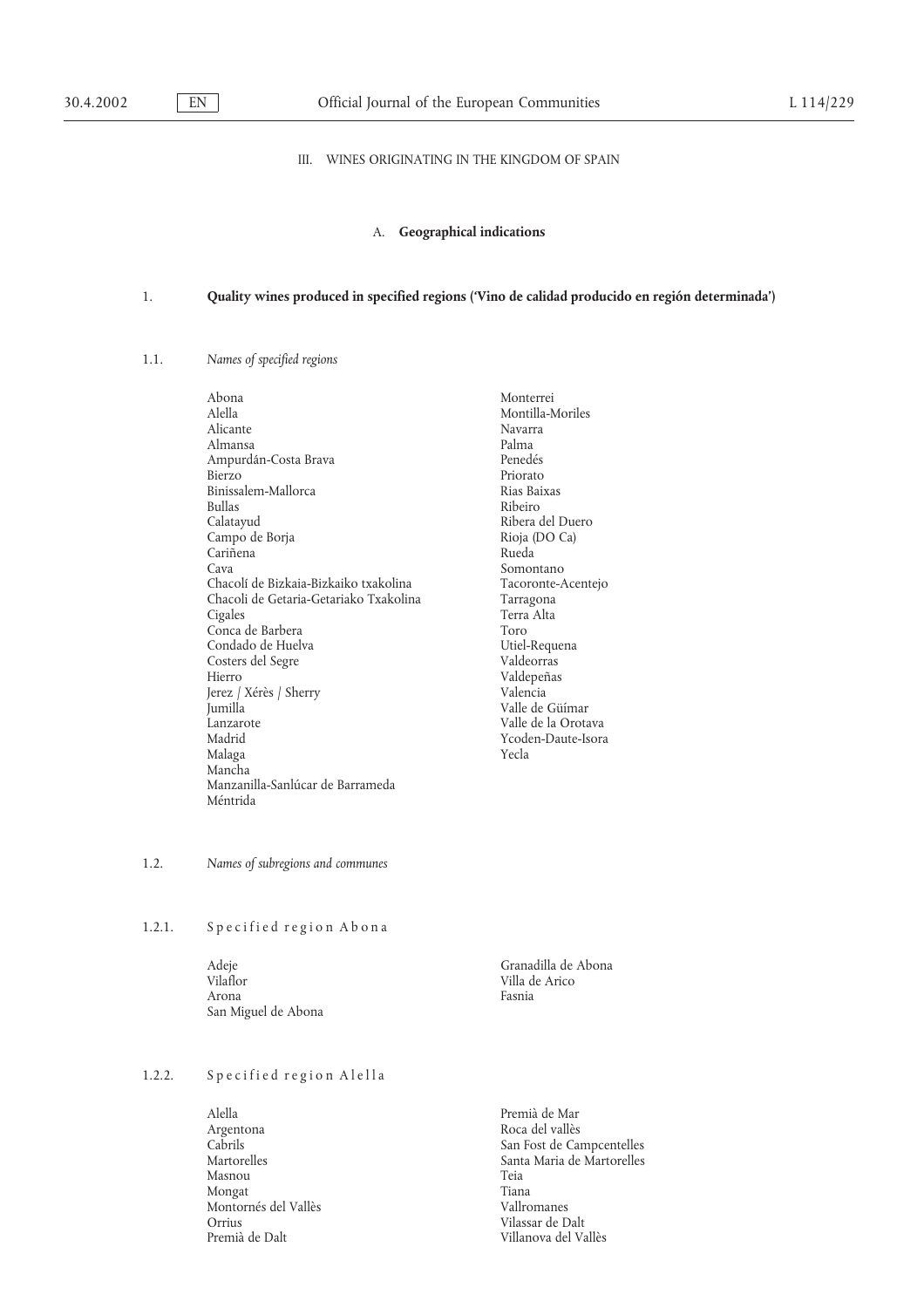# 1.2.3. Specified region Alicante

(a) Alicante

| Algueña               | Ibi     |
|-----------------------|---------|
| Alicante              | Mañán   |
| Bañeres               | Monovar |
| Benejama              | Onil    |
| Biar                  | Petrer  |
| Campo de Mirra        | Pinoso  |
| Cañada                | Romana  |
| Castalla              | Salinas |
| Elda                  | Sax     |
| Hondón de los Frailes | Tibi    |
| Hondón de las Nieves  | Villena |
|                       |         |

(b) La Marina

| Alcalali            | Murla             |
|---------------------|-------------------|
| Beniarbeig          | Ondara            |
| Benichembla         | Orba              |
| Benidoleig          | Parcent           |
| Benimeli            | Pedreguer         |
| Benissa             | Sagra             |
| Benitachell         | Sanet y Negrals   |
| Calpe               | Senija            |
| Castell de Castells | Setla y Mirarrosa |
| Denia               | Teulada           |
| Gata de Gorgos      | Tormos            |
| Jalón               | Vall de Laguart   |
| Lliber              | Vergel            |
| Miraflor            | Xabia             |
|                     |                   |

# 1.2.4. Specified region Almansa

| Alpera                     | Higueruela           |
|----------------------------|----------------------|
| Almansa                    | Hoya Gonzalo         |
| <b>Bonete</b>              | Pétrola              |
| Chinchilla de Monte-Aragón | Villar de Chinchilla |
| Corral-Rubio               |                      |

# 1.2.5. Specified region Ampurdán-Costa Brava

| Agullana               | Pau                      |
|------------------------|--------------------------|
| Aviñonet de Puigventós | Pedret i Marsà           |
| Boadella               | Perelada                 |
| Cabanes                | Pont de Molins           |
| Cadaqués               | Port-Bou                 |
| Cantallops             | Port de la Selva         |
| Capmany                | Rabós                    |
| Colera                 | Roses                    |
| Darnius                | Riumors                  |
| Espolla                | Sant Climent de Sescebes |
| Figueres               | Selva de Mar             |
| Garriguella            | Terrades                 |
| Jonquera               | Vilafant                 |
| Llançà                 | Vilajuïga                |
| Llers                  | Vilamaniscle             |
| Masarach               | Vilanant                 |
| Mollet de Perelada     | Viure                    |
| Palau-Sabardera        |                          |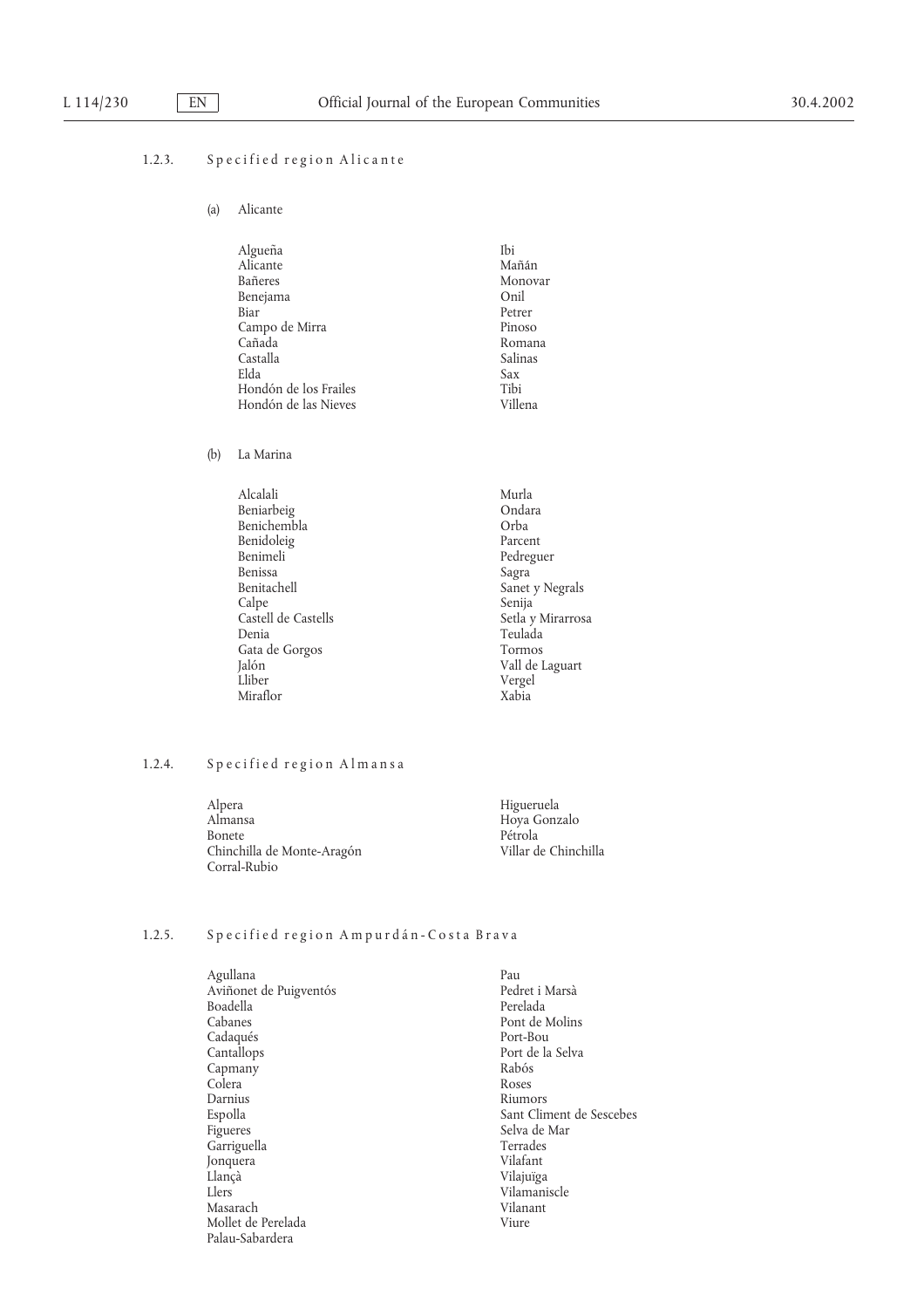# 1.2.6. Specified region Bierzo

| Fresnedo                 |
|--------------------------|
| Molinaseca               |
| Noceda                   |
| Ponferrada               |
| Priaranza                |
| Puente de Domingo Flórez |
| Sancedo                  |
| Toral de los Vados       |
| Vega de Espinareda       |
| Villadecanes             |
| Villafranca del Bierzo   |
|                          |
|                          |

## 1.2.7. Specified region Binissalem-Mallorca

Binissalem Consell Santa María del Camí Sancellas Santa Eugenia

# 1.2.8. Specified region Bullas

Bullas Cehegín Mula Ricote Calasparra Caravaca Moratalla Lorca

# 1.2.9. Specified region Calatayud

Abanto Miedes Monter Miedes Monter Monter Monter Monter Monter Monter Monter Monter Monter Monter Monter Monte<br>Monter Monter Monter Monter Monter Monter Monter Monter Monter Monte Monte Monte Monte Monte Monte Monte Monte Acered Monterde Monterde<br>Alarba Montón Alarba Montón Alhama de Aragón de Aragón de Aragón de Jiloca e Morata de Jiloca e Moros de Moros de Moros de Moros de Moros de Moros de Moros de Moros de Moros de Moros de Moros de Moros de Moros de Moros de Moros de Moros de Moros de M Aniñón<br>Ateca Belmonte de Gracián<br>Bubierca de Cracián de Colvés Bubierca Calatayud Orera Cárenas Paracuellos de Jiloca Castejón de Alarba<br>Casteión de las Armas de Sediles Castejón de las Armas Cervera de la Cañada de la Terrer Clarés de Ribota de la Cañada de la Cañada de la Terrer Clarés de Ribota de l Clarés de Ribota Torralba de Ribota Fuentes de Jiloca<br>Godojos Godojos Villalba del Perejil Ibdes Villalengua Mara Viñuela

Munébrega<br>Nuévalos Torrijo de la Cañada<br>Valtorres Villaroya de la Sierra

## 1.2.10. Specified region Campo de Borja

Agón **Bureta** Ainzón<br>Alberite de San Juan de Barcelona de San Juan de Barcelona de Puedejalón Alberite de San Juan<br>Albeta Albeta Magallón Magallón<br>Ambel Maleján Maleján Ambel Maleján<br>Bisimbre Pozuelo Bisimbre Pozuelo de Arago´n Borja Tabuenca

Vera de Moncayo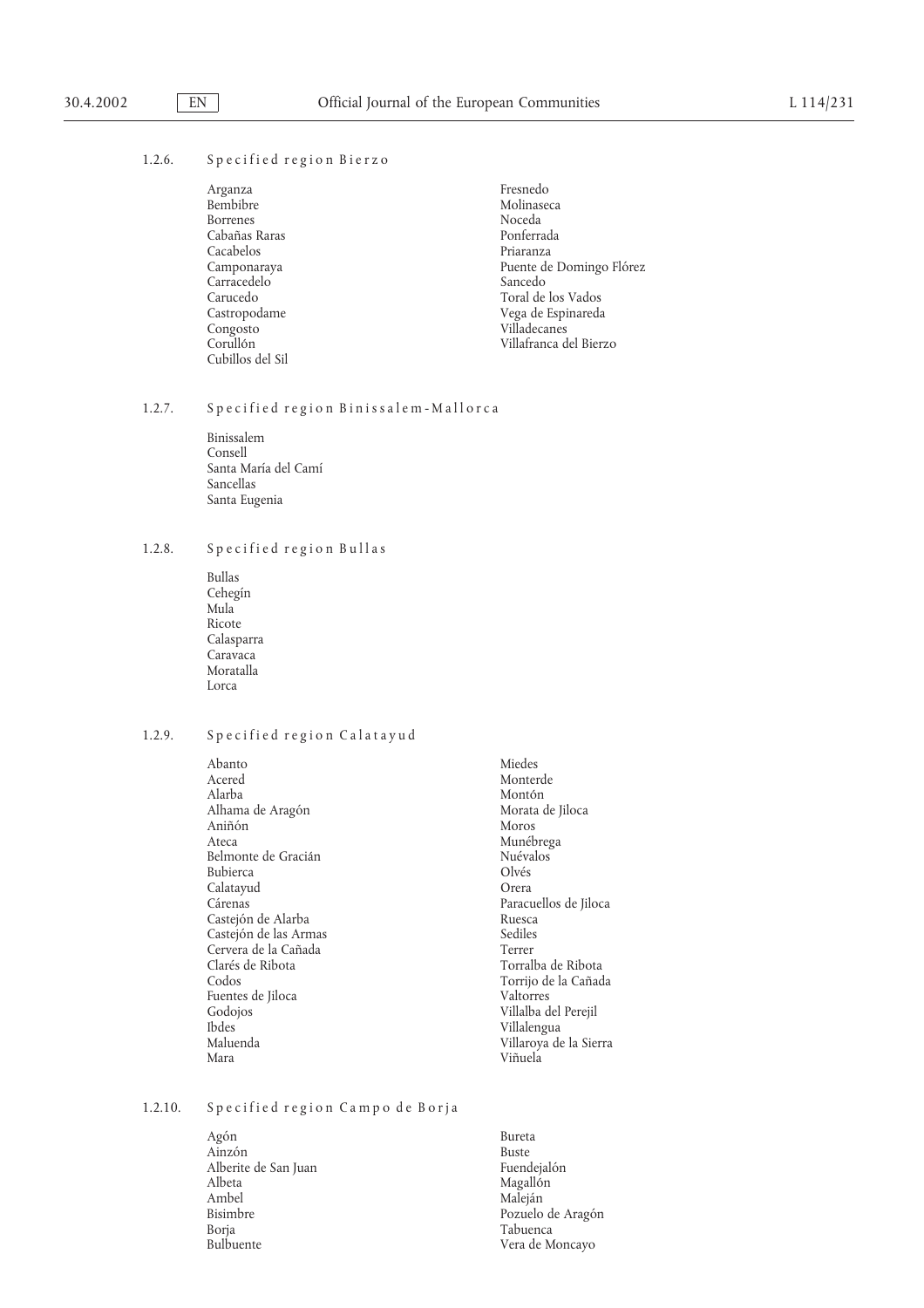# 1.2.11. Specified region Cariñena

| Aguarón                | Encinacorba          |
|------------------------|----------------------|
| Aladrén                | Longares             |
| Alfamén                | Muel                 |
| Almonacid de la Sierra | Mezalocha            |
| Alpartir               | Paniza               |
| Cariñena               | <b>Tosos</b>         |
| Cosuenda               | Villanueva de Huerva |

# 1.2.12. Specified region Cigales

| Cabezón de Pisuerga     | Mucientes                |
|-------------------------|--------------------------|
| Cigales                 | Quintanilla de Trigueros |
| Corcos del Valle        | San Martín de Valveni    |
| Cubillas de Santa Marta | Santovenia de Pisuerga   |
| Dueñas                  | Trigueros del Valle      |
| Fuensaldaña             | Valoria la Buena         |
|                         |                          |

# 1.2.13. Specified region Conca de Barbera

| Barberà de la Conca | Rocafort de Queralt |
|---------------------|---------------------|
| Blancafort          | Sarral              |
| Conesa              | Senan               |
| Forés               | Solivella           |
| Espluga de Francolí | Vallclara           |
| Montblanc           | Vilaverd            |
| Pira                | Vimbodí             |

# 1.2.14. Specified region Condado de Huelva

| Niebla               |
|----------------------|
| Palma del Condado    |
| Palos de la Frontera |
| Rociana del Condado  |
| San Juan del Puerto  |
| Trigueros            |
| Villalba del Alcor   |
| Villarrasa           |
|                      |
|                      |

# 1.2.15. Specified region Costers del Segre

(a) Subregion Raimat

Lleida

## (b) Subregion Artesa

- Alòs de Balaguer Artesa de Segre Foradada Penelles Preixens
- (c) Subregion Valle del Rio Corb

Belianes<br>Ciutadilla de Montornés de Segarra<br>Nalec Ciutadilla Nalec Els Omells de na Gaia<br>Granyanella Granyena de Segarra<br>Guimerá Montoliu de Segarra

San Marti de Riucorb<br>Tarrega Guimerá de la Vallbona de les Monges<br>Maldá de Vallfogona de Riucorb Vallfogona de Riucorb<br>Verdú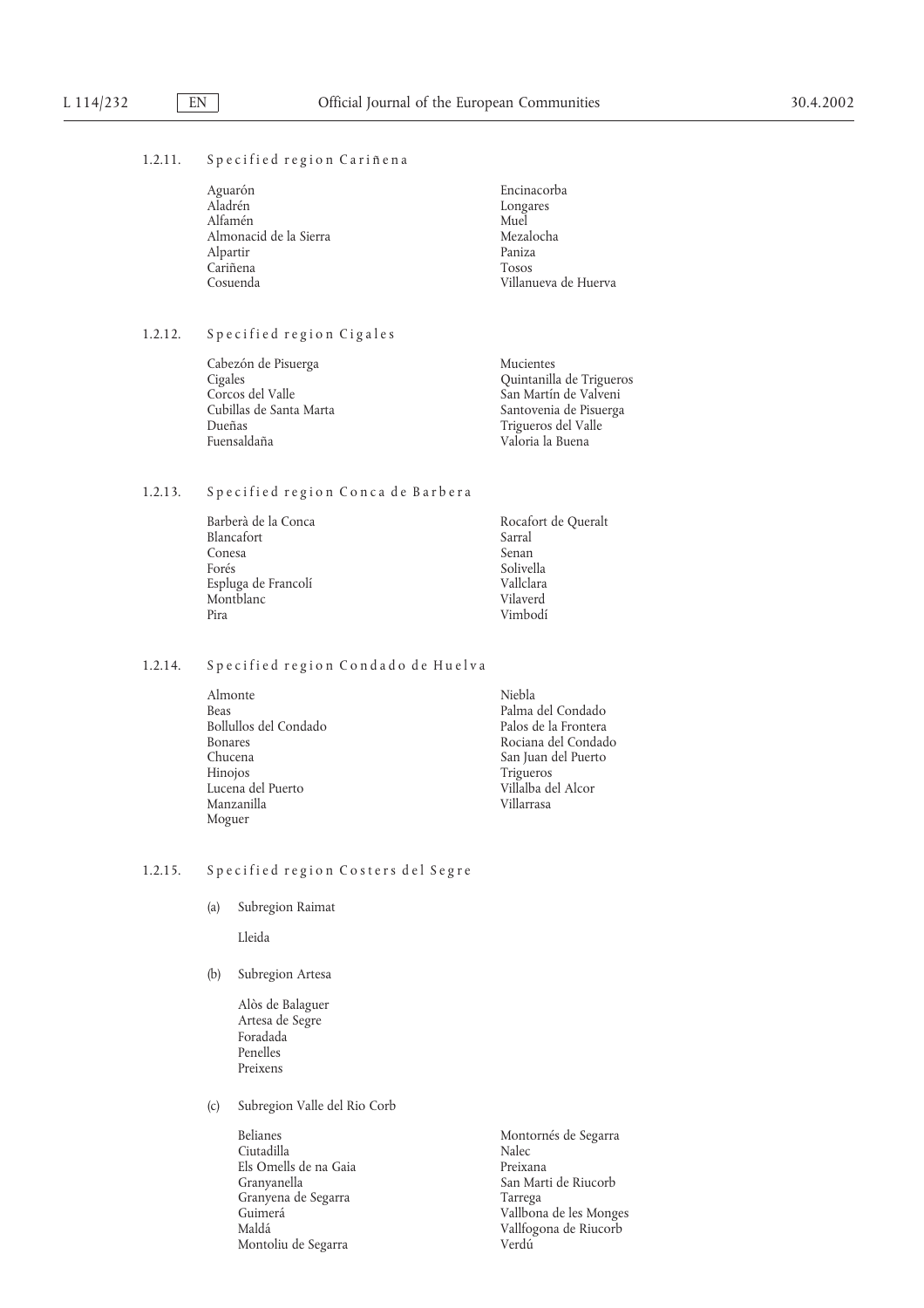(d) Subregion Les Garrigues

| Arbeca                  | Albi                 |
|-------------------------|----------------------|
| Bellaguarda             | Espluga Calba        |
| Cerviá de les Garrigues | La Floresta          |
| El Vilosell             | La Pobla de Cérvoles |
| Els Omellons            | Tarrés               |
| <b>Fulleda</b>          | Vinaixa              |

# 1.2.16. Specified region Chacolí de Bizkaia/Bizkaiko Txakolina

| Bakio      | Lekeitio |
|------------|----------|
| Balmaseda  | Markina  |
| Barakaldo  | Mendata  |
| Derio      | Mendexa  |
| Durango    | Morga    |
| Elorrio    | Mungia   |
| Erandio    | Muskiz   |
| Forua      | Muxika   |
| Galdames   | Orduña   |
| Gamiz-Fika | Sestao   |
| Gatika     | Sopelana |
| Gernika    | Sopuerta |
| Gordexola  | Zalla    |
| Gueñes     | Zamudio  |
| Larrabetzu | Zaratamo |
| Lezama     |          |

# 1.2.17. Specified region Chacolí De Getaria/Getariako Txakolína

- Aia Getaria Zarautz
- 1.2.18. Specified region El Hierro Frontera Valverde
- 1.2.19. Specified region Jerez-Xérès-Sherry and Manzanilla-Sanlúcar de Barrameda
	- Chiclana de la Frontera Chipiona Jerez de la Frontera Lebrija Puerto de Santa Maria Puerto Real Rota Sanlúcar de Barrameda Trebujena
- 1.2.20. Specified region Jumilla
	- Albatana Fuente-Alamo Hellin Jumilla Montealegre del Castillo Ontur Tobarra

# 1.2.21. Specified region Lanzarote

Arrecife Haria´ San Bartolomé Teguise Tı´as Tinajo Yaiza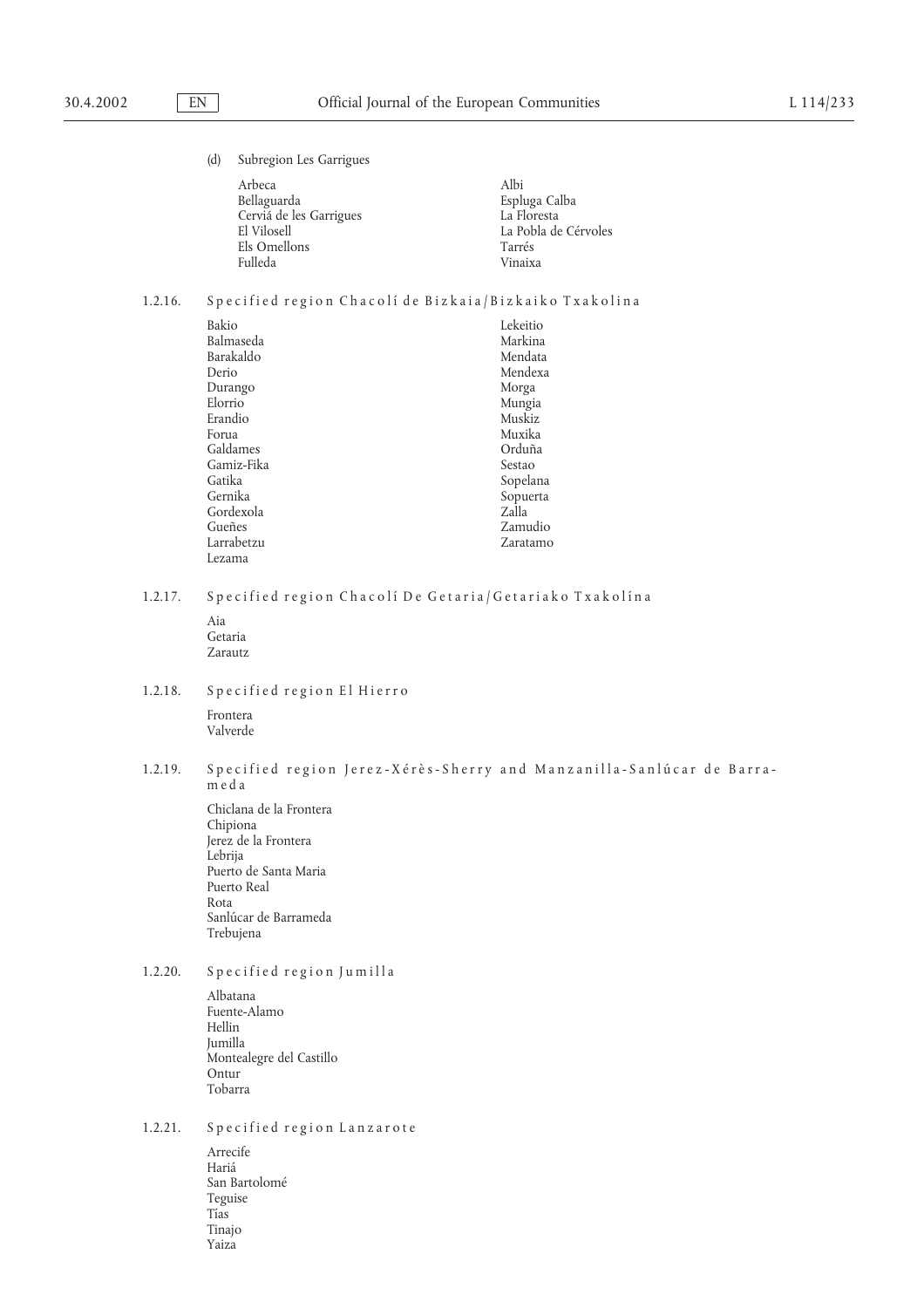## 1.2.22. Specified region Málaga

Alameda Estepona Alcaucin Frigiliana Alfarnatejo Humilladero Algarrobo Iznate<br>Alhaurín de la Torre de California de la Torre de Macharaviava Alhaurı´n de la Torre Macharaviaya Almachar<br>Almogia Antequera Mollin<br>Archez Neria Archez Archidona Periana Benamargosa Riogordo Benamocarra Borge Sayalonga Sayalonga Campillos (Campillos Sedella Canillas de Albaida de Sedella Canillas de Albaida de Sedella Canillas de Sedella Canillas de Albaida de Sedella Canillas de Albaida de Sedella Canillas de Sedella de Sedella de Sedella de Sede Canillas de Albaida<br>Canillas del Aceituno de Sierra de Sierra d Canillas del Aceituno Torrox Casabermeja<br>Casares Casares (Casares Casares Colmenar Colmenar Colmenar Colmenar Colmenar Colmenar Colmenar Colmenar Colmenary Colmenary Colmenary Colmenary Colmenary Colmenary Colmenary Colmenary Colmenary Colmenary Colmenary Colmenary Colme Comares Villanueva de Tapia Cuevas Bajas Cutar

#### 1.2.23. Specified region La Mancha

Acabro´ n Casas de Haro Ajofrin Casas de los Pinos<br>Albaladeio Casas de Benitez Alberca de Záncara<br>Alcázar de San Juan Alcázar de San Juan de Santiago de Santiago de Santiago de Calatrava de Santiago de Castellar de Santiago de Ca<br>Castillo de Galatrava de Calatrava de Castellar de Castillo de Garcimuñ Alconchel de la Estrella de la Estrella Cervera del Rev<br>Aldea del Rev Aldea del Rey Chueca<br>Alhambra Ciruelos Alhambra<br>Almagro Almagro Ciudad Real Almarcha Consuegra<br>
Almedina Corral de *A* Almendros Almodovar del Campo Co´ zar Almonacid del Marquesado Daimiel Almonacid de Toledo Dosbarrios Arenas de San Juan de San Arenancaballero e a fernancaballero e Fernancaballero e Eucaliana e Fuentilana de S<br>Fuentilana Argamasilla de Alba<br>Argamasilla de Calatrava de Barcelona de Fuensanta Argamasilla de Calatrava Fuensanta Atalaya del Cañavate<br>Ballesteros de Calatrava Ballesteros de Calatrava<br>
Barajas de Melo<br>
Fuentelespino de Haro Barajas de Melo<br>Belinchón de Haro Fuentelespino de Haro Fuentelespino de Haro Fuentelespino de Haro Fuentelespino de Haro Fuentelespino de Haro Fuentelespino de Haro Fuentelespino de Haro Fuentelespino de Haro Fuente de Ha Belmonte Bolaños de Calatrava<br>Cabanas de Yepes de Cabanas de Cepes Cabanas de Yepes Cabezamesada Hinojosos Calzada de Calatrava<br>
Campo de Criptana<br>
Hontanava Hontanava Campo de Criptana<br>Camuñas Cañada de Calatrava<br>Cañadajuncosa Cañavate Carrascosa de Haro Leganiel Carríon de Calatrava Carrizosa Lillo Casas de Fernando Alonso

Fuente Piedra Moclinejo<br>Mollina Rincón de la Victoria<br>Riogordo Villanueva del Trabuco Co´mpeta Villanueva del Rosario Villanueva de Algaidas<br>Viñuela

> Casas de Benitez<br>Casas de Guiiarro Castillo de Garcimuñoz<br>Cervera del Llano Corral de Almaguer<br>Cortijos Granátula de Calatrava<br>Guardia Horcajo de Santiago<br>Huelves Huerta de Valdecarábanos<br>Labores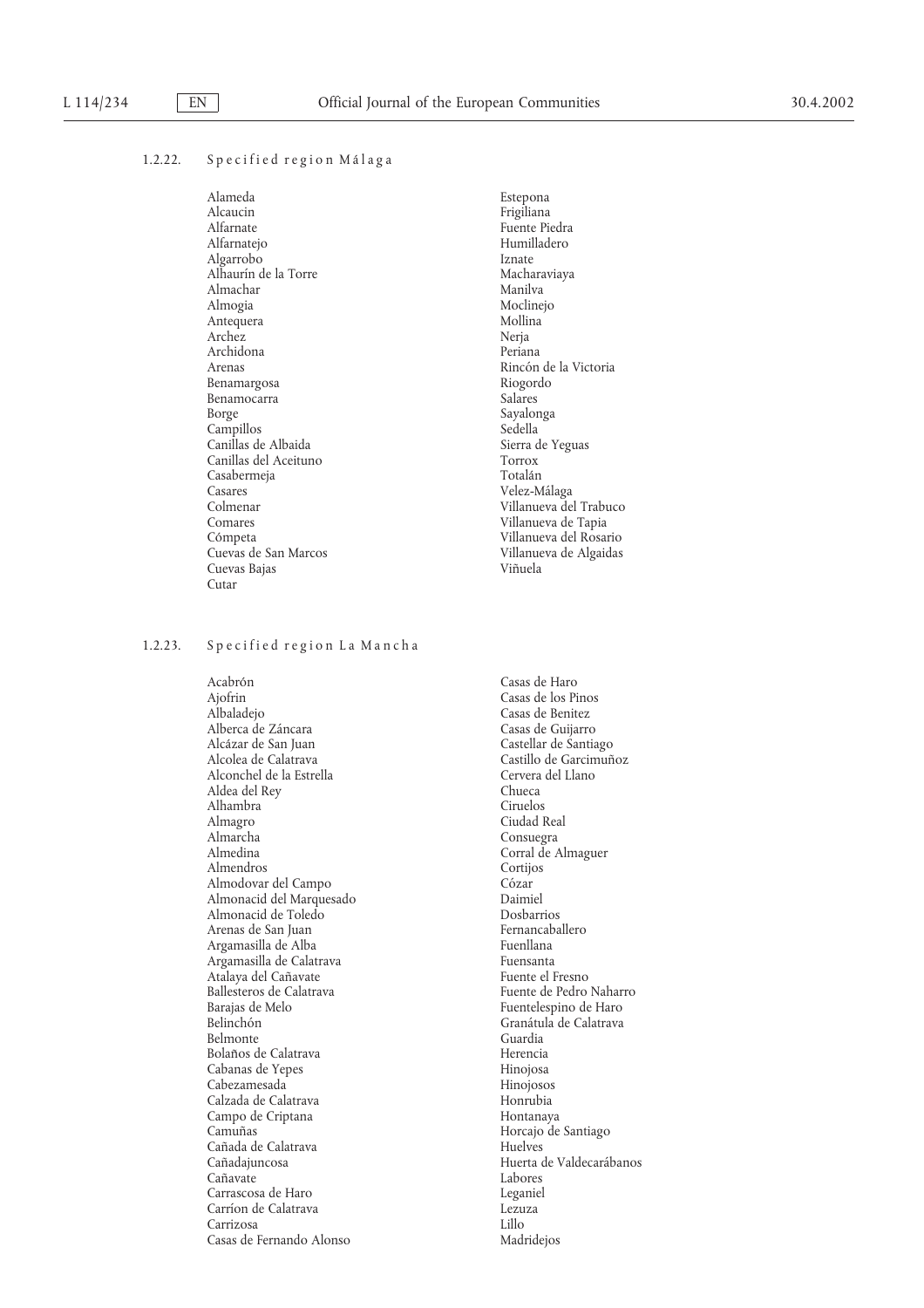Malagon Socuéllamos<br>Manzanares Solana Solana Manzanares Marjaliza<sup>1</sup><br>Mascaraque Mascaraque Tarazona de la Mancha Membrilla Tembleque<br>
Mesas Terrinches<br>
Terrinches Miguel Esteban Toboso Miguelturra Minaya<br>
Monreal del Llano<br>
Monreal del Llano<br>
Monreal del Llano<br>
Monreal del Llano Monreal del Llano del Torre de Juan Abad Montalbanejo del Torrubia del Campo del Torrubia del Campo del Torrubia del Campo del Torrubia del Campo del Torrubia del Campo del Torrubia del Campo del Torrubia del Campo del Tor Montalbanejo Torrubia del Campo Montiel Tresjuncos<br>Mora Tribaldos Mota del Cuervo Turleque Munera Uclés Nambroca Urda<br>Noblejas Valen Noblejas Valenzuela de Calatrava Olivares de Júcar<br>Ontigola con Oreja Orgaz con Arisgotas<br>Osa de la Vega Pedernoso Villahermosa Pedro Muñoz<br>Pedroñeras de la componente de la componente de la villamayor de la componente de la componente de la componen Pedron˜ eras Villamayor de Calatrava Piedrabuena Villaminaya Pinarejo Villamuelas<br>Poblete Villamueva d Poblete Villanueva de Alcardete Porzuna Villanueva de Bogas Pozuelo de Calatrava<br>Pozoamargo Pozoamargo Villar de la Encina Puebla de Almoradiel Villar del Pozo Puebla del Principe Villar de la Encina Puebla de Almenara<br>Puerto Lápice Puerto La´pice Villarejo de Fuentes Quintanar de la Orden<br>Rada de Haro Rada de Haro Villarrubia de Santiago Roda Villarrubia de los Ojos Romeral Villarrubio<br>
Rozalén del Monte de la Contra Villarta de Villarta de la Villarta de la Villarta de la Villarta de la Villarta de la Villarta de la Villarta de la Villarta de la Villarta de la Villarta de la Villarta Rozalén del Monte Villarta de San Juan San Clemente<br>Santa Cruz de la Zarza de la Villaverde Santa Maria de los Llanos Yebénes Santa Cruz de los Can˜ amos Yepes Santa Maria del Campo Sisante

# Manzaneque Sonseca con Casalgordo Terrinches<br>Toboso Torrubia del Castillo Tribaldos<br>Turleque Valverde de Jucar<br>Vara de Rev Villa de Don Fadrique<br>Villacañas Villaescusa de Haro Ossa de Montiel Villafranca de los Caballeros Villamayor de Santiago Pozoamargo Villanueva de los Infantes Villanueva de la Fuente<br>Villar del Pozo Villanueva de los Infantes<br>Villar del Pozo Villares del Saz<br>Villarrobledo Villasequilla de Yepes Villaverde y Pasaconsol

## 1.2.24. Specified region Mentrida

Albarreal de Tajo Casarrubios del Monte Castillo de Bayuela<br>Cebolla Aldea en Cabo<br>Almorox Cedillo del Condado<br>Cerralbos Arcicóllar<br>Barcience Barcience Chozas de Canales Domingo Pérez Camarena Escalona Camarenilla Carmena Fuensalida Carranque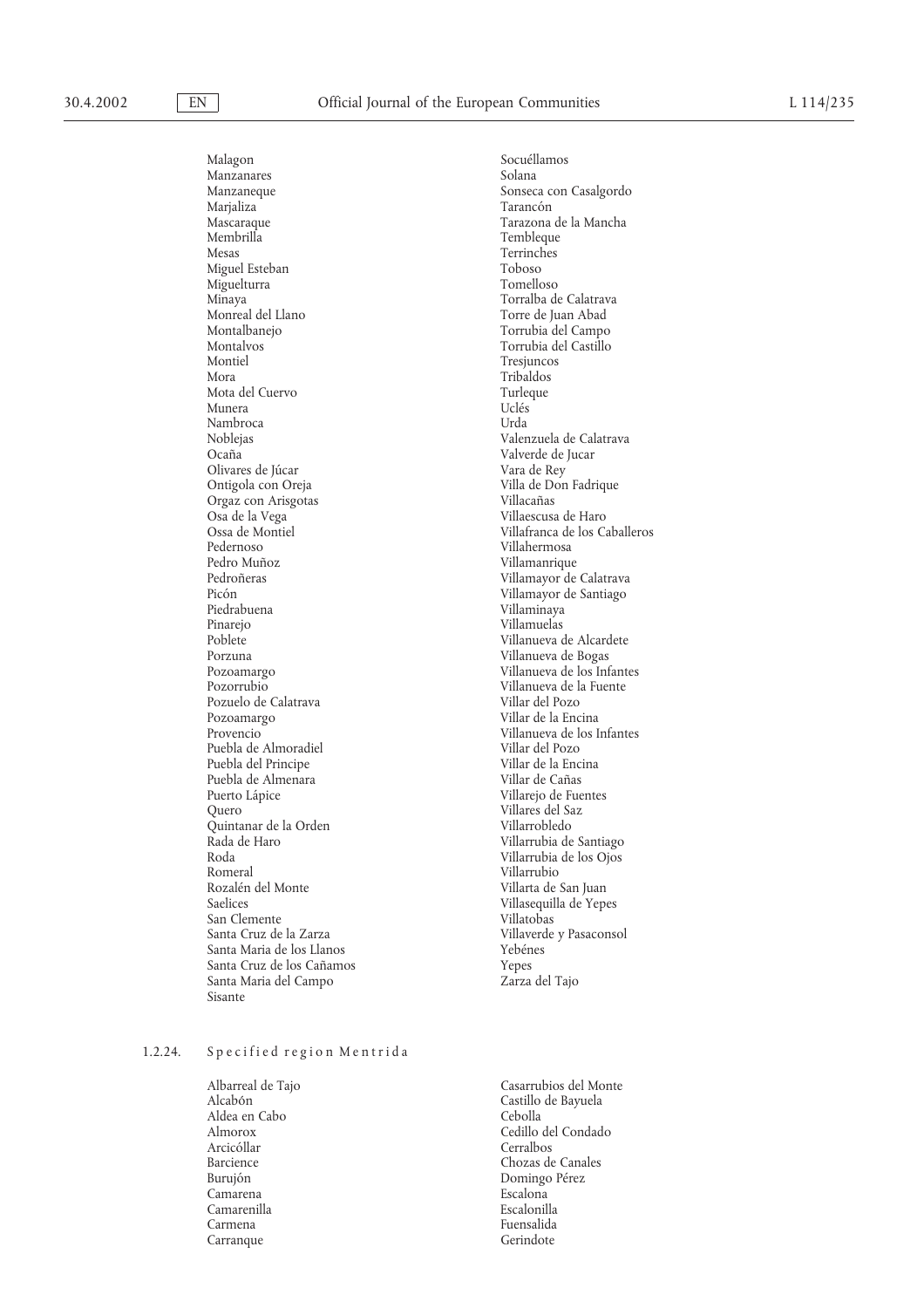Hinojosa de San Vincente Portillo Portillo Real de Portillo Real de Portillo Real de Portillo Real de Portillo Real de Portillo Real de Portillo Real de Portillo Real de Portillo Real de Portillo Real de Portier de la mate Huecas Recas Lominchar<br>Lucillos Lucillos Santa Olalla Maqueda Santa Cruz del Retamar Nombela<br>Novés Novés Val de Santo Domingo Otero Valmojado Palomeque Ventas de Retamosa Paredas de Escalona (1999).<br>Pelahustán (1999).<br>Pelahustán (1999). Pelahustán

Real de San Vincente Torre de Esteban Hambrán<br>Torrijos Villamiel<br>Viso

# 1.2.25. Specified region Montilla-Moriles

| Aguilar de la Frontera | Montemayor    |
|------------------------|---------------|
| Baena                  | Montilla      |
| Cabra                  | Monturque     |
| Castro del Rio         | Moriles       |
| Doña Mencia            | Nueva Carteya |
| Espejo                 | Puente Genil  |
| Fernán-Nuñez           | Rambla        |
| Lucena                 | Santaella     |
| Montalbán              |               |

# 1.2.26. Specified region Navarra

(a) Sub-region Ribera Baja

| Ablitas         | Fitero     |
|-----------------|------------|
| Arguedas        | Monteagudo |
| <b>Barillas</b> | Murchante  |
| Cascante        | Tudela     |
| Castejón        | Tulebras   |
| Cintruénigo     | Valtierra  |
| Corella         |            |

## (b) Subregion Ribera Alta

| Artajona     | Mélida            |
|--------------|-------------------|
| <b>Beire</b> | Milagro           |
| Berbinzana   | Miranda de Arga   |
| Cadreita     | Murillo el Fruto  |
| Caparroso    | Murillo el Cuende |
| Cárcar       | Olite             |
| Carcastillo  | Peralta           |
| Falces       | Pitillas          |
| Funes        | Sansoain          |
| Larraga      | Santacara         |
| Lerin        | Sesma             |
| Lodosa       | Tafalla           |
| Marcilla     | Villafranca       |

(c) Subregion Tierra Estella

| Aberin       | Igúzquiza                |
|--------------|--------------------------|
| Allo         | Lazagurria               |
| Arcos        | Luquín                   |
| Arellano     | Mendaza                  |
| Arróniz      | Morentin                 |
| Ayeguí       | Oteiza de la Solana      |
| Barbarín     | Sansol                   |
| <b>Busto</b> | Torralba del Rio         |
| Desojo       | Torres del Rio           |
| Discastillo  | Valle de Yerri           |
| Espronceda   | Villatuerta              |
| Estella      | Villa mayor de Monjardín |
|              |                          |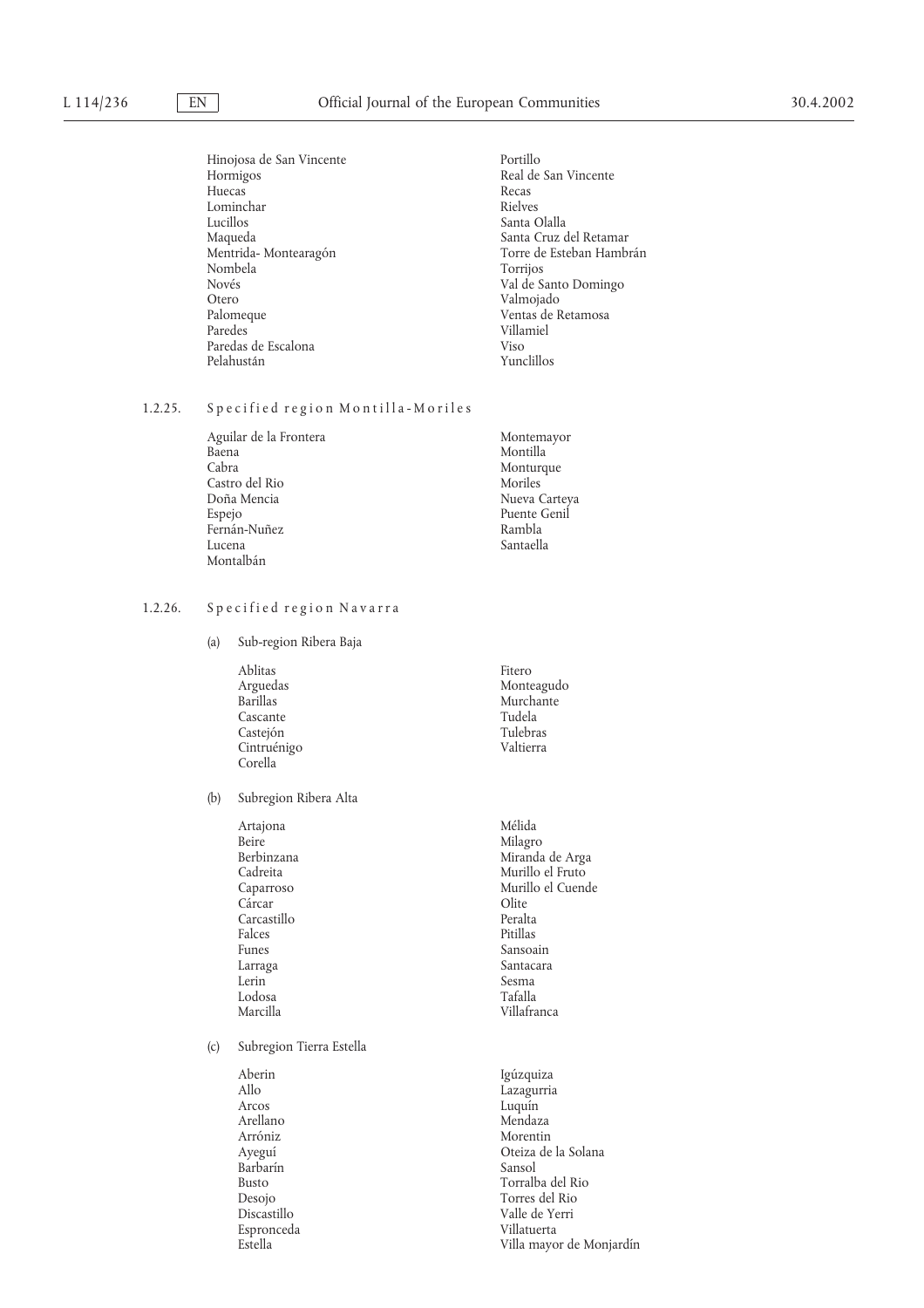## (d) Subregion Valdizarbe

| Mendigorria<br>Muruzábal |
|--------------------------|
|                          |
|                          |
| Obanos                   |
| Orisoain                 |
| Oloriz                   |
| Puente la Reina          |
| Pueyo                    |
| Tiebas-Muruarte de Reta  |
| Tirapu                   |
| Ucar                     |
| Unzué                    |
| Uterga                   |
|                          |
|                          |

(e) Subregion Baja Montaña

| Aibar       | Lerga             |
|-------------|-------------------|
| Aoiz        | Llédena           |
| Cáseda      | Lumbier           |
| Eslava      | Sada              |
| Ezprogui    | San Martin de Unx |
| Gallipienzo | Sanguesa          |
| Javier      | Ujué              |
| Leache      |                   |

## 1.2.27. Specified region Penedès

Abrera Olesa de Bonesvalls Aiguamurcia<br>Albinyana Avinyonet<br>Banyeres Banyeres Pla del Penedès<br>Begues Pontons Begues Pontons<br>Bellvei Puise Pontons<br>Puise Puise Puise Puise Puise Puise Puise Puise Puise Puise Puise Puise Puise Puise Puis Bisbal del Penedès, La Cabrera d'Igualada Sant Sadurni d'Anoia Canyelles Sant Esteve Sesrovires Castellvi de la Marca de la Marca de Santa Fe del Penedès<br>Cervelló de Santa Maria de Miral Corbera de Llobregat<br>Creixell Cunit Sant Pere de Ribes Gelida Sitges Granada Subirats Hostalets de Pierola<br>Llacuna Llorenç del Penedès<br>Martorell Mascefa Vilafranca del Penedès Montmell Vilovı´ Olèrdola

Pacs del Penedès<br>Piera Puigdálber<br>Roda de Barà Bonastre Sant Llorenç d'Hortons Cabanyas de Sant Llorenç d'Hortons Cabanyas de Sant Ouinti de Mediona Cabanyas Sant Quinti de Mediona Calafell Calafell Sant Cugat Sesgarrigues<br>
Canyelles Sant Esteve Sesrovires Castellet i Gornal Sant Jaume dels Domenys  $\begin{array}{lll} \text{Castellvi Rosanes} & \text{Santa Margarida i els Monjos} \\ \text{Castellvi de la Marca} & \text{Santa Fe del Penedès} \end{array}$ Santa Maria de Miralles<br>Santa Oliva Creixell Sant Jaume dels domenys<br>
Cubelles<br>
Sant Marti Sarroca Sant Marti Sarroca Font-rubí<br>
Sant Pere de Riudebitlles<br>
Sitges<br>
Sitges Torrelles de Foix<br>Vallirana Vendrell, El Vilanova i la Geltrú

# 1.2.28. Specified region Priorato

Bellmunt del Priorat Gratallops Lloà Morera de Montsant Poboleda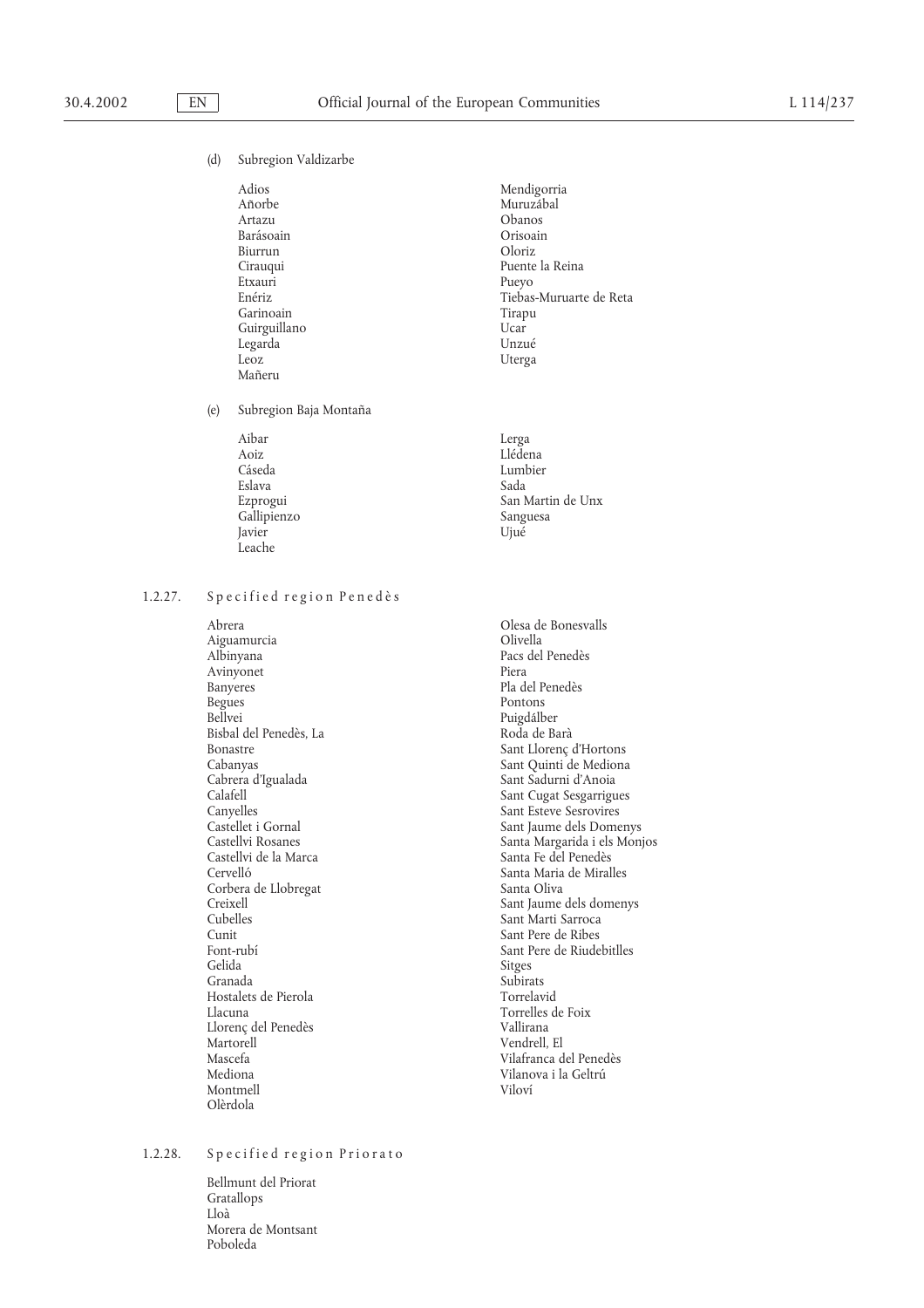Porrerá Torroja del Priorat Vilella Alta Vilella Baixa

# 1.2.29. Specified region Rias Baixas

(a) Subregion Val do Salnés

Caldas de Reis anno 1992.<br>Cambados de Campados de Sanxenxo Cambados<br>Meaño Portas

A Cañiza de Crecente de Crecente de la Crecente de la Crecente de la Crecente de la Crecente de la Crecente de<br>Salvaterra As Neves

(b) Subregion Condado do Tea

Meaño de Arousa de Arousa de Arousa de Arousa de Arousa de Arousa de Arousa de Arousa de Arousa de Arousa de A<br>Meis de Arousa de Arousa de Arousa de Arousa de Arousa de Arousa de Arousa de Arousa de Arousa de Arousa de A Villagracia de Arousa

Salvaterra de Miño

(c) Subregion O Rosal

O Rosal Tomiño Tui

### 1.2.30. Specified region Ribeiro

| Arnoia             | Cortegada |
|--------------------|-----------|
| Beade              | Leiro     |
| Carballeda de Avia | Punxin    |
| Castrelo de Miño   | Ribadavia |
| Cenlle             |           |

# 1.2.31. Specified region Ribeira del Duero

Adrada de Haza Horra Alcubilla de Avellaneda<br>Aldehorno Aldehorno Mambrilla de Castrejón<br>Anguix Manzanillo Manzanillo Aranda de Duero Milagros Milagros<br>Baños de Valdearados Miño de san Esteban Baños de Valdearados<br>Berlangas de Roa Bocos de Duero Burgo de Osma<br>Caleruega de Duero Caleruega de Olivares de Duero Caleruega de Po<br/>a $\,$ Olivares de Duero Caleruega de Po Campillo de Aranda de Olmos de Peñafiel de Aranda de Peñafiel de Santiagne de Pardilla de Pardilla de Pardilla<br>Canaleias de Peñafiel de Canaleira de Pardilla Canalejas de Pen˜ afiel Pardilla Castillejo de Robledo Pedrosa de Duero Castrillo de la Vega<br>Castrillo de Duero Castrillo de Duero **Peñaranda de Duero Pendido de Puero Pen**<br>Cueva de Roa **arabela de Puero Pesquera de Duero** Curiel de Duero<br>Fompedraza Fresnilla de las Dueñas Fuentecén Quintana del Pidio Fuentelcésped Quintanamanvirgo Fuentelisendo Quintanilla de Onésimo Fuentenebro<br>Fuentespina Gumiel del Mercado<br>Gumiel de Hizán Gumiel de Hizán de Gormaz (San Esteban de Gormaz (San Esteban de Gormaz (San Iuan del Monte de San Iuan del Monte de San Iuan del Monte de San Iuan del Monte de San Iuan del Monte de San Iuan del Monte de San Iuan del Mont Guzma´n San Juan del Monte Haza San Martin de Rubiales Hontangas Sequera de Haza Hontoria de Valdearados

Hoyales de Roa<br>Langa de Duero Manzanillo<br>Milagros Berlangas de Roa Montejo de la Vega de la Zerrezuela Moradillo de Roa<br>Nava de Roa Olmedillo de Roa<br>Olmos de Peñafiel Pesquera de Duero<br>Piñel de Abaio Piñel de Arriba<br>Quemada Quintanilla de Arriba<br>Rábano Roa de Duero<br>Roturas Santa Cruz de la Salceda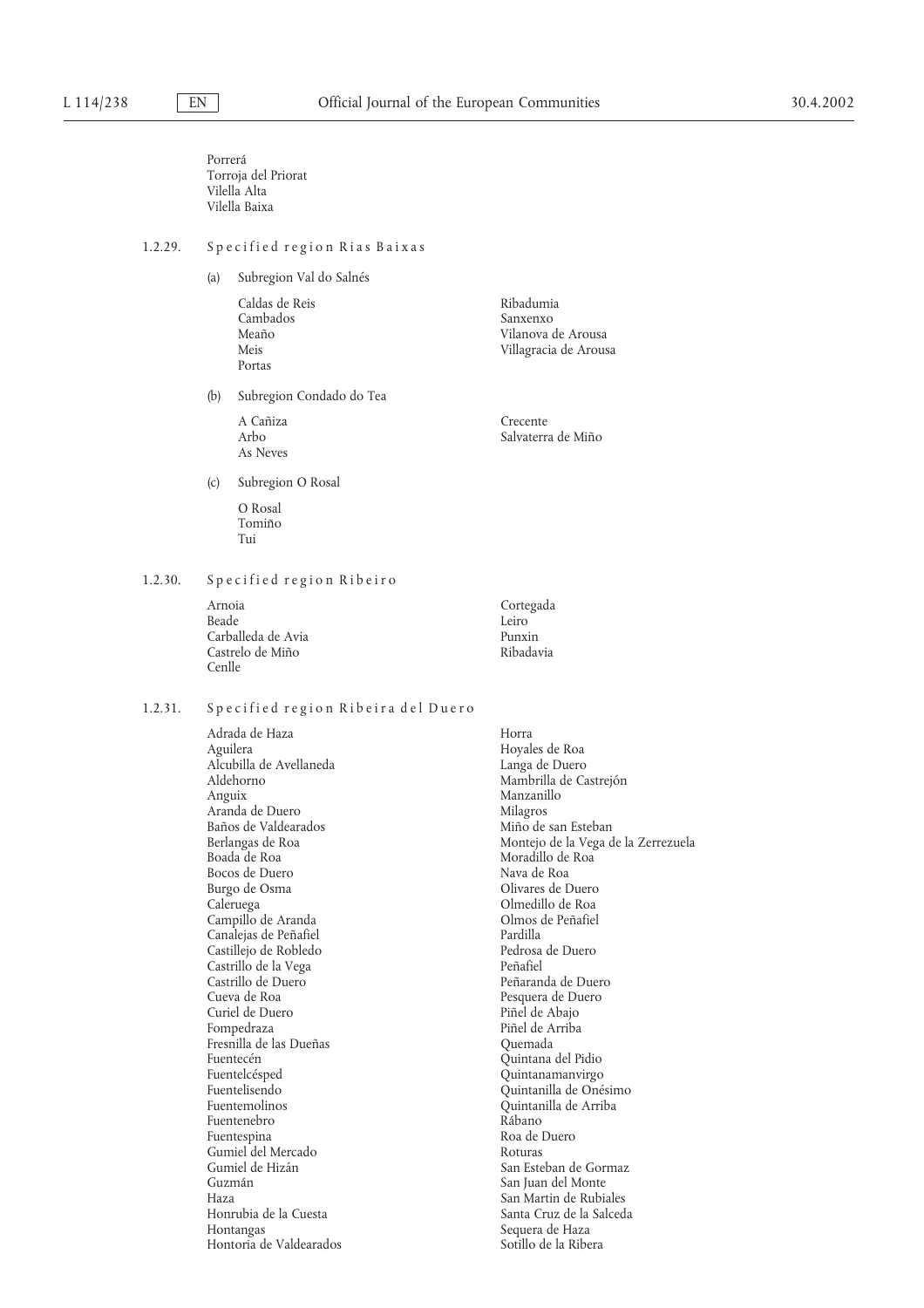|         |     | Terradillos de Esgueva<br>Torre de Peñafiel<br>Torregalindo<br>Tórtoles de Esgueva<br>Tubilla del Lago<br>Vadocondes<br>Valbuena de Duero<br>Valcabado de Roa<br>Valdeande<br>Valdearcos de la Vega                                                                                                                                                    | Valdezate<br>Vid<br>Villaescusa de Roa<br>Villalba de Duero<br>Villalbilla de Gumiel<br>Villatuelda<br>Villaverde de Montejo<br>Villovela de Esgueva<br>Zazuar                                                                                                                                                                                   |
|---------|-----|--------------------------------------------------------------------------------------------------------------------------------------------------------------------------------------------------------------------------------------------------------------------------------------------------------------------------------------------------------|--------------------------------------------------------------------------------------------------------------------------------------------------------------------------------------------------------------------------------------------------------------------------------------------------------------------------------------------------|
| 1.2.32. |     | Specified region Rioja                                                                                                                                                                                                                                                                                                                                 |                                                                                                                                                                                                                                                                                                                                                  |
|         | (a) | Suregion Rioja Alavena                                                                                                                                                                                                                                                                                                                                 |                                                                                                                                                                                                                                                                                                                                                  |
|         |     | Baños de Ebro<br>Barriobusto<br>Cripán<br>Elciego<br>Elvillar de Alava<br>Labastida<br>Labraza<br>Laguardia<br>Lanciego                                                                                                                                                                                                                                | Lapuebla de Labarca<br>Leza<br>Moreda de Alava<br>Navaridas<br>Oyón<br>Salinillas de Buradon<br>Samaniego<br>Villanueva de Alava<br>Yécora                                                                                                                                                                                                       |
|         | (b) | Subregion Rioja Alta                                                                                                                                                                                                                                                                                                                                   |                                                                                                                                                                                                                                                                                                                                                  |
|         |     | Abalos<br>Alesón<br>Alesanco<br>Anguciana<br>Arenzana de Arriba<br>Arenzana de Abajo<br>Azofra<br>Badarán<br>Bañares<br>Baños de Rio Tobía<br>Baños de Rioja<br>Berceo<br>Bezares<br><b>Bobadilla</b><br><b>Briñas</b><br><b>Briones</b><br>Camprovín<br>Canillas<br>Cañas<br>Cárdenas<br>Casalarreina<br>Castañares de Rioja<br>Cellorigo<br>Cenicero | Herramélluri<br>Hervias<br>Hormilleja<br>Hormilla<br>Hornos de Moncalvillo<br>Huércanos<br>Lardero<br>Leiva<br>Logroño<br>Manjarrés<br>Matute<br>Medrano<br>Nájera<br>Navarrete<br>Ochándurí<br>Ollaurí<br>Rodezno<br>Sajazarra<br>San Millán de Yécora<br>San Torcuato<br>San Vicente de la Sonsierra<br>San Asensio<br>Santa Coloma<br>Sojuela |
|         | (c) | Cidamón<br>Cihuri<br>Cirueña<br>Cordovín<br>Cuzcurrita de Rio Tirón<br>Daroca de Rioja<br>Entrena<br>Estollo<br>Fonseca<br>Fonzaleche<br>Fuenmayor<br>Galbárruli<br>Gimileo<br>Haro<br>Subregion Rioja Baja                                                                                                                                            | Sorzano<br>Sotés<br>Tirgo<br>Tormantos<br>Torrecilla Sobre Alesanco<br>Torremontalbo<br>Treviana<br>Tricio<br>Uruñuela<br>Ventosa<br>Villajero<br>Villalba de Rioja<br>Villar de Torre<br>Zarratón                                                                                                                                               |
|         |     | Agoncillo<br>Aguilar del río Alhama<br>Albelda de Iregua<br>Alberite                                                                                                                                                                                                                                                                                   | Alcanadre<br>Aldeanueva de Ebro<br>Alfaro<br>Andosilla                                                                                                                                                                                                                                                                                           |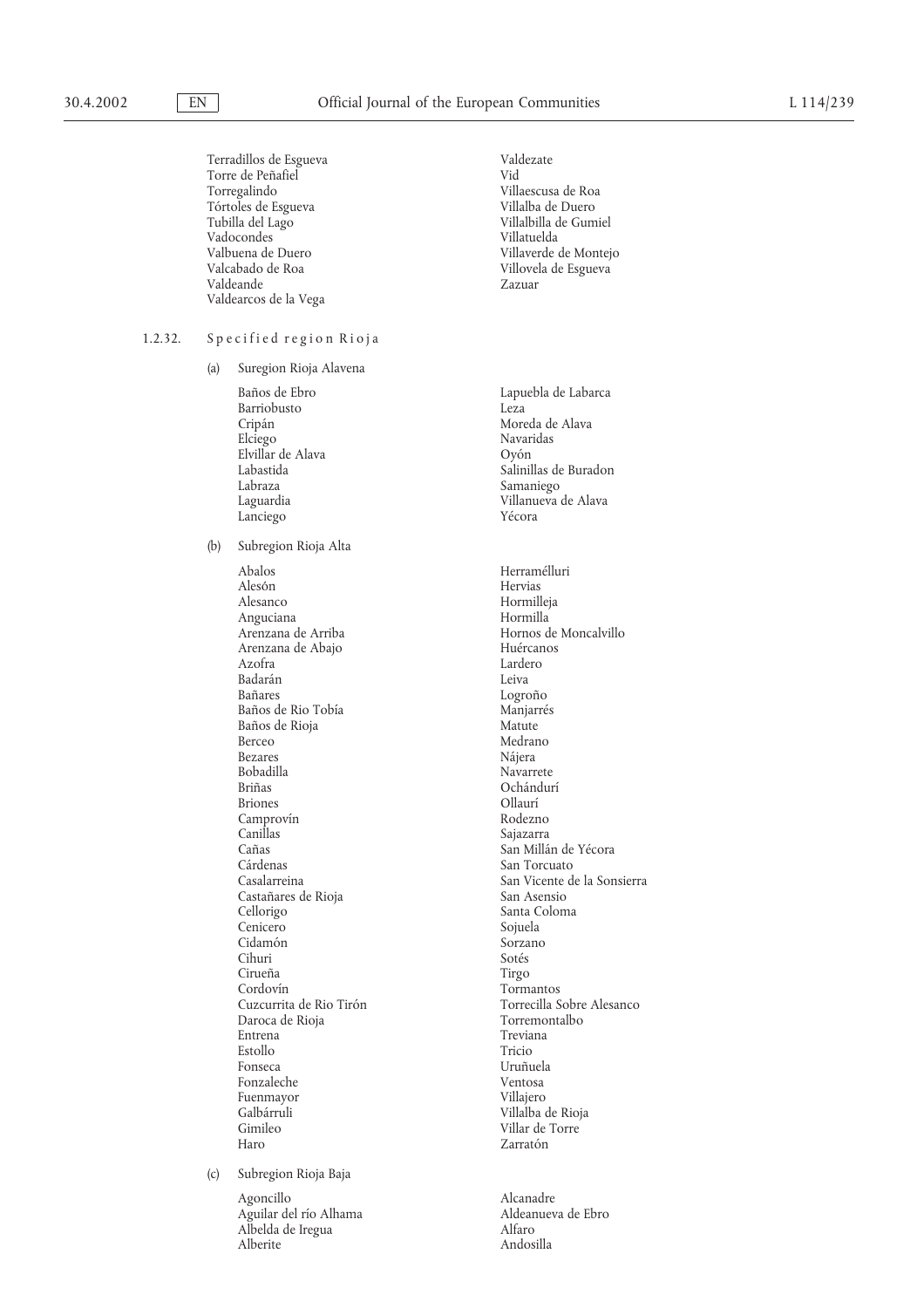Aras Leza del Rı´o Leza Arrúbal<br>Auseio de Auseio de Murillo del Río Le Ausejo Murillo del Rı´o Leza Autol Nalda Azagra Oco´ n Bergasa Quel Bergasilla Redal Calahorra Ribafrecha Cervera del rio alhama<br>Clavijo Clavijo San Adria´n Cornago Sartaguda<br>Calilea Calilea Calilea Grávalos Herce Villa de Ocón Lagunilla del Jubera

#### 1.2.33. Specified region Rueda

Aguasal Nava del Rey Alcazarén<br>Aldehuela del Codonal Almenara de Adaja Olmedo Ataquines<br>Bernuy de Coca Blasconuño de Matacabras Bobadilla del Campo **Puras** Bo´ cigas Ramiro Brahojos de Medina (Brahojos de Medina Rapariegos).<br>Campillo (Rodilana Rodilana Rodilana) Campillo Rodilana<br>Carpio del Campo del Rubi de bracamonte Carpio del Campo Rubi de Bracamonte Rubi de Bracamonte Rubi de Bracamonte Rueda Castrejón<br>Castronuño Castronuño<br>Castronuño de la Cruz de la Cruz de San Cristobal de la Vega<br>Cervillego de la Cruz de San Manuel de San Iuan Ba Cervillego de la Cruz de Santuiste de Santuiste de Santuista Codorniz de Santuiste de Santuiste de Santuiste de Santuiste de Santuiste de Santuiste de Santuiste de Santuiste de Santuiste de Santuiste de Santuiste de Santui Codorniz Salvador de Zapardiel Fresno el Viejo Necalista en Secalista de Secalista en Secalista en Secalista en Secalista en Secalista en Seca Fuente Olmedo Serrada Fuente el sol Gomeznarro San Vicente del Palacio Hornillos<br>
Juarros de Voltova<br>
Torrecilla de la Abades Llano de Olmedo de Torecilla de Valles de Valles de Valles de Valles de Valles de Valles de Valles de Valles d<br>Tolocitio Llomoviejo Tolocirio Madrigal de las Altas Torres Valdestillas Matapozuelos<br>Medina del Campo Medina del Campo Ventosa de la Cuesta Mojados Villafranca de Duero Montuenga Villanueva de Duero Moraleja de las Panaderas **Zarza** Muriel

## 1.2.34. Specified region Somontano

Abiego Barbastro Adahuesca Barbun˜ ales Alcala´ del Obispo Bierge Antillón<br>Argavieso Argavieso Casbas de Huesca Azara Castillazuelo

Mendavia Pradejón<br>Quel Santa Engracia de Jubera Tudelilla<br>Viana Igea Villamediana de Iregua

> Nava de La Ásunción<br>Nieva Nueva Villa de las Torres<br>Olmedo Pozal de Gallinas<br>Pozáldez San Pablo de la Moraleja Siete Iglesias de Travancos<br>Tordesillas Torrecilla de la Abadesa<br>Torecilla del Valle Villagonzalo de Coca Villaverde de Medina

**Berbegal** Blecua y Torres<br>Capella Colungo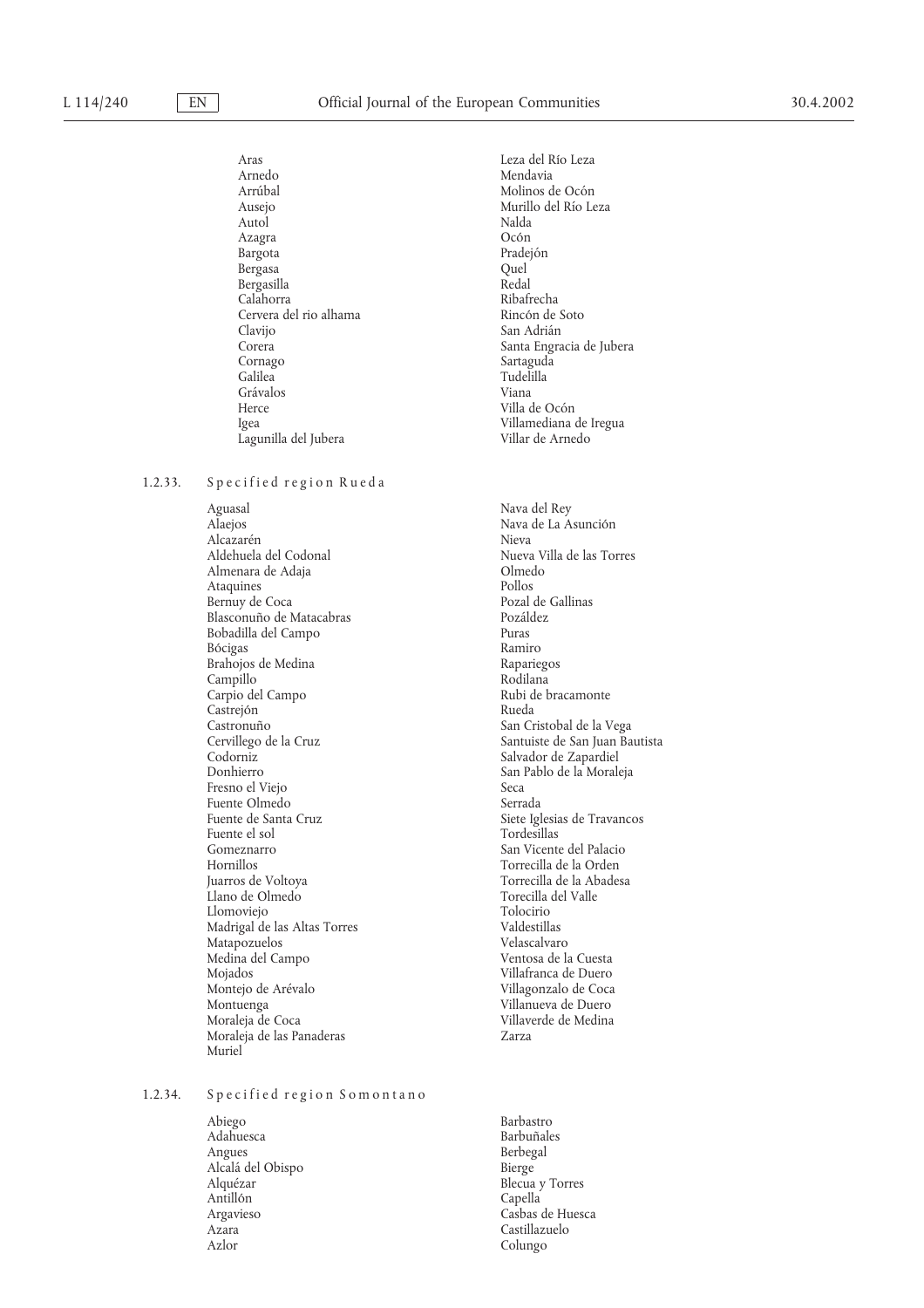| Estada            | Peralta de Alcofea  |
|-------------------|---------------------|
| Estadilla         | Peraltilla          |
| Fonz              | Perarrúa            |
| Grado             | Pertusa             |
| Graus             | Pozán de Vero       |
| Hoz y Costean     | Puebla de Castro    |
| <b>Ibieca</b>     | Salas Altas         |
| <b>Ilche</b>      | Salas Bajas         |
| Laluenga          | Santa Maria Dulcis  |
| Laperdiguera      | Secastilla          |
| Lascellas-Ponzano | Siétamo             |
| Naval             | Torres de Alcanadre |
| Olvena            |                     |

## 1.2.35. Specified region Tacoronte-Acentejo

| El Sauzal            | Santa Úrsula |
|----------------------|--------------|
| Matanza de Acentejo  | Tacoronte    |
| Victoria de Acentejo | Tegueste     |
| Laguna               |              |

#### 1.2.36. Specified region Tarragona

(a) Subregion Campo de Tarragona

Alcover Nou de Gaià<br>Aleixar Nulles Aleixar<br>Alforja Alforja Pallaresos Alió<sup>T</sup><br>Almoster Pla da Santa Carlo de Pla da Santa Carlo de Pla da Santa Carlo de Pla da Santa Carlo de Pla da Santa C Almoster Pla da Santa Marı´a Argentera Pobla de Mafumet<br>Ascó Puigpelat Benisanet Renau<br>Borges del Camp Reus Reus Borges del Camp<br>Botarell Botarell Riera de Gaià<br>Bràfim Riudecanyes Cabra del Camp Rodony<br>Cambrils Rourell Rourell Cambrils Camp<br>Castellvell del Camp<br>Ruidecols Ruidecols Castellvell del Camp<br>Catllar Colldejou Salomó<br>Constantí Secuita Constantí<br>Cornudella Duesaigües Tarragonal Expedition and Tarragonal Tarragonal Expedition and Tarragonal Tarragonal Tarragonal Tar<br>Tivissa Figuerola del Camp<br>Garcia Garcia and Carl Correlation of the Torre del Espanyol Garidells and Correlation of the Torre del Espanyol Garidells Garidells Torredembarra Masó Vallmoll Masllorens Vallmoll Masllorens Valls Masllorens Valls<br>Maspujols Vespella Maspujols<br>Milà Milà Vila-rodona Montbrió del Camp<br>Montferrí Mora d'Ebre<br>Mora la Nova Morell

Pobla de Montornès Puigpelat<br>Renau Riudecanyes<br>Rodonyà Ruidoms<br>Salomó Selva del Camp<br>Tarragona Ulldemolins Vilabella<br>Vilallonga del Camp Montferrí Vilanova d'Escornalbou<br>Mont-roig Vilaseca i Salou Vilaseca i Salou<br>Vinebre Vinyols i els Arcs

(b) Subregion Falset

Cabassers Masroig Capçanes Pradell Figuera Torre de Fontaubella Guiamets, Els, i Marça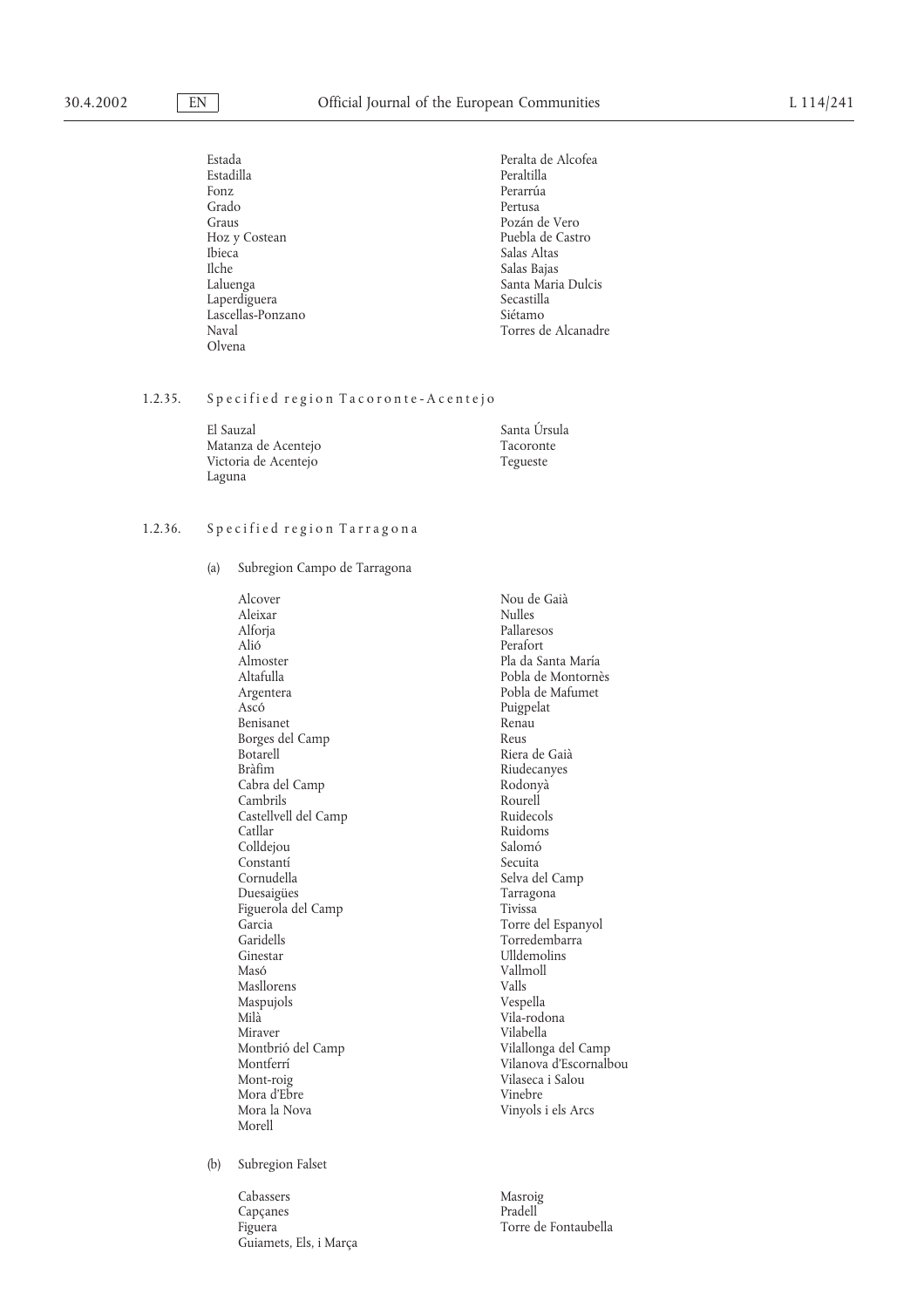#### 1.2.37. Specified region Terra Alta

| Arnés                 | Fatarella. Gandesa  |
|-----------------------|---------------------|
| Batea                 | Horta de Sant Joan  |
| Bot Pinell de Brai-   | Pobla de Massalauca |
| Caseres               | Prat de Comte       |
| Corbera de Terra Alta | Vilalba dels Arcs   |

## 1.2.38. Specified region Toro

Argujillo San Miguel de la Ribera<br>Bóveda de Toro Sanzoles Sanzoles Bóveda de Toro 531 - Sanzo Sanzo 1999 - Sanzo Sanzo 1999 - Sanzo 1999 - Sanzo 1999 - Sanzo 1999 - Sanzo 1999 - Sanzo 1999 - Sanzo 1999 - Sanzo 1999 - Sanzo 1999 - Sanzo 1999 - Sanzo 1999 - Sanzo 1999 - Sanzo 1999 - Sanzo 1 Morales de Toro<br>Pego Peleagonzalo<br>Piñero San Román de Hornija

#### 1.2.39. Specified region Utiel-Requena

| Camporrobles         | Sinarcas       |
|----------------------|----------------|
| Caudete              | Utiel          |
| <b>Fuenterrobles</b> | Venta del Moro |
| Siete Aguas          | Villagordo     |

## 1.2.40. Specified region Valdeorras

Barco Petín Bollo Rúa Carballeda de Valdeorras Rubiana<br>Laroco Rubianar

# 1.2.41. Specified region Valdepeñas

Moral de Calatrava **Torrenueva** San Carlos del Valle Valdepeñas

## 1.2.42. Specified region Valencia

Camporrobles Sinarcas<br>Caudete de las Fuentes de la componentat de la componentat de la componentat de la componentat de la component Caudete de las Fuentes<br>Fuenterrobles Requena Villargordo del Cabriel Sieteaguas

#### (a) Subregion Alto Turia

Alpuente La Yesa<br>Aras de Alpuente de Característica de Característica de Característica de Característica de La Yesa<br>Titaguas Aras de Alpuente<br>Chelva

## (b) Subregion Valentino

Alcublas<br>Andilla Bugarra Macastre Casinos Montroy Montroy<br>Cheste Montserr Chiva Pedralba<br>Chulilla Real de N Domeño<br>Estivella Godelleta

Valdefinjas<br>Venialbo Villabuena del Puente<br>Villafranca de Duero

Villamartin

Alcubillas Santa Cruz de Mudela

Venta del Moro

Tuéjar

Alborache Higueruelas Andilla Losa del Obispo Buñol Monserrat<br>Casinos Montroy Montroy Cheste Montserrat Real de Montroy<br>Turís Villamarxant Gestalgar Villar del Arzobispo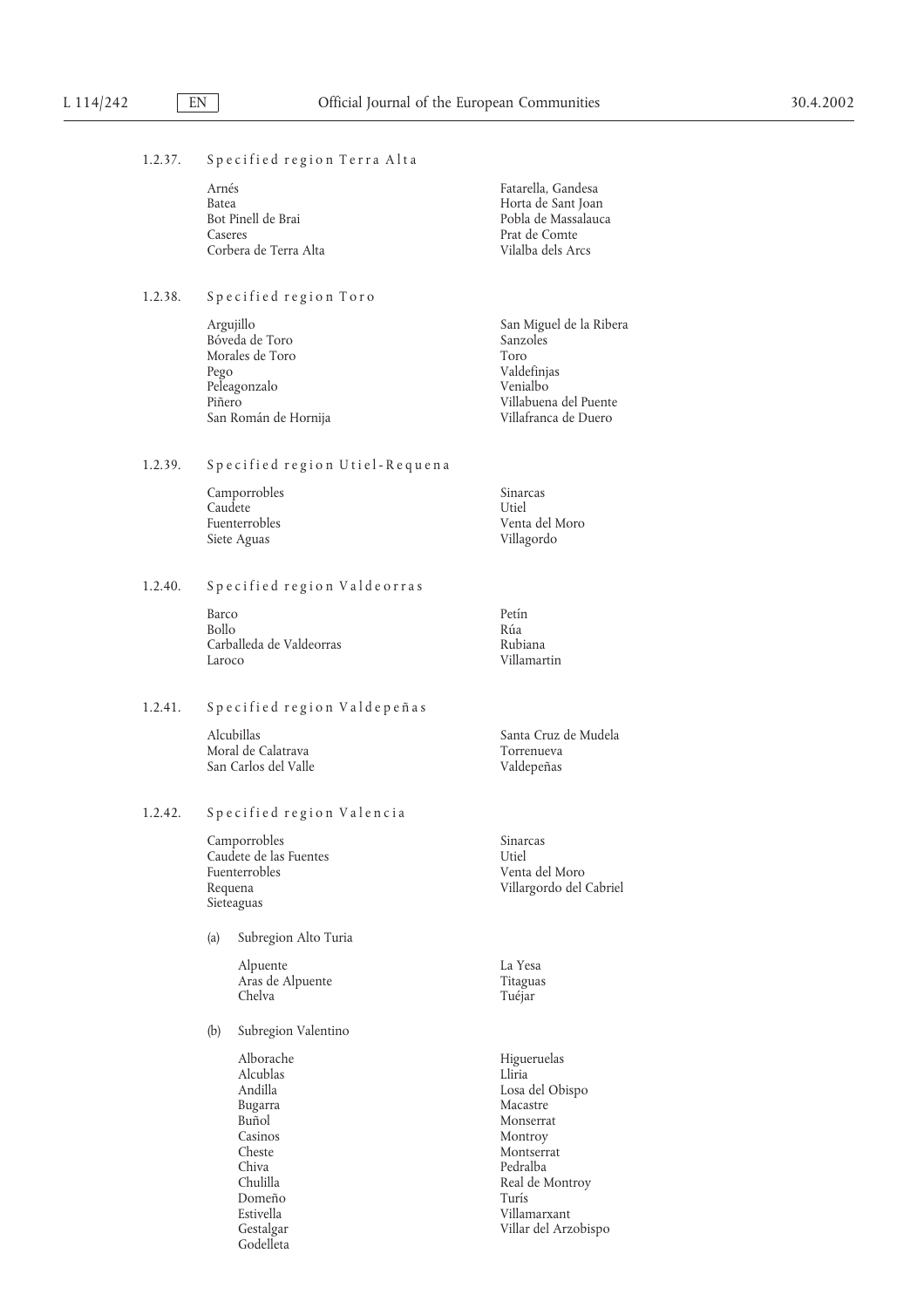$(d)$ 

(c) Subregion Moscatel de Valencia

| Catadau<br>Cheste<br>Chiva<br>Godelleta<br>Llombai                                                                                                                                                                                                                                | Monserrat<br>Montroy<br>Real de Montroy<br>Turis                                                                                                                                                           |
|-----------------------------------------------------------------------------------------------------------------------------------------------------------------------------------------------------------------------------------------------------------------------------------|------------------------------------------------------------------------------------------------------------------------------------------------------------------------------------------------------------|
| Subregion Clariano                                                                                                                                                                                                                                                                |                                                                                                                                                                                                            |
| Adzaneta de Albaida<br>Agullent<br>Albaida<br>Alfarrasí<br>Ayelo de Malferit<br>Ayelo de Rugat<br>Bèlgida<br><b>Bellús</b><br>Beniatjar<br>Benicolet<br>Benigànim<br><b>Bocairem</b><br>Bufalí<br>Castelló de Rugat<br>Font la Figuera<br>Fontanars dels Alforins<br>Guadasequies | L'Olleria<br>La Pobla del Duc<br>Llutxent<br>Moixent<br>Montaberner<br>Montesa<br>Montichelvo<br>Ontinyent<br>Otos<br>Palomar<br>Pinet<br>Quatretonda<br>Ràfol de Salem<br>Sempere<br>Terrateig<br>Vallada |

1.2.43. Specified region Valle de Güimar

Arafo Candelaria Güimar

## 1.2.44. Specified region Valle de la Orotava

La Orotava Puerto de la Cruz Los Realejos

#### 1.2.45. Specified region Vinos de Madrid

(a) Subregion Arganda

| Ambite              |
|---------------------|
| Aranjuez            |
| Arganda del Rey     |
| Belmonte de Tajo    |
| Campo Real          |
| Carabaña            |
| Chinchón            |
| Colmenar de Oreja   |
| Fuentidueña de Tajo |
| Getafe              |
| Loeches             |
| Mejorada del Campo  |
| Morata de Tajuña    |
|                     |

(b) Subregion Navalcarnero

A´ lamo Navalcarnero Aldea del Fresno<br>Arroyomolinos Arroyomolinos<br>
Arroyomolinos<br>
Batres<br>
Sevilla la Nueva Batres Sevilla la Nueva Brunete de la Sevilla la Nueva Brunete de la Sevilla la Nueva Brunete de la Sevilla de la Sevilla de la Sevilla de la Sevilla de la Sevilla de la Sevilla de la Sevilla de la Sevilla de la Sevilla de Fuenlabrada<br>Griñón Grin˜ o´ n Villamantilla Moraleja de Enmedio Móstoles

**Orusco** Perales de Tajuña Pezuela de las Torres Pozuelo del Rey Tielmes Titulcia Valdaracete Valdelaguna Valdilecha Villaconejos Villamanrique de Tajo Villar del Olmo Villarejo de Salvanés

Valdemorillo<br>Villamanta Villanueva de la Cañada<br>Villaviciosa de Odón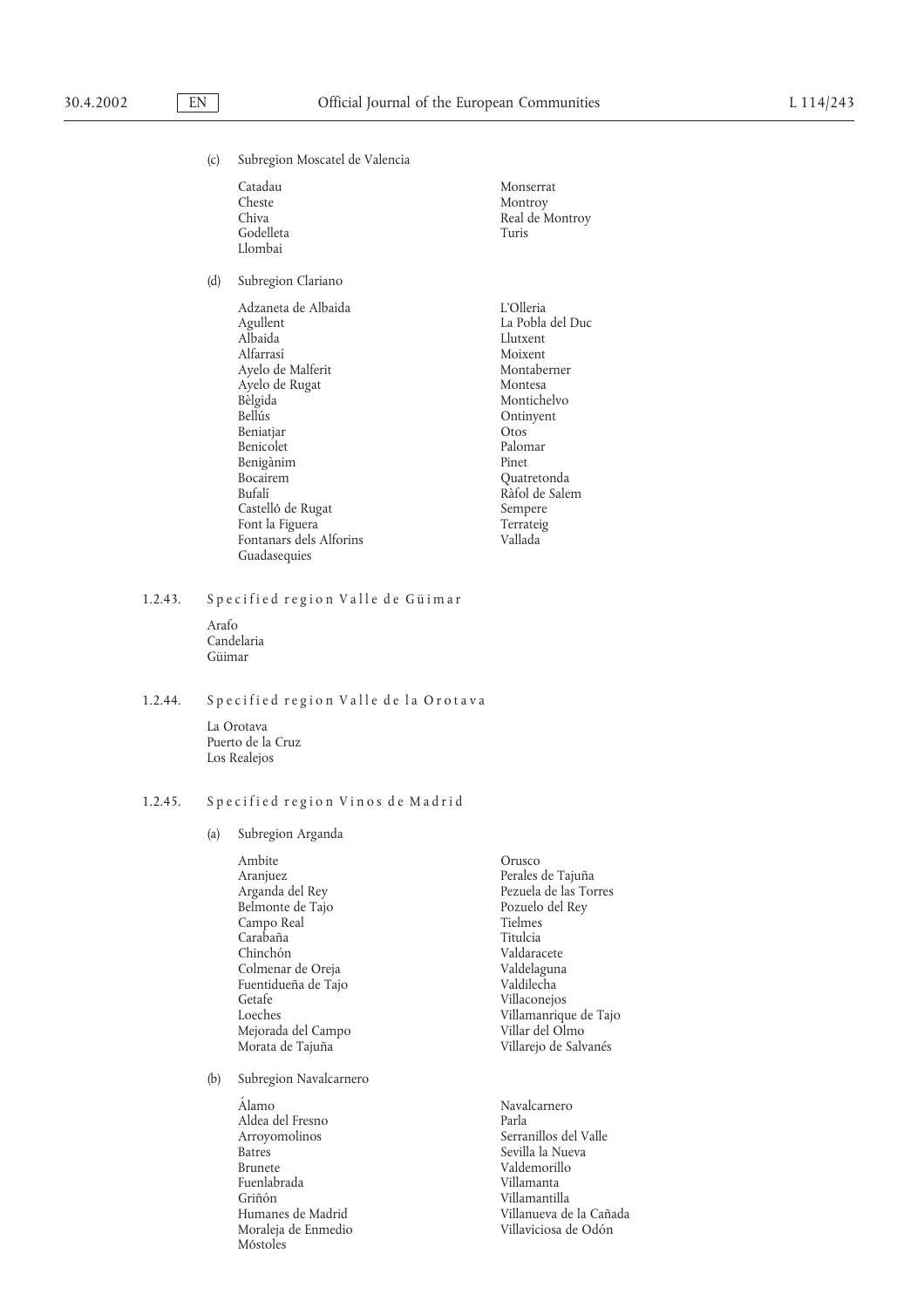(c) Subregion San Martín del Valdeiglesias

Cadalso de los Vidrios Pelayos de la Presa Cenicientos Rozas de Puerto Real Chapinería de Valeira de Valeira de Valeira de Valeira de Valeira de Valeira de Valeira de Valeira de Valeira de Valeira de Valeira de Valeira de Valeira de Valeira de Valeira de Valeira de Colmenar de Arroyo Navas del Rey

San Martín de Valdeiglesias<br>Villa del Prado

## 1.2.46. Specified region Y coden-Daute-Isora

La Guancha<br>
Icod de los vinos de composicións de la Santiago de Santiago de Santiago de Santiago de Santiago de Santiago d Garachico Guía de Isora Los Silos

San Juan de la Rambla Buenavista del Norte Santiago del Teide

## 1.2.47. Specified region Yecla

Yecla

### 2. **Table wines bearing a geographical indication**

Abanilla Montánchez Bages Plà i Llevant Bajo Arago´ n Pozohondo Ca´diz Ribeira Sacra Cañamero Ribera Baja del Guadiana<br>Cebreros Canadiana Canadiana Sacedón-Mondéiar Contraviesa-Alpujarra de Alcaraz Sierra de Alcaraz<br>Fermoselle-Arribes del Duero de Santos de Barros Fermoselle-Arribes del Duero Ga´lvez Tierra del Vino de Zamora Gran Canaria-El Monte<br>Manchuela Manchuela Valdevimbre-Los Oteros Medina del Campo Valle del Miño-Ourense

Plà i Llevant de Mallorca Ribera Alta del Guadiana Sacedón-Mondéjar<br>Sierra de Alcaraz Tierra Baja de Aragón<br>Valdejalón Valle del Cinca

### B. **Traditional expressions**

Amontillado Lagrima Chacoli-Txakolina Oloroso Criadera Pajarete Criaderas y Soleras Crianza Raya Denominacíon de Origen / DO Vendimia temprana<br>
Denominacíon de Origen calificada / DOCa Vendimia seleccionada Denominacion de Origen calificada / DOCa<br>Fino Fondillón

Vino de la Tierra

### IV. WINES ORIGINATING IN THE HELLENIC REPUBLIC

#### A. **Geographical indications**

### 1. **Quality wines produced in specified regions**

1.1. *Names of specified regions*

1.1.1. Ονομασία προελεύσεως ελεγχομένη (appellation d'origine contrôlée)

- Σάμος (Samos) Πατρω΄ν (Patras)
- Ρίου Πατρών (Patras)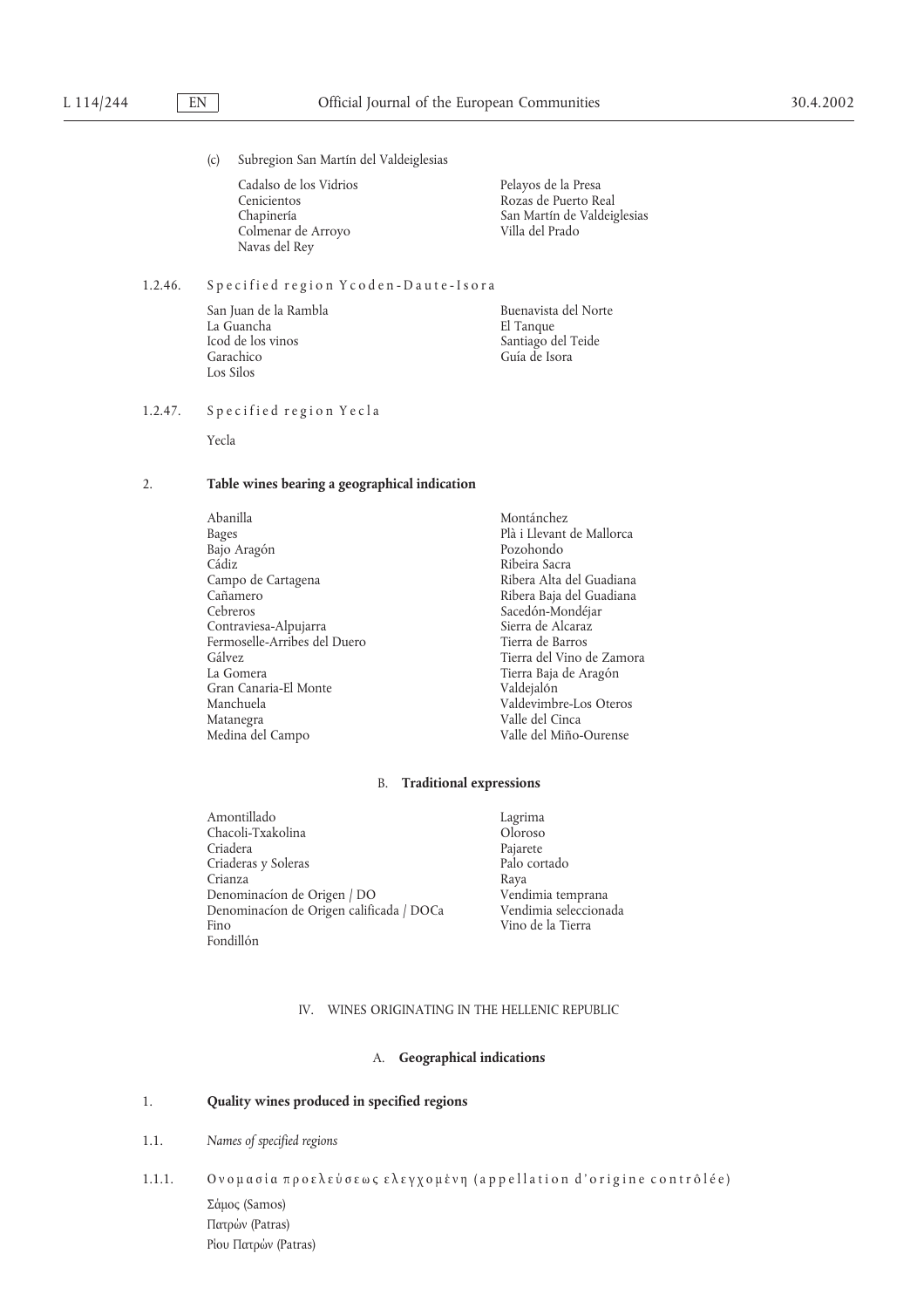Κεφαλληνίας (Cephalonie) Ρο΄δου (Rhodos) Λη΄µνου (Lemnos)

1.1.2. Ονομασία προελεύσεως ανωτέρας ποιότητας (appellation d'origine de qualité supérieure)

Σητεία (Sitia) Νεμέα (Némée) Σαντορίνη (Santorin) ∆αφνε΄ς (Dafnes) Ρο΄δος (Rhodos) Να΄ουσα (Naoussa) Κεφαλληνίας (Cephalonie) Ραψάνη (Rapsani) Μαντινεία (Mantinee) Πεζα΄ (Peza) Αρχάνες (Archanes) Πάτραι (Patras) Ζίτσα (Zitsa) Αµυ΄νταιον (Amynteon) Γουµε΄νισσα (Gumenissa) Πάρος (Paros) Λη΄µνος (Lemnos) Αγγίαλος (Anchialos) Πλαγιε΄ς Μελι΄τωνα (Côtes de Meliton) Μεσενικόλα (Mesenicola)

## 2. **Table wines**

2.1. *Oνοµασι΄α κατα΄ παρα΄δοση (traditional designation)*

Αττικη΄ς (Attikis) Βοιωτίας (Viotias) Ευβοίας (Evias) Μεσογείων (Messoguion) Κρωπίας (Kropias) Κορωπίου (Koropiou) Μαρκοπου΄λου (Markopoulou) Μεγάρων (Megaron) Παιανίας (Peanias) Λιοπεσίου (Liopessiou) Παλλη΄νης (Pallinis) Πικερµι΄ου (Pikermiou) Σπάτων (Spaton) Θηβω΄ν (Thivon) Γιάλτρων (Guialtron) Καρυ΄στου (Karystou) Χαλκίδας (Halkidas) Ζακυ΄νθου (Zante)

2.2. *Τοπικο΄ς οι΄νος (local wine)*

Τοπικός οίνος Τριφυλίας (Trifilia) Μεσημβριώτικος τοπικός οίνος (Messimvria)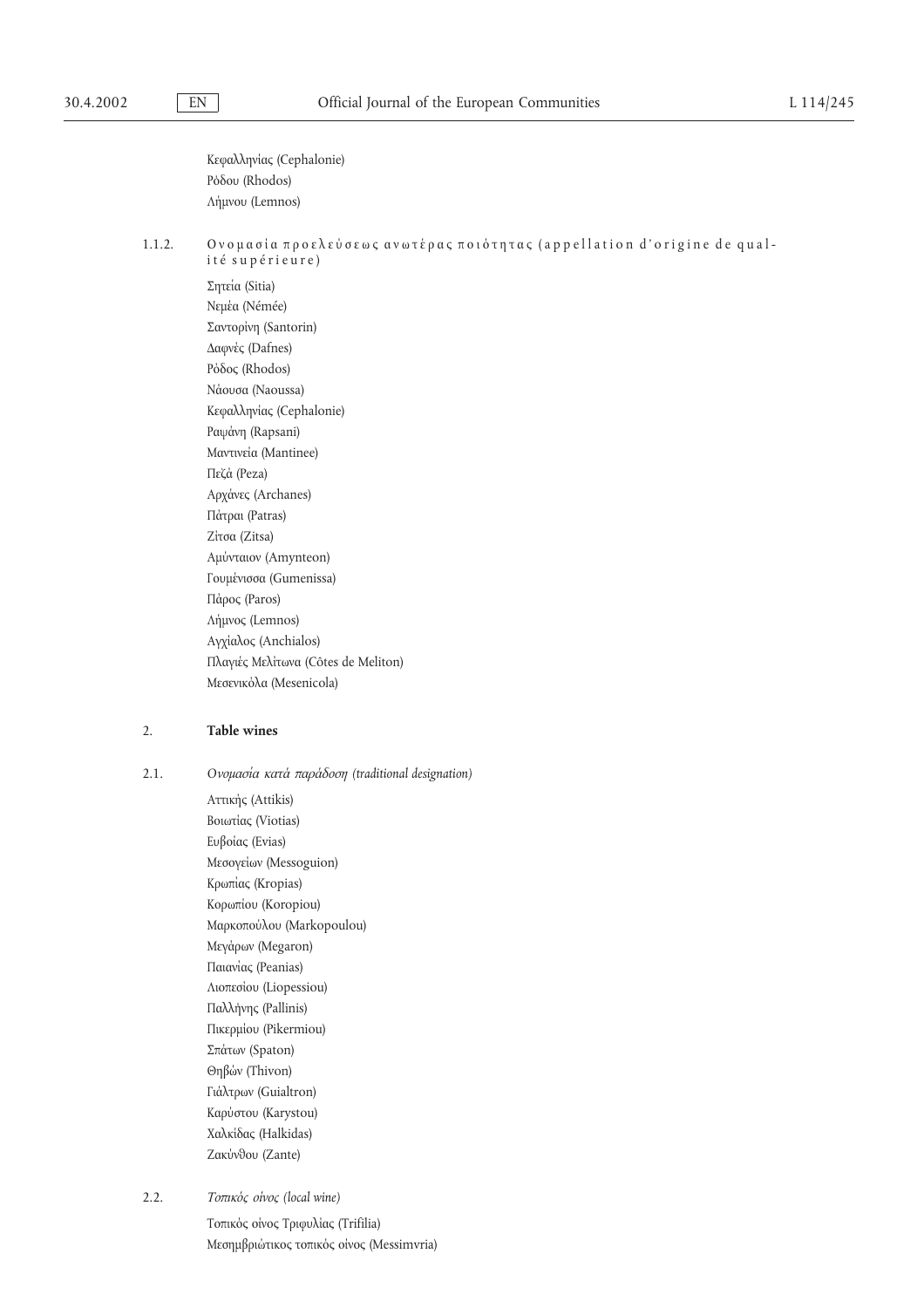Επανωμίτικος τοπικός οίνος (Epanomie) Τοπικός οίνος Πλαγιών ορεινής Κορινθίας (côtes montagneuses de Korinthia) Τοπικός οίνος Πυλίας (Pylie) Τοπικός οίνος Πλαγιές Βερτίσκου (côtes de Vertiskos) Ηρακλειώτικος τοπικός οίνος (Heraklion) Λασιθιώτικος τοπικός οίνος (Lassithie) Πελοποννησιακός τοπικός οίνος (Peloponnθse) Μεσσηνιακός τοπικός οίνος (Messina) Μακεδονικός τοπικός οίνος (Macédonie) Κρητικός τοπικός οίνος (Crete) Θεσσαλικός τοπικός οίνος (Thessalia) Τοπικός οίνος Κισάμου (Kissamos) Τοπικός οίνος Τυρνάβου (Tyrnavos) Τοπικο΄ς οι΄νος πλαγιε΄ς Αµπε΄λου (côtes de Ampelos) Τοπικός οίνος Βίλλιζας (Villiza) Τοπικός οίνος Γρεβενών (Grevena) Τοπικός οίνος Αττικής (Attique) Αγιορείτικος τοπικός οίνος (Agioritikos) Δωδεκανησιακός τοπικός οίνος (Dodekanese) Αναβυσιωτικός τοπικός οίνος (de Anavyssiotikos) Παιανίτικος τοπικός οίνος (de Peanitikos) Τοπικός οίνος Δράμας (Drama) Κρανιώτικος τοπικός οίνος (Krania) Τοπικός οίνος πλαγιών Πάρνηθας (Côtes de Parnitha) Συριανός τοπικός οίνος (Syros) Θηβαϊκός τοπικός οίνος (Thiva) Τοπικο΄ς οι΄νος πλαγιω΄ν Κιθαιρω΄να (côtes du Kitheron) Τοπικός οίνος πλαγιών Πετρωτού (côtes de Petrotou) Τοπικός οίνος Γερανίων (Gerania) Παλληνιώτικος τοπικός οίνος (Pallini) Αττικός τοπικός οίνος (Attique) Αγοριανός τοπικός οίνος (Agorianos) Τοπικός οίνος Κοιλάδας Αταλάντης (vallée de Atalanti) Τοπικός οίνος Αρκαδίας (Vin de pays de Arcadia) Παγγαιορείτικος τοπικός οίνος (Vin de pays de Paggeoritikos) Τοπικός οίνος Μεταξάτων (Vin de pays de Metaxata) Τοπικο΄ς οι΄νος Κληµε΄ντι (Vin de pays de Klimenti) Τοπικός οίνος Ημαθίας (Vin de pays de Hemathia) Τοπικός οίνος Κέρκυρας (Vin de pays de Kerkyra (Corfu)) Τοπικός οίνος Σιθωνίας (Vin de pays de Sithonia) Τοπικός οίνος Μαντζαβινάτων (Vin de pays de Mantzavinata) Ισµαρικο΄ς τοπικο΄ς οι΄νος (Vin de pays d'Ismarikos) Τοπικο΄ς οι΄νος Αβδη΄ρων (Vin de pays de Avdira) Τοπικός οίνος Ιωαννίνων (Vin de pays de Ioannina) Τοπικός οίνος Πλαγιές Αιγιαλείας (Vin de pays de côtes de Aigialieias) Τοπικός οίνος Πλαγιές του Αίνου (Vin de pays de côtes du Ainou) Θρακικός τοπικός οίνος (Vin de pays de Thrakie) Τοπικο΄ς οι΄νος Ιλιου (Vin de pays de Ilion) Μετσοβίτικος τοπικός οίνος (Vin de pays de Metsovon) Κορωπιο΄τικος τοπικο΄ς οι΄νος (Vin de pays de Koropie) Τοπικο΄ς οι΄νος Θαψα΄νων (Vin de pays de Thapsanon) Σιατιστινός τοπικός οίνος (Vin de pays de Siatistinon) Τοπικός οίνος Ριτσώνας Αυλίδος (Vin de pays de Ritsona Avlidos)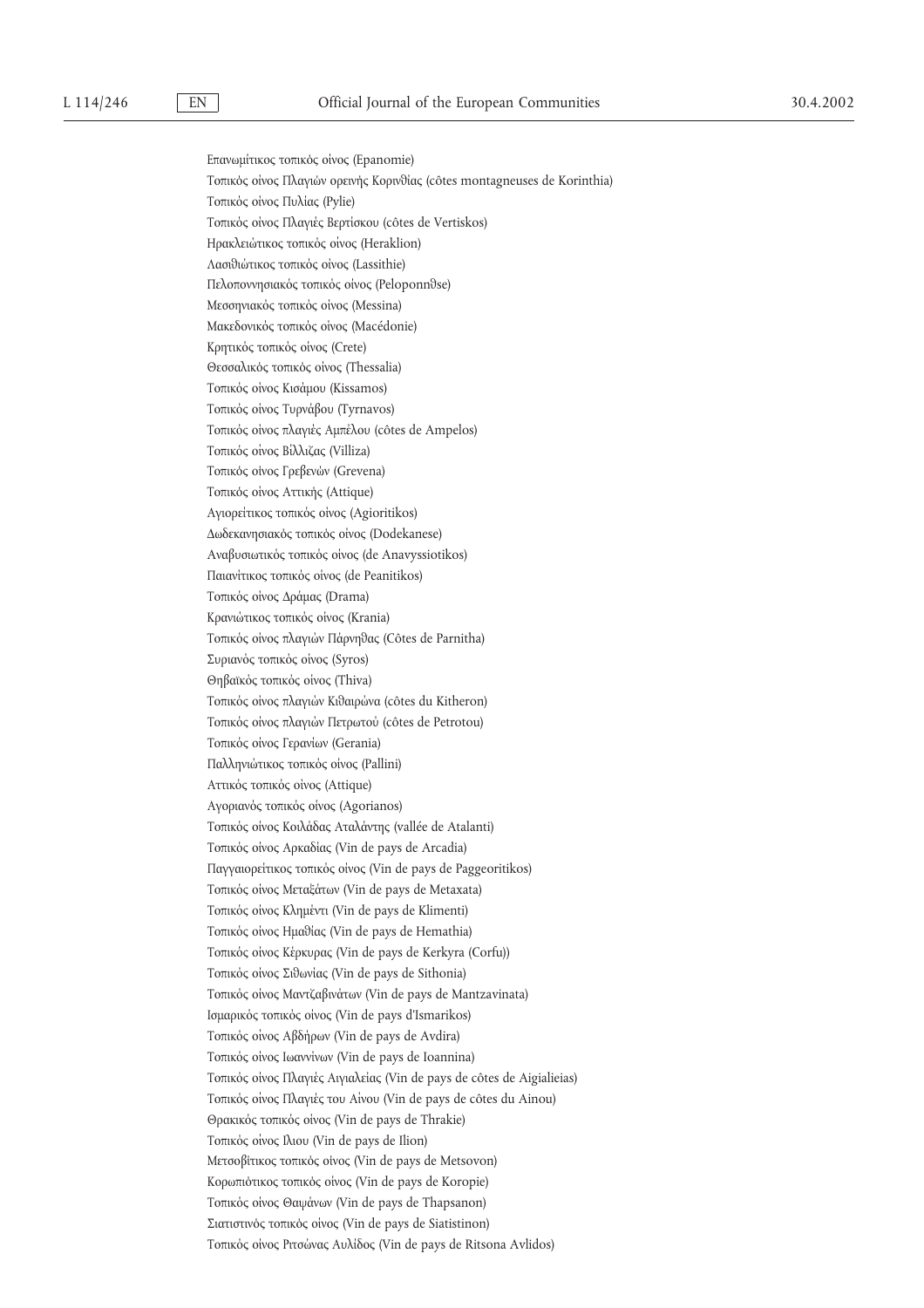Τοπικο΄ς οι΄νος Λετρι΄νων (Vin de pays de Letrina) Τοπικός οίνος Τεγέας (Vin de pays de Tegeas) Αιγαιοπελαγίτικος τοπικός οίνος ή (Vin de pays de la Mer Egée) Τοπικός οίνος Αιγαίου Πελάγους (Vin de pays de Aigaion pelagos) Τοπικός οίνος Βορείων Πλαγιών Πεντελικού (Vin de pays de côtes nord de Penteli) Σπατανέικος τοπικός οίνος (Vin de pays de Spata) Μαρκοπουλιώτικος τοπικός οίνος (Vin de pays de Markopoulo) Τοπικός οίνος Ληλαντίου Πεδίου (Vin de pays de Lilantio Pedion) Τοπικός οίνος Χαλκιδικής (Vin de pays de Chalkidiki) Καρυστινός τοπικός οίνος (Vin de pays de Karystos) Τοπικός οίνος Χαλικούνας (Vin de pays de Chalikouna) Τοπικός οίνος Οπουντίας Λοκρίδος (Vin de pays de Opountia Lokrida) Τοπικο΄ς οι΄νος Πε΄λλας (Vin de pays de Pella) Ανδριανιω΄τικος τοπικο΄ς οι΄νος (Vin de pays de Andriani) Τοπικο΄ς οι΄νος Σερρω΄ν (Vin de pays de Serres) Τοπικός οίνος Στερεάς Ελλάδος (Vin de pays de Sterea Ellada)

#### B. **Traditional expressions**

Ονομασία προελεύσεως ελεγχόμενη (appellation d'origine controlée) Ονομασία προελεύσεως ανωτέρας ποιότητας (appellation d'origine de qualité supérieure) Ονομασία κατά παράδοση Ρετσίνα (appellation traditionnelle Retsina) Ονομασία κατά παράδοση Βερντέα Ζακύνθου (appellation traditionnelle Verdea de Zante) Τοπικός οίνος (vin local, vin de pays) απο΄ διαλεκτου΄ς αµπελω΄νες ('grand cru') Κα΄βα (Cava) Ρετσίνα (Retsina) Κτη΄µα (Ktima) Αρχοντικό (Archontiko) Αµπελω΄νες (Ampelones) Οι΄νος φυσικω΄ς γλυκυ΄ς (vin naturellement doux)

### V. WINES ORIGINATING IN THE ITALIAN REPUBLIC

#### A. **Geographical indications**

## 1. **Quality wines produced in specified regions ('vino di qualità prodotto in una regione determinata')**

1.1. *Quality wines psr described by the expression 'Denominazione di origine controllata e garantita'*

Albana di Romagna Asti Barbaresco Barolo Brachetto d'Acqui Brunello di Montalcino Carmignano Chianti/Chianti Classico, whether or not accompanied by one of the following geographical indications: — Montalbano — Rufina

— Colli fiorentini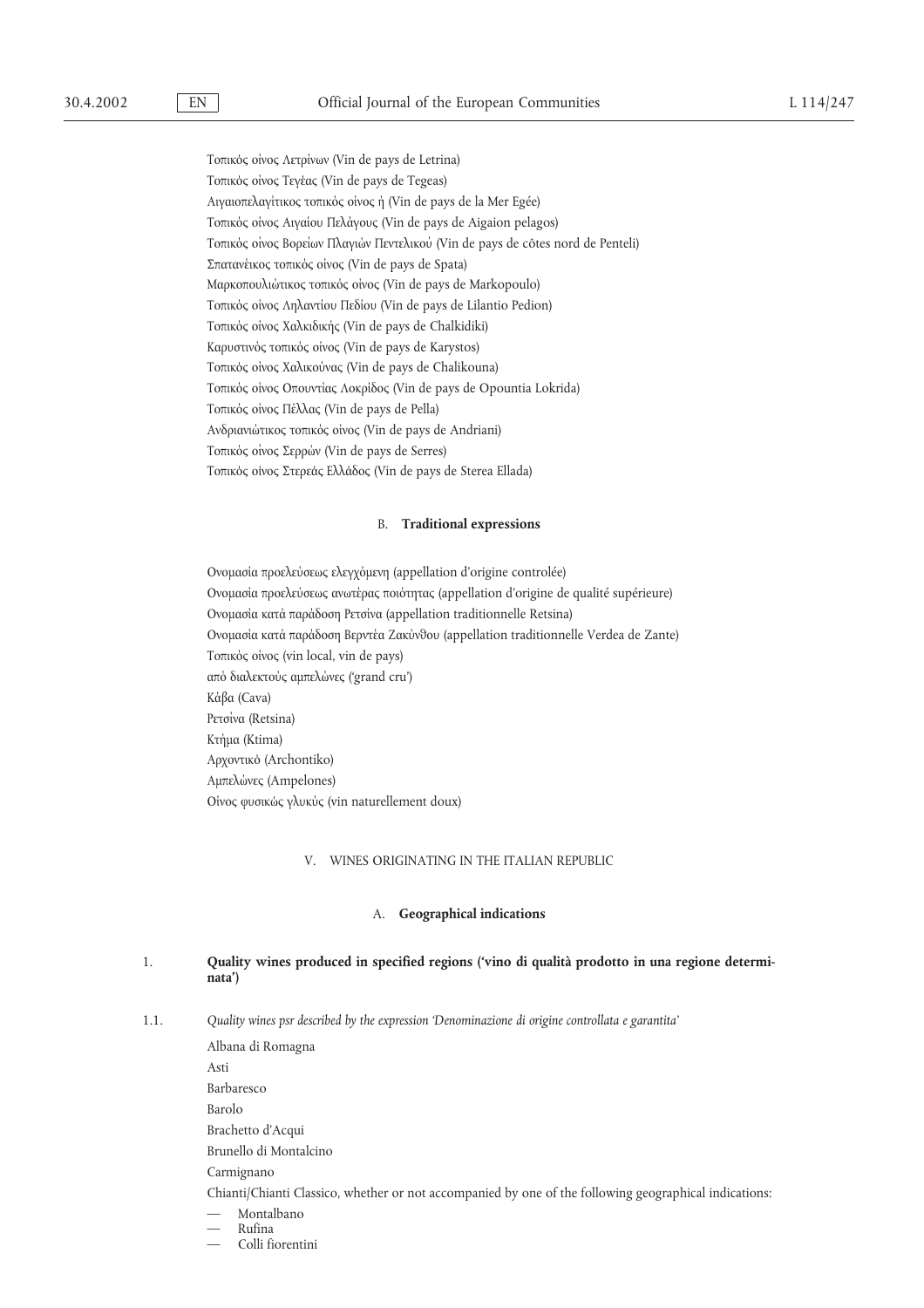Colli senesi — Colli aretini Colline pisane — Montespertoli Cortese di Gavi Franciacorta Gattinara Gavi Ghemme Montefalco Sagrantino Montepulciano Recioto di Soave Taurasi Torgiano Valtellina Valtellina Grumello Valtellina Inferno Valtellina Sassella Valtellina Valgella Vernaccia di San Gimignano Vermentino di Gallura

#### 1.2. *Quality wines psr described by the expression 'Denominazione di origine controllata'*

## 1.2.1. Piedmont region

Alba Coste della Sesia Alto Monferrato Dogliani Acqui Asti Gabiano (Gabiano - Gabiano - Gabiano - Gabiano - Gabiano - Gabiano - Gabiano - Gabiano - Gabiano - Gabiano - Gabiano - Gabiano - Gabiano - Gabiano - Gabiano - Gabiano - Gabiano - Gabiano - Gabiano - Gabiano - Gabiano Bramaterra<br>Caluso Canavese Loazzolo Cantavenna<br>Carema Casalese Ovada Casorzo d'Asti Piemonte Castagnole Monferrato Pinore<sup>l</sup><br>Castelnuovo Don Bosco Roero Castelnuovo Don Bosco<br>Chieri Colli tortonesi Colline novaresi Verduno Colline saluzzesi

## 1.2.2. Val d'Aosta region

Arnad-Montjovet Enfer d'Arvier Chambave Morgex Morgex<br>
Nus Correcte Nus Torrette<br>Donnas Valle d'A Donnas Valle d'Aosta

## 1.2.3. Lombardy region

Botticino <br/> Oltrepò Pavese Capriano del Colle Nivera del Garc Garda Colli Mantovani Lugana Valcalepio Mantovano

- Diano d'Alba<br>Dogliani Langhe monregalesi<br>Langhe Lessona Monferrato Casalese Sizzano<br>Valsusa
- Vallée d'Aoste

Capriano del Colle Riviera del Garda Bresciano Cellatica San Colombano al Lambro San Martino Della Battaglia<br>Terre di Franciacorta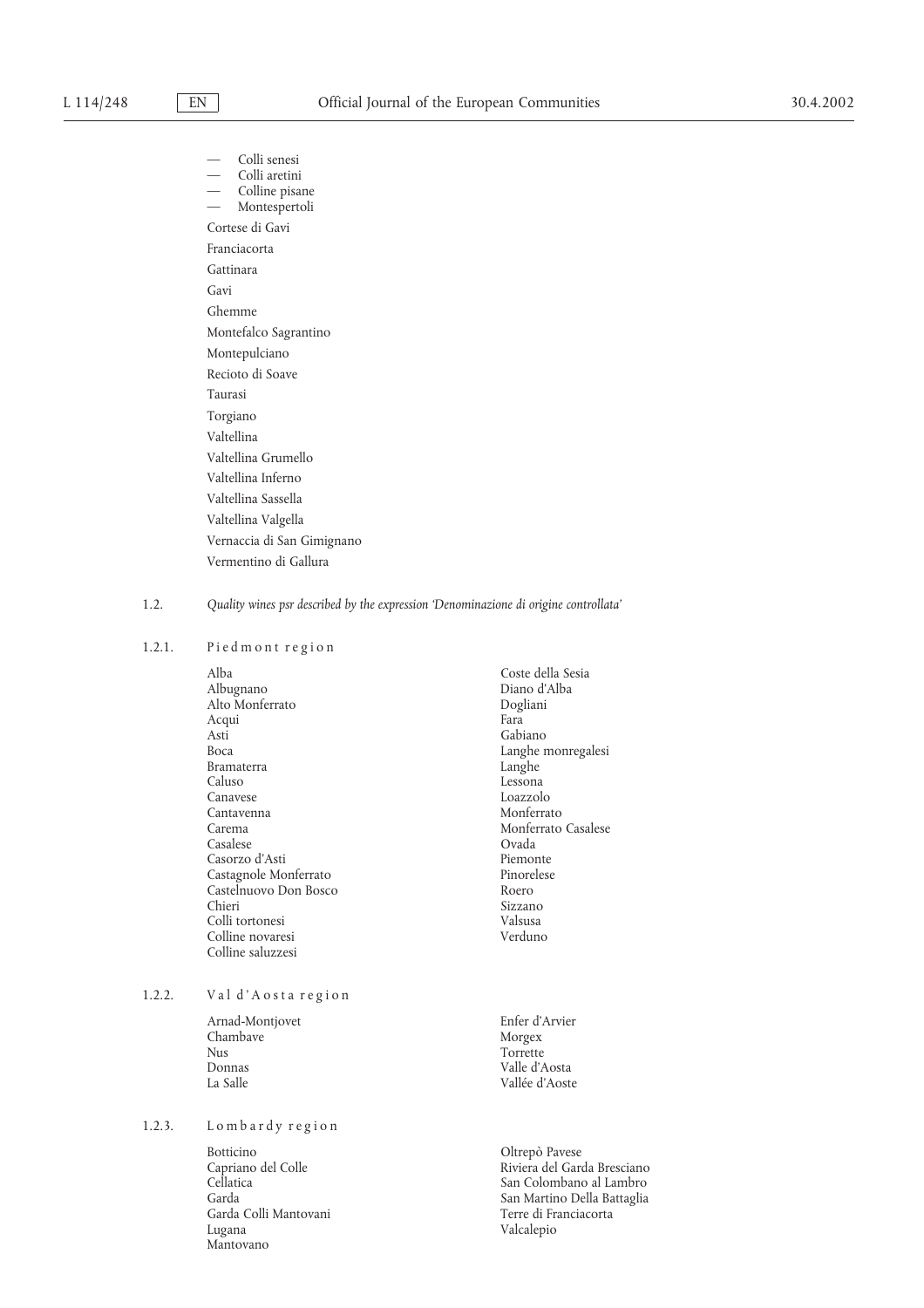### 1.2.4. Trentino-Alto Adige region

Bressanone<br>Brixner Buggrafler Südtirol Südtirol Südtirol Südtirol Südtirol Südtirol Südtirol Südtirol Südtirol Südtirol Südtirol Südtirol Südtirol Südtirol Südtirol Südtirol Südtirol Südtirol Südtirol Südtirol Südtirol Südtirol Südtirol Südt Burgraviato Caldaro Terlaner Casteller<br>Colli di Bolzano Eisacktaler Trentino Etschtaler<br>Gries Gries Val Venosta<br>Kalterer Val Venosta Kalterer Valdadige Lago di Caldaro Meraner Hügel

#### 1.2.5. Veneto region

Bagnoli di Sopra Custoza Bagnoli Etschtaler Breganze<br>
Breganze Torcolato<br>
Breganze Torcolato<br>
Breganze Torcolato Breganze Torcolato<br>Colli Asolani Colli Berici Lugana Colli Berici Barbarano Colli di Conegliano<br>
Colli di Conegliano Fregona<br>
Colli di Conegliano Fregona Colli di Conegliano Fregona San Martino della Battaglia Colli di Conegliano Refrontolo Soave Colli Euganei Conegliano Valdobbiadene Conegliano Valdobbiadene Valpantena Conegliano Valdobbiadene Cartizze

#### 1.2.6. Friuli-Venezia Giulia region

Carso Friuli Annia Colli Orientali del Friuli<br>Colli Orientali del Friuli Cialla internationale in Friuli Grave Colli Orientali del Friuli Cialla Friuli Grave<br>Colli Orientali del Friuli Ramandolo Friuli Isonzo Colli Orientali del Friuli Ramandolo Friuli Isonzo Colli Orientali del Friuli Rosazzo<br>Collio Collio Goriziano Lison Pramaggiore

#### 1.2.7. Liguria region

Albenga Finale Albenganese<br>Cinque Terre Colline di Levanto Dolceacqua

## 1.2.8. Emilia-Romagna region

Bosco Eliceo Colli di Parma Castelvetro Colli di Rimini Colli Bolognesi Classico Colli Piacentini Colli Bolognesi Colline di Riosto Colli Piacentini Monterosso Colli Bolognesi Colline Marconiane Colli Piacentini Val d'Arda Colli Bolognesi Colline Oliveto Colli Piacentini Val Nure Colli Bolognesi Monte San Pietro Colli Piacentini Val Trebbia Colli Bolognesi Serravalle<br>
Colli Bolognesi Terre di Montebudello<br>
Reno Colli Bolognesi Terre di Montebudello Reno Colli Bolognesi Zola Predosa Colli d'Imola Santa Croce Colli di Faenza anno 1992 - Sorbara

Alto Adige Meranese di collina Santa Maddalena<br>Sorni St. Magdalener<br>Südtirol Teroldego Rotaliano Valle Isarco<br>Vinschgau

> Gambellara Lison Pramaggiore

Isonzo del Friuli

Cinque Terre Golfo del Tigullio Riviera Ligure di Ponente<br>Riviera dei fiori

Colli di Scandiano e Canossa<br>Colli Piacentini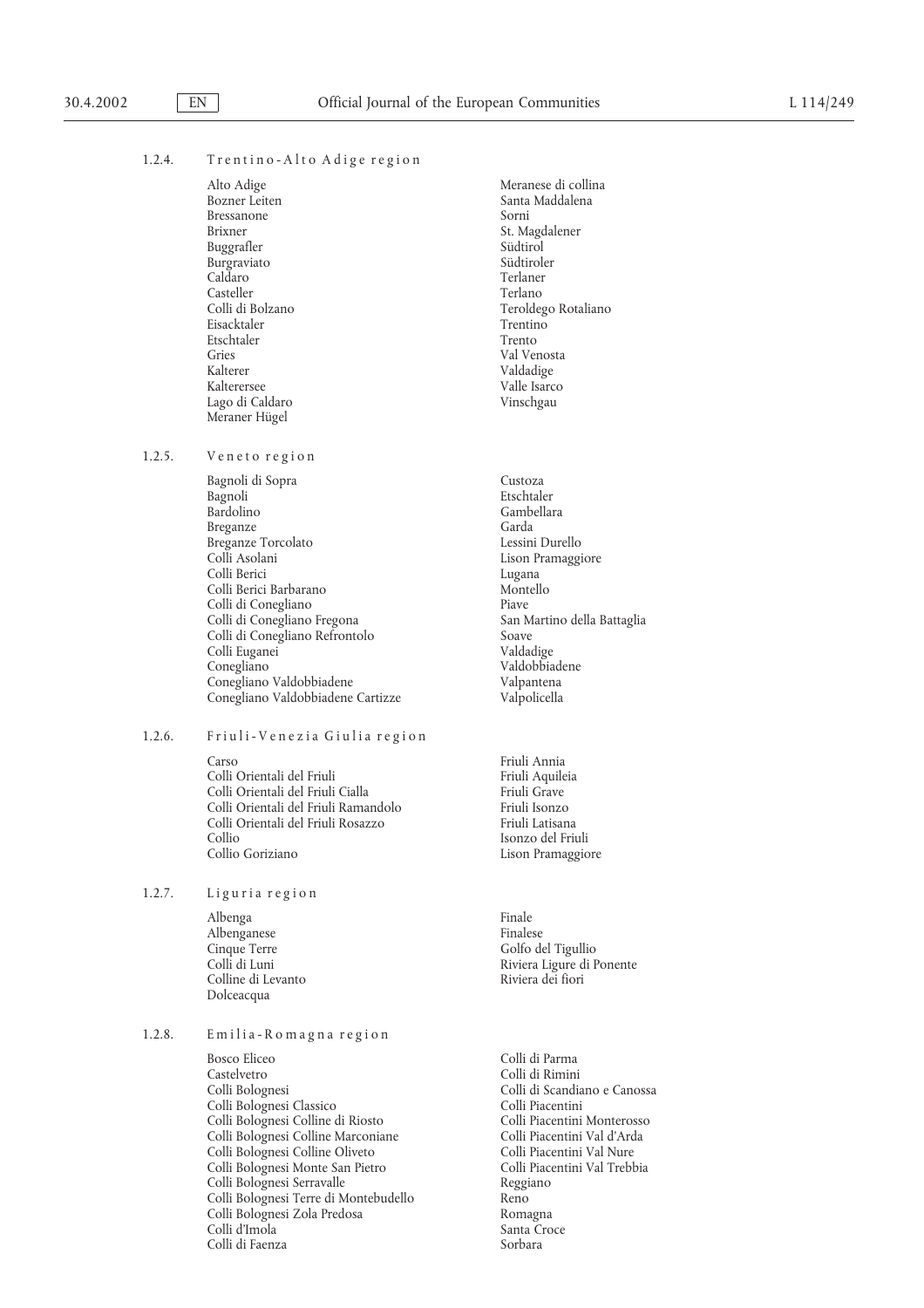| 1.2.9. | Tuscany region |  |
|--------|----------------|--|
|        |                |  |

Barco Reale di Carmignano Montereggio di Massa Marittima Bolgheri Nontescudaio Bolgheri Sassicaia Parrina Candia dei Colli Apuani Pisano di Pisano di San Torpès di Pisano di San Torpès di San Torpès di San Torpès di<br>Pitigliano di Pitigliano di Pitigliano di Pitigliano di Pitigliano di Pitigliano di Pitigliano di Pitigliano d Carmignano<br>Chianti Chianti<br>Chianti classico di Bonino San Gir Colli Apuani San Torpè Colli dell'Etruria Centrale Sant'Antii Colli di Luni Colli di Luni Scansano Colli di Luni Scansano Colline Lucchesi Costa dell''Argentario' Val di Cornia Empolese Val di Cornia Piombino Montecucco Valdichiana Montepulciano

 $1.2.10.$  Umbria region

Assisi Lago di Corbara Colli Martani Montefa<br>Colli Perugini Colli Colli Perugini Colli Perugini Orvieto Colli Amerini Colli Altotiberini Todi Colli del Trasimeno

1.2.11. Marche region

Castelli di Jesi Matelica Colli pesaresi alan merupakan merupakan merupakan merupakan merupakan merupakan merupakan merupakan merupakan <br>Merupakan merupakan merupakan merupakan merupakan merupakan merupakan merupakan merupakan merupakan merupakan <br> Colli Ascolani Colli maceratesi Piceno Conero Roncaglia<br>Esino Regionales de Serranetro Focara

1.2.12. Lazio region

Affile Genazzano<br>Aprilia Gradoli Gradoli Capena<br>Castelli Romani Cerveteri Montefiascone Circeo Olevano romano Colli albani Orvieto Colli della Sabina Piglio Colli lanuvini<br>
Colli etruschi viterbesi<br>
Colli etruschi viterbesi Colli etruschi viterbesi<br>Cori Cori Vignanello

1.2.13. Abruzzi region

Abruzzo Controguerra Abruzzo Colline teramane

1.2.14. Molise region

Biferno Pentro d'Isernia

Montescudaio<br>Parrina San Gimignano<br>San Torpè Elba Val di Cornia Campiglia Marittima Montalcino Val di Cornia San Vincenzo Val di Cornia Suvereto<br>Valdichiana

Serrapetrona

Gradoli<br>Marino Montecompatri Colonna Zagarolo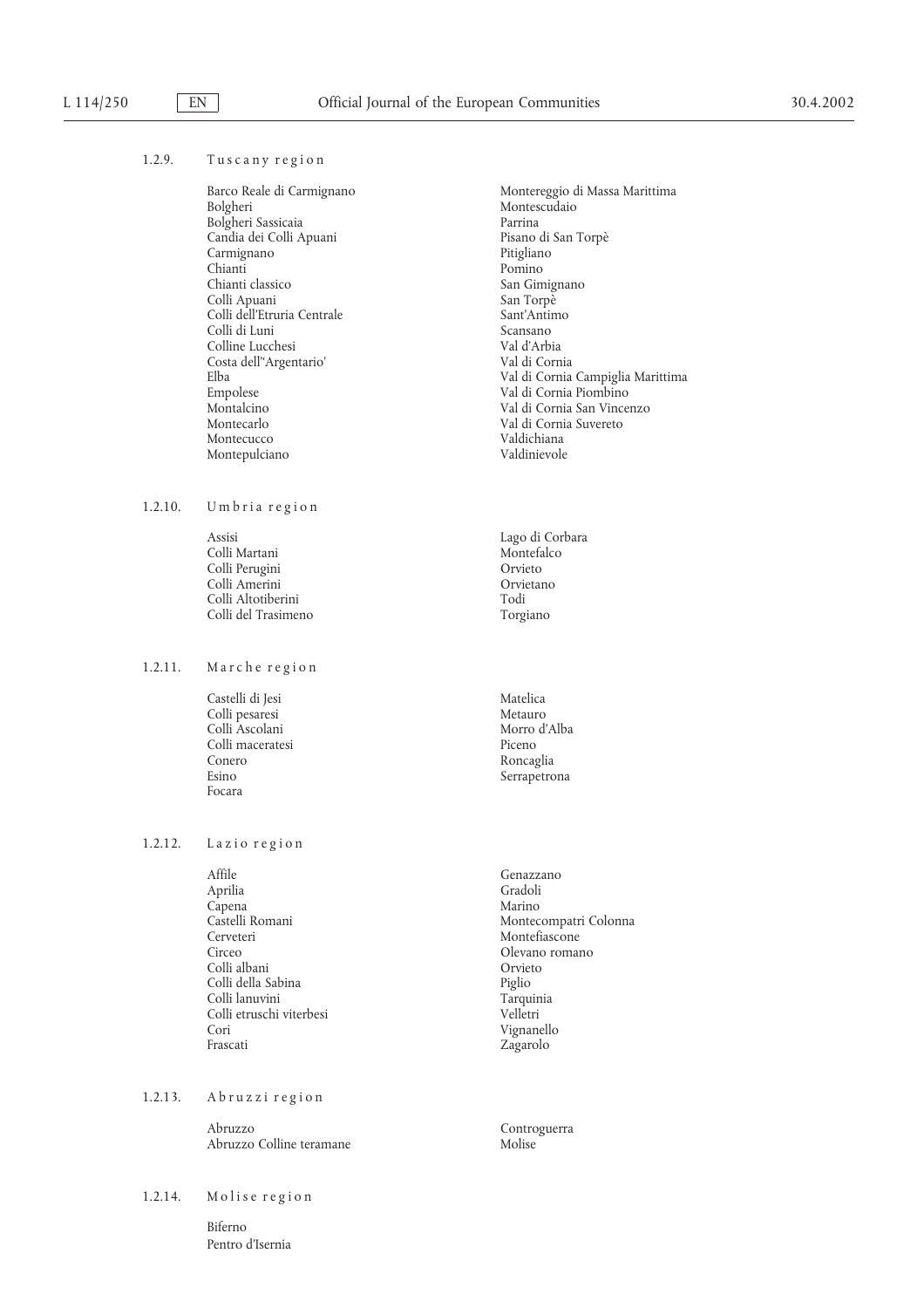#### 1.2.15. Campania region

| Avellino                | Guardia Sanframondi          |
|-------------------------|------------------------------|
| Aversa                  | Ischia                       |
| Campi Flegrei           | Massico                      |
| Capri                   | Penisola Sorrentina          |
| Castel San Lorenzo      | Penisola Sorrentina-Gragnano |
| Cilento                 | Penisola Sorrentina-Lettere  |
| Costa d'Amalfi Furore   | Penisola Sorrentina-Sorrento |
| Costa d'Amalfi Ravello  | Sannio                       |
| Costa d'Amalfi Tramonti | Sant'Agata de' Goti          |
| Costa d'Amalfi          | Solopaca                     |
| Falerno del Massico     | Taburno                      |
| Galluccio               | Tufo                         |
| Guardiolo               | Vesuvio                      |

 $1.2.16.$  A pulia region

Alezio Lucera Barletta Manduria Brindisi Martinafranca Martinafranca<br>Canosa Matino Martina Canosa **Matino** Castel del Monte<br>Cerignola del Norte Nardò<br>Crtanova del Norte Nardo Cerignola Ortanova Copertino Ostuni<br>Galatina Puglia Galatina<br>Gioia del Colle Gioia del Colle Salice salentino Gravina del Colle Salice salentino Salice salentino San Severo Salice salentino San Severo Salice salentino San Severo Salice salentino San Severo Salice salentino San Severo San Severo Sal Gravina San Severo Squinzano Lizzano Trani Locorotondo

### 1.2.17. Basilicata region

Vulture

1.2.18. Calabria region

Bianco Pollino Pollino Pollino Pollino Pollino Pollino Pollino Pollino Pollino Pollino Pollino Pollino Pollino<br>Pollino Pollino Pollino Pollino Pollino Pollino Pollino Pollino Pollino Pollino Pollino Pollino Pollino Pollin Donnici<br>Lamezia Lamezia Scavigna

1.2.19. Sicily region

Alcamo Menfi<br>Contea di Sclafani di Moto Noto Contea di Sclafani Noto Contessa Entellina<br>Delia Nivolalli Delia Nivolalli Sambuca di Sicilia Faro Siracusa Lipari Vittoria Marsala

1.2.20. Sardinia region

Alghero Sardegna-Jerzu Arborea Sardegna-Mogoro Campidano di Terralba<br>Mandrolisai Sardegna Sulcis Sardegna-Capo Ferrato

- Bivongi San Vito di Luzzi<br>Cirò Sant'Anna di Isola Sant'Anna di Isola Capo Rizzuto<br>Savuto Verbicaro
- Eloro Santa Margherita di Belice Sciacca
- Bosa Sardegna-Nepente di Oliena Sardegna-Oliena<br>Sardegna-Semidano Mandrolisai Sardegna-Tempio Pausania Sorso Sennori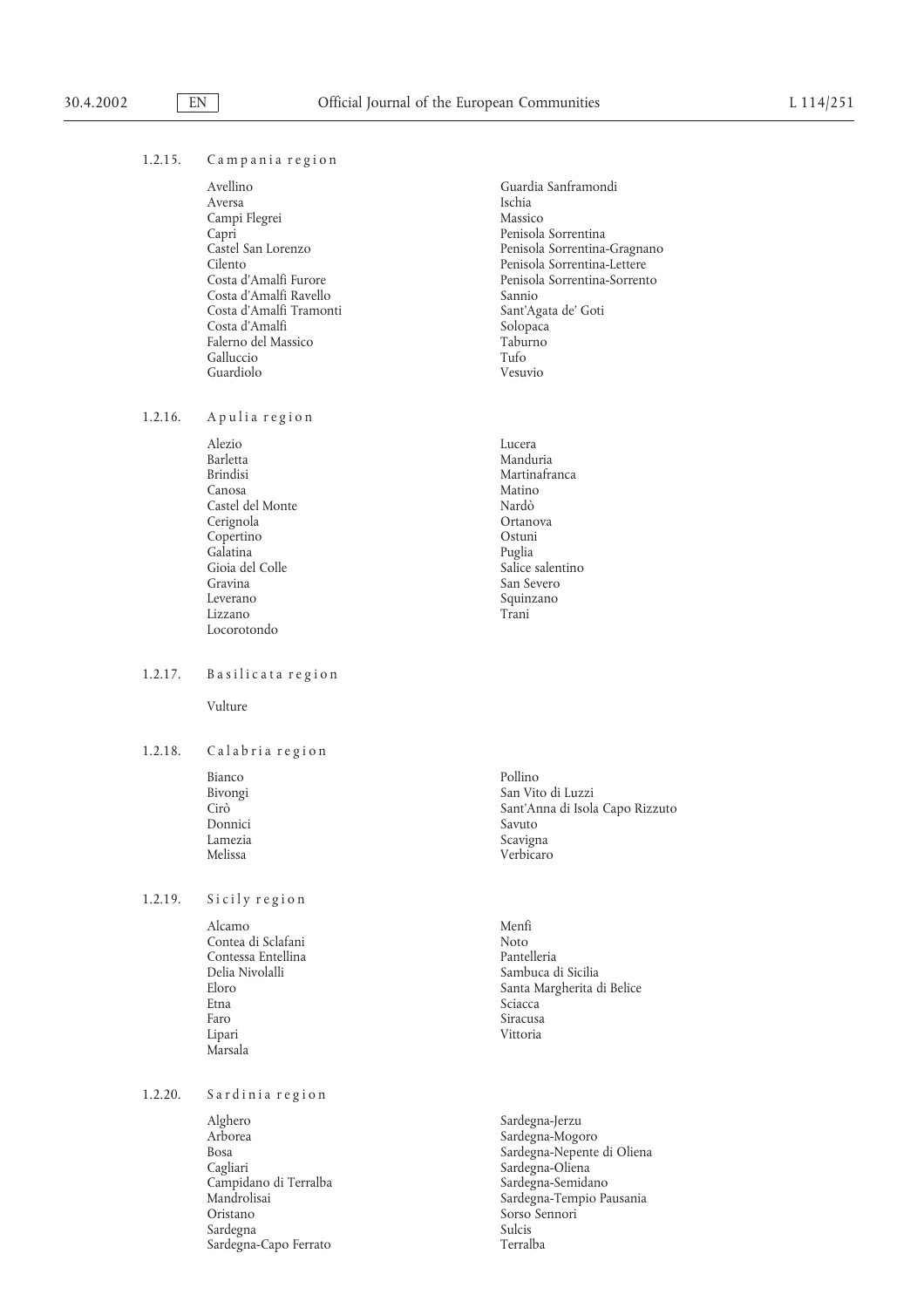## 2. **Table wines bearing a geographical indication**

| 2.1. | Abruzzi |
|------|---------|
|      |         |

Val Polcevera

|      | Alto tirino<br>Colline Teatine<br>Colli Aprutini<br>Colli del sangro<br>Colline Pescaresi  | Colline Frentane<br>Histonium<br>Terre di Chieti<br>Valle Peligna<br>Vastese |
|------|--------------------------------------------------------------------------------------------|------------------------------------------------------------------------------|
| 2.2. | Basilicata                                                                                 |                                                                              |
|      | Basilicata                                                                                 |                                                                              |
| 2.3. | Autonomous Province of Bolzano                                                             |                                                                              |
|      | Dolomiti<br>Dolomiten<br>Mitterberg                                                        | Mitterberg tra Cauria e Tel<br>Mitterberg zwischen Gfrill und Toll           |
| 2.4. | Calabria                                                                                   |                                                                              |
|      | Arghilla<br>Calabria<br>Condoleo<br>Costa Viola<br>Esaro<br>Lipuda<br>Locride              | Palizzi<br>Pellaro<br>Scilla<br>Val di Neto<br>Valdamato<br>Valle dei Crati  |
| 2.5. | Campania                                                                                   |                                                                              |
|      | Colli di Salerno<br>Dugenta<br>Epomeo<br>Irpinia                                           | Paestum<br>Pompeiano<br>Roccamonfina<br>Terre del Volturno                   |
| 2.6. | Emilia-Romagna                                                                             |                                                                              |
|      | Castelfranco Emilia<br>Bianco dei Sillaro<br>Emilia<br>Fortana del Taro<br>Forli<br>Modena | Ravenna<br>Rubicone<br>Sillaro<br>Terre die Veleja<br>Val Tidone             |
| 2.7. | Friuli-Venezia Giulia                                                                      |                                                                              |
|      | Alto Livenza<br>Venezia Giulia<br>Venezie                                                  |                                                                              |
| 2.8. | Lazio                                                                                      |                                                                              |
|      | Civitella d'Agliano<br>Colli Cimini<br>Frusinate<br>Dei Frusinate                          | Lazio<br>Nettuno                                                             |
| 2.9. | Liguria                                                                                    |                                                                              |
|      | Colline Savonesi                                                                           |                                                                              |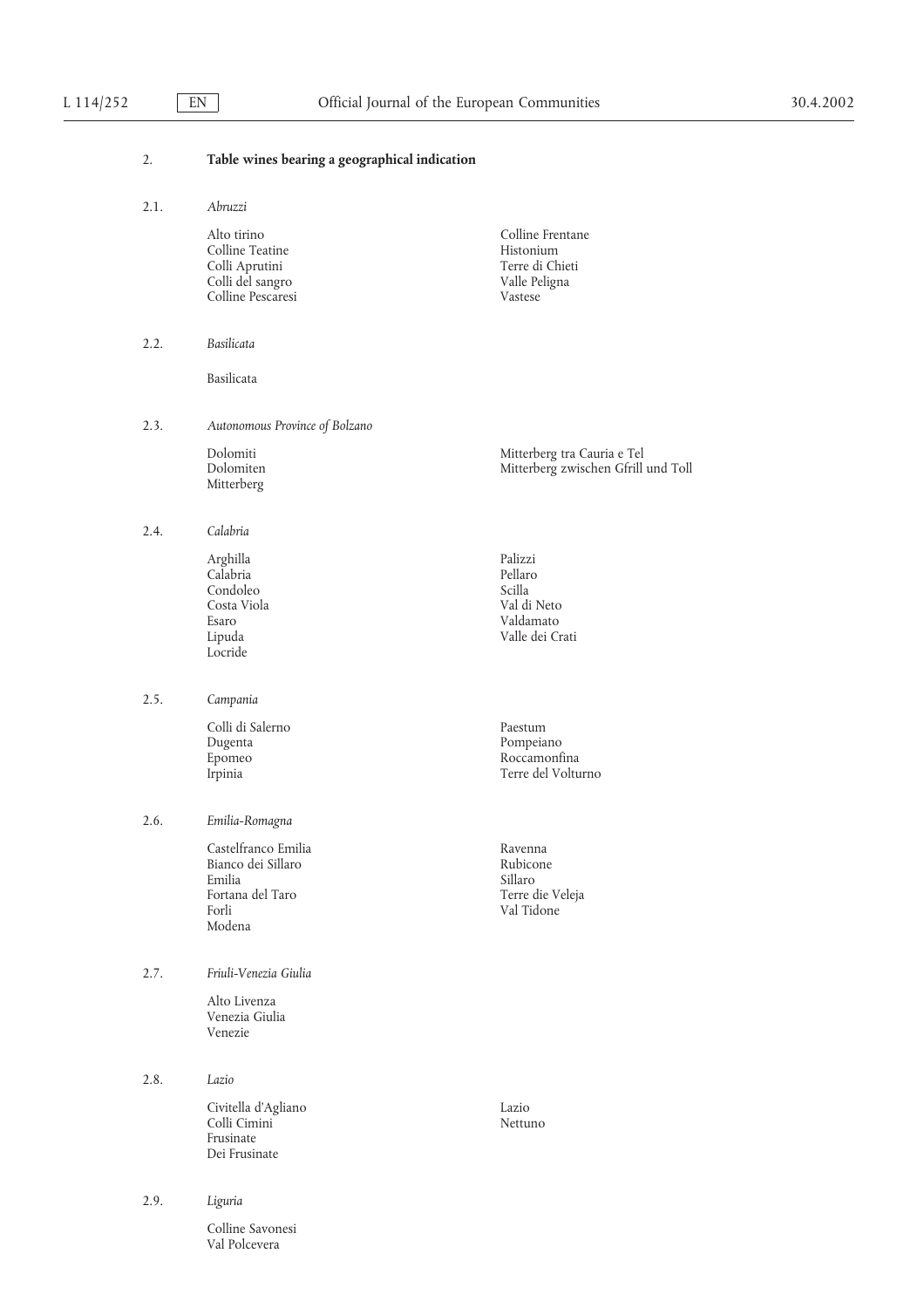| 2.10. | Lombardy                                                                                                  |                                                                                                   |
|-------|-----------------------------------------------------------------------------------------------------------|---------------------------------------------------------------------------------------------------|
|       | Alto Mincio<br>Benaco bresciano<br>Bergamasca<br>Collina del Milanese<br>Montenetto di Brescia<br>Mantova | Pavia<br>Quistello<br>Ronchi di Brescia<br>Sabbioneta<br>Sebino<br>Terrazze Retiche di Sondrio    |
| 2.11. | Marche                                                                                                    |                                                                                                   |
|       | Marche                                                                                                    |                                                                                                   |
| 2.12. | Molise                                                                                                    |                                                                                                   |
|       | Osco<br>Rotae<br>Terre degli Osci                                                                         |                                                                                                   |
| 2.13. | Apulia                                                                                                    |                                                                                                   |
|       | Daunia<br>Murgia<br>Puglia                                                                                | Salento<br>Tarantino<br>Valle d'Itria                                                             |
| 2.14. | Sardinia                                                                                                  |                                                                                                   |
|       | Barbagia<br>Colli del Limbara<br>Isola dei Nuraghi<br>Marmila<br>Nuoro<br>Nurra<br>Ogliastro<br>Parteolla | Planargia<br>Romangia<br>Sibiola<br>Tharros<br>Trexenta<br>Valle dei Tirso<br>Valli di Porto Pino |
| 2.15. | Sicily                                                                                                    |                                                                                                   |
|       | Camarro<br>Colli Ericini<br>Fontanarossa di Cerda<br>Salemi                                               | Salina<br>Sicilia<br>Valle Belice                                                                 |
| 2.16. | Tuscany                                                                                                   |                                                                                                   |
|       | Alta Valle della Greve<br>Colli della Toscano centrale<br>Maremma toscana<br>Orcia                        | Toscana<br>Toscano<br>Val di Magra                                                                |
| 2.17. | Autonomous Province of Trento                                                                             |                                                                                                   |
|       | Dolomiten<br>Dolomiti<br>Atesino                                                                          | Venezie<br>Vallagarina                                                                            |
| 2.18. | Umbria                                                                                                    |                                                                                                   |
|       | Allerona<br>Bettona<br>Cannara                                                                            | Narni<br>Spello<br>Umbria                                                                         |
| 2.19. | Veneto                                                                                                    |                                                                                                   |
|       | Alto Livenza<br>Colli Trevigiani<br>Conselvano<br>Dolomiten<br>Dolomiti                                   | Marca Trevigiana<br>Vallagarina<br>Veneto<br>Veneto orientale<br>Verona                           |

Venezie Veronese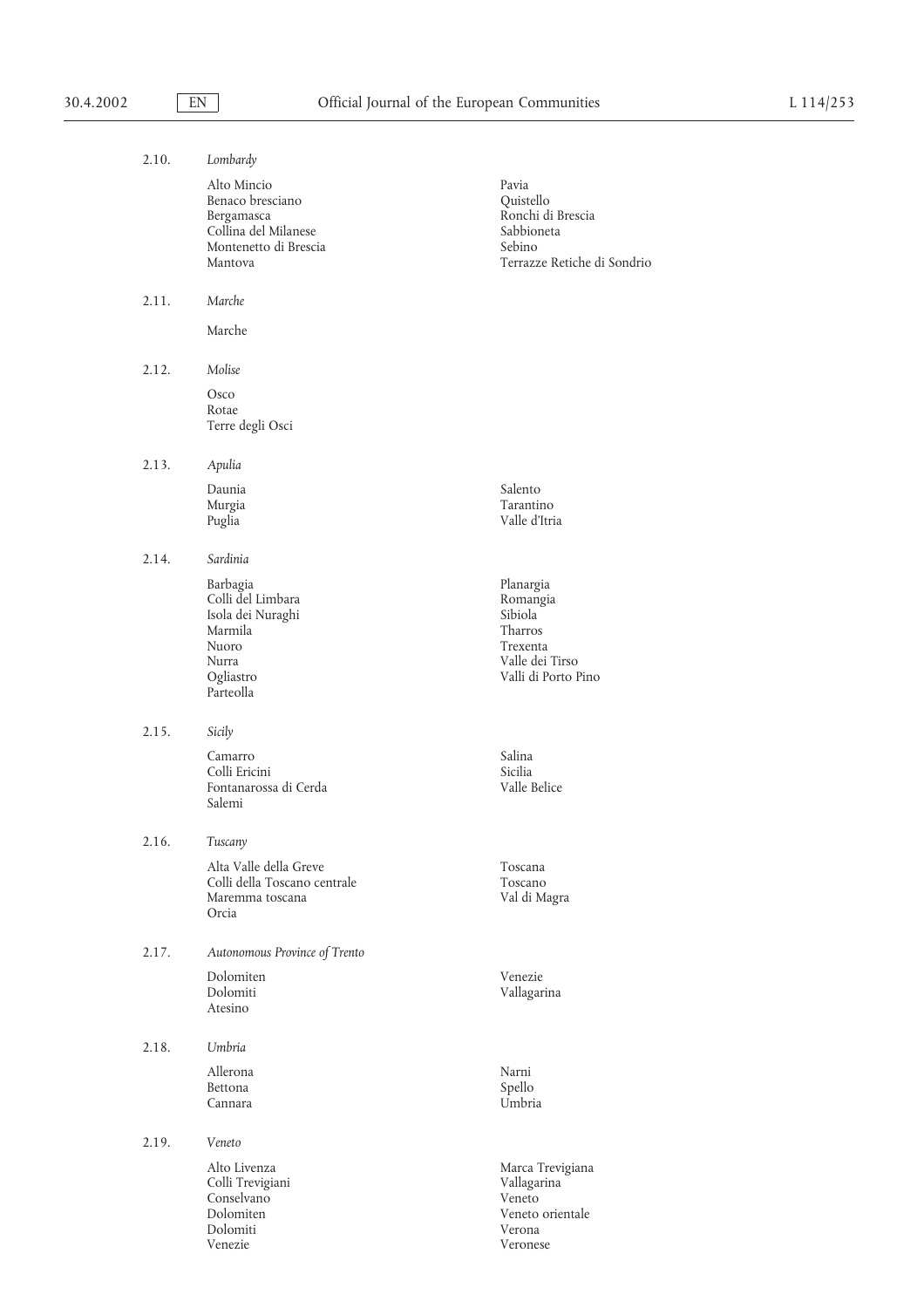#### B. **Traditional expressions**

Amarone Auslese Buttafuoco Cacc'e mmitte Cannellino Cerasuolo Denominazione di origine controllata / DOC / D.O.C Denominazione di origine controllata e garantita / DOCG / D.O.C.G. Est! Est!! Est!!! Fior d'arancio Governo all'uso Toscano Gutturnio Indicazione geografica tipica / IGT / I.G.T Lacrima Lacrima Christi Lambiccato Ramie Rebola Recioto Sangue di Guida Scelto Sciacchetrà Sforzato, Sfurzat Torcolato Vendemmia Tardiva Vin Santo Occhio di Pernice Vin Santo Vino nobile

### VI. WINES ORIGINATING IN THE GRAND DUCHY OF LUXEMBOURG

#### A. **Geographical indications**

## 1. **Quality wines produced in specified regions**

1.1. *Names of specified regions*

Ahn Assel Bech-Kleinmacher Born Bous Burmerange Canach Ehnen Ellange Elvange Erpeldange Gostingen Greiveldange Grevenmacher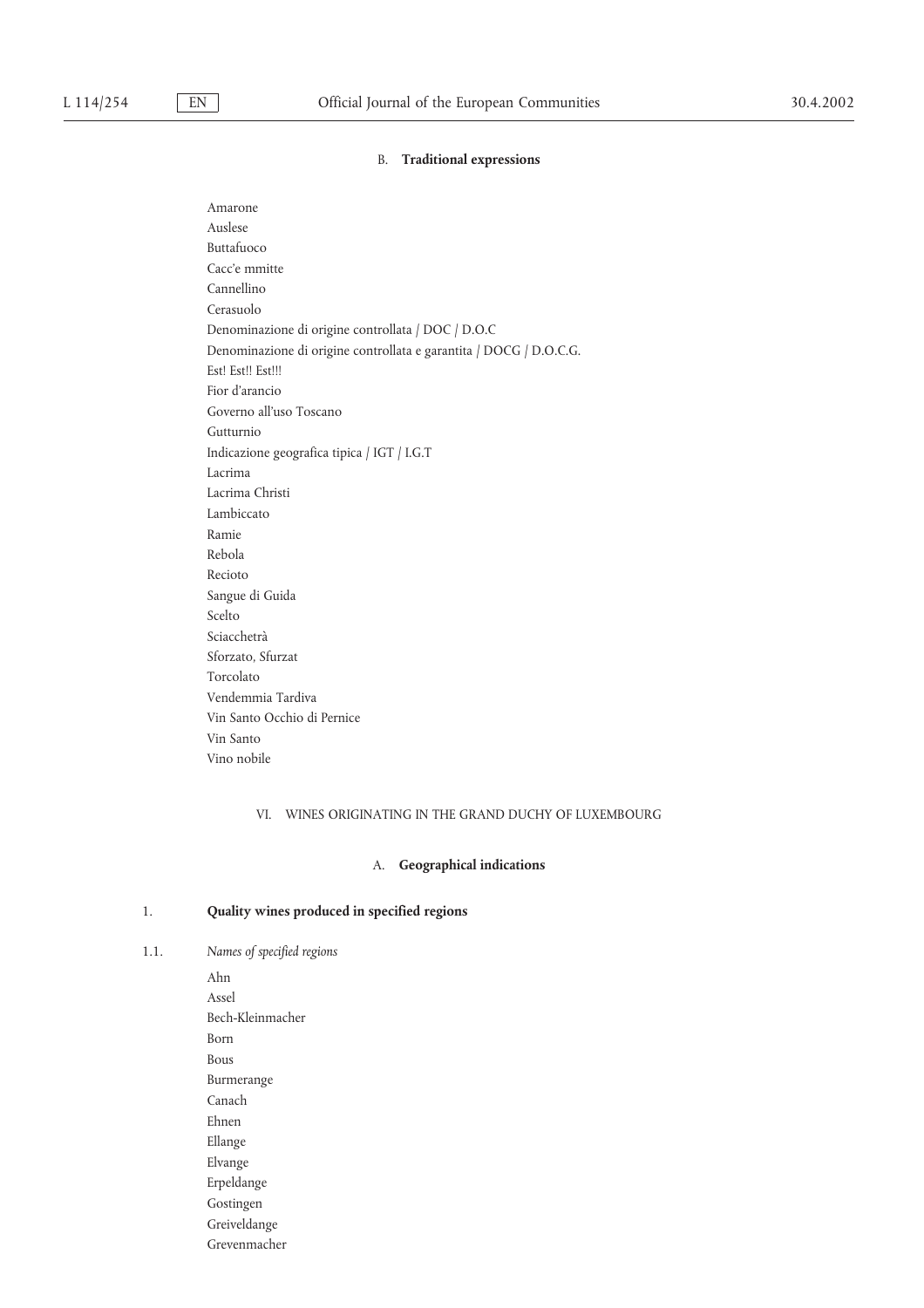Lenningen Machtum Mertert Moersdorf Mondorf Niederdonven Oberdonven Oberwormeldange Remerschen Remich Rolling Rosport Schengen Schwebsange Stadtbredimus Trintange Wasserbillig Wellenstein Wintringen Wormeldange

## 2. **Table wines bearing a geographical indication**

...

#### B. **Traditional expressions**

Grand premier cru Marque nationale appellation contrôlée/AC Premier cru Vin de pays

## VII. WINES ORIGINATING IN THE PORTUGUESE REPUBLIC

## A. **Geographical indications**

### 1. **Quality wines produced in specified regions ('vinho de qualidade produzido em região determinada')**

1.1. *Names of specified regions*

| Alcobaça         | Douro                 |
|------------------|-----------------------|
| Alenquer         | Encostas da Nave      |
| Almeirim         | Encostas de Aire      |
| Arruda           | Evora                 |
| Bairrada         | Graciosa              |
| <b>Biscoitos</b> | Granja-Amareleja      |
| <b>Borba</b>     | Lafões                |
| <b>Bucelas</b>   | Lagoa                 |
| Carcavelos       | Lagos                 |
| Cartaxo          | Madeira/Madère/Madera |
| Castelo Rodrigo  | Setúbal               |
| Chamusca         | Moura                 |
| Chaves           | Óbidos                |
| Colares          | Palmela               |
| Coruche          | Pico                  |
| Cova da Beira    | Pinhel                |
| Dão              | Planalto Mirandês     |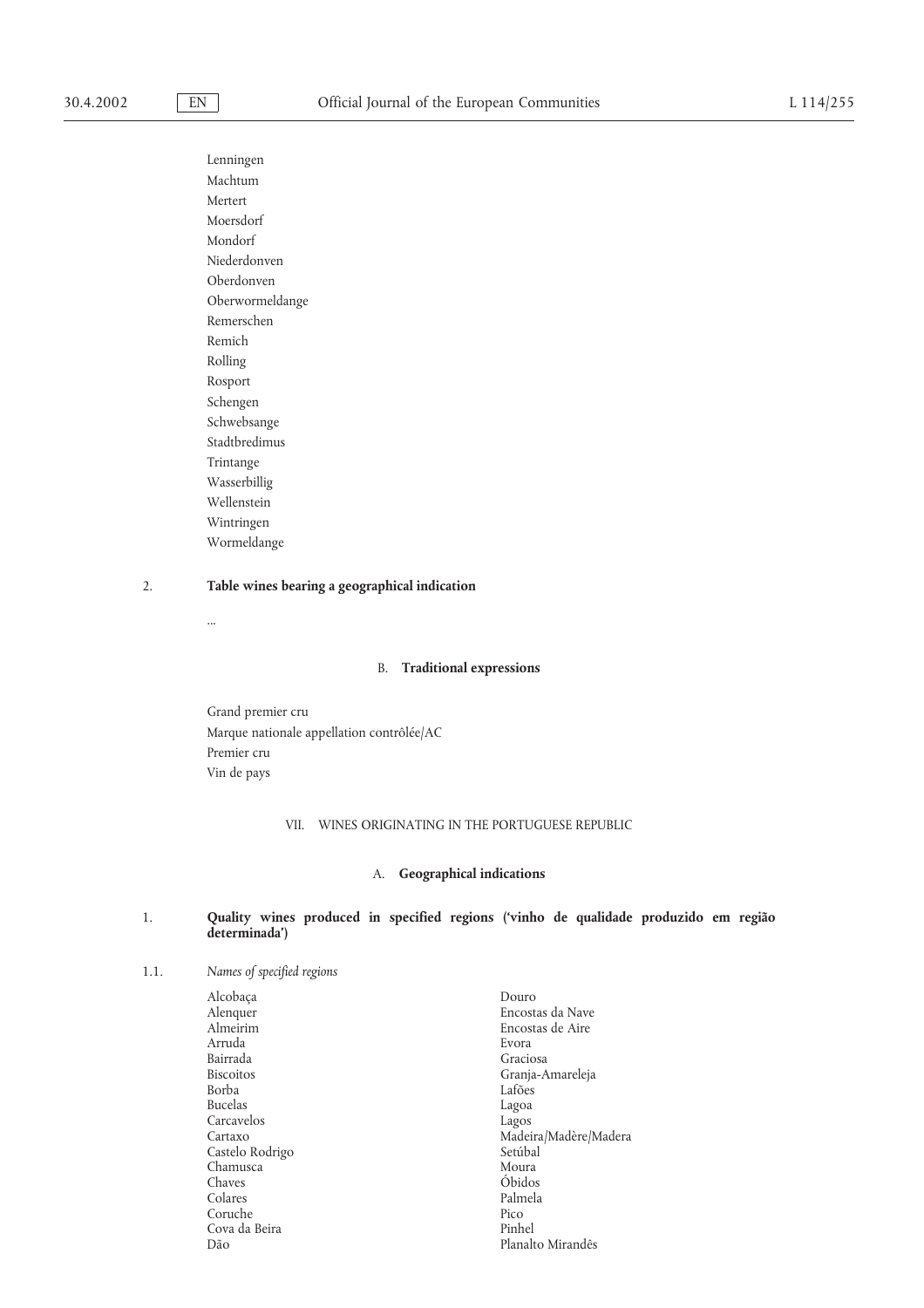| Names of subregions<br>Specified region Dão<br>Alva<br><b>Besteiros</b><br>Castendo<br>Serra da Estrela<br>Specified region Douro<br>Alijó                                                 | Silgueiros<br>Terras de Senhorim<br>Terras de Azurara |
|--------------------------------------------------------------------------------------------------------------------------------------------------------------------------------------------|-------------------------------------------------------|
|                                                                                                                                                                                            |                                                       |
|                                                                                                                                                                                            |                                                       |
|                                                                                                                                                                                            |                                                       |
|                                                                                                                                                                                            |                                                       |
| Lamego<br>Meda                                                                                                                                                                             | Sabrosa<br>Vila Real                                  |
| Subregion Favaios                                                                                                                                                                          |                                                       |
| Specified region Varosa                                                                                                                                                                    |                                                       |
| Tarouca                                                                                                                                                                                    |                                                       |
| Specified region Vinhos Verdes                                                                                                                                                             |                                                       |
| Amarante<br>Basto<br><b>Braga</b><br>Lima                                                                                                                                                  | Monção<br>Penafiel<br>Vinho Verde                     |
| Other                                                                                                                                                                                      |                                                       |
| Dão Nobre<br>Setubal roxo                                                                                                                                                                  |                                                       |
| Table wines bearing a geographical indication                                                                                                                                              |                                                       |
| Alentejo<br>Algarve<br>Alta Estremadura<br>Beira Litoral<br>Beira Alta<br><b>Beiras</b><br>Estremadura<br>Ribatejo<br>Minho<br><b>Terras Durienses</b><br>Terras de Sico<br>Terras do Sado |                                                       |
|                                                                                                                                                                                            | Trás-os-Montes                                        |

## B. **Traditional expressions**

Colheita Seleccionada Denominação de Origem/DO Denominação de Origem Controlada/DOC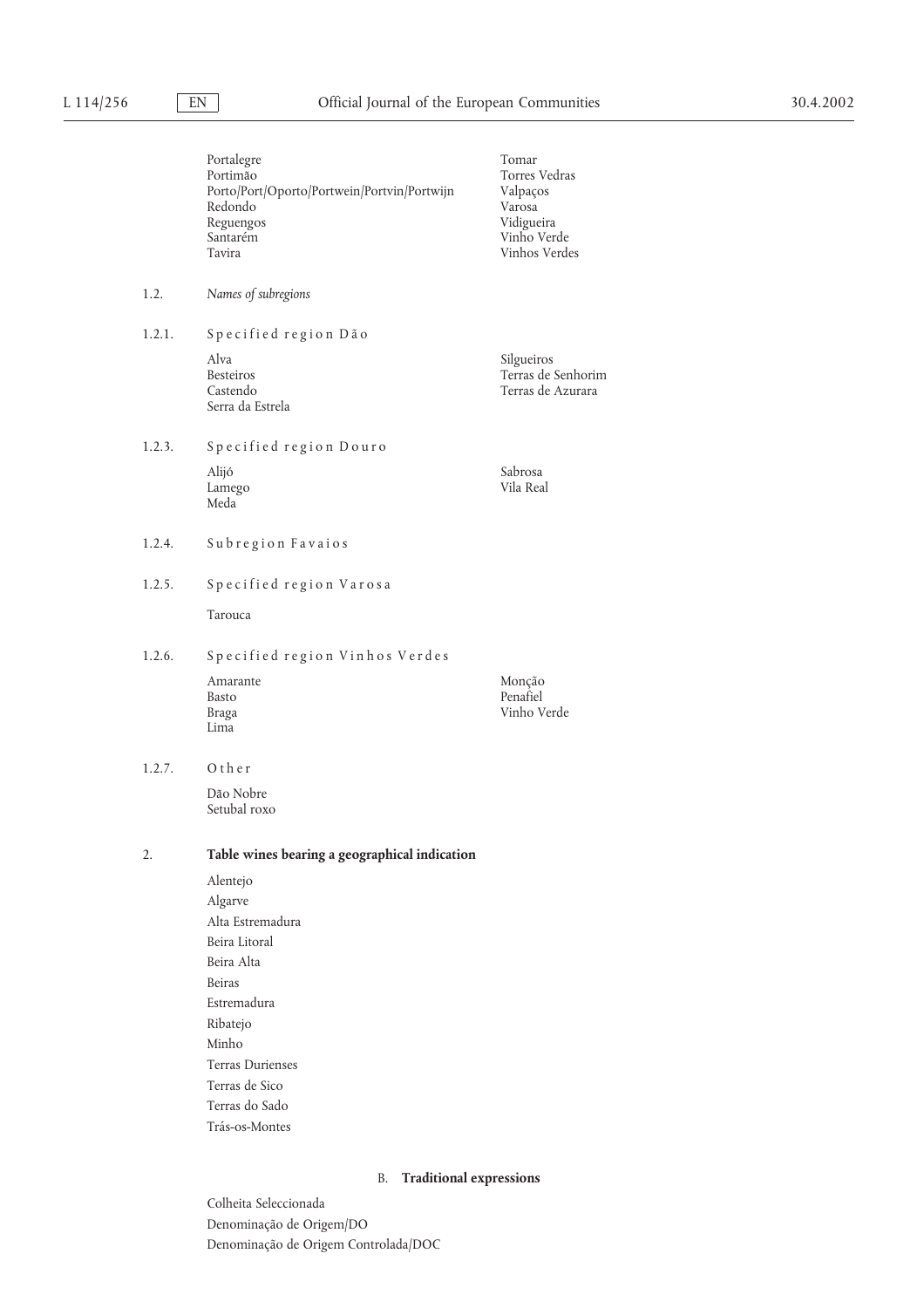Garrafeira Indicaça˜o de Proveniência Regulamentada/IPR Região demarcada Roxo Vinho leve Vinho regional Region Madeira Frasqueira Region Porto Crusted/Crusting Lágrima Late Bottled Vintage/LBV Ruby Tawny Vintage

## VIII. WINES ORIGINATING IN THE UNITED KINGDOM

#### A. **Geographical indications**

1. **Quality wines produced in specified regions**

English Vineyards Welsh Vineyards

#### 2. **Table wines bearing a geographical indication**

English Counties Welsh Counties

#### B. **Traditional expressions**

Regional wine

## IX. WINES ORIGINATING IN THE FEDERAL REPUBLIC OF AUSTRIA

### A. **Geographical indications**

## 1. **Quality wines produced in specified regions ('Qualitätswein bestimmter Anbaugebiete')**

1.1. *Names of wine-growing regions*

Burgenland Tirol Niederösterreich Vorarlberg Steiermark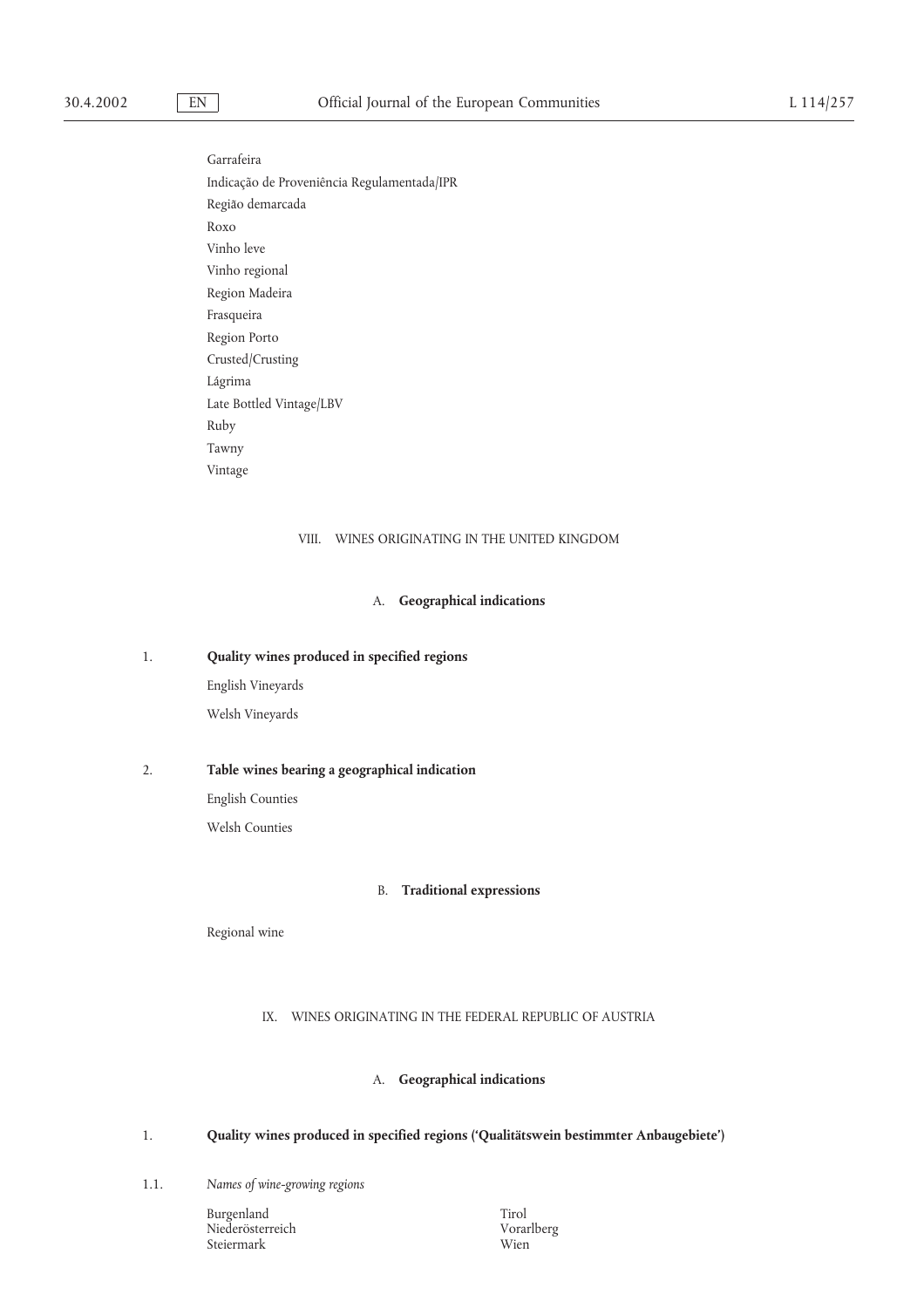| 1.2.   |      | Names of specified regions                                                                                                                                                                              |                                                                                                                                                                              |                                                                                                                                                                                                              |  |  |
|--------|------|---------------------------------------------------------------------------------------------------------------------------------------------------------------------------------------------------------|------------------------------------------------------------------------------------------------------------------------------------------------------------------------------|--------------------------------------------------------------------------------------------------------------------------------------------------------------------------------------------------------------|--|--|
|        |      |                                                                                                                                                                                                         |                                                                                                                                                                              |                                                                                                                                                                                                              |  |  |
| 1.2.1. |      | Specified region Burgenland                                                                                                                                                                             |                                                                                                                                                                              |                                                                                                                                                                                                              |  |  |
|        |      | Neusiedlersee<br>Neusiedlersee-Hügelland                                                                                                                                                                | Mittelburgenland<br>Südburgenland                                                                                                                                            |                                                                                                                                                                                                              |  |  |
| 1.2.2. |      | Specified region Niederösterreich                                                                                                                                                                       |                                                                                                                                                                              |                                                                                                                                                                                                              |  |  |
|        |      | Carnuntum<br>Donauland<br>Kamptal<br>Kremstal                                                                                                                                                           | Thermenregion<br>Traisental<br>Wachau<br>Weinviertel                                                                                                                         |                                                                                                                                                                                                              |  |  |
| 1.2.3. |      | Specified region Steiermark                                                                                                                                                                             |                                                                                                                                                                              |                                                                                                                                                                                                              |  |  |
|        |      | Süd-Oststeiermark<br>Südsteiermark<br>Weststeiermark                                                                                                                                                    |                                                                                                                                                                              |                                                                                                                                                                                                              |  |  |
| 1.2.4. |      | Specified region Wien                                                                                                                                                                                   |                                                                                                                                                                              |                                                                                                                                                                                                              |  |  |
|        | Wien |                                                                                                                                                                                                         |                                                                                                                                                                              |                                                                                                                                                                                                              |  |  |
| 1.3.   |      | Municipalities, parts thereof, Großlagen, Riede, Flure, Einzellagen                                                                                                                                     |                                                                                                                                                                              |                                                                                                                                                                                                              |  |  |
| 1.3.1. |      | Specified region Neusiedlersee                                                                                                                                                                          |                                                                                                                                                                              |                                                                                                                                                                                                              |  |  |
|        | (a)  | Großlage:                                                                                                                                                                                               |                                                                                                                                                                              |                                                                                                                                                                                                              |  |  |
|        |      | Kaisergarten                                                                                                                                                                                            |                                                                                                                                                                              |                                                                                                                                                                                                              |  |  |
|        | (b)  | Rieden, Fluren, Einzellagen:                                                                                                                                                                            |                                                                                                                                                                              |                                                                                                                                                                                                              |  |  |
|        |      | Altenberg<br>Bauernaussatz<br>Bergäcker<br>Edelgründe<br>Gabarinza<br>Goldberg<br>Hansagweg<br>Heideboden<br>Henneberg<br>Herrnjoch<br>Herrnsee<br>Hintenaussere Weingärten<br>Jungerberg<br>Kaiserberg | Kellern<br>Kirchäcker<br>Kirchberg<br>Kleinackerl<br>Königswiese<br>Kreuzjoch<br>Kurzbürg<br>Ladisberg<br>Lange Salzberg<br>Langer Acker<br>Lehendorf<br>Neuberg<br>Pohnpühl | Prädium<br>Rappbühl-Weingärten<br>Römerstein<br>Rustenäcker<br>Sandflur<br>Sandriegel<br>Satz<br>Seeweingärten<br>Ungerberg<br>Vierhölzer<br>Weidener Zeiselberg<br>Weidener Ungerberg<br>Weidener Rosenberg |  |  |
|        | (c)  | Municipalities and parts thereof:                                                                                                                                                                       |                                                                                                                                                                              |                                                                                                                                                                                                              |  |  |
|        |      | Andau<br>Apetlon<br>Bruckneudorf<br>Deutsch Jahrndorf<br>Edelstal<br>Frauenkirchen<br>Gattendorf<br>Gattendorf-Neudorf<br>Gols                                                                          | Halbturn<br>Illmitz<br>Jois<br>Kittsee<br>Mönchhof<br>Neudorf bei Parndorf<br>Neusiedl am See<br>Nickelsdorf<br>Pamhagen                                                     | Parndorf<br>Podersdorf<br>Potzneusiedl<br>St. Andrä am Zicksee<br>Tadten<br>Wallern im Burgenland<br>Weiden am See<br>Winden am See<br>Zurndorf                                                              |  |  |

## 1.3.2. Specified region Neusiedlersee-Hügelland

- (a) Großlagen:
	- Rosaliakapelle Sonnenberg Vogelsang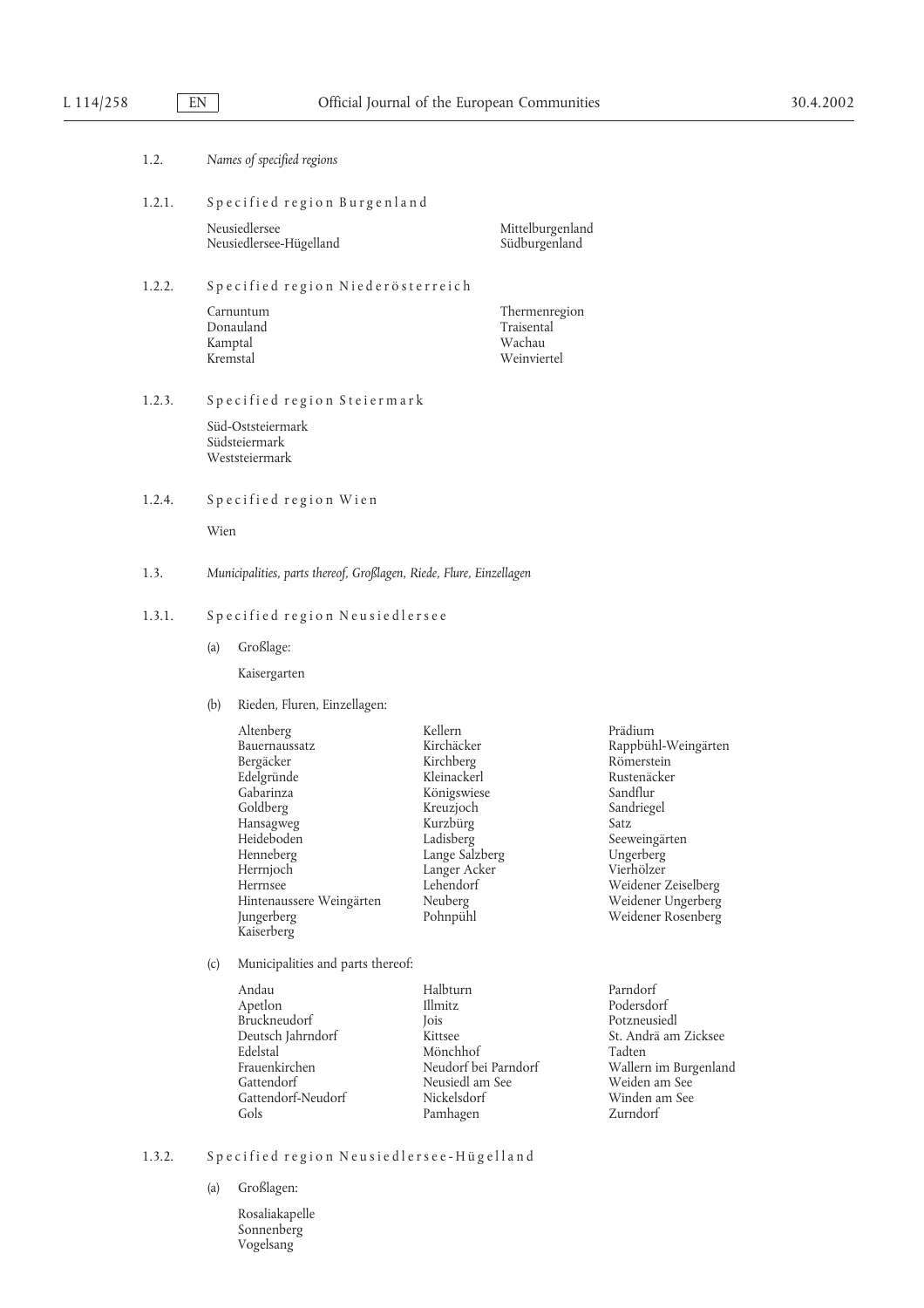(b) Rieden, Fluren, Einzellagen:

| Adler / Hrvatski vrh   |
|------------------------|
| Altenberg              |
| Bergweinärten          |
| Edelgraben             |
| Fölligberg             |
| Gaisrücken             |
| Goldberg               |
| Großgebirge/Veliki vrh |
| Hasenriegel            |
| Haussatz               |
| Hochkramer             |
| Hölzlstein             |
| Isl                    |
| Iohanneshöh            |

Kleingebirge/Mali vrh Reisbühel<br>Kleinhöfleiner Hügel Ripisce Kleinhöfleiner Hügel Ripisce<br>Klosterkeller Siegendorf Römerfeld Klosterkeller Siegendorf Kogel Römersteig<br>Kogl/Gritsch Rosenberg Kogl/Gritsch Großgebirge/Veliki vrh Krci Rübäcker/Ripisce Kreuzweingärten Langäcker/Dolnj sirick St. Vitusberg<br>Leithaberg Steinhut Leithaberg<br>
Lichtenberg weingärten Metterkreuz Lichtenbergweingärten Wetterkreu<br>Marienthal Wolfsbach Marienthal Mitterberg Zbornje

(c) Municipalities and parts thereof:

| Antau               | Loipersbach             | St. Margarethen    |
|---------------------|-------------------------|--------------------|
| Baumgarten          | Loretto                 | Schattendorf       |
| Breitenbrunn        | Marz                    | Schützengebirge    |
| Donnerskirchen      | Mattersburg             | Siegendorf         |
| Draßburg            | Mörbisch/See            | Sigless            |
| Draßburg-Baumgarten | Müllendorf              | Steinbrunn         |
| Eisenstadt          | Neudörfl                | Steinbrunn-Zilling |
| Forchtenstein       | Neustift an der Rosalia | Stöttera           |
| Forchtenau          | Oggau                   | Stotzing           |
| Großhöflein         | Oslip                   | Trausdorf/Wulka    |
| Hirm                | Pöttelsdorf             | Walbersdorf        |
| Hirm-Antau          | Pöttsching              | Wiesen             |
| Hornstein           | Purbach/See             | Wimpassing/Leitha  |
| Kleinhöflein        | Rohrbach                | Wulkaprodersdorf   |
| Klingenbach         | Rust                    | Zagersdorf         |
| Krensdorf           | St. Georgen             | Zemendorf          |
| Leithaprodersdorf   |                         |                    |

Katerstein Mönchsberg/Lesicak<br>Kirchberg – Purbacher Bugstall Purbacher Bugstall

> Siegendorf<br>Sigless Steinbrunn-Zillingtal Stotzing Walbersdorf Wimpassing/Leitha Zemendorf

## 1.3.3. Specified region Mittelburgenland

- (a) Großlage:
	- Goldbachtal
- (b) Rieden, Fluren, Einzellagen:

| Altes Weingebirge<br>Deideckwald<br>Dürrau<br>Gfanger<br>Goldberg<br>Himmelsthron | Hochberg<br>Hochplateau<br>Hölzl<br>Im Weingebirge<br>Kart<br>Kirchholz | Raga<br>Sandhoffeld<br>Sinter<br>Sonnensteig<br>Spiegelberg<br>Weingfanger |
|-----------------------------------------------------------------------------------|-------------------------------------------------------------------------|----------------------------------------------------------------------------|
| Hochäcker                                                                         | Pakitsch                                                                | Weislkreuz                                                                 |
|                                                                                   |                                                                         |                                                                            |

## (c) Municipalities and parts thereof:

| Deutschkreutz                | Klostermarienberg    | Necken        |
|------------------------------|----------------------|---------------|
| Frankenau                    | Kobersdorf           | Nikitsc.      |
| Frankenau-Unterderpullendorf | Kroatisch Gerersdorf | Raiding       |
| Girm                         | Kroatisch Minihof    | Raiding       |
| Großmutschen                 | Lackenbach           | Ritzing       |
| Großwarasdorf                | Lackendorf           | Stoob         |
| Haschendorf                  | Lutzmannsburg        | Streber       |
| Horitschon                   | Mannersdorf          | Unterfr       |
| Kleinmutschen                | Markt St. Martin     | Unterp        |
| Kleinwarasdorf               | Nebersdorf           | <b>Untern</b> |

Franken<br>Frankenau-Unterderpullendorf Raiding<br>Raiding annsburg Strebersdorf dorf Vnterpullendorf

marienberg Neckenmarkt<br>dorf Nikitsch Nikitsch ch Minihof Raiding-Unterfrauenhaid<br>bach Ritzing rsdorf Unterfrauenheid<br>St. Martin Unterpetersdorf Unterpetersdorf

## 1.3.4. Specified region Südburgenland

- (a) Großlagen:
	- Pinkatal Rechnitzer Geschriebenstein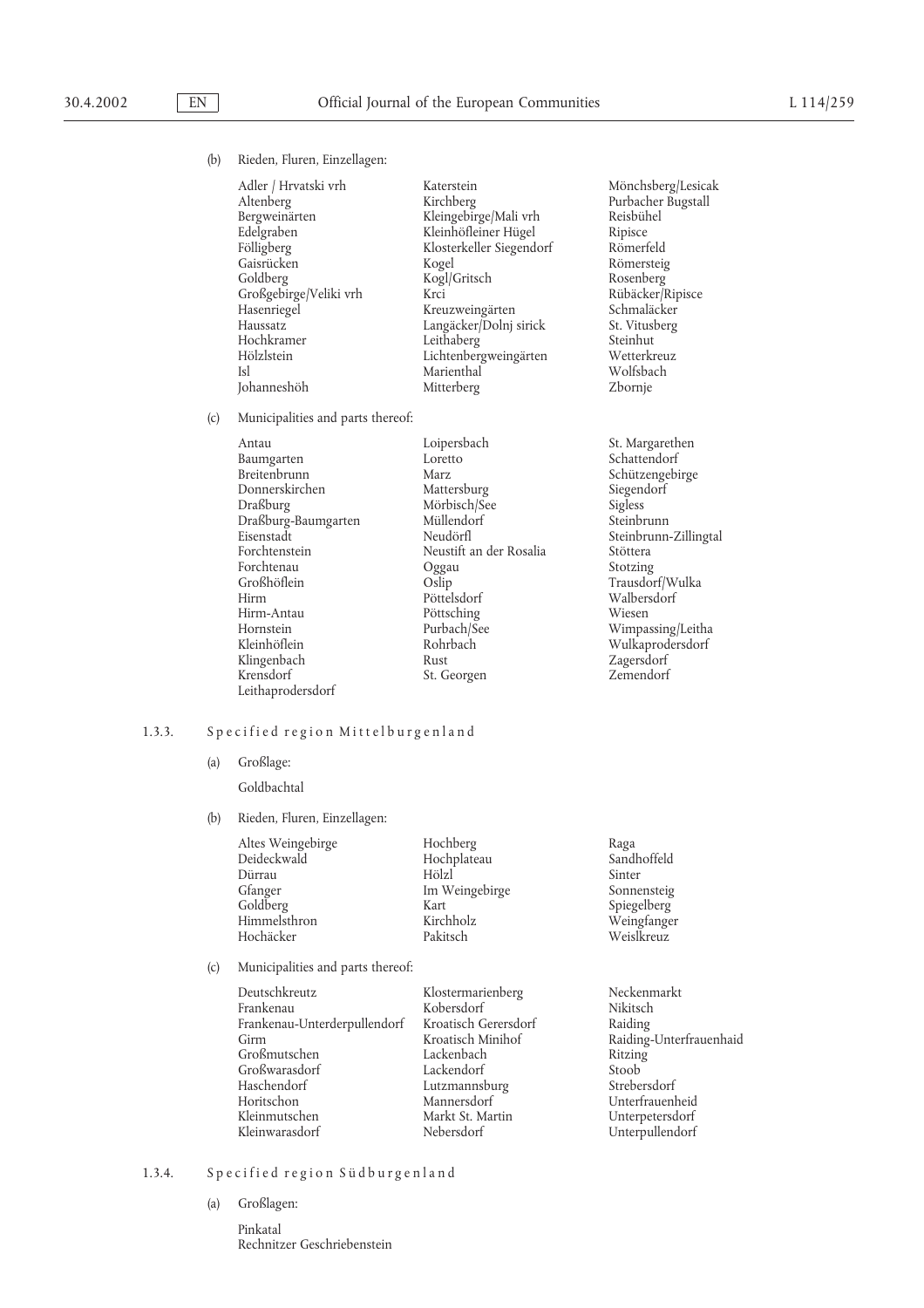(b) Rieden, Fluren, Einzellagen:

Gotscher Rosengarten Schiller Tiefer Weg Wohlauf

(c) Municipalities and parts thereof:

| Bonisdorf                 | Kalch                                       | Punitz              |
|---------------------------|---------------------------------------------|---------------------|
| Burg                      | Kirchfidisch                                | Rax                 |
| Burgauberg                | Kleinmürbisch                               | Rechnitz            |
| Burgauberg-Neudauberg     | Kohfidisch                                  | Rehgraben           |
| Deutsch Tschantschendorf  | Königsdorf                                  | Reinersdorf         |
| Deutschschützen-Eisenberg | Kotezicken                                  | Rohr                |
| Deutsch Bieling           | Kroatisch Tschantschendorf                  | Rohrbrunn           |
| Deutsch Ehrensdorf        | Kroatisch Ehrensdorf                        | Schallendorf        |
| Deutsch Kaltenbrunn       | Krobotek                                    | St Michael          |
| Deutsch-Schützen          | Krottendorf bei Güssing                     | St Nikolaus         |
| Eberau                    | Krottendorf bei Neuhaus am Klau-St Kathrein |                     |
| Edlitz                    | senbach                                     | Stadtschlaining     |
| Eisenberg an der Pinka    | Kukmirn                                     | Steinfurt           |
| Eltendorf                 | Kulmhohe Gfang                              | Strem               |
| Gaas                      | Limbach                                     | Sulz.               |
| Gamischdorf               | Luising                                     | Sumetendorf         |
| Gerersdorf-Sulz           | Markt-Neuhodis                              | Tobau               |
| Glasing                   | Minihof-Liebau                              | Tschanigraben       |
| Großmürbisch              | Mischendorf                                 | Tudersdorf          |
| Güssing                   | Moschendorf                                 | Unterbildein        |
| Güttenbach                | Mühlgraben                                  | Urbersdorf          |
| Hackerberg                | Neudauberg                                  | Weichselbaum        |
| Hagensdorf                | Neumarkt im Tauchental                      | Weiden bei Rechnitz |
| Hannersdorf               | Neusiedl                                    | Welgersdorf         |
| Harmisch                  | Neustift                                    | Windisch Minihof    |
| Hasendorf                 | Oberbildein                                 | Winten              |
| Heiligenbrunn             | Ollersdorf                                  | Woppendorf          |
| Hoell                     | Poppendorf                                  | Zuberbach           |
| Inzenhof                  |                                             |                     |

## 1.3.5. Specified region Thermenregion

(a) Großlagen:

Badener Berg Weißer Stein Schatzberg Tattendorfer Steinhölle (Stahölln) Kappellenweg

(b) Rieden, Fluren, Einzellagen:

Dornfeld Kirchenfeld<br>Goldeck Kramer Großriede Les'hanl Mandl-Hö<br>Hochleiten Mitterfeld Holzspur

Am Hochgericht In Brunnerberg Oberkirchen Badener Berg Jenibergen Pfaffstättner Kogel Brunner Berg Kapellenweg Prezessbühel Goldeck Kramer Römerberg<br>Gradenthal Lange Bamhartstäler Satzing<br>Großriede Les'hanl Mandl-Höh Steinfeld Lange Bamhartstäler<br>Mandl-Höh

Weißer Stein

(c) Municipalities and parts thereof:

| Bad Fischau-Brunn    | Brunnenthal         | Gamingerhof  |
|----------------------|---------------------|--------------|
| Bad Vöslau           | Deutsch-Brodersdorf | Gießhübl     |
| Bad Fischau          | Dornau              | Großau       |
| Baden                | Dreitstetten        | Gumpoldskird |
| Berndorf             | Ebreichsdorf        | Günselsdsorf |
| Blumau               | Eggendorf           | Guntramsdor  |
| Blumau-Neurißhof     | Einöde              | Hirtenberg   |
| <b>Braiten</b>       | Enzesfeld           | Josefsthal   |
| Brunn am Gebirge     | Frohsdorf           | Katzelsdorf  |
| Brunn/Schneebergbahn | Gainfarn            | Kottingbrunn |
|                      |                     |              |

Gießhübl<br>Großau Gumpoldskirchen Günselsdsorf Guntramsdorf Hirtenberg Josefsthal<sup>'</sup> Katzelsdorf Kottingbrunn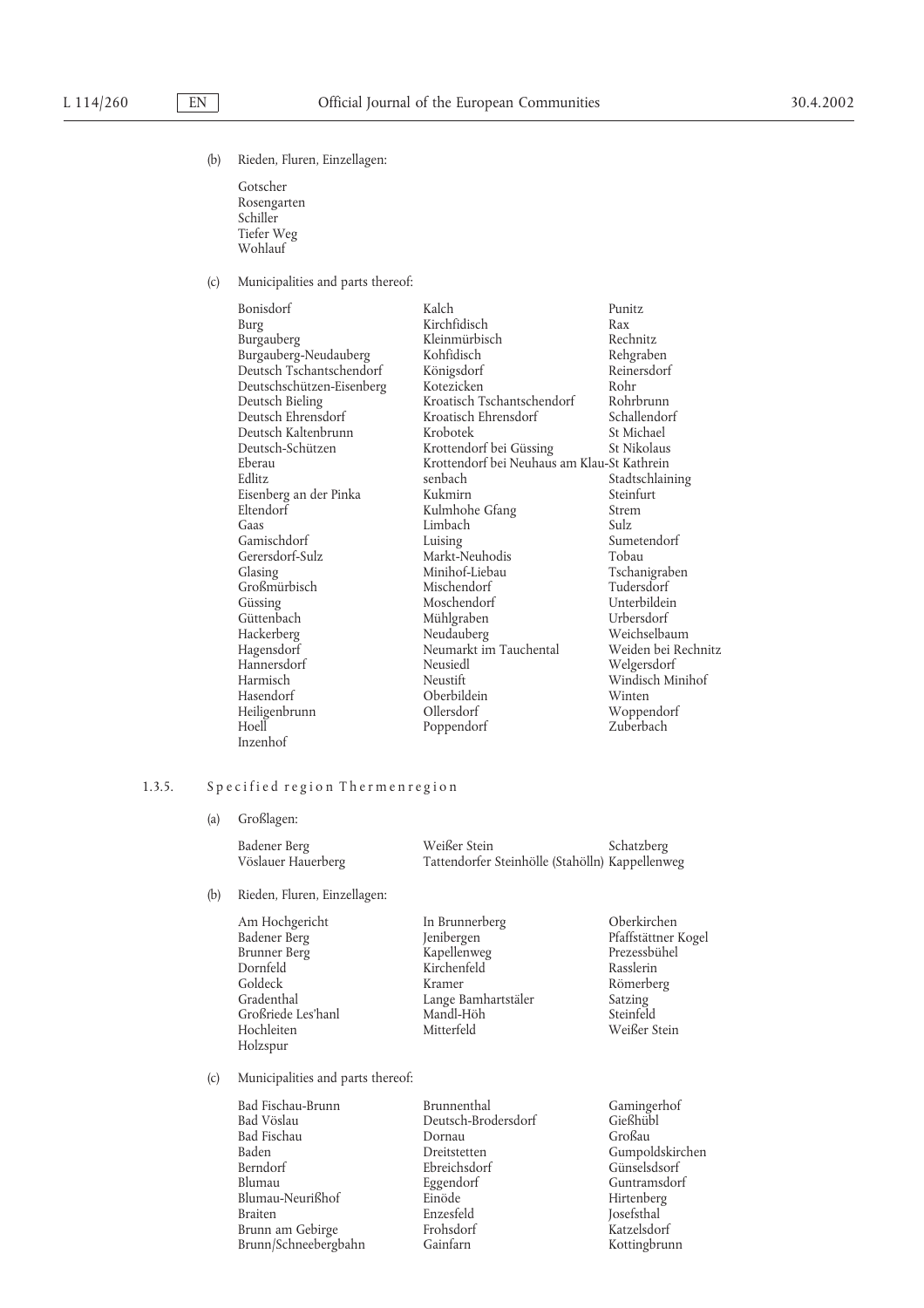Lanzenkirchen Maria Enzersdorf<br>Markt Piesting Siebenhaus Mitterberg Sooß<br>Mödling St Veit Oberwaltersdorf Teesdorf<br>
Ovenhausen Theresienfeld Oyenhausen

Landegg Perchtoldsdorf Traiskirchen Leesodrf Pottendorf Trumau Rauhenstein Vösendor<br>Reisenberg Wagram Lichtenwörth Reisenberg Wagram Schönau/Triesting Wampersdo<br>Seibersdorf Weigelsdorf Siegersdorf Miener Neustadt<br>
Sollenau Miener Neudorf Matzendorf-Hölles Sollenau Wiener Neudorf Mödling St Veit Steinabrückl<br>Möllersdorf Steinabrückl Winzendorf-Münchendorf Steinfelden Wöllersdorf

Markt Piesting Siebenhaus Weikersdorf/Steinfeld Winzendorf-Muthmannsdorf Tattendorf<br>Teesdorf Teesdorf Teesdorf Zillingdorf

#### 1.3.6. Specified region Kremstal

(a) Großlagen:

Göttweiger Berg Kaiser Stiege

(b) Rieden, Fluren, Einzellagen:

Ebritzstein Hochäcker Rohrendorfer Gebling Emmerlingtal Kirch<br>Frauengrund Kogl Frauengrund Kogl Kogl Schrattenpoint Gartl Kremsleithen Sommerleiten Gedersdorfer Kaiserstiege Pfaffenberg Spiegel Spiegel<br>Goldberg Pfennigberg Steingraben Großer Berg Pulverturn<br>Hausberg Pulverturn Rammeln Hausberg Rammeln Weinzierlberg Herrentrost

(c) Municipalities and parts thereof:

Pellingen Sonnageln<br>Pfaffenberg Spiegel Pfennigberg Steingraber<br>Pulverturm Tümelstein

Aigen Imbach Rohrendorf bei Krems Angern Krems Krems Scheibenhof<br>Brunn im Felde Krems an der Donau Senftenberg Krems an der Donau<br>Krustetten Droß Krustetten Stein an der Donau Egelsee Landersdorf Steinaweg-Kleinwien Eggendorf Meidling Stift Göttweig Furth Neustift bei Schönberg Stratzing Gedersdorf Oberfucha Stratzing-Droß Gneixendorf<br>Göttweig Palt<br>Palt Göttweig Palt Palt Tiefenfucha<br>Töbenbach Paudorf The Unterrohrer Höbenbach Paudorf Unterrohrendorf Priel Walkersdorf am Kamp Hörfarth Rehberg Weinzierl bei Krems

Im Berg Sandgrube<br>Kirchbühel Scheibelberg

#### 1.3.7. Specified region Kamptal

(a) Großlage:

—

- (b) Rieden, Fluren, Einzellagen:
	-

Anger Hiesberg Sachsenberg Auf der Setz Hofstadt Sandgrube Friesenrock Kalvarienberg Spiegel<br>Gaisberg Kremstal Stein Gaisberg Kremstal Stein Loiser Berg Gobelsberg Obritzberg Weinträgerin Heiligenstein Pfeiffenberg Wohra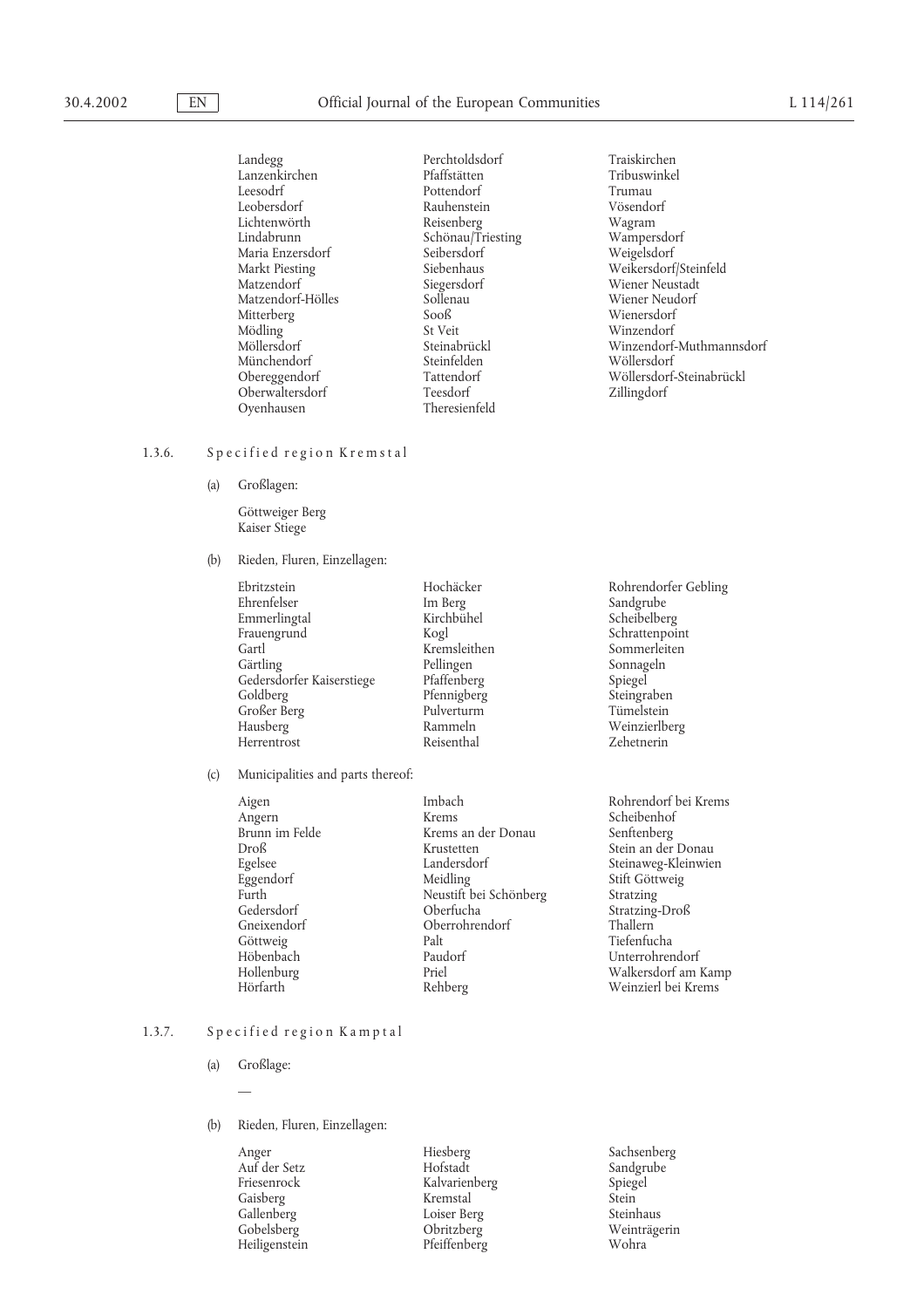#### (c) Municipalities and parts thereof:

| Altenhof              | Haindorf        | Schilter |
|-----------------------|-----------------|----------|
| Diendorf am Walde     | Kammern am Kamp | Schönb   |
| Diendorf/Kamp         | Kamp            | Schönb   |
| Elsarn im Straßertale | Langenlois      | Sittend  |
| Engabrunn             | Lengenfeld      | Stiefern |
| Etsdorf am Kamp       | Mittelberg      | Straß ir |
| Etsdorf-Haitzendorf   | Mollands        | Thürne   |
| Fernitz               | Obernholz       | Unterre  |
| Gobelsburg            | Oberreith       | Walker   |
| Grunddorf             | Plank/Kamp      | Wieder   |
| Hadersdorf am Kamp    | Peith           | Zöbing   |
| Hadersdorf-Kammern    | Rothoraben      |          |

Haindorf Schiltern Kammern am Kamp Schönberg am Kamp Kamp Schönbergneustift<br>
Langenlois Sittendorf Mittelberg Straß im Straßertale<br>Mollands Straßertale Mollands Thürneustift<br>Unterreith Walkersdorf<br>Wiedendorf

## 1.3.8. Specified region Donauland

(a) Großlagen:

Klosterneuburger Weinberge Tulbinger Kogel Wagram-Donauland

### (b) Rieden, Fluren, Einzellagen:

| Hengsberg     | Schill |
|---------------|--------|
| Hengstberg    | Schlo  |
| Himmelreich   | Sonne  |
| Hirschberg    | Steina |
| Hochrain      | Traxe  |
| Kreitschental | Vorbe  |
| Kühgraben     | Wade   |
| Leben         | Wagr   |
| Ortsried      | Wein   |
| Purgstall     | Wend   |
| Satzen        | Wora   |
|               |        |

(c) Municipalities and parts thereof:

Ahrenberg Gugging Plankenberg Altenberg Henzing<br>Ameisthal Hintersdorf Anzenberg Hippersdorf Ruppersthal Atzelsdorf Höflein an der Donau Saladorf Baumgarten/Reidling Hütteldorf Sitzenberg-Reidling Baumgarten/Wagram Judenau-Baumgarten Spital<br>Baumgarten/Tullnerfeld Katzelsdorf im Dorf St Andrä-Wördern Baumgarten/Tullnerfeld Katzelsdorf im Dorf St Andrä-<br>Chorherrn Katzelsdorf/Zeil Staasdorf Dietersdorf Kierling Stettenhof Ebersdorf Kirchberg/Wagram Tautendorf Egelsee Kleinwiesendorf Thürnthal Elsbach Mönigsbrunn Trasdorf<br>Engelmannsbrunn Königsbrunn/Wagram Tulbing Engelmannsbrunn Königsbrunn/Wagram Tulbing Fels<br>
Fels/Wagram<br>
Fels/Wagram<br>
Kritzendorf Fels/Wagram Kritzendorf Unterstockstall Feuersbrunn Landersdorf Wagram am Wagram Freundorf Michelhausen<br>Gerasdorf b. Wien Michelndorf Gollarn Mitterstockstall Mipfing<br>Gösing Mossbierbaum Mossbierbaum Wolfpassing Grafenwörth Neudegg Wördern Großriedenthal Großweikersdorf Pixendorf Pixendorf Zeißelmauer Großwiesendorf

Hasendorf Pöding<br>Henzing Reidling Holzleiten Sieghartskirchen<br>Hütteldorf Sitzenberg-Reidli Katzelsdorf/Zeil Staasdorf<br>Kierling Stettenhof Klosterneuburg Mossbierbaum Wolfpass<br>Neudegg Wördern Groß-Groß-Russel<br>Groß-Russel<br>Groß-Russel<br>Groß-Russel<br>Groß-Russel<br>Groß-Russel<br>Groß-Russel<br>Groß-Russel<br>Groß-Russel<br>Groß-Russel<br>Groß-Russel<br>Groß-Russel<br>Groß-Russel<br>Groß-Russel<br>Groß-Russel<br>Groß-Russel<br>Groß-Russel<br>Groß-Russel<br>G

Schillingsberg Schloßberg Sonnenried Steinagrund Traxelgraben Vorberg Wadenthal Wagram Weinlacke Wendelstatt<br>Wora

Röhrenbach Weinzierl bei Ollern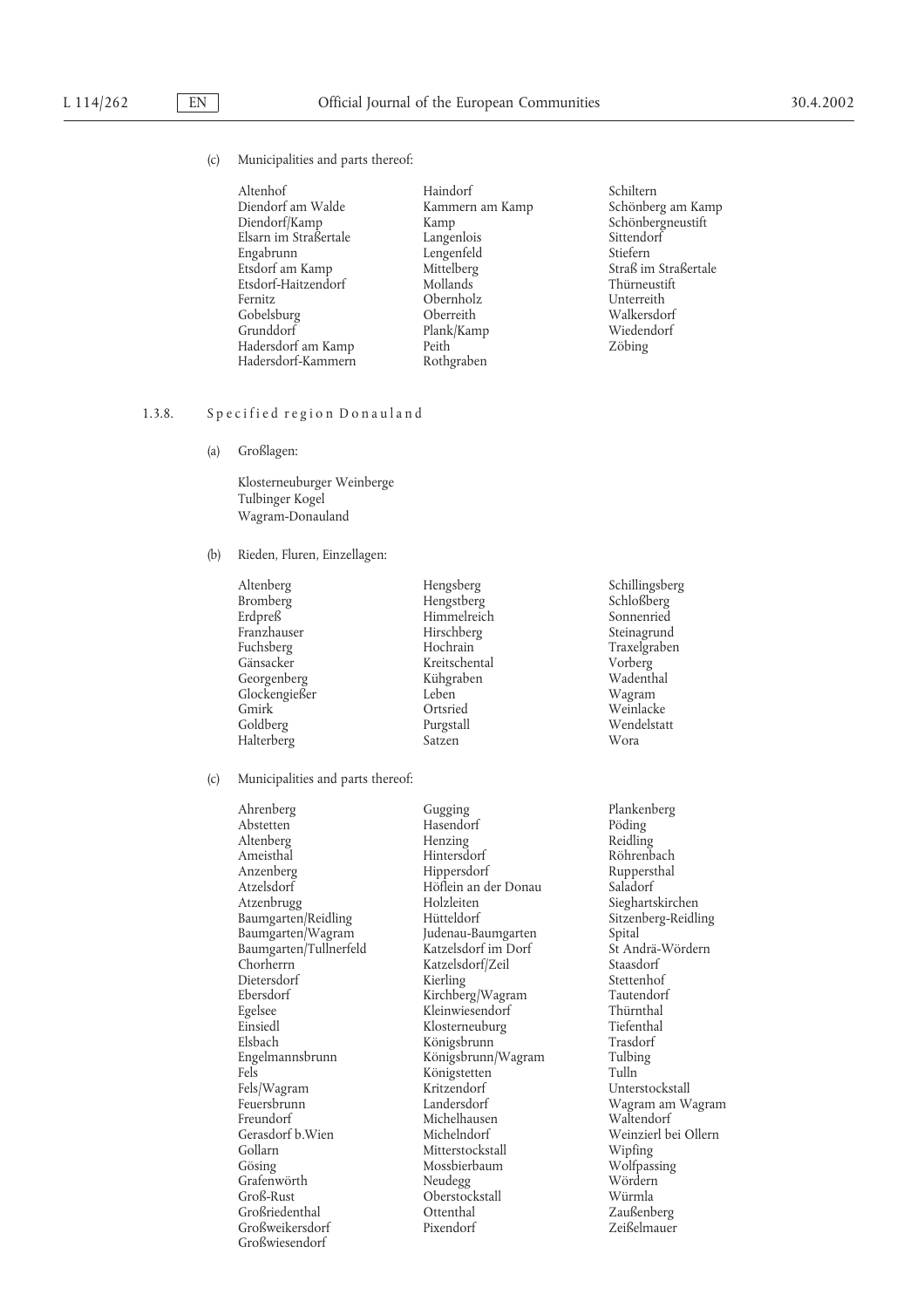## 1.3.9. Specified region Traisental

(a) Großlage:

Traismaurer Weinberge

(b) Rieden, Fluren, Einzellagen:

| Am Nasenberg | Hausberg            | Sonnleiten  |
|--------------|---------------------|-------------|
| Antingen     | In der Wiegn'n      | Spiegelberg |
| Brunberg     | In der Leithen      | Tiegeln     |
| Eichberg     | Kellerberg          | Valterl     |
| Fuchsenrand  | Kölbing             | Weinberg    |
| Gerichtsberg | Kreit               | Wiegen      |
| Grillenbühel | Kufferner Steinried | Zachling    |
| Halterberg   | Leithen             | Zwirch      |
| Händlgraben  | Schullerberg        |             |
|              |                     |             |

(c) Municipalities and parts thereof:

| Absdorf      | Inzersdorf ob der Traisen | Reichersdorf           |
|--------------|---------------------------|------------------------|
| Adletzberg   | Inzersdorf-Geztersdorf    | Ried                   |
| Ambach       | Kappeln                   | Rottersdorf            |
| Angern       | Katzenberg                | Schweinern             |
| Diendorf     | Killing                   | St Andrä/Traisen       |
| Dörfl        | Kleinrust                 | St Pölten              |
| Edering      | Kuffern                   | Statzendorf            |
| Eggendorf    | Langmannersdorf           | Stollhofen             |
| Einöd        | Mitterndorf               | Thallern               |
| Etzersdorf   | Neusiedl                  | Theyern                |
| Franzhausen  | Neustift                  | Traismauer             |
| Frauendorf   | Nußdorf ob derTraisen     | Unterradlberg          |
| Fugging      | Oberndorf am Gebirge      | Unterwölbing           |
| Gemeinlebarn | Oberndorf in der Ebene    | Wagram an der Traisen  |
| Getzersdorf  | Oberwinden                | Waldletzberg           |
| Großrust     | Oberwölbing               | Walpersdorf            |
| Grünz        | Obritzberg-Rust           | Weidling               |
| Gutenbrunn   | Ossarn                    | Weißenkrichen/Perschli |
| Haselbach    | Pfaffing                  | Wetzmannsthal          |
| Herzogenburg | Rassing                   | Wielandsthal           |
| Hilpersdorf  | Ratzersdorf               | Wölbing                |
|              |                           |                        |

## 1.3.10. Specified region Carnuntum

- (a) Großlage: —
- (b) Rieden, Fluren, Einzellagen:

| Aubühel          | Hausweingärten   | Mühlweg        |
|------------------|------------------|----------------|
| Braunsberg       | Hexenberg        | Rosenberg      |
| Dorfbrunnenäcker | Kirchbergen      | Spitzerberg    |
| Füllenbeutel     | Lange Letten     | Steinriegl     |
| Gabler           | Lange Weingärten | Tilhofen       |
| Golden           | Mitterberg       | Ungerberg      |
| Haidäcker        | Mühlbachacker    | Unterschilling |
| Hausweinäcker    |                  |                |

(c) Municipalities and parts thereof:

| Göttlesbrunn           | Mannersdorf/Leithagebirge |
|------------------------|---------------------------|
| Göttlesbrunn-Arbesthal | Margarethen am Moos       |
| Gramatneusiedl         | Maria Ellend              |
| Hainburg/Donau         | Moosbrunn                 |
| Haslau/Donau           | Pachfurth                 |
|                        | Petronell                 |
| Himberg                | Petronell-Carnuntum       |
| Hof/Leithaberge        | Prellenkirchen            |
| Höflein                | Regelsbrunn               |
| Hollern                | Rohrau                    |
| Hundsheim              | Sarasdorf                 |
|                        | Haslau-Maria Ellend       |

Weißenkrichen/Perschling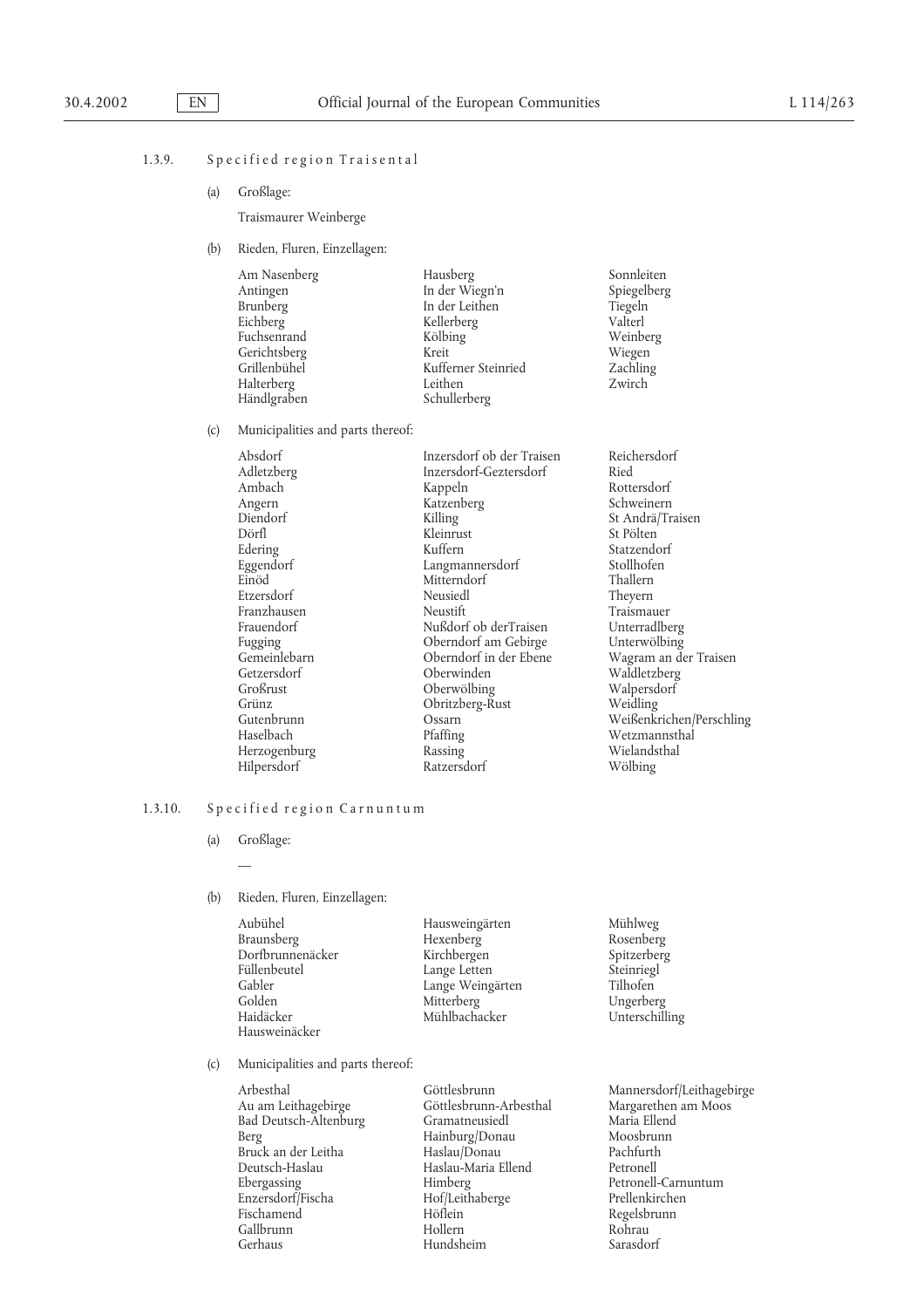| Scharndorf   |
|--------------|
| Schloß Prugg |
| Schönabrunn  |
| Schwadorf    |
| Sommerein    |

 $\begin{minipage}[c]{0.9\linewidth} \begin{tabular}{l} \multicolumn{2}{l}{{\small\bf \textbf{Stix}newised}}} \end{tabular} & \multicolumn{2}{l}{{\small\bf \textbf{Wildungsmauer}}} \end{minipage} \vspace{0.1in}$ Trautmannsdorf/Leitha<br>Velm Wienerherberg

Wolfsthal-Berg<br>Zwölfaxing

## 1.3.11. Specified region Wachau

(a) Großlage:

Frauenweingärten

(b) Rieden, Fluren, Einzellagen:

| Burgberg       | Kellerweingärten | Setzberg      |
|----------------|------------------|---------------|
| Frauengrund    | Kiernberg        | Silberbühel   |
| Goldbügeln     | Klein Gebirg     | Singerriedel  |
| Gottschelle    | Mitterweg        | Spickenberg   |
| Höhlgraben     | Neubergen        | Steiger       |
| Im Weingebirge | Niederpoigen     | Stellenleiten |
| Katzengraben   | Schlucht         | Tranthal      |
|                |                  |               |

(c) Municipalities and parts thereof:

| Aggsbach    |                           | Krustetten        | St. Lorenz               |
|-------------|---------------------------|-------------------|--------------------------|
|             | Aggsbach-Markt            | Loiben            | St. Johann               |
| Baumgarten  |                           | Mautern           | St. Michael              |
|             | Bergern/Dunkelsteinerwald | Mauternbach       | Tiefenfucha              |
| Dürnstein   |                           | Mitterarnsdorf    | Unterbergern             |
| Eggendorf   |                           | Mühldorf          | Unterloiben              |
|             | Elsarn am Jauerling       | Oberarnsdorf      | Vießling                 |
| Furth       |                           | Oberbergern       | Weißenkirchen/Wachau     |
| Groisbach   |                           | Oberloiben        | Weißenkirchen            |
| Gut am Steg |                           | Rossatz-Rührsdorf | Willendorf               |
| Höbenbach   |                           | Schwallenbach     | Willendorf in der Wachau |
| Joching     |                           | Spitz             | Wösendorf/Wachau         |
| Köfering    |                           |                   |                          |
|             |                           |                   |                          |

## 1.3.12. Specified region Weinviertel

(a) Großlagen:

|     | $\frac{1}{2}$                                                                                                                                                                                                                                                                                                                        |                                                                                                                                                                                                                                                                                                         |                                                                                                                                                                                                                                                                                                                                                                 |
|-----|--------------------------------------------------------------------------------------------------------------------------------------------------------------------------------------------------------------------------------------------------------------------------------------------------------------------------------------|---------------------------------------------------------------------------------------------------------------------------------------------------------------------------------------------------------------------------------------------------------------------------------------------------------|-----------------------------------------------------------------------------------------------------------------------------------------------------------------------------------------------------------------------------------------------------------------------------------------------------------------------------------------------------------------|
|     | Bisamberg-Kreuzenstein<br>Falkensteiner Hügelland                                                                                                                                                                                                                                                                                    | Matzner Hügel<br>Retzer Weinberge                                                                                                                                                                                                                                                                       | Wolkersdorfer Hochleithen                                                                                                                                                                                                                                                                                                                                       |
| (b) | Rieden, Fluren, Einzellagen:                                                                                                                                                                                                                                                                                                         |                                                                                                                                                                                                                                                                                                         |                                                                                                                                                                                                                                                                                                                                                                 |
|     | Adamsbergen<br>Altenberg<br>Altenbergen<br>Alter Kirchenried<br>Altes Gebirge<br>Altes Weingebirge<br>Am Berghundsleithen<br>Am Lehmim<br>Am Wagram<br>Antlasbergen<br>Antonibergen<br>Aschinger<br>Auberg<br>Auflangen<br>Bergen<br>Bergfeld<br>Birthaler<br>Bogenrain<br><b>Bruch</b><br>Bürsting<br>Detzenberg<br>Die alte Haider | Fochleiten<br>Freiberg<br>Freybergen<br>Fuchsenberg<br>Fürstenbergen<br>Gaisberg<br>Galgenberg<br>Gerichtsberg<br>Geringen<br>Goldberg<br>Goldbergen<br>Gollitschen<br>Großbergen<br>Grundern<br>Haad<br>Haidberg<br>Haiden<br>Haspelberg<br>Hausberg<br>Hauseingärten<br>Hausrucker<br>Heiligengeister | Hinter der Kirchen<br>Hirschberg<br>Hochfeld<br>Hochfeld<br>Hochstraß<br>Holzpoint<br>Hundsbergen<br>Im Inneren Rain<br>Im Potschallen<br>In Aichleiten<br>In den Hausweingärten<br>In Hamert<br>In Rothenpüllen<br>In Sechsern<br>In Trenken<br>Johannesbergen<br>Jungbirgen<br>Junge Frauenberge<br>Jungherrn<br>Kalvarienberg<br>Kapellenfeld<br>Kirchbergen |
|     | Ekartsberg<br>Feigelbergen                                                                                                                                                                                                                                                                                                           | Hermannschachern<br>Herrnberg                                                                                                                                                                                                                                                                           | Kirchenberg<br>Kirchluß                                                                                                                                                                                                                                                                                                                                         |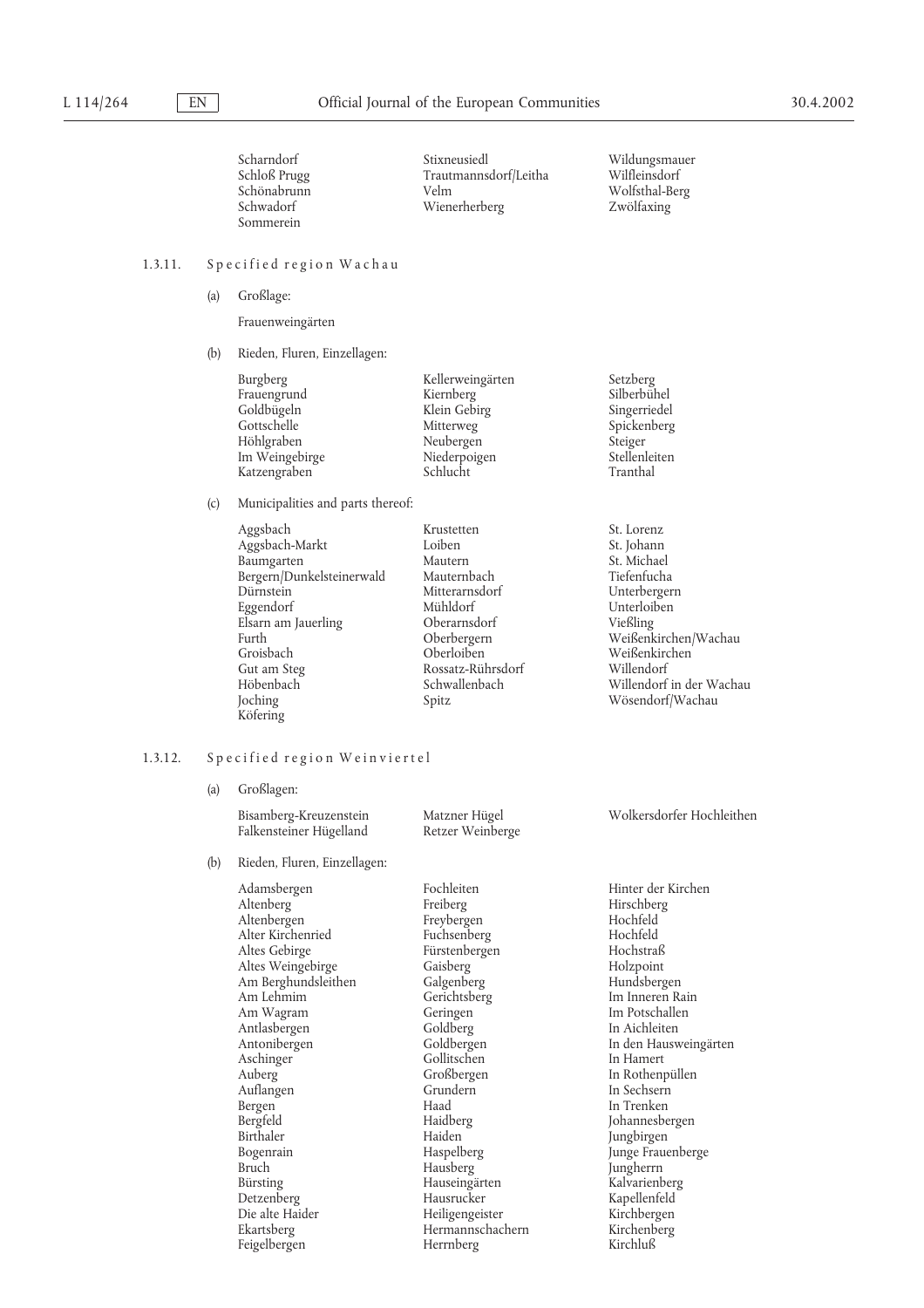|     | Kirchweinbergen                   | Preussenberg             | Sonnberg          |
|-----|-----------------------------------|--------------------------|-------------------|
|     |                                   |                          |                   |
|     | Kogelberg                         | Purgstall                | Sonnen            |
|     | Köhlberg                          | Raschern                 | Sonnleiten        |
|     | Königsbergen                      | Reinthal                 | Steinberg         |
|     | Kreuten                           | Reishübel                | Steinbergen       |
|     | Lamstetten                        | Retzer Winberge          | Steinhübel        |
|     | Lange Ried                        | Rieden um den Heldenberg | Steinperz         |
|     |                                   | Rösel                    | Stöckeln          |
|     | Lange Vierteln                    |                          |                   |
|     | Lange Weingärten                  | Rosenberg                | Stolleiten        |
|     | Leben                             | Roseneck                 | Strassfeld        |
|     | Lehmfeld                          | Saazen                   | Stuffeln          |
|     | Leitenberge                       | Sandbergen               | Tallusfeld        |
|     | Leithen                           | Sandriegl                | Veigelberg        |
|     |                                   |                          |                   |
|     | Lichtenberg                       | Satzen                   | Vogelsinger       |
|     | Ließen                            | Sätzweingärten           | Vordere Bergen    |
|     | Lindau                            | Sauenberg                | Warthberg         |
|     | Lissen                            | Sauhaut                  | Weinried          |
|     | Martal                            | Saurüßeln                | Weintalried       |
|     | Maxendorf                         | Schachern                | Weisser Berg      |
|     | Merkvierteln                      | Schanz                   | Zeiseln           |
|     |                                   |                          |                   |
|     | Mitterberge                       | Schatz                   | Zuckermandln      |
|     | Mühlweingärten                    | Schatzberg               | Zuckermantel      |
|     | Neubergergen                      | Schilling                | Zuckerschleh      |
|     | Neusatzen                         | Schmallissen             | Züngel            |
|     | Nußberg                           | Schmidatal               | Zutrinken         |
|     | Ölberg                            | Schwarzerder             | Zwickeln          |
|     |                                   |                          |                   |
|     | Ölbergen                          | Sechterbergen            | Zwiebelhab        |
|     | Platten                           | Silberberg               | Zwiefänger        |
|     | Pöllitzern                        | Sommerleiten             |                   |
|     |                                   |                          |                   |
| (c) | Municipalities and parts thereof: |                          |                   |
|     |                                   |                          |                   |
|     | Alberndorf im Pulkautal           | Dobermannsdorf           | Gaisruck          |
|     | Alt Höflein                       | Drasenhofen              | Garmanns          |
|     |                                   |                          |                   |
|     | Alt Ruppersdorf                   | Drösing                  | Gars am Kamp      |
|     | Altenmarkt im Thale               | Dürnkrut                 | Gartenbrunn       |
|     | Altenmarkt                        | Dürnleis                 | Gaubitsch         |
|     | Altlichtenwarth                   | Ebendorf                 | Gauderndorf       |
|     | Altmanns                          | Ebenthal                 | Gaweinstal        |
|     | Ameis                             | Ebersbrunn               | Gebmanns          |
|     |                                   |                          |                   |
|     | Amelsdorf                         | Ebersdorf an der Zaya    | Geitzendorf       |
|     | Angern an der March               | Eggenburg                | Gettsdorf         |
|     | Aschendorf                        | Eggendorf am Walde       | Ginzersdorf       |
|     | Asparn an der Zaya                | Eggendorf                | Glaubendorf       |
|     | Aspersdorf                        | Eibesbrunn               | Gnadendorf        |
|     | Atzelsdorf                        | Eibesthal                | Goggendorf        |
|     | Au                                | Eichenbrunn              |                   |
|     |                                   |                          | Goldgeben         |
|     | Auersthal                         | Eichhorn                 | Göllersdorf       |
|     | Auggenthal                        | Eitzersthal              | Gösting           |
|     | Bad Pirawarth                     | Engelhartstetten         | Götzendorf        |
|     | Baierdorf                         | Engelsdorf               | Grabern           |
|     | Bergau                            | Enzersdorf bei Staatz    | Grafenberg        |
|     | Bernhardsthal                     | Enzersdorf im Thale      | Grafensulz        |
|     |                                   |                          |                   |
|     | Bisamberg                         | Enzersfeld               | Groißenbrunn      |
|     | Blumenthal                        | Erdberg                  | Groß Ebersdorf    |
|     | Bockfließ                         | Erdpreß                  | Groß-Engersdorf   |
|     | Bogenneusiedl                     | Ernstbrunn               | Groß-Inzersdorf   |
|     | Bösendürnbach                     | Etzmannsdorf             | Groß-Schweinbarth |
|     | Braunsdorf                        | Fahndorf                 | Großharras        |
|     |                                   |                          |                   |
|     | <b>Breiteneich</b>                | Falkenstein              | Großkadolz        |
|     | Breitenwaida                      | Fallbach                 | Großkrut          |
|     | Bruderndorf                       | Föllim                   | Großmeiseldorf    |
|     | Bullendorf                        | Frättingsdorf            | Großmugl          |
|     | Burgschleinitz                    | Frauendorf/Schmida       | Großnondorf       |
|     | Burgschleinitz-Kühnring           | Friebritz                | Großreipersdorf   |
|     |                                   |                          |                   |
|     | Deinzendorf                       | Füllersdorf              | Großrußbach       |
|     | Diepolz                           | Furth                    | Großstelzendorf   |
|     | Dietersdorf                       | Gaindorf                 | Großwetzdorf      |
|     | Dietmannsdorf                     | Gaisberg                 | Grub an der March |
|     | Dippersdorf                       | Gaiselberg               | Grübern           |
|     |                                   |                          |                   |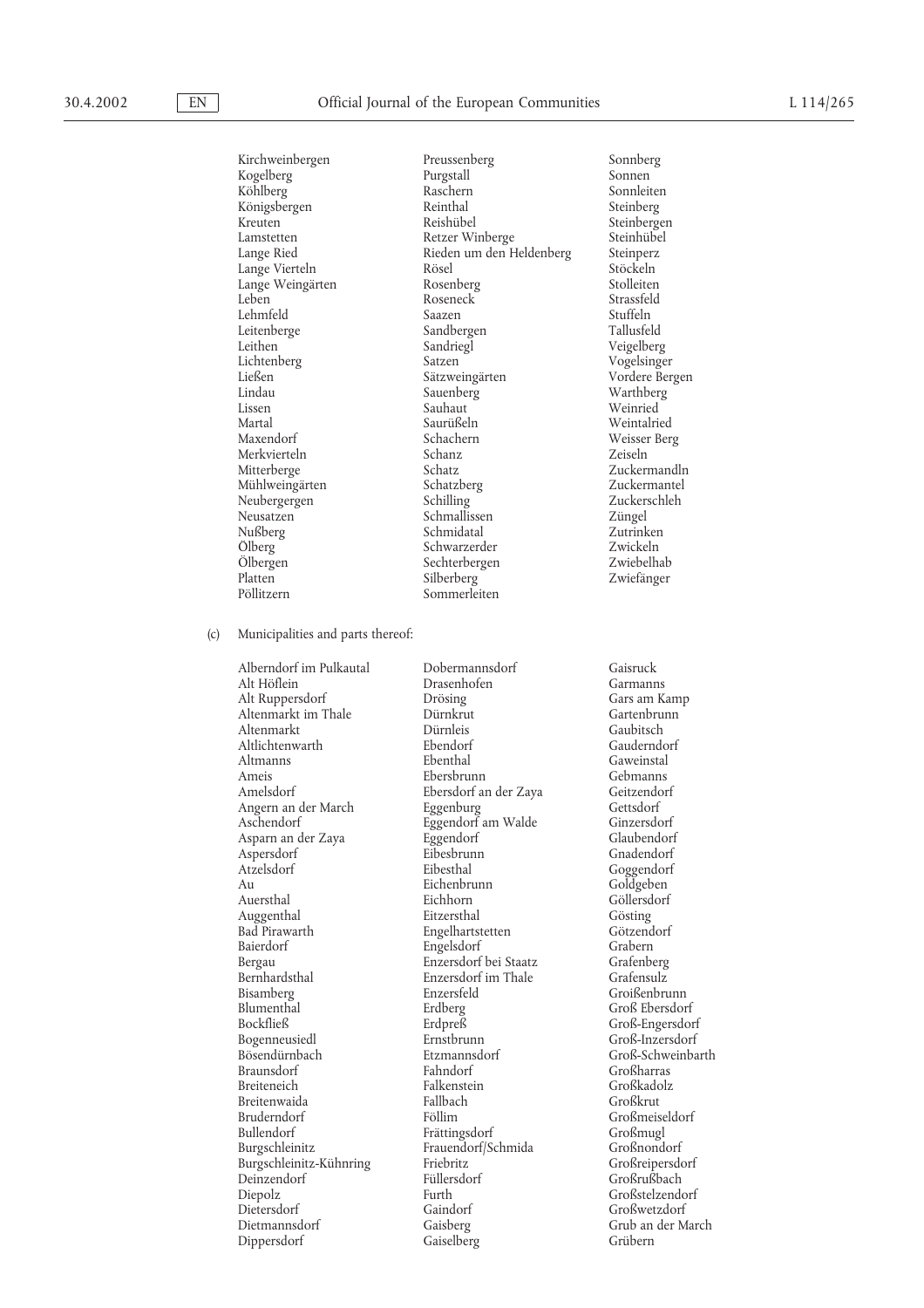Hagendorf Kottingneusiedl<br>
Hanfthal Kotzendorf Harmannsdorf Kreuzstett<br>Harrersdorf Kronberg Haslach Ladendorf<br>Haugsdorf Dangenzersdorf Herrnbaumgarten Loidestha<br>Herrnleis Loosdorf Herzogbirbaum Hobersdorf Maissau<br>Höbertsgrub Mallersbach Hohenruppersdorf Maria Roggendorf<br>Hohenwarth Mariathal Hollabrunn Matzelsdorf<br>Hollenstein Matzen Hornsburg Meiseldorf<br>Hüttendorf Merkersdor Kattau Mollmannsdorf<br>Katzelsdorf Pottersdorf Mörtersdorf Klein-Meiseldorf Niederabsdorf<br>Klein-Reinprechtsdorf Niederfellabrunn Klein-Schweinbarth<br>Kleinbaumgarten Kleinrötz Oberdürnbach<br>
Kleinsierndorf Oberfellabrunn

Grund Kleinstetteldorf Obergrabern<br>Gumping Kleinweikersdorf Obergrub Kleinweikersdorf Guntersdorf Kleinwetzdorf Oberhautzental Hadres Klement Obermallebarn Hagenberg Kollnbrunn Obermarkersdorf Hagenbrunn Königsbrunn Obernalb Hanfthal Kotzendorf Oberparschenbrunn Hardegg Kreuttal Oberravelsbach Harrersdorf Kronberg Oberrohrbach Haselbach Laa an der Thaya Oberschoderlee Haugsdorf Langenzersdorf Obersteinabrunn Hauskirchen Leitzersdorf Obersulz Hausleiten Leobendorf Oberthern Heldenberg Limberg Obritz Loosdorf Delgersdorf Olgersdorf Constanting Constanting Constanting Constanting Constanting Constanting Constanting Constanting Constanting Constanting Constanting Constanting Constanting Constanting Constanting Constantin Hetzmannsdorf Maigen Ottendorf Hipples Mailberg Ottenthal Maisbirbaum Paasdorf<br>Maissau Palterndorf Hochleithen Manhartsbrunn Paltersdorf<br>Hofern Mannersdorf Passauerhof Mannersdorf Passauerho<br>Marchegg Passendorf Hohenau an der March Marchegg Passendorf<br>Hohenruppersdorf Maria Roggendorf Patzenthal Mariathal Patzmannsdorf<br>Martinsdorf Peigarten Hohenwarth-Mühlbach Martinsdorf Peigarten Matzen Pernersdorf Hörersdorf Matzen-Raggendorf Pernhofen Horn Maustrenk Pettendorf<br>Hornsburg Meiseldorf Pfaffendorf Hüttendorf Merkersdorf Pfaffstetten Immendorf Michelstetten Pfösing Minichhofen Pillersdorf<br>Missingdorf Pillichsdorf Jedenspeigen Missingdorf Pillichsdorf Jetzelsdorf Mistelbach Pirawarth youth Mittergrabern<br>Kammersdorf Mitterretzbach Mitterretzbach Pleißling Mitterretzbach Karnabrunn Mödring Porrau Katzelsdorf Mörtersdorf Poysbrunn Mühlbach a. M. Ketzelsdorf Münichsthal Pranhartsberg Kiblitz Naglern Prinzendorf/Zaya Nappersdorf-Kammersdorf Kleedorf Neubau Puch Klein Hadersdorf Neudorf bei Staatz Pulkau Klein Riedenthal Neuruppersdorf Pürstendorf Neusiedl/Zaya Klein-Harras Nexingin Pyhra Klein-Reinprechtsdorf Niederfellabrunn Radlbrunn Niederkreuzstetten Rafing<br>Niederleis Ragelsdorf Kleinebersdorf Niederleis Ragelsdorf Kleinengersdorf Niederrußbach Raggendorf Niederschleinz Rannersd<br>Niedersulz Raschala Kleinkadolz Niedersulz Raschala Kleinkirchberg Mursch Nursch Ravelsbach<br>Kleinrötz Beikersdorf Reikersdorf Kleinsierndorf Oberfellabrunn Reinthal Obergänserndorf Retz

Oberkreuzstetten Oberrußbach Oberstinkenbrunn Oberzögersdorf Höbertsgrub Mallersbach Palterndorf/Dobermannsdorf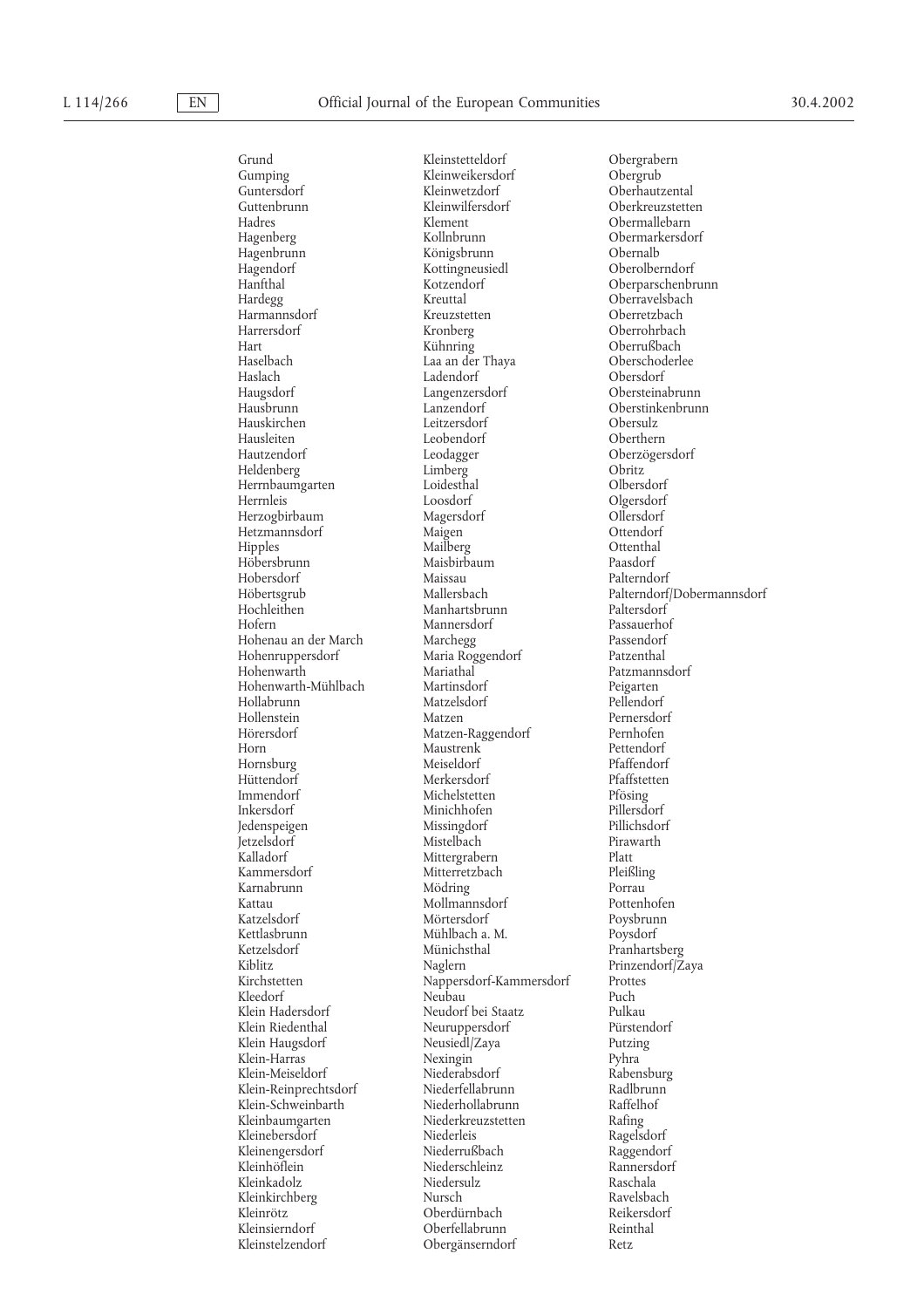Retz-Altstadt Spannberg Velm Retz-Stadt St. Bernhard-Frauenhofen Velm-Götzendorf Retzbach St. Ulrich<br>Reversdorf Staatz Reyersdorf Staatz Staatz<br>Riedenthal Staatz-Kautzendorf Waitzendorf Ringelsdorf Starnwörth Waltersdorf Ningelsdorf-Niederabsdorf Steinabrunn Waltersdorf/March Ringelsdorf-Niederabsdorf Steinabrunn<br>Ringendorf Steinbrunn Rodingersdorf Steinebrunn Wartberg<br>
Roggendorf Stetteldorf/Wagram Waschbach Roggendorf Stetteldorf/Wagram<br>Rohrbach Stetten Rohrendorf/Pulkau Stillfried<br>Ronthal Stockerau Röschitz Stockern Wetzleinsdorf Röschitzklein Stoitzendorf Weyerburg<br>Roseldorf Straning Wieselsfeld Roseldorf Straning Wieselsfeld Rückersdorf Stranzendorf<br>Rußbach Streifing Schalladorf Streitdorf Streitdorf Streitdorf Streitdorf Streitdorf Streitdorf Streitdorf Streitdorf Streitdorf Schleinbach Stronsdorf Milhelmsdorf Wilhelmsdorf Schletz<br>Schletz Stützenhofen Windisch-Bau Schletz Stützenhofen Windisch-Baumgarten Schönborn Sulz im Weinviertel Windpassing Schöngrabern Suttenbrunn Schönkirchen Suttenbrunn Wischen Suttenbrunn Wischen Suttenbrunn Schützer und Wischen Schönkirchen-Reyersdorf Traunfeld Wolfpassing Schrattenberg Tresdorf<br>
Schrattenthal<br>
Ulrichskirchen Schrattenthal Ulrichskirchen Wolkersdorf/Weinviertel Schrick Michskirchen-Schleinbach Wollmannsl<br>Seebarn Ungerndorf Wullersdorf Seebarn Ungerndorf Wullersdorf Seefeld-Kadolz Untergrub Wulzeshofen Seitzerdorf-Wolfpassing Unterhautzental Würnitz Senning Untermallebarn Zellerndorf Sierndorf Unternalb Ziersdorf Sigmundsherberg Unterparschenbrunn Simonsfeld Unterretzbach Zlabern Sitzendorf an der Schmida Unterrohrbach Zogelsdorf Sonnberg Unterthern Zwingendorf Sonndorf

Riedenthal Staatz-Kautzendorf Waitzendorf Steinbrunn Walterskirchen<br>
Steinebrunn Wartberg Stetten Watzelsdorf<br>
Stillfried Weikendorf Streifing Wildendürnbach Streitdorf Wilfersdorf Sulz im Weinviertel Windpassin<br>Suttenbrunn Wischathal Unterdürnbach Wultendorf<br>
Untergrub Wulzeshofen Untermarkersdorf Zemling<br>Unternalb Ziersdorf Vnterolberndorf Zissersdorf<br>Vnterparschenbrunn Zistersdorf Unterstinkenbrunn

Wetzelsdorf Wolfpassing an der Hochleithen

#### 1.3.13. Specified region Südsteiermark

(a) Großlagen:

Sausal Südsteirisches Rebenland

#### (b) Rieden, Fluren, Einzellagen:

| Altenberg               | Karnerberg                 | Sernauberg             |
|-------------------------|----------------------------|------------------------|
| Brudersegg              | Kittenberg                 | Speisenberg            |
| Burgstall               | Königsberg                 | Steinriegl             |
| Czamillonberg/Kaltenegg | Kranachberg                | Stermitzberg           |
| Eckberg                 | Lubekogel                  | Urlkogel               |
| Eichberg                | Mitteregg                  | Wielitsch              |
| Einöd                   | Nußberg                    | Wilhelmshöhe           |
| Gauitsch                | Obegg                      | Witscheinberg          |
| Graßnitzberg            | Päßnitzerberger Römerstein | Witscheiner Herrenberg |
| Harrachegg              | Pfarrweingarten            | Zieregg                |
| Hochgraßnitzberg        | Schloßberg                 | Zoppelberg             |
|                         |                            |                        |

- (c) Municipalities and parts thereof:
	- Altenbach Burgstall<br>Altenberg Eckberg

Arnfels Ehrenhausen Ewitsch Berghausen Eichberg-Arnfels Flamberg

Aflenz an der Sulm Brudersegg Bichberg-Trautenburg<br>Altenbach Burgstall Burgstall Einöd Empersdorf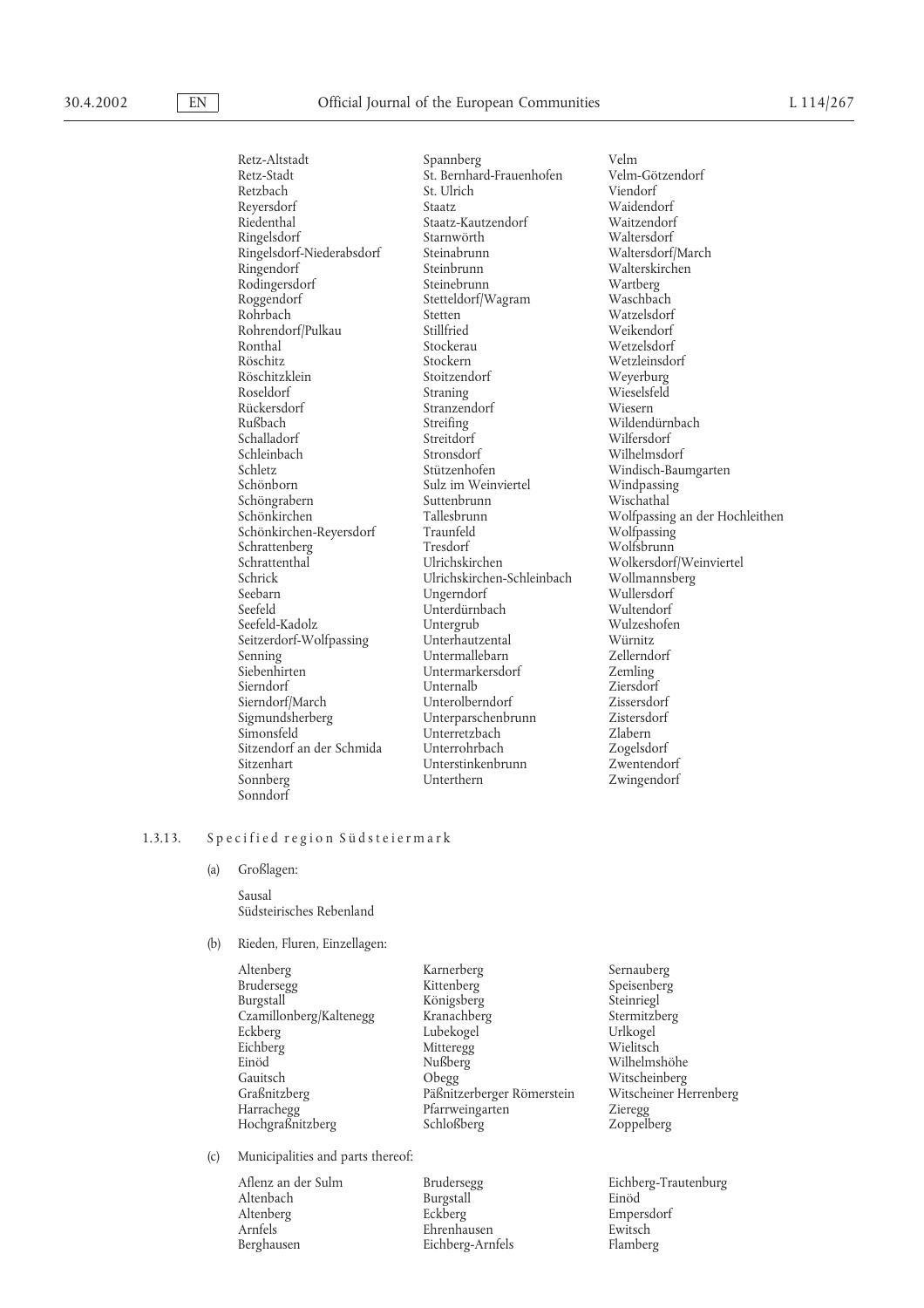Fötschach Lieschen Schönberg Gauitsch Mattelsberg Seggauberg<br>Glanz Mittereor Mittereor Sernau Glanz Mitteregg Sernau Sernau (Sernau Sernau Sernau Sernau Sernau Sernau Sernau Sernau Sernau Sernau Sernau Sernau Sernau Sernau Sernau Sernau Sernau Sernau Sernau Sernau Sernau Sernau Sernau Sernau Sernau Sernau Sernau Se Muggenau Spielfeld<br>Nestelbach St Andrä i.S. Goldes Nestelbach St Andrä i.S. Göttling Nestelberg/Heimschuh<br>Graßnitzberg Nestelberg/Großklein Graßnitzberg Nestelberg/Großklein St Johann im Saggautal Greith St Neurath St Nikolai im Sausal<br>
St Nikolai im Sausal<br>
St Nikolai/Draßling<br>
St Nikolai/Draßling Großklein Obegg St Nikolai/Draßling Großwalz Oberfahrenbach St Ulrich/Waasen Grottenhof Obergreith Steinbach Oberhaag<br>Oberlupitscheni Hainsdorf/Schwarzautal Oberlupitscheni Steinriegel Hasendorf an der Mur Obervogau Sulz Heimschuh Ottenberg Sulztal an der Weinstraße<br>Höch Parathereog Tillmitsch Paratheregg Tillmitsch<br>Petzles Unterfahrenbach Kaindorf an der Sulm Petzles<br>Kittenberg Pistorf Pistorf Untergreith<br>Pößnitz Unterhaus Kitzeck im Sausal Kogelberg Prarath Unterlupitscheni Ratsch an der Weinstraße Vogau<br>Remschnigg Wagna Kranachberg Remschnigg Wagna Labitschberg<br>Lang Rettenberg Weitendorf<br>Retznei Wielitsch Langaberg Retznei Wielitsch Langegg Sausal Sausal Wildon<br>
Lebring — St. Margarethen Sausal-Kerschegg Wolfsberg/Schw. Lebring — St. Margarethen Sausal-Kerschegg Schirka Leutschach Schloßberg

Schönegg Zieregg

#### 1.3.14. Specified region Weststeiermark

(a) Großlagen:

—

(b) Rieden, Fluren, Einzellagen:

Burgegg Dittenberg Guntschenberg Hochgrail St. Ulrich i. Gr.

#### (c) Municipalities and parts thereof:

| Aihl                     |
|--------------------------|
| Bad Gams                 |
| Deutschlandsberg         |
| Frauental an der Laßnitz |
| Graz                     |
| Greisdorf                |
| Groß St. Florian         |
| Großradl                 |
| Gundersdorf              |
| Hitzendorf               |
| Hollenegg                |
| Krottendorf              |

Limberg Stainz<br>Marhof Stallho Mooskirchen<br>Pitschgau Preding Unterbergla<br>Schwanberg Unterfresen Schwanberg Unterfres<br>Seiersberg Weibling Seiersberg Weibling<br>St Bartholomä Wernersdorf St Bartholomä Wern<br>St Martin i.S. Wies St Martin i.S. St Stefan ob Stainz

Lannach St Johann ob Hohenburg<br>
Ligist St Peter i.S. St Peter i.S. Stallhofen<br>Straßgang Sulmeck-Greith

## 1.3.15. Specified region Südoststeiermark

(a) Großlagen:

Oststeirisches Hügelland Vulkanland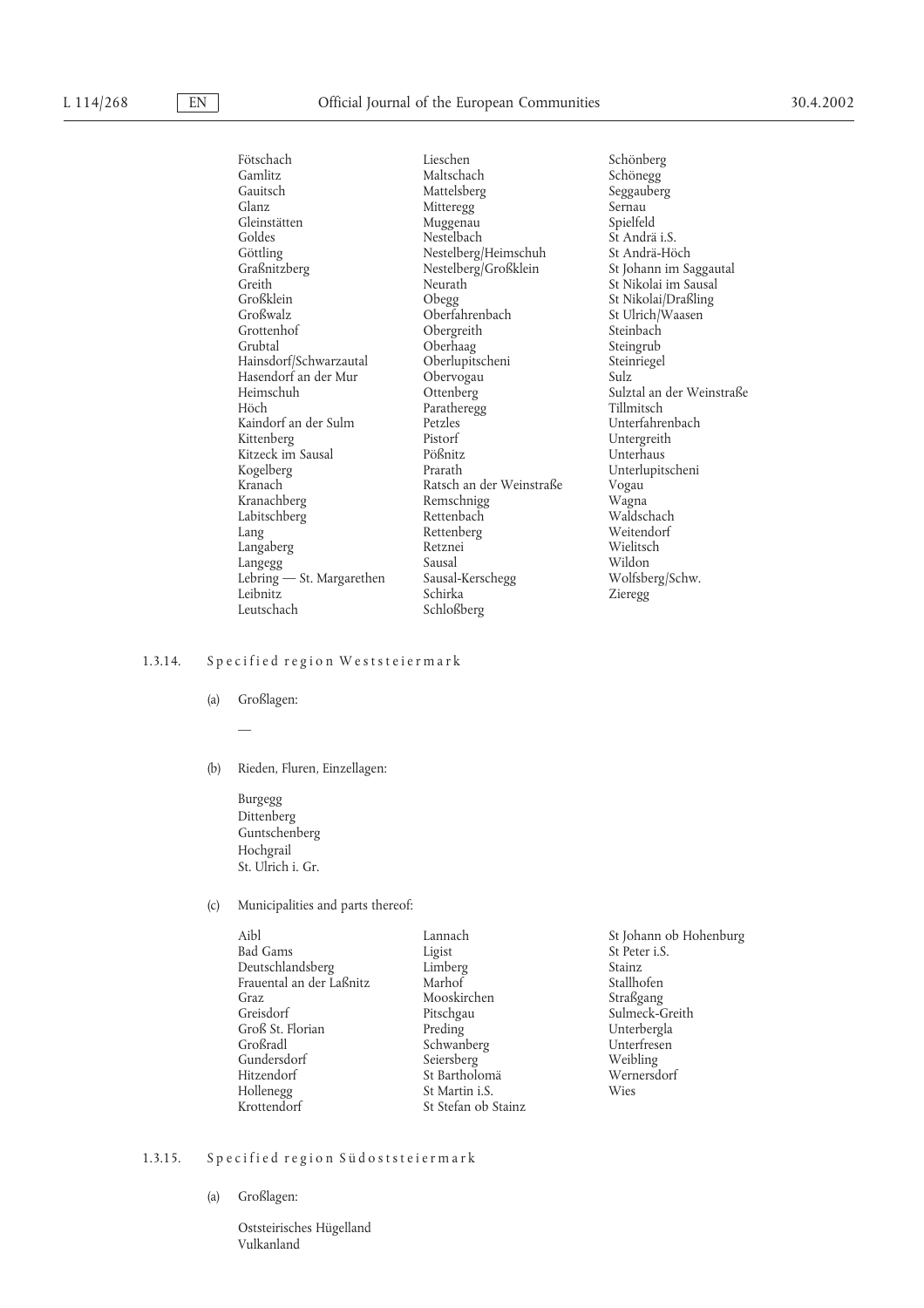(b) Rieden, Fluren, Einzellagen:

Kirchleiten

Annaberg Klöchberg Schattauberg Buchberg Königsberg Schemming Burgfeld Burgfeld Prebensdorfberg Schloß<br>Hofberg Seindl Rathenberg Hoferberg Reiting Reiting Steintal<br>
Hohenberg Ringkogel Straden Ringkogel Stradenberg<br>Rosenberg Sulzberg Hürtherberg Rosenberg Sulzberg

(c) Municipalities and parts thereof:

Aigen Gniebing Klöchberg Albersdorf-Prebuch Goritz Goritz Kohlgraben<br>Allerheiligen bei Wildon Gosdorf Kölldorf Allerheiligen bei Wildon Gosdorf Kölldorf Altenmarkt bei Fürstenfeld Gossendorf Kornberg bei Riegersburg Altenmarkt bei Riegersburg Aschau Grasdorf Krobathen Aschbach bei Fürstenfeld Greinbach Kronnersdorf Aug-Radisch Grössing Krusdorf Bad Waltersdorf Großwilfersdorf Laasen Bad Radkersburg Grub Labuch Bairisch Kölldorf Baumgarten bei Gnas Gutenberg an der Raabklamm Leitersdorf im Raabtal Bierbaum am Auersbach Gutendorf – Gutendorf – Lembach bei Riegersburg – Bierbaum – Habeger – Lödersdorf – Lembach bei Riegersburg – Richard – Lödersdorf – Lödersdorf – Lödersdorf – Lödersdorf – Lödersdorf – Lödersdorf – Lö Breitenfeld/Rittschein Hainer<br>Buch-Geiseldorf Haket Buch-Geiseldorf Haket Loipersdorf bei Fürstenfeld Burgfeld Halbenrain Lugitsch Deutsch Goritz Hartberg Magland Dienersdorf Hartl Maierdorf Dietersdorf am Gnasbach Dietersdorf Haselbach Markt Hartmannsdorf Dirnbach Hatzendorf Marktl Dörfl Herrnberg<br>Fhersdorf Hinteregg Ebersdorf Hinteregg Mettersdorf am Saßbach Edla Hochenegg Mitterlabill Eichberg bei Hartmannsdorf 11 Hochstraden 1986 Mortantsch Mortantsch<br>Eichfeld 11 Hof bei Straden Muggendorf Entschendorf am Ottersbach Entschendorf Höflach Mureck Etzersdorf-Rollsdorf Hofstätten Murfeld Fehring Hofstätten bei Deutsch<br>Feldbach Hohenbrugg Feldbach Hohenbrugg Nestelbach im Ilztal Fladnitz im Raabtal Hopfau Neudorf Flattendorf Ilz Ilz Neusetz<br>Floing Ilztal Neustift Floing 11ztal Neustift Frannach Mitscha (1999)<br>Frösaugraben – Freise Jahrbach (1999)<br>Gerdo Frössauberg Jamm Frutten Collection (School of Text of Text of Text of Text of Text of Text of Text of Text of Text of Text of Te<br>Frutten-Geißelsdorf (Text of Text of Text of Text of Text of Text of Text of Text of Text of Text of Text of Frutten-Geißelsdorf Jörgen 1988 Oberklammen (Die Schwarze Schwarze Schwarze Schwarze Schwarze Schwarze Schwarz<br>
Fünfing bei Gleisdorf – Kaag – Staatsmann (Die Schwarze Schwarze Schwarze Schwarze Schwarze Schwarze Schwarze Fünfing bei Gleisdorf<br>Fürstenfeld Gabersdorf Kainbach Od Gamling Lalch Lalch Odgraben<br>Gersdorf an der Freistritz Kapfenstein Dödt Gersdorf an der Freistritz<br>Gießelsdorf Gießelsdorf Karbach Karbach Ottendorf an der Rittschein<br>Gleichenberg-Dorf Kirchberg an der Raab Penzendorf Gleichenberg-Dorf Kirchberg an der Raab<br>Gleisdorf Klapping Glojach Kleegraben Gnaning Kleinschlag Pertlstein Gnas Klöch Petersdorf

Großhartmannsdorf Krottendorf<br>Grössing Krusdorf Großsteinbach<br>Großwilfersdorf Gruisla Landscha bei Weiz<br>Gschmaier Laßnitzhöhe Habegg Lödersdorf<br>Bainersdorf – Löffelbach Hart bei Graz Maggau<br>Hartberg Magland Hartberg-Umgebung Edelsbach bei Feldbach Hirnsdorf Mitterdorf an der Raab Hof bei Straden Muggendorf<br>Hofkirchen bei Hardegg Mühldorf bei Feldbach Hohenkogl Neudau<br>Hopfau Neudorf Kaibing Dertiefenbach<br>Kainbach Od

Oberdorf am Hochegg<br>Obergnas Perbersdorf bei St. Peter<br>Persdorf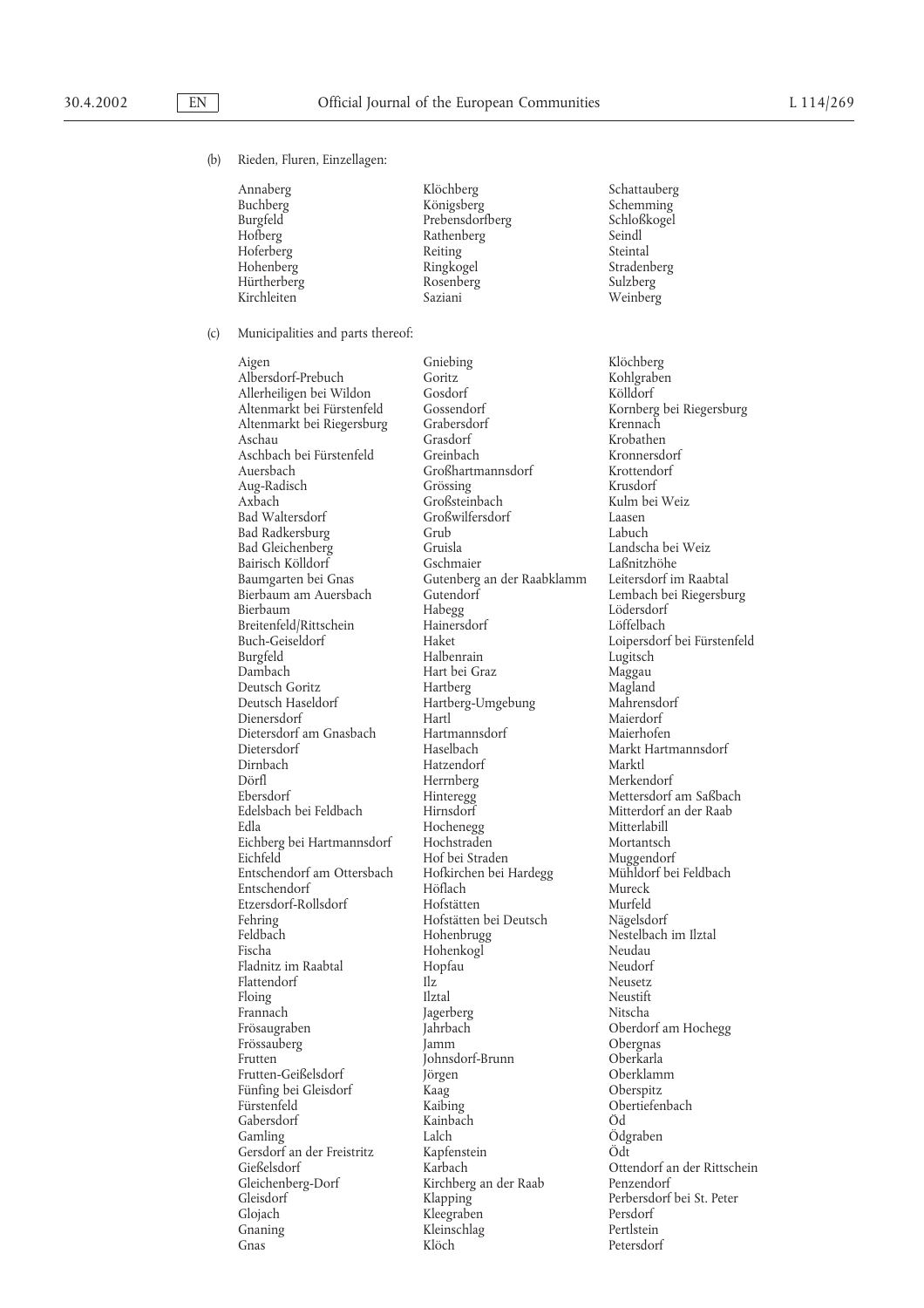Petzelsdorf Schölbing Tatzen Pichla bei Radkersburg Pichla Schönegg bei Pöllau Tiefenbach bei Kaindorf<br>Pirsching am Traubenberg Schrötten bei Deutsch-Goritz Tieschen Pirsching am Traubenberg Schrötten bei Deutsch-Goritz Tieschen Plesch Schwarzau im Schwarzautal Pöllau Schweinz Pöllauberg Sebersdorf Unger<br>
Pölten Siebing Pölten Markov Siebing Unterauersbach<br>
Poppendorf Siegersdorf bei Herberstein Unterbuch Poppendorf Siegersdorf bei Herberstein Unterbuch Prebensdorf Sinabelkirchen<br>Pressguts Söchau Pressguts Söchau Unterkarla Puch bei Weiz St Peter am Ottersbach Unterlaßnitz Raabau St Johann bei Herberstein Unterzirknitz<br>Rabenwald St Veit am Vogau Vockenberg Rabenwald St Veit am Vogau Radersdorf St Kind Radkersburg Umgebung St Anna am Aigen Waldsberg<br>Radochen St Georgen an der Stiefing Walkersdorf Radochen St Georgen an der Stiefing<br>Ragnitz St Johann in der Haide Raning St Margarethen an der Raab Waltra<br>
Ratschendorf St Nikolai ob Draßling Wassen am Berg Ratschendorf St Nikolai ob Draßling<br>
Reichendorf St Marein bei Graz Reichendorf St Marein bei Graz Weinberg an der Raab<br>
Reisersbers St Magdalena am Lemberg Weinberg Reith bei Hartmannsdorf St Stefan im Rosental Weinburg am Sassbach Rettenbach St Lorenzen am Wechsel Weißenbach<br>Riegersburg Stadtbergen Weiz Riegersburg Stadtbergen Weiz<br>
Ring Stainz bei Straden Wetz Ring Stainz bei Straden Wetzelsdorf bei Jagerberg<br>Risola Stang bei Hatzendorf Wieden Rittschein Staudach Niersdorf Wiersdorf<br>Rohr an der Raab Stein Stein Wilhelmsdorf Rohr an der Raab Stein Stein Wilhelmsdorf<br>
Rohr bei Hartberg Stocking Stocking Wittmannsdorf Rohr bei Hartberg Stocking<br>Rohrbach am Rosenberg Straden Rohrbach bei Waltersdorf Straß zehensdorf Straß Zehensdorf Zehensdorf Stubenberg Zehensdorf Zehensdorf Zehensdorf Zehensdorf Zehensdorf Zehensdorf Zehensdorf Zehensdorf Zehensdorf Zehensdorf Zehensdorf Zehensdorf Zehensdor Romatschachen Stubenberg Zelting<br>
Ruppersdorf Sulz bei Gleisdorf Zerlach<br>
Zerlach Saaz Sulzbach Ziegenberg Schachen am Römerbach Takern

Schweinz Übersbach<br>
Sebersdorf Ungerdorf Speltenbach St Kind<br>St Anna am Aigen<br>Waldsberg<br>Waldsberg St Magdalena am Lemberg Weinberg Stang bei Hatzendorf Wieden<br>Staudach Wiersdorf Straden Molfgruben bei Gleisdorf<br>Straß Molfgruben Zehensdorf Sulz bei Gleisdorf

Trautmannsdorf/Oststeiermark<br>Trössing Waltersdorf in der Oststeiermark

#### 1.3.16. Specified region Wien

(a) Großlagen:

Bisamberg-Wien Georgenberg Kahlenberg Nußberg

#### (b) Rieden, Fluren, Einzellagen:

| Gernen<br>Herrenholz | Mitterberg<br>Oberlaa |
|----------------------|-----------------------|
| Hochfeld             | Preußen               |
| Jungenberg           | Reisenberg            |
| Jungherrn            | Rosengartl            |
| Kuchelviertel        | Schenkenberg          |
| Langteufel           | Steinberg             |
| Magdalenenhof        | Wiesthalen            |
| Mauer                |                       |
|                      |                       |

(c) Municipalities and parts thereof:

Dornbach Kalksburg Ottakring Grinzing Liesing Liesing Pötzleinsdorf<br>Groß Iedlersdorf Mauer Rodaun Groß Jedlersdorf Mauer<br>Heiligenstadt Neustift Innere Stadt Josefsdorf Ober Sievering Unter Sievering Kahlenbergerdorf Oberlaa-Stadt

Neustift Stammersdorf<br>Nußdorf Strebersdorf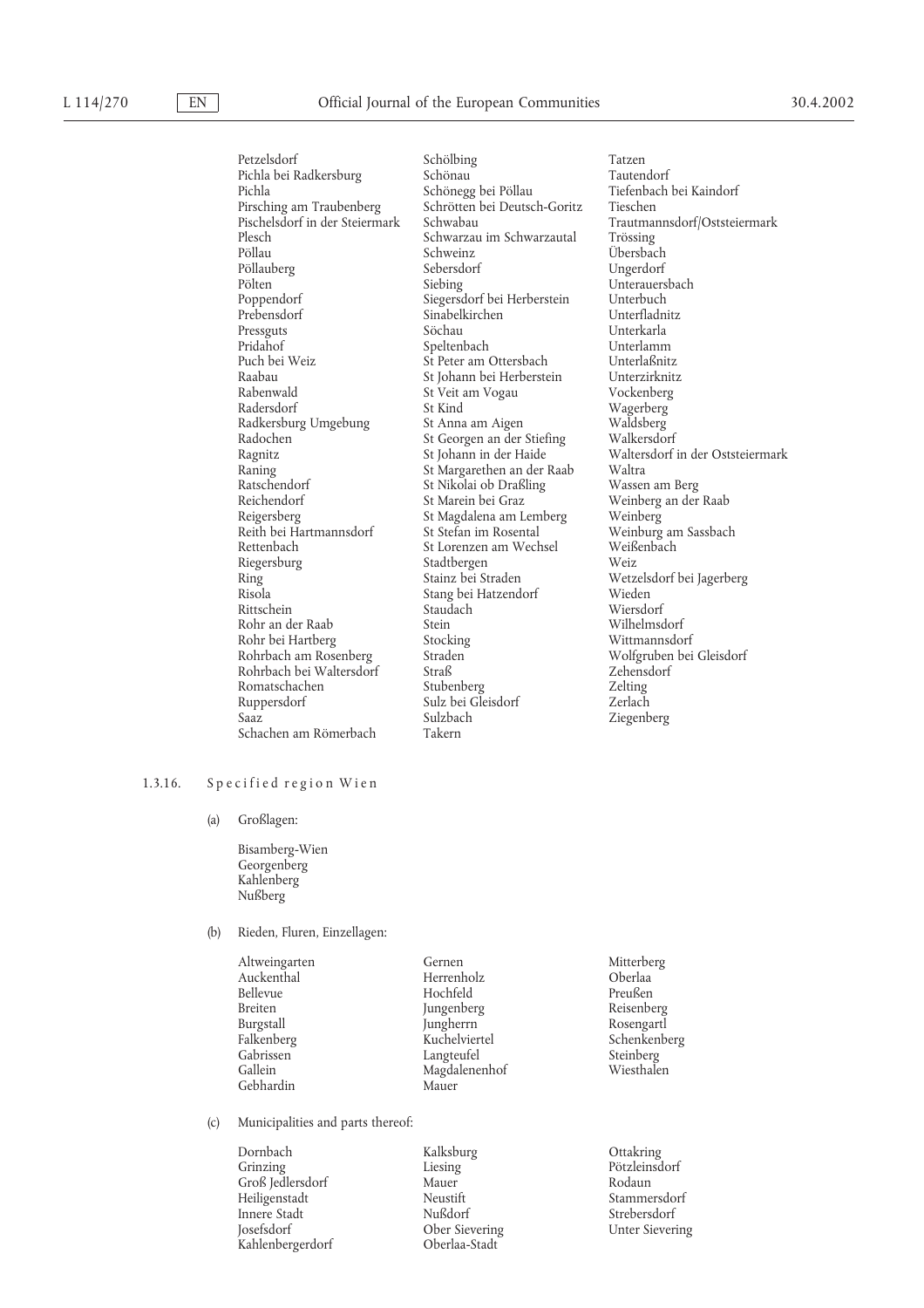## 1.3.17. Specified region Vorarlberg

(a) Großlagen:

—

—

(b) Rieden, Fluren, Einzellagen:

## (c) Municipalities:

Bregenz Röthis

## 1.3.18. Specified region Tirol

- (a) Großlagen:
	- —
- (b) Rieden, Fluren, Einzellagen:

—

(c) Municipality:

Zirl

## 2. **Table wines bearing a geographical indication**

Burgenland

Niederösterreich

Steiermark

Tirol

Vorarlberg

Wien

## B. **Traditional expressions**

| Ausbruchwein      | Kabinettwein                               |
|-------------------|--------------------------------------------|
| Auslese           | Landwein                                   |
| Auslesewein       | Prädikatswein                              |
| Beerenauslese     | Qualitätswein besonderer Reife und Leseart |
| Beerenauslesewein | Spätlese                                   |
| Bergwein          | Spätlesewein                               |
| Eiswein           | Strohwein                                  |
| Heuriger          | Sturm                                      |
| Kabinett          | Trockenbeerenauslese                       |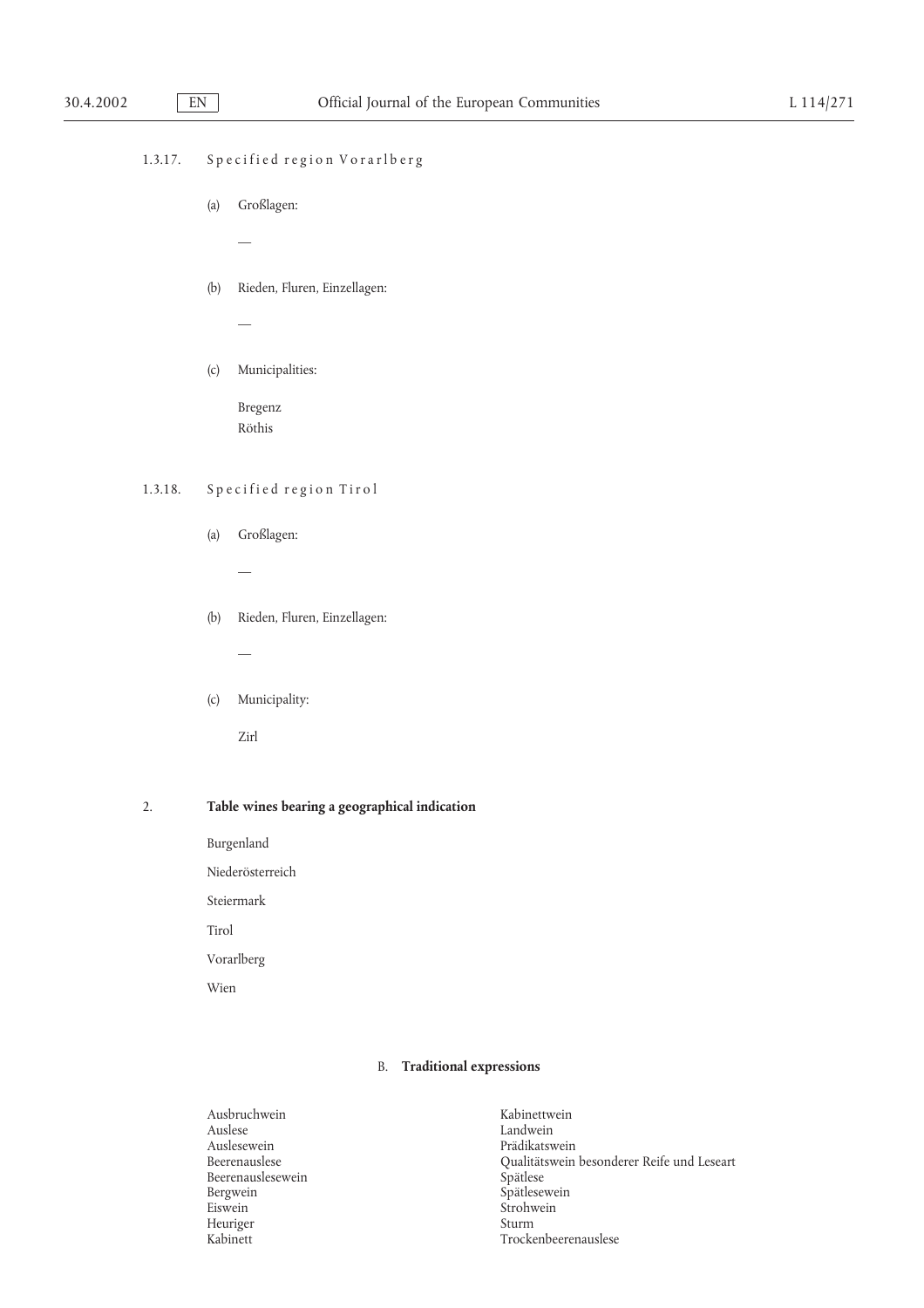#### B. **Protected names for wine-sector products originating in Switzerland**

### I. **Geographical indications**

## 1. **Cantons**

Zürich Appenzell Innerrhoden Bern/Berne Appenzell Ausserrhoden<br>Luzern Appenzell Ausserrhoden Luzern St. Gallen<br>Uri Craubiand Uri Graubünden<br>Schwyz Agrau Schwyz Aargau Nidwalden Thurgau Glarus Ticino Fribourg/Freiburg Vaud<br>Basel-Land Valsi: Valsi: Valsi: Valsi: Valsi: Valsi: Valsi: Valsi: Valsi: Valsi: Valsi: Valsi: Valsi: Valsi: V Basel-Land Valais/Wallis<br>
Basel-Stadt Number Number Basel-Stadt<br>
Solothurn Caraca (Caraca Caraca Caraca Caraca Caraca Caraca Caraca Caraca Caraca Caraca Caraca Caraca Caraca Caraca Caraca Caraca Caraca Caraca Caraca Caraca Caraca Caraca Caraca Caraca Caraca Caraca Caraca Ca Solothurn Genève Schaffhausen Jura

1.1. *Zürich*

1.1.1. Zürichsee

Erlenbach Meilen Herrliberg Richt<br>
— Schipfout Stäfa  $-$  Schipfgut Hombrechtikon — Lattenberg<br>
— Feldbach — Sternenhal — — Rosenberg Uerikon — Trüllisberg Küsnacht Uetikon am See Kilchberg Wädenswil<br>Männedorf – Wädenswil<br>Zollikon Männedorf

#### 1.1.2. Limmattal

Höngg Oberengstringen Oetwil an der Limmat Weiningen

## 1.1.3. Züricher Unterland

Bachenbülach Niederhasli Boppelsen Niederwenigen Buchs Nürensdorf<br>Bülach Oberembra Dielsdorf Otelfingen Eglisau Rafz Freienstein Regensberg Teufen auch der Regensdorf Schloss Teufen Steinmaur Glattfelden Wasterkingen Hüntwangen Wil Kloten Winkel Lufingen Weiach

— Mariahalde **Appenhalde** Appenhalde — — Turmgut Chorherren — — Feldbach Sternenhalde

Oberembrach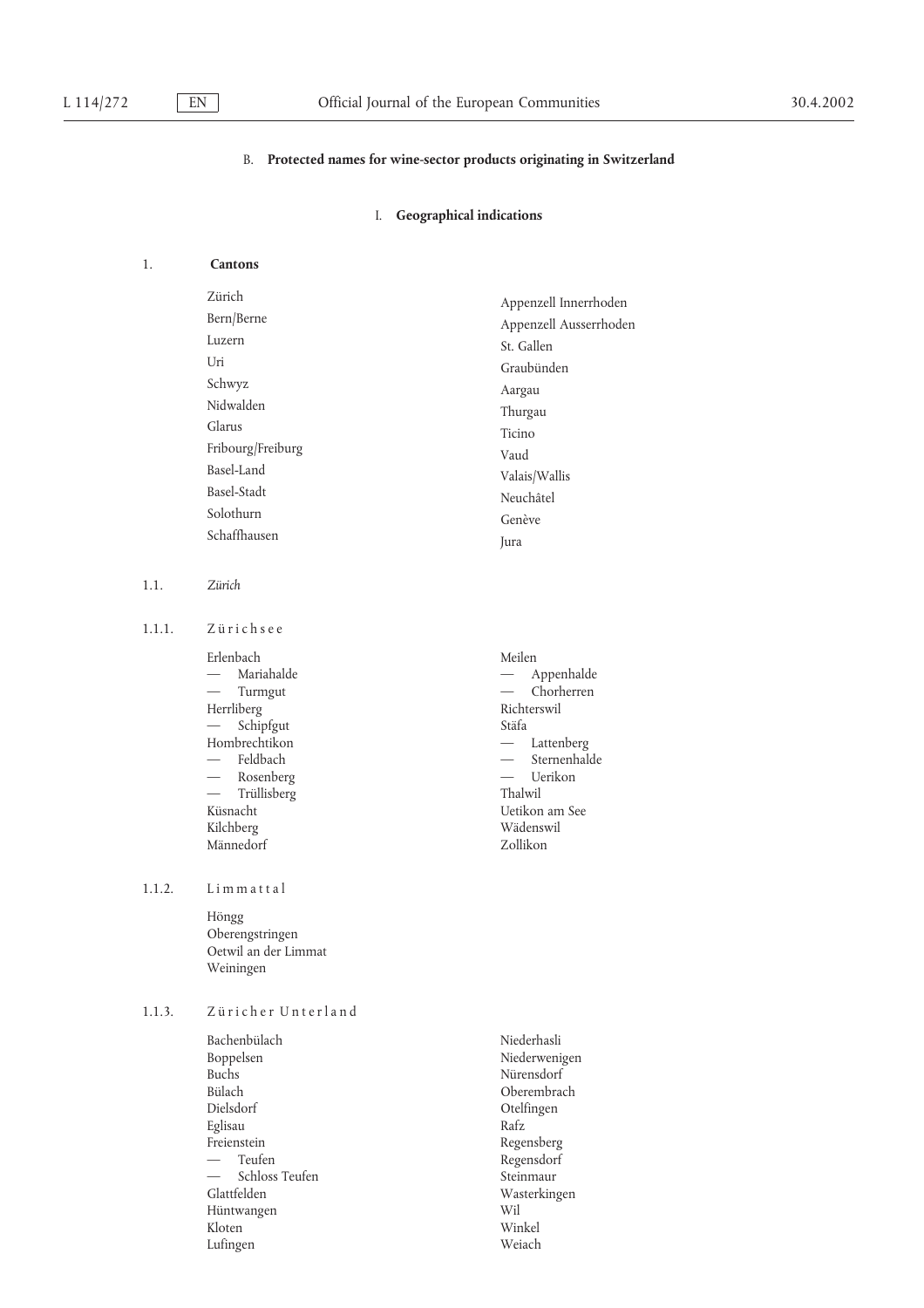1.1.4. Weinland

Adlikon Kleinandelfingen<br>Andelfingen — Schiterberg Andelfingen — Heiligberg Marthalen Benken Neftenbach Berg am Irchel — Wartberg — Wartberg Buch am Irchel Ossingen Dachsen Pfungen Dättlikon Rheinau Dorf Seuzach — Goldenberg Stammheim — — Schwerzenberg Rudolfingen Ellikon Truttikon Flaach Volken — Worrenberg Waltalingen Humlikon Wildensbuch

1.2. *Bern/Berne*

Biel/Bienne Sigriswil<br>Erlach/Cerlier Spiez Erlach/Cerlier Spiez<br>
Gampelen/Champion Tschugg Gampelen/Champion<br>Ins/Anet Neuenstadt/La Neuveville **Alfermée** — Alfermée — Schafis/Chavannes<br>
Ligerz/Gléresse — St Petersin<br>
— St Petersin — Schernelz Vignelz/Vigneule Oberhofen

1.3. *Luzern*

Aesch Hitzkirch Altwis Hohenrain Dagmersellen Horw Gelfingen Weggis Heidegg

1.4. *Uri*

Bürglen Flüelen

1.5. *Schwyz*

Altendorf Küssnacht am Rigi Leutschen Wangen Wollerau

1.6. *Nidwalden*

Stans

Rickenbach Schloss Goldenberg Trüllikon<br>
Schwerzenberg — Rudolfingen Wildensbuch Elsau Uhwiesen (Laufen-Uhwiesen) Flurlingen  $-$  Schloss Schwandegg Henggart — Schloss Giersberg<br>Hettlingen — Schloss Giersberg<br>Wiesendangen Wiesendangen — Klosterberg Winterthur-Wülflingen

> Tüscherz/Daucher — St Petersinsel/Ile St-Pierre

Meggen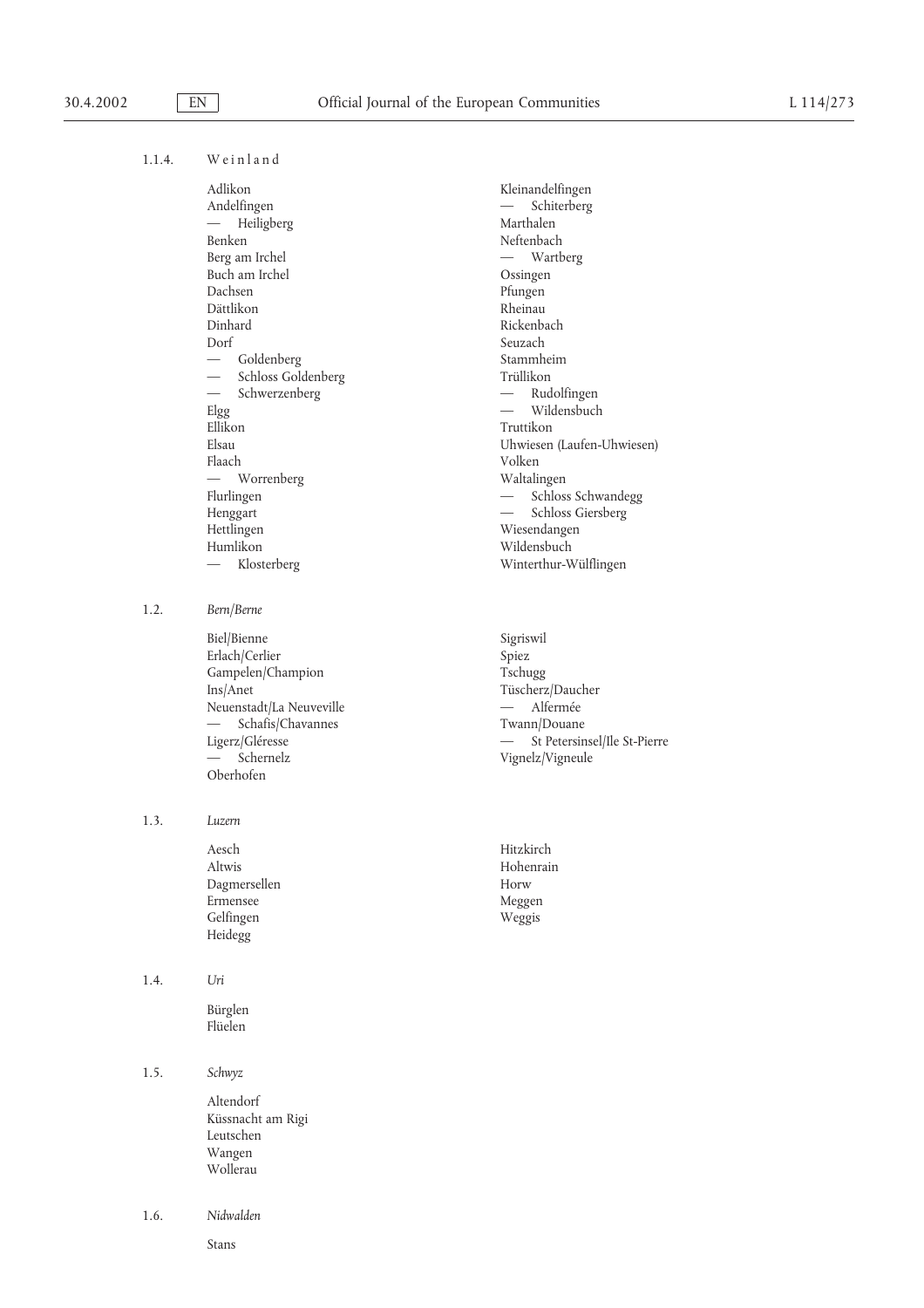## 1.7. *Glarus*

Niederurnen Glarus

## 1.8. *Fribourg/Freiburg*

Vully — Nant — Praz Sugiez — Môtier — Mur Cheyres Font

1.9. *Basel-Land*

Aesch Maisprach<br>
— Tschäpperli Muttenz — Tschäpperli<br>Arisdorf Arlesheim Pfeffingen Balstahl Pratteln — Klus Reinach Biel-Benken Sissach<br>Binningen Sissach<br>Tenniken Binningen Bottmingen Therwil Ettingen Ziefen Itingen Zwingen **Liestal** 

1.10. *Basel-Stadt*

Riehen

## 1.11. *Solothurn*

Buchegg Dornach Erlinsbach Flüh Hofstetten Rodersdorf Witterswil

## 1.12. *Schaffhausen*

Altdorf Schaffhausen Buchberg<br>Buchegg Dörflingen Schleitheim — Heerenberg Siblingen<br>Gächlingen — Fise Gächlingen **Eisenhalde** Hallau Stein am Rhein Löhningen Blaurock — Oberhallau Chäferstei — Osterfingen Thayngen<br>Rüdlingen Trasadinge

Wintersingen Beringen Heerenberg —  $-$  Rheinhalde

> Trasadingen Wilchingen

Oberdorf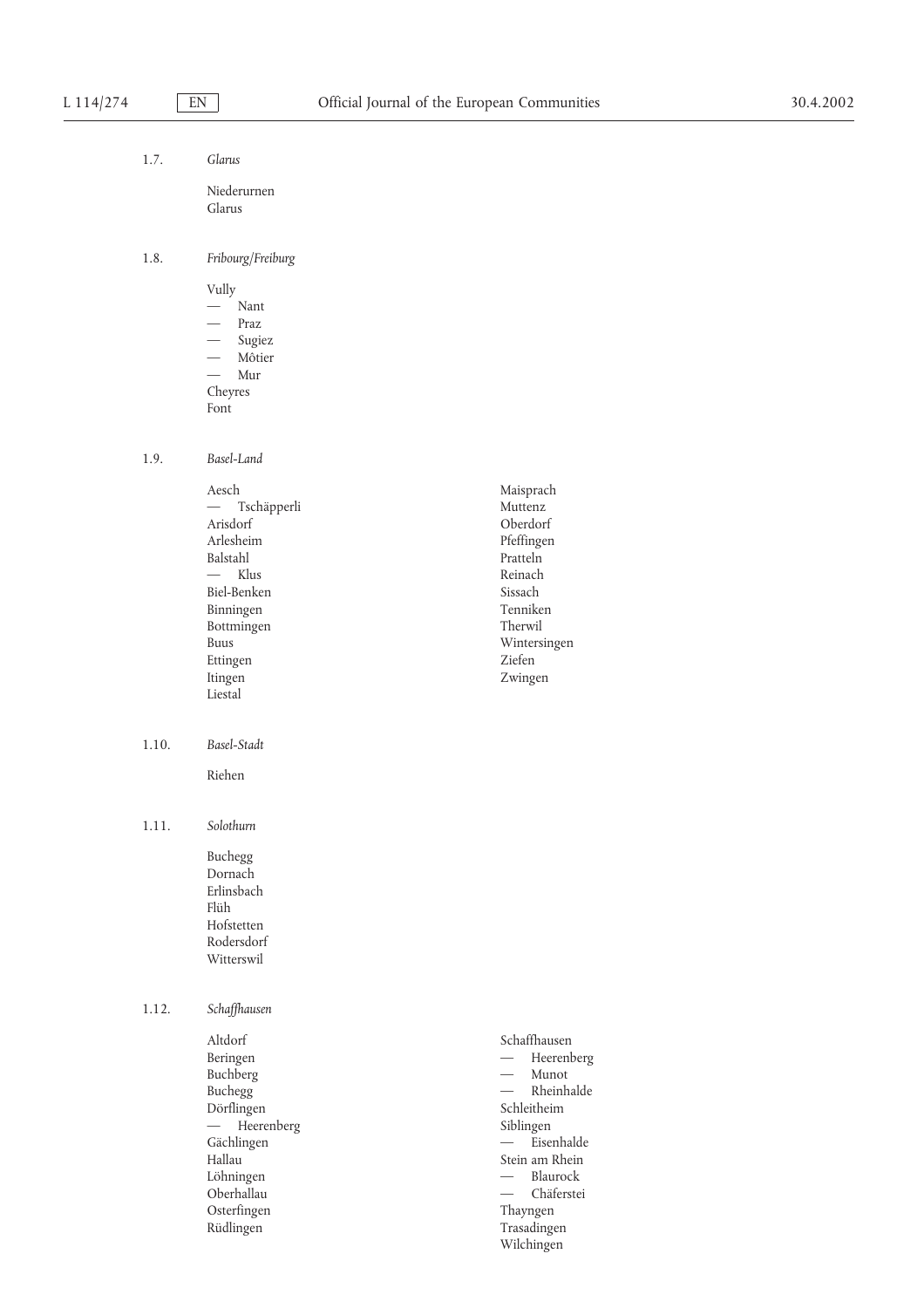| 1.13. | Appenzell Innerrhoden |
|-------|-----------------------|
|       | Oberegg               |

1.14. *Appenzell Ausserrhoden*

Lutzenberg

1.15. *St Gallen*

Altstätten Mels Mels (\* 1852)<br>18 Mei – Maria Schwerzer, Schwarzer ausgebiet (\* 1852)<br>18 Mei – Maria Schwarz, Schwarzer ausgebiet (\* 1852)<br>18 Mei – Maria Schwarz, Schwarzer ausgebiet (\* 1852) — Forst Deerriet Oberriet († 1818)<br>18 Maart – Amden Pfäfers Amden Au Quinten Monstein Rapperswil Ragaz Rebstein — Freudenberg Rheineck<br>
Balgach Rorschac Berneck Sargans — Pfauenhalde Sax Sax<br>— Rosenberg Sevelen — Rosenberg Bronchhofen St. Margrethen<br>Eichberg Thal Eichberg<br>Flums Frümsen Tscherlach Grabs Walenstadt — Werdenberg Wartau Heerbrugg Weesen Jona Werdenberg Marbach Wil

1.16. *Graubünden*

Bonaduz Maienfeld Chur Malans Domat/Ems Mesolcina Felsberg Monticello Fläsch Roveredo Grono San Vittore Igis Verdabbio News<br>
Igis Verdabbio Xizers<br>
Zizers Jenins Zizers Leggia

1.17. *Aargau*

Auenstein Frick Baden Gansingen Gansingen Bergdietikon Gebensdorf — Herrenberg Gipf-Oberfrick Biberstein Habsburg Birmenstorf Herznach Böttstein Hornussen Bözen **Stiftshalde** Bremgarten Hottwil — Stadtreben Kaisten Döttingen Kirchdorf Effingen Klingnau Egliswil Küttigen Elfingen Lengnau Endingen Lenzburg Ennetbaden — Goffersberg — Goffersberg — Goffersberg — Goffersberg — Goffersberg — Goffersberg — Goffersberg — Goffersberg — Goffersberg — Goffersberg — Goffersberg — Goffersberg — Goffersberg — Goffersberg — Goffersberg — Erlinsbach Magden

Rorschacherberg  $-$  Buchberg Cama St. Luzisteig — St. Luzisteig

— — Goldwand Burghalden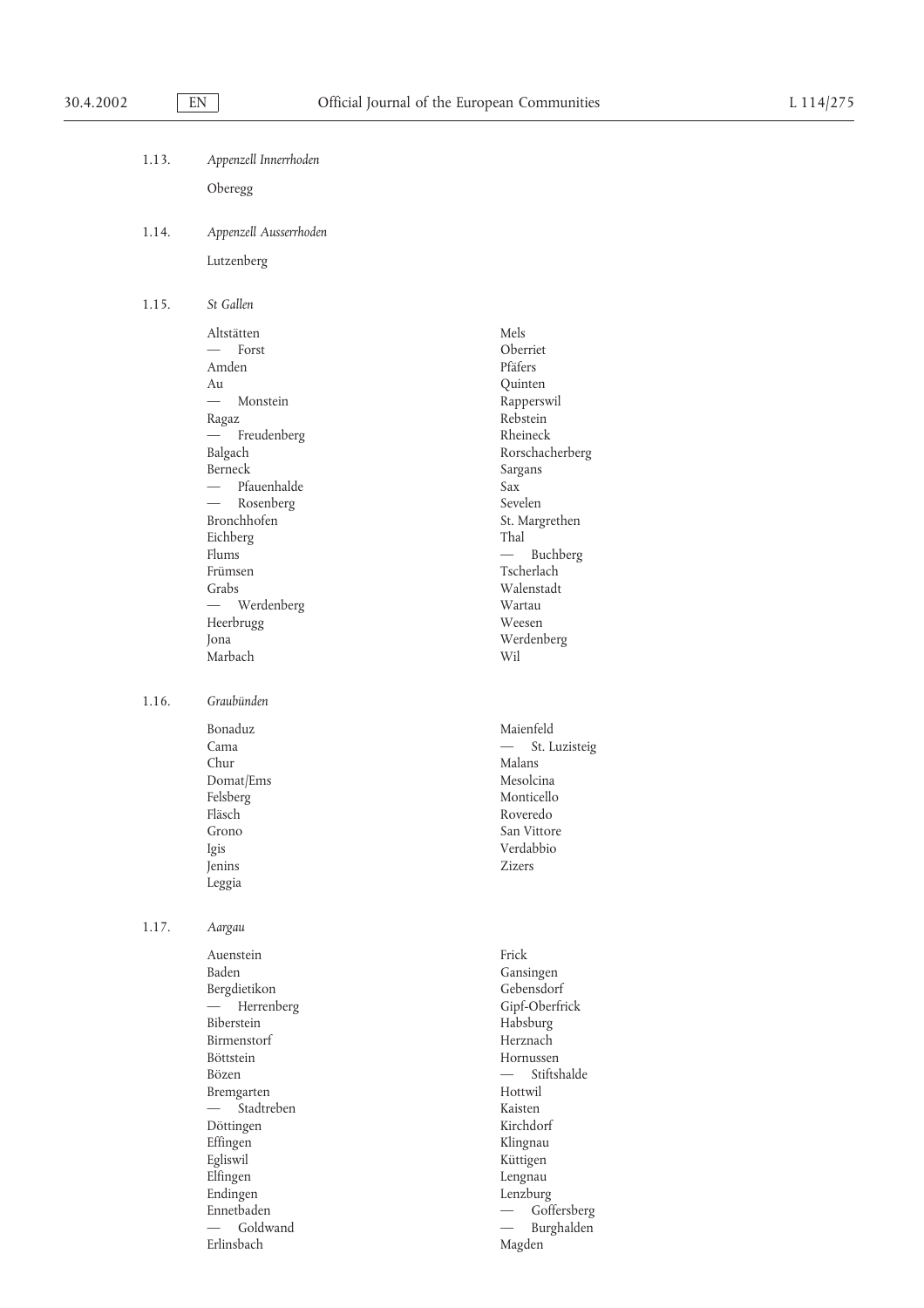Manndach Steinbruck Meisterschwanden Spreitenbach<br>Mettau Sulz Sulz Mettau Möriken Tegerfelden Muri Thalheim<br>Niederrohrdorf – Santa Charles (Leken Niederrohrdorf<br>Oberflachs Oberflachs Unterlunkhofen Oberhofen Villigen<br>Obermumpf — Sc Oberrohrdorf Oeschgen Villnachern Remigen Wallenbach<br>Rüfnach Wettingen Wettingen — Bödeler Wil — Rütiberg Wildegg Schaffisheim Schinznach Würenlingen<br>
Schneisingen<br>
Würenlos<br>
Würenlos Schneisingen Seengen Zeiningen Zeiningen Zeiningen Zeiningen Zufikon Berstenberg — Wessenberg 1.18. *Thurgau*

1.18.1. Produktionszone I

Diessenhofen<br>
-- St Katharinental<br>
-- St Anna-Oelenberg<br>
-- St Anna-Oelenberg — St Katharinental — Holderberg — Farhof — Farhof — Farhof — Farhof — Farhof — Farhof — Farhof — Farhof — Farhof — Farhof — Farhof — Farhof — Farhof — Farhof — Farhof — Farhof — Farhof — Farhof — Farhof — Farhof — Farhof Herdern — Burghof — Burghof — Kalchrain — Schlattingen — Kalchrain Schlattingen<br>— Schloss Herdern — Herren — — Schloss Herdern Herrenberg Hüttwilen

Niederneuenforn

- 
- Landvogt Warth
- 

# 1.18.2. Produktionszone II

Amlikon Sulgen Buchackern Weinfelden<br>
Götiehofen — Bachtobel<br>
— Bachtobel Götighofen — — Buchenhalde Scherbengut Griesenberg Hessenreuti Straussberg Märstetten Sunnehalde — Ottenberg Thurgut

# 1.18.3. Produktionszone III

Berlingen Mammern Ermatingen Mannenbach Eschenz Salenstein<br>
— Freudenfels<br>
— Aren Fruthwilen Steckborn

Untersiggenthal — Schlossberg<br>— Steinbrüchler Wettingen

Frauenfeld — Chindsruet-Chardüsler<br>
— Guggenhürli Dberneuenforn Oberneuenforn Guggenhüsli - Schloss Sonnenberg Stadtschryber — Sonnenberg — Sonnenberg — Sonnenberg — Sonnenberg — Sonnenberg — Sonnenberg — Sonnenberg — Sonnenberg — Sonnenberg — Sonnenberg — Sonnenberg — Sonnenberg — Sonnenberg — Sonnenberg — Sonnenberg — Sonnenberg Trottenhalde **Steigässli** 

— Chrachenfels — Karthause Ittingen

Amriswil 
and Schützenhalde — Schloss Bachtobel<br>Schmälzler

— Arenenberg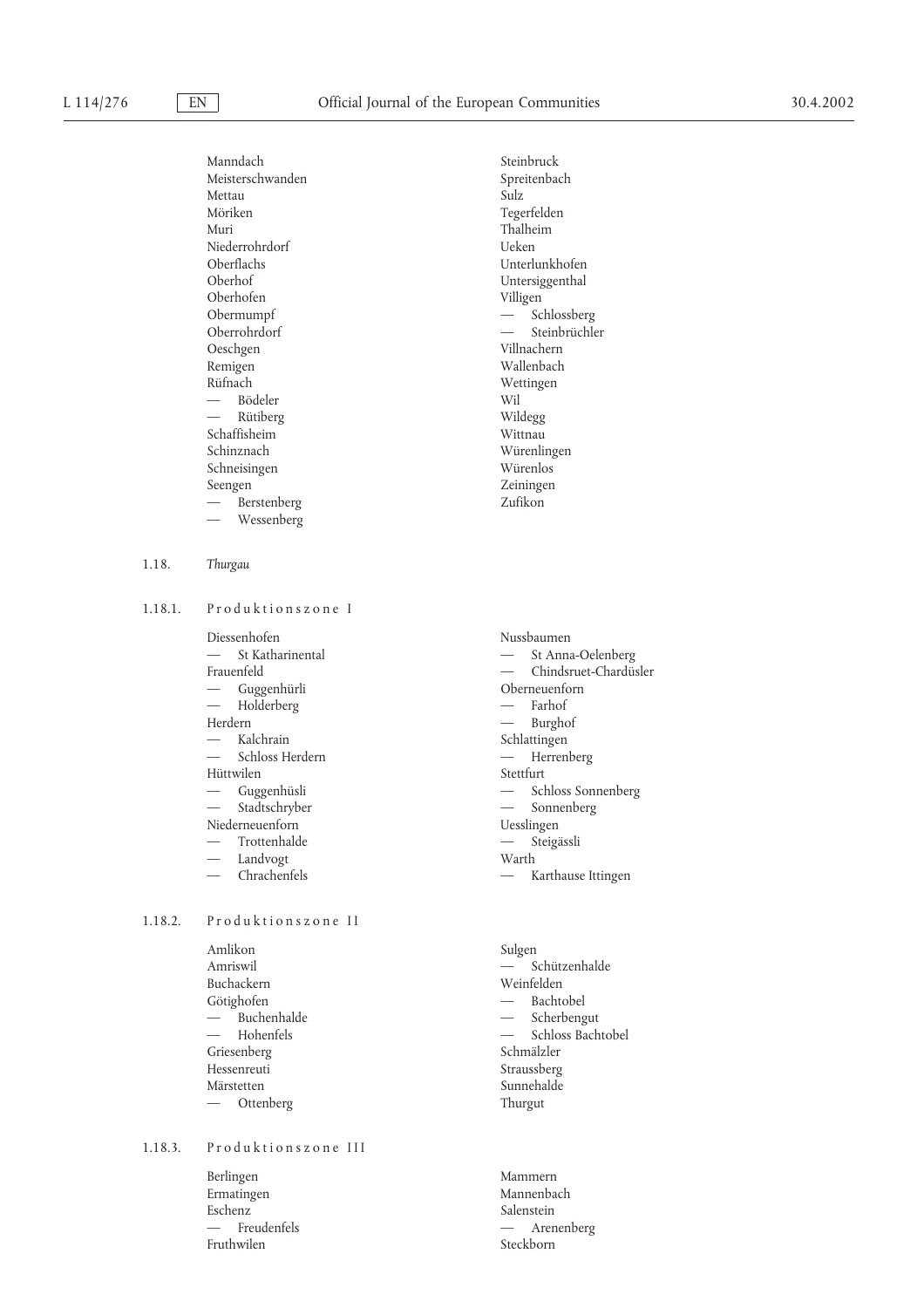| Arbedo-Castione | Medeglia      |
|-----------------|---------------|
| Bellinzona      | Moleno        |
| Cadenazzo       | Monte Carasso |
| Camorino        | Pianezzo      |
| Giubiasco       | Preonzo       |
| Gnosca          | Robasacco     |
| Gorduno         | Sanantonino   |
| Gudo            | Sementina     |
| Lumino          |               |

1.19.2. Blenio

Corzoneso Dongio Malvaglia Ponte-Valentino Semione

1.19.3. Leventina

Anzonico Bodio Giornico Personico Pollegio

1.19.4. L o c a r n o

Ascona Loco Auressio Losone Berzona Magadino Borgnone Mergoscia Brione s/Minusio Minusio Brissago Mosogno Mosogno Mosogno Muralto Cavigliano Orselina Contone Piazzogna Corippo Ronco s/Ascona Cugnasco San Nazzaro Gerra Gambarogno S. Abbondio Gerra Verzasca and a Tegna Tegna Gordola Tenero-Contra Intragna Verscio Lavertezzo Vira Gambarogno Locarno Vogorno

1.19.5. L u g a n o

Agno Breganzona Astano Cadro Barbengo Cagiallo Bedigliora Canobbio Bioggio Carabbia Bironico Carabietta Bissone Carona Busco Luganese Caslano

Muralto

Agra Brusion Arsizio Cademario Arogno Cadempino Bedano Camignolo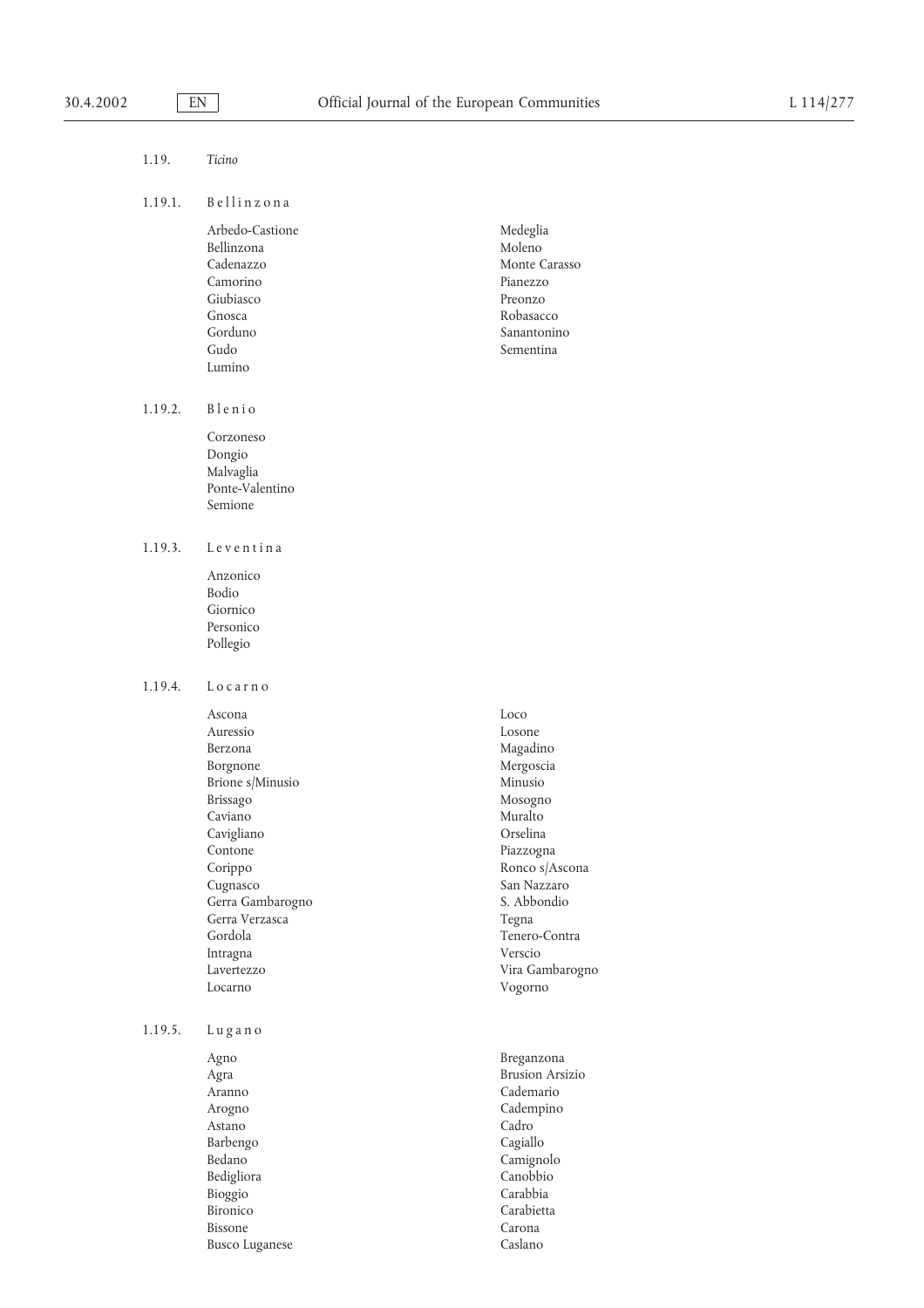Cimo Neggio Comano Novaggio Croglio Origlio Cureggia Pambio-Noranco Cureglia<br>Curio Davesco Soragno Ponte Capriasca Gentilino<br>Grancia Gravesano Pura Iseo Rivera Lamone Roveredo Lopagno Rovio Lugaggia Sala Capriasca Lugano Savosa Magliaso Sessa Manno Sigirino Maroggia Sonvico Massagno<br>Melano Melano Tesserete<br>Melide Torricella Mezzovico-Vira Miglieglia Vernate Montagnola Vezia Monteggio Vico Morcote Morcote Viganello

### 1.19.6. Mendrisio

Arzo Mendrisio Balerna Meride<br>Besazio Monte Besazio Monte Bruzella Morbio Inferiore Caneggio Morbio Superiore<br>Capolago Novazzano Novazzano Capolago Novazzano<br>Casima Rancate Novazzano Castel San Pietro **Riva San Vitale** Chiasso Salorino Salorino Chiasso-Pedrinate Stabio<br>Coldrerio Tremona Coldrerio Tremon<br>Genestrerio Vacallo Genestrerio Ligornetto

### 1.19.7. Riviera

Biasca Claro Cresciano Iragna Lodrino Osogna

# $1.19.8.$  Valle Maggia

Aurigeno Gordevio Avegno Lodano Cavergno Maggia Cevio Moghegno Giumaglio Someo

Pazallo Pregassona Torricella-Taverne<br>Vaglio Muzzano Villa Luganese

Rancate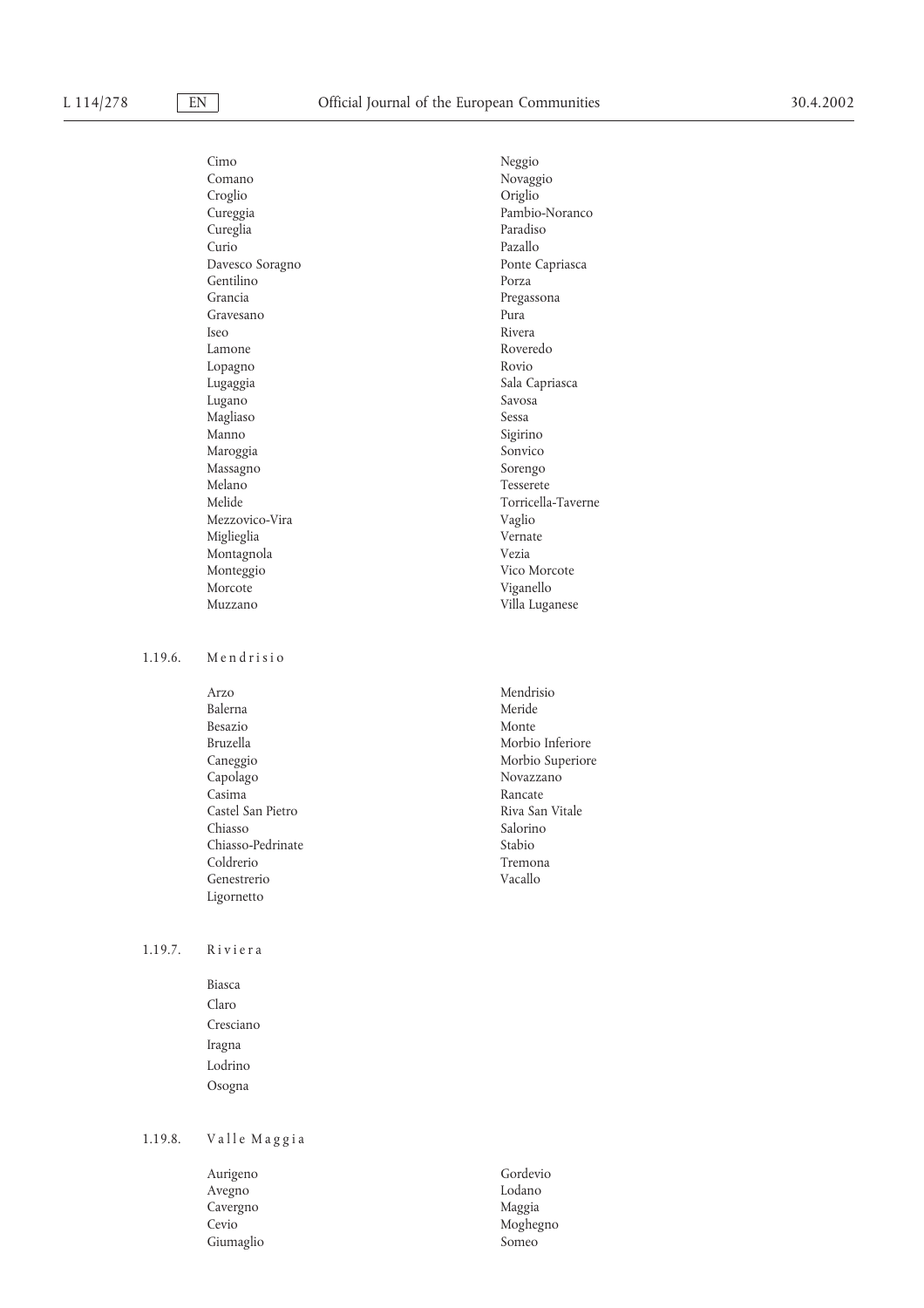### 1.20. *Vaud*

### 1.20.1. Région est de Lausanne

| Aigle                | Savuit                        |
|----------------------|-------------------------------|
| Belmont-sur-Lausanne | Montreux                      |
| <b>Bex</b>           | Ollon                         |
| Blonay               | Paudex                        |
| Calamin              | Puidoux                       |
| Chardonne            | Pully                         |
| Cure d'Attalens      | Riex                          |
| Chexbres             | Rivaz                         |
| Corbeyrier           | Roche                         |
| Corseaux             | St-Légier-La Chiésaz          |
| Corsier-sur-Vevey    | St-Saphorin                   |
| Cully                | Burignon<br>$\qquad \qquad -$ |
| Dezaley              | Faverges                      |
| Dezaley-Marsens      | Treytorrens                   |
| Epesses              | Vevey                         |
| Grandvaux            | Veytaux                       |
| Jongny               | Villeneuve                    |
| La Tour-de-Peilz     | Villette                      |
| Lavey-Morcles        | Châtelard                     |
| Lutry                | Yvorne                        |
|                      |                               |

# 1.20.2. Région ou est de Lausanne

Aclens Gilly Allaman Givrins Arnex-sur-Nyon Gollion Arzier Aubonne Grens<br>Begnins Lavigr Bogis-Bossey Lonay Borex Luins Bougy-Villars — Château de Luins Bremblens Lully Buchillon Lussy-sur-Morges Bursinel Mex Bursins Mies Bussigny-près-Lausanne Monnaz Bussy-Chardonney Mont-sur-Rolle Chigny Morges Clarmont Nyon Coinsins Perroy Colombier Prangins Commugny Préverenges Coppet Prilly Crans-près-Céligny Reverolle Crassier Rolle Crissier Romanel-sur-Morges Denens Saint-Livres Denges Saint-Prex Duillier Signy-Avenex Echandens Tannay Echichens Tartegnin Ecublens Saint-Sulpice Essertines-sur-Rolle Tolochenaz Etoy Trélex Eysins Vaux-sur-Morges Féchy Vich Founex Villars-Sainte-Croix Genolier Villars-sous-Yens

Lavigny St-Saphorin-sur-Morges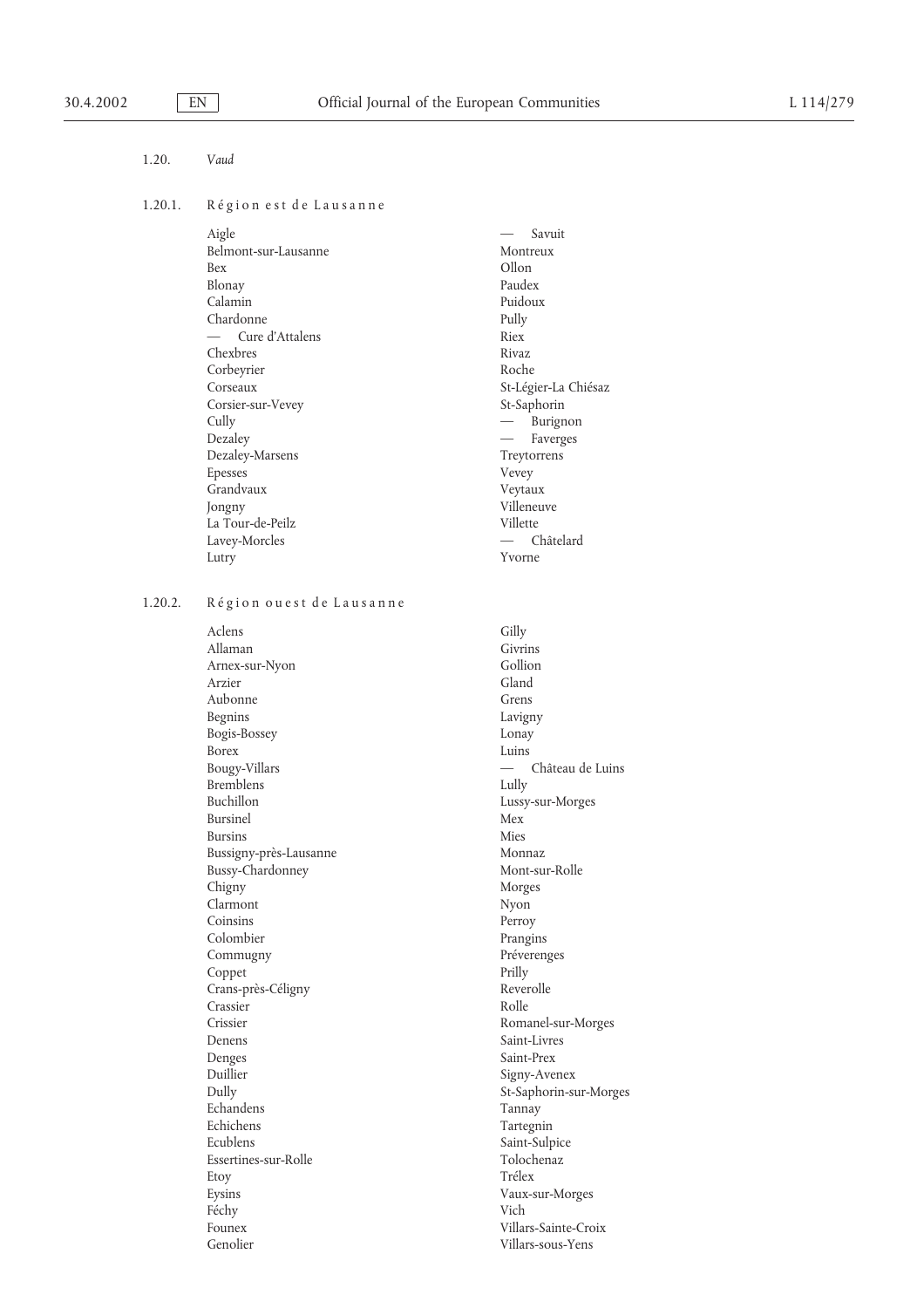Vinzel Vullierens Vufflens-la-Ville Yens Vufflens-le-Château

### 1.20.3. C ô t e s - d e - l ' O r b e

1.20.4. Nord vaudois Bonvillars Concise

Fiez

Grandson

Novalles Onnens

Agiez Mathod Arnex-sur-Orbe Montcherand Baulmes Orbe Bavois **Orny** Belmont-sur-Yverdon Pompaples Chamblon Rances<br>Champyent Suscévaz Champvent Chavornay Treycovagnes Corcelles-sur-Chavornay Valeyres-sous-Rances Essert-sous-Champvent Yvonand La Sarraz

Corcelles-près-Concise

Fontaines-sur-Grandson

Montagny-près-Yverdon

Valeyres-sous-Montagny

# Villars-sous-Champvent

# $1.20.5.$  Vully

Bellerive Chabrey Champmartin Constantine Montmagny Mur Vallamand Villars-le-Grand

### 1.21. *Valais/Wallis*

Agarn Collombey-Muraz Ardon Collonges Ausserberg Conthey Ayent Dorénaz — Signèse Eggerberg Baltschieder Embd Bovernier Ergisch Bratsch Evionnaz Brig/Brigue Fully Chablais — Beudon Chalais — Branson Chamoson — Châtaignier Ravanay **Gampel** Saint Pierre-de-Clage Grimisuat — Trémazières  $-$  Champlan Charrat — Molignon Chermignon — Le Mont — — Ollon Saint Raphaël Chippis Grône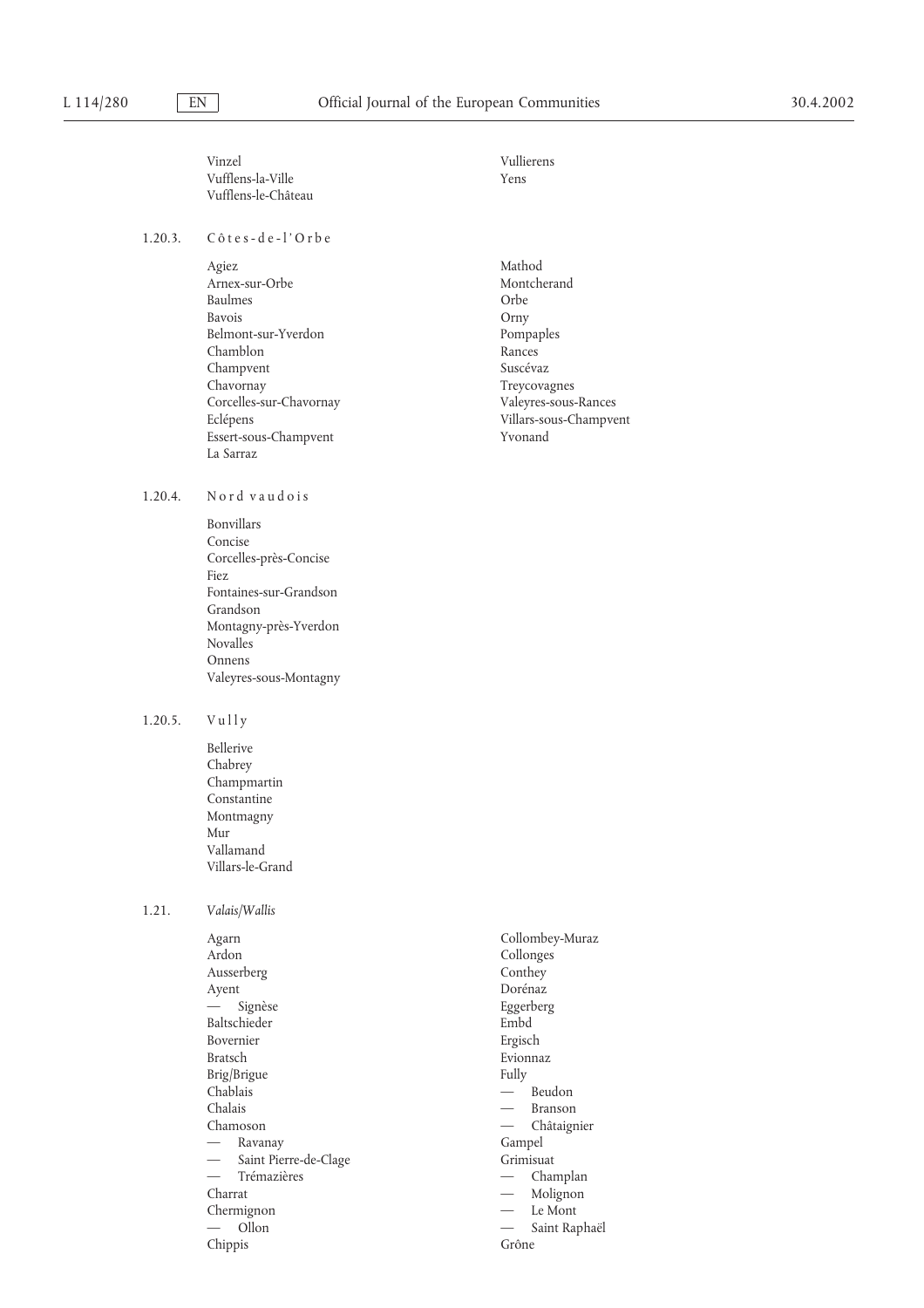|       | Hohtenn<br>Lalden<br>Lens<br>$\overline{\phantom{0}}$<br>Flanthey<br>Saint-Clément<br>Vaas<br>Leytron<br>Grand-Brûlé<br>$\qquad \qquad$<br>Montagnon<br>Montibeux<br>Ravanay<br>Leuk/Loèche<br>Lichten<br>Martigny<br>Coquempey<br>Martigny-Combe<br>- Plan Cerisier<br>Miège<br>Montana<br>Corin<br>Monthey<br>Nax<br>Nendaz<br>Niedergesteln | La Millière<br>Muraz<br>Noës<br>Sion<br>$\overline{\phantom{0}}$<br>Batassé<br><b>Bramois</b><br>Châteauneuf<br>Châtroz<br>Clavoz<br>Corbassière<br>La Folie<br>Lentine<br>Maragnenaz<br>Molignon<br>Le Mont<br>Mont d'Or<br>Montorge<br>Pagane<br>$\overline{\phantom{0}}$<br>Uvrier<br>Stalden<br>Staldenried<br>Steg<br>Troistorrents<br>Turtmann/Tourtemagne |
|-------|------------------------------------------------------------------------------------------------------------------------------------------------------------------------------------------------------------------------------------------------------------------------------------------------------------------------------------------------|------------------------------------------------------------------------------------------------------------------------------------------------------------------------------------------------------------------------------------------------------------------------------------------------------------------------------------------------------------------|
|       | Port-Valais                                                                                                                                                                                                                                                                                                                                    | Varen/Varone                                                                                                                                                                                                                                                                                                                                                     |
|       | Les Evouettes<br>Randogne<br>$-$ Loc<br>Raron/Rarogne<br>Riddes<br>Saillon<br>Saint-Léonard<br>Saint-Maurice<br>Salgesch/Salquenen<br>Salins<br>Saxon<br>Savièse<br>Diolly<br>Sierre<br>Champsabé                                                                                                                                              | Venthône<br>Anchette<br>Darnonaz<br>Vernamiège<br>Vétroz<br>Balavaud<br>$\qquad \qquad$<br>Magnot<br>Veyras<br>Bernune<br>Muzot<br>Ravyre<br>Vernayaz<br>Vex<br>Vionnaz<br>Visp/Viège                                                                                                                                                                            |
|       | Crétaplan<br>Géronde<br>Goubing<br>Granges                                                                                                                                                                                                                                                                                                     | Visperterminen<br>Vollèges<br>Vouvry<br>Zeneggen                                                                                                                                                                                                                                                                                                                 |
| 1.22. | Neuchâtel<br>Auvernier<br>Bevaix<br>Bôle<br>Boudry<br>Colombier<br>Corcelles<br>Cormondrèche<br>Cornaux<br>Cortaillod<br>Cressier<br>Fresens                                                                                                                                                                                                   | Gorgier<br>Hauterive<br>Le Landeron<br>Neuchâtel<br>Champréveyres<br>$\overline{\phantom{0}}$<br>La Coudre<br>$\qquad \qquad -$<br>Peseux<br>Saint-Aubin<br>Saint-Blaise<br>Vaumarcus                                                                                                                                                                            |
| 1.23. | Geneva<br>Aire-la-Ville                                                                                                                                                                                                                                                                                                                        | Avusy                                                                                                                                                                                                                                                                                                                                                            |

Anières Bardonnex<br>Avully — Charr

 $-$  Charrot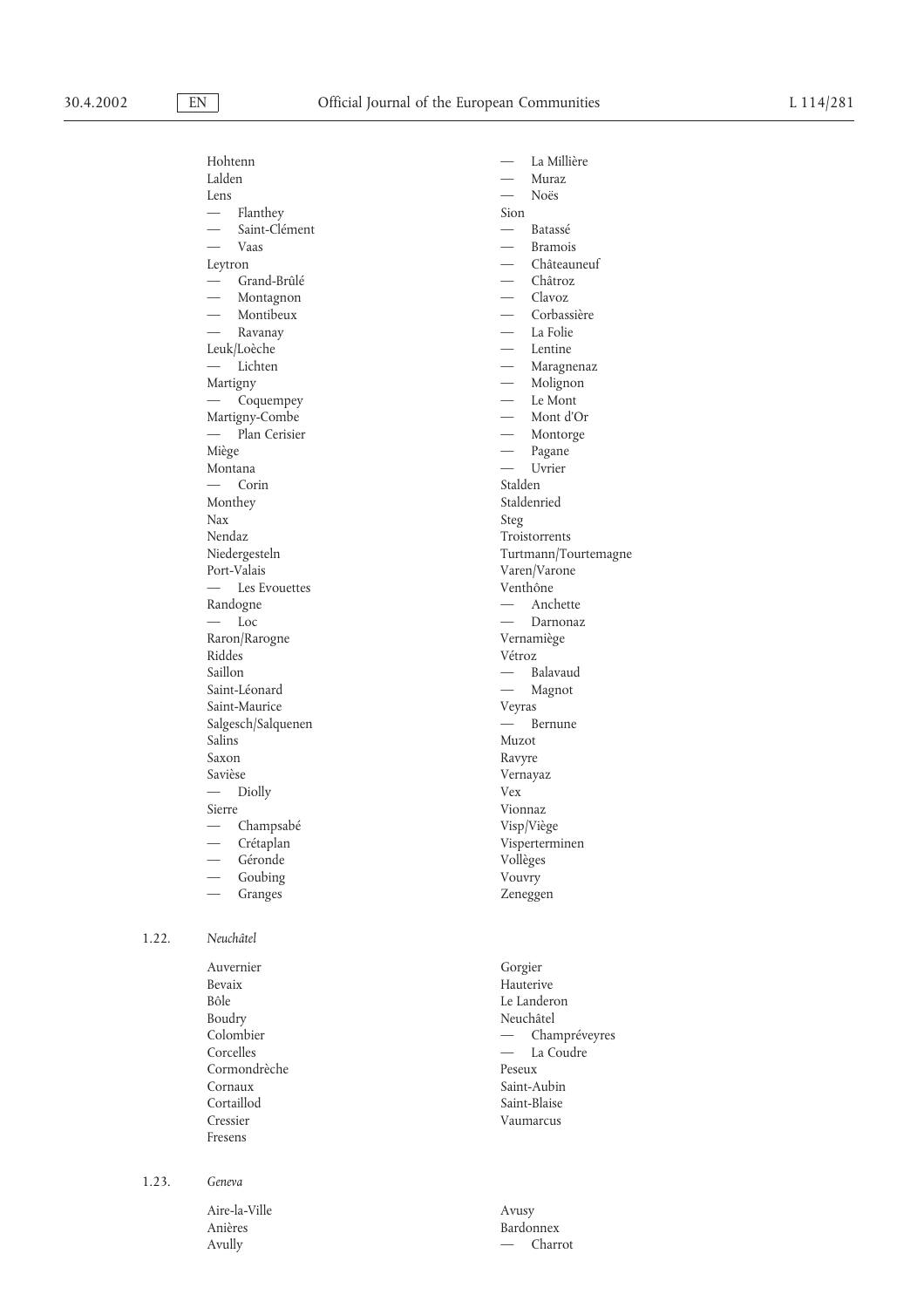— Landecy Laconnex Bellevue Meinier Bernex — Le Carre — Lully Meyrin Cartigny<br>
Céligny ou Côte Céligny<br>
Plans-les-Ouates Céligny ou Côte Céligny Chancy Presinge Presinge Presinge President President President President President President President President President President President President President President President President President President Presiden Collex-Bossy Russin Collonge-Bellerive Satigny <br>
Satigny — Bo Confignon — Choully Corsier — Peissy Dardagny Soral — Essertines Troinex Gy Vernier Hermance Veyrier Jussy

Puplinges  $-\frac{6}{5}$ Bourdigny Vandoeuvres

1.24. *Jura*

Buix Soyhières

### II. **Swiss traditional expressions**

Appellation d'origine Appellation d'origine contrôlée Attestierter Winzerwy Bondola Clos Cru Denominazione di origine Denominazione di origine controllata Dôle Dorin Fendant Goron Grand Cru Kontrollierte Ursprungsbezeichnung La Gerle Landwein Nostrano Perdrix Blanche Perlan Premier Cru Salvagnin Schiller Terravin Ursprungsbezeichnung Vin de pays Vinatura VITI Winzerwy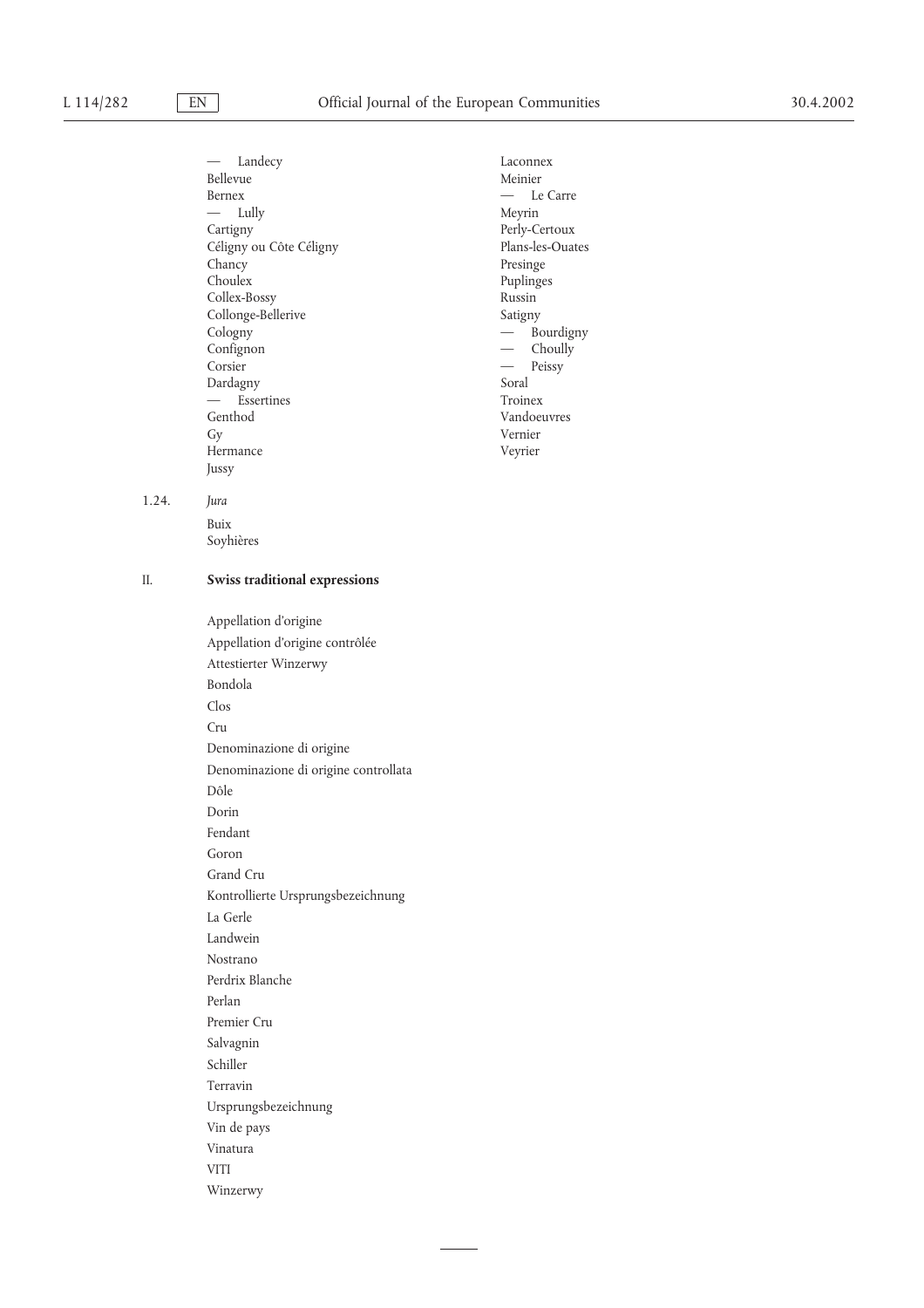### **relating to articles 6 and 25**

- I. The protection of the names referred to in Article 6 of the Annex shall not prevent the following names of vine varieties from being used for wines originating in Switzerland, provided they are used in accordance with Swiss legislation and in combination with a geographical name clearly indicating the origin of the wine:
	- Ermitage/Hermitage
	- Johannisberg
- II. Without prejudice to Article 20 of this Annex concerning the protection of traditional terms and pending the adoption by Switzerland, within three years following the entry into force of this Annex, of the necessary regulations defining the names listed below in order for them to be protected as traditional expressions under Title II of this Annex, these names may be used to describe and present wines originating in Switzerland, provided they are marketed outside Community territory:
	- Auslese
	- Beerenauslese
	- Beerli
	- Beerliwein
	- Eiswein
	- Gletscherwein
	- Œil de Perdrix
	- Sélection de grain noble
	- Spätlese
	- Strohwein
	- Süssdruck
	- Trockenbeerenauslese
	- Vendange tardive
	- Vendemmia tardiva
	- Vin de gelée
	- Vin des Glaciers
	- Vin de paille
	- Vin doux naturel
	- Weissherbst

However, in accordance with Annex I to Regulation (EEC) No 3201/90, the names 'Auslese', 'Beerliwein' and 'Spätlese' may be used for marketing in the Community.

- III. In accordance with Article 25(b) and subject to the specific provisions applicable to the arrangements for documents accompanying transport, the Annex shall not apply to wine-sector products which:
	- (a) are contained in the personal effects of travellers for their own private consumption;
	- (b) are sent from one private individual to another for personal consumption;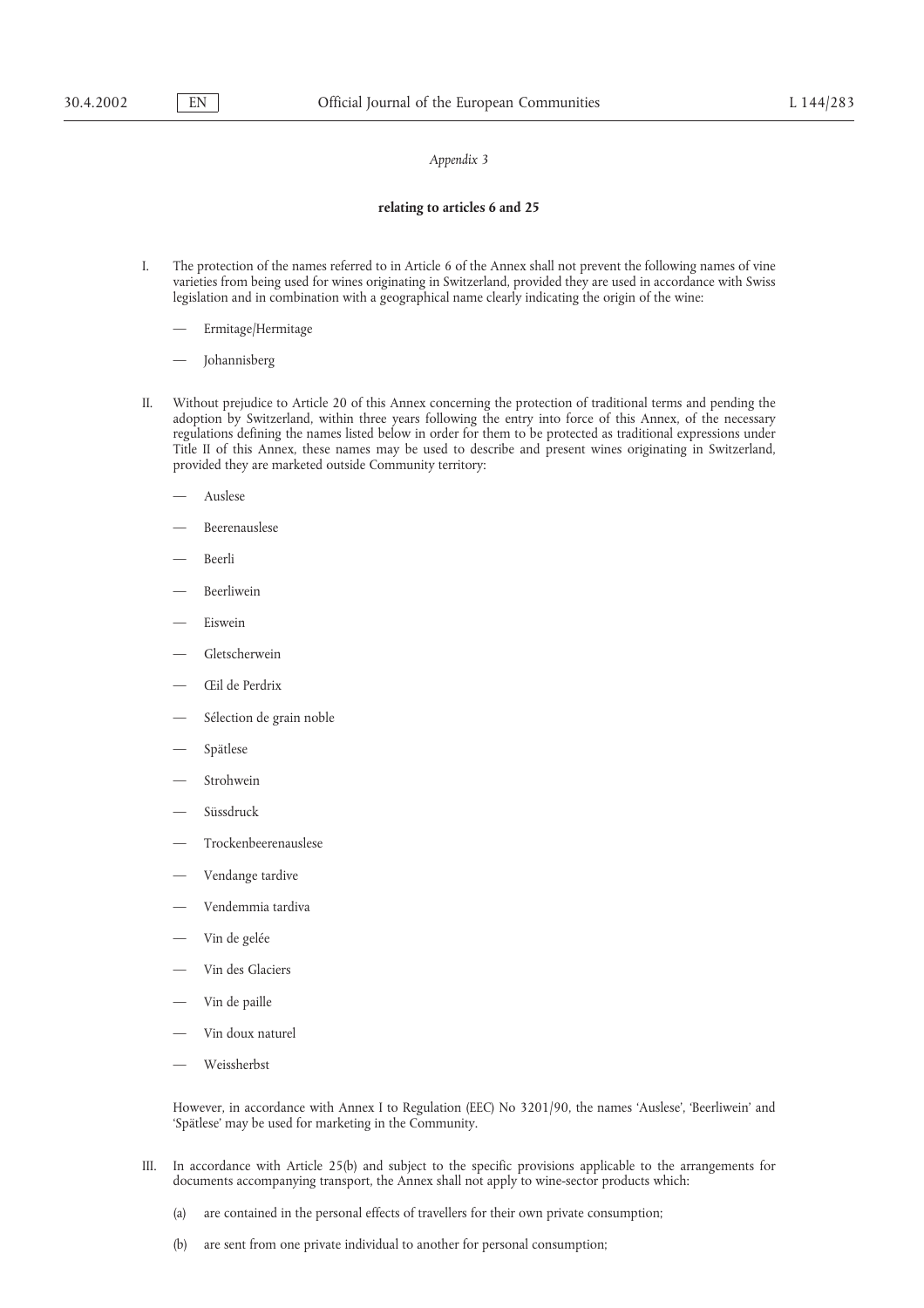- (c) form part of the household effects of individuals moving house or in the event of inheritance;
- (d) are imported in quantities up to one hectolitre with a view to scientific and technical experiments;
- (e) form part of the duty-free allowances of diplomatic missions, consular posts and assimilated bodies;
- (f) form part of the supplies carried on board international means of transport.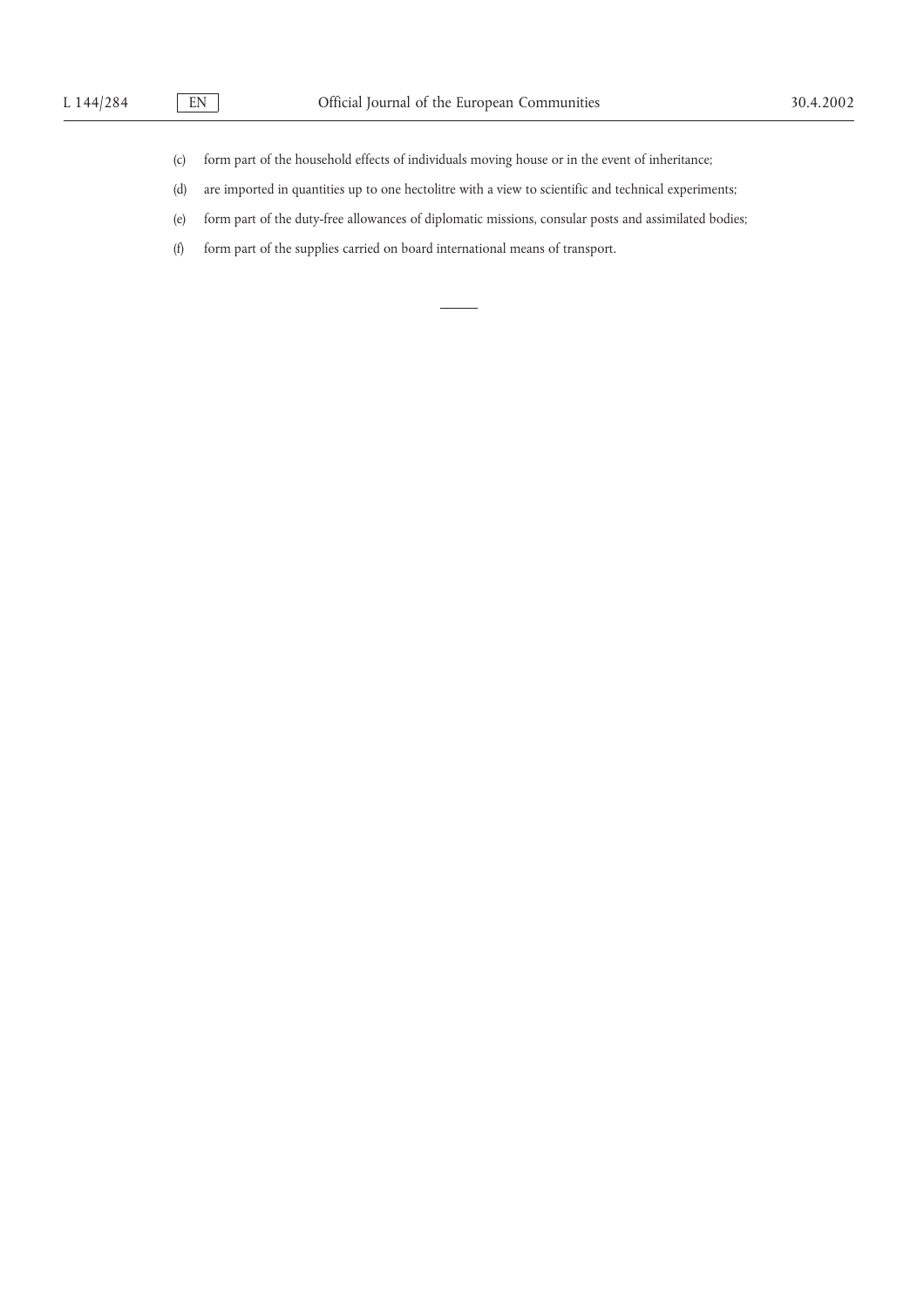### *ANNEX 8*

### **ON THE MUTUAL RECOGNITION AND PROTECTION OF NAMES OF SPIRIT DRINKS AND AROMATISED WINE-BASED DRINKS**

### *Article 1*

The Parties hereby agree, in accordance with the principles of non-discrimination and reciprocity, to facilitate and promote trade with each other in spirit drinks and aromatised wine-based drinks.

### *Article 2*

This Annex applies to the following products:

- (a) spirit drinks as defined:
	- for the Community in Regulation (EEC) No 1576/89, as last amended by the Act concerning the Conditions of Accession of the Republic of Austria, the Republic of Finland and the Kingdom of Sweden,
	- for Switzerland, in Chapter 39 of the Ordinance on foodstuffs, as last amended on 7 December 1998 (RO 1999 303),

and falling within code 2208 of the International Convention on the Harmonised Commodity Description and Coding System;

- (b) aromatised wines, aromatised wine-based drinks and aromatised wine-product cocktails, hereinafter called 'aromatised drinks', as defined:
	- for the Community, in Regulation (EEC) No 1601/91, as last amended by Regulation (EC) No 2061/96,
	- for Switzerland, in Chapter 36 of the Ordinance on foodstuffs, as last amended on 7 December 1998 (RO 1999 303),

and covered by codes 2205 and ex 2206 of the International Convention on the Harmonised Commodity Description and Coding System.

### *Article 3*

For the purposes of this Annex:

- (a) 'spirit drink originating in', followed by the name of one of the Parties, means a spirit drink listed in Appendices 1 or 2 and produced in the territory of that Party;
- (b) 'aromatised drinks originating in', followed by the name of one of the Parties, means a spirit drink listed in Appendices 3 and 4 and made on the territory of that Party,
- (c) 'description' means the names used on labelling, on documents accompanying spirit drinks or aromatised drinks during transport, on commercial documents, particularly invoices and delivery notes, and in advertising;
- (d) 'labelling' means all descriptions and other information, symbols, illustrations and brand names identifying spirit drinks and aromatised drinks and appearing on the same container, including the sealing device or the tag attached thereto, and the sheathing covering the neck of bottles;
- (e) 'presentation' means the names used on containers, including closing devices, on labelling and on packaging;
- (f) 'packaging' means protective wrappings such as paper, straw wrapping of all kinds, cartons and cases, used for the transport of one or more containers.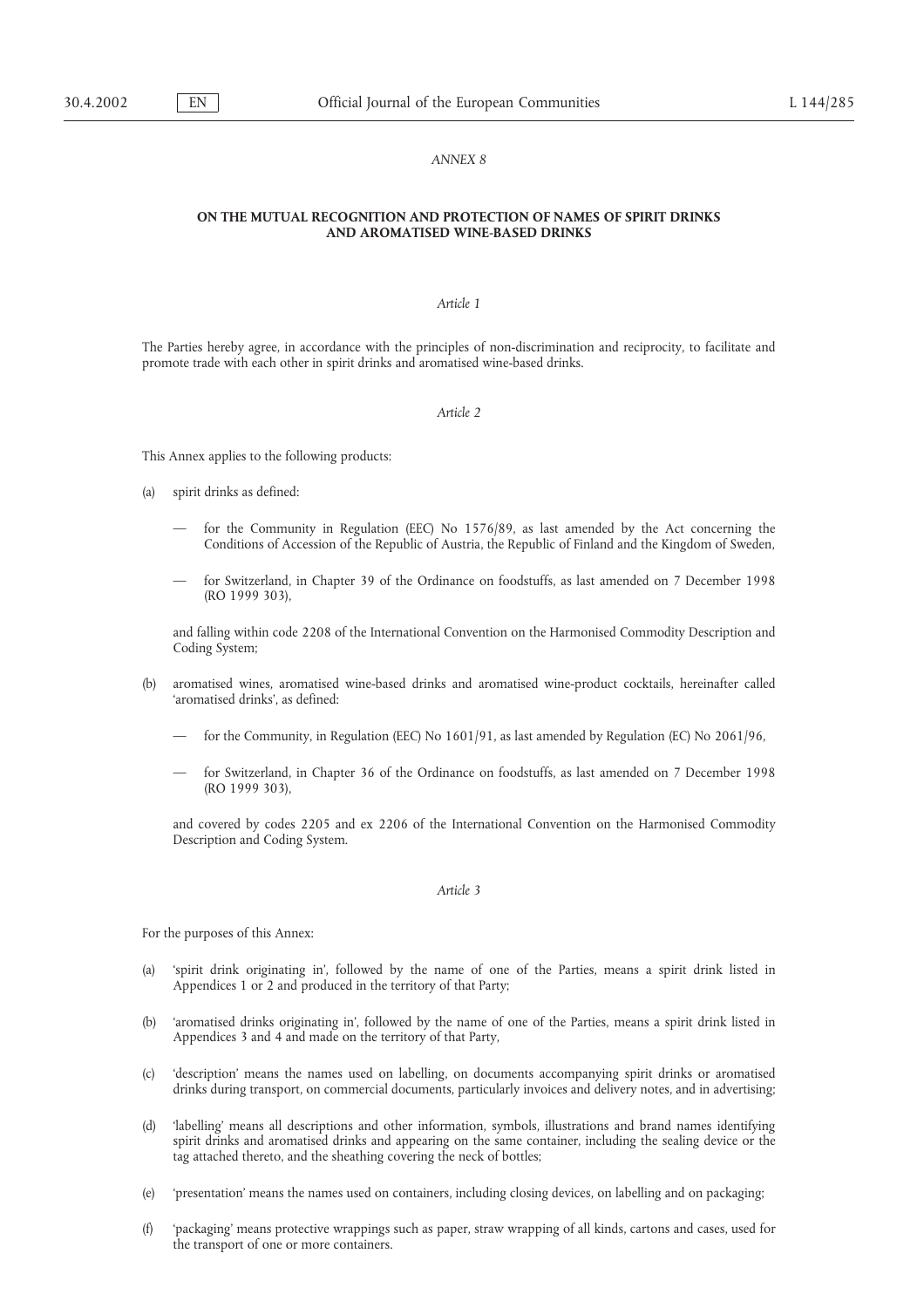- 1. The following names shall be protected:
- (a) as regards spirit drinks originating in the Community, the names listed in Appendix 1;
- (b) as regards spirit drinks originating in the Switzerland, the designations listed in Appendix 2;
- (c) as regards aromatised drinks originating in the Community, the designations listed in Appendix 3;
- (d) as regards aromatised drinks originating in the Switzerland, the designations listed in Appendix 4.

2. Under Regulation (EEC) No 1576/89 and notwithstanding the second subparagraph of Article 1(4)(f) thereof, the names 'marc' and 'grape marc spirit' may be replaced by the name 'grappa' for spirit drinks produced in the Italian-speaking parts of Switzerland from grapes from those regions and listed in Appendix 2.

### *Article 5*

- 1. In Switzerland, the protected Community names:
- may not be used otherwise than under the conditions laid down in the laws and regulations of the Community, and
- shall be reserved exclusively for the spirit drinks and aromatised drinks originating in the Community to which they apply.
- 2. In the Community, the protected Swiss names:
- may not be used otherwise than under the conditions laid down in the laws and regulations of Switzerland, and
- shall be reserved exclusively for the spirit drinks and aromatised drinks originating in Switzerland to which they apply.

3. Without prejudice to Articles 22 and 23 of the Agreement on Trade-related Aspects of Intellectual Property Rights set out in Annex 1C to the Agreement establishing the World Trade Organisation (hereinafter called 'the TRIPs Agreement'), the Parties shall take all the necessary measures, in accordance with this Annex, to ensure reciprocal protection of the names referred to in Article 4 and used to describe spirit drinks and aromatised drinks originating in the territory of the Parties. Each Party shall provide the interested parties with the legal means of preventing the uses of a designation to designate spirit drinks or aromatised drinks not originating in the place indicated by the designation in question or in the place where the designation in question is traditionally used.

4. The Parties shall not deny the protection provided for by this Article in the circumstances specified in Article 24(4), (5), (6) and (7) of the TRIPs Agreement.

### *Article 6*

The protection afforded by Article 5 shall also apply where the actual origin of the spirit drink or aromatised drink is indicated or where the name is used in translation or is accompanied by terms such as 'kind', 'type', 'style', 'way', 'imitation', 'method' or other analogous expressions, including graphic symbols, which may lead to confusion.

### *Article 7*

In cases of homonymy concerning names of spirit drinks and aromatised drinks, protection shall be accorded to each name. The Parties shall lay down the practical conditions under which the homonymous names in question are to be differentiated from each other, taking into account the need to treat the producers concerned fairly and to avoid misleading the consumer.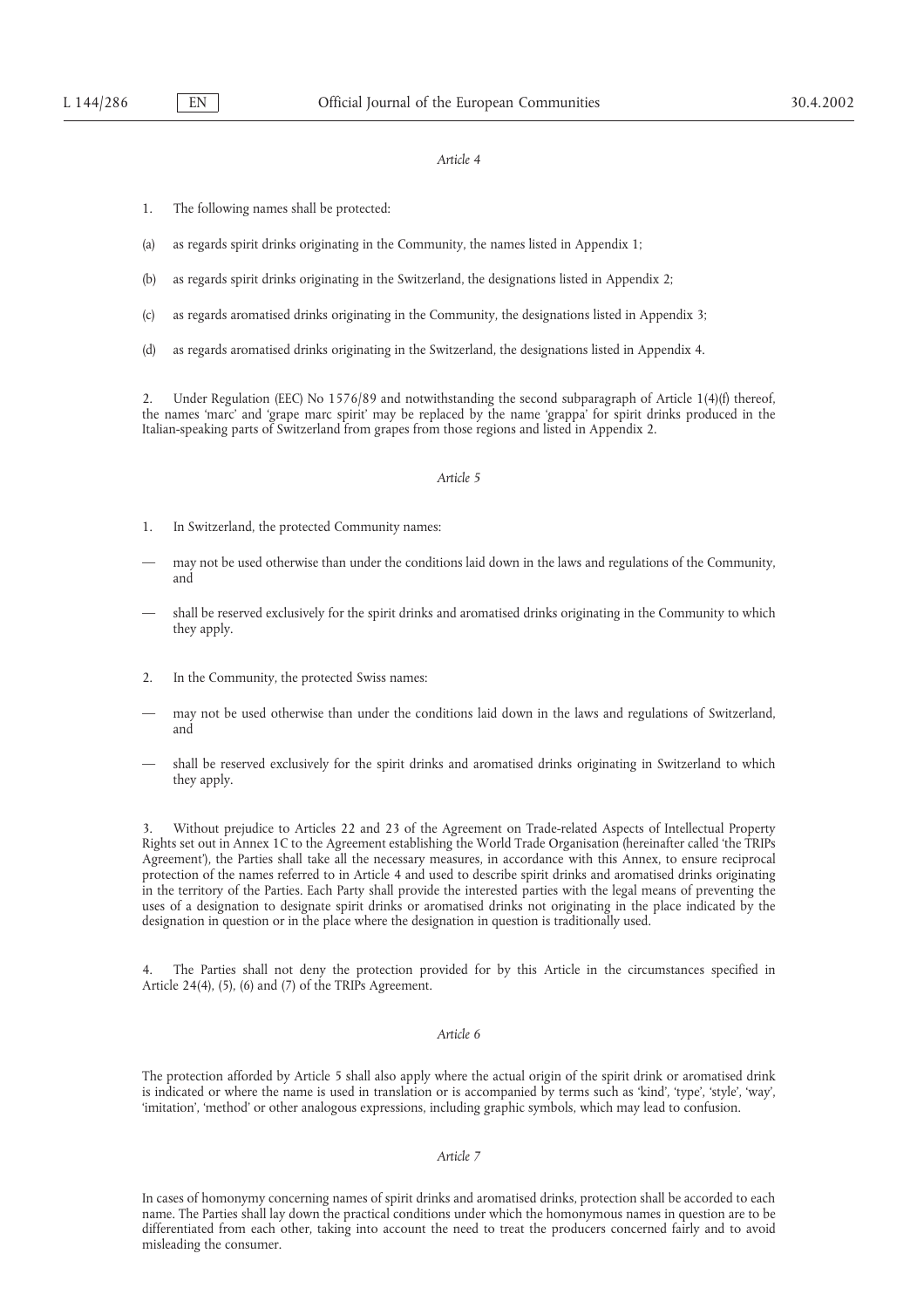This Annex shall in no way prejudice the right of any person to use, for trade purposes, their own name or the name of the person whose business they have taken over, provided that such names are not used in a way that misleads consumers.

### *Article 9*

Nothing in this Annex shall oblige a Party to protect any name of the other Party which is not protected or ceases to be protected in its country of origin or which has fallen into disuse in that country.

### *Article 10*

The Parties shall take all measures necessary to ensure that, in cases where spirit drinks or aromatised drinks originating in the territory of the Parties are exported and marketed outside their territory, the names of one Party protected under this Annex are not used to designate and present spirit drinks or aromatised drinks originating in the other Party.

### *Article 11*

To the extent that the relevant legislation of the Parties allows, the benefit of the protection afforded by this Annex shall cover natural and legal persons and federations, associations and organisations of producers, traders and consumers whose head offices are located in the territory of the other Party.

### *Article 12*

If the description or presentation of a spirit drink or aromatised drink, in particular on the labelling, in official or commercial documents or in advertising, is in breach of this Agreement, the Parties shall apply the necessary administrative measures or shall initiate suitable legal proceedings with a view to combating unfair competition or preventing the wrongful use of the protected name in any other way.

### *Article 13*

This Annex shall not apply to spirit drinks and aromatised drinks which:

- (a) pass in transit through the territory of one of the Parties, or
- (b) originate in the territory of one of the Parties and are consigned from one Party to the other in small quantities in the following ways:
	- (aa) as part of the personal effects of travellers for their own private consumption;
	- (bb) as consignments from one private individual to another for personal consumption;
	- (cc) as part of the household effects of individuals moving house or in the event of inheritance;
	- (dd) as imports of up to one hectolitre with a view to scientific and technical experiments;
	- (ee) as imports forming part of the duty-free allowances of diplomatic missions, consular posts and assimilated bodies;
	- (ff) as part of the supplies carried on board international means of transport.

### *Article 14*

1. The Parties shall each designate the authorities responsible for the enforcement of this Annex.

2. The Parties shall inform one another of the names and addresses of the above authorities not later than two months after this Annex comes into force. Those authorities shall cooperate closely and directly with each other.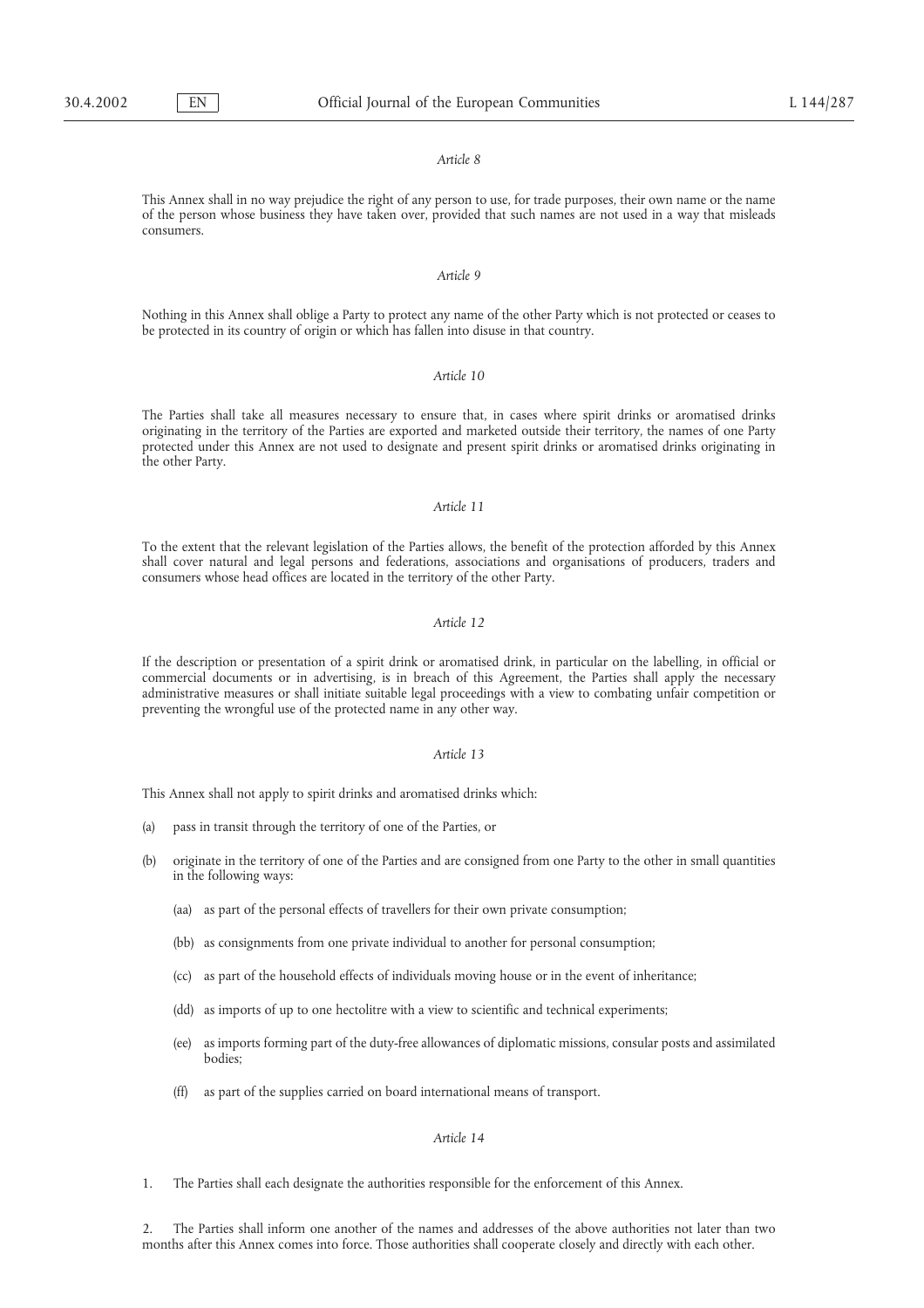- 1. If one of the authorities referred to in Article 14 has reason to suspect that:
- (a) a spirit drink or aromatised drink as defined in Article 2, being or having been traded between Switzerland and the Community, does not comply with this Annex or Community or Swiss legislation applicable to spirit drinks and aromatised drinks; and that
- (b) this non-compliance is of particular interest to a Party and could result in administrative measures or legal proceedings being taken;

that authority shall immediately inform the Commission and the relevant authority or authorities of the other Party.

2. The information to be provided in accordance with paragraph 1 shall be accompanied by official, commercial or other appropriate documents, with details of any administrative measures or legal proceedings that may be taken. The information shall include, in particular, the following details concerning the spirit drink or aromatised drink in question:

- (a) the producer and the person holding the spirit drink or aromatised drink;
- (b) the composition of that drink;
- (c) its description and presentation;
- (d) details of the non-compliance with the rules on production and marketing.

### *Article 16*

1. The Parties shall enter into consultations if either considers that the other has failed to fulfil an obligation under this Annex.

2. The Party which requests the consultations shall provide the other with all information necessary for a detailed examination of the case in question.

3. In cases where any time limit or delay could endanger human health or impair the effectiveness of measures to control fraud, interim safeguard measures may be taken, without prior consultation, provided that consultations are held immediately after such measures are taken.

4. If, following the consultations provided for in paragraph 1, the Parties have not reached agreement, the Party which has requested the consultations or taken the measures referred to in paragraph 1 may take appropriate safeguard measures so as to permit the proper application of this Annex.

### *Article 17*

1. The Working Group on Spirit Drinks, hereinafter called 'the Working Group', set up under Article 6(7) of the Agreement shall meet at the request of either Party and, in accordance with the requirements for implementing the Agreement, alternately in the Community and Switzerland.

2. The Working Group shall consider all issues which may arise in connection with the implementation of this Annex. In particular, it may make recommendations to the Committee to contribute to the attainment of the objectives of this Annex.

### *Article 18*

Where the legislation of either Party is amended to protect names other than those listed in the Appendices hereto, those names shall be included within a reasonable length of time following conclusion of the consultations.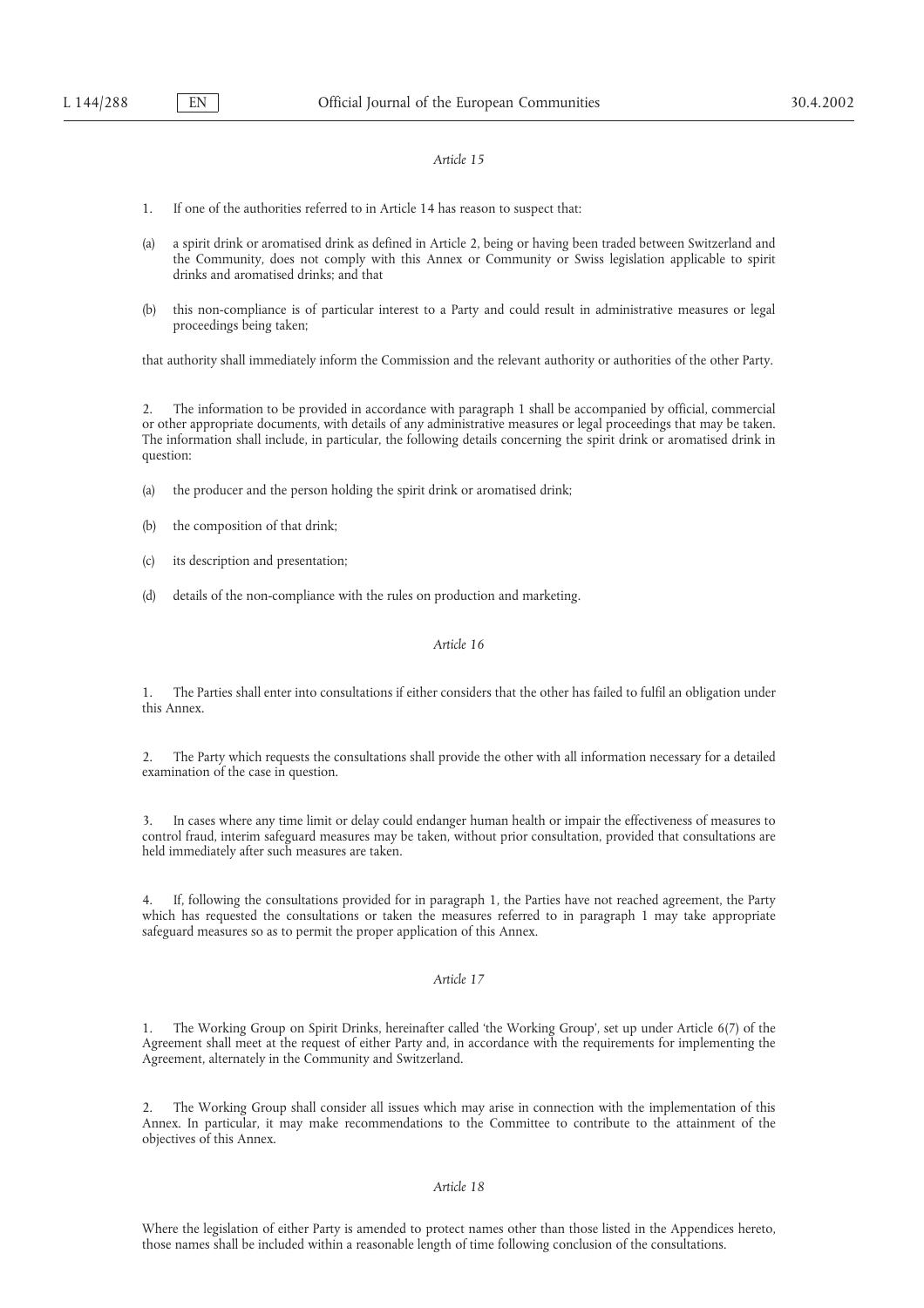1. Spirit drinks and aromatised drinks which, at the time of entry into force of this Annex, have been legally produced, described and presented but which are prohibited by this Annex may be marketed by wholesalers for a period of one year from the entry into force of the Agreement and by retailers until stocks are exhausted. From the entry into force of this Annex, spirit drinks and aromatised drinks included herein may no longer be produced outside the limits of their regions of origin.

2. Unless the Committee decides otherwise, spirit drinks and aromatised drinks produced, described and presented in accordance with this Agreement whose description and presentation cease to comply with this Agreement following an amendment thereto may continue to be marketed until stocks are exhausted.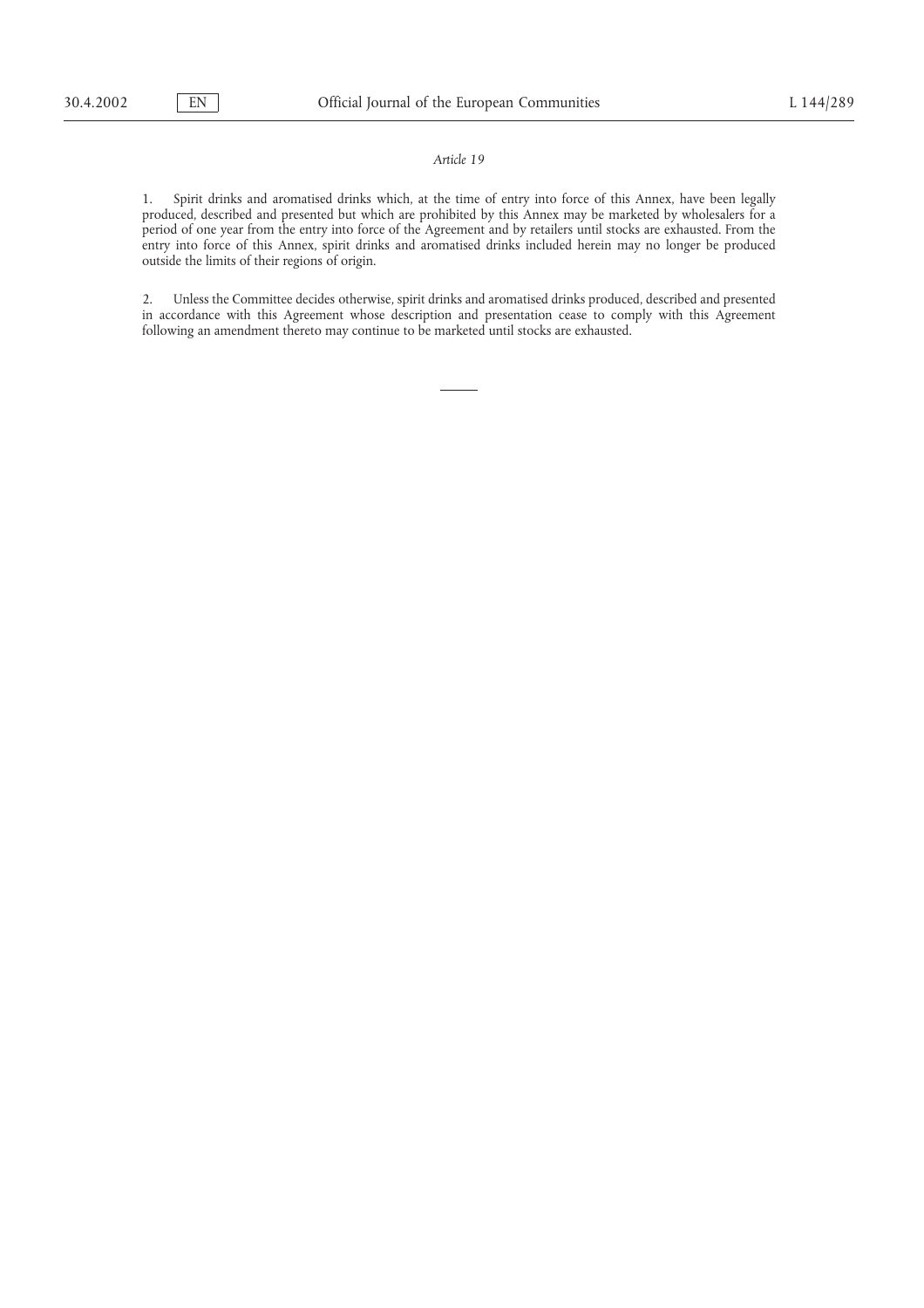### **Protected names of spirit drinks originating in the Community**

# 1. **Rum**

Rhum de la Martinique

Rhum de la Guadeloupe

Rhum de la Réunion

Rhum de la Guyane

(The term 'traditionnel' may be added to these names.)

Ron de Málaga

Ron de Granada

Rum da Madeira

# 2. (a) **Whisky**

Scotch whisky

Irish whisky

Whisky español

(The terms 'malt' or 'grain' may be added to these names.)

### (b) **Whiskey**

Irish whiskey

Uisce Beatha Eireannach/Irish whiskey

(The term 'pot still' may be added to these names.)

### 3. **Grain spirit**

Eau-de-vie de seigle de marque nationale luxembourgeoise

Korn

Kornbrand

# 4. **Wine spirit**

Eau-de-vie de Cognac

Eau-de-vie des Charentes

Cognac

(One of the following terms may be added to this name:

- Fine,
- Grande Fine Champagne,
- Grande Champagne,
- Petite Fine Champagne,
- Fine Champagne,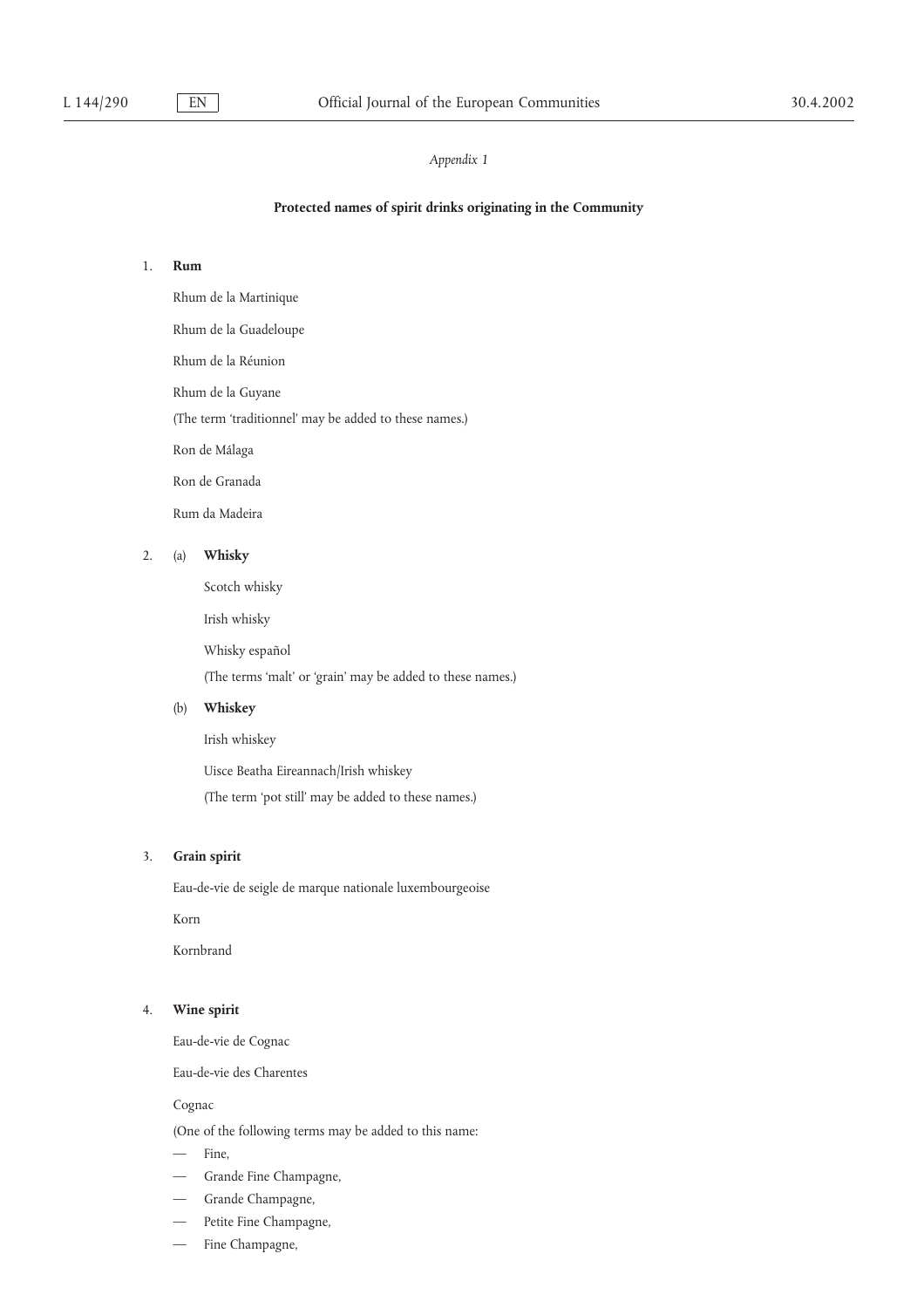Borderies,

Fins Bois,

Bons Bois.)

Fine Bordeaux

Armagnac

Bas-Armagnac

Haut-Armagnac

Ténarèse

Eau-de-vie de vin de la Marne

Eau-de-vie de vin originaire d'Aquitaine

Eau-de-vie de vin de Bourgogne

Eau-de-vie de vin originaire du Centre-Est

Eau-de-vie de vin originaire de Franche-Comté

Eau-de-vie de vin originaire du Bugey

Eau-de-vie de vin de Savoie

Eau-de-vie de vin originaire des Coteaux de la Loire

Eau-de-vie de vin des Côtes-du-Rhône

Eau-de-vie de vin originaire de Provence

Faugères or eau-de-vie de Faugères

Eau-de-vie de vin originaire du Languedoc

Aguardente do Minho

Aguardente do Douro

Aguardente da Beira Interior

Aguardente da Bairrada

Aguardente do Oeste

Aguardente do Ribatejo

Aguardente do Alentejo

Aguardente do Algarve

### 5. **Brandy**

Brandy de Jerez Brandy del Penedès Brandy italiano Brandy Αττικη΄ς /Brandy of Attica Brandy Πελοποννη΄σου/Brandy of the Peloponnese Brandy Κεντρικη΄ς Ελλα΄δας /Brandy of Central Greece Deutscher Weinbrand Wachauer Weinbrand, Weinbrand Dürnstein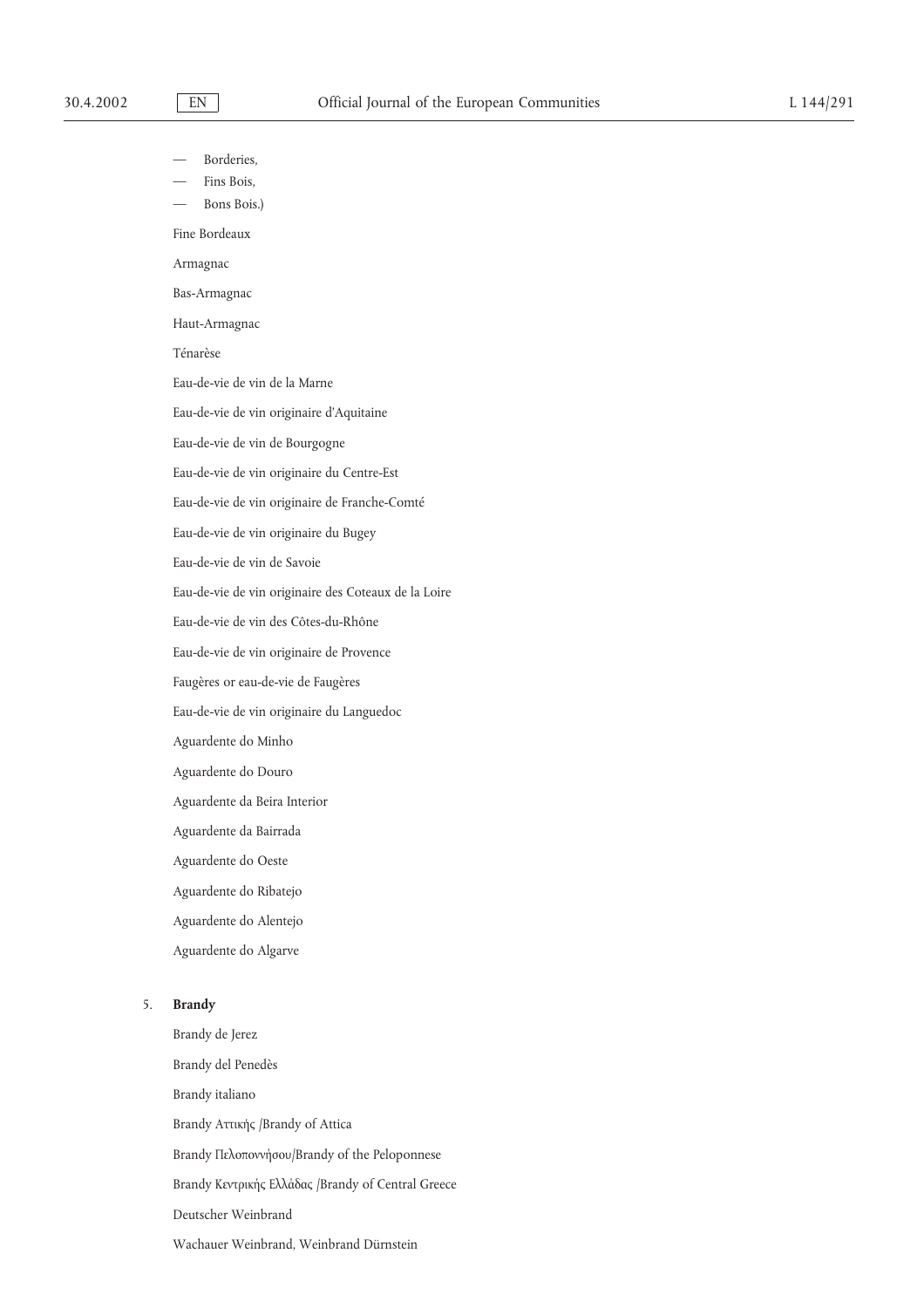### 6. **Grape marc spirit**

Eau-de-vie de marc de Champagne or marc de Champagne Eau-de-vie de marc originaire d'Aquitaine Eau-de-vie de marc de Bourgogne Eau-de-vie de marc originaire du Centre-Est Eau-de-vie de marc originaire de Franche-Comté Eau-de-vie de marc originaire de Bugey Eau-de-vie de marc originaire de Savoie Marc de Bourgogne Marc de Savoie Marc d'Auvergne Eau-de-vie de marc originaire des Coteaux de la Loire Eau-de-vie de marc des Côtes du Rhône Eau-de-vie de marc originaire de Provence Eau-de-vie de marc originaire du Languedoc Marc d'Alsace Gewürztraminer Marc de Lorraine Bagaceira do Minho Bagaceira do Douro Bagaceira da Beira Interior Bagaceira da Bairrada Bagaceira do Oeste Bagaceira do Ribatejo Bagaceiro do Alentejo Bagaceira do Algarve Orujo gallego Grappa Grappa di Barolo Grappa piemontese or del Piemonte Grappa lombarda or di Lombardia Grappa trentina or del Trentino Grappa friulana or del Friuli Grappa veneta or del Veneto Südtiroler Grappa or dell'Alto Adige Τσικουδια΄ Κρη΄της /Tsikoudia of Crete Τσίπουρο Μακεδονίας /Tsipouro of Macedonia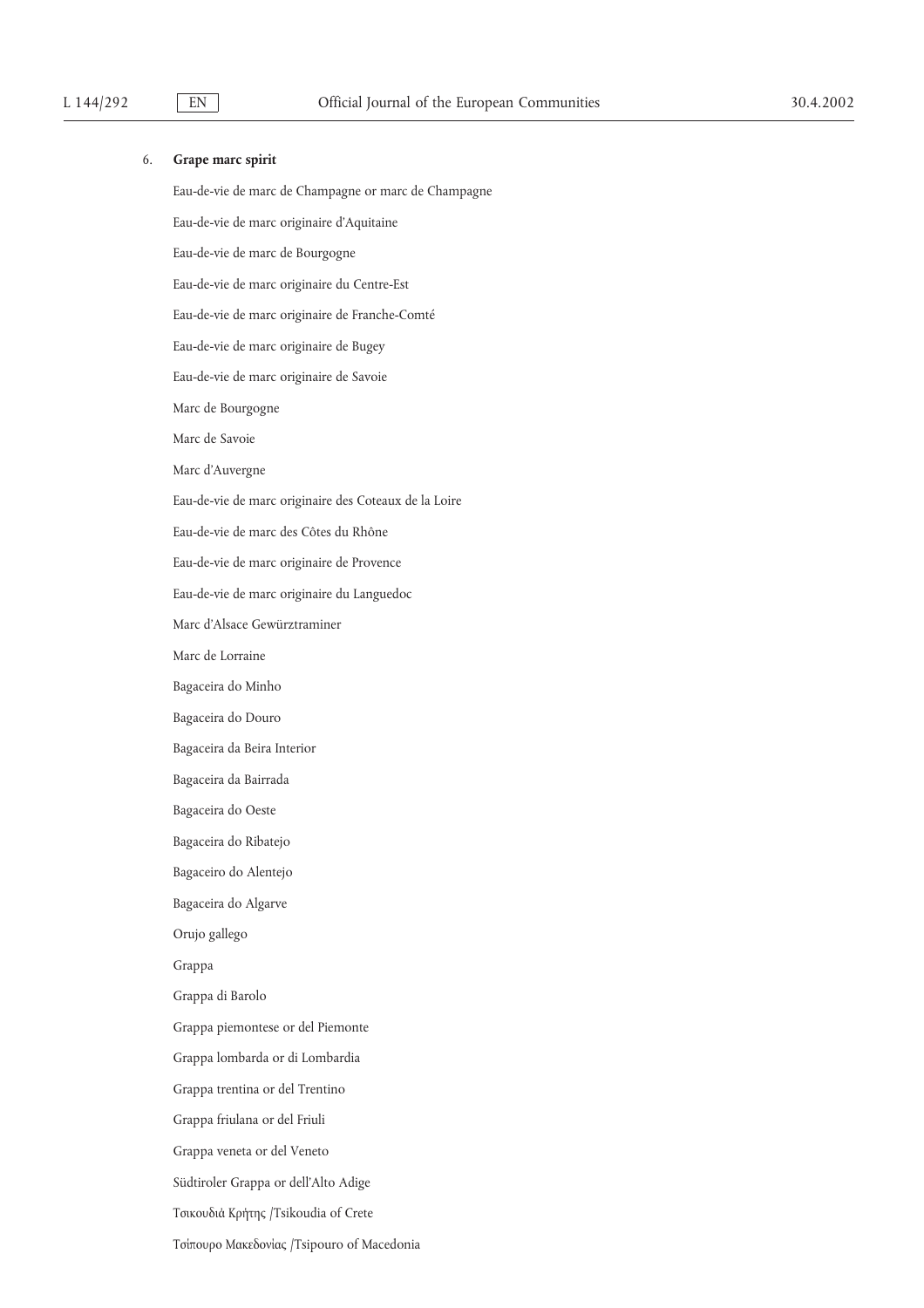Τσίπουρο Θεσσαλίας /Tsipouro of Thessaly Τσι΄πουρο Τυρνα΄βου/Tsipouro of Tyrnavos Eau-de-vie de marc de marque nationale luxembourgeoise

### 7. **Fruit spirit**

Schwarzwälder Kirschwasser Schwarzwälder Himbeergeist Schwarzwälder Mirabellenwasser Schwarzwälder Williamsbirne Schwarzwälder Zwetschgenwasser Fränkisches Zwetschgenwasser Fränkisches Kirschwasser Fränkischer Obstler Mirabelle de Lorraine Kirsch d'Alsace Quetsch d'Alsace Framboise d'Alsace Mirabelle d'Alsace Kirsch de Fougerolles Südtiroler Williams/Williams dell'Alto Adige Südtiroler Aprikot or Südtiroler Marille/Aprikot dell'Alto Adige or Marille dell'Alto Adige Südtiroler Kirsch/Kirsch dell'Alto Adige Südtiroler Zwetschgeler/Zwetschgeler dell'Alto Adige Südtiroler Obstler/Obstler dell'Alto Adige Südtiroler Gravensteiner/Gravensteiner dell'Alto Adige Südtiroler Golden Delicious/Golden Delicious dell'Alto Adige Williams friulano or Williams del Friuli Sliwovitz del Veneto Sliwovitz del Friuli-Venezia Giulia Sliwovitz del Trentino-Alto Adige Distillato di mele trentino or del Trentino Williams trentino or del Trentino Sliwovitz trentino or del Trentino Aprikot trentino or del Trentino Medronheira do Algarve Medronheira do Buçaco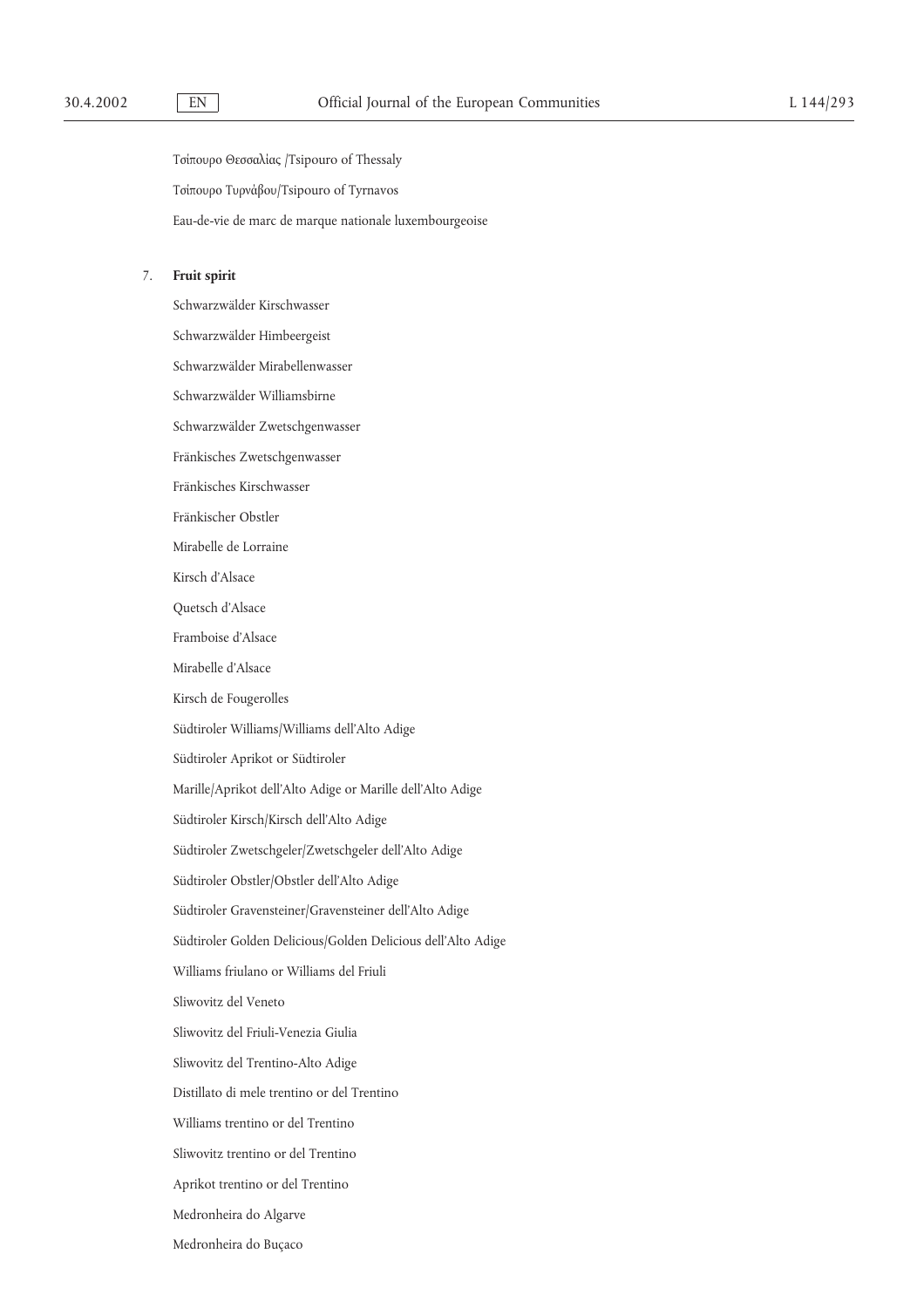Kirsch or Kirschwasser Friulano Kirsch or Kirschwasser Trentino Kirsch or Kirschwasser Veneto Aguardente de pèra da Lousa Eau-de-vie de pommes de marque nationale luxembourgeoise Eau-de-vie de poires de marque nationale luxembourgeoise Eau-de-vie de kirsch de marque nationale luxembourgeoise Eau-de-vie de quetsch de marque nationale luxembourgeoise Eau-de-vie de mirabelle de marque nationale luxembourgeoise Eau-de-vie de prunelles de marque nationale luxembourgeoise Wachauer Marillenbrand

### 8. **Cider spirit and perry spirit**

Calvados du Pays d'Auge Calvados Eau-de-vie de cidre de Bretagne Eau-de-vie de poiré de Bretagne Eau-de-vie de cidre de Normandie Eau-de-vie de poiré de Normandie Eau-de-vie de cidre du Maine Aguardiente de sidra de Asturias Eau-de-vie de poiré du Maine

### 9. **Gentian spirit**

Bayerischer Gebirgsenzian Südtiroler Enzian/Genzians dell'Alto Adige Genziana trentina or del Trentino

# 10. **Fruit spirit drinks**

Pacharán Pacharán navarro

### 11. **Juniper-flavoured spirit drinks**

Ostfriesischer Korngenever Genièvre Flandre Artois Hasseltse jenever Balegemse jenever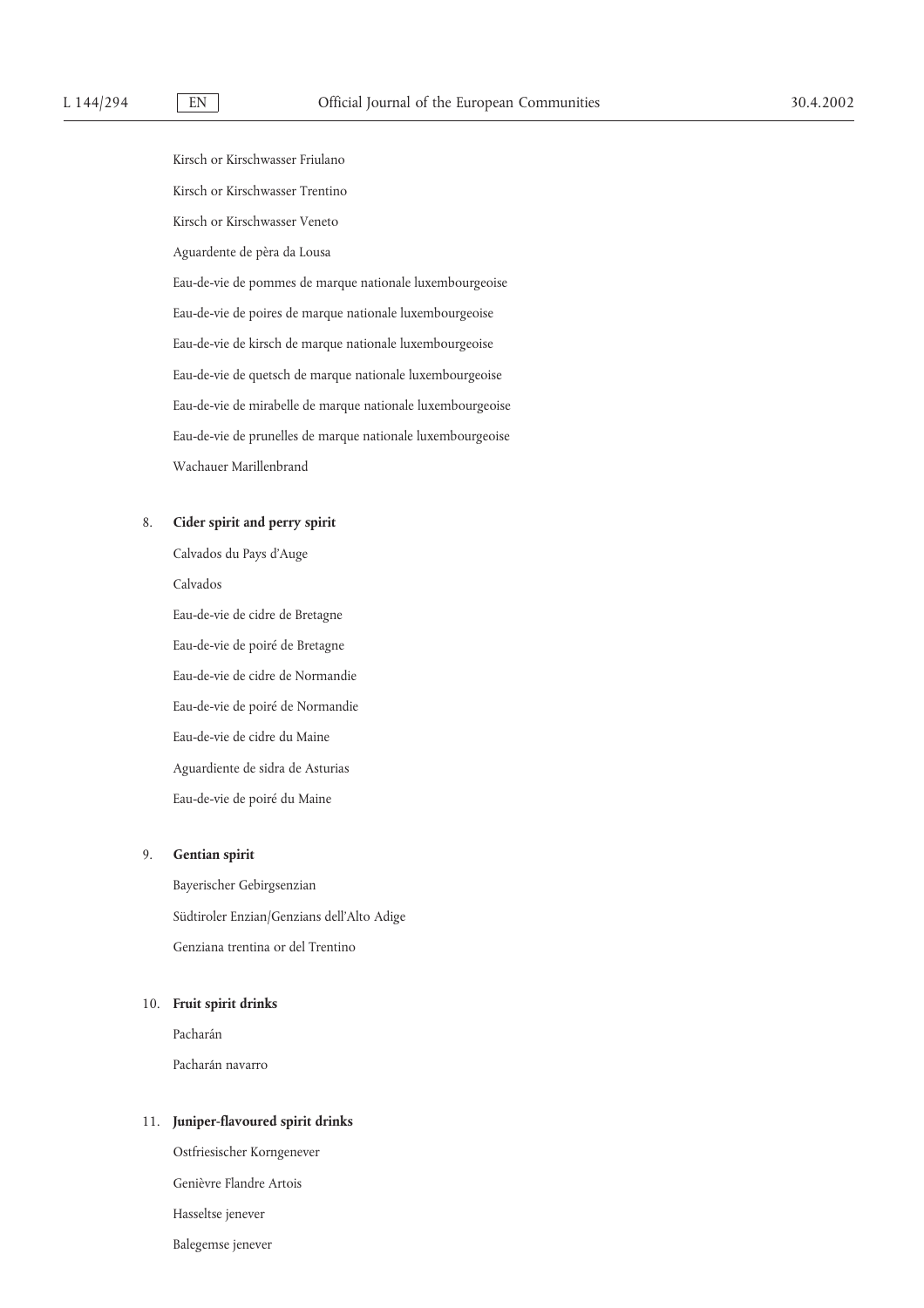Péket de Wallonie

Steinhäger

Plymouth Gin

Gin de Mahón

# 12. **Caraway-flavoured spirit drinks**

Dansk Akvavit/Dansk Aquavit Svensk Aquavit/Svensk Akvavit/Swedish Aquavit

# 13. **Aniseed-flavoured spirit drinks**

Anis español Évoca anisada Cazalla Chinchón Ojén Rute Ouzo/ Oυ΄ζο

Berliner Kümmel

# 14. **Liqueurs**

Hamburger Kümmel Münchener Kümmel Chiemseer Klosterlikör Bayerischer Kräuterlikör Cassis de Dijon Cassis de Beaufort Irish Cream Palo de Mallorca Ginünha portuguesa Licor de Singevergs Benediktbeurer Klosterlikör Ettaler Klosterlikör Ratafia de Champagne Ratafia catalana Anis portuguès Finnish berry/fruit liqueur Grossglockner Alpenbitter Marizzeller Magenlikör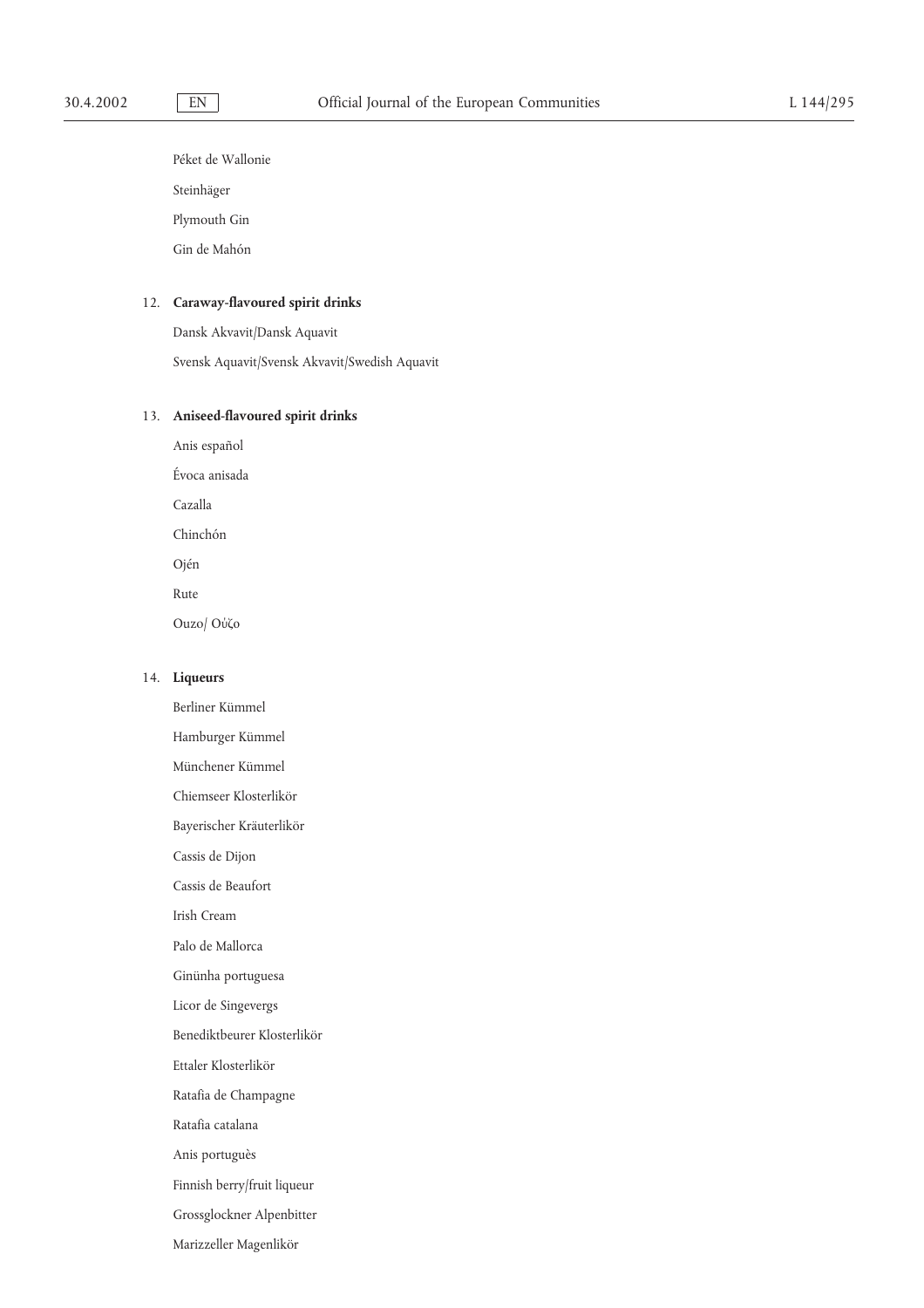Mariazeller Jagasaftl Puchheimer Bitter Puchheimer Schlossgeist Steinfelder Magenbitter Wachauer Marüllenlikör Jäsgertee, Jagertee, Jagatee

# 15. **Spirit drinks**

Pommeau de Bretagne Pommeau du Maine Pommeau de Normandie Svensk punsch/Swedish punsch

# 16. **Vodka**

Svensk vodka/Swedish vodka Suomalainen vodka/Finsk vodka/Vodka of Finland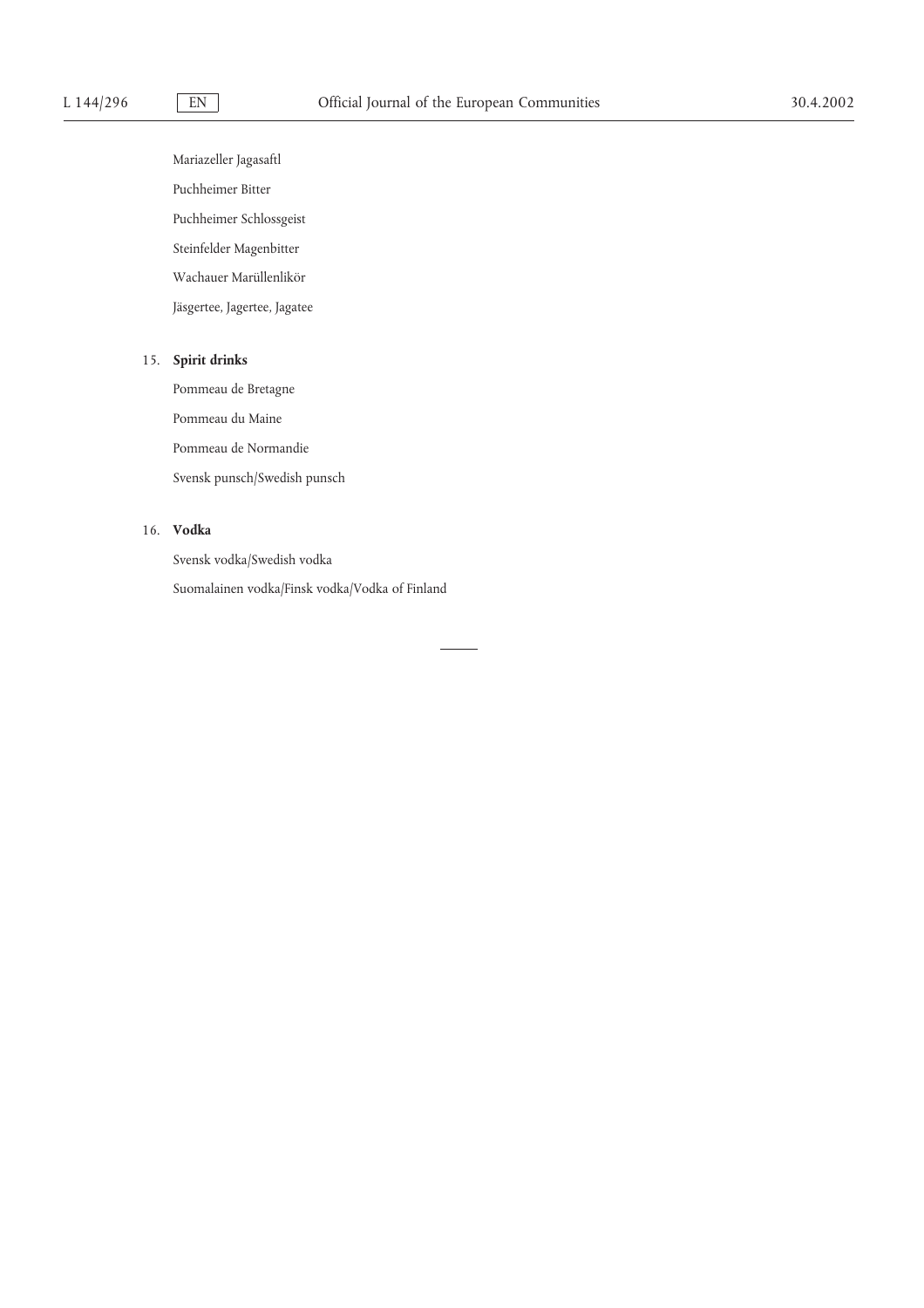# **Protected names of spirit drinks originating in Switzerland**

# **Wine spirit**

Eau-de-vie de vin du Valais

Brandy du Valais

### **Grape marc spirit**

Baselbieter Marc

Grappa del Ticino/Grappa Ticinese

Grappa della Val Calanca

Grappa della Val Bregaglia

Grappa della Val Mesolcina

Grappa della Valle di Poschiavo

Marc d'Auvernier

Marc de Dôle du Valais

# **Fruit spirit**

Aargauer Bure Kirsch Abricot du Valais Abricotine du Valais Baselbieterkirsch Baselbieter Zwetschgenwasser Bernbieter Kirsch Bernbieter Mirabellen Bernbieter Zwetschgenwasser Bérudges de Cornaux Canada du Valais Coing d'Ajoie Coing du Valais Damassine d'Ajoie Damassine de la Baroche Emmentaler Kirsch Framboise du Valais Freiämter Zwetschgenwasser Fricktaler Kirsch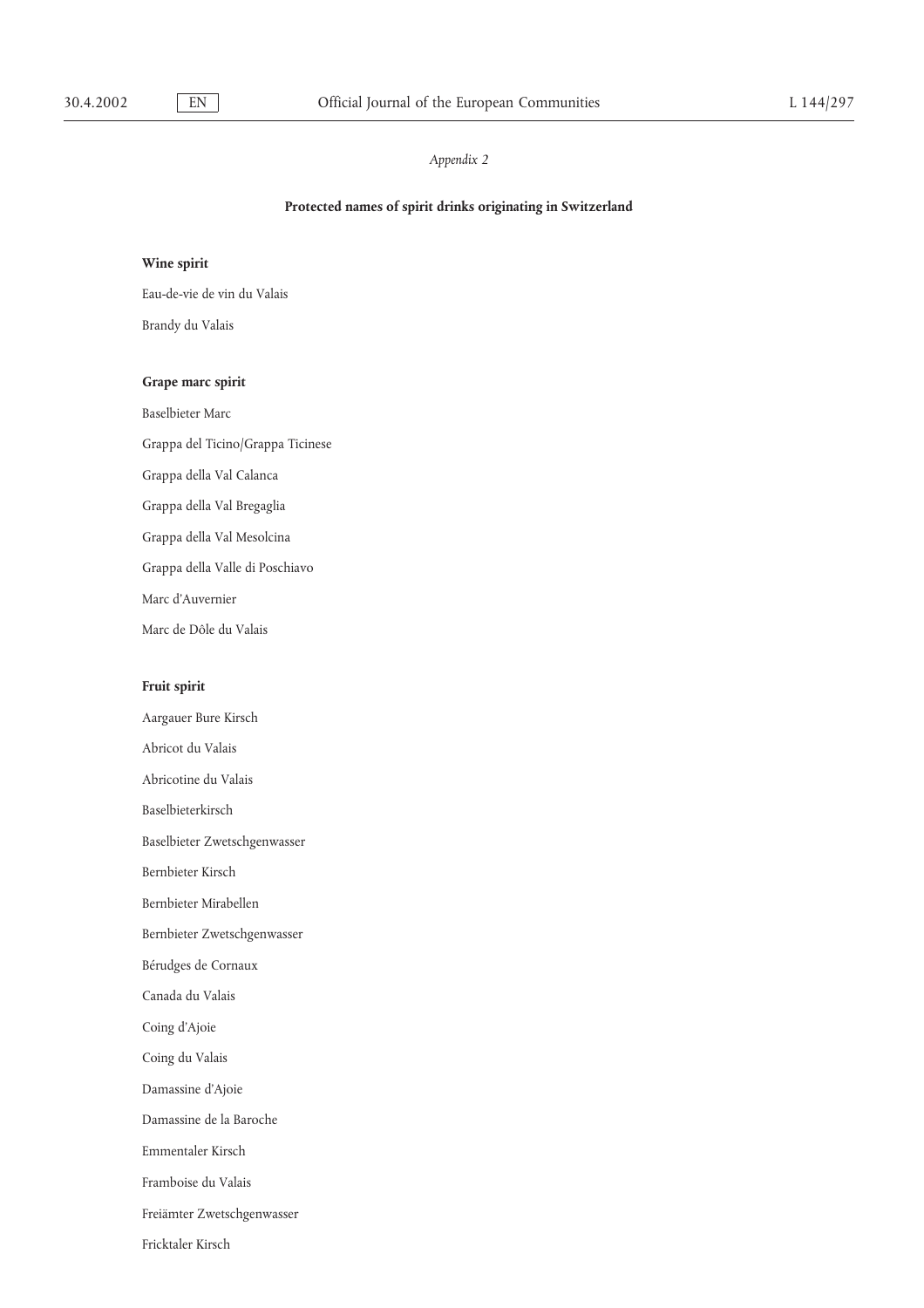Golden du Valais Gravenstein du Valais Kirsch d'Ajoie Kirsch de la Béroche Kirsch du Valais Kirsch suisse Luzerner Kirsch Luzerner Zwetschgenwasser Mirabelle d'Ajoie Mirabelle du Valais Poire d'Ajoie Poire d'Orange de la Baroche Pomme d'Ajoie Pomme du Valais Prune d'Ajoie Prune du Valais Prune impériale de la Baroche Pruneau du Valais Rigi Kirsch Seeländer Pflümliwasser Urschwyzerkirsch Williams du Valais Zuger Kirsch

# **Cider spirit and perry spirit**

Bernbieter Birnenbrand Freiämter Theilerbirnenbrand Luzerner Birnenträsch Luzerner Theilerbirnenbrand

# **Gentian spirit**

Gentiane du Jura

# **Juniper-flavoured spirit drink**

Genièvre du Jura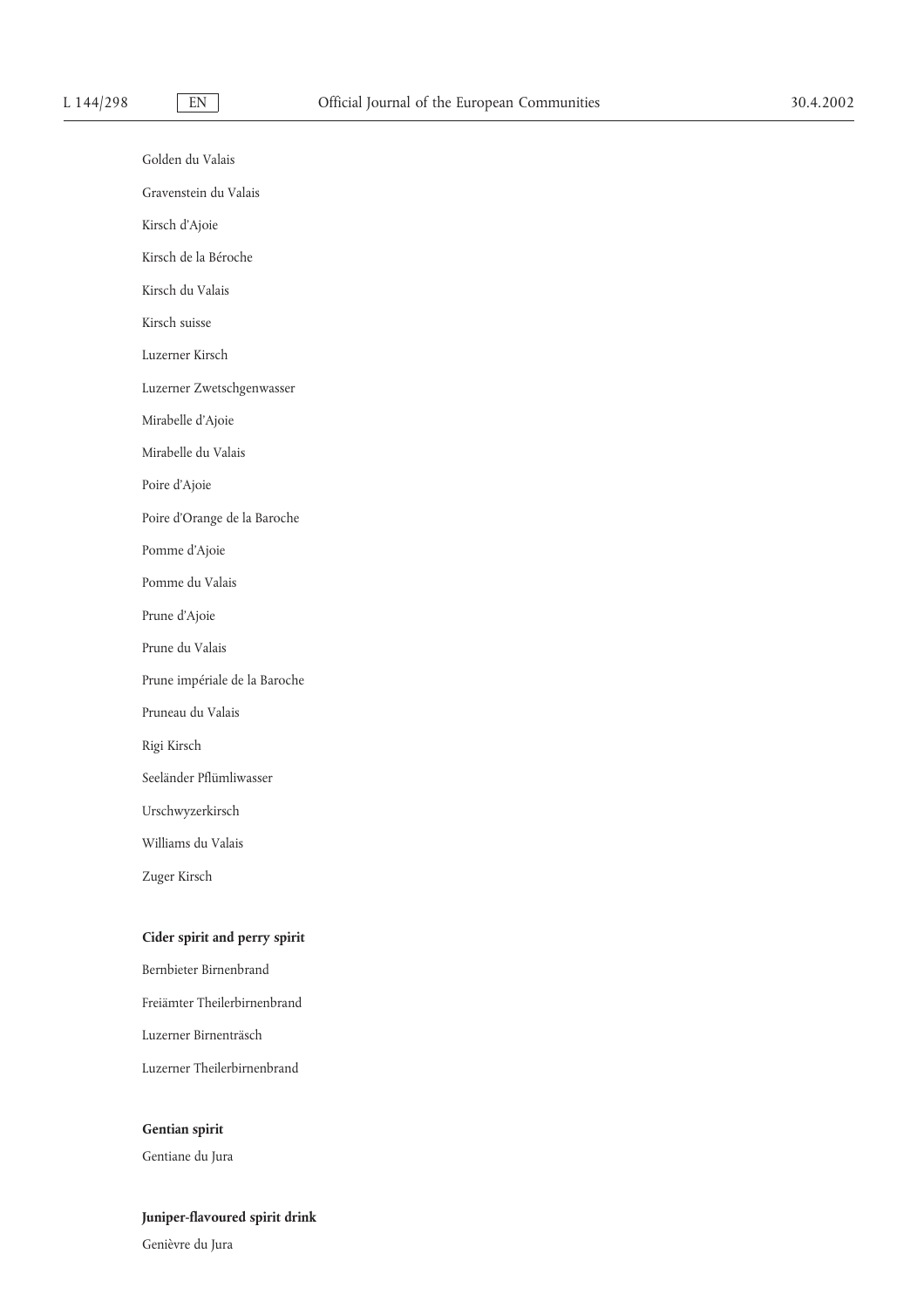# **Liqueurs**

Bernbieter Cherry Brandy Liqueur Bernbieter Griottes Liqueur Bernbieter Kirschen Liqueur Liqueur de poires Williams du Valais Liqueur d'abricot du Valais Liqueur de framboise du Valais

# **Herb-flavoured spirits (spirit drinks)**

Bernbieter Kräuterbitter Eau-de-vie d'herbes du Jura Eau-de-vie d'herbes du Valais Genépi du Valais Gotthard Kräuterbrand Luzerner Chrüter (Kräuterbrand) Walliser Chrüter (Kräuterbrand)

# **Other**

Lie du Mandement Lie de Dôle du Valais Lie du Valais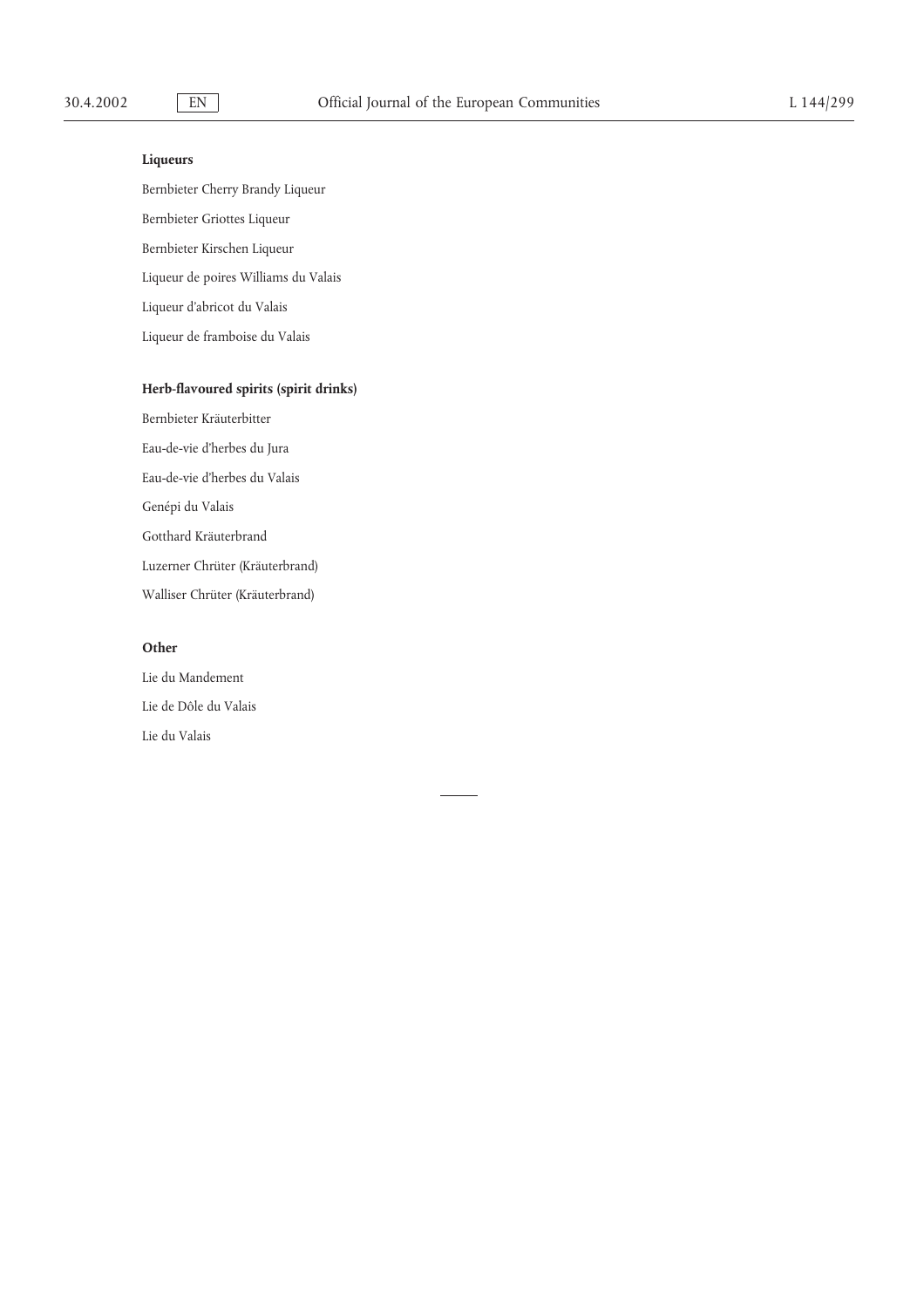# **Protected names of aromatised drinks originating in the Community**

Clarea

Sangría

Nürnberger Glühwein

Thüringer Glühwein

Vermouth de Chambéry

Vermouth di Torino

*Appendix 4*

# **Protected names of aromatised drinks originating in Switzerland**

None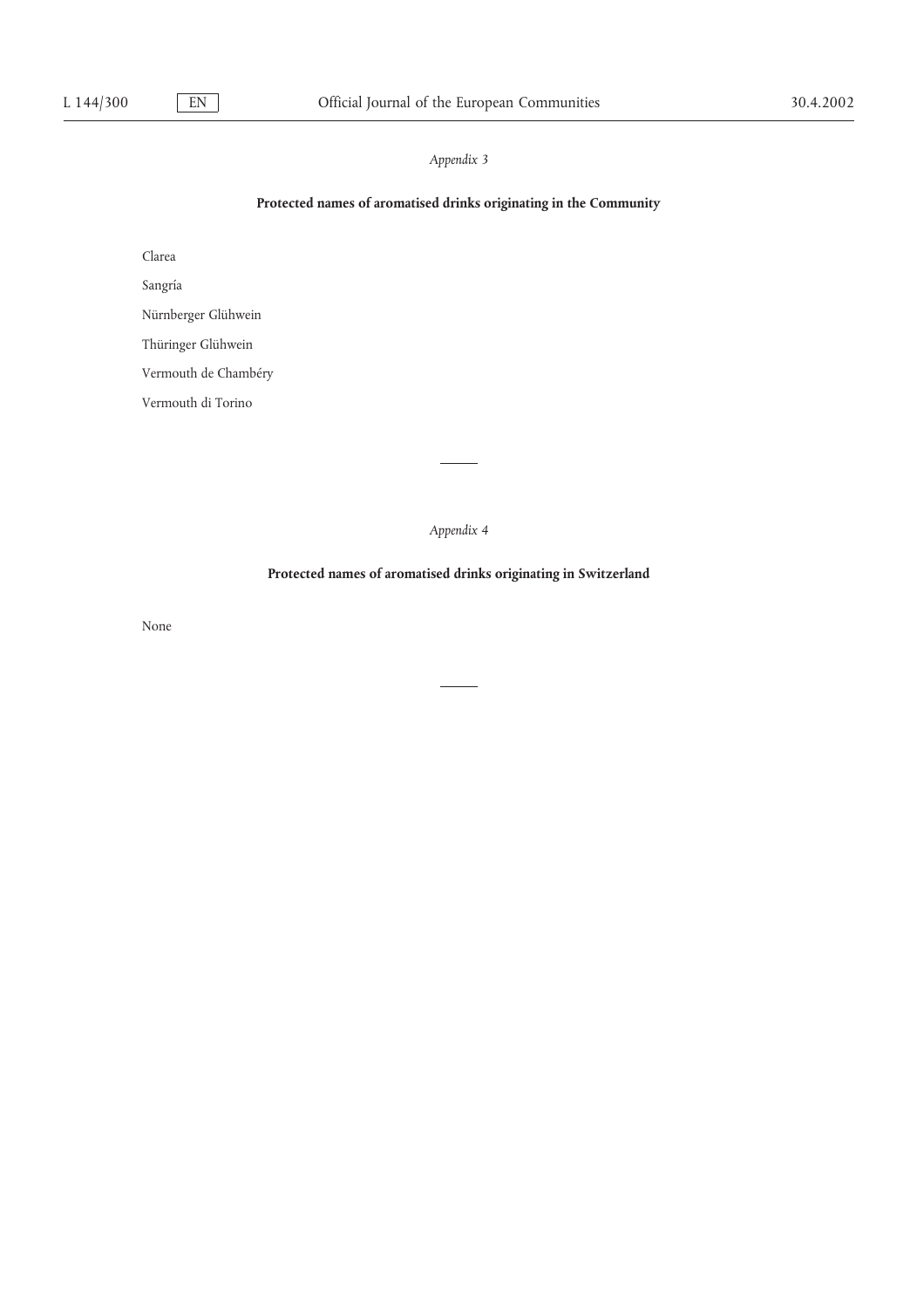### *ANNEX 9*

### **ON ORGANICALLY PRODUCED AGRICULTURAL PRODUCTS AND FOODSTUFFS**

### *Article 1*

### **Objective**

Without prejudice to their obligations with regard to products not originating in the Parties or other legislative provisions in force, the Parties undertake, in accordance with the principles of non-discrimination and reciprocity, to foster trade in organically produced agricultural products and foodstuffs from the Community and Switzerland complying with the laws and regulations listed in Appendix 1.

### *Article 2*

### **Scope**

1. This Annex shall apply to organically produced plant products and foodstuffs complying with the laws and regulations listed in Appendix 1.

2. The Parties undertake to extend the scope of this Annex to livestock, animal products and foodstuffs containing ingredients of animal origin once they have adopted the relevant laws and regulations. The Committee may decide to extend the scope of the Annex after those laws and regulations have been recognised as equivalent in accordance with Article 3 and by amendment of Appendix 1 in accordance with the procedure laid down in Article 8.

### *Article 3*

### **Principle of equivalence**

1. The Parties hereby recognise the laws and regulations listed in Appendix 1 to this Annex as equivalent. The Parties may agree to exclude certain aspects or products from the equivalence arrangements. They shall specify this in Appendix 1.

2. The Parties shall do their utmost to ensure that the laws and regulations specifically covering products as referred to in Article 2 develop along equivalent lines.

### *Article 4*

### **Free movement of organic products**

In accordance with their internal procedures in this area, the Parties shall take the necessary measures so that products as referred to in Article 2 and complying with each other's laws and regulations as listed in Appendix 1 can be imported and placed on the market.

### *Article 5*

### **Labelling**

1. With a view to developing arrangements to prevent the relabelling of organic products covered by this Annex, the Parties shall do their utmost to ensure that their laws and regulations provide for:

- the protection of the same terms designating organic products in their various official languages,
- the use of the same compulsory terms in declarations on the labelling of products meeting equivalent conditions.

2. The Parties may specify that products imported from each other meet the requirements on labelling laid down in their laws and regulations as listed in Appendix 1.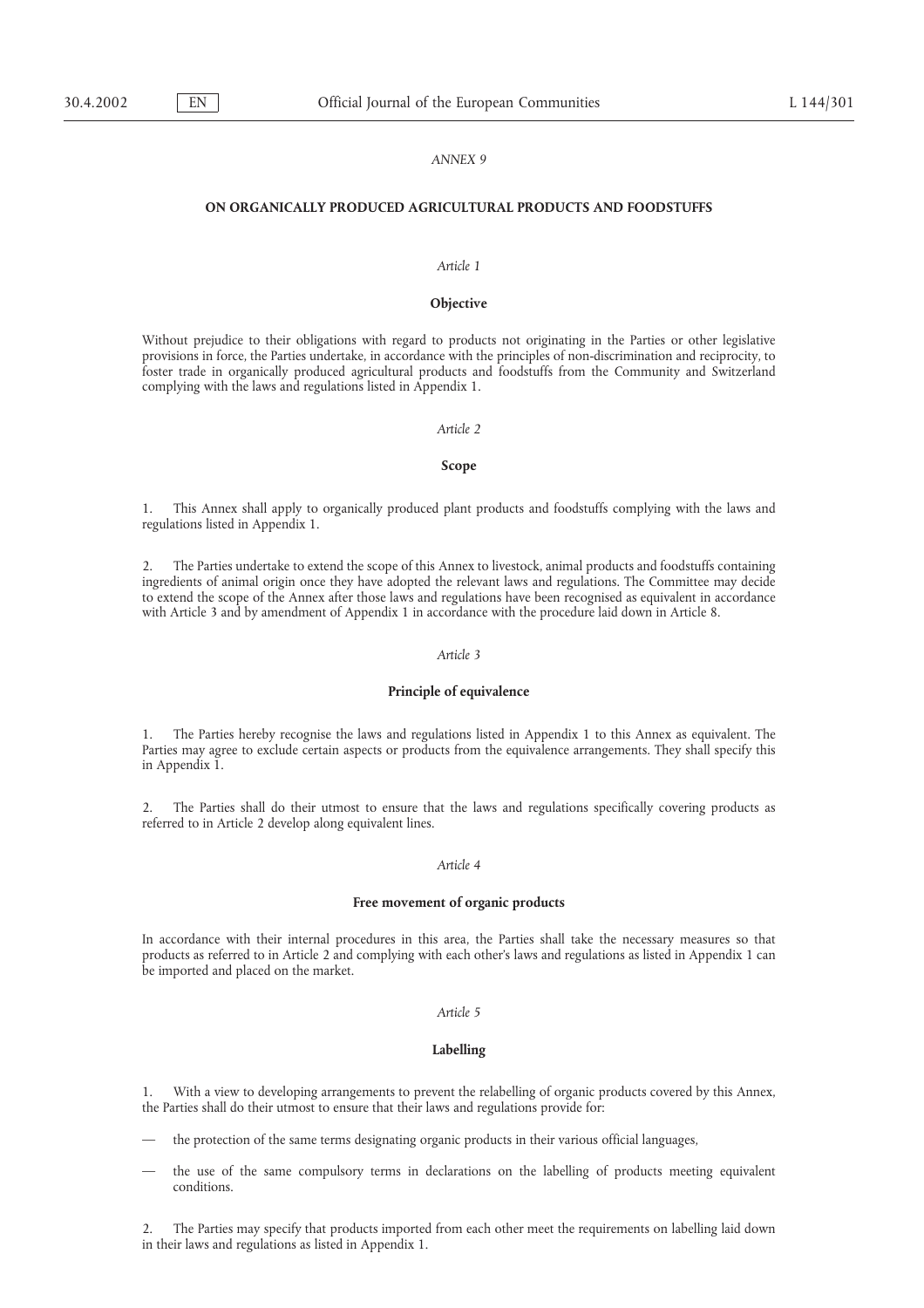### **Third countries**

1. The Parties shall do their utmost to ensure that the import arrangements applicable to organically produced products from third countries are equivalent.

2. With a view to ensuring equivalence in practice as regards recognition in the case of third countries, the Parties shall consult each other before they recognise and include any third country in the list drawn up to that end in their laws and regulations.

### *Article 7*

### **Exchange of information**

Under Article 8 of the Agreement, the Parties and Member States shall send each other the following information in particular:

- lists of their competent authorities and inspection bodies and the code numbers thereof, and reports on surveillance by the authorities responsible therefore,
- lists of administrative decisions authorising imports of organically produced products from third countries,
- details of observed irregularities and infringements of the laws and regulations listed in Appendix 1 in accordance with the procedure provided for in Article 10a(1) of Regulation (EEC) No 2092/91.

### *Article 8*

### **Working Group on Organic Products**

1. The Working Group on Organic Products, hereinafter called the 'Working Group', set up pursuant to Article 6(7) of the Agreement shall consider all matters which may arise in connection with this Annex and its implementation.

2. The Working Group shall periodically consider the state of the respective laws and regulations of the Parties in the fields covered by this Annex. It shall be responsible in particular for:

- verifying that the Parties' laws and regulations are equivalent with a view to their inclusion in Appendix 1,
- recommending to the Committee, where necessary, that the requisite implementing rules be included in Appendix 2 with a view to ensuring consistent implementation of the laws and regulations covered by this Annex in the territory of the Parties,
- recommending to the Committee that the scope of this Annex be extended to products other than those covered by Article 2(1).

### *Article 9*

### **Safeguard measures**

1. Where any delay may result in prejudice that is difficult to make good, provisional safeguard measures may be taken without prior consultation, provided that consultations are held immediately after any such measures are taken.

2. If, following the consultations provided for in paragraph 1, the Parties fail to reach agreement, the Party which requested the consultations or took the measures referred to in paragraph 1 may take suitable interim protective measures to ensure that this Annex is applied properly.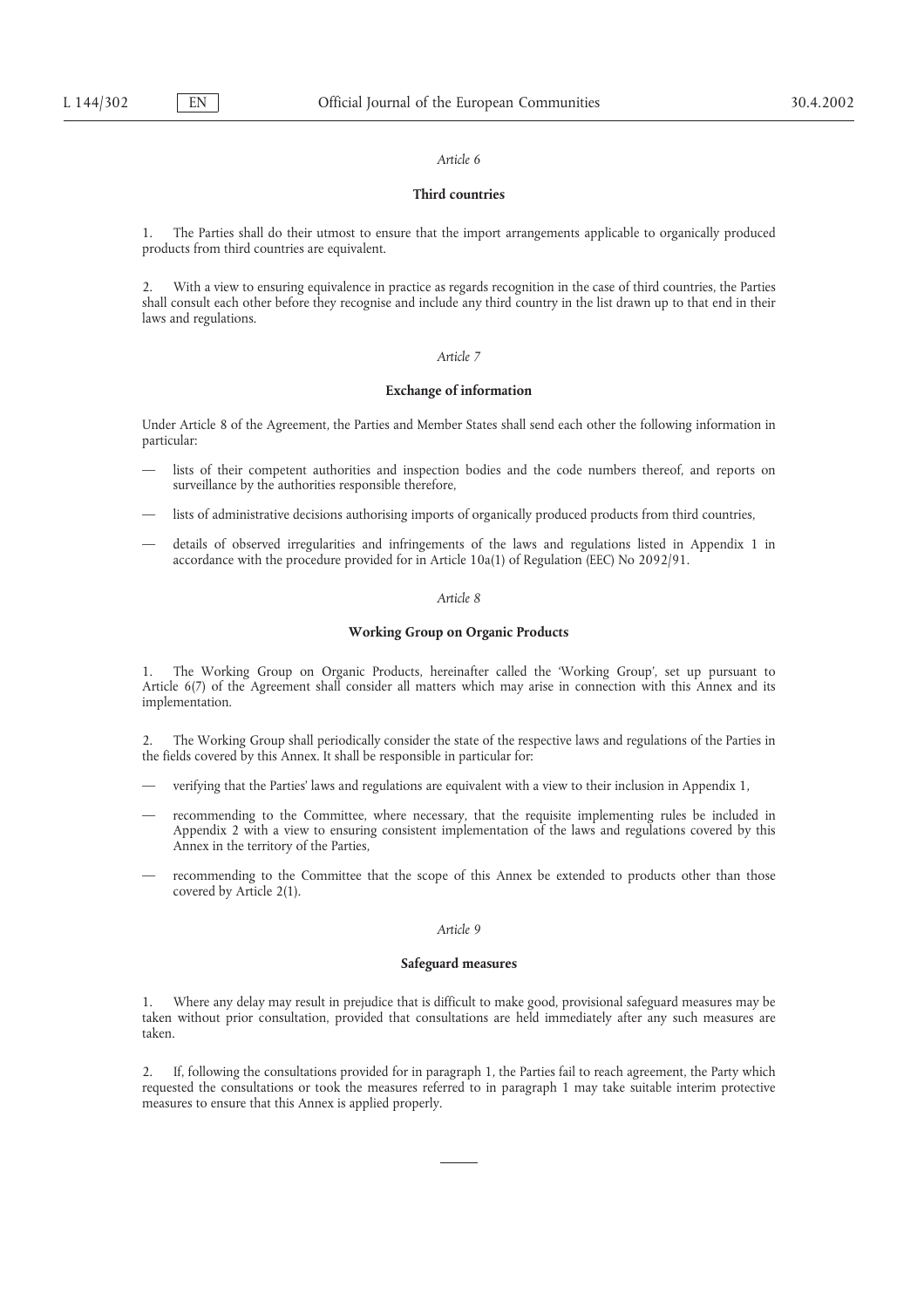Regulations applicable in the Community

- Council Regulation (EEC) No 2092/91 of 24 June 1991 on organic production of agricultural products and indications referring thereto on agricultural products and foodstuffs (OJ L 198, 22.7.1991, p. 1), as last amended by Commission Regulation (EC) No 1900/98 (OJ L 247, 5.9.1998, p. 6)
- Commission Regulation (EEC) No 94/92 of 14 January 1992 laying down detailed rules for implementing the arrangements for imports from third countries provided for in Regulation (EEC) No 2092/91 on organic production of agricultural products and indications referring thereto on agricultural products and foodstuffs (OJ L 11, 17.1.1992, p. 14), as last amended by Regulation (EC) No 1367/98 (OJ L 185, 30.6.1998, p. 11)
- Commission Regulation (EEC) No 3457/92 of 30 November 1992 laying down detailed rules concerning the inspection certificate for imports from third countries into the Community provided for in Council Regulation (EEC) No 2092/91 on organic production of agricultural products and indications referring thereto on agricultural products and foodstuffs (OJ L 350, 1.12.1992, p. 56)
- Commission Regulation (EEC) No 207/93 of 29 January 1993 defining the content of Annex VI to Regulation (EEC) No 2092/91 on organic production of agricultural products and indications referring thereto on agricultural products and foodstuffs and laying down detailed rules for implementing the provisions of Article 5(4) thereof (OJ L 25, 2.2.1993, p. 5), as last amended by Regulation (EC) No 345/97 (OJ L 58, 27.2.1997, p. 38)

Regulations applicable in Switzerland

- Ordinance of 22 September 1997 on organic farming and the labelling of organically produced plant products and foodstuffs (Ordinance on organic farming), as last amended on 7 December 1998 (RO 1999 399)
- Ordinance of the Département Fédéral de l'Economie of 22 September 1997 on organic farming, as last amended on 7 December 1998 (RO 1999 292)

Exclusion from the equivalence arrangements

Swiss products based on ingredients produced under the arrangements for conversion to organic farming.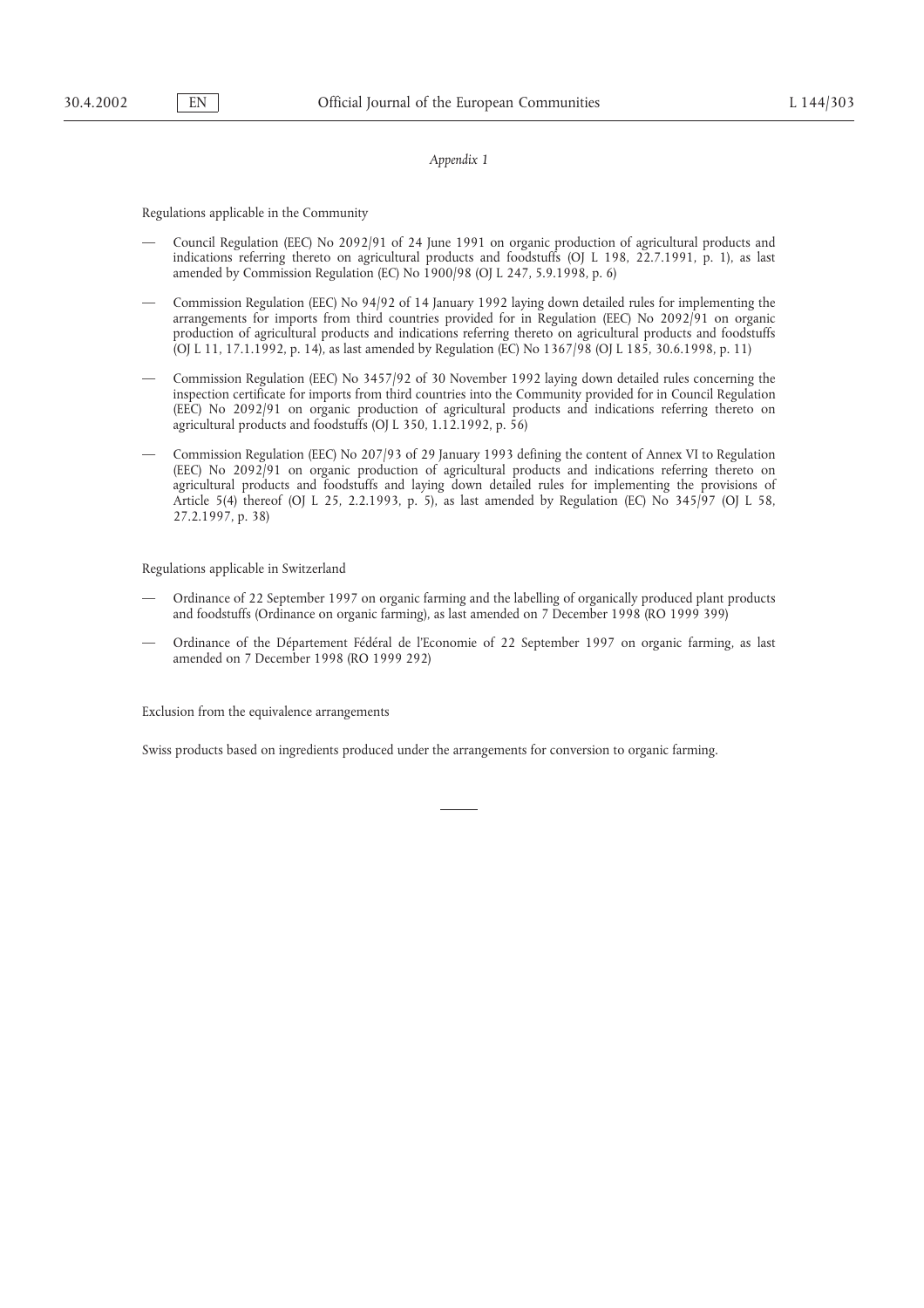Rules of application

No entries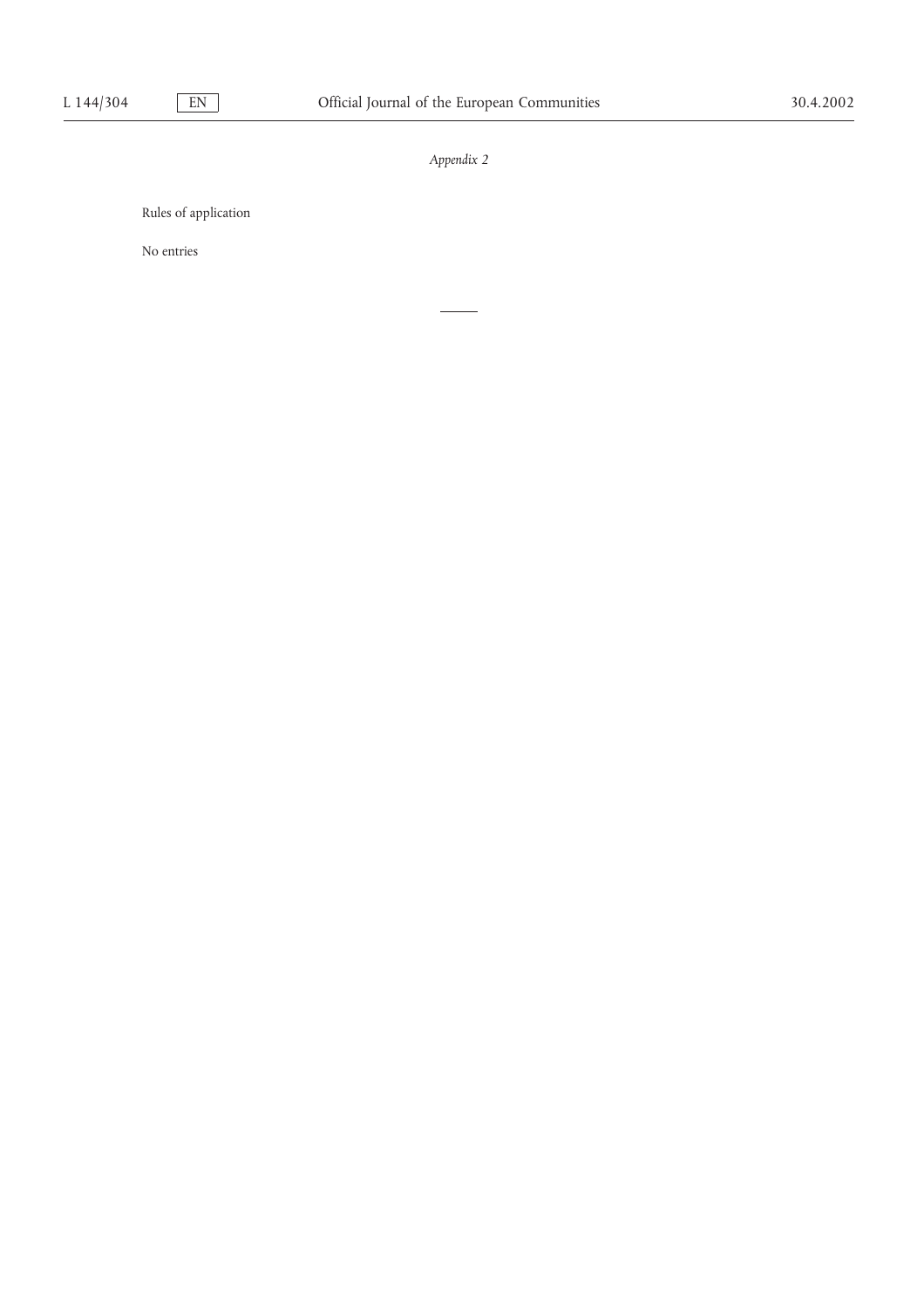### *ANNEX 10*

### **ON RECOGNITION OF CONFORMITY CHECKS FOR FRUIT AND VEGETABLES SUBJECT TO MARKETING STANDARDS**

### *Article 1*

### **Scope**

This Annex shall apply to fresh fruit and vegetables to be consumed fresh in respect of which the Community has laid down marketing standards under Regulation (EC) No 2200/96, with the exception of citrus fruits.

### *Article 2*

### **Objective**

1. Products as referred to in Article 1 originating in Switzerland, or originating in the Community and re-exported to the Community from Switzerland, and accompanied by inspection certificates as referred to in Article 3, shall not be subject in the Community to conformity checks in the Community before they are admitted into the customs territory of the Community.

2. The Office Fédéral de l'Agriculture is hereby designated as the agency responsible for checking compliance with Community or equivalent standards of products originating in Switzerland and of products originating in the Community and re-exported to the Community from Switzerland. To that end the said Office may delegate its powers to carry out such checks to the bodies listed in the appendix, on the following conditions:

- the Office Fédéral de l'Agriculture shall notify the European Commission of the bodies empowered to carry out the checks,
- those bodies shall issue the certificates provided for in Article 3,
- the empowered bodies must have inspectors who have received training approved by the Office Fédéral de l'Agriculture, the plant and equipment needed for carrying out the checks and analyses that inspection will require, and suitable communications facilities.

3. Should Switzerland apply checks of compliance with marketing standards in respect of products as referred to in Article 1 before their introduction into Swiss customs territory, it shall adopt provisions equivalent to those laid down in this Annex to dispense products originating in the Community from such checks.

### *Article 3*

### **Inspection certificates**

- 1. For the purposes of this Annex, 'inspection certificate' means:
- the form provided for in Annex I to Regulation (EEC) No 2251/92, or
- the UN/ECE form annexed to the Geneva Protocol on standardisation of fresh fruit and vegetables, nuts and dried fruit, or
- the OECD form annexed to the OECD Council decision on arrangements for applying international standards on fruit and vegetables.

2. Consignments of products originating in Switzerland and of products originating in the Community and reexported to the Community from Switzerland shall be accompanied by inspection certificates until they are released for free circulation in the territory of the Community.

3. The inspection certificates must bear the stamp of one of the bodies listed in the Appendix to this Annex.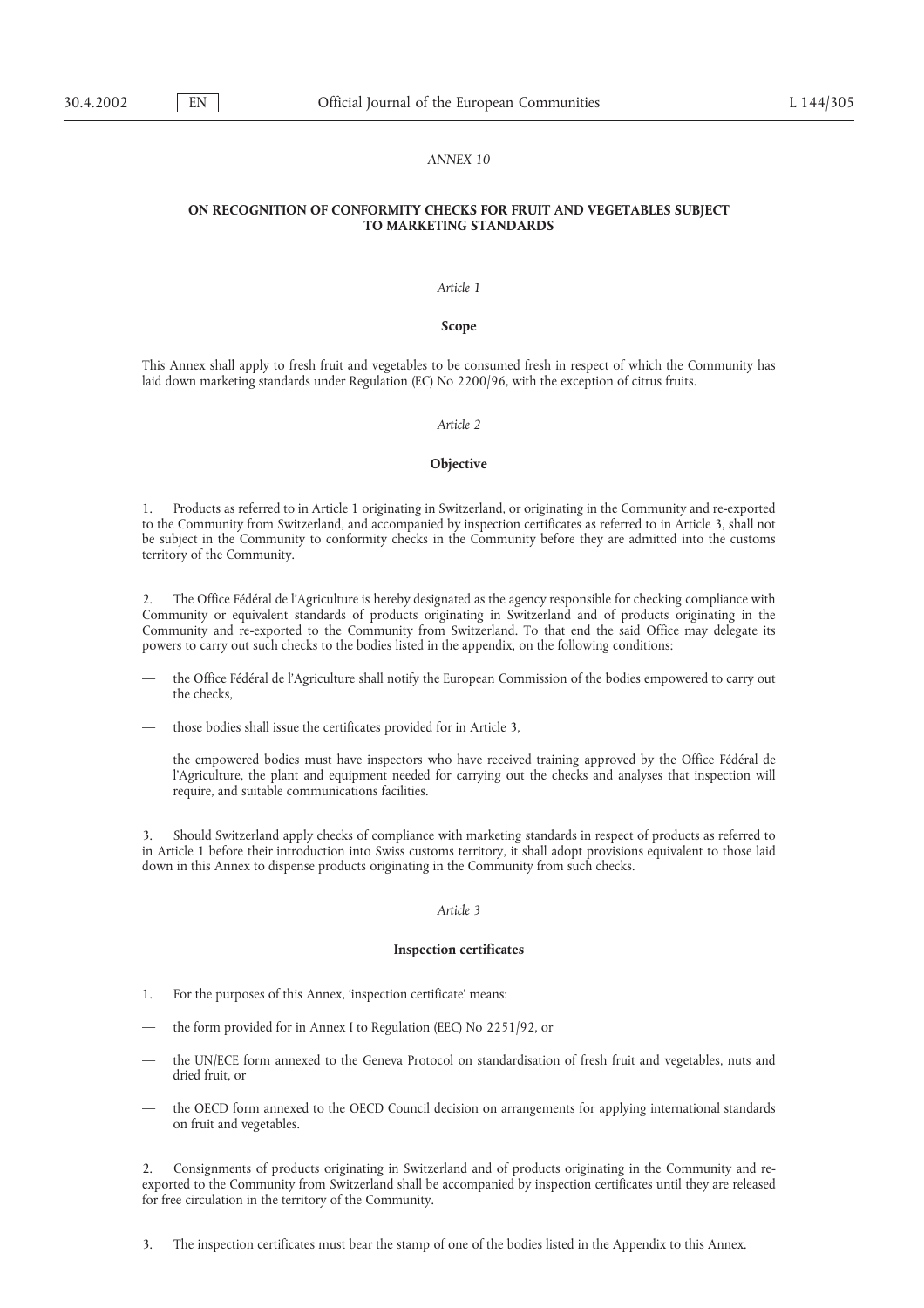4. Where delegation of powers as provided for in Article 2(2) is withdrawn from one of the inspection bodies so empowered, the inspection certificates issued by that body shall no longer be recognised for the purposes of this Annex.

### *Article 4*

### **Exchange of information**

1. Pursuant to Article 8 of the Agreement, the Parties shall send each other, *inter alia*, their lists of competent agencies and empowered inspection bodies. The European Commission shall notify the Office Fédéral de l'Agriculture of any irregularities or infringements detected in connection with compliance with the quality standards in force of consignments of fruit and vegetables originating in Switzerland or originating in the Community and re-exported to the Community from Switzerland under cover of inspection certificates.

2. With a view to ascertaining compliance with the conditions laid down in the third indent of Article 2(2), the Office Fédéral de l'Agriculture shall agree, at the European Commission's request, to joint inspections being carried out at the premises of empowered bodies.

3. Such joint inspections shall be carried out in accordance with the procedure to be proposed by the Working Party on Fruit and Vegetables and adopted by the Committee.

### *Article 5*

### **Safeguard clause**

1. Where either Party considers that the other has failed to fulfil an obligation under this Annex, the two Parties shall hold consultations.

2. The Party which requests the consultations shall provide the other with all information necessary for a detailed examination of the case in question.

3. Where consignments of fruit and vegetables originating in Switzerland or originating in the Community and re-exported to the Community from Switzerland under cover of inspection certificates are found not to comply with the standards in force and where any time limit or delay might impair the effectiveness of fraud prevention measures or distort competition, temporary safeguard measures may be taken without prior consultations, provided that consultations are held immediately after the said measures have been taken.

4. If, following the consultations provided for in paragraphs 1 or 3, the Parties fail to reach agreement within three months of starting the consultations, the Party which requested the consultations or took the measures provided for in paragraph 3 may take suitable protective measures, which may include the partial or total suspension of this Annex.

### *Article 6*

### **Working Party on Fruit and Vegetables**

1. The Working Party on Fruit and Vegetables set up under Article 6(7) of the Agreement shall consider any matter arising in connection with this Annex and its implementation. It shall periodically review the Parties' internal laws and regulations in the fields covered by this Annex.

2. It shall in particular put forward proposals to the Committee with a view to the adaptation and updating of the Appendix hereto.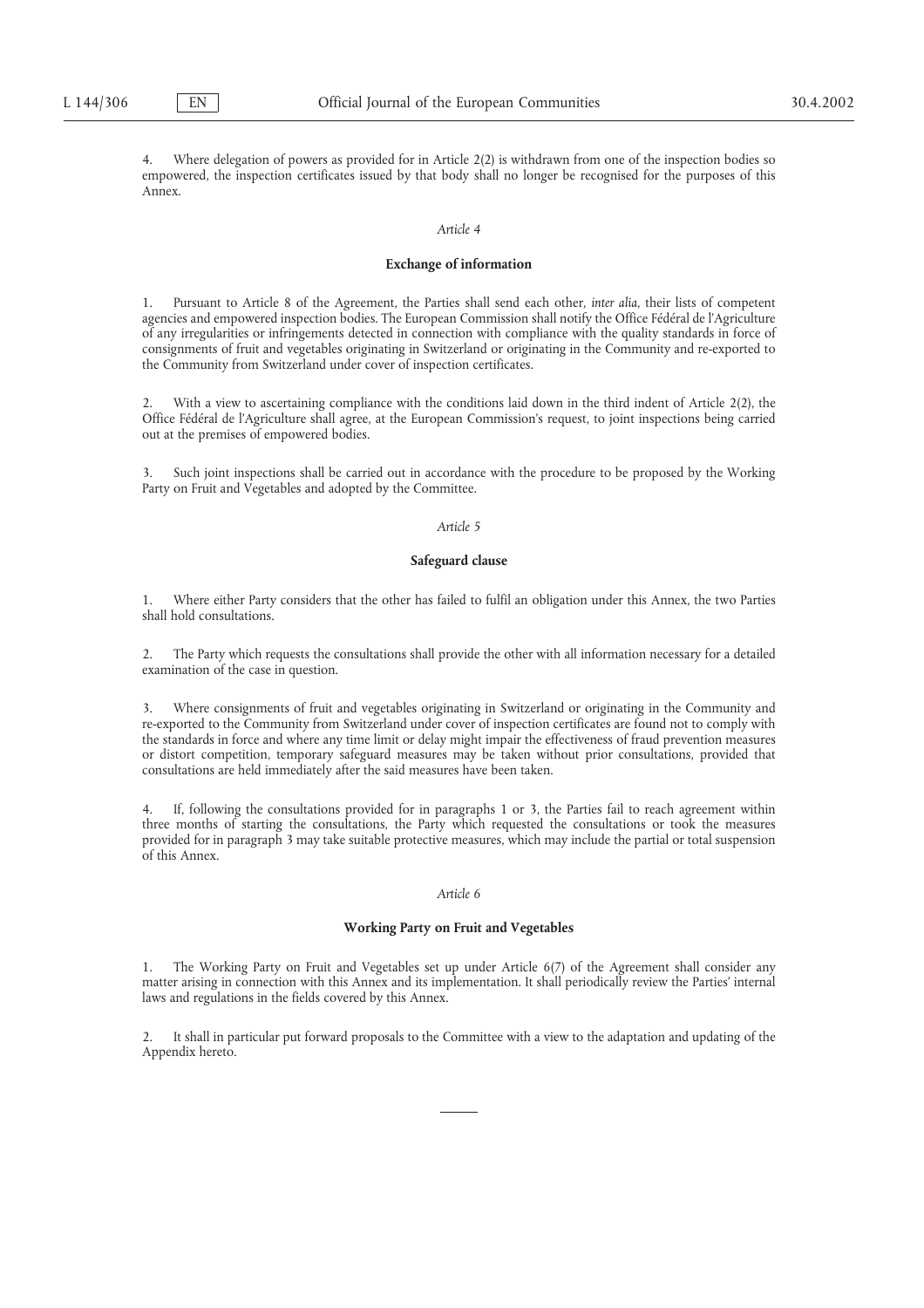# **Swiss inspection bodies authorised to issue inspection certificates as provided for in Article 3 of Annex 10**

- 1. Fruit-Union Suisse Baarer Str. 88 CH-6302 ZUG
- 2. Union Suisse du Légume Bahnhofstraße 87 CH-3232 INS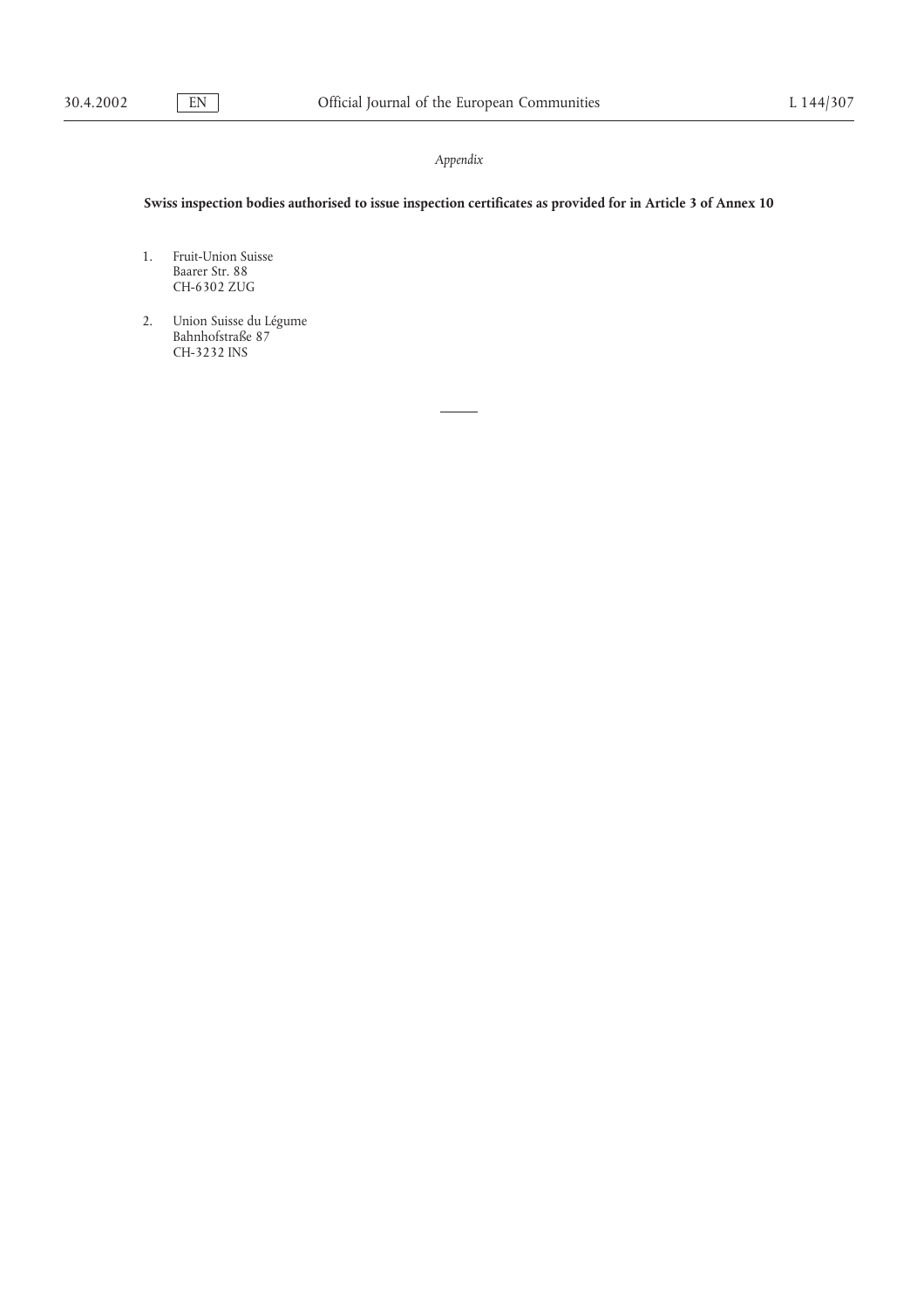### *ANNEX 11*

### **ON ANIMAL-HEALTH AND ZOOTECHNICAL MEASURES APPLICABLE TO TRADE IN LIVE ANIMALS AND ANIMAL PRODUCTS**

1. Title I of this Annex shall cover:

- measures for the control and notification of certain
- trade in and imports from third countries of live animals, their semen, ova and embryos. *Article 6*
- 

TITLE I

# **TRADE IN LIVE ANIMALS, THEIR SEMEN, OVA AND TRADE IN ANIMAL PRODUCTS EMBRYOS**

*Article 2*

2. The legislation referred to in paragraph 1 is specified in communication and cooperation on animal-health measures. Appendix 1. That legislation shall apply subject to the special rules and procedures laid down in that Appendix. *Article 8*

ova and embryos shall be carried out in accordance with the Organisation and its Annexes thereto, and in particular the legislation specified in Appendix 2. That legislation shall apply Agreement on the Application of Sani legislation specified in Appendix 2. That legislation shall apply subject to the special rules and procedures laid down in that Measures (SPS). Appendix.

# *Article 4* **Scope**

leading to identical results with regard to imports from third animal-health measures applied by either Party to the animal countries of live animals, their semen, ova and embryos. products listed in Appendix 6.

*Article 1* 2. The legislation referred to in paragraph 1 is specified in Appendix 3. That legislation shall apply subject to the special rules and procedures laid down in that Appendix.

### *Article 5*

animal diseases, The Parties hereby agree on the provisions of Appendix 4 regarding zootechnical aspects.

The Parties hereby agree that checks on trade in and imports 2. Title II of this Annex shall cover trade in animal products. from third countries of live animals, their semen, ova and embryos shall be carried out in accordance with the provisions set out in Appendix 5.

### TITLE II

*Article 7*

### **Objective**

1. The Parties hereby note that they have similar legislation<br>leading to identical results with regard to measures for the products between the Parties by establishing a mechanism for<br>control and notification of animal dis applied to such products by the Parties with due regard for the protection of public and animal health, and to improve

# **Multilateral obligations** *Article 3*

Nothing in this Title shall limit the rights and obligations of The Parties hereby agree that trade in live animals, their semen, the Parties under the Agreement establishing the World Trade

### *Article 9*

1. The Parties hereby note that they have similar legislation 1. The scope of this Title shall be limited initially to the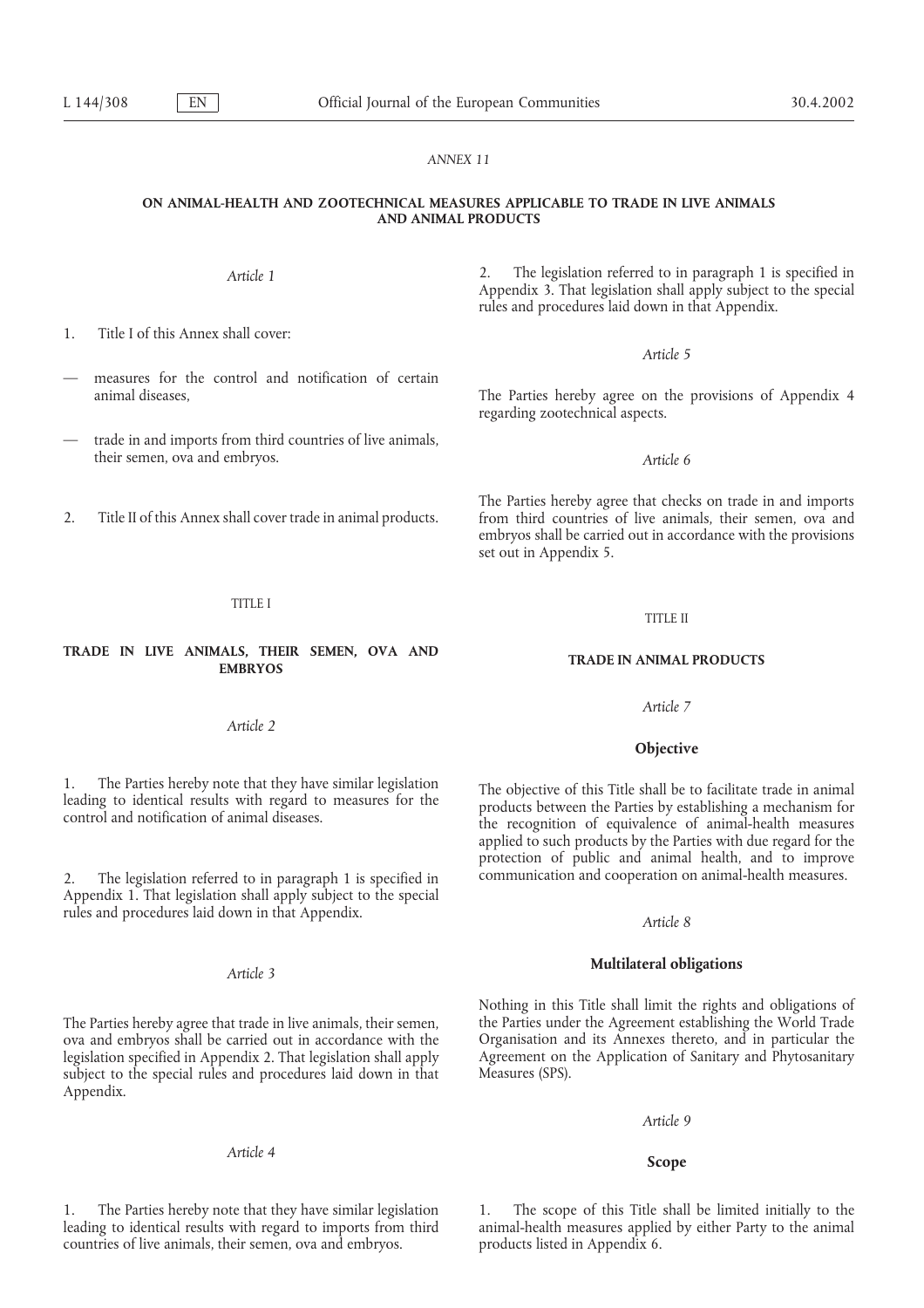2. Save as otherwise provided in the Appendices to this *Article 12* Title and without prejudice to Article 20 of this Annex, this Title shall not apply to animal-health measures relating to food **Equivalence** additives (all food additives and colouring agents, processing aids and essences), irradiation, contaminants (physical conchannel and residues of veterinary ineutinial products),<br>chemicals arising from migration of substances from packag-<br>ing materials, unauthorised chemical substances (food addi-<br>tives, processing aids, prohibited veterinary

For the purposes of this Title, the following definitions shall apply: In this assessment, the Parties shall take account of experience

- (a) 'animal products' means the animal products covered by Appendix 6; 2. Equivalence shall apply to animal-health measures in
- (b) 'animal-health' measures means sanitary measures as legislation, inspection and control systems or parts of systems defined in paragraph 1 of Annex A to the SPS Agreement and specific legislative provisions and inspect
- (c) 'appropriate level of animal-health protection' means the *Article 13* level of protection as defined in paragraph 5 of Annex A to the SPS Agreement for animal products; **Determination of equivalence**
- (d) 'competent authorities':
	-
	-

1. For the purposes of trade between the Parties, the level of animal-health protection; measures referred to in Article 2 shall apply without prejudice to paragraph 2 below. (iv) the importing Party shall determine whether the

2. Where either Party considers that it has special animalhealth status with respect to a specific disease, it may request (v) the importing Party shall accept the animal-health respect of imports of animal products. The guarantees for specific diseases shall be as specified in Appendix 8.  $appropriate level of protection.$ 

- the legislation, standards and procedures, as well as the ucts, etc.), or the labelling of foodstuffs, medicated feeds and programmes in place to allow control and to ensure domestic and importing countries' requirements a
	- the documented structure of the competent authority or *Article 10* authorities, their powers, their chain of command, their modus operandi and the resources available to them,
	- **Definitions** the performance of the competent authority in relation to the control programme and level of assurances afforded.

already acquired.

force for animal product sectors or parts of sectors, to legislation, inspection and control systems or parts of systems

1. To determine whether an animal-health measure applied (i) Switzerland — the authorities referred to in part (a) by an exporting Party meets the importing Party's appropriate of Appendix 7;<br>of Appendix 7;

- (ii) Community the authorities referred to in part (b)  $\qquad$  (i) the animal-health measure for which recognition of of Appendix 7. equivalence is sought shall be identified;
	- (ii) the importing Party shall explain the objective of its animal-health measure, providing an assessment, animal-health measure, providing an assessment, *Article 11* depending on the circumstances, of the risk or risks that the measure is intended to address; it shall define its appropriate level of animal-health protection; **Adaptation to regional conditions**
		- (iii) the exporting Party shall demonstrate that its animal-<br>health measure meets the importing Party's appropriate
		- exporting Party's animal-health measure meets its appropriate level of protection;
- recognition of that status. The Party concerned may also measure of the exporting Party as equivalent if the request additional guarantees in accordance with that status in exporting Party provides objective evidence to demon-<br>respect of imports of animal products. The guarantees for strate that its measure meets the importing Pa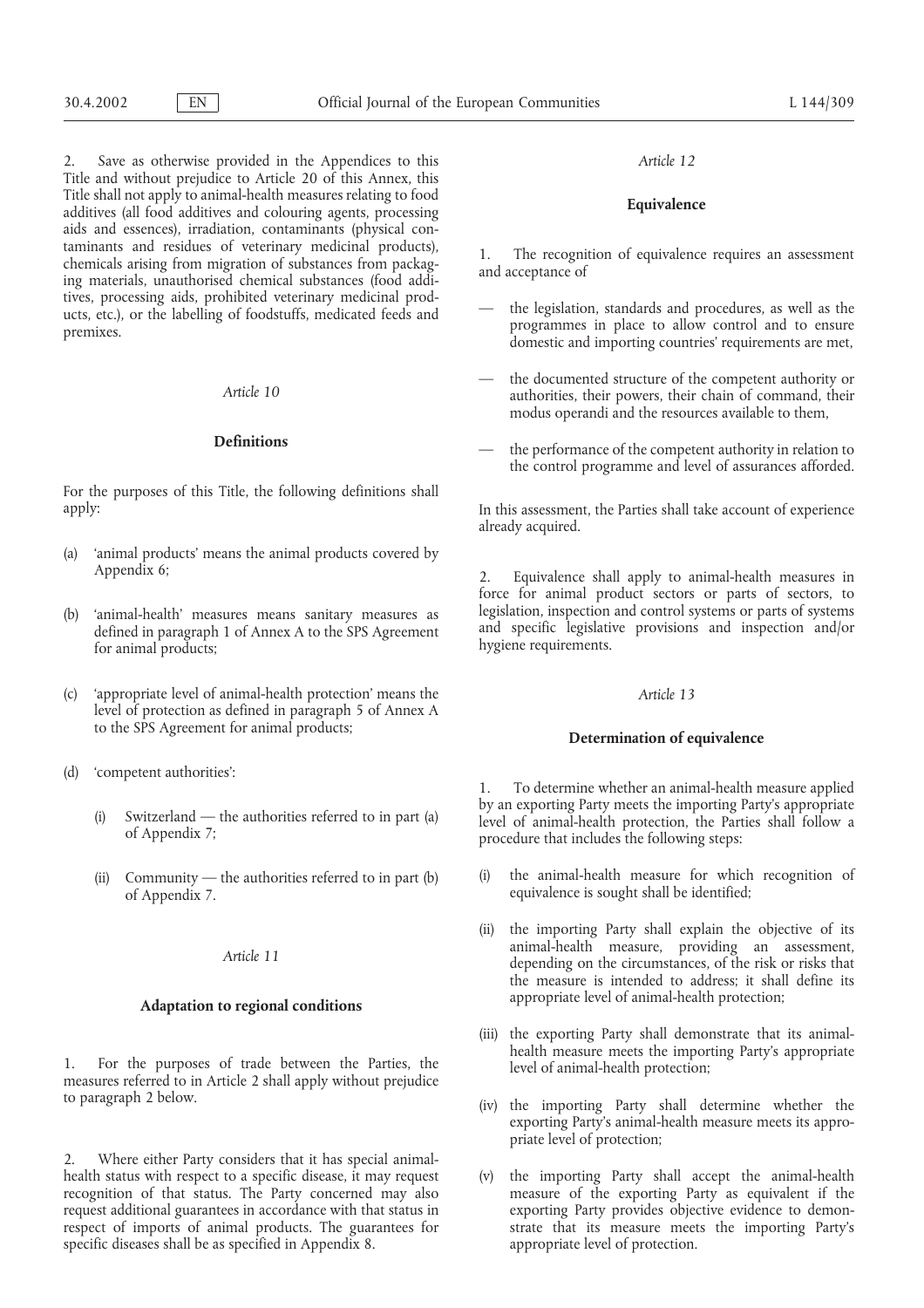2. Where equivalence has not been recognised, trade may These procedures shall be carried out in accordance with take place under the conditions set by the importing Party to Appendix 9. meet its appropriate level of protection as set out in Appendix 6. The exporting Party may agree to meet the importing Party's conditions without prejudice to the result of the 2. As regards the Community: procedure set out in paragraph 1.

1. The sectors or parts of sectors for which the respective animal-health measures are recognised as equivalent for trade animal-health measures are recognised as equivalent for trade purposes on the date of entry into for trade in animal products shall take place in accordance with the legislation referred to in Appendix 6. That legislation shall 4. Either Party may, with the consent of the other: apply subject to the special rules and procedures laid down in that Appendix. (a) share the results and conclusions of its audit and verifi-

are not signatories to this Annex; 2. The sectors or parts of sectors to which the Parties apply different animal-health measures shall be as listed in Appendix 6. (b) use the results and conclusions of its audit and verification

### *Article 15*

# *Article 17* **Border checks and payment of fees**

**Notification** Checks on trade in animal products between the Community and Switzerland shall be carried out in accordance with:

- 
- (b) part B of Appendix 10 as regards measures not recognised 2. The Parties shall notify each other of: as equivalent;
- 
- (d) part D of Appendix 10 as regards payment of fees. epidemiological findings concerning diseases not covered

### *Article 16*

1. To increase confidence in the effective implementation of the provisions of this Title, each Party shall have the right

- (a) an assessment of all or part of the competent authorities'
- (b) on-the-spot checks. within 24 hours.

- 
- the Community shall carry out the audit and verification procedures provided for in paragraph l, *Article 14*
- **Recognition of sanitary measures**  $\qquad -$  the Member States shall carry out the border checks provided for in Article 15.

- 
- cation procedures and border checks with countries that
- procedures and border checks covering countries that are not signatories to this Annex.

(a) part A of Appendix 10 as regards measures recognised as  $\begin{array}{c} 1. \\$  This Article shall apply in circumstances where the relevant provisions of Articles 2 and 20 do not apply.

- 
- significant changes in animal-health status within (c) part C of Appendix 10 as regards specific measures; 24 hours,
	- by paragraph 1 and new diseases as soon as possible,
	- any additional measures laying outside the basic requirements of their respective animal-health measures taken **Verification Verification** measures to control or eradicate animal-disease or protect public health, and any changes in prevention rules, including rules on vaccination.

to carry out audit and verification procedures in respect of the 3. Notifications as provided for in paragraph 2 shall be exporting Party, which may include: made in writing to the contact points set out in Appendix 11.

control programme, including, where appropriate, a 4. In cases of serious and immediate concern for public or review of the inspection and audit programmes; animal health, oral notification shall be made to the contact points set out in Appendix 11, to be confirmed in writing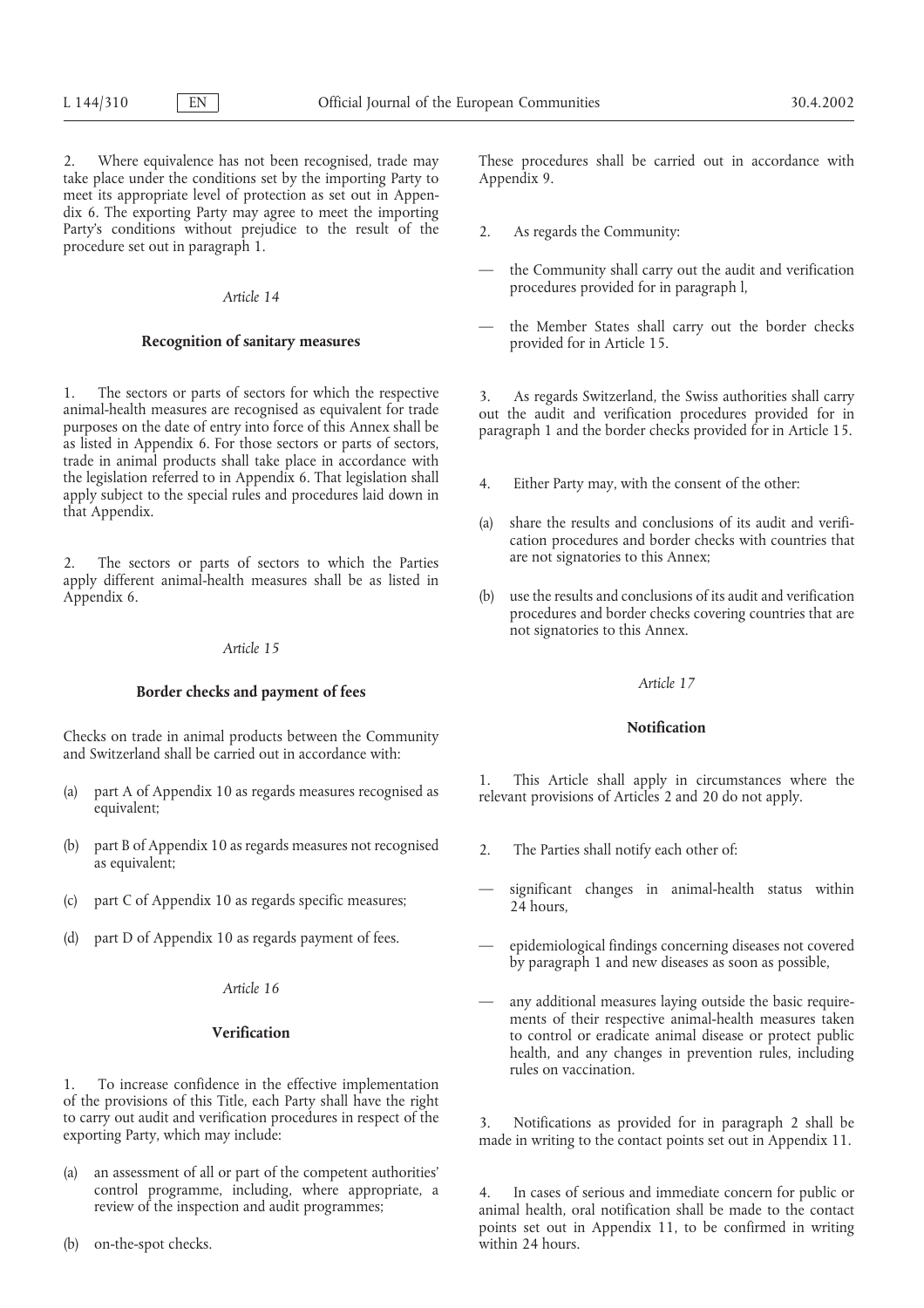5. Where either Party has serious concerns regarding a risk 2. The Joint Veterinary Committee shall be empowered to to animal or public health, consultations shall, on request, be adopt decisions in the cases provided for in this Annex.<br>hold as soon as possible, and in any case within 14 days. Decisions adopted by the Joint Veterinary C hold as soon as possible, and in any case within 14 days. Decisions adopted by the Joint Veterinary Committee shall be Each Party shall endeavour in such situations to provide all implemented by the Parties in accordance w Each Party shall endeavour in such situations to provide all information necessary to avoid disruption of trade and to reach a mutually acceptable solution.

# Exchange of information and submission of scientific and the appendices here adaptation and updating.

1. The Parties shall exchange information relevant to the the state of the Soint Veterinary Committee shall act by mutual implementation of this Title on a uniform and systematic basis, with a view to providing assurances, mutual confidence and demonstrating the effectiveness of the programmes checked. Where appropriate, exchanges of the Joint Veterinary Committee shall establish its own<br>officials may also contribute towards achieving those objec-<br>tives.<br>where necessary, be convened at the request

2. Exchange of information on changes in their respective

- 
- briefing on current developments affecting trade in animal products. animal products, *Article 20*
- information on the results of verification procedures as provided for in Article 16. **Safeguard clause**

3. The Parties shall ensure that scientific papers or data

### TITLE III

# *Article 19*

arising in connection with this Annex and its implementation. Annex. **case, paragraph 1 shall apply.** 

The Joint Veterinary Committee shall periodically con-*Article 18* sider the state of the domestic laws and regulations of the Parties in the fields covered by this Annex. It may decide to amend the appendices hereto, in particular with a view to their

animal-health measures and other relevant information shall 6. The Joint Veterinary Committee may set up technical include:<br>working groups consisting of expert-level representatives of<br>the Parties, which shall identify and - possible consideration of proposals for changes in regu-<br>latory standards or requirements which may affect this<br>Title prior to ratification. If necessary, at the request of<br>either Party, matters may be referred to the Jo

substantiating their views or claims are submitted to the<br>relevant scientific authorities. Those authorities shall assess<br>that material in good time and forward their findings to both<br>Parties.<br>Those authorities shall asses immediately, consultations shall be held as soon as possible between the competent Commission departments and the 4. The contact points for this exchange of information shall between the competent Commission departments and the be as set out in Appendix 11.<br>If necessary, the matter may be referred to the Joint Committee at the request of either Party.

> 2. Where a Member State of the Community intends **GENERAL PROVISIONS** to implement interim protective measures in respect of Switzerland, it shall inform the latter in advance.

**Joint Veterinary Committee** 3. Where the Community decides to adopt safeguard measures with respect to a part of the territory of the Community or a third country, the competent Commission 1. A Joint Veterinary Committee made up of representatives department shall inform the competent Swiss authorities as of the Parties shall be set up. It shall consider any matter soon as possible. After examining the situation, Switzerland It shall also be responsible for the tasks provided for in this considers that such measures are not justified. In the latter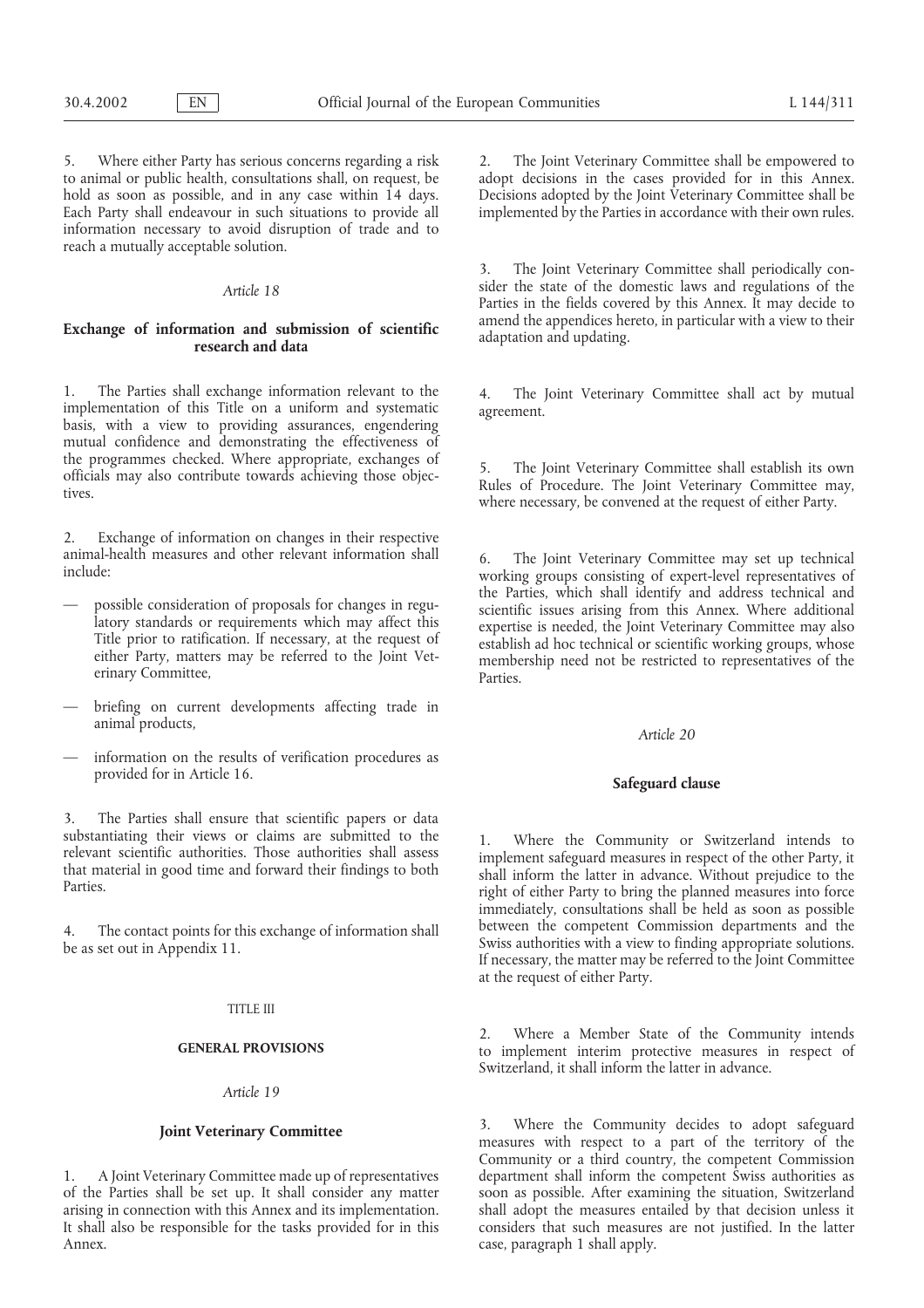4. Where Switzerland decides to adopt safeguard measures as soon as possible between the competent Commission with respect to a third country, it shall inform the competent departments and the Swiss authorities with a view with respect to a third country, it shall inform the competent departments and the Swiss authorities with a view to finding Commission departments as soon as possible. Without appropriate solutions. If necessary, the matte Commission departments as soon as possible. Without appropriate solutions. If necessary, the matter may be prejudice to Switzerland's right to bring the planned referred to the Joint Committee at the request of either measures into force immediately, consultations shall be held Party.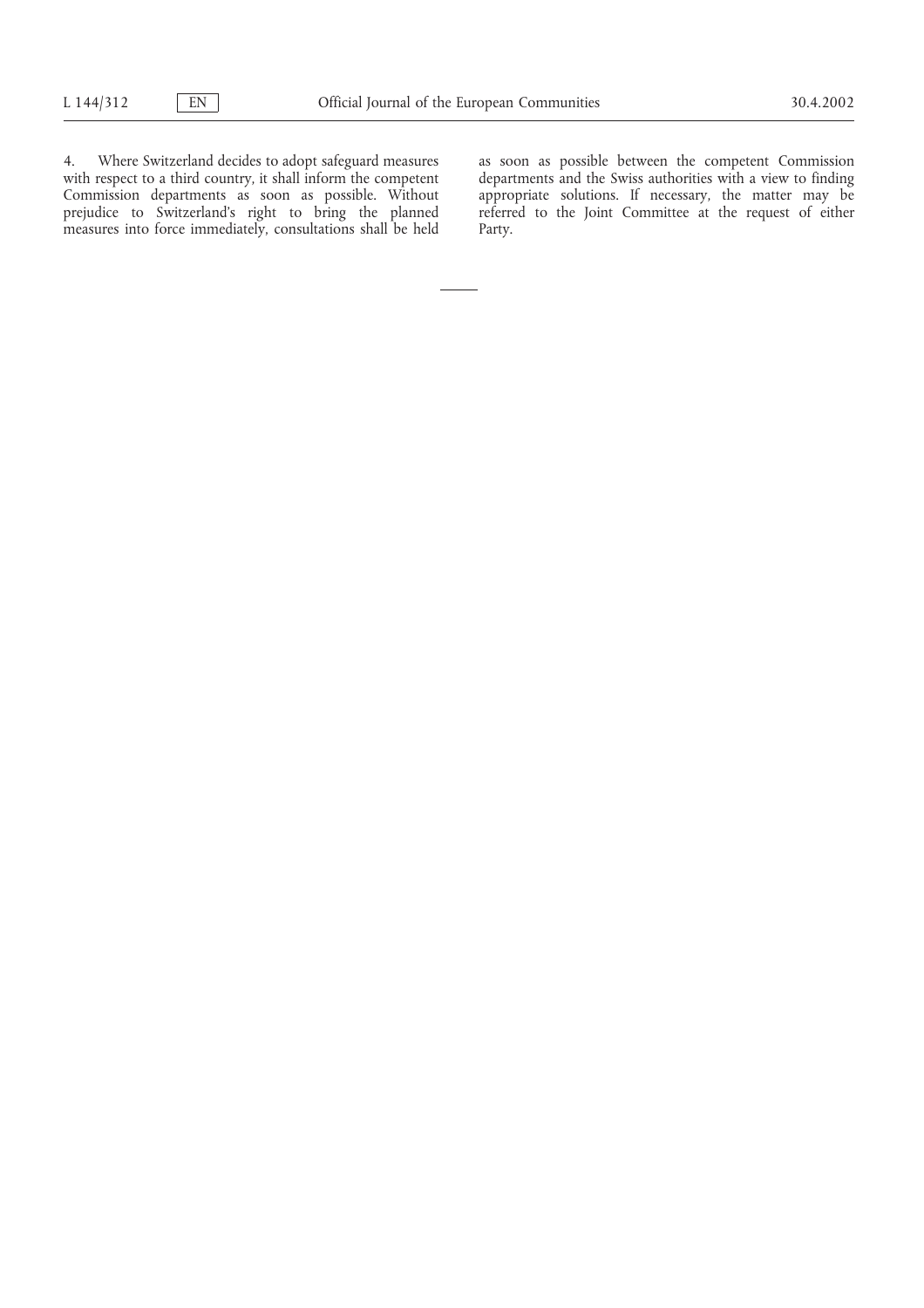## **Control measures/notification of diseases**

## I. **Foot-and-mouth disease**

## A. LEGISLATION

### Community Switzerland

- 1. Council Directive 85/511/EEC of 18 November 1985 introdu-<br>
ing Community measures for the control of foot-and-mouth<br>
on 18 June 1993 (RS 916.40), and in particular Articles 1, 1a
- countries (OJ L 224, 18.8.1990, p. 13)

- on 18 June 1993 (RS 916.40), and in particular Articles 1, 1a disease (OJ L 315, 26.11.1985, p. 11), as last amended by the and 9a (measures against highly contagious epizootic diseases,<br>Act of Accession of Austria, Finland and Sweden control objectives) and 57 (technical implementin control objectives) and 57 (technical implementing provisions, international cooperation) thereof
- 2. Council Directive 90/423/EEC of 26 June 1990 amending 2. Ordonnance of 27 June 1995 on epizootic diseases (OFE) , as Directive 85/511/EEC introducing Community measures for last amended on 16 September 1996, (RS 916.401), and in the control of foot-and-mouth disease, Directive 64/432/EEC particular Articles 2 (highly contagious epizootic diseases), 49 on animal health problems affecting intra-Community trade in (handling micro-organisms that are pathogenic for animals), 73 bovine animals and swine and Directive 72/462/EEC on health and 74 (cleaning and disinfection), 77 to 98 (common proand veterinary inspection problems upon importation of bovine visions concerning highly contagious epizootic diseases) and 99 animals and swine and fresh meat or meat products from third to 103 (specific measures to combat foot-and-mouth disease)<br>
thereof<br>
thereof
	- 3. Ordonnance of 1 July 1992 on the Institut de Virologie et d'Immunoprophylaxie (RS 172.216.35), and in particular Article 2 thereof (reference laboratory, registration, control and provision of vaccine against foot-and-mouth disease)

## B. SPECIAL RULES AND PROCEDURES FOR IMPLEMENTATION

- 1. In principle, the Commission and the Office Vétérinaire Fédéral shall notify each other of any intention to carry out emergency vaccinations. In extreme emergencies, notification may cover the decision as taken and the rules and procedures governing its implementation. At all events, consultations must be held as soon as possible within the Joint Veterinary Committee.
- 2. Pursuant to Article 97 of the Ordonnance on epizootic diseases, Switzerland has established an emergency warning plan. Technical implementation rule No 95/65 issued by the Office Vétérinaire Fédéral lays down the procedures for that plan.
- 3. The joint reference laboratory for identifying foot-and-mouth virus shall be the Institute for Animal Health, Pirbright Laboratory, United Kingdom. Switzerland shall pay the costs it incurs for operations carried out by the laboratory in that capacity. The functions and tasks of the laboratory shall be as laid down in Decision 89/531/EEC (OJ L 279, 28.9.1989, p. 32).

## II. **Classical swine fever**

## A. LEGISLATION

Council Directive 80/217/EEC of 22 January 1980 introducing 1. Law of 1 July 1966 on epizootic diseases (LFE), as last amended<br>Community measures for the control of classical swine fever (OJ L 47, on 18 June 1993 (RS 916.4 Community measures for the control of classical swine fever (OJ L 47, on 18 June 1993 (RS 916.40), and in particular Articles 1, 1a 21.2.1980 p. 11), as last amended by the Act of Accession of Austria, and 9a (measures aga 21.2.1980 p. 11), as last amended by the Act of Accession of Austria, Finland and Sweden control objectives) and 57 (technical implementing provisions,

## Community Switzerland

international cooperation) thereof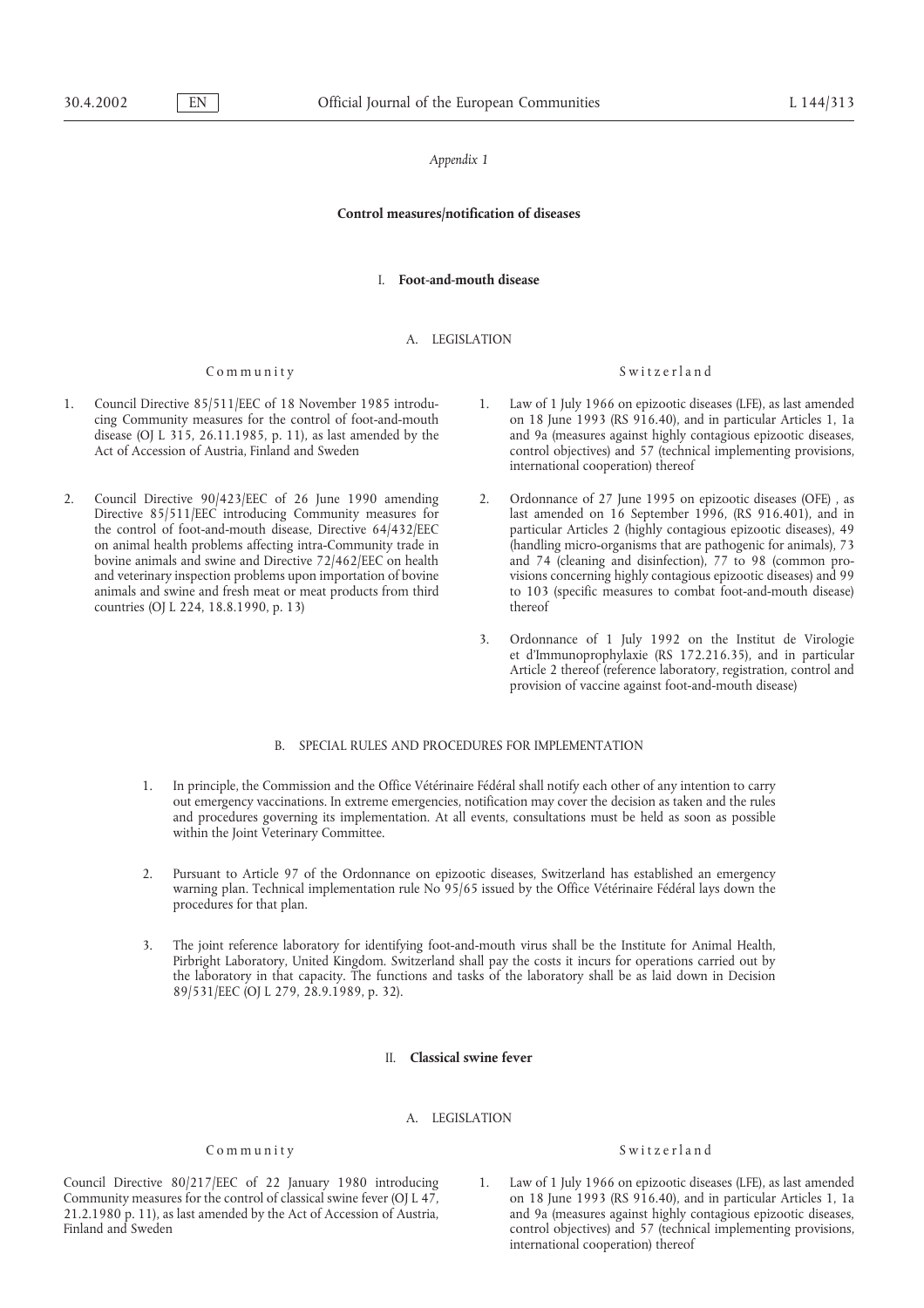- 2. Ordonnance of 27 June 1995 on epizootic diseases (OFE), as last amended on 16 September 1996, (RS 916.401), and in particular Articles 2 (highly contagious epizootic diseases), 40 to 47 (disposal and use of waste), 49 (handling micro-organisms that are pathogenic for animals), 73 and 74 (cleaning and disinfection), 77 to 98 (common provisions concerning highly contagious epizootic diseases) and 116 to 121 (detection of swine fever at slaughter, specific measures to combat swine fever) thereof
- 3. Ordonnance of 1 July 1992 on the Institut de Virologie et d'Immunoprophylaxie (RS 172.216.35), and in particular Article 2 thereof (reference laboratory)
- 4. Ordonnance of 3 February 1993 on the elimination of animal waste (OELDA), as last amended on 17 April 1996 (RS 916.441.22)

## B. SPECIAL RULES AND PROCEDURES FOR IMPLEMENTATION

- 1. The Commission and the Office Vétérinaire Fédéral shall notify each other of any intention to carry out emergency vaccinations. Consultations shall be held as soon as possible within the Joint Veterinary Committee.
- 2. If necessary, pursuant to Article 117(5) of the Ordonnance on epizootic diseases, the Office Vétérinaire Fédéral shall lay down technical implementing rules on the marking and treatment of meat coming from protection and surveillance zones.
- 3. Pursuant to Article 121 of the Ordonnance on epizootic diseases, Switzerland undertakes to implement a plan to eradicate classical swine fever in wild pigs in accordance with Article 6a of Directive 80/217/EEC. Consultations shall be held as soon as possible within the Joint Veterinary Committee.
- 4. Pursuant to Article 97 of the Ordonnance on epizootic diseases, Switzerland has established an emergency warning plan. Technical implementation rule No 95/65 issued by the Office Vétérinaire Fédéral lays down the procedures for that plan.
- 5. On-the-spot inspections shall be carried out under the responsibility of the Joint Veterinary Committee in accordance in particular with Article 14a of Directive 80/217/EEC and Article 57 of the Law on epizootic diseases.
- 6. If necessary, pursuant to Article 89(2) of the Ordonnance on epizootic diseases, the Office Vétérinaire Fédéral shall lay down technical implementing rules on serological checks in protection and surveillance zones in accordance with Annex IV to Directive 80/217/EEC.
- 7. The joint reference laboratory for classical swine fever shall be the Institut für Virologie der Tierärztlichen Hochschule Hannover, Bischofsholer Damm 15, Hanover, Germany. Switzerland shall pay the costs it incurs for operations carried out by the laboratory in that capacity. The functions and tasks of the laboratory shall be as laid down in Annex VI to Directive 80/217/EEC.

## III. **African horse sickness**

## A. LEGISLATION

Council Directive 92/35/EEC of 29 April 1992 laying down control 1. Law of 1 July 1966 on epizootic diseases (LFE), as last amended rules and measures to combat African horse sickness (OJ L 157, 00 18 June 1993 (RS 916.40) rules and measures to combat African horse sickness (OJ L 157, on 18 June 1993 (RS 916.40), and in particular Articles 1, 1a 10.6.1992, p. 19), as last amended by the Act of Accession of Austria, and 9a (measures against h 10.6.1992, p. 19), as last amended by the Act of Accession of Austria, Finland and Sweden control objectives) and 57 (technical implementing provisions,

## Community Switzerland

international cooperation) thereof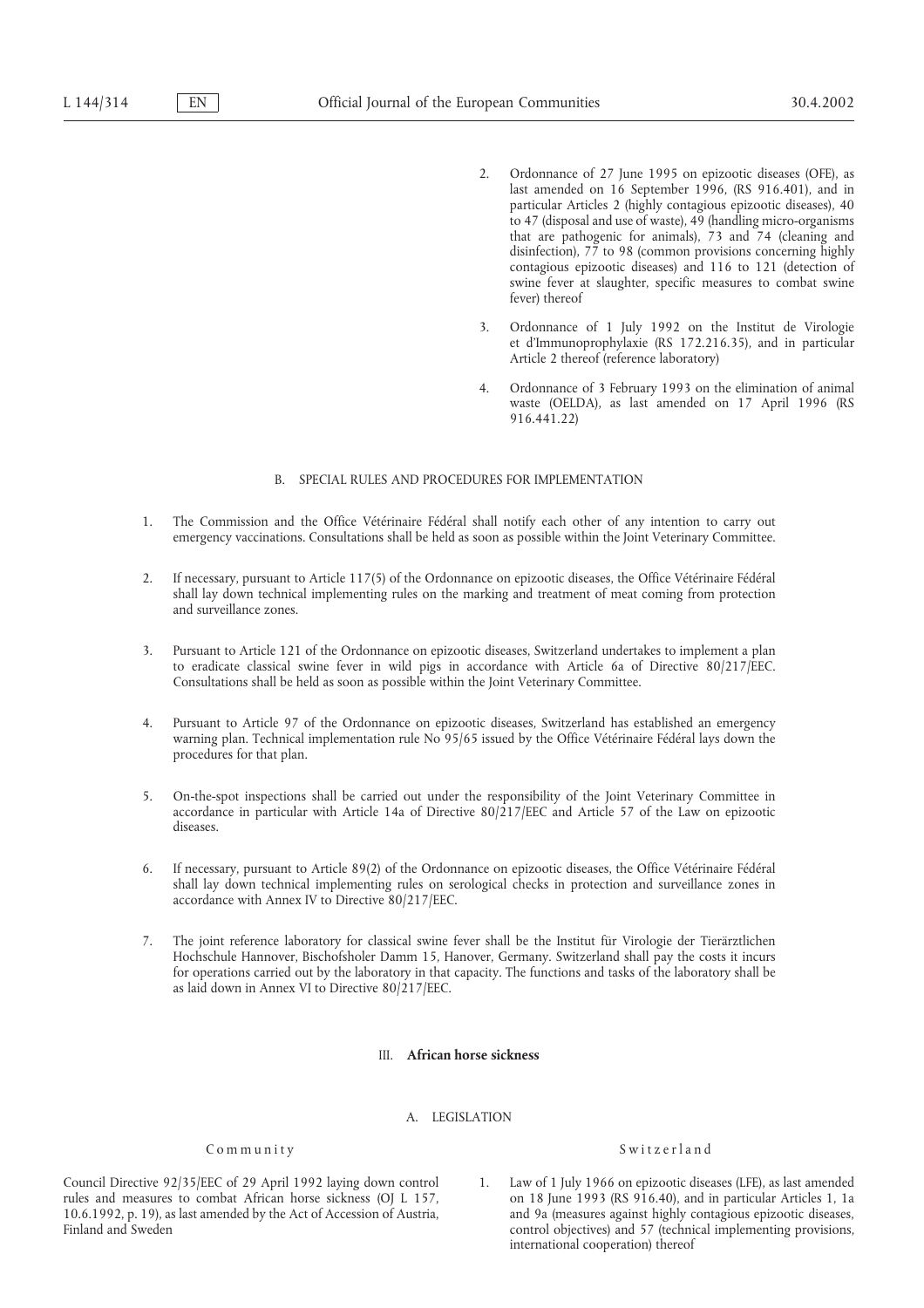- 2. Ordonnance of 27 June 1995 on epizootic diseases (OFE), as last amended on 16 September 1996 (RS 916.401), and in particular Articles 2 (highly contagious epizootic diseases), 49 (handling micro-organisms that are pathogenic for animals), 73 and 74 (cleaning and disinfection), 77 to 98 (common provisions concerning highly contagious epizootic diseases) and 112 to 115 (specific measures to combat African horse sickness) thereof.
- 3. Ordonnance of 1 July 1992 on the Institut de Virologie et d'Immunoprophylaxie (RS 172.216.35), and in particular Article 2 thereof (reference laboratory)

## B. SPECIAL RULES AND PROCEDURES FOR IMPLEMENTATION

- 1. Where an epizootic disease of particular severity develops in Switzerland, the Joint Veterinary Committee shall meet to consider the situation. The competent Swiss authorities undertake to take the measures found necessary in the light of that examination.
- 2. The joint reference laboratory for African horse sickness shall be the Laboratorio de Sanidad y Producción Animal, Ministerio de Agricultura, Pesca y Alimentación, 28119 Algete, Madrid, Spain. Switzerland shall pay the costs it incurs for operations carried out by the laboratory in that capacity. The functions and tasks of the laboratory shall be as laid down in Annex III to Directive 92/35/EEC.
- 3. On-the-spot inspections shall be carried out under the responsibility of the Joint Veterinary Committee in accordance in particular with Article 16 of Directive 92/35/EEC and Article 57 of the Law on epizootic diseases.
- 4. Pursuant to Article 97 of the Ordonnance on epizootic diseases, Switzerland has established an emergency warning plan. Technical implementation rule No 95/65 issued by the Office Vétérinaire Fédéral lays down the procedures for that plan.

### IV. **Avian influenza**

#### A. LEGISLATION

 $22.6.1992$ , p. 1) as last amended by the Act of Accession of Austria,

## Community Switzerland

- Council Directive 92/40/EEC of 19 May 1992 introducing Com- 1. Law of 1 July 1966 on epizootic diseases (LFE), as last amended munity measures for the control of avian influenza (OJ L 167, on 18 June 1993 (RS 916.40), and in particular Articles 1, 1a<br>22.6.1992, p. 1) as last amended by the Act of Accession of Austria, and 9a (measures against high Finland and Sweden control objectives) and 57 (technical implementing provisions, international cooperation) thereof
	- 2. Ordonnance of 27 June 1995 on epizootic diseases (OFE), as last amended on 16 September 1996 (RS 916.401), and in particular Articles 2 (highly contagious epizootic diseases), 49 (handling micro-organisms that are pathogenic for animals), 73 and 74 (cleaning and disinfection), 77 to 98 (common provisions concerning highly contagious epizootic diseases) and 122 to 125 (specific measures concerning avian influenza) thereof
	- 3. Ordonnance of 1 July 1992 on the Institut de Virologie et d'Immunoprophylaxie (RS 172.216.35), and in particular Article 2 thereof (reference laboratory)

### B. SPECIAL RULES AND PROCEDURES FOR IMPLEMENTATION

1. The joint reference laboratory for avian influenza shall be the Central Veterinary Laboratory, New Haw, Weybridge, Surrey KT15 3NB, United Kingdom. Switzerland shall pay the costs it incurs for operations carried out by the laboratory in that capacity. The functions and tasks of the laboratory shall be as laid down in Annex V to Directive 92/40/EEC.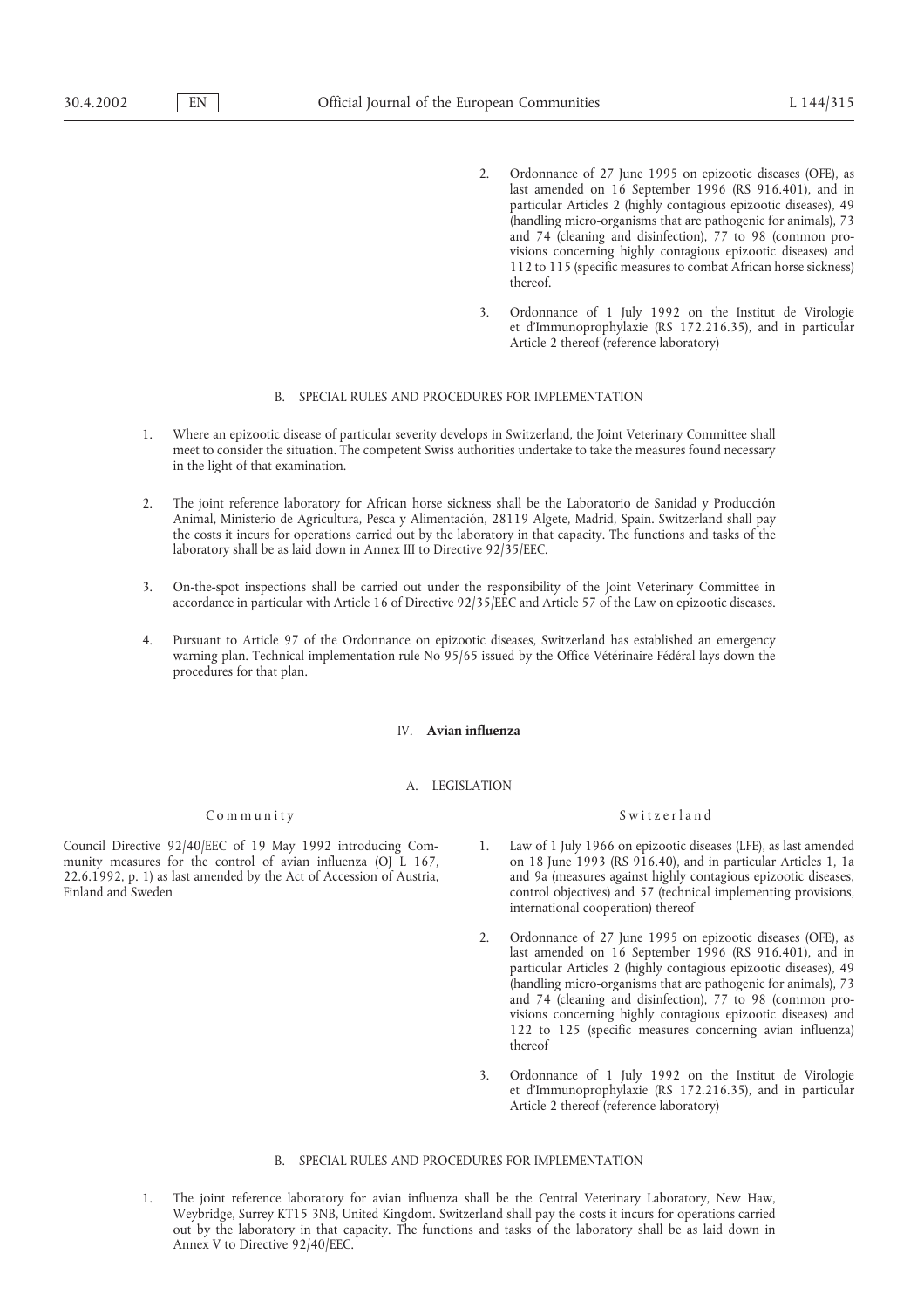- 2. Pursuant to Article 97 of the Ordonnance on epizootic diseases, Switzerland has established an emergency warning plan. Technical implementation rule No 95/65 issued by the Office Vétérinaire Fédéral lays down the procedures for that plan.
- 3. On-the-spot inspections shall be carried out under the responsibility of the Joint Veterinary Committee in accordance in particular with Article 18 of Directive 92/40/EEC and Article 57 of the Law on epizootic diseases.

# V. **Newcastle disease**

## A. LEGISLATION

## Community Switzerland

measures for the control of Newcastle disease (OJ L  $260$ , 5.9.1992,

- Council Directive 92/66/EEC of 14 July 1992 introducing Community 1. Law of 1 July 1966 on epizootic diseases (LFE), as last amended measures for the control of Newcastle disease (OJ L 260, 5.9.1992, on 18 June 1993 (RS 91 p. 1), as last amended by the Act of Accession of Austria, Finland and and and 9a (measures against highly contagious epizootic diseases, control objectives) and 57 (technical implementing provisions. control objectives) and 57 (technical implementing provisions, international cooperation) thereof
	- 2. Ordonnance of 27 June 1995 on epizootic diseases (OFE), as last amended on 16 September 1996 (RS 916.401), and in particular Articles 2 (highly contagious epizootic diseases), 40 to 47 (disposal and use of waste), 49 (handling microorganisms that are pathogenic for animals), 73 and 74 (cleaning and disinfection), 77 to 98 (common provisions concerning highly contagious epizootic diseases) and 122 to 125 (specific measures concerning Newcastle disease) thereof
	- 3. Ordonnance of 1 July 1992 on the Institut de Virologie et d'Immunoprophylaxie (RS 172.216.35), and in particular Article 2 thereof (reference laboratory)
	- 4. Instruction (technical directive) of the Office Vétérinaire Fédéral of 20 June 1989 on combating paramyxovirosis in pigeons [Bulletin of the Office Vétérinaire Fédéral No 90(13) p. 113 (vaccination, etc.)]
	- 5. Ordonnance of 3 February 1993 on the elimination of animal waste (OELDA), as last amended on 17 April 1996 (RS 916.441.22)

# B. SPECIAL RULES AND PROCEDURES FOR IMPLEMENTATION

- 1. The joint reference laboratory for Newcastle disease shall be the Central Veterinary Laboratory, New Haw, Weybridge, Surrey KT15 3NB, United Kingdom. Switzerland shall pay the costs it incurs for operations carried out by the laboratory in that capacity. The functions and tasks of the laboratory shall be as laid down in Annex V to Directive 92/66/EEC.
- 2. Pursuant to Article 97 of the Ordonnance on epizootic diseases, Switzerland has established an emergency warning plan. Technical implementation rule No 95/65 issued by the Office Vétérinaire Fédéral lays down the procedures for that plan.
- 3. The information provided for in Articles 17 and 19 of Directive 92/66/EEC shall be the responsibility of the Joint Veterinary Committee.
- 4. On-the-spot inspections shall be carried out under the responsibility of the Joint Veterinary Committee in accordance in particular with Article 22 of Directive 92/66/EEC and Article 57 of the Law on epizootic diseases.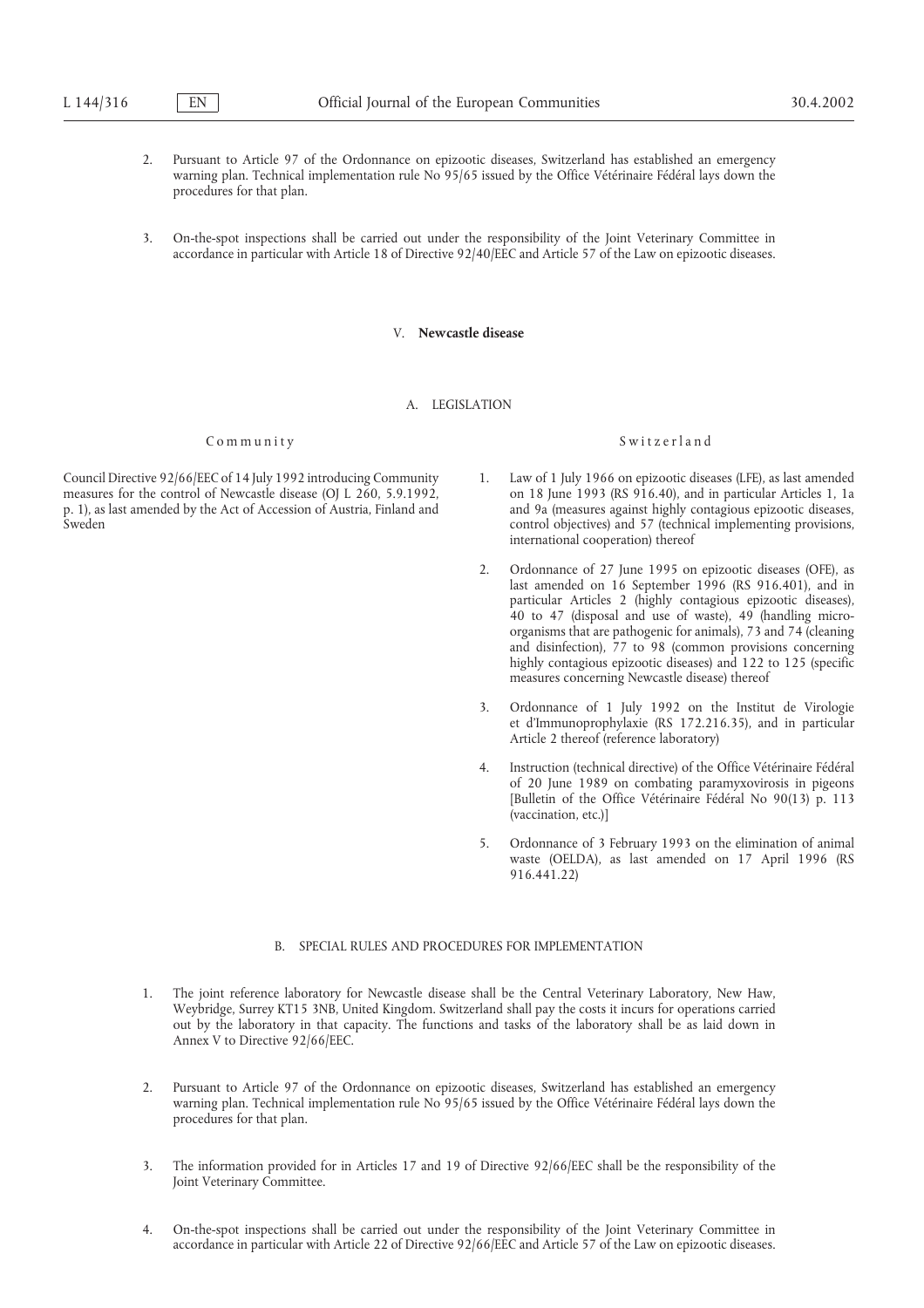# VI. **Fish diseases**

### A. LEGISLATION

#### Community Switzerland

- Council Directive 93/53/EEC of 24 June 1993 introducing minimum 1. Law of 1 July 1966 on epizootic diseases (LFE), as last amended<br>Community measures for the control of certain fish diseases (OJ on 18 June 1993 (RS 916.40) L 175, 19.7.1993, p. 23), as amended by the Act of Accession of and 10 (measures against epizootic diseases) and 57 (technical implementing provisions, international cooperation) thereof
	- 2. Ordonnance of 27 June 1995 on epizootic diseases (OFE), as last amended on 16 September 1996 (RS 916.401), and in particular Articles 3 and 4 (epizootic diseases referred to), 61 (obligations of leasers of fishing rights and of bodies responsible for monitoring fishing), 62 to 76 (general measures for combating disease) 275 to 290 (specific measures relating to fish diseases, diagnostic laboratory) thereof

## B. SPECIAL RULES AND PROCEDURES FOR IMPLEMENTATION

- 1. At present salmon farming is not authorised and the species is not present in Switzerland. Current Swiss rules provide that infectious anaemia in salmon is considered simply as a disease to be monitored. Under this Annex, the Swiss authorities undertake to amend their legislation to make infectious anaemia in salmon a disease to be controlled. The situation shall be reviewed within the Joint Veterinary Committee one year after the entry into force of this Annex.
- 2. Flat oyster farming is not currently practised in Switzerland. Should cases of bonamiosis or marteiliosis appear, the Office Vétérinaire Fédéral undertakes to take the necessary emergency measures in accordance with Community rules on the basis of Article 57 of the Law on epizootic diseases.
- 3. In cases as referred to in Article 7 of Directive 93/53/EEC, the information shall be submitted to the Joint Veterinary Committee.
- 4. The joint reference laboratory for fish diseases shall be the Statens Veterinaere Serumlaboratorium, Landbrugsministeriet, Hangövej 2, 8200 Århus, Denmark. Switzerland shall pay the costs it incurs for operations carried out by the laboratory in that capacity. The functions and tasks of the laboratory shall be as laid down in Annex C to Directive 93/53/EEC.
- 5. Pursuant to Article 97 of the Ordonnance on epizootic diseases, Switzerland has established an emergency warning plan. Technical implementation rule No<sup>5</sup>95/65 issued by the Office Vétérinaire Fédéral lays down the procedures for that plan.
- 6. On-the-spot inspections shall be carried out under the responsibility of the Joint Veterinary Committee in accordance in particular with Article 16 of Directive 93/53/EEC and Article 57 of the Law on epizootic diseases.

#### VII. **Other diseases**

## A. LEGISLATION

general Community measures for the control of certain animal on 18 June 1993 (RS 916.40), and in particular Articles 1, 1a diseases and specific measures relating to swine vesicular disease (OJ and 9a (measures against hig diseases and specific measures relating to swine vesicular disease (OJ L 62, 15.3.1992, p. 69), as last amended by the Act of Accession of control objectives) and 57 (technical implementing provisions, Austria, Finland and Sweden international cooperation) thereof

### Community Switzerland

Council Directive 92/119/EEC of 17 December 1992 introducing 1. Law of 1 July 1966 on epizootic diseases (LFE), as last amended general Community measures for the control of certain animal on 18 June 1993 (RS 916.40), and

Community measures for the control of certain fish diseases (OJ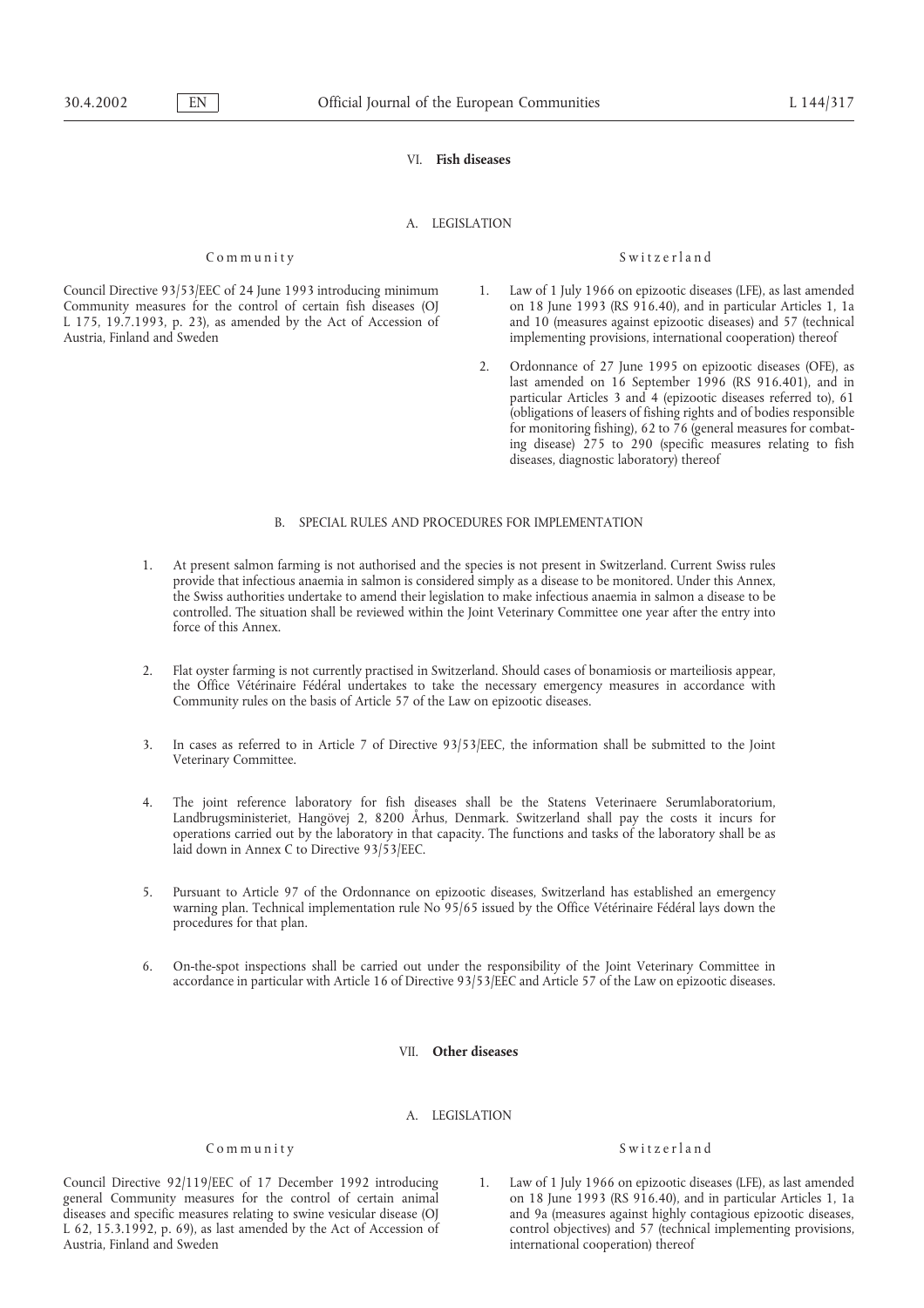- 2. Ordonnance of 27 June 1995 on epizootic diseases (OFE), as last amended on 16 September 1996 (RS 916.401), and in particular Articles 2 (highly contagious epizootic diseases), 49 (handling micro-organisms that are pathogenic for animals), 73 and 74 (cleaning and disinfection), 77 to 98 (common provisions concerning highly contagious epizootic diseases) and 103 to 105 (specific measures concerning the control of swine vesicular disease) thereof
- 3. Ordonnance of 1 July 1992 on the Institut de Virologie et d'Immunoprophylaxie (RS 172.216.35), and in particular Article 2 thereof (reference laboratory)

#### B. SPECIAL RULES AND PROCEDURES FOR IMPLEMENTATION

- 1. In cases as referred to in Article 6 of Directive 92/119/EEC, the information shall be submitted to the Joint Veterinary Committee.
- 2. The joint reference laboratory for swine vesicular disease shall be the AFR Institute for Animal Health, Pirbright Laboratory, Ash Road, Pirbright, Woking, Surrey, GU24 0NF, United Kingdom. Switzerland shall pay the costs it incurs for operations carried out by the laboratory in that capacity. The functions and tasks of the laboratory shall be as laid down in Annex III to Directive 92/119/EEC.
- 3. Pursuant to Article 97 of the Ordonnance on epizootic diseases, Switzerland has established an emergency warning plan. Technical implementation rule No 95/65 issued by the Office Vétérinaire Fédéral lays down the procedures for that plan.
- 4. On-the-spot inspections shall be carried out under the responsibility of the Joint Veterinary Committee in accordance in particular with Article 22 of Directive 92/119/EEC and Article 57 of the Law on epizootic diseases.

# VIII. **Notification of diseases**

### A. LEGISLATION

## Community Switzerland

Council Directive 82/894/EEC of 21 December 1982 on the notifi-<br>
1. Law of 1 July 1966 on epizootic diseases (LFE), as last amended 31.12.1982, p. 58), as last amended by the Act of Accession of

- cation of animal diseases within the Community (OJ L 378, on 18 June 1993 (RS 916.40), and in particular Articles 11<br>31.12.1982, p. 58), as last amended by the Act of Accession of (announcement and declaration of diseases) Austria, Finland and Sweden. implementing provisions, international cooperation) thereof.
	- 2. Ordonnance of 27 June 1995 on epizootic diseases (OFE), as last amended on 16 September 1996 (RS 916.401), and in particular Articles 2 to 5 (diseases referred to), 59 to 65 and 291 (obligation to report, notification) and 292 to 299 (monitoring, implementation, administrative assistance) thereof.

## B. SPECIAL RULES AND PROCEDURES FOR IMPLEMENTATION

The Commission, in cooperation with the Office Vétérinaire Fédéral, shall integrate Switzerland into the animal disease notification system provided for in Directive 82/894/EEC.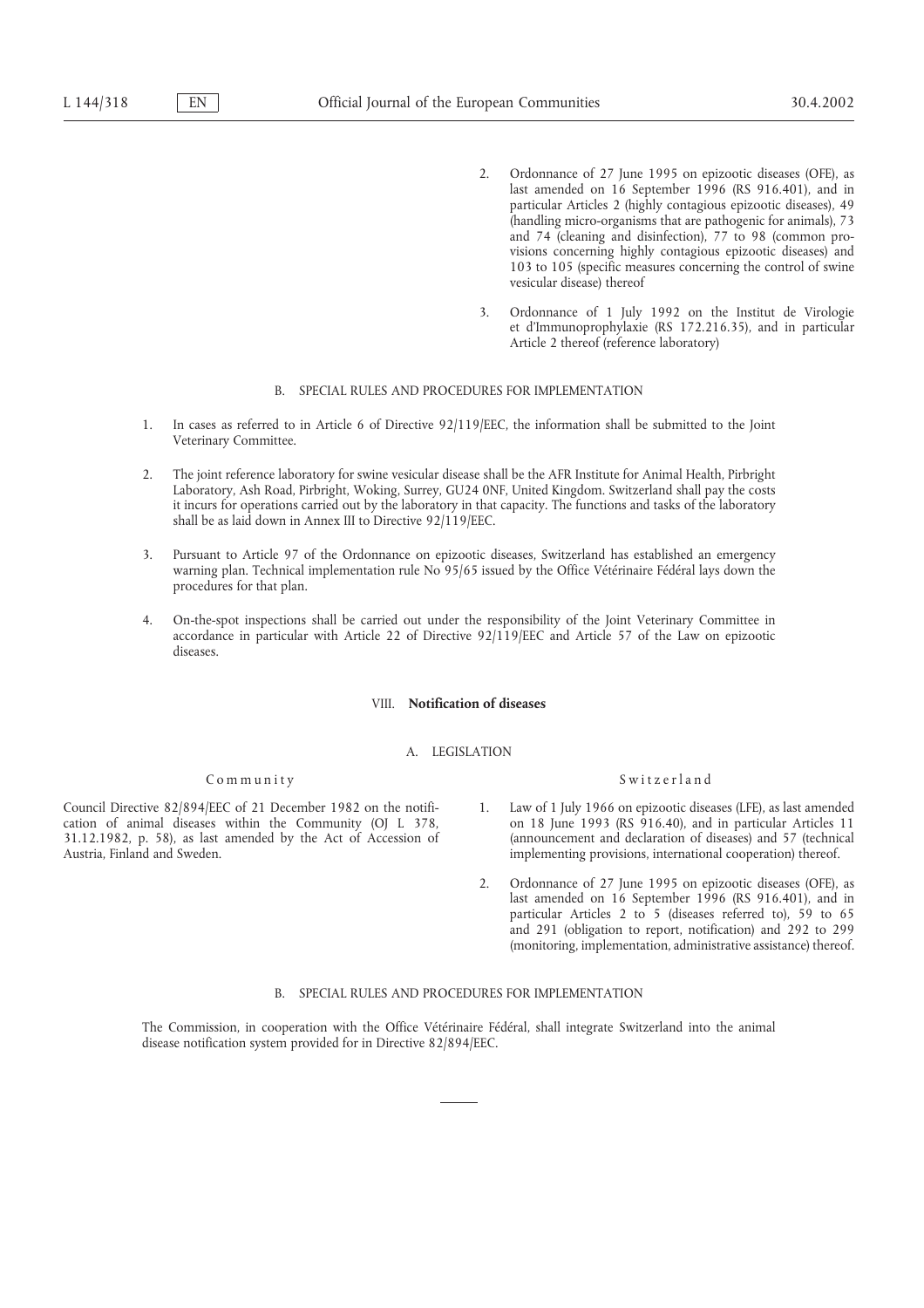### **Animal health: trade and placing on the market**

#### I. **Bovine animals and swine**

## A. LEGISLATION

problems affecting intra-Community trade in bovine animals and last amended on 16 September 1996 (RS 916.401), and in swine (OJ L 121, 29.7.1964, p. 1977/64), as last amended by particular Articles 27 to 31 (markets, exhib swine (OJ L 121, 29.7.1964, p. 1977/64), as last amended by

# Community Switzerland

- Council Directive 64/432/EEC of 26 June 1964 on animal health 1. Ordonnance of 27 June 1995 on epizootic diseases (OFE), as problems affecting intra-Community trade in bovine animals and last amended on 16 September 1996 ( Directive 95/25/EC (OJ L 243, 11.10.1995, p. 16) (trade), 73 and 74 (cleaning and disinfection), 116 to 121 (African swine fever), 135 to 141 (Aujeszky's disease), 150 to 157 (bovine brucellosis), 158 to 165 (tuberculosis), 166 to 169 ( (enzootic bovine leucosis), 170 to 174 (IBR/IPV), 175 to 195 (spongiform encephalopathies), 186 to 189 (bovine genital infections), 207 to 211 (porcine brucellosis), 297 (approval of markets, assembly centres and disinfection points) thereof
	- 2. Ordonnance of 20 April 1988 on the import, transit and export of animals and animal products (OITE), as last amended on 14 May 1997 (RS 916.443.11)

## B. SPECIAL RULES AND PROCEDURES FOR IMPLEMENTATION

- 1. Pursuant to the first paragraph of Article 297 of the Ordonnance on epizootic diseases, the Office Vétérinaire Fédéral shall approve assembly centres as defined in Article 2 of Directive 64/432/EEC.
- 2. The information provided for in Article 3(8) of Directive 64/432/EEC shall be submitted to the Joint Veterinary Committee.
- 3. For the purposes of this Annex, Switzerland is recognised as fulfilling the conditions laid down in Article 3(13) of Directive 64/432/EEC as regards bovine brucellosis. In order to maintain its status as having an officially brucellosis-free bovine herd, Switzerland undertakes to meet the following conditions:
	- (a) any animal of the bovine species suspected of being infected with brucellosis shall be reported to the competent authorities and the animal concerned shall undergo the official tests for brucellosis, comprising at least two serological tests with complement fixation and a microbiological examination of suitable samples taken in cases of abortion;
	- (b) until such time as suspicion of the disease is lifted, i.e. when the tests provided for in (a) have produced negative results, the officially brucellosis-free status of the herd to which the animal (or animals) of the bovine species suspected of infection belongs shall be suspended.

Detailed information concerning herds testing results and an epidemiological report shall be submitted to the Joint Veterinary Committee. If any of the conditions laid down in the first subparagraph of Article 3(13) of Directive 64/432/EEC is not fulfilled by Switzerland, the Office Vétérinaire Fédéral shall immediately notify the Commission. The situation shall be considered within the Joint Veterinary Committee with a view to reviewing this paragraph.

- 4. For the purposes of this Annex, Switzerland is recognised as fulfilling the conditions laid down in Article 3(14) of Directive 64/432/EEC as regards bovine tuberculosis. In order to maintain its status as having an officially tuberculosis-free bovine herd, Switzerland undertakes to meet the following conditions:
	- (a) an identification system shall be introduced allowing each bovine animal to be traced back to its herd of origin;
	- (b) all slaughtered animals shall undergo a post mortem inspection carried out by an official veterinarian;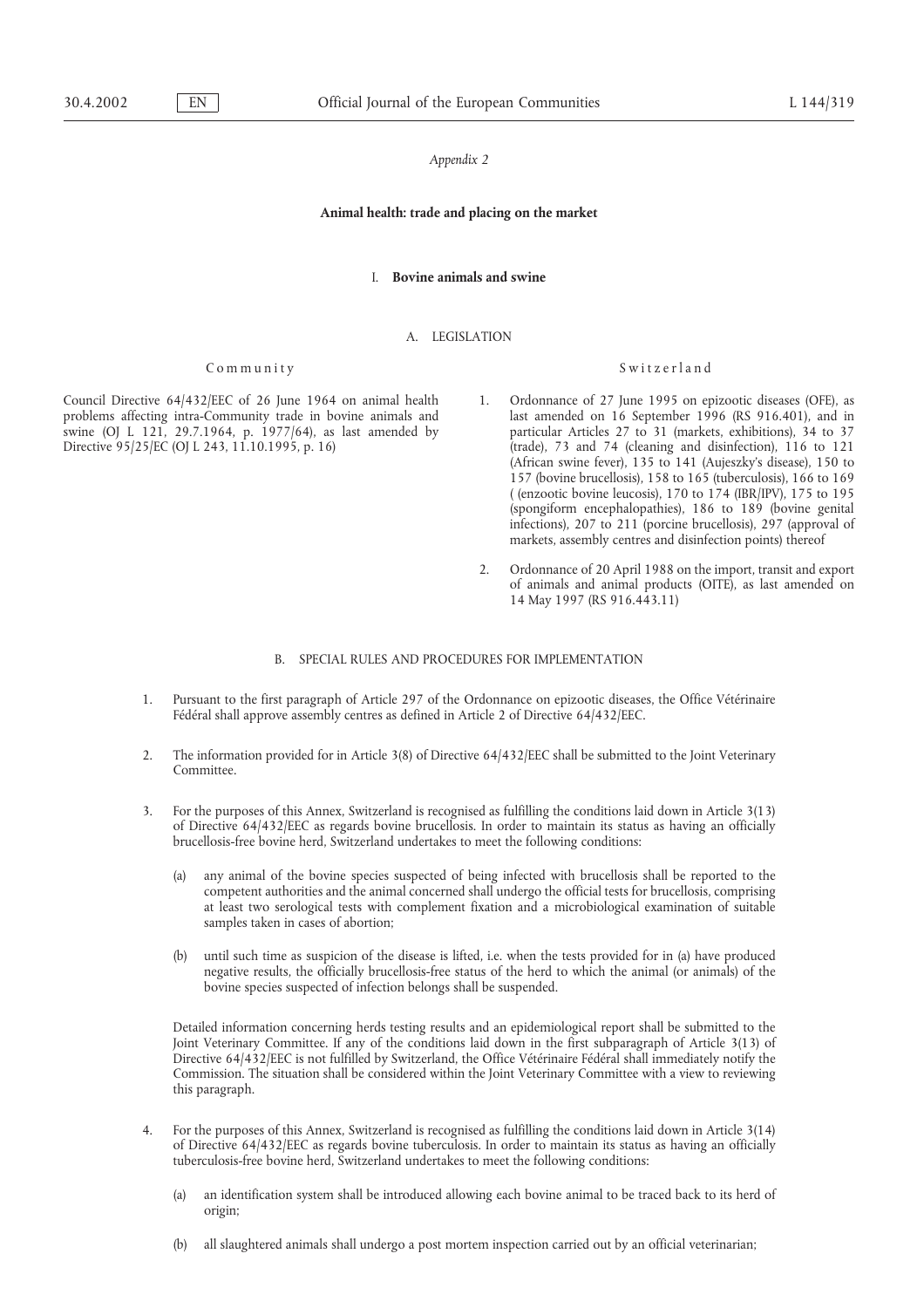- (c) any suspected cases of tuberculosis in live, dead or slaughtered animals shall be reported to the competent authorities;
- (d) in each case the competent authorities shall carry out the investigations necessary to establish whether the suspected disease is present, including upstream research on the herds of origin and transit herds. Where lesions suspected to have been caused by tuberculosis are discovered during an autopsy or on slaughter, the competent authorities shall have a laboratory examination conducted on the lesions;
- (e) the officially tuberculosis-free status of the herds of origin and transit herds to which the bovine animal suspected of infection belong shall be suspended until clinical, laboratory or tuberculin tests have confirmed that no bovine tuberculosis is present;
- (f) where tuberculin, clinical or laboratory tests confirm that tuberculosis is present, the officially tuberculosisfree status of the herds of origin and transit herds shall be withdrawn;
- (g) officially tuberculosis-free status shall not be established until all the animals suspected of being infected have been removed from the herd, the premises and equipment have been disinfected and all the remaining animals aged over six weeks have reacted negatively to at least two official intradermal injections of tuberculin pursuant to Annex B to Directive 64/432/EEC, the first being carried out at least six months after the infected animal has left the herd and the second at least six months after the first.

Detailed information on the infected herds and an epidemiological report shall be submitted to the Joint Veterinary Committee. If any of the conditions laid down in the first subparagraph of Article 3(14) of Directive 64/432/EEC are not fulfilled, the Office Vétérinaire Fédéral shall immediately notify the Commission. The situation shall be considered within the Joint Veterinary Committee with a view to reviewing this paragraph.

- 5. For the purposes of this Annex Switzerland is recognised as fulfilling the conditions laid down in Chapter I.(B) of Annex G to Directive 64/432/EEC as regards enzootic bovine leucosis. In order to maintain its status as having an officially enzootic bovine leucosis-free herd, Switzerland undertakes to meet the following conditions:
	- (a) the Swiss herd shall be monitored by sampling checks. The size of the sample shall be such that it can be declared with 99 % reliability that less than 0,2 % of herds are infected with enzootic bovine leucosis;
	- (b) all slaughtered animals shall undergo a post mortem inspection carried out by an official veterinarian;
	- (c) any suspected cases of enzootic bovine leucosis found in clinical examinations, autopsies or checks on meat shall be reported to the competent authorities;
	- (d) where enzootic bovine leucosis is suspected or found to be present, the officially leucosis-free status of the herd shall be suspended until the isolation period is terminated;
	- (e) the isolation period shall be terminated when, after the infected animals and, where appropriate, their calves have been eliminated, two serological examinations carried out at an interval of at least 90 days have produced negative results.

If enzootic bovine leucosis has been found in 0,2 % of herds, the Office Vétérinaire Fédéral shall immediately notify the Commission. The situation shall be considered within the Joint Veterinary Committee with a view to reviewing this paragraph.

- 6. For the purposes of this Annex, Switzerland is recognised as officially free from infectious bovine rhinotracheitis. In order to maintain that status, Switzerland undertakes to meet the following conditions:
	- (a) the Swiss herd shall be monitored by sampling checks. The size of the sample shall be such that it can be declared with 99 % reliability that less than 0,1 % of herds are infected with infectious bovine rhinotracheitis;
	- (b) breeding bulls aged over 24 months shall undergo an annual serological examination;
	- (c) any suspected cases of infectious bovine rhinotracheitis shall be reported to the competent authorities and the animals concerned shall undergo official tests for infectious bovine rhinotracheitis, comprising virological or serological tests;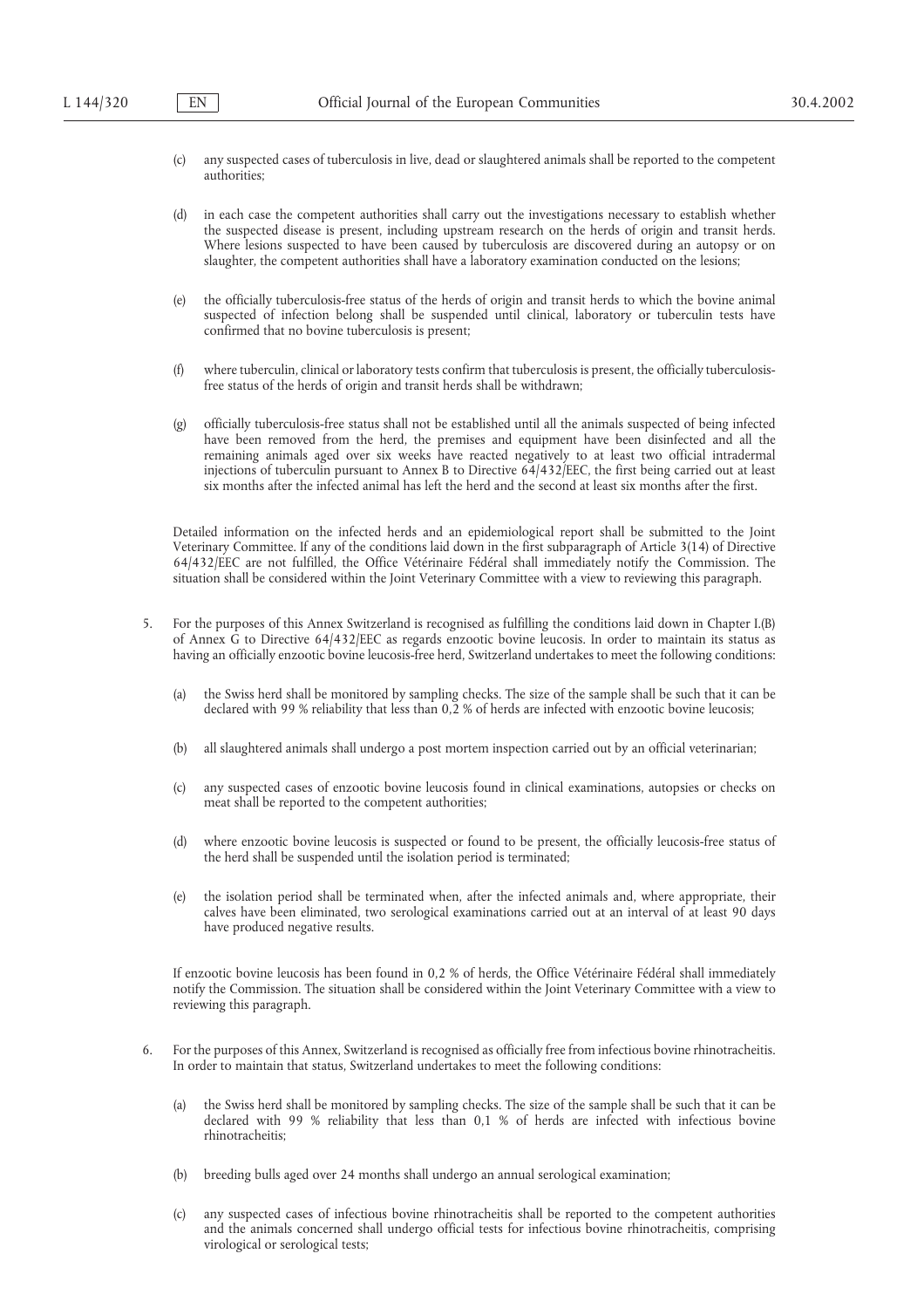- (d) where infectious bovine rhinotracheitis is suspected or found to be present, the officially infection-free status of the herd shall be suspended until the isolation period is terminated;
- (e) the isolation period shall be terminated when a serological examination carried out at least 30 days after the infected animals have been eliminated produces negative results.

By virtue of the recognised status of Switzerland, Decision 93/42/EEC shall apply *mutatis mutandis*.

The Office Vétérinaire Fédéral shall immediately notify the Commission of any change in the conditions on which recognition of that status was based. The situation shall be considered within the Joint Veterinary Committee with a view to reviewing this paragraph.

- 7. For the purposes of this Annex, Switzerland is recognised as officially free from Aujeszky's disease. In order to maintain that status, Switzerland undertakes to meet the following conditions:
	- (a) the Swiss herd shall be monitored by sampling checks. The size of the sample shall be such that it can be declared with 99 % reliability that less than 0,1 % of herds are infected with Aujeszky's disease;
	- (b) any suspected cases of Aujeszky's disease shall be reported to the competent authorities and the animals concerned shall undergo official tests for Aujeszky's disease including virological or serological tests;
	- (c) where Aujeszky's disease is suspected or found to be present, the officially infection-free status of the herd shall be suspended until the isolation period is terminated;
	- (d) isolation shall be terminated when, after the infected animals have been eliminated, two serological examinations of all breeding animals and a representative number of fattening animals carried out at an interval of least 21 days have produced negative results;

By virtue of the recognised status of Switzerland, Decision 93/24/EEC shall apply *mutatis mutandis*.

The Office Vétérinaire Fédéral shall immediately notify the Commission of any change in the conditions on which recognition of that status was based. The situation shall be considered within the Joint Veterinary Committee with a view to reviewing this paragraph.

- 8. The question of possible additional guarantees concerning transmissible gastroenteritis of pigs (TGE) and porcine reproductive and respiratory syndrome (PRRS) shall be considered as soon as possible by the Joint Veterinary Committee. The Commission shall inform the Office Vétérinaire Fédéral of any developments in this area.
- 9. In Switzerland the Institut de Bactériologie Vétérinaire of the University of Bern is responsible for the official testing of tuberculins within the meaning of point 12 of Annex B to Directive 64/432/EEC.
- 10. The Institut de Bactériologie Vétérinaire of the University of Bern shall be responsible for the official testing of antigens (brucellosis) In Switzerland in accordance with point 9 of Annex C(A) to Directive 64/432/EEC.
- 11. Bovine animals and swine traded between the Member States of the Community and Switzerland shall be accompanied by health certificates in accordance with to the models set out in Annex F to Directive 64/432/EEC. The following adjustments shall apply:
	- the words 'and Switzerland' shall be added to the titles.
	- the words 'or from Switzerland' shall be added to point 3 of each model.
	- in note 4 to model I, note 5 to model II, note 4 to model III and note 5 to model IV, the words 'in Switzerland: "vétérinaire de contrôle"' shall be added.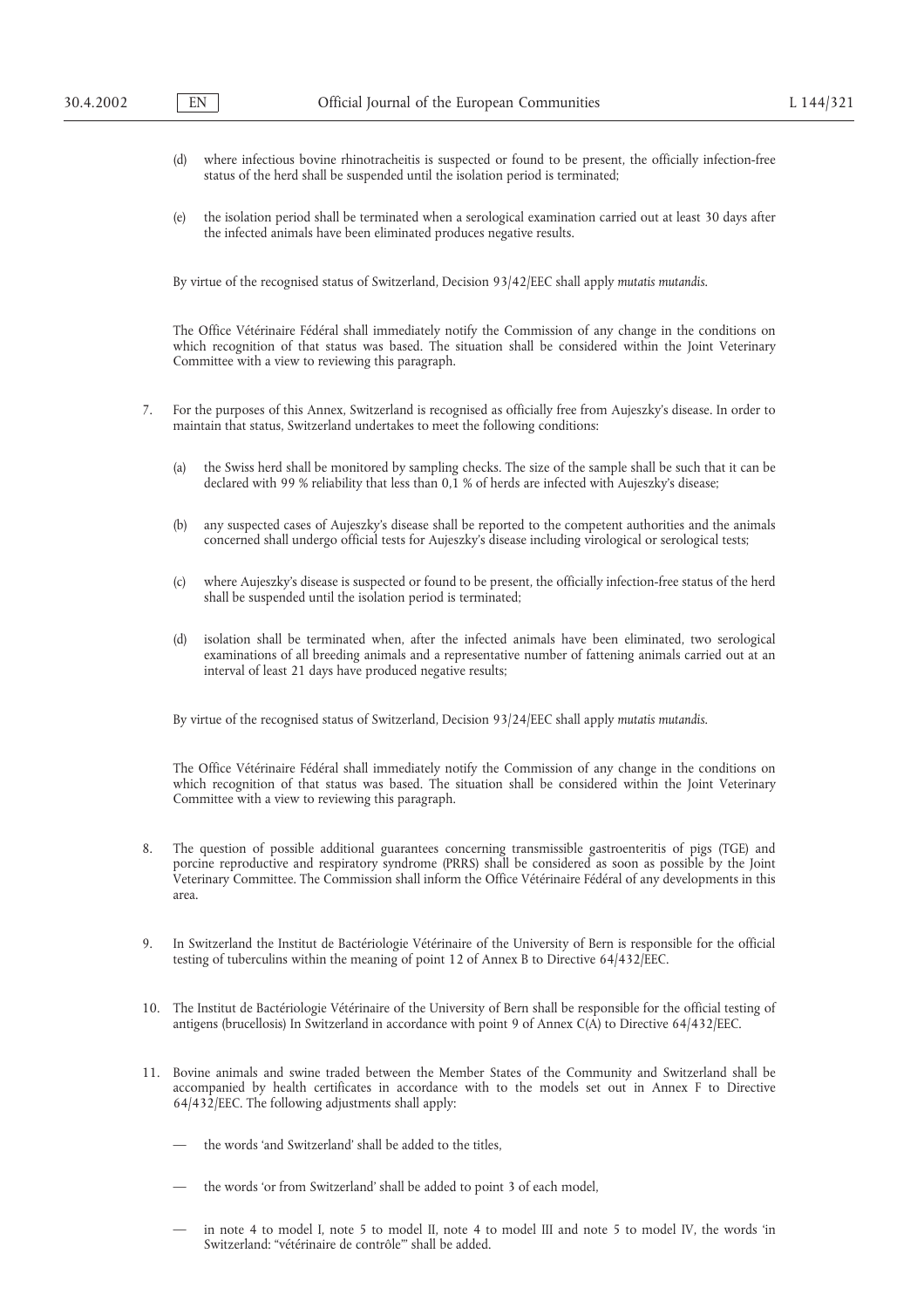## II. **Sheep and goats**

# A. LEGISLATION

## Community Switzerland

- $($ trade), 73 and 74 (cleaning and disinfection), 142 to 149 (rabies), 158 to 165 (tuberculosis), 166 to 169 (scrapie), 190 to 195 (ovine and caprine brucellosis), 196 to 199 (contagious agalactia), 200 to 203 (caprine arthritis/encephalitis), 233 to 235 (brucellosis in rams) and 297 (approval of markets, assembly centres and disinfection points) thereof
- 2. Ordonnance of 20 April 1988 on the import, transit and export of animals and animal products (OITE), as last amended on 14 May 1997 (RS 916.443.11)

## B. SPECIAL RULES AND PROCEDURES FOR IMPLEMENTATION

- 1. For the purposes of the second subparagraph of Article 3(2) of Directive 91/68/EEC, the information referred to therein shall be submitted to the Joint Veterinary Committee.
- 2. On-the-spot inspections shall be carried out under the responsibility of the Joint Veterinary Committee in accordance in particular with Article 11 of Directive 91/68/EEC and Article 57 of the Law on epizootic diseases.
- 3. For the purposes of this Annex, Switzerland is recognised as officially free from ovine and caprine brucellosis. In order to maintain that status, Switzerland undertakes to implement the measures provided for in point II(2) of Chapter I of Annex A.

Should ovine and caprine brucellosis appear or reappear, Switzerland shall inform the Joint Veterinary Committee so that the necessary measures can be taken in line with developments in the situation.

- 4. For one year from the date of entry into force of this Annex, caprine animals (goats) for fattening and breeding intended for Switzerland shall be subject to the following conditions:
	- all the goats of the establishment of origin aged over six months must have tested negative to serological tests for caprine viral arthritis/encephalitis carried out three times over the preceding three years at twelvemonth intervals
	- the goats must have tested negative to serological tests for caprine viral arthritis/encephalitis within 30 days prior to dispatch.

This paragraph will be reconsidered by the Joint Veterinary Committee within one year of the entry into force of this Annex.

- 5. Ovine and caprine animals traded between the Member States of the Community and Switzerland shall be accompanied by health certificates in accordance with the models set out in Annex E to Directive 91/68/EEC. The following adjustments shall apply:
	- the words 'and Switzerland' shall be added to the titles.
	- the words 'or from Switzerland' shall be added to point III(a) of each model.

Council Directive 91/68/EEC of 28 January 1991 on animal health 1. Ordonnance of 27 June 1995 on epizootic diseases (OFE), as conditions governing intra-Community trade in ovine and caprine last amended on 16 September 199 conditions governing intra-Community trade in ovine and caprine last amended on 16 September 1996 (RS 916.401), and in animals (OJ L 46, 19.2.1991 p. 19), as last amended by the Act of particular Articles 27 to 31 (markets animals (OJ L 46, 19.2.1991 p. 19), as last amended by the Act of Accession of Austria. Finland and Sweden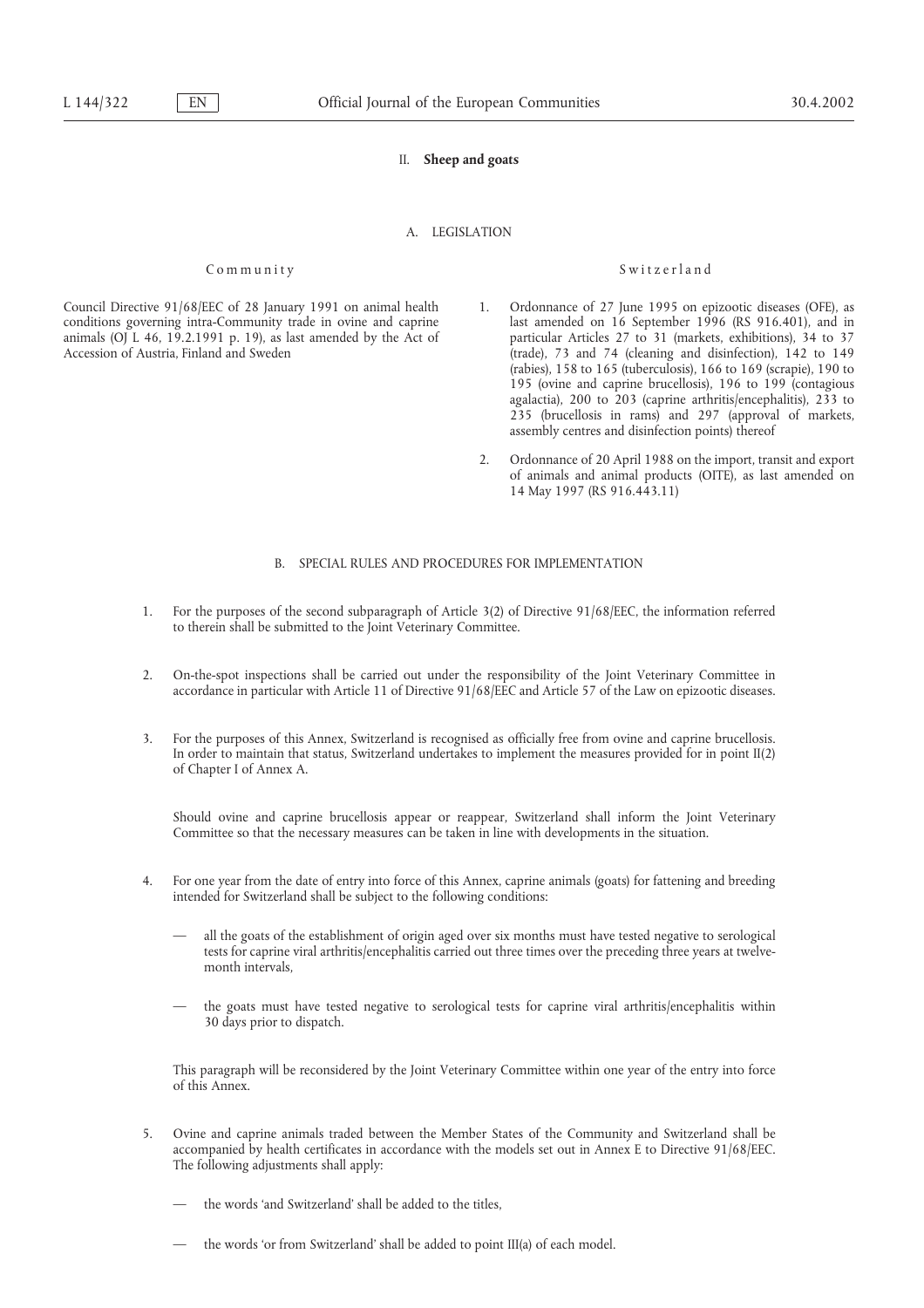## III. **Equidae**

# A. LEGISLATION

## Community Switzerland

- Council Directive 90/426/EEC of 26 June 1990 on animal health 1. Ordonnance of 27 June 1995 on epizootic diseases (OFE), as conditions governing the movement and import from third countries last amended on 16 September 1996 (RS 916.401), and in of equidae (OJ L 224, 18.8.1990 p. 42), as last amended by the Act particular Articles 112 to 115 (African horse disease), 204 to <sup>2</sup>06 (dourine, encephalomyelitis, infectious anaemia, glanders), and 240 to 244 (contagious equine metritis) thereof
	- 2. Ordonnance of 20 April 1988 on the import, transit and export of animals and animal products (OITE), as last amended on 14 May 1997 (RS 916.443.11)

## B. SPECIAL RULES AND PROCEDURES FOR IMPLEMENTATION

- 1. For the purposes of Article 3 of Directive 90/426/EEC, information shall be submitted to the Joint Veterinary Committee.
- 2. For the purposes of Article 6 of Directive 90/426/EEC, information shall be submitted to the Joint Veterinary Committee.
- 3. On-the-spot inspections shall be carried out under the responsibility of the Joint Veterinary Committee in accordance in particular with Article 10 of Directive 90/66/EEC and Article 57 of the Law on epizootic diseases.
- 4. (a) Annex B to Directive 90/426/EEC shall apply *mutatis mutandis* to Switzerland.
	- (b) Annex C to Directive 90/426/EEC shall apply *mutatis mutandis* to Switzerland. The words 'and Switzerland' shall be added to the title. In footnote c, the term applicable to Switzerland shall be 'vétérinaire de contrôle'.

#### IV. **Poultry and hatching eggs**

### A. LEGISLATION

# Community Switzerland

Council Directive 90/539/EEC of 15 October 1990 on animal health 1. Ordonnance of 27 June 1995 on epizootic diseases (OFE), as conditions governing intra-Community trade in, and imports from last amended on 16 September 19 conditions governing intra-Community trade in, and imports from p. 6), as last amended by the Act of Accession of Austria, Finland and Sweden 262 to 265 (avian infectious laryngotracheitis) thereof

- third countries of, poultry and hatching eggs (OJ L 303, 31.10.1990 particular Articles 25 (transport), 122 to 125 (avian influenza<br>p. 6), as last amended by the Act of Accession of Austria, Finland and and Newcastle disea
	- 2. Ordonnance of 20 April 1988 on the import, transit and export of animals and animal products (OITE), as last amended on 14 May 1997 (RS 916.443.11), and in particular Article 64a (approval of export establishments) thereof

# B. SPECIAL RULES AND PROCEDURES FOR IMPLEMENTATION

- 1. For the purposes of Article 3 of Directive 90/539/EEC, Switzerland shall submit a plan to the Joint Veterinary Committee setting out the measures it intends to implement for the approval of its establishments.
- 2. For the purposes of Article 4 of Directive 90/539/EEC, the national reference laboratory for Switzerland shall be the Institut de Bactériologie Vétérinaire of the University of Bern.
- 3. The requirement concerning eggs held prior to consignment in the first indent of Article 7(1) of Directive 90/539/EEC shall apply *mutatis mutandis* to Switzerland.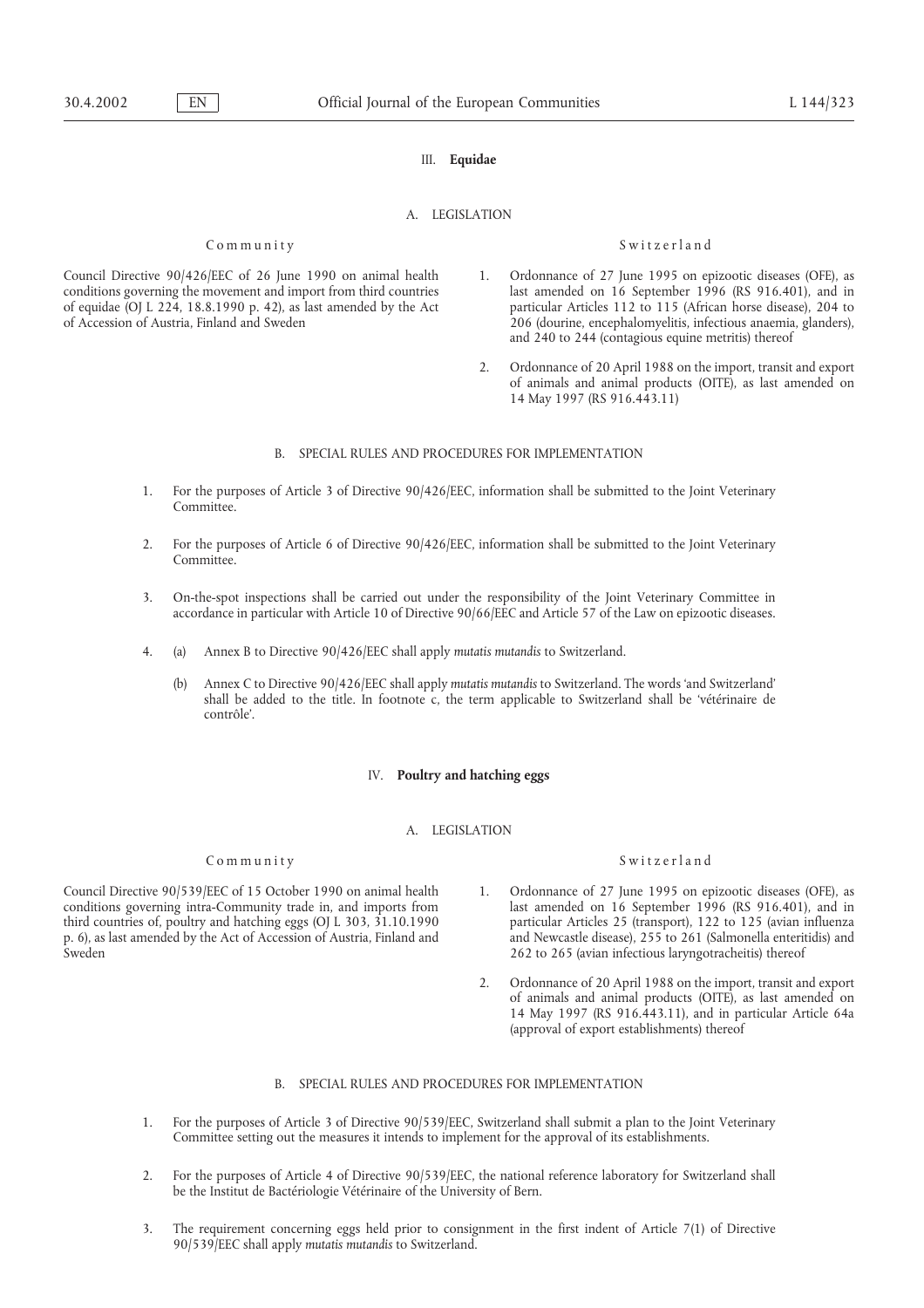- 4. For consignments of hatching eggs to the Community, the Swiss authorities undertake to comply with the rules on marking laid down in Commission Regulation (EEC) No 1868/77. The mark for Switzerland shall be 'CH'.
- 5. The requirement concerning eggs held prior to consignment in Article 9(a) of Directive 90/539/EEC shall apply *mutatis mutandis* to Switzerland.
- 6. The requirement concerning eggs held prior to consignment in Article 10(a) of Directive 90/539/EEC shall apply *mutatis mutandis* to Switzerland.
- 7. The requirement concerning eggs held prior to consignment in the first indent of Article 11(2) of Directive 90/539/EEC shall apply *mutatis mutandis* to Switzerland.
- 8. For the purposes of this Annex, Switzerland is recognised as meeting the requirements of Article 12(2) of Directive 90/539/EEC with regard to Newcastle disease and therefore shall have the status of not vaccinating against Newcastle disease. The Office Vétérinaire Fédéral shall immediately notify the Commission of any change in the conditions on which recognition of that status was based. The situation shall be considered within the Joint Veterinary Committee with a view to reviewing this paragraph.
- 9. For one year from the date of entry into force of this Annex, breeding poultry and productive poultry intended for Switzerland shall comply with the following conditions:
	- no cases of avian infectious laryngotracheitis (ILT) must have been diagnosed in the flock of origin or in the hatchery for at least six months prior to dispatch,
	- the breeding poultry and productive poultry must not have been vaccinated against avian infectious laryngotracheitis.

This paragraph will be reconsidered by the Joint Veterinary Committee within one year of the entry into force of this Annex.

- 10. The references to the name of the Member State in Article 15 shall apply *mutatis mutandis* to Switzerland.
- 11. (a) For consignments from the Community to Switzerland, the health certificates shall be as provided for in Annex IV to Directive 90/539/EEC. In section 9, 'Member State of destination' shall be replaced by 'Country of destination: Switzerland'.
	- (b) For consignments from Switzerland to the Community, the health certificates shall be as provided for in Annex IV to Directive 90/539/EEC, adapted as follows:
		- in the heading, 'Community' shall be replaced by 'Switzerland',
		- in section 2, 'Member State of origin' shall be replaced by 'Country of origin: Switzerland',
		- in section 14, the declarations in (a) shall be replaced by:
			- Model 1: 'The eggs described above comply with the Agreement between the Community and Switzerland of... (point IV of Appendix 2 to Annex 11)',
			- Model 2: 'The chicks described above comply with the Agreement between the Community and Switzerland of... (point IV of Appendix 2 to Annex 11)',
			- Model 3: 'The birds described above comply with the Agreement between the Community and Switzerland of... (point IV of Appendix 2 to Annex 11)',
			- Model 4: 'The birds or eggs described above comply with the Agreement between the Community and Switzerland of... (point IV of Appendix 2 to Annex 11)',
			- Model 5: 'The birds described above comply with the Agreement between the Community and Switzerland of... (point IV of Appendix 2 to Annex 11)',
			- Model 6: 'The birds described above comply with the Agreement between the Community and Switzerland of... (point IV of Appendix 2 to Annex 11)'.
- 12. In the case of consignments from Switzerland to Finland or Sweden, the Swiss authorities undertake to supply the guarantees concerning salmonella required under Community legislation.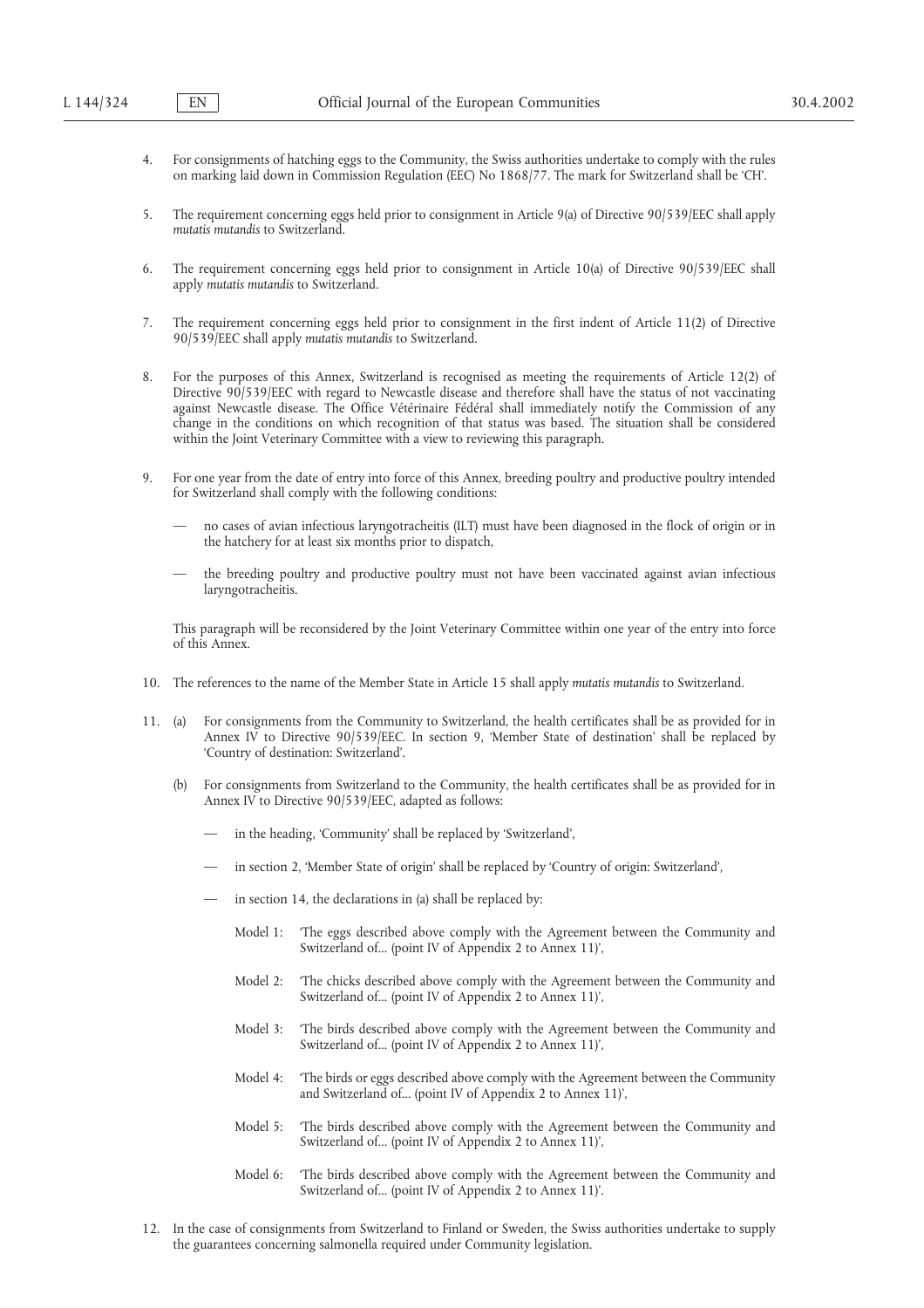## V. **Aquaculture animals and products**

## A. LEGISLATION

Council Directive 91/67/EEC of 28 January 1991 concerning the 1. Ordonnance of 27 June 1995 on epizootic diseases (OFE), as animal health conditions governing the placing on the market of last amended on 16 September 1996 (RS 916.401), and in aquaculture animals and products (OJ L 46, 19.2.1991, p. 1), as last particular Articles 275 to 290 (fi amended by Council Directive  $95/22/EC$  (OJ L 243, 11.10.1995, p. 1)

### Community Switzerland

- aquaculture animals and products (OJ L 46, 19.2.1991, p. 1), as last particular Articles 275 to 290 (fish and crayfish diseases) and amended by Council Directive 95/22/EC (OJ L 243, 11.10.1995, p. 1) 297 (approval of estab
	- 2. Ordonnance of 20 April 1988 on the import, transit and export of animals and animal products (OITE), as last amended on 14 May 1997 (RS 916.443.11), and in particular Article 64a (approval of export establishments) thereof

## B. SPECIAL RULES AND PROCEDURES FOR IMPLEMENTATION

- 1. The information provided for in Article 4 of Directive 91/67/EEC shall be submitted to the Joint Veterinary Committee.
- 2. The Joint Veterinary Committee shall decide on any application of Articles 5, 6 and 10 of Directive 91/67/EEC to Switzerland.
- 3. The Joint Veterinary Committee shall decide on any application of Articles 12 and 13 of Directive 91/67/EEC to Switzerland.
- 4. For the purposes of Article 15 of Directive 91/67/EEC, the Swiss authorities undertake to implement sampling plans and diagnostic methods in accordance with Community legislation.
- 5. On-the-spot inspections shall be carried out under the responsibility of the Joint Veterinary Committee in accordance in particular with Article 17 of Directive 91/67/EEC and Article 57 of the Law on epizootic diseases.
- 6. (a) Where live fish, eggs or gametes from an approved zone are placed on the market, the movement document shall be as set out in Chapter 1 of Annex E to Directive 91/67/EEC.

Where that document is drawn up by the Swiss authorities, in point VI, 'of Directive 91/67/EEC' shall be replaced by 'of the Agreement between the Community and Switzerland of... (point V of Appendix 2 to Annex 11)'.

(b) Where live fish, eggs or gametes from an approved farm are placed on the market, the movement document shall be as set out in Chapter 2 of Annex E to Directive 91/67/EEC.

Where that document is drawn up by the Swiss authorities, in point VI, 'of Directive 91/67/EEC' shall be replaced by 'of the Agreement between the Community and Switzerland of... (point V of Appendix 2 to Annex 11)'.

- (c) Where molluscs from an approved coastal zone are placed on the market, the movement document shall be as set out in Chapter 3 of Annex E to Directive 91/67/EEC.
- (d) Where molluscs from an approved farm are placed on the market, the movement document shall be as set out in Chapter 4 of Annex E to Directive 91/67/EEC.
- (e) Where farmed fish, molluscs or crustaceans, their eggs or gametes not belonging to species susceptible to IHN, VHS or bonamiosis or marteiliosis, as applicable, are placed on the market, the movement document shall be as set out in Annex I to Commission Decision 93/22/EEC.

Where that document is drawn up by the Swiss authorities, in point  $V(c)$ , 'susceptible species referred to in Annex A column 2, lists I and II of Directive 91/67/EEC' shall be replaced by 'species susceptible to IHN, VHS or bonamiosis or marteiliosis, as applicable'.

(f) Where live wild fish, molluscs or crustaceans, their eggs or gametes are placed on the market, the movement document shall be as set out in Annex II to Commission Decision 93/22/EEC.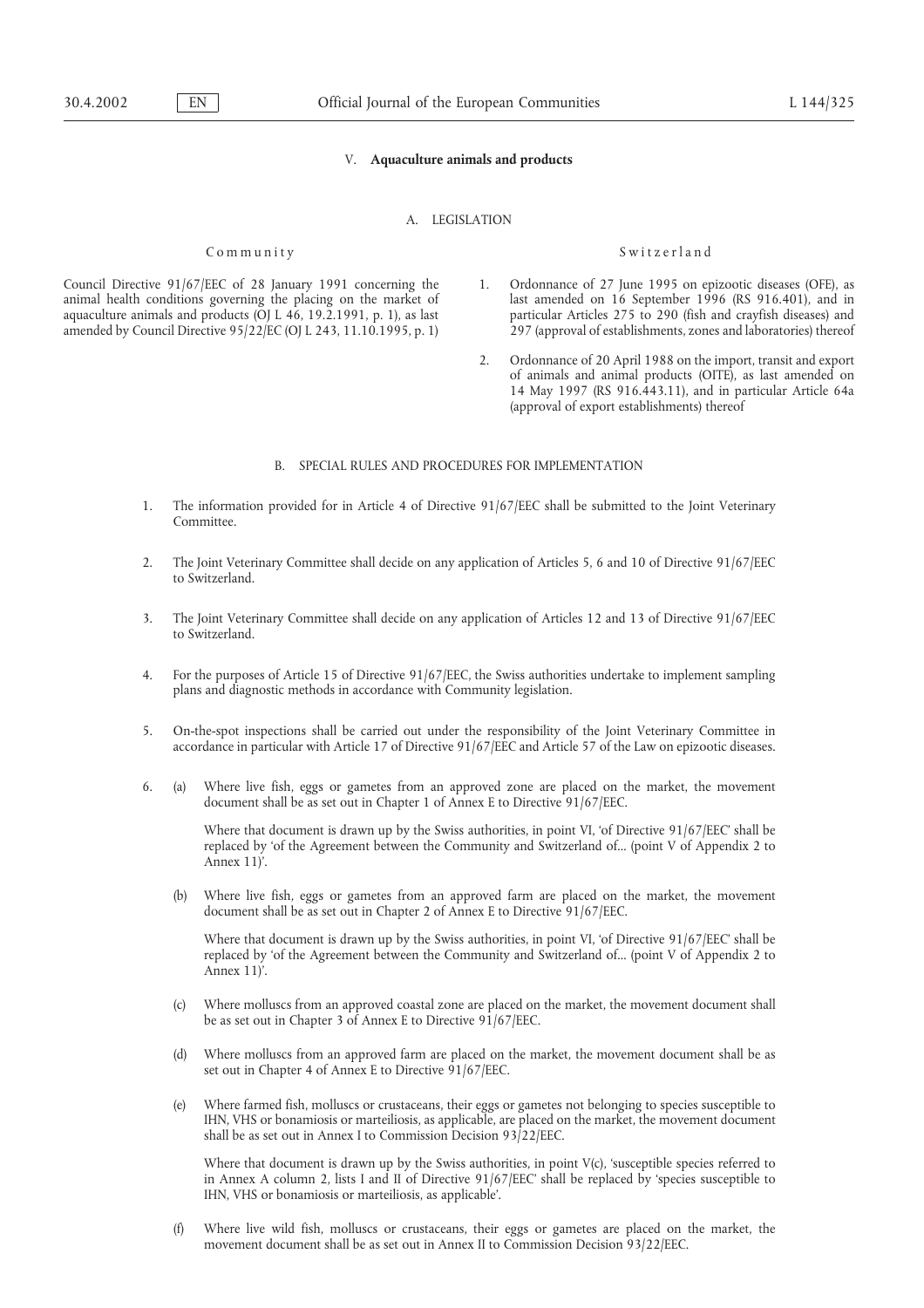## VI. **Bovine embryos**

# A. LEGISLATION

### Community Switzerland

- Council Directive 89/556/EEC of 25 September 1989 on animal 1. Ordonnance of 27 June 1995 on epizootic diseases (OFE), as ation from third countries of embryos of domestic animals of the bovine species (OJ L 302, 19.10.1989 p. 1), as last amended by
- health conditions governing intra-Community trade in and import-<br>
ation from third countries of embryos of domestic animals of the particular Articles 56 to 58 (embryo transfer) thereof
- Commission Decision 94/113/EC (OJ L 53, 24.2.1994, p. 23) 2. Ordonnance of 20 April 1988 on the import, transit and export of animals and animal products (OITE), as last amended on 14 May 1997 (RS 916.443.11), and in particular Articles 64a and 76 (approval of assembly agencies as export enterprises) thereof.

## B. SPECIAL RULES AND PROCEDURES FOR IMPLEMENTATION

- 1. On-the-spot inspections shall be carried out under the responsibility of the Joint Veterinary Committee in accordance in particular with Article 15 of Directive 89/556/EEC and Article 57 of the Law on epizootic diseases.
- 2. (a) For consignments from the Community to Switzerland, the health certificate shall be as set out in Annex C to Directive 89/556/EEC. In section 9, 'Member State of destination' shall be replaced by 'Country of destination: Switzerland'.
	- (b) For consignments from Switzerland to the Community, the health certificate shall be as set out in Annex C to Directive 89/556/EEC, adapted as follows:
		- in section 2, 'Member State of collection' shall be replaced by 'Country of collection: Switzerland',
		- in section 13(a) and (b), 'Directive  $89/556/EEC$ ' shall be replaced by 'the Agreement between the Community and Switzerland of... (point VI of Appendix 2 to Annex 11)'.

#### VII. **Bovine semen**

#### A. LEGISLATION

# Community Switzerland

animal health requirements applicable to intra-Community trade in last amended on 16 September 1996 (RS 916.401), and imports of deep-frozen semen of domestic animals of the bovine particular Articles 51 to 55 (artificial and imports of deep-frozen semen of domestic animals of the bovine species (OJ L 194, 22.7.1988 p. 10), as last amended by the Act of Accession of Austria, Finland and Sweden 2. Ordonnance of 20 April 1988 on the import, transit and export

- Council Directive 88/407/EEC of 14 June 1988 laying down the 1. Ordonnance of 27 June 1995 on epizootic diseases (OFE), as animal health requirements applicable to intra-Community trade in last amended on 16 September 1996
	- of animals and animal products (OITE), as last amended on 14 May 1997 (RS 916.443.11), and in particular Articles 64a and 76 (approval of insemination centres as export enterprises) thereof

## B. SPECIAL RULES AND PROCEDURES FOR IMPLEMENTATION

- 1. For the purposes of Article 4(2) of Directive 88/407/EEC, in Switzerland all centres keep only animals giving a negative reaction to the serum neutralisation test or the Elisa test.
- 2. The information provided for in Article 5(8) of Directive 88/407/EEC shall be submitted to the Joint Veterinary Committee.
- 3. On-the-spot inspections shall be carried out under the responsibility of the Joint Veterinary Committee in accordance in particular with Article 16 of Directive 88/407/EEC and Article 57 of the Law on epizootic diseases.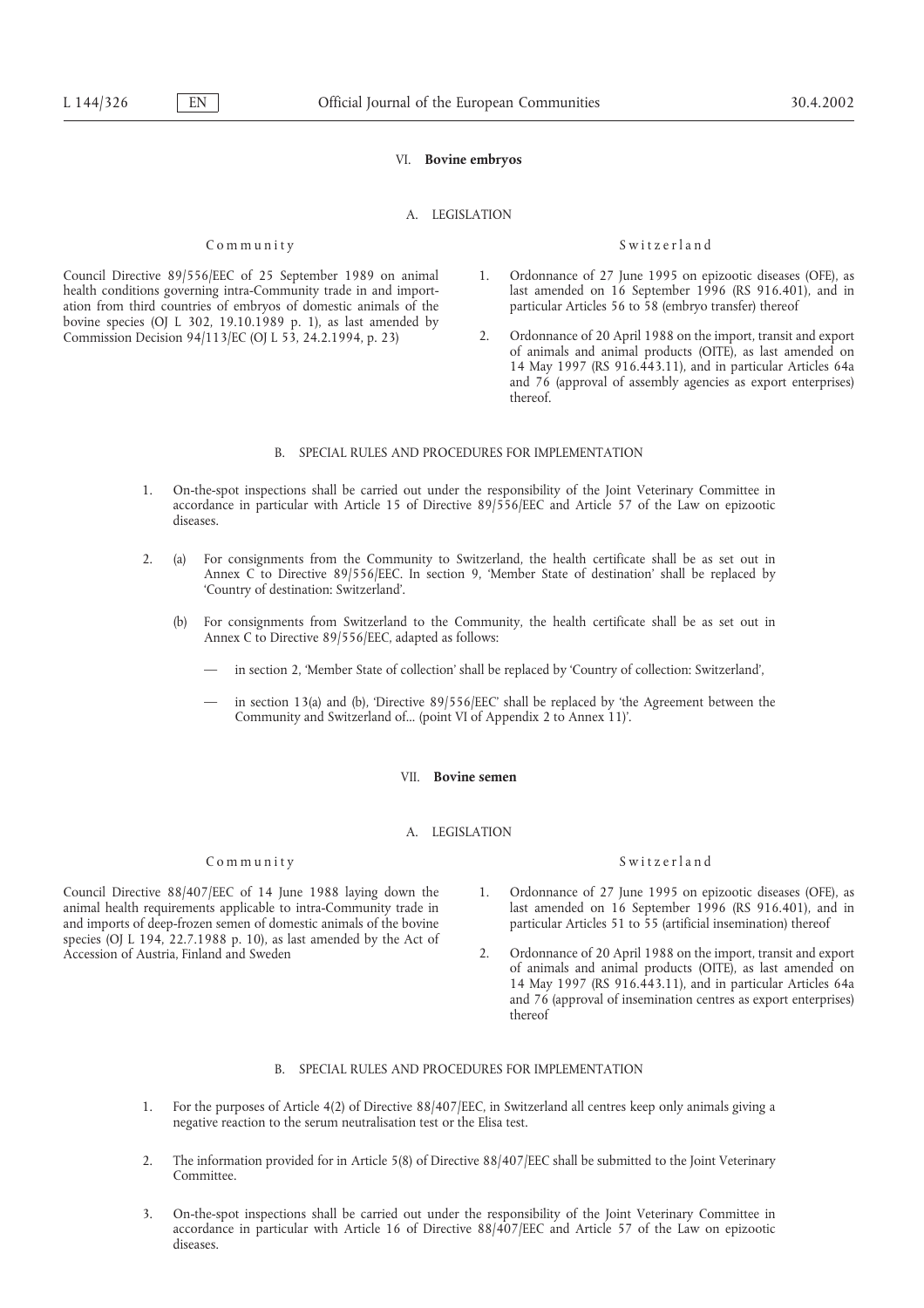- 4. (a) For consignments from the Community to Switzerland, the health certificate shall be as set out in Annex D to Directive 88/407/EEC.
	- (b) For consignments from Switzerland to the Community, the health certificate shall be as set out in Annex D to Directive 88/407/EEC, adapted as follows:
		- in section IV, the references to 'Directive 88/407/EEC' shall be replaced by 'the Agreement between the Community and Switzerland of... (point VII of Appendix 2 to Annex 11)'.

#### VIII. **Porcine semen**

#### A. LEGISLATION

## Community Switzerland

animal health requirements applicable to intra-Community trade in last amended on 16 September 1996 (RS 916.401), and and imports of semen of domestic animals of the porcine species (OJ particular Articles 51 to 55 (artifi and imports of semen of domestic animals of the porcine species (OJ L 224, 18.8.1990 p. 62), as amended by the Act of Accession of

- Council Directive 90/429/EEC of 26 June 1990 laying down the 1. Ordonnance of 27 June 1995 on epizootic diseases (OFE), as animal health requirements applicable to intra-Community trade in last amended on 16 September 1996
	- 2. Ordonnance of 20 April 1988 on the import, transit and export of animals and animal products (OITE), as last amended on 14 May 1997 (RS 916.443.11), and in particular Articles 64a and 76 (approval of insemination centres as export enterprises) thereof

# B. SPECIAL RULES AND PROCEDURES FOR IMPLEMENTATION

- 1. The information provided for in Article 5(2) of Directive 90/429/EEC shall be submitted to the Joint Veterinary Committee.
- 2. On-the-spot inspections shall be carried out under the responsibility of the Joint Veterinary Committee in accordance in particular with Article 16 of Directive 90/429/EEC and Article 57 of the Law on epizootic diseases.
- 3. (a) For consignments from the Community to Switzerland, the health certificate shall be as set out in Annex D to Directive 90/429/EEC, adapted as follows: In section 9, 'Member State of destination' shall be replaced by 'Country of destination: Switzerland'.
	- (b) For consignments from Switzerland to the Community, the health certificate shall be as set out in Annex D to Directive 90/429/EEC, adapted as follows:
		- in section 2, 'Member State of collection' shall be replaced by 'Country of collection: Switzerland',
		- in section 13, the references to 'Directive 90/429/EEC' shall be replaced by 'the Agreement between the Community and Switzerland of... (point VIII of Appendix 2 to Annex 11)'.

## IX. **Other species**

## A. LEGISLATION

Council Directive 92/65/EEC of 13 July 1992 laying down animal 1. Ordonnance of 27 June 1995 on epizootic diseases (OFE), as health requirements governing trade in and imports into the Com- last amended on 16 September 1996 (RS 916.401), and in munity of animals, semen, ova and embryos not subject to animal particular Articles 51 to 55 (artificial insemination) and 56 to health requirements laid down in specific Community rules referred 58 (embryo transfer) thereof to in Annex A(I) to Directive 90/425/EEC (OJ L 268, 14.9.1992 p. 54), as last amended by Commission Decision 95/176/EC (OJ 2. Ordonnance of 20 April 1988 on the import, transit and export L 117, 25.5.1995, p. 23) COMPACTED 117, 25.5.1995, p. 23) of animals and animal products (OITE), as last amended on

## Community Switzerland

- 
- 14 May 1997 (RS 916.443.11), and in particular Articles 25 to 30 (import of dogs, cats and other animals), 64 (conditions of export), 64a and 76 (approval of insemination centres and assembly agencies as export enterprises) thereof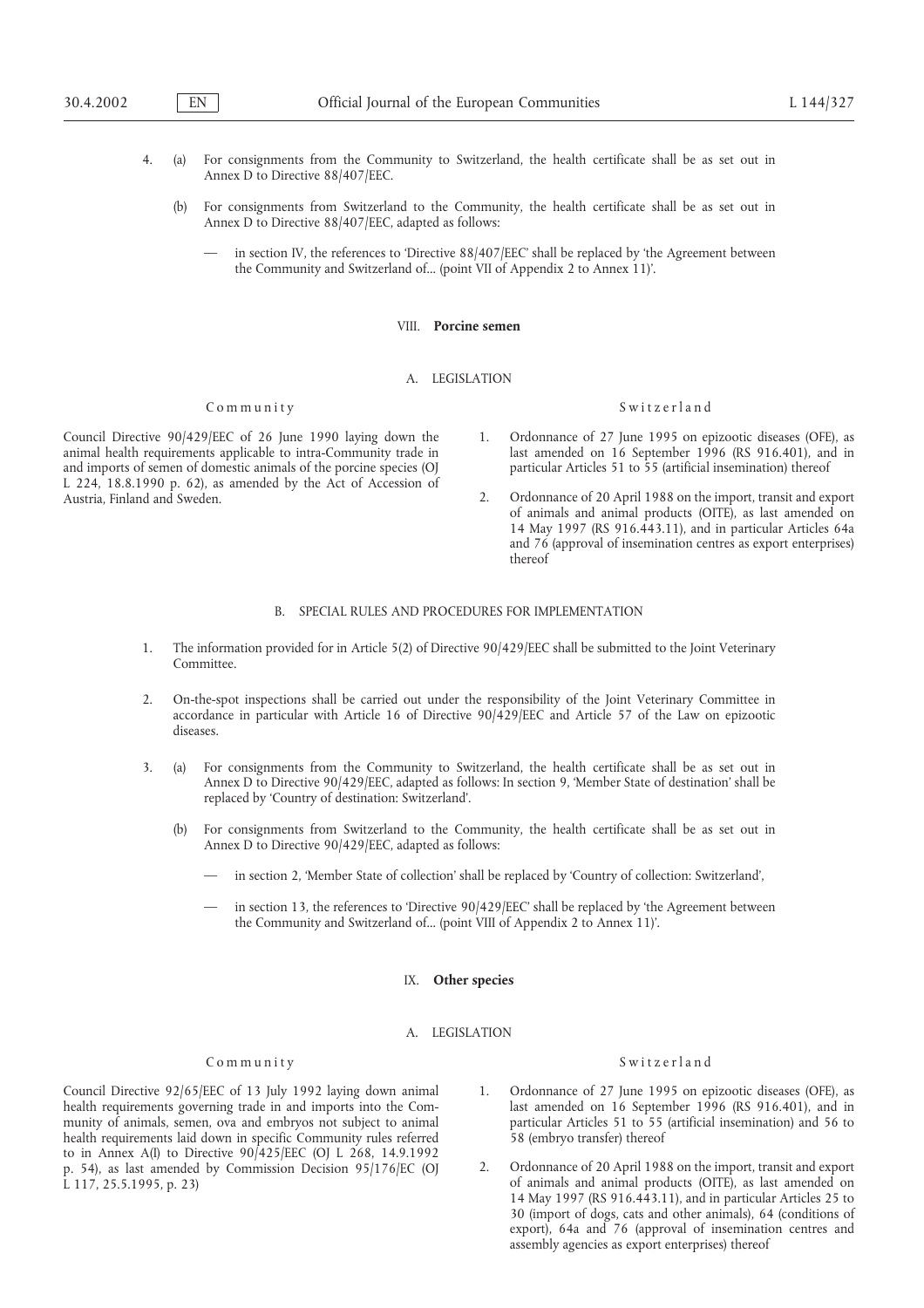## B. SPECIAL RULES AND PROCEDURES FOR IMPLEMENTATION

- 1. For the purposes of this Annex, this point shall cover trade in live animals not subject to points I to V inclusive, and in semen, ova and embryos not subject to points VI to VIII inclusive.
- 2. The Community and Switzerland undertake not to ban or restrict trade in the live animals, semen, ova and embryos as referred to in point 1 for animal-health reasons other than those resulting from the application of this Annex, and in particular any safeguard measures taken pursuant to Article 20 thereof.
- 3. (a) For consignments from the Community to Switzerland of ungulates other than as referred to in points I, II and III, the health certificate shall be that set out in Annex E to Directive 92/65/EEC, bearing the declaration provided for in Article 6(A)(1)(f) of Directive 92/65/EEC.
	- (b) For consignments from Switzerland to the Community, the health certificate shall be as set out in Annex E to Directive 92/65/EEC, bearing the declaration provided for in Article  $6(A)(1)(f)$  of Directive 92/65/EEC, adapted as follows:
		- the reference to 'Directive 64/432/EEC' shall be replaced by 'the Agreement between the Community and Switzerland of... (point IX of Appendix 2 to Annex 11)'.
- 4. (a) For consignments of lagomorphs from the Community to Switzerland, the health certificate shall be as set out in Annex E to Directive 92/65/EEC, bearing where necessary the declaration provided for in the second subparagraph of Article 9(2) of Directive 92/65/EEC.
	- (b) For consignments of lagomorphs from Switzerland to the Community, the health certificate shall be as set out in Annex E to Directive 92/65/EEC, bearing where necessary the declaration provided for in the second subparagraph of Article 9(2) of Directive 92/65/EEC. That declaration may be adapted by the Swiss authorities to include in full the requirements of Article 9 of Directive 92/65/EEC.
- 5. The information provided for in the fourth subparagraph of Article 9(2) of Directive 92/65/EEC shall be submitted to the Joint Veterinary Committee.
- 6. (a) Consignments of cats and dogs from the Community to Switzerland shall be subject to Article 10(2) of Directive 92/65/EEC.
	- (b) Consignments of cats and dogs from Switzerland to the Member States of the Community other than the United Kingdom, Ireland and Sweden shall be subject to the requirements of Article 10(2) of Directive 92/65/EEC. The Swiss authorities may adapt the declaration provided for in the fifth indent of Article 10(2)(a) of Directive 92/65/EEC to include in full the requirements of Article 10(2)(a) and (b) and 10(3)(b) thereof.
	- (c) Consignments of cats and dogs from Switzerland to the United Kingdom, Ireland and Sweden shall be subject to the requirements of Article 10(3) of Directive 92/65/EEC. The certificate to be used shall be that provided for in Commission Decision 94/273/EC, adapted as follows: 'Consignor Member State' shall be replaced by 'Consignor country: Switzerland'. The identification system shall be as laid down in Commission Decision 94/274/EC.
- 7. (a) For consignments of semen, ova or embryos of the ovine or caprine species from the Community to Switzerland, the certificates provided for in Decision 95/388/EC shall apply, adapted as follows:
	- in the titles, 'or with Switzerland' shall be inserted after 'intra-Community',
	- in section 9, 'Member State of destination' shall be replaced by 'Country of destination: Switzerland'.
	- (b) For consignments of semen, ova or embryos of the ovine or caprine species from Switzerland to the Community, the certificates provided for in Decision 95/388/EC shall apply, adapted as follows:
		- in section 2, 'Member State of collection' is replaced by 'Country of collection: Switzerland'.
		- in section 13, the Swiss authorities may set out in full the requirements referred to therein.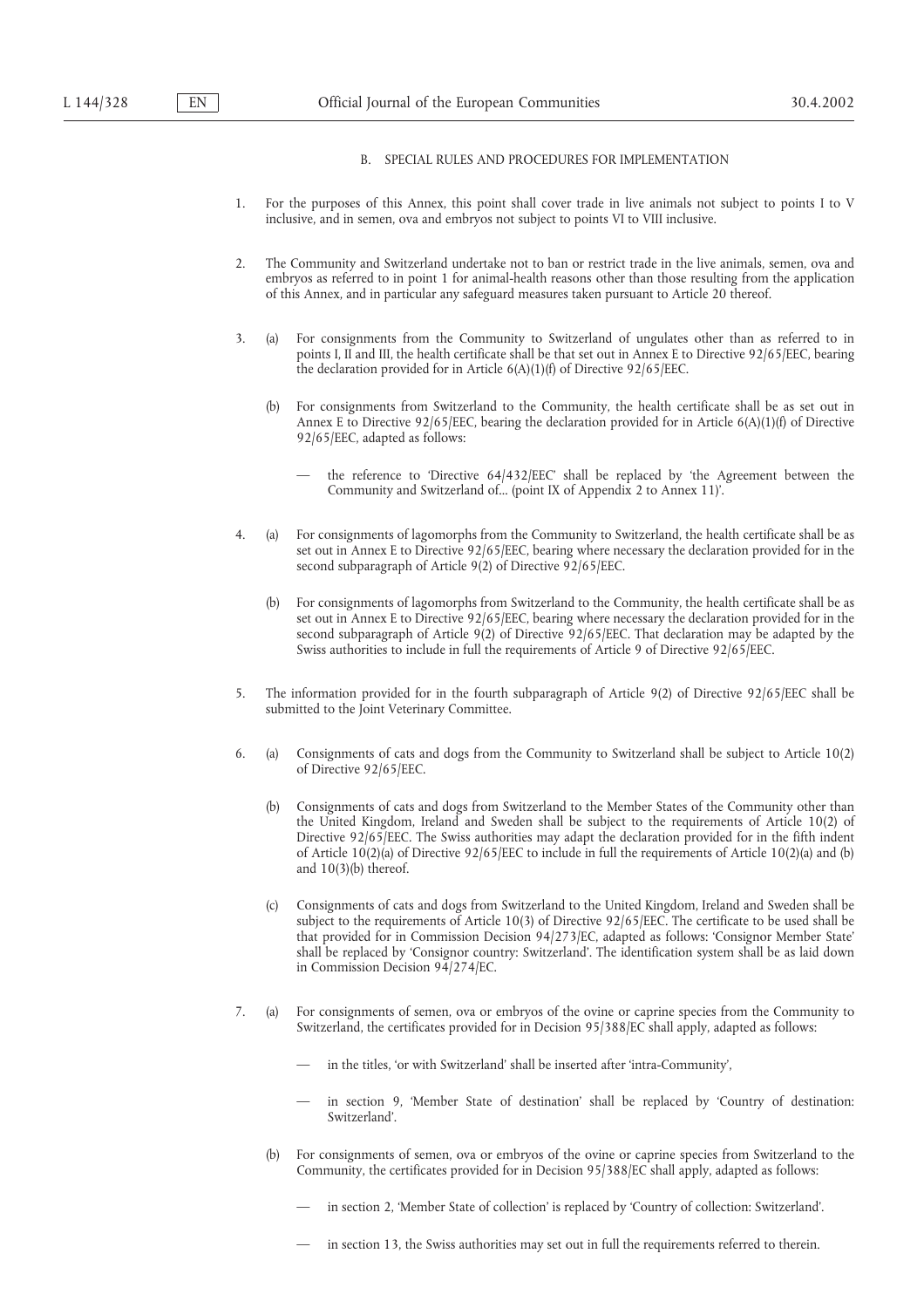- 8. (a) For consignments of semen of the equine species from the Community to Switzerland, the certificate provided for in Decision 95/307/EC shall apply, adapted as follows:
	- in section 9, 'Member State of destination' is replaced by 'Country of destination: Switzerland'.
	- (b) For consignments of semen of the equine species from Switzerland to the Community, the certificate provided for in Decision 95/307/EC shall apply, adapted as follows:
		- in section 2, 'Member State of collection' is replaced by 'Country of collection: Switzerland'.
- 9. (a) For consignments of ova and embryos of the equine species from the Community to Switzerland, the certificate provided for in Decision 95/294/EC shall apply, adapted as follows:
	- in section 9, 'Member State of destination' is replaced by 'Country of destination: Switzerland'.
	- (b) For consignments of ova and embryos of the equine species from Switzerland to the Community, the certificate provided for in Decision 95/294/EC shall apply, adapted as follows:
		- in section 2, 'Member State of collection' is replaced by 'Country of collection: Switzerland',
- 10. (a) For consignments of ova and embryos of the porcine species from the Community to Switzerland, the certificate provided for in Decision 95/483/EC shall apply, adapted as follows:
	- in the titles, 'and trade with Switzerland' shall be inserted after 'intra-Community trade',
	- in section 9, 'Member State of destination' is replaced by 'Country of destination: Switzerland'.
	- (b) For consignments of ova and embryos of the porcine species from Switzerland to the Community, the certificate provided for in Decision 95/483/EC shall apply, adapted as follows:
		- in section 2, 'Member State of collection' is replaced by 'Country of collection: Switzerland'.
- 11. For the purposes of Article 24 of Directive 92/65/EEC, the information provided for in paragraph 2 of that Article shall be submitted to the Joint Veterinary Committee.
- 12. For trade between the Community and Switzerland in live animals as referred to in point 1, the certificate provided for in Annex E to Directive 92/65/EEC shall apply *mutatis mutandis*.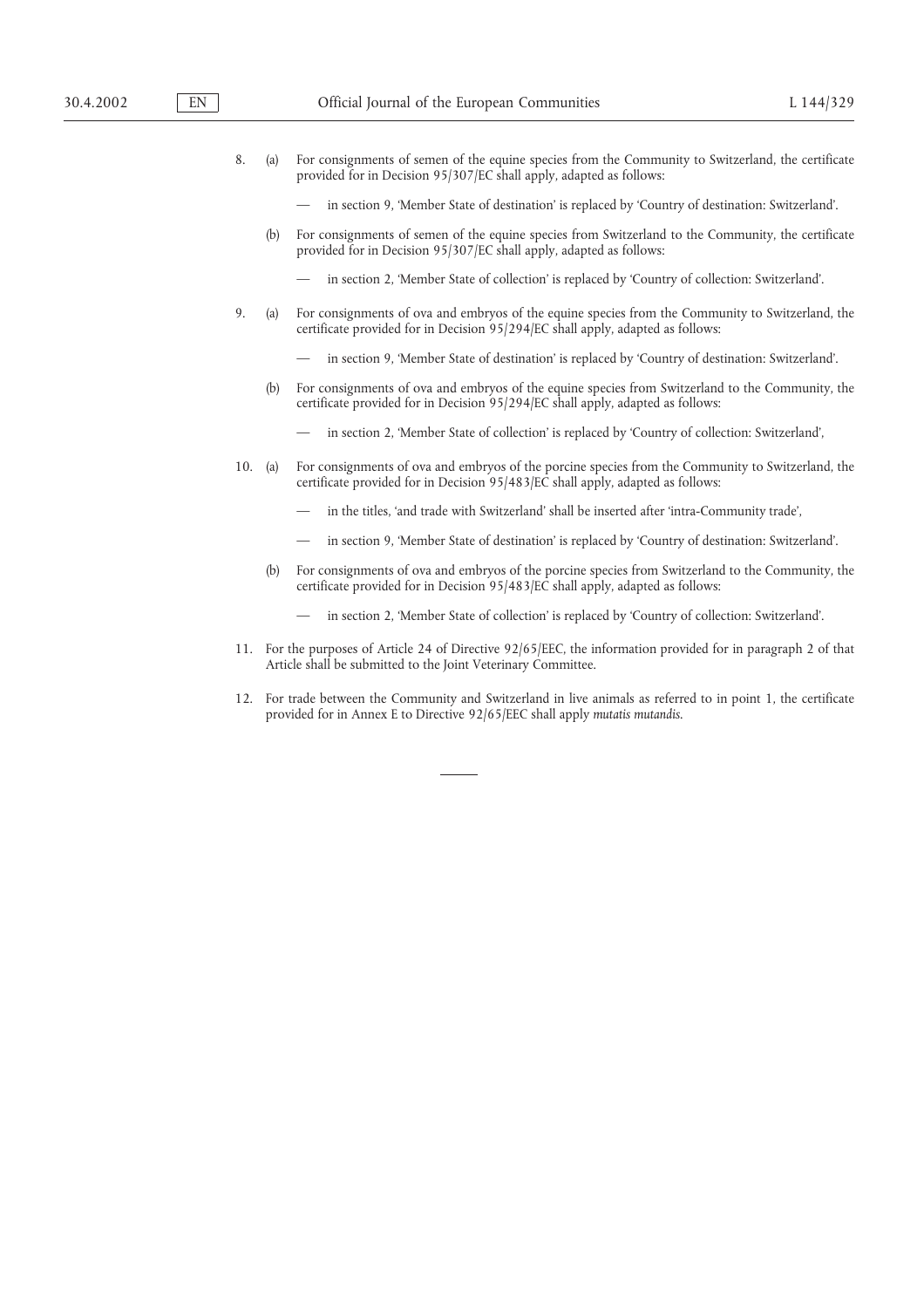#### **Imports of live animals and certain animal products from third countries**

## I. **Community — Legislation**

## A. **Bovine, porcine, ovine and caprine animals**

Council Directive 72/462/EEC of 12 December 1972 on health and veterinary inspection problems upon importation of bovine animals and swine and fresh meat from third countries (OJ L 302, 31.12.1972, p. 28), as last amended by the Act of Accession of Austria, Finland and Sweden

### B. **Equidae**

Council Directive 90/426/EEC of 26 June 1990 on animal health conditions governing the movement and import from third countries of equidae (OJ L 224, 18.8.1990, p. 42), as last amended by the Act of Accession of Austria, Finland and Sweden

## C. **Poultry and hatching eggs**

Council Directive 90/539/EEC of 15 October 1990 on animal health conditions governing intra-Community trade in, and imports from third countries of, poultry and hatching eggs (OJ L 303, 31.10.1990, p. 6), as last amended by Directive 95/22/EC (OJ L 243, 11.10.1995, p. 1)

## D. **Aquaculture animals**

Council Directive 91/67/EEC of 28 January 1991 concerning the animal health conditions governing the placing on the market of aquaculture animals and products (OJ L 46, 19.2.1991, p. 1), as last amended by Directive 95/22/EC (OJ L 243, 11.10.1995, p. 1)

### E. **Molluscs**

Council Directive 91/492/EEC of 15 July 1991 laying down the health conditions for the production and the placing on the market of live bivalve molluscs (OJ L 268, 24.9.1991, p. 1), as last amended by the Act of Accession of Austria, Finland and Sweden

## F. **Bovine embryos**

Council Directive 89/556/EEC of 25 September 1989 on animal health conditions governing intra-Community trade in and importation from third countries of embryos of domestic animals of the bovine species (OJ L 302, 19.10.1989, p. 1), as last amended by Commission Decision 94/113/EC (OJ L 53, 24.2.1994, p. 23)

#### G. **Bovine semen**

Council Directive 88/407/EEC of 14 June 1988 laying down the animal health requirements applicable to intra-Community trade in and imports of deep-frozen semen of domestic animals of the bovine species (OJ L 194, 22.7.1988, p. 10), as last amended by the Act of Accession of Austria, Finland and Sweden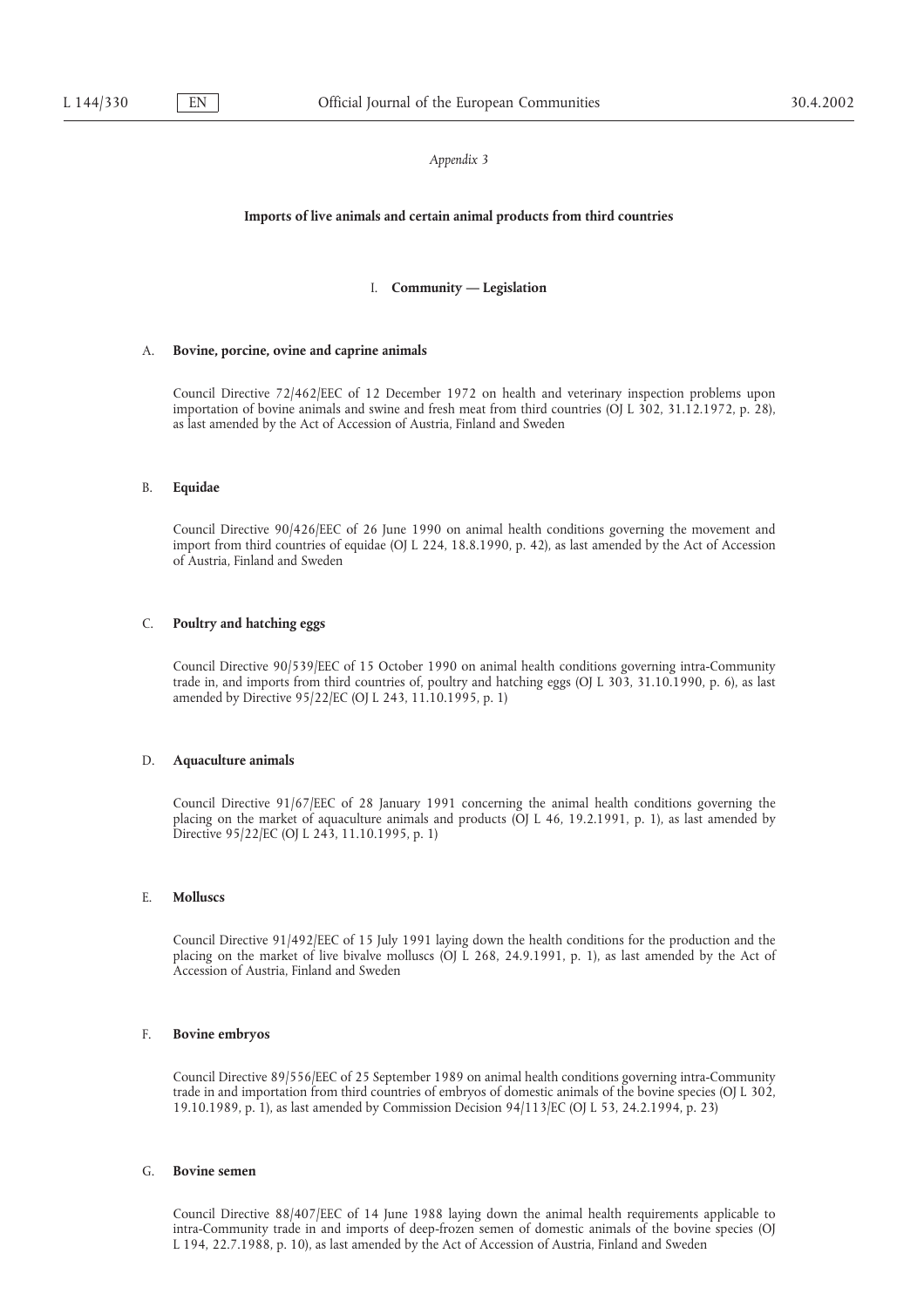#### H. **Porcine semen**

Council Directive 90/429/EEC of 26 June 1990 laying down the animal health requirements applicable to intra-Community trade in and imports of semen of domestic animals of the porcine species (OJ L 224, 18.8.1990, p. 62), as last amended by the Act of Accession of Austria, Finland and Sweden

#### I. **Other live animals**

Council Directive 92/65/EEC of 13 July 1992 laying down animal health requirements governing trade in and imports into the Community of animals, semen, ova and embryos not subject to animal health requirements laid down in specific Community rules referred to in Annex A(I) to Directive 90/425/EEC (OJ L 268, 14.9.1992 p. 54), as last amended by Commission Decision 95/176/EC (OJ L 117, 24.5.1995, p. 23)

## II. **Switzerland — Legislation**

Ordonnance of 20 April 1988 on the import, transit and export of animals and animal products (OITE), as last amended on 14 May 1997 (RS 916.443.11)

#### III. **Implementing rules**

As a general rule, the Office Vétérinaire Fédéral shall apply the same rules as those covered by point I of this Appendix. However, the Office Vétérinaire Fédéral may adopt more restrictive measures and require additional guarantees. In that case, without prejudice to its right to implement those measures immediately, consultations shall be held within the Joint Veterinary Committee to find appropriate solutions. Where the Office Vétérinaire Fédéral wishes to implement less restrictive measures, it shall inform the competent Commission departments in advance. In such cases, consultations shall be held within the Joint Veterinary Committee to find suitable solutions. Pending such solutions, the Swiss authorities shall refrain from implementing the planned measures.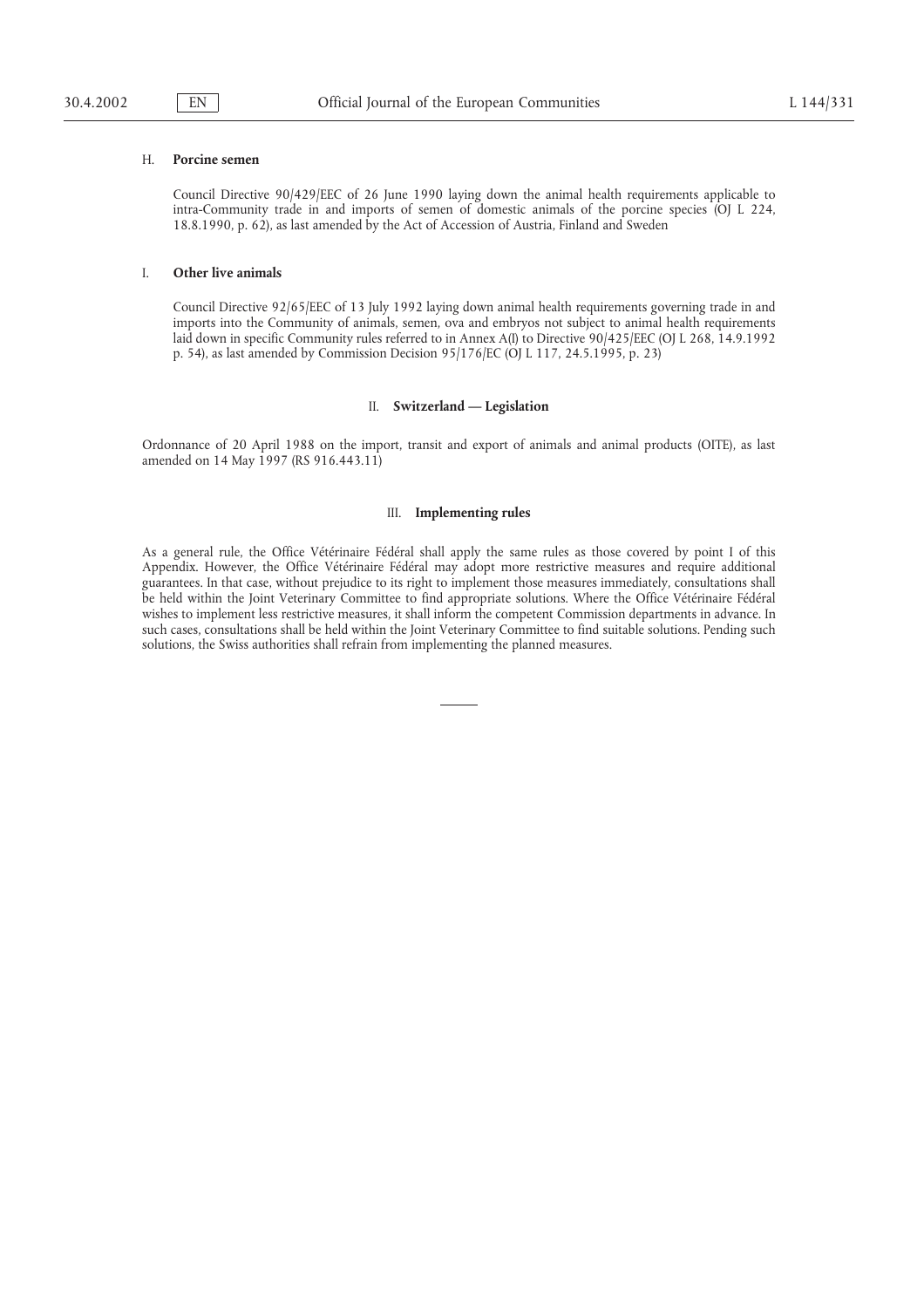### **Zootechnical provisions, including those governing imports from third countries**

## I. **Community — Legislation**

### A. **Bovines**

Council Directive **77/504/EEC** of 25 July 1977 on pure-bred breeding animals of the bovine species (OJ L 206, 12.8.1977, p. 8), as last amended by the Act of Accession of Austria, Finland and Sweden

#### B. **Porcine animals**

Council Directive **88/661/EEC** of 19 December 1988 on the zootechnical standards applicable to breeding animals of the porcine species (OJ L 382, 31.12.1988, p. 36), as last amended by the Act of Accession of Austria, Finland and Sweden

#### C. **Ovine and caprine animals**

Council Directive **89/361/EEC** of 30 May 1989 concerning pure-bred breeding sheep and goats (OJ L 153, 6.6.1989, p. 30)

#### D. **Equidae**

- (a) Council Directive **90/427/EEC** of 26 June 1990 on the zootechnical and genealogical conditions governing intra-Community trade in equidae (OJ L 224, 18.8.1990, p. 55)
- (b) Council Directive **90/428/EEC** of 26 June 1990 on trade in equidae intended for competitions and laying down the conditions for participation therein (OJ L 224, 18.8.1990, p. 60)

#### E. **Pure-bred animals**

Council Directive **91/174/EEC** of 25 March 1991 laying down zootechnical and pedigree requirements for the marketing of pure-bred animals and amending Directives 77/504/EEC and 90/425/EEC (OJ L 85, 5.4.1991, p. 37)

## F. **Imports from third countries**

Council Directive **94/28/EC** of 23 June 1994 laying down the principles relating to the zootechnical and genealogical conditions applicable to imports from third countries of animals, their semen, ova and embryos, and amending Directive 77/504/EEC on pure-bred breeding animals of the bovine species (OJ L 178, 12.7.1994, p. 66)

#### II. **Switzerland — Legislation**

The Swiss authorities have drawn up and submitted for consultation a draft law on agriculture. The draft law gives the Conseil Fédéral responsibility for adopting ordinances in the sphere covered by this Appendix. Upon entry into force of this Annex, the Swiss authorities undertake to adopt similar legislation leading to results identical to those specified in point I of this Appendix. This Appendix shall be reviewed as soon as possible in the light of the new provisions adopted by the Swiss authorities.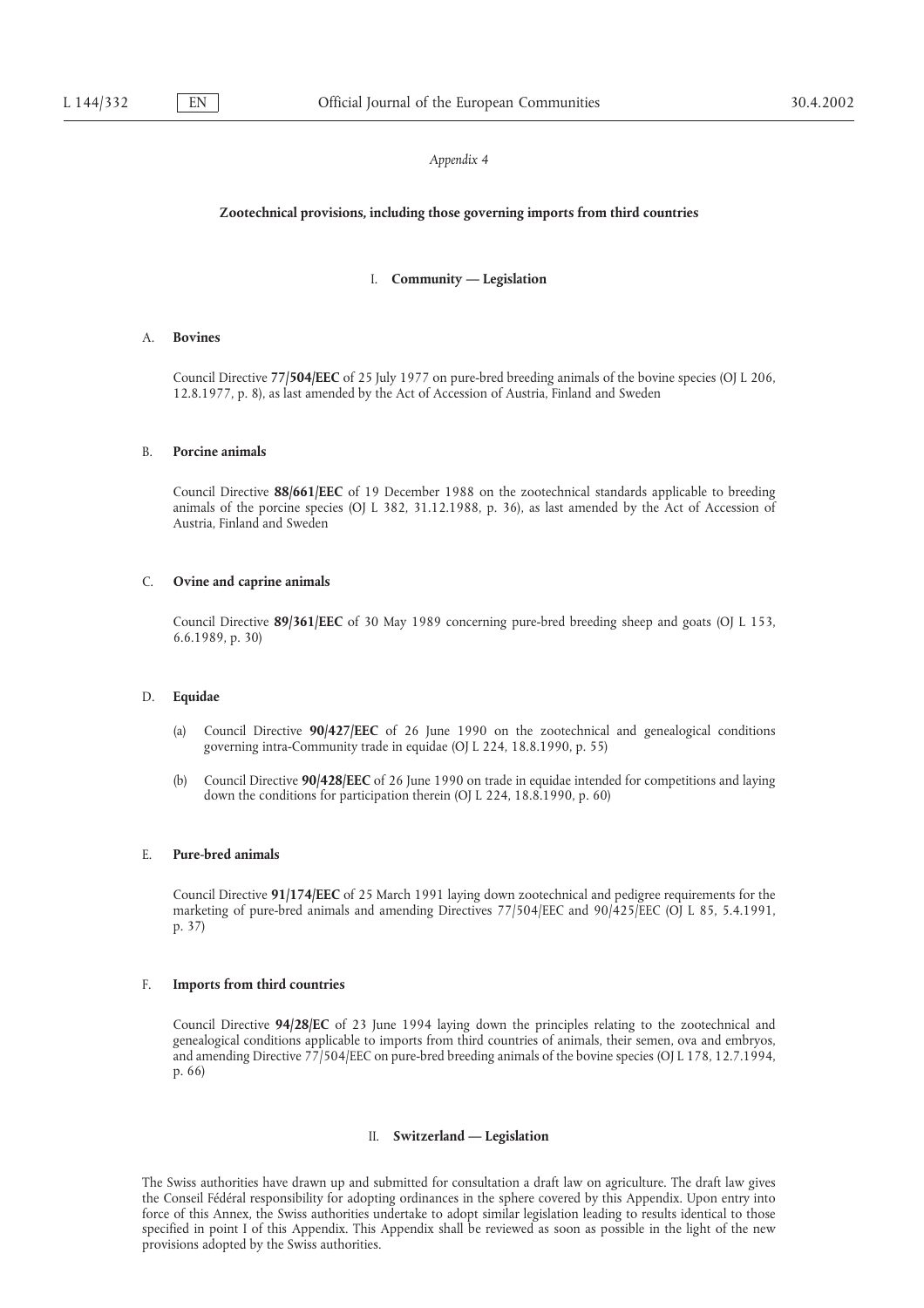## III. **Transitional arrangements**

Without prejudice to the rules on zootechnical checks in Appendices 5 and 6, the Swiss authorities undertake to ensure that consignments of animals, semen, ova and embryos are carried out in accordance with Council Directive 94/28/EC.

Where difficulties arise in trade, the matter shall be referred to the Joint Veterinary Committee at the request of either Party.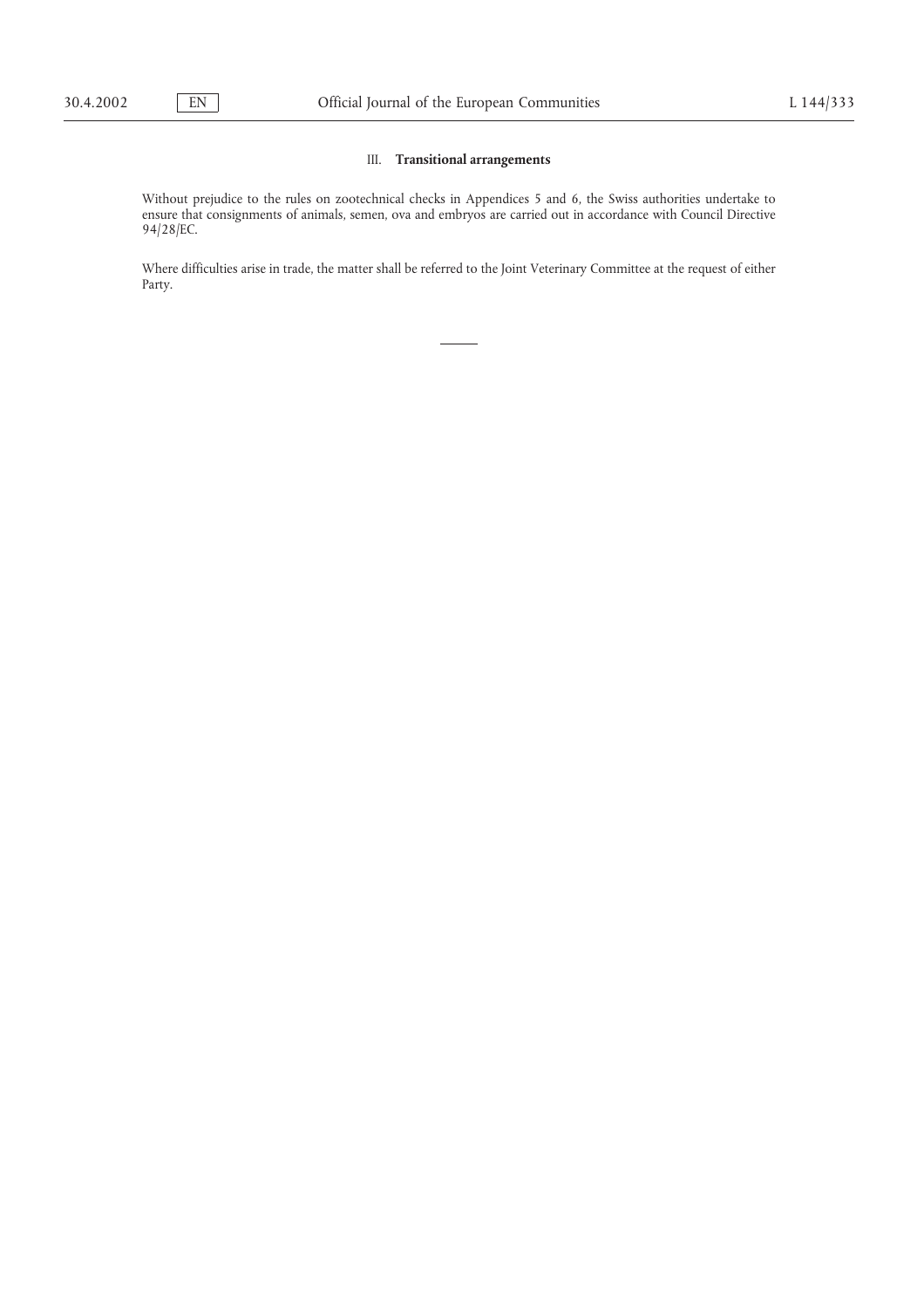# **Checks and fees**

## CHAPTER 1

#### **Trade between the Community and Switzerland**

### I. **ANIMO system**

The Commission, in cooperation working with the Office Vétérinaire Fédéral, shall integrate Switzerland into the ANIMO computerised system. If necessary, transitional measures shall be laid down in the Joint Veterinary Committee.

## II. **Rules for equidae**

Checks relating to trade between the Community and Switzerland shall be carried out in accordance with Council Directive 90/425/EEC of 26 June 1990 concerning veterinary and zootechnical checks applicable in intra-Community trade in certain live animals and products with a view to the completion of the internal market (OJ L 224, 18.8.1990, p. 29), as last amended by Directive 92/118/EEC (OJ L 62, 15.3.1993, p. 49).

The Joint Veterinary Committee shall be responsible for implementing Articles 9 and 22.

## III. **Rules for animals sent for grazing in border areas**

- 1. The official veterinarian of the country of departure shall:
	- notify the official veterinarian of the country of destination 48 hours in advance that the animals are to be dispatched,
	- examine the animals within 48 hours prior to their departure for the grazing ground; the animals must be duly identified,
	- issue a certificate in accordance with a model to be drawn up by the Joint Veterinary Committee.
- 2. The official veterinarian of the country of destination shall inspect the animals upon arrival in the country of destination to ensure that they comply with the standards laid down in this Annex.
- 3. Throughout the duration of the grazing period, the animals shall remain under customs control.
- 4. The holder of the animals shall make a written statement undertaking:
	- (a) to comply with all measures taken pursuant to this Annex and any other measures introduced at local level, in the same way as any holder originating in the Community or Switzerland;
	- (b) to pay the costs of the checks required pursuant to this Annex;
	- (c) to cooperate fully with arrangements for customs or veterinary checks required by the authorities of the country of dispatch or of destination.
- 5. Grazing shall be limited to a 10 km strip both sides of the border between Switzerland and the Community; this distance may be increased in special duly substantiated conditions.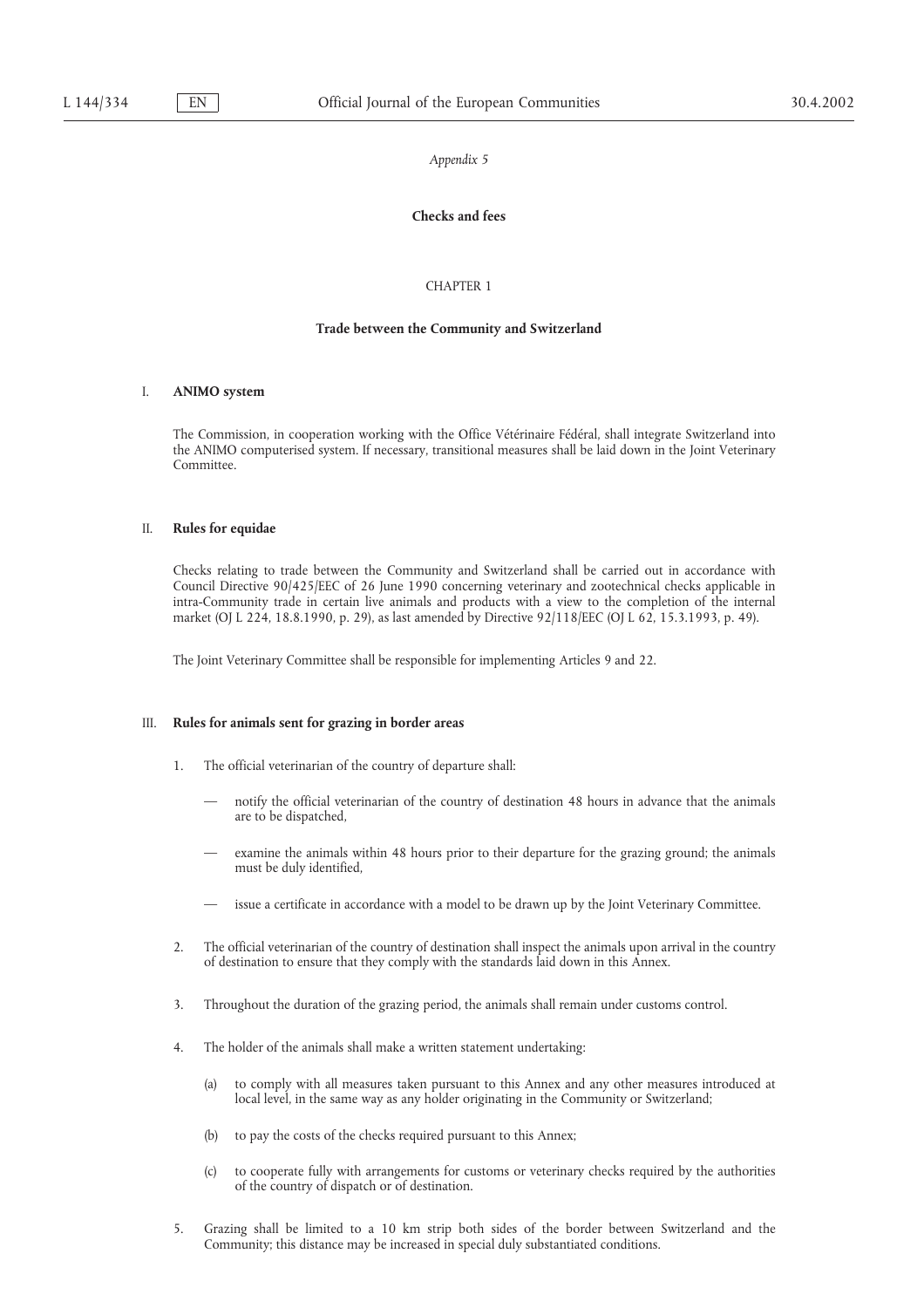6. Where there are outbreaks of diseases, suitable appropriate measures shall be taken by common consent between the competent veterinary authorities.

Those authorities shall consider how to cover any costs involved. If necessary the matter shall be referred to the Joint Veterinary Committee.

### IV. **Special rules**

- A. Where animals for slaughter are bound for the abattoir in Basle, documentary checks only shall be carried out at one of the points of entry into Swiss territory. This rule shall apply only to animals originating in the department of Haut Rhin or the *Landkreise* Lörrach, Waldshut, Breisgau-Hochschwarzwald and the town of Freibourg i.B. This provision may be extended to other abattoirs along the border between the Community and Switzerland.
- B. Where animals are bound for the customs enclave of Livigno, documentary checks only shall be carried out at Ponte Gallo. This rule shall apply only to animals originating in the canton of Grisons. This provision may be extended to other areas under customs control along the border between the Community and Switzerland.
- C. Where animals are bound for the canton of Grisons, documentary checks only shall be carried out at La Drossa. This rule shall apply only to animals originating in the customs enclave of Livigno. This provision may be extended to other areas along the border between the Community and Switzerland.
- D. Where live animals are loaded directly or indirectly onto a train at a point in the territory of the Community for unloading at another point in the territory of the Community after transit through Swiss territory, the only requirement shall be to inform the Swiss veterinary authorities beforehand. This rule shall apply only to trains the composition of which does not change in the course of transport.

## V. **Rules for animals crossing through Community or Swiss territory**

- A. Where live animals originating in the Community are to cross through Swiss territory, the Swiss authorities shall carry out documentary checks only. In suspicious cases, they may carry out any other inspections required.
- B. Where live animals originating in Switzerland are to cross through Community territory, the Community authorities shall carry out documentary checks only. In suspicious cases, they may carry out any other inspections required. The Swiss authorities guarantee that the animals will be accompanied by a certificate of non-refoulement issued by the authorities of the third country of first destination.

#### VI. **General rules**

These provisions shall apply to cases not covered by points II to IV.

- A. For live animals originating in the Community or Switzerland and intended for import, the following checks shall be carried out:
	- documentary checks,
	- identity checks,

and, in suspicious cases,

- physical checks.
- B. For live animals from countries other than those covered by this Annex which have been checked as provided for in Directive 91/496/EEC, the following checks shall be carried out:
	- documentary checks,
	- identity checks,

and, in suspicious cases,

— physical checks.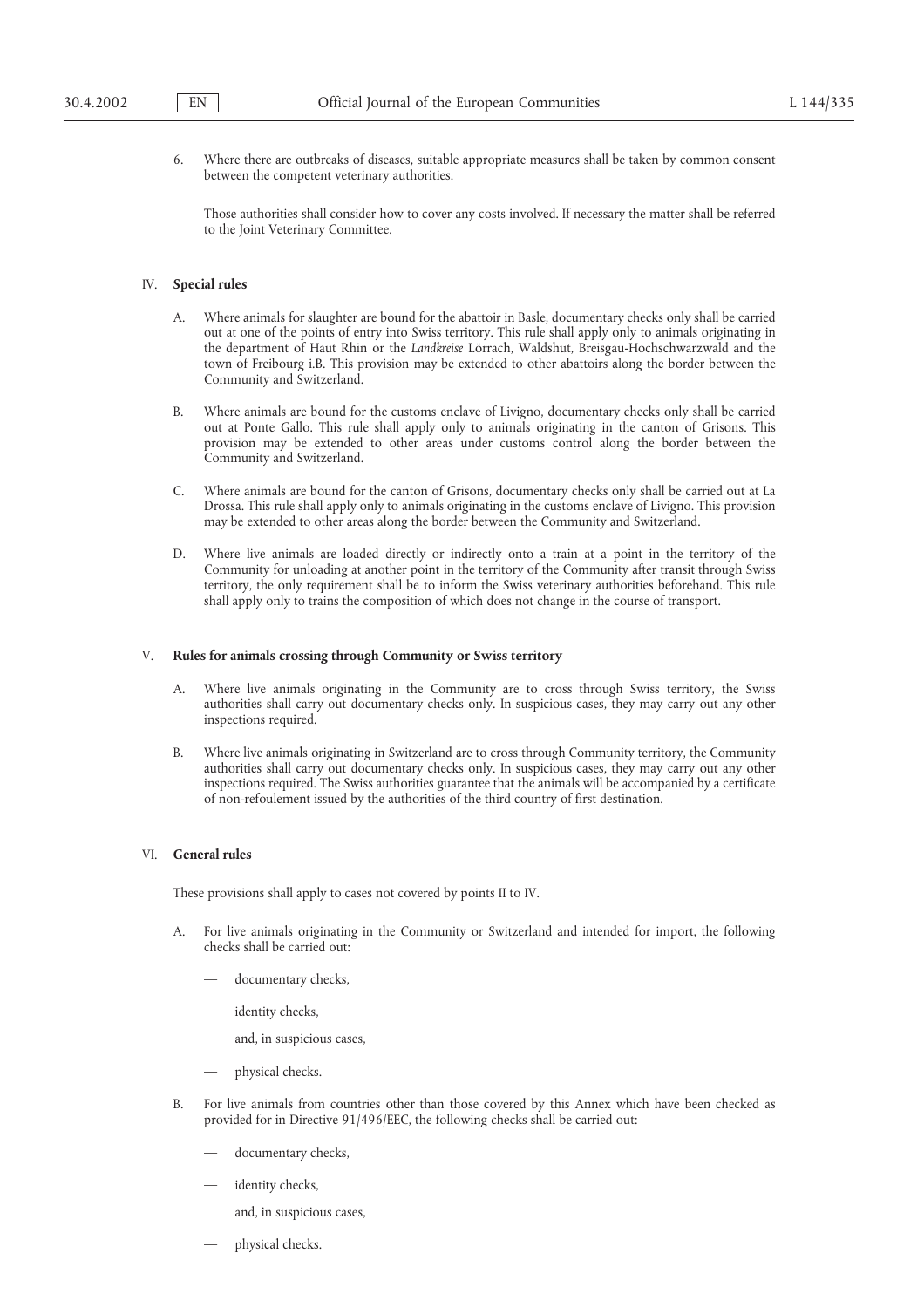# VII. **Border inspection posts — trade between the European Community and Switzerland**

A. For the Community:

for Germany, the following posts:

| $\overline{\phantom{m}}$ | Bietingen              | road        |
|--------------------------|------------------------|-------------|
|                          | Konstanz Strasse       | road        |
|                          | Weil am Rhein/Mannheim | rail, road, |

# for France, the following posts:

| Divonne                | road |
|------------------------|------|
| Saint Julien/Bardonnex | road |
| Ferney-Voltaire/Geneva | air  |
| Saint-Louis/Bâle       | air. |

# for Italy, the following posts:

| Campocologno              | rail       |
|---------------------------|------------|
| Chiasso                   | rail, road |
| Gran San Bernardo-Pollein | road.      |

for Austria, the following crossing points and corresponding check-points:

- Tisis road
- Höchst road
- Buchs rail.

# B. For Switzerland:

| with Germany: | Thayngen<br>Kreuzlingen<br>Basle             | road<br>road<br>road/rail/air,     |
|---------------|----------------------------------------------|------------------------------------|
| with France:  | <b>Bardonnex</b><br>Basle<br>Geneva          | road<br>road/rail/air<br>road/air, |
| with Italy:   | Campocologno<br>Chiasso<br>Martigny          | rail<br>road/rail<br>road,         |
| with Austria: | Schaanwald<br>St. Margrethen<br><b>Buchs</b> | road<br>road<br>rail.              |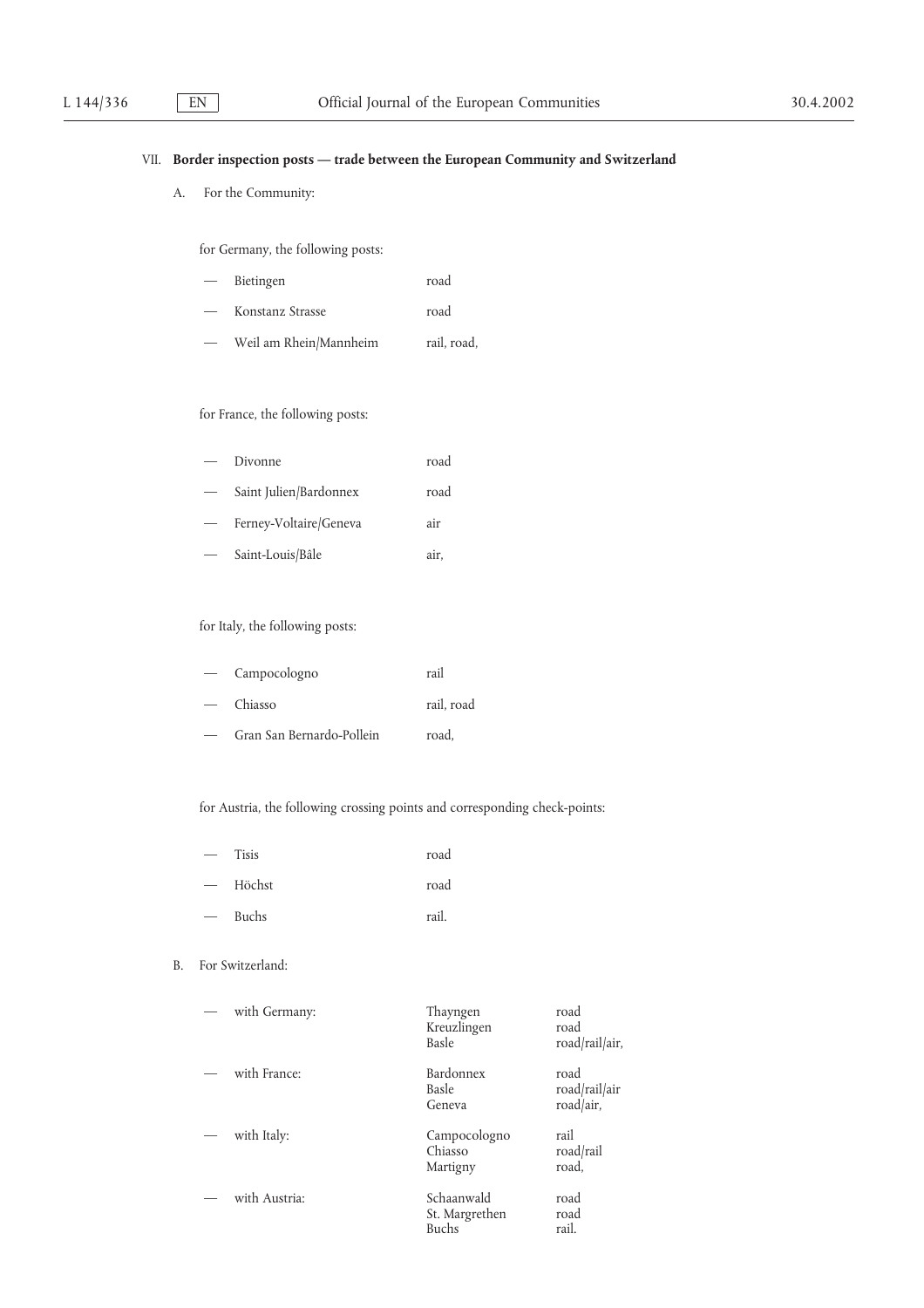#### CHAPTER 2

## **Imports from third countries**

### I. **Legislation**

Checks on imports from third countries shall be carried out in accordance with Council Directive 91/496/EEC of 15 July 1991 laying down the principles governing the organisation of veterinary checks on animals entering the Community from third countries and amending Directives 89/662/EEC, 90/425/EEC and 90/675/EEC (OJ L 268, 24.4.1991, p. 56), as last amended by the Act of Accession of Austria, Finland and Sweden.

## II. **Rules of application**

- A. For the purposes of Article 6 of Directive 91/496/EEC, the border inspection posts shall be: Basle-Mulhouse airport, Geneva airport and Zurich airport. The Joint Veterinary Committee shall be responsible for subsequent amendments.
- B. On-the-spot inspections shall be carried out under the responsibility of the Joint Veterinary Committee in accordance in particular with Article 19 of Directive 91/496/EEC and Article 57 of the Law on epizootic diseases.

#### CHAPTER 3

## **Special provisions**

- For France, the cases of Ferney-Voltaire/Geneva airport and St. Louis/Basle airport shall be the subject of consultations within the Joint Veterinary Committee.
- For Switzerland, the cases of Geneva-Cointrin airport and Basle-Mulhouse airport shall be the subject of consultations within the Joint Veterinary Committee.

### I. **Mutual assistance**

#### A. LEGISLATION

### Community Switzerland

assistance between the administrative authorities of the Member 18 June 1993 (RS 916.40), and in particular Article 57 thereof States and cooperation between the latter and the Commission to ensure the correct application of legislation on veterinary and zootechnical matters (OJ L 351, 2.12.1989, p. 34)

Council Directive 89/608/EEC of 21 November 1989 on mutual Law of 1 July 1996 on epizootic diseases (LFE), as last amended on

## B. SPECIAL RULES AND PROCEDURES FOR IMPLEMENTATION

The Joint Veterinary Committee shall be responsible for the application of Articles 10, 11 and 16 of Directive 89/608/EEC.

### II. **Identification of animals**

## A. LEGISLATION

## Community Switzerland

Council Directive 92/102/EEC of 27 November 1992 on the identifi- Ordonnance of 27 June 1995 on epizootic diseases (OFE), as last amended by the Act of Accession of Austria, Finland and Sweden Articles 7 to 22 (registration and identification) thereof

cation and registration of animals (OJ L 355, 5.12.1992, p. 32), as amended on 16 September 1996 (RS 916.401), and in particular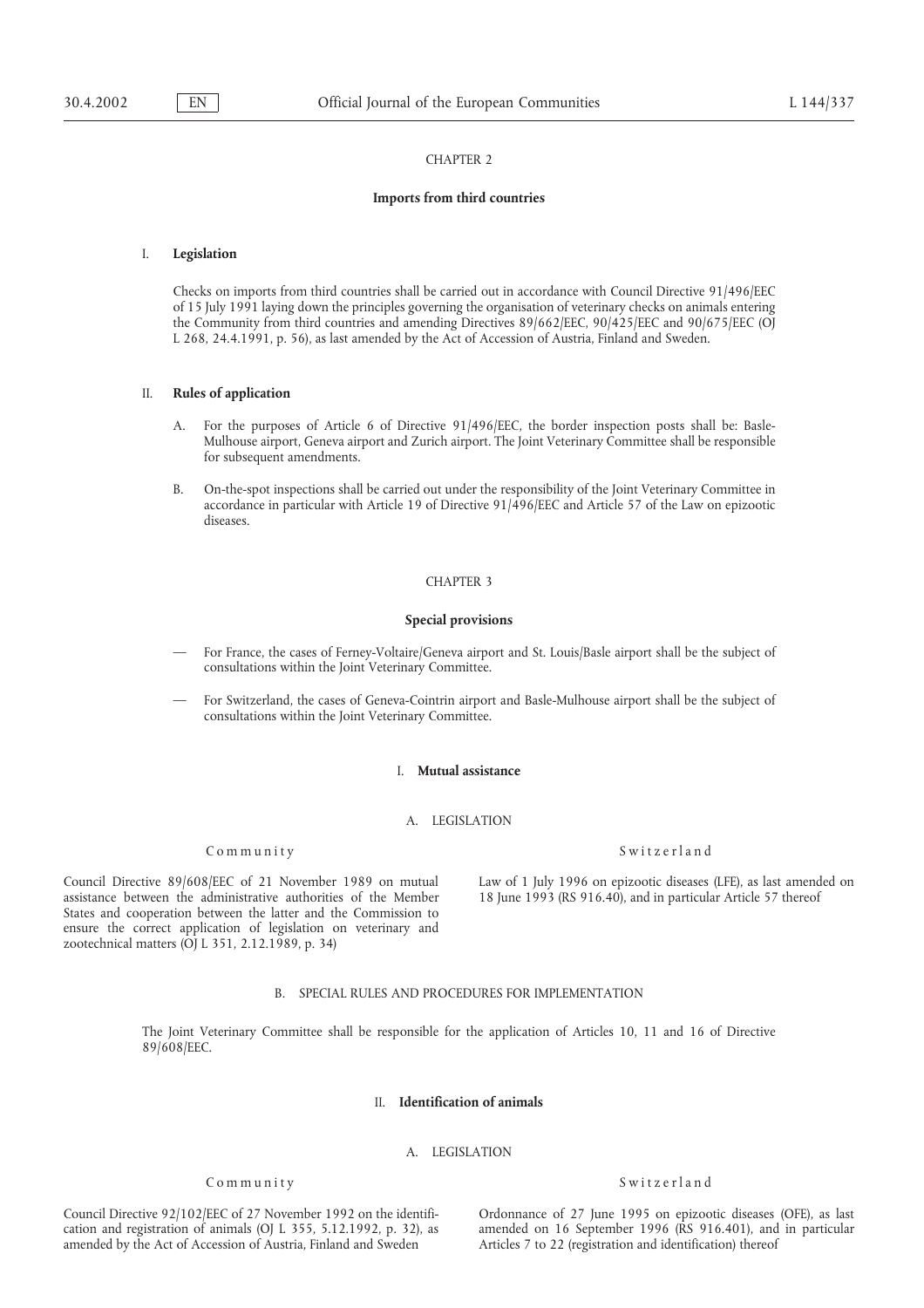B. SPECIAL RULES AND PROCEDURES FOR IMPLEMENTATION

- 1. The Joint Veterinary Committee shall be responsible for the application of Article 3(2), the fifth subparagraph of Article 4(1)(a) and Article 4(2) of Directive 92/102/EEC.
- 2. For movements of swine and ovine and caprine animals within Switzerland, the date to be taken into account for the purposes of Article 5(3) shall be 1 July 1999.
- 3. In the context of Article 10 of Directive 92/102/EEC, the Joint Veterinary Committee shall be responsible for coordination where any electronic identification systems are set up.

## III. **SHIFT System**

A. LEGISLATION

Council Decision 92/438/EEC of 13 July 1992 on computerisation Ordonnance of 27 June 1995 on epizootic diseases (OFE), as last of veterinary import procedures (SHIFT project), amending Directives amended on 16 September 19

#### B. SPECIAL RULES AND PROCEDURES FOR IMPLEMENTATION

The Commission, in cooperation with the Office Vétérinaire Fédéral, shall integrate Switzerland into the SHIFT system provided for by Council Decision 92/438/EEC.

### IV. **Protection of animals**

A. LEGISLATION

### Community Switzerland

tion of animals during transport and amending Directives 90/425/EEC and 91/496/EEC (OJ L 340, 11.12.1991, p. 17), as last amended by Crdonnance of 20 April 1988 on the import, transit and export of Council Directive 95/29/EC (OJ L 148, 30.6.1995, p. 52) animals and animal products (OITE),

Council Directive 91/628/EEC of 19 November 1991 on the protec- Ordonnance of 27 May 1981 on the protection of animals (RS 455.1)

1997 (RS 916.443.11)

## B. SPECIAL RULES AND PROCEDURES FOR IMPLEMENTATION

- 1. The Swiss authorities undertake to comply with the requirements laid down in Directive 91/628/EEC for trade between Switzerland and the Community and for imports from third countries.
- 2. The information provided for in the fourth paragraph of Article 8 of Directive 91/628/EEC shall be submitted to the Joint Veterinary Committee.
- 3. On-the-spot inspections shall be carried out under the responsibility of the Joint Veterinary Committee in accordance in particular with Article 10 of Directive 91/628/EEC and Article 65 of the Ordonnance of 20 April 1988 on the import, transit and export of animals and animal products (OITE), as last amended on 14 May 1997 (RS 916.443.11).
- 4. The information provided for in the second subparagraph of Article 18(3) of Directive 91/628/EEC shall be submitted to the Joint Veterinary Committee.

Community Switzerland

of veterinary import procedures (SHIFT project), amending Directives 90/675/EEC, 91/496/EEC, 91/628/EEC and Decision 90/424/EEC, and repealing Decision 88/192/EEC (OJ L 243, 25.8.1992, p. 27), as last amended by the Act of Accession of Austria, Finland and Sweden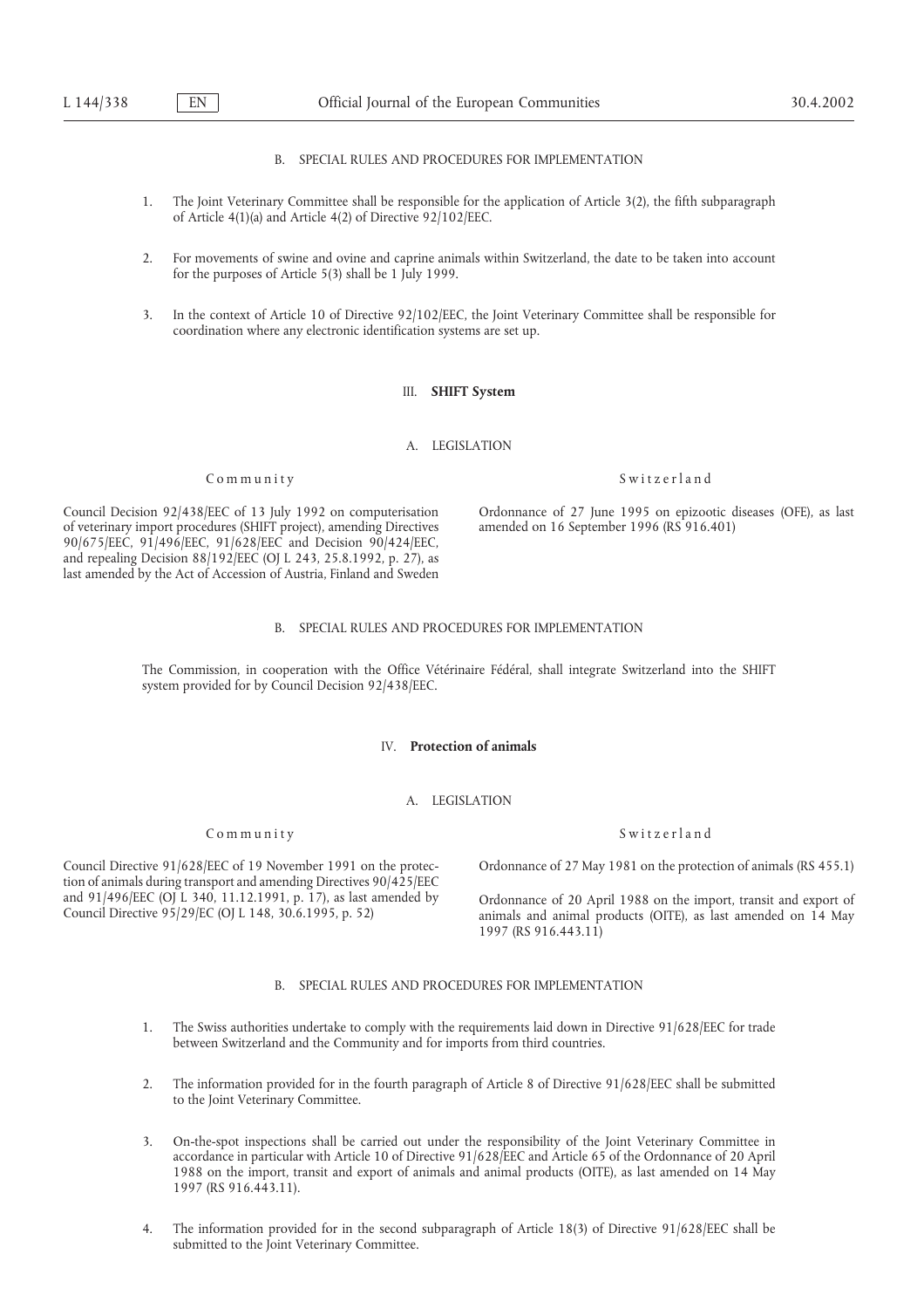# V. **Semen, ova and embryos**

Section VI of Chapter 1 and Chapter 2 of this Appendix shall apply *mutatis mutandis*.

## VI. **Fees**

- A. For checks on live animals from countries other than those covered by this Annex, the Swiss authorities undertake to collect at least the fees provided for in Annex C, Chapter 2, to Directive 96/43/EC.
- B. The fees payable on live animals originating in the Community or Switzerland and intended for import into the Community or Switzerland shall be:

EUR 2,5/t, with a minimum of EUR 15 and a maximum of EUR 175 being charged per consignment.

- C. No fees shall be charged:
	- on animals for slaughter bound for the abattoir in Basle,
	- on animals bound for the customs enclave of Livigno,
	- on animals bound for the canton of Grisons,
	- on live animals loaded directly or indirectly onto a train at one point in Community territory for unloading at another point in Community territory,
	- on live animals originating in the Community crossing Swiss territory,
	- on live animals originating in Switzerland crossing Community territory,
	- on equidae.
- D. The fees payable on animals sent for grazing in border areas shall be:

EUR 1/head for the country of dispatch and EUR 1/head for the country of destination, with a minimum of EUR 10 and a maximum of EUR 100 being charged in each case per consignment.

E. For the purposes of this chapter, 'consignment' means a number of animals of the same type, covered by the same health certificate or document, carried on the same means of transport, dispatched by the same consignor, coming from the same exporting country or region and bound for the same destination.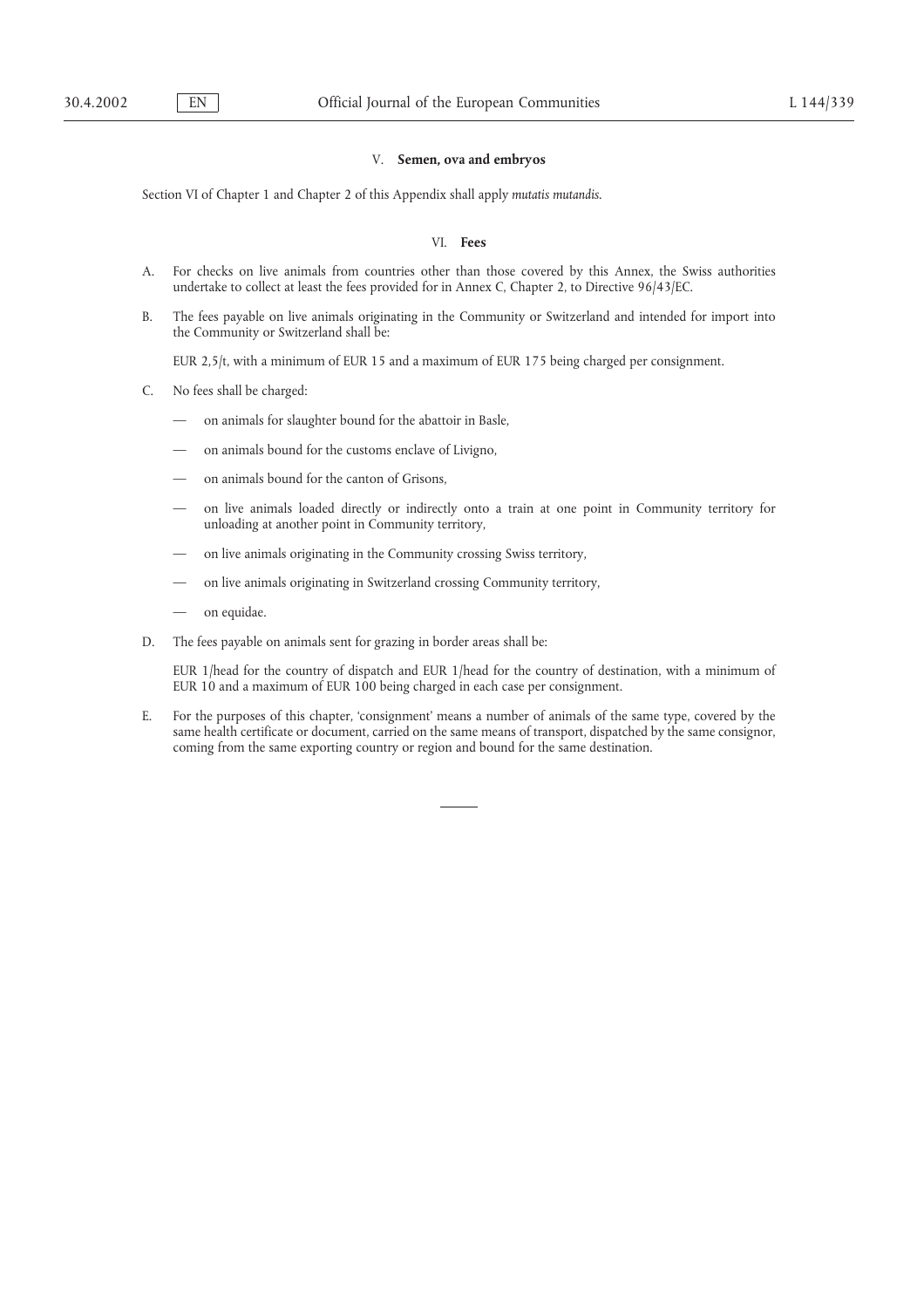# **Animal products**

# CHAPTER 1

**Sectors where recognition of equivalence is mutual**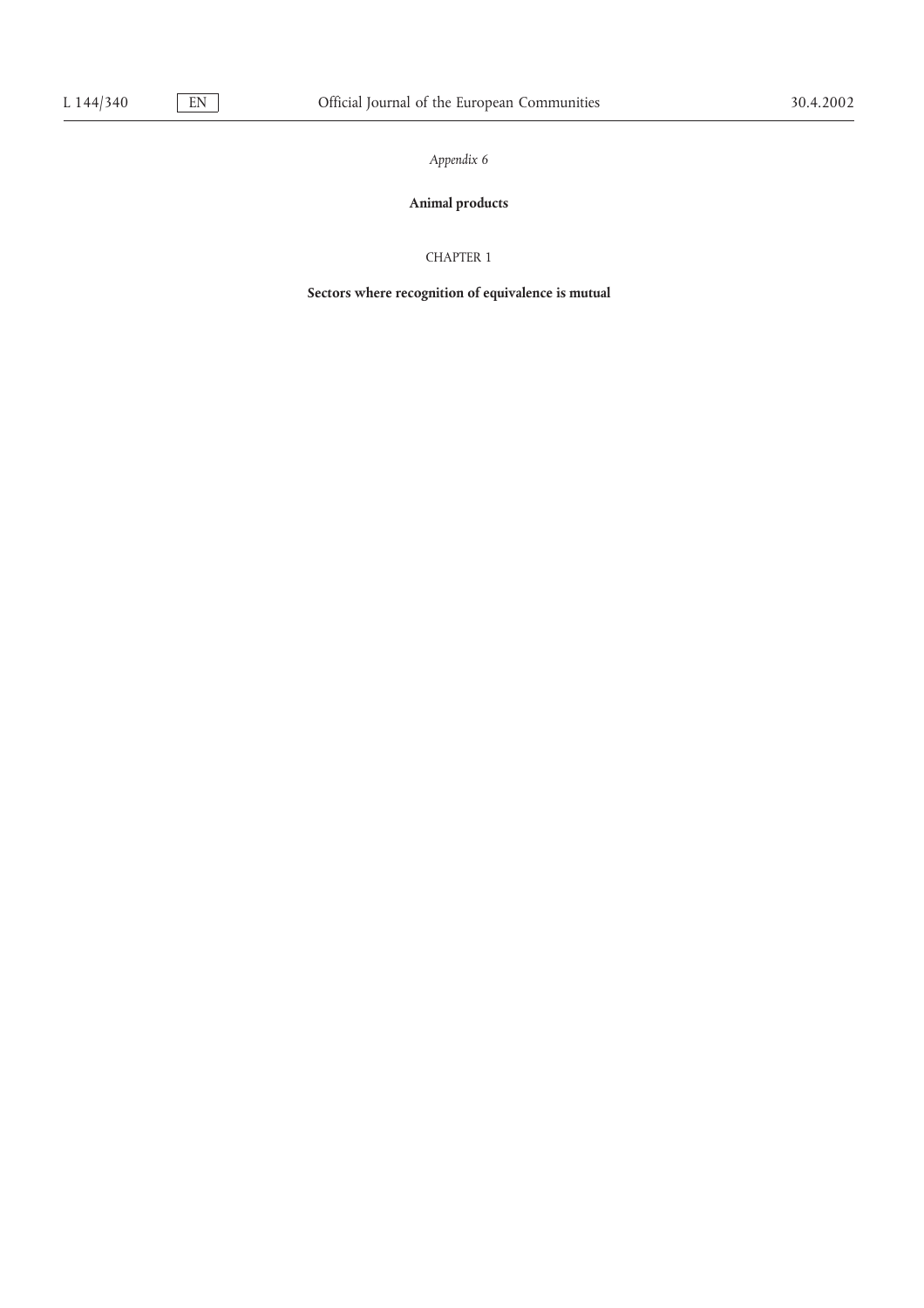|                                            | Exports from the Community to Switzerland |                                                                                                                                                                                                                                                                                                                                                                                                                                                                                                                                                                                                                                                                                                                        |             | Exports from Switzerland to the Community                                                                                                                                                                                                                                                                                                                                                                                                                                                                                                                                                                                                                                                                                                      |              |             |  |
|--------------------------------------------|-------------------------------------------|------------------------------------------------------------------------------------------------------------------------------------------------------------------------------------------------------------------------------------------------------------------------------------------------------------------------------------------------------------------------------------------------------------------------------------------------------------------------------------------------------------------------------------------------------------------------------------------------------------------------------------------------------------------------------------------------------------------------|-------------|------------------------------------------------------------------------------------------------------------------------------------------------------------------------------------------------------------------------------------------------------------------------------------------------------------------------------------------------------------------------------------------------------------------------------------------------------------------------------------------------------------------------------------------------------------------------------------------------------------------------------------------------------------------------------------------------------------------------------------------------|--------------|-------------|--|
|                                            | Trade conditions                          |                                                                                                                                                                                                                                                                                                                                                                                                                                                                                                                                                                                                                                                                                                                        |             | Trade conditions                                                                                                                                                                                                                                                                                                                                                                                                                                                                                                                                                                                                                                                                                                                               |              |             |  |
|                                            | EC standards<br>Swiss standards           |                                                                                                                                                                                                                                                                                                                                                                                                                                                                                                                                                                                                                                                                                                                        | Equivalence | Swiss standards                                                                                                                                                                                                                                                                                                                                                                                                                                                                                                                                                                                                                                                                                                                                | EC standards | Equivalence |  |
| Animal health provisions<br><b>Bovines</b> | 64/432/EEC<br>92/46/EEC<br>92/118/EEC     | Ordonnance of 27 June 1995 on epizootic<br>diseases (OFE), as last amended on 16 Sep-<br>tember 1996 (RS 916.401), and in particular<br>Articles 47, 61, 65, 101, 155, 163, 169,<br>173, 177, 224 and 295 thereof.                                                                                                                                                                                                                                                                                                                                                                                                                                                                                                     | Yes         | Ordonnance of 27 June 1995 on epizootic 64/432/EEC<br>diseases (OFE), as last amended on $16$ Sep- $ 92 46$ /EEC<br>tember 1996 (RS 916.401), and in particular $92/118/EEC$<br>Articles 47, 61, 65, 101, 155, 163, 169,<br>173, 177, 224 and 295 thereof.                                                                                                                                                                                                                                                                                                                                                                                                                                                                                     |              | Yes         |  |
| Public health                              | 92/46/EEC<br>92/118/EEC                   | Ordonnance of 18 October 1995 on ensur-<br>ing quality in the dairy sector (Or-AOL,<br>RS 916.351.0)<br>Ordonnance of 25 January 1996 of the<br>Union Centrale des Producteurs Suisses du<br>Lait on ensuring quality in industrial milk<br>processing (RS 916.351.04)<br>Ordonnance of 16 January 1996 of the<br>Union Centrale des Producteurs Suisses du<br>Lait on ensuring quality in milk production<br>(RS 916.351.05)<br>USAL Ordonnance of 24 January 1996 on<br>ensuring quality in artisanal processing of<br>milk (RS 916.351.06)<br>Ordonnance of 30 January 1996 of the<br>Union Suisse du Commerce du Fromage SA<br>on ensuring quality during maturing and pre-<br>packaging of cheese (RS 916.351.07) | Yes         | Ordonnance of 18 October 1995 on ensur- 92/46/EEC<br>ing quality in the dairy sector (Or-AOL, 92/118/EEC<br>RS 916.351.0)<br>Ordonnance of 25 January 1996 of the<br>Union Centrale des Producteurs Suisses du<br>Lait on ensuring quality in industrial milk<br>processing (RS 916.351.04)<br>Ordonnance of 16 January 1996 of the<br>Union Centrale des Producteurs Suisses du<br>Lait on ensuring quality in milk production<br>(RS $916.351.05$ )<br>USAL Ordonnance of 24 January 1996 on<br>ensuring quality in artisanal processing of<br>milk (RS 916.351.06)<br>Ordonnance of 30 January 1996 of the<br>Union Suisse du Commerce du Fromage SA<br>on ensuring quality during maturing and pre-<br>packaging of cheese (RS 916.351.07) |              | Yes         |  |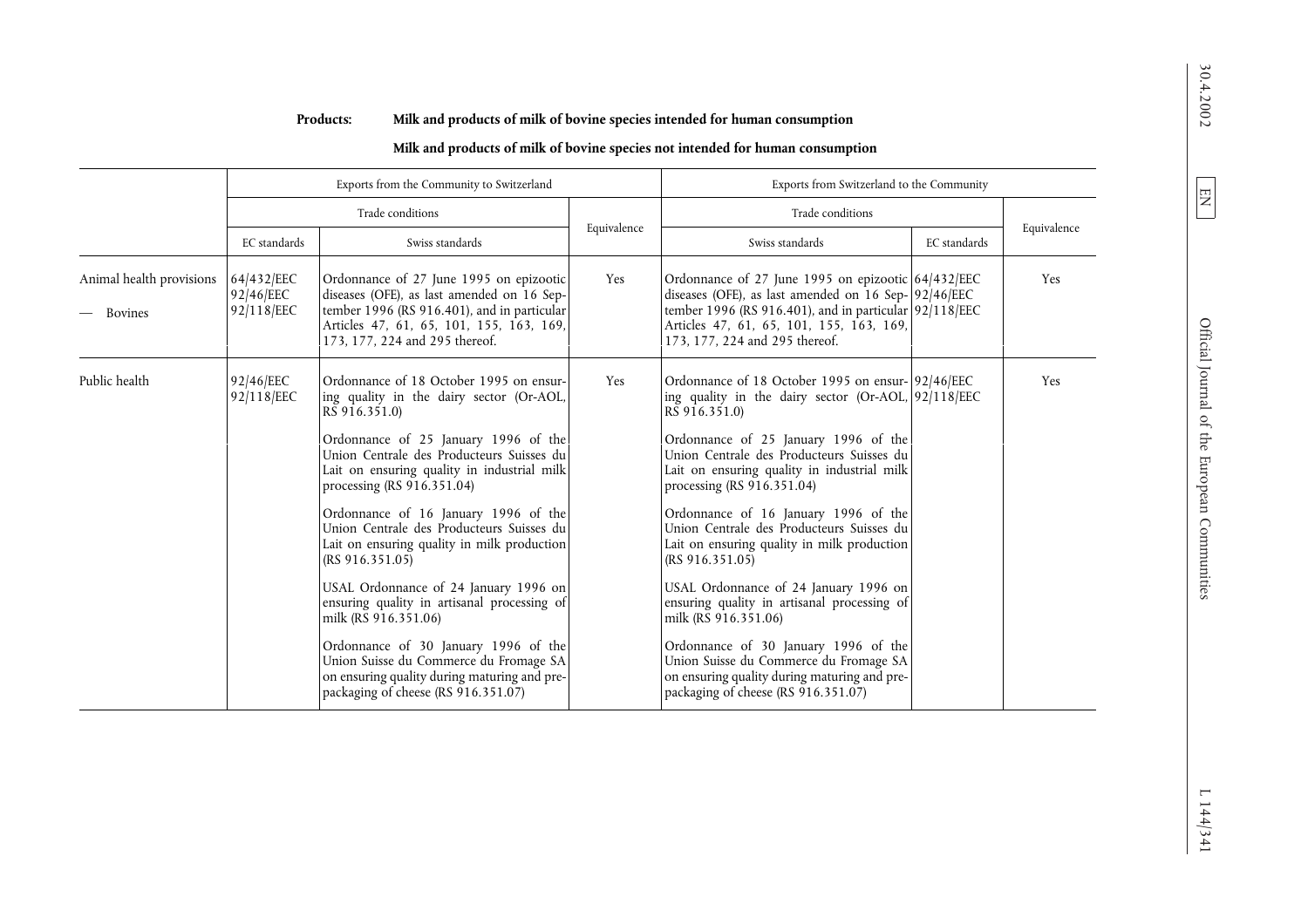| Exports from the Community to Switzerland<br>Exports from Switzerland to the Community<br>Trade conditions<br>Trade conditions<br>Special requirements<br>Equivalence<br>Special requirements<br>Equivalence<br>EC standards<br>Swiss standards<br>Swiss standards<br>EC standards<br>Trade in high-risk<br>Ordonnance of 3 February 1993 on<br>Trade in high-risk Ordonnance of 3 February 1993 on<br>90/667/EEC<br>Yes<br>Yes<br>material is pro- the elimination of animal waste (OEL-<br>material is prohibit-<br>the elimination of animal waste (OEL-<br>DA), as last amended on 17 April<br>To be DA), as last amended on 17 April<br>ed. To be recon-<br>hibited.<br>reconsidered by the 1996 (RS 916.401)<br>sidered by the Joint<br>1996 (RS 916.441.22)<br>Veterinary<br>Veterinary Com-<br>Joint<br>Committee.<br>mittee.<br>Ordonnance of 20 April 1988 con-<br>Ordonnance of 20 April 1988 con-<br>cerning the import, transit and export<br>cerning the import, transit and export<br>of animals and animal products<br>of animals and animal products<br>(OITE), as last amended on 14 May<br>(OITE), as last amended on 14 May<br>1997 (RS 916.443.11), and in particu-<br>1997 (RS 916.443.11), and in particu-<br>lar Articles 64a, 76 and 77 (approval<br>lar Articles 64a, 76 and 77 (approval<br>of export establishments, conditions<br>of export establishments, conditions<br>for the exporting of animal waste)<br>for the exporting of animal waste)<br>thereof<br>thereof | 90/667/EEC |  |  | Products: | Animal waste |  |  |
|-------------------------------------------------------------------------------------------------------------------------------------------------------------------------------------------------------------------------------------------------------------------------------------------------------------------------------------------------------------------------------------------------------------------------------------------------------------------------------------------------------------------------------------------------------------------------------------------------------------------------------------------------------------------------------------------------------------------------------------------------------------------------------------------------------------------------------------------------------------------------------------------------------------------------------------------------------------------------------------------------------------------------------------------------------------------------------------------------------------------------------------------------------------------------------------------------------------------------------------------------------------------------------------------------------------------------------------------------------------------------------------------------------------------------------------------------------------------------------------------------------|------------|--|--|-----------|--------------|--|--|
|                                                                                                                                                                                                                                                                                                                                                                                                                                                                                                                                                                                                                                                                                                                                                                                                                                                                                                                                                                                                                                                                                                                                                                                                                                                                                                                                                                                                                                                                                                       |            |  |  |           |              |  |  |
|                                                                                                                                                                                                                                                                                                                                                                                                                                                                                                                                                                                                                                                                                                                                                                                                                                                                                                                                                                                                                                                                                                                                                                                                                                                                                                                                                                                                                                                                                                       |            |  |  |           |              |  |  |
|                                                                                                                                                                                                                                                                                                                                                                                                                                                                                                                                                                                                                                                                                                                                                                                                                                                                                                                                                                                                                                                                                                                                                                                                                                                                                                                                                                                                                                                                                                       |            |  |  |           |              |  |  |
|                                                                                                                                                                                                                                                                                                                                                                                                                                                                                                                                                                                                                                                                                                                                                                                                                                                                                                                                                                                                                                                                                                                                                                                                                                                                                                                                                                                                                                                                                                       |            |  |  |           |              |  |  |
|                                                                                                                                                                                                                                                                                                                                                                                                                                                                                                                                                                                                                                                                                                                                                                                                                                                                                                                                                                                                                                                                                                                                                                                                                                                                                                                                                                                                                                                                                                       |            |  |  |           |              |  |  |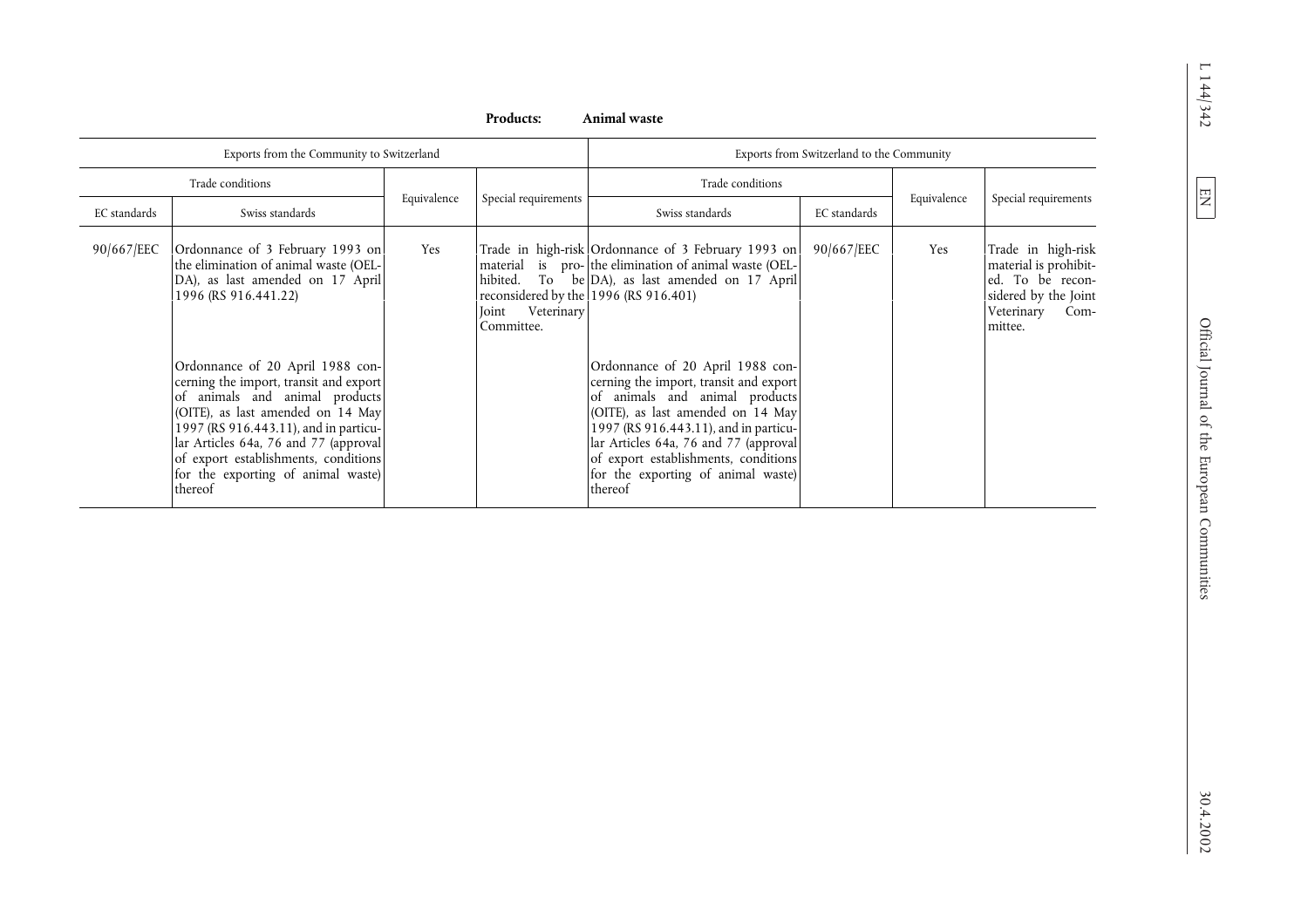# CHAPTER II

## **Sectors other than those covered by Chapter I**

# I. **Exports from the Community to Switzerland**

Exports from the Community to Switzerland shall be subject to the same conditions as intra-Community trade. However, in all cases, a certificate attesting compliance with those conditions shall be issued by the competent authorities to accompany consignments.

If necessary, models for certificates shall be discussed in the Joint Veterinary Committee.

### II. **Exports from Switzerland to the Community**

Exports from Switzerland to the Community shall be subject to the relevant conditions laid down in the Community rules. Models for certificates shall be discussed in the Joint Veterinary Committee.

Pending a decision on these models, the present requirements for certificates shall apply.

# CHAPTER III

### **Transfer of a sector from Chapter II to Chapter I**

As soon as Switzerland adopts any legislation it regards as equivalent to Community legislation, the matter shall be brought before the Joint Veterinary Committee. Chapter I of this Appendix shall be adjusted as soon as possible to reflect the outcome of the Committee's deliberations.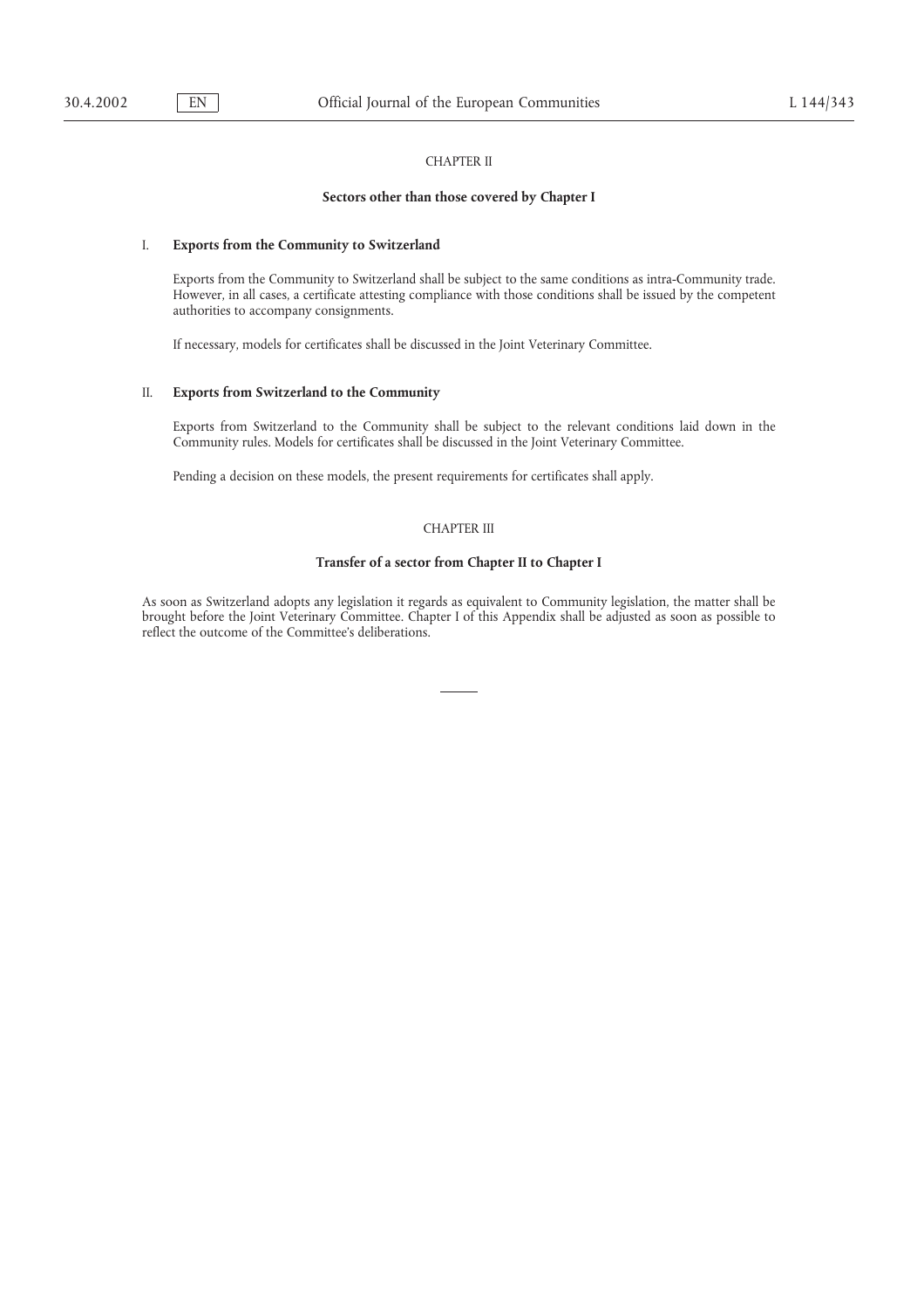#### **Responsible authorities**

#### PART A

### **Switzerland**

Responsibility for animal-health and veterinary controls shall be shared between the Département Fédéral de l'Economie and the Département Fédéral de l'Intérieur. In this respect the following shall apply:

- for exports to the Community, the Département Fédéral de l'Economie shall be responsible for issuing health certificates attesting to compliance with the veterinary standards and requirements laid down,
- for imports of food products of animal origin, the Département Fédéral de l'Economie shall be responsible for veterinary standards and requirements relating to meat (including fish, crustaceans and molluscs) and meat products (including fish, crustaceans and molluscs), and the Département Fédéral de l'Intérieur shall be responsible for milk, milk products, eggs and egg products,
- for imports of other animal products, the Département Fédéral de l'Economie shall be responsible for veterinary standards and requirements.

#### PART B

#### **Community**

Responsibility shall be shared between the national services in the individual Member States and the European Commission. In this respect the following shall apply:

- for exports to Switzerland, the Member States shall be responsible for monitoring compliance with production conditions and requirements, and in particular statutory inspections and the issuing of health certificates attesting to compliance with the standards and requirements laid down,
- the European Commission shall be responsible for overall coordination, inspections/audits of inspection systems and the necessary legislative action to ensure uniform application of standards and requirements within the Single Market.

*Appendix 8*

### **Adjustments to regional conditions**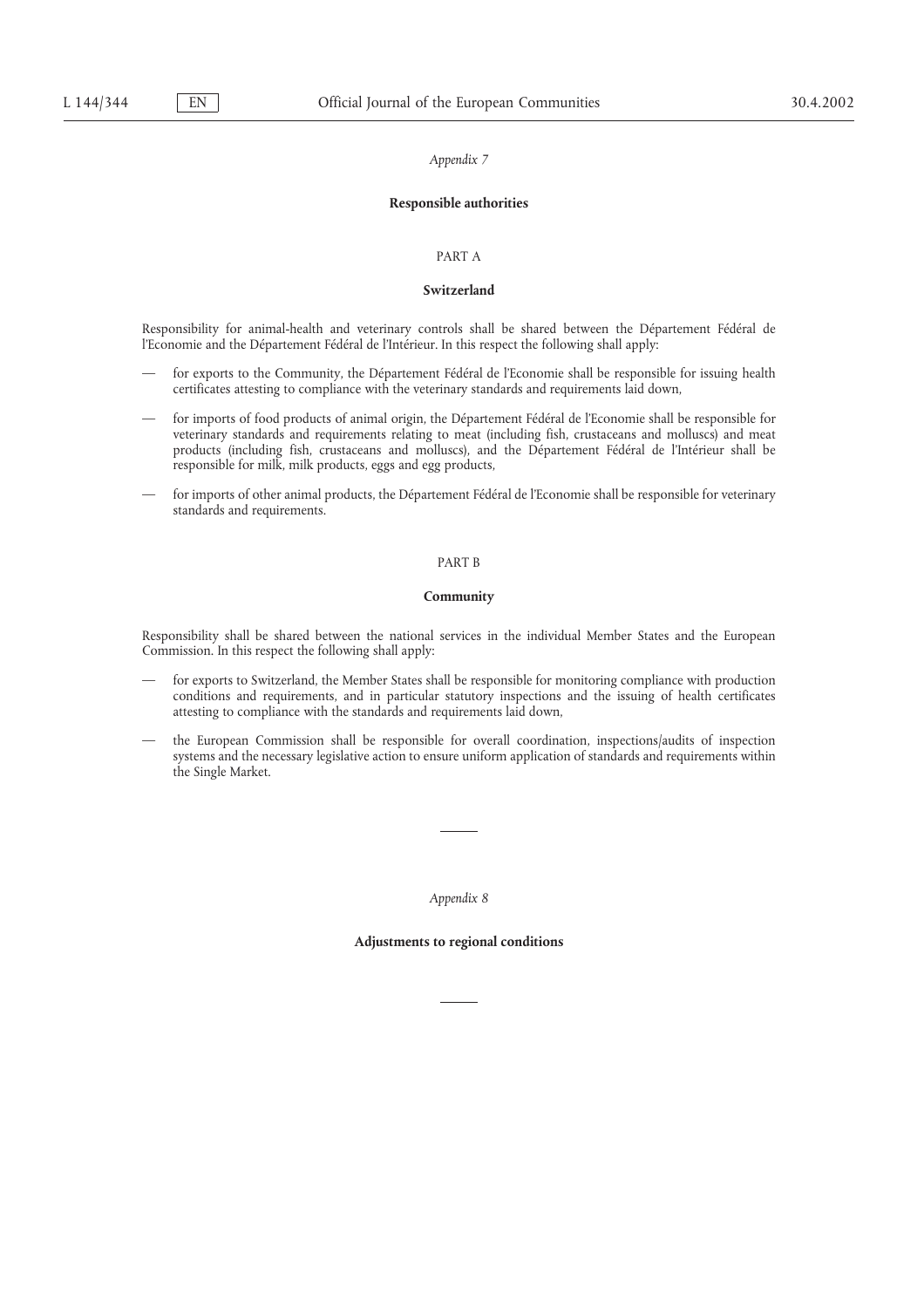#### **Guidelines on procedures for conducting audits**

For the purposes of this Appendix, 'audit' means assessment of performance.

#### 1. **General principles**

- 1.1. Audits shall be conducted jointly by the Party responsible for conducting the audit (the 'auditor') and the audited Party (the 'auditee'), in accordance with the provisions laid down herein. Establishments and facilities may be inspected where necessary.
- 1.2. Audits shall be designed to check the effectiveness of the controlling authority rather than to reject individual consignments of food or establishments. Where an audit reveals a serious risk to animal or human health, the auditee shall take immediate corrective action. The procedure may include an examination of the relevant regulations, the implementing rules, assessment of the end result, level of compliance and subsequent corrective action.
- 1.3. The frequency of audits shall be based on performance. A low level of performance shall call for an increased frequency of audits; unsatisfactory performance must be corrected by the auditee to the auditor's satisfaction.
- 1.4. Audits and the decisions to which they give rise must be transparent and consistent.

## 2. **Principles relating to the auditor**

Those responsible for conducting the audit shall prepare a plan, preferably in accordance with recognised international standards, covering the following points:

- 2.1. the subject, depth and scope of the audit;
- 2.2. the date and place of the audit, along with a timetable up to and including the drafting of the final report;
- 2.3. the language or languages in which the audit is to be conducted and the report drafted;
- 2.4. the identity of the auditors, including, if a team approach is used, the leader. Specialised professional skills may be required to carry out audits of specialised systems and programmes;
- 2.5. a schedule of meetings with officials and of any visits to establishments and facilities. The details of establishments and facilities to be visited need not be stated in advance;
- 2.6. subject to provisions on freedom of information, respect of commercial confidentiality shall be observed by the auditor. Conflicts of interest must be avoided;
- 2.7. compliance with the rules governing occupational health and safety, and respect for the rights of the operator.

The plan shall be reviewed in advance with representatives of the auditee.

# 3. **Principles relating to the auditee**

With a view to facilitating the auditor's work, the following principles apply to action by the auditee.

- 3.1. The auditee must cooperate closely with the auditor and shall designate the persons responsible for this task. Cooperation may, for example, cover:
	- access to all applicable regulations and standards,
	- access to implementation programmes and relevant records and documents,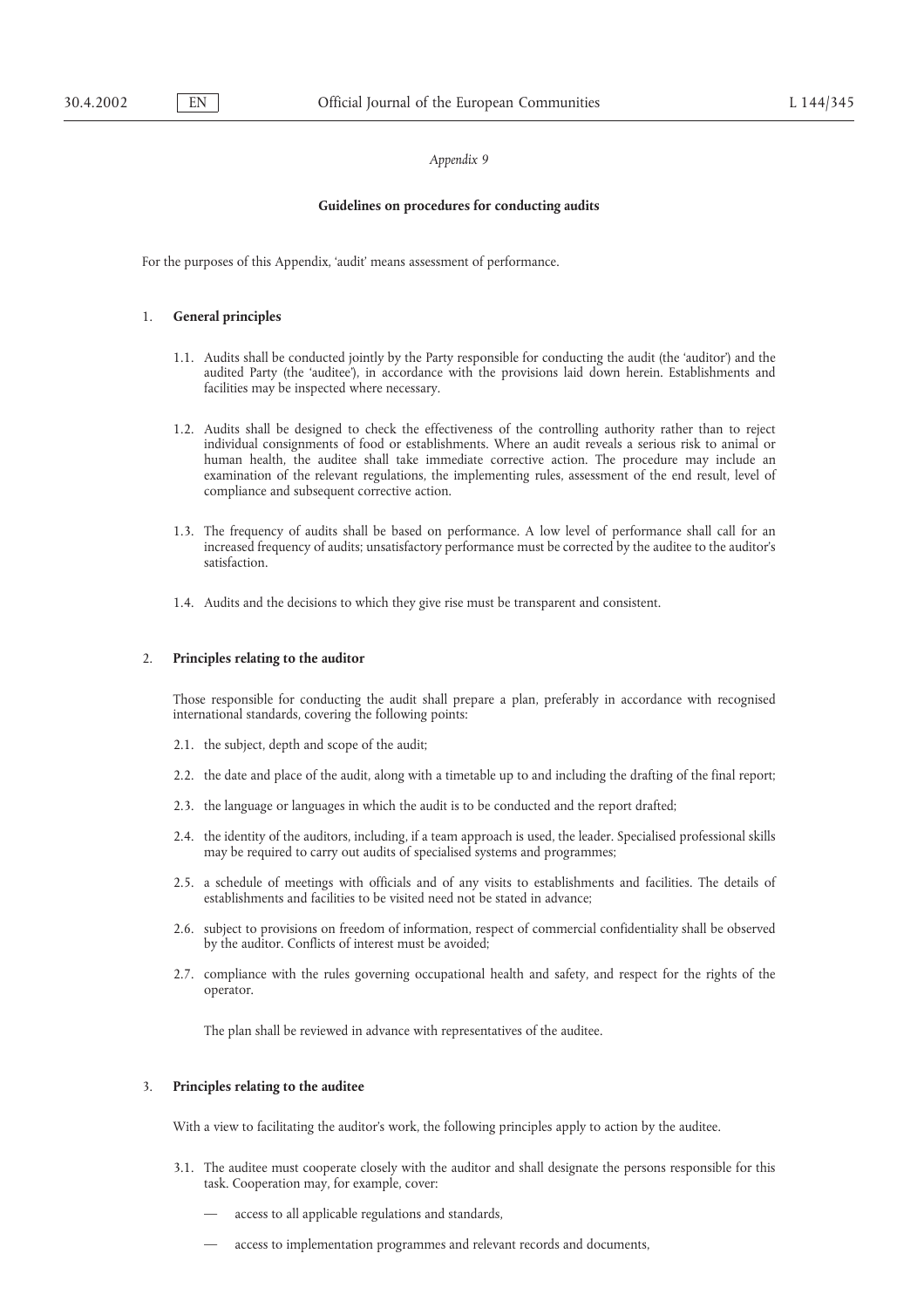- access to audit and inspection reports,
- documentation concerning corrective action and penalties,
- access to establishments.
- 3.2. The auditee must implement a documented programme to demonstrate to third parties that standards are being met consistently and uniformly.

# 4. **Procedures**

4.1. *Opening meeting*

An opening meeting shall be held between representatives of both Parties. At that meeting, the auditor shall be entrusted with the task of reviewing the audit plan and confirming that adequate resources, documentation, and any other facilities necessary are available for conducting the audit.

4.2. *Document review*

The document review may consist of a review of the documents and records as referred to in point 3.1, the structures and powers of the auditee, and any changes in food inspection and certification systems since the adoption of this Annex or since the previous audit, with emphasis on those aspects of the inspection and certification system that relate to the animals or products concerned. This may include an examination of relevant inspection and certification records and documents.

- 4.3. *On-site verification*
- 4.3.1. The decision to include this step shall be based upon a risk assessment, taking into account factors such as the products concerned, the past history of compliance with requirements by the industry sector or exporting country, quantities produced and imported or exported, changes in infrastructure and the nature of the national inspection and certification systems.
- 4.3.2. On-site verification may entail visits to production and manufacturing facilities, food handling or storage areas and control laboratories to check whether the information contained in the documentary material referred to in point 4.2 tallies.
- 4.4. *Follow-up audit*

Where a follow-up audit is conducted to see whether shortcomings have been put right, it may be sufficient to consider only those points found wanting.

## 5. **Working documents**

Forms for reporting audit findings and conclusions shall be standardised as far as possible in order to make audits as uniform, transparent and efficient as possible. The working documents may include checklists of points for assessment. Such checklists may cover:

- legislation,
- the structure of inspection and certification services and the way they operate,
- details of establishments and the way they operate,
- health statistics, sampling plans and results,
- implementation measures and procedures,
- reporting and appeal procedures,
- training programmes.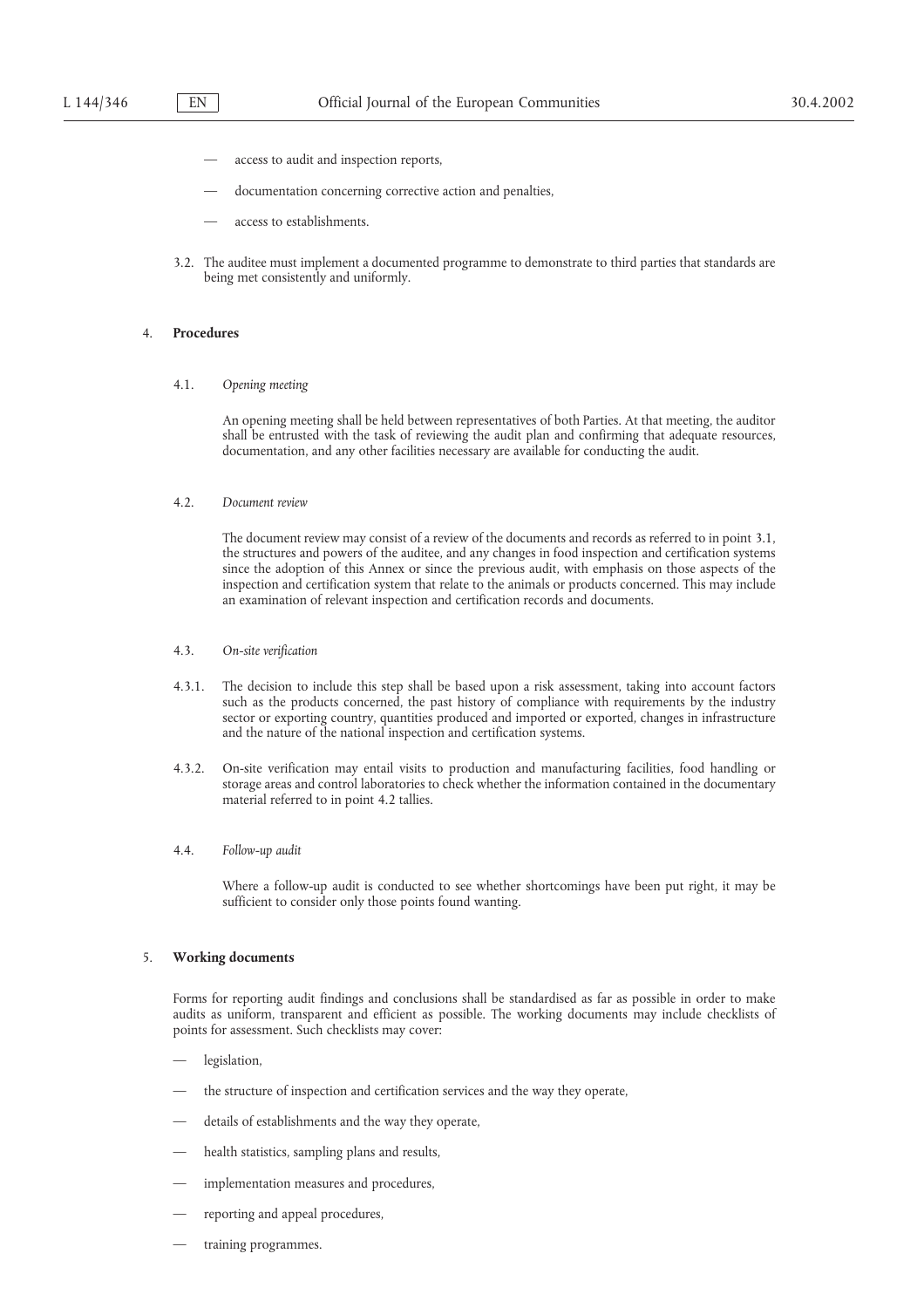# 6. **Closing meeting**

A closing meeting shall be held between representatives of both Parties, attended where appropriate by the officials responsible for implementing the national inspection and certification programmes. At that meeting the auditor shall present the findings of the audit. The information shall be presented clearly and concisely so that the conclusions of the audit are clearly understood.

An action plan to correction any shortcomings noted shall be drawn up by the auditee, preferably with target dates for completion.

# 7. **Report**

The draft audit report shall be forwarded to the auditee as soon as possible. The latter shall have one month in which to comment on the draft report; any remarks of the auditee shall be included in the final report.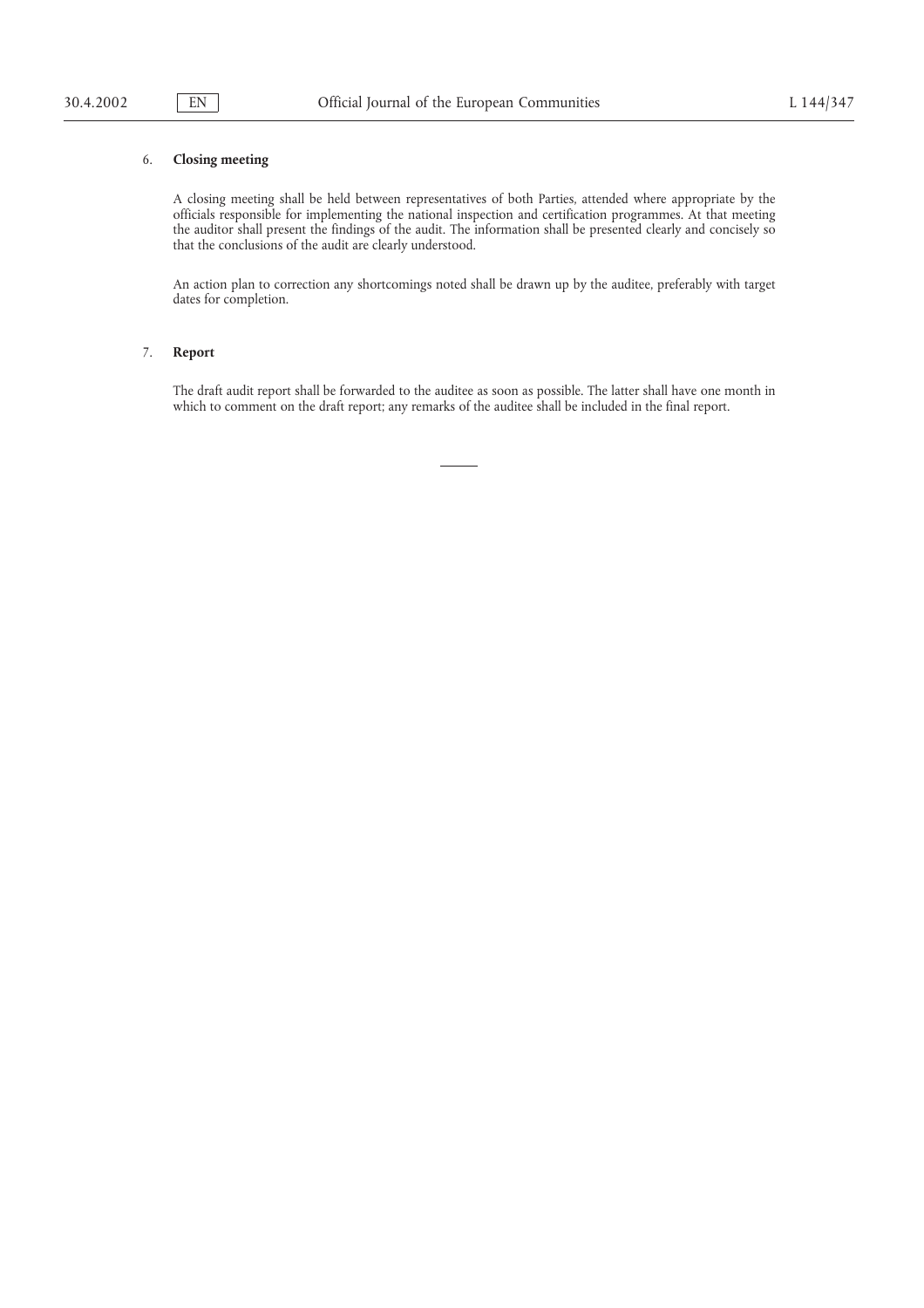# *Appendix 10*

### **Border checks and inspection fees**

### A. **Border checks for sectors where recognition of equivalence is mutual**

|    | Type of border check     | Rate  |
|----|--------------------------|-------|
| 1. | Documentary checks       | 100 % |
| 2. | Physical checks:         |       |
|    | - milk and milk products | 1 %   |
|    | — animal waste           | 1 %   |

## B. **Border checks for sectors other than as referred to in point A**

|    | Type of border check | Rate      |
|----|----------------------|-----------|
| 1. | Documentary checks   | 100 %     |
| 2. | Physical checks      | max. 10 % |

## C. **Special measures**

- 1. Note is taken of Annex 3 to Recommendation No 1/94 of the EC-Switzerland Joint Committee on facilitating certain veterinary checks and formalities for animal products and live animals. The matter shall be examined as soon as possible by the Joint Veterinary Committee.
- 2. The matter of trade between France and Switzerland in fishery products from Lake Geneva and trade between Germany and Switzerland in fishery products from Lake Constance shall be considered as soon as possible by the Joint Veterinary Committee.

# D. **Fees**

1. For sectors where recognition of equivalence is mutual, the fees shall be:

EUR 1,5/t, a minimum of EUR 30 and a maximum of EUR 350 being charged per consignment.

2. For sectors other than as referred to in point 1, the fees shall be:

EUR 3,5/t, a minimum of EUR 30 and a maximum of EUR 350 being charged per consignment.

These provisions shall be reviewed by the Joint Veterinary Committee one year after the entry into force of this Annex.